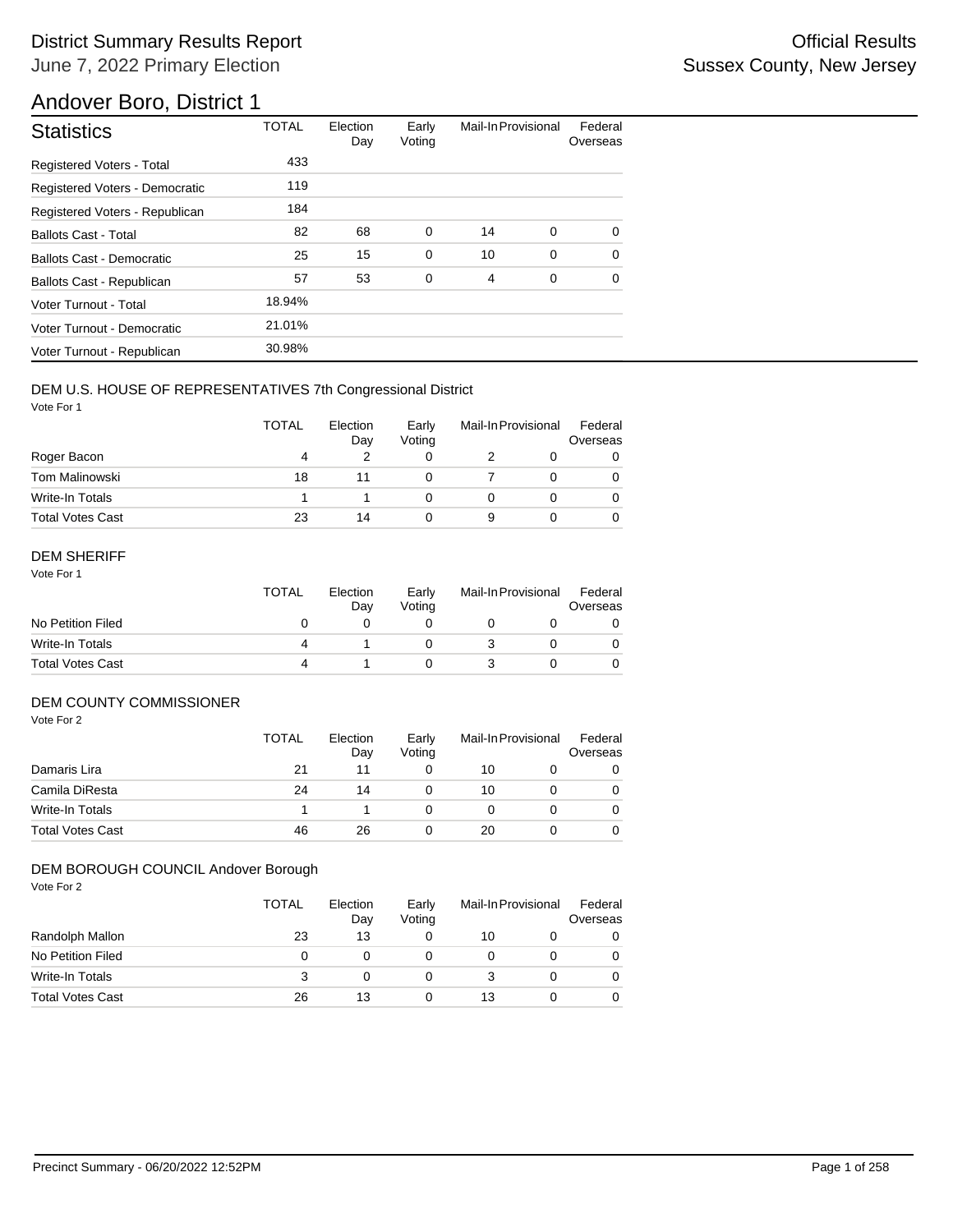## Andover Boro, District 1

#### REP U.S. HOUSE OF REPRESENTATIVES 7th Congressional District

Vote For 1

|                         | TOTAL         | Election<br>Day | Early<br>Voting | Mail-In Provisional |          | Federal<br>Overseas |  |
|-------------------------|---------------|-----------------|-----------------|---------------------|----------|---------------------|--|
| Philip Rizzo            | 21            | 19              | 0               | 2                   | 0        | 0                   |  |
| John Henry Isemann      |               |                 | 0               | 0                   | 0        | 0                   |  |
| Kevin B. Dorlon         | $\Omega$      | 0               | 0               | 0                   | 0        | 0                   |  |
| Erik Peterson           | 3             | 3               | 0               | 0                   | $\Omega$ | 0                   |  |
| John Flora              | 12            | 12              | $\mathbf 0$     | 0                   | $\Omega$ | 0                   |  |
| Thomas H. Kean Jr.      | 16            | 16              | 0               | 0                   | 0        | 0                   |  |
| Sterling I. Schwab      | $\mathcal{P}$ | 1               | $\Omega$        |                     | $\Omega$ | $\Omega$            |  |
| <b>Write-In Totals</b>  | $\Omega$      | $\Omega$        | 0               | $\Omega$            | $\Omega$ | 0                   |  |
| <b>Total Votes Cast</b> | 55            | 52              | 0               | 3                   | 0        | 0                   |  |

#### REP SHERIFF

Vote For 1

|                         | TOTAL | Election<br>Day | Early<br>Votina | Mail-In Provisional |  | Federal<br>Overseas |
|-------------------------|-------|-----------------|-----------------|---------------------|--|---------------------|
| Michael F. Strada       | 51    | 49              |                 |                     |  |                     |
| Write-In Totals         |       |                 |                 |                     |  |                     |
| <b>Total Votes Cast</b> | 54    | 51              |                 |                     |  |                     |

### REP COUNTY COMMISSIONER

Vote For 2

|                         | TOTAL | Election<br>Day | Early<br>Voting | Mail-In Provisional |  | Federal<br>Overseas |
|-------------------------|-------|-----------------|-----------------|---------------------|--|---------------------|
| William J. Hayden       | 43    | 41              |                 |                     |  | 0                   |
| Jill M. Space           | 52    | 50              |                 |                     |  | 0                   |
| Write-In Totals         |       |                 |                 |                     |  | 0                   |
| <b>Total Votes Cast</b> | 96    | 91              |                 | 5                   |  |                     |

#### REP BOROUGH COUNCIL Andover Borough

| Vote For 2              |              |                 |                 |   |                     |                     |
|-------------------------|--------------|-----------------|-----------------|---|---------------------|---------------------|
|                         | <b>TOTAL</b> | Election<br>Day | Early<br>Voting |   | Mail-In Provisional | Federal<br>Overseas |
| Jason Lane              | 51           | 50              | 0               |   | O                   | 0                   |
| No Petition Filed       | 0            | 0               | 0               | O | 0                   | $\Omega$            |
| Write-In Totals         | 3            | 2               | 0               |   | 0                   | $\Omega$            |
| <b>Total Votes Cast</b> | 54           | 52              | 0               |   | 0                   | $\Omega$            |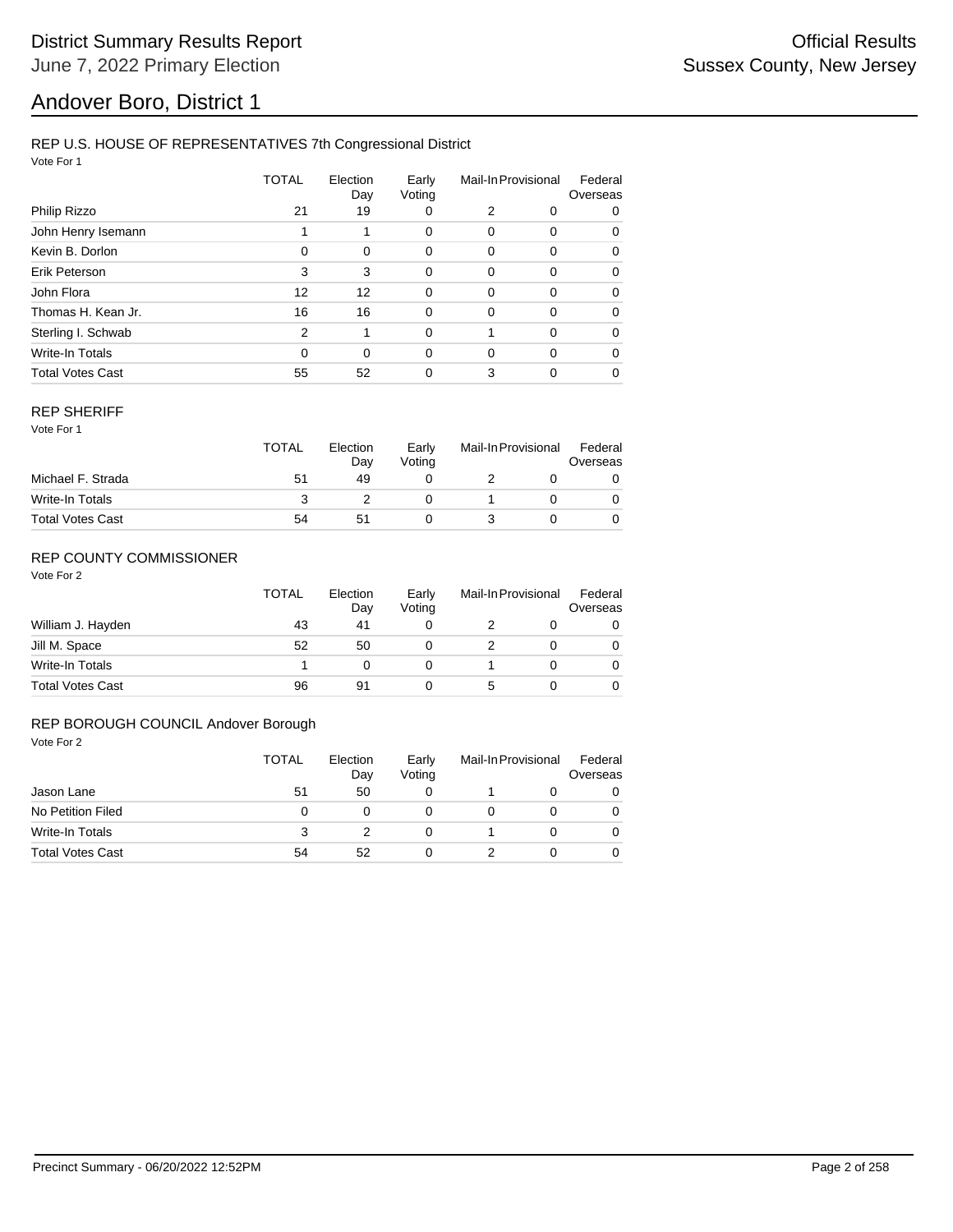## Andover Twp, District 1

| <b>Statistics</b>                | <b>TOTAL</b> | Election<br>Day | Early<br>Voting | Mail-In Provisional |   | Federal<br>Overseas |
|----------------------------------|--------------|-----------------|-----------------|---------------------|---|---------------------|
| <b>Registered Voters - Total</b> | 951          |                 |                 |                     |   |                     |
| Registered Voters - Democratic   | 252          |                 |                 |                     |   |                     |
| Registered Voters - Republican   | 377          |                 |                 |                     |   |                     |
| <b>Ballots Cast - Total</b>      | 147          | 96              | 1               | 48                  | 2 | $\Omega$            |
| Ballots Cast - Democratic        | 53           | 17              | 1               | 35                  | 0 | $\Omega$            |
| Ballots Cast - Republican        | 94           | 79              | $\mathbf 0$     | 13                  | 2 | $\mathbf 0$         |
| Voter Turnout - Total            | 15.46%       |                 |                 |                     |   |                     |
| Voter Turnout - Democratic       | 21.03%       |                 |                 |                     |   |                     |
| Voter Turnout - Republican       | 24.93%       |                 |                 |                     |   |                     |

### DEM U.S. HOUSE OF REPRESENTATIVES 5th Congressional District

Vote For 1

|                         | <b>TOTAL</b> | Election<br>Dav | Early<br>Votina | Mail-In Provisional |  | Federal<br>Overseas |
|-------------------------|--------------|-----------------|-----------------|---------------------|--|---------------------|
| Josh Gottheimer         | 50           | 15              |                 | 34                  |  |                     |
| Write-In Totals         |              |                 |                 |                     |  |                     |
| <b>Total Votes Cast</b> | 52           | 16              |                 | 35                  |  |                     |

#### DEM SHERIFF

Vote For 1

|                         | <b>TOTAL</b> | Election<br>Day | Early<br>Votina | Mail-In Provisional |  | Federal<br>Overseas |  |
|-------------------------|--------------|-----------------|-----------------|---------------------|--|---------------------|--|
| No Petition Filed       |              |                 |                 |                     |  |                     |  |
| Write-In Totals         |              |                 |                 |                     |  | $\Omega$            |  |
| <b>Total Votes Cast</b> |              |                 |                 |                     |  |                     |  |

#### DEM COUNTY COMMISSIONER

Vote For 2

|                         | TOTAL | Election<br>Day | Early<br>Voting | Mail-In Provisional | Federal<br>Overseas |
|-------------------------|-------|-----------------|-----------------|---------------------|---------------------|
| Damaris Lira            | 51    | 15              |                 | 35                  | 0                   |
| Camila DiResta          | 49    | 14              |                 | 34                  | $\Omega$            |
| Write-In Totals         | 0     |                 |                 |                     | $\Omega$            |
| <b>Total Votes Cast</b> | 100   | 29              |                 | 69                  | 0                   |

#### DEM TOWNSHIP COMMITTEE Andover Township

|                         | TOTAL | Election<br>Dav | Early<br>Votina | Mail-In Provisional | Federal<br>Overseas |
|-------------------------|-------|-----------------|-----------------|---------------------|---------------------|
| No Petition Filed       |       |                 |                 |                     |                     |
| Write-In Totals         |       |                 |                 |                     |                     |
| <b>Total Votes Cast</b> |       |                 |                 |                     |                     |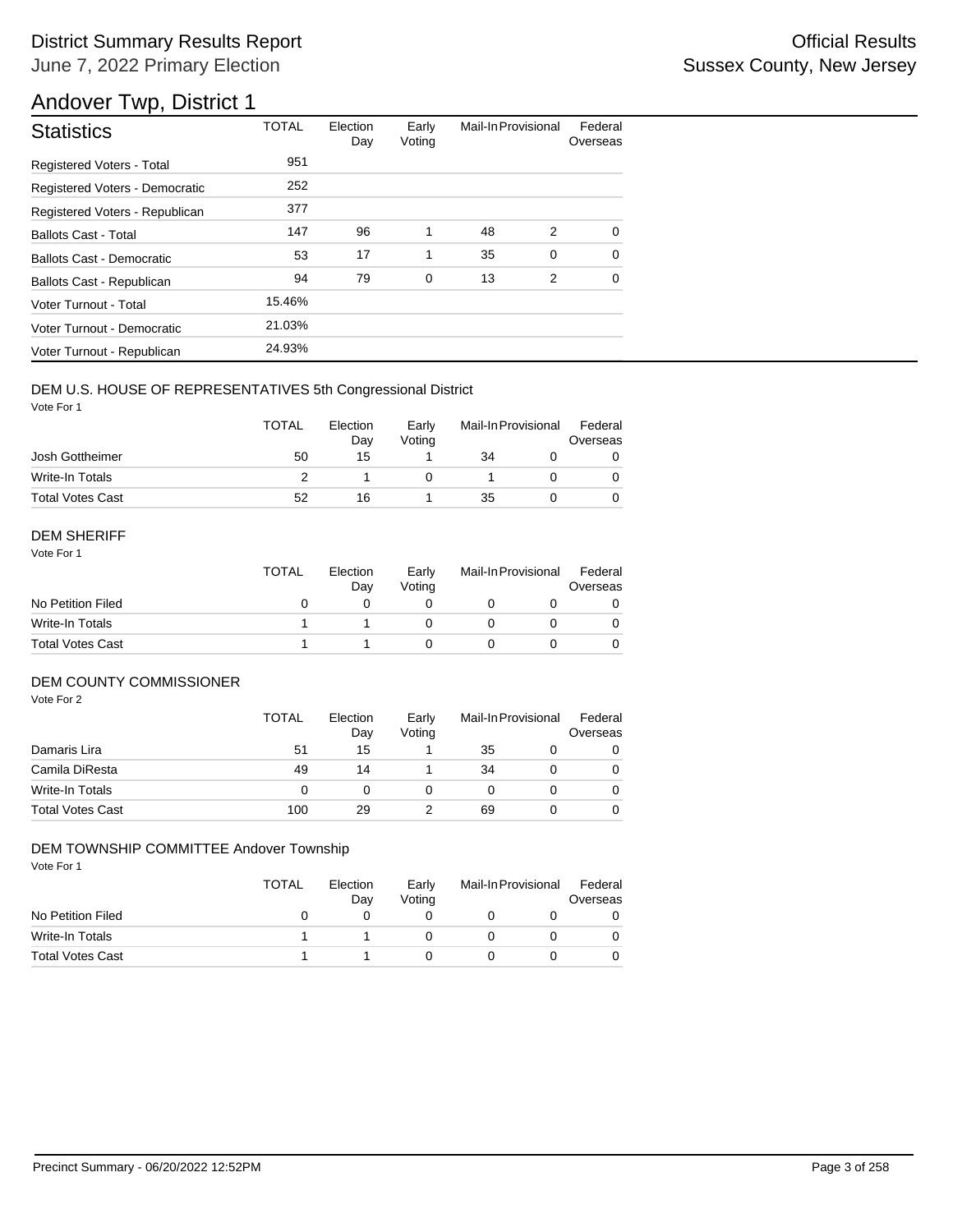# Andover Twp, District 1

### REP U.S. HOUSE OF REPRESENTATIVES 5th Congressional District

Vote For 1

|                         | TOTAL | Election<br>Day | Early<br>Voting |    | Mail-In Provisional | Federal<br>Overseas |
|-------------------------|-------|-----------------|-----------------|----|---------------------|---------------------|
| Frank T. Pallotta       | 51    | 45              | 0               | 5  |                     | 0                   |
| Nick DeGregorio         | 39    | 31              | 0               |    |                     | 0                   |
| Sab Skenderi            |       |                 | 0               | 0  | $\Omega$            | 0                   |
| Fred Schneiderman       | 3     | 2               | 0               |    | 0                   | 0                   |
| Write-In Totals         | 0     | $\Omega$        | 0               | 0  | $\Omega$            | 0                   |
| <b>Total Votes Cast</b> | 94    | 79              | 0               | 13 |                     | 0                   |

#### REP SHERIFF

Vote For 1

|                         | <b>TOTAL</b> | Election<br>Day | Early<br>Votina | Mail-In Provisional |  | Federal<br>Overseas |
|-------------------------|--------------|-----------------|-----------------|---------------------|--|---------------------|
| Michael F. Strada       | 88           | 75              |                 |                     |  |                     |
| Write-In Totals         |              |                 |                 |                     |  |                     |
| <b>Total Votes Cast</b> | 89           | 76              |                 |                     |  |                     |

## REP COUNTY COMMISSIONER

Vote For 2

|                         | TOTAL | Election<br>Day | Early<br>Voting | Mail-In Provisional |   | Federal<br>Overseas |
|-------------------------|-------|-----------------|-----------------|---------------------|---|---------------------|
| William J. Hayden       | 78    | 65              |                 |                     |   | 0                   |
| Jill M. Space           | 82    |                 |                 | 9                   |   | 0                   |
| Write-In Totals         | 0     |                 |                 |                     |   | 0                   |
| <b>Total Votes Cast</b> | 160   | 136             |                 | 20                  | 4 | 0                   |

#### REP TOWNSHIP COMMITTEE Andover Township

|                          | <b>TOTAL</b> | Election<br>Dav | Early<br>Votina | Mail-In Provisional |  | Federal<br>Overseas |  |
|--------------------------|--------------|-----------------|-----------------|---------------------|--|---------------------|--|
| Ellsworth E. Bensley Jr. | 81           | 68              |                 | 12                  |  |                     |  |
| Write-In Totals          | 6            |                 |                 |                     |  |                     |  |
| <b>Total Votes Cast</b>  | 87           |                 |                 | 12                  |  |                     |  |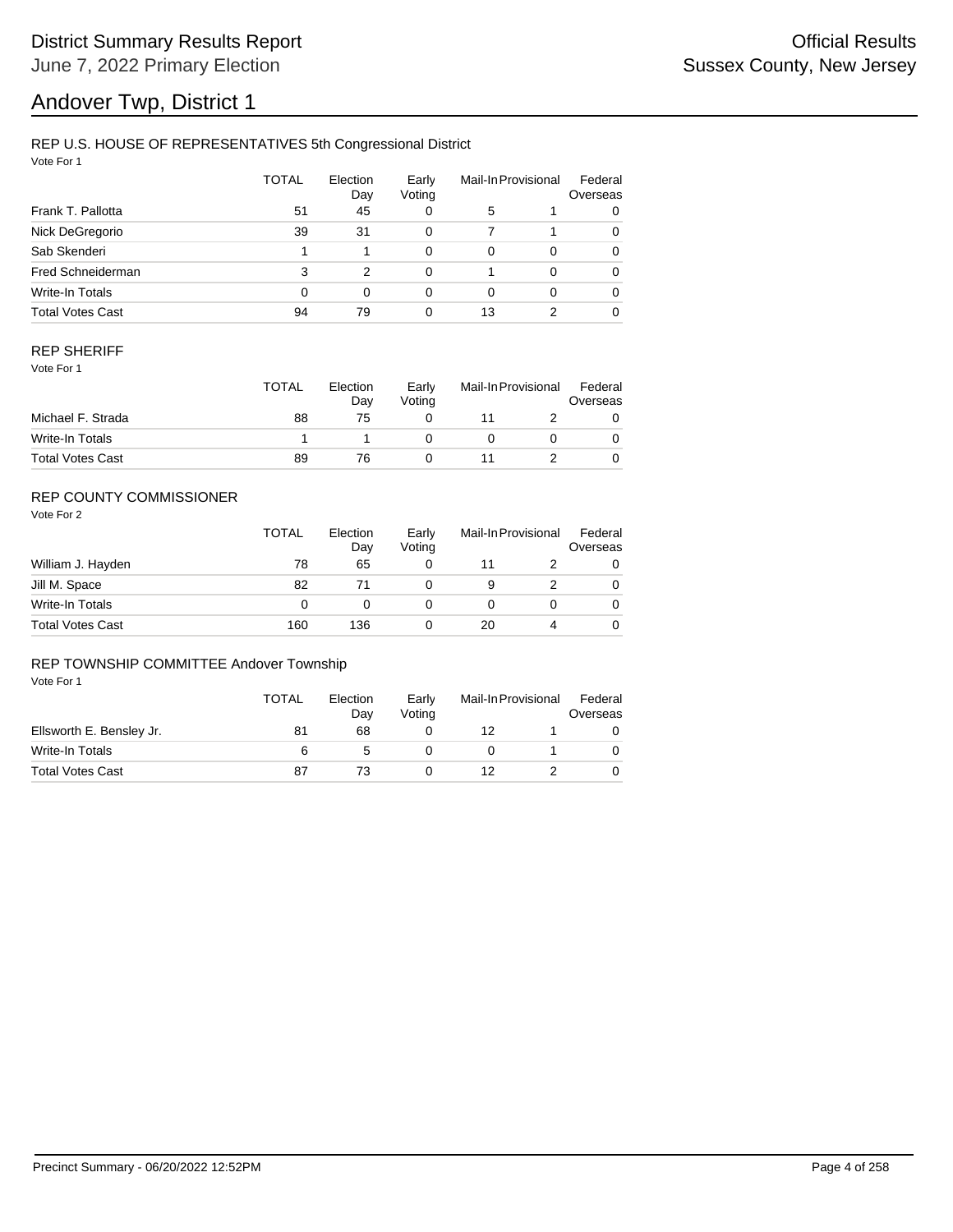## Andover Twp, District 2

| <b>Statistics</b>              | <b>TOTAL</b> | Election<br>Day | Early<br>Voting | Mail-In Provisional |   | Federal<br>Overseas |
|--------------------------------|--------------|-----------------|-----------------|---------------------|---|---------------------|
| Registered Voters - Total      | 595          |                 |                 |                     |   |                     |
| Registered Voters - Democratic | 132          |                 |                 |                     |   |                     |
| Registered Voters - Republican | 288          |                 |                 |                     |   |                     |
| <b>Ballots Cast - Total</b>    | 81           | 52              | 0               | 27                  | 2 | $\Omega$            |
| Ballots Cast - Democratic      | 21           | 6               | $\mathbf 0$     | 14                  | 1 | $\Omega$            |
| Ballots Cast - Republican      | 60           | 46              | $\mathbf 0$     | 13                  | 1 | $\Omega$            |
| Voter Turnout - Total          | 13.61%       |                 |                 |                     |   |                     |
| Voter Turnout - Democratic     | 15.91%       |                 |                 |                     |   |                     |
| Voter Turnout - Republican     | 20.83%       |                 |                 |                     |   |                     |

### DEM U.S. HOUSE OF REPRESENTATIVES 5th Congressional District

Vote For 1

|                         | <b>TOTAL</b> | Election<br>Dav | Early<br>Votina | Mail-In Provisional |  | Federal<br>Overseas |  |
|-------------------------|--------------|-----------------|-----------------|---------------------|--|---------------------|--|
| Josh Gottheimer         | 20           |                 |                 | 14                  |  |                     |  |
| Write-In Totals         |              |                 |                 |                     |  |                     |  |
| <b>Total Votes Cast</b> | 20           | G               |                 | 14                  |  |                     |  |

#### DEM SHERIFF

Vote For 1

|                         | <b>TOTAL</b> | Election<br>Dav | Early<br>Votina | Mail-In Provisional |  | Federal<br>Overseas |  |
|-------------------------|--------------|-----------------|-----------------|---------------------|--|---------------------|--|
| No Petition Filed       |              |                 |                 |                     |  |                     |  |
| Write-In Totals         |              |                 |                 |                     |  | $\Omega$            |  |
| <b>Total Votes Cast</b> |              |                 |                 |                     |  |                     |  |

#### DEM COUNTY COMMISSIONER

Vote For 2

|                         | <b>TOTAL</b> | Election<br>Day | Early<br>Votina |    | Mail-In Provisional | Federal<br>Overseas |
|-------------------------|--------------|-----------------|-----------------|----|---------------------|---------------------|
| Damaris Lira            | 20           | 6               |                 | 13 |                     | 0                   |
| Camila DiResta          | 20           | 5               |                 | 14 |                     | 0                   |
| Write-In Totals         |              |                 |                 |    |                     | 0                   |
| <b>Total Votes Cast</b> | 40           |                 |                 | 27 |                     | $\Omega$            |

#### DEM TOWNSHIP COMMITTEE Andover Township

|                         | TOTAL | Election<br>Day | Early<br>Votina | Mail-In Provisional | Federal<br>Overseas |
|-------------------------|-------|-----------------|-----------------|---------------------|---------------------|
| No Petition Filed       |       |                 |                 |                     |                     |
| Write-In Totals         |       |                 |                 |                     |                     |
| <b>Total Votes Cast</b> |       |                 |                 |                     |                     |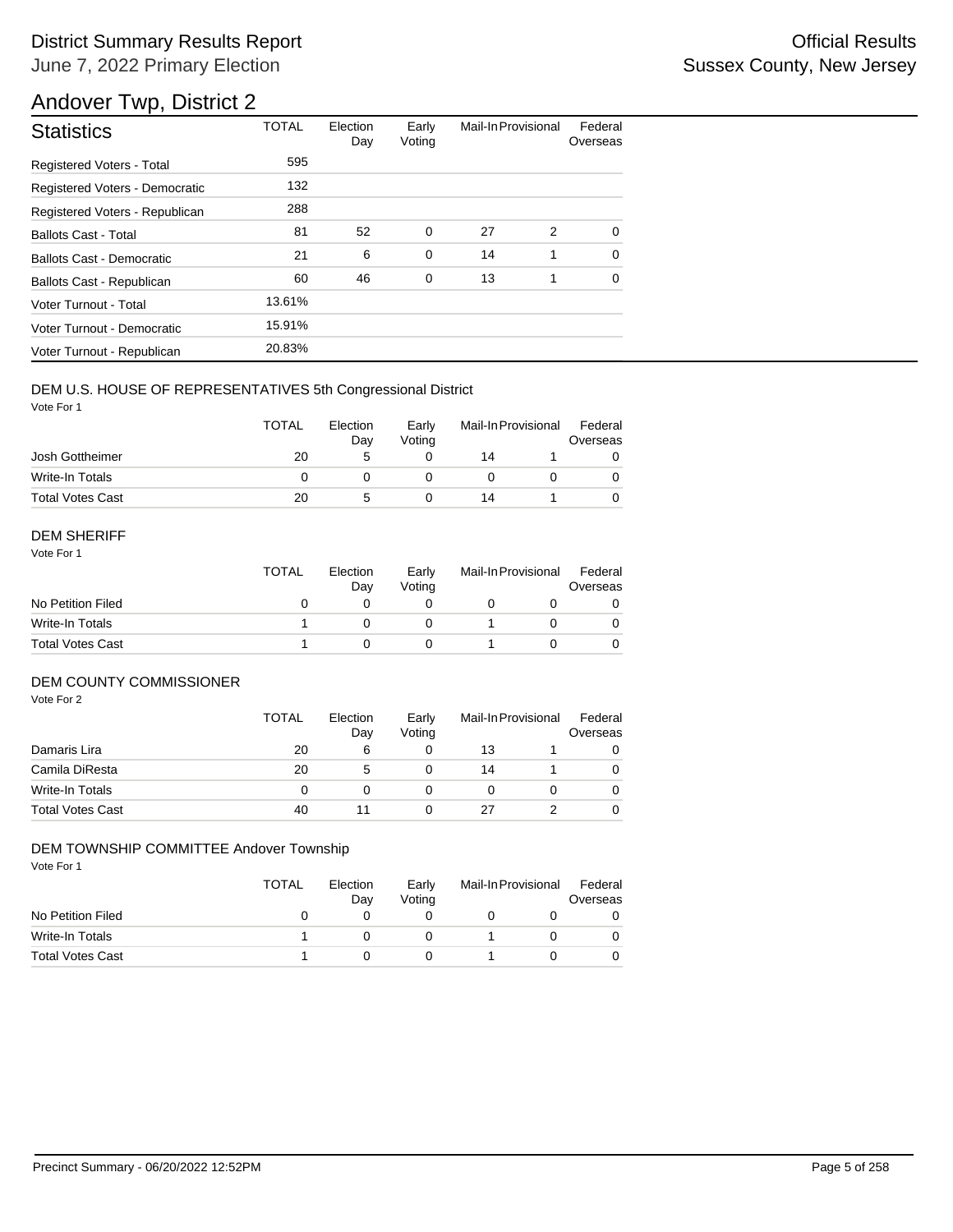# Andover Twp, District 2

### REP U.S. HOUSE OF REPRESENTATIVES 5th Congressional District

Vote For 1

|                         | <b>TOTAL</b> | Election<br>Day | Early<br>Voting |          | Mail-In Provisional | Federal<br>Overseas |
|-------------------------|--------------|-----------------|-----------------|----------|---------------------|---------------------|
| Frank T. Pallotta       | 33           | 27              | 0               | 5        |                     | 0                   |
| Nick DeGregorio         | 19           | 13              | 0               | 6        | $\Omega$            | 0                   |
| Sab Skenderi            | 3            | 3               | 0               | $\Omega$ | $\Omega$            | 0                   |
| Fred Schneiderman       | 3            | 2               | 0               |          | $\Omega$            | 0                   |
| Write-In Totals         | 0            | $\Omega$        | 0               | 0        | $\Omega$            | 0                   |
| <b>Total Votes Cast</b> | 58           | 45              | 0               | 12       |                     | 0                   |

#### REP SHERIFF

Vote For 1

|                         | <b>TOTAL</b> | Election<br>Day | Early<br>Votina | Mail-In Provisional |  | Federal<br>Overseas |
|-------------------------|--------------|-----------------|-----------------|---------------------|--|---------------------|
| Michael F. Strada       | 55           | 42              |                 | 12                  |  |                     |
| Write-In Totals         |              |                 |                 |                     |  |                     |
| <b>Total Votes Cast</b> | 56           | 43              |                 |                     |  |                     |

## REP COUNTY COMMISSIONER

Vote For 2

|                         | <b>TOTAL</b> | Election<br>Day | Early<br>Voting | Mail-In Provisional |  | Federal<br>Overseas |
|-------------------------|--------------|-----------------|-----------------|---------------------|--|---------------------|
| William J. Hayden       | 50           | 37              |                 | 12                  |  | 0                   |
| Jill M. Space           | 48           | 34              |                 | 13                  |  | 0                   |
| Write-In Totals         | 0            |                 |                 |                     |  | 0                   |
| <b>Total Votes Cast</b> | 98           |                 |                 | 25                  |  | 0                   |

#### REP TOWNSHIP COMMITTEE Andover Township

|                          | <b>TOTAL</b> | Election<br>Dav | Early<br>Votina | Mail-In Provisional |  | Federal<br>Overseas |  |
|--------------------------|--------------|-----------------|-----------------|---------------------|--|---------------------|--|
| Ellsworth E. Bensley Jr. | 55           | 42              |                 | 12                  |  |                     |  |
| Write-In Totals          |              |                 |                 |                     |  |                     |  |
| <b>Total Votes Cast</b>  | 56           | 43              |                 | 12                  |  |                     |  |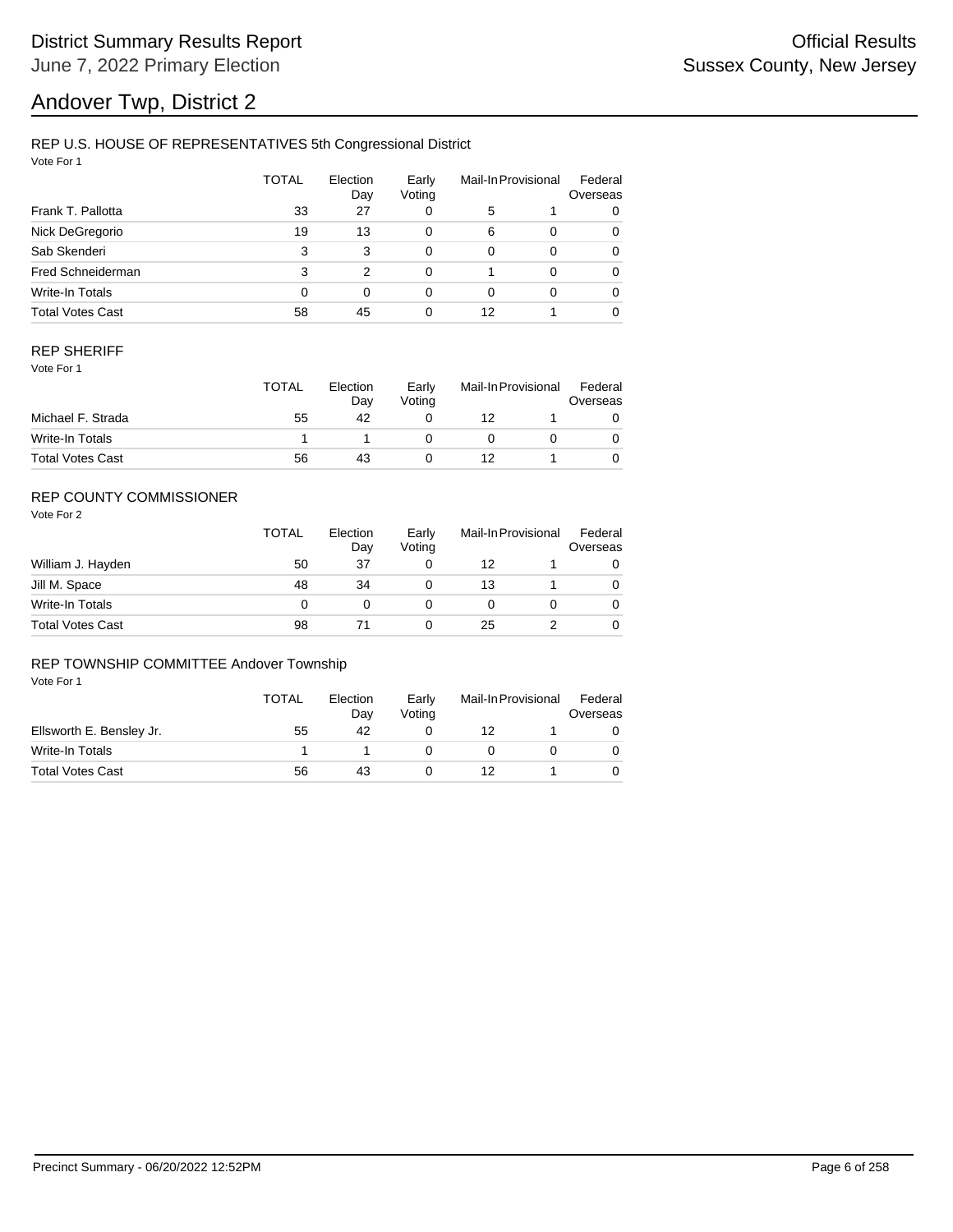## Andover Twp, District 3

| <b>Statistics</b>                | <b>TOTAL</b> | Election<br>Day | Early<br>Voting | Mail-In Provisional |   | Federal<br>Overseas |
|----------------------------------|--------------|-----------------|-----------------|---------------------|---|---------------------|
| <b>Registered Voters - Total</b> | 910          |                 |                 |                     |   |                     |
| Registered Voters - Democratic   | 210          |                 |                 |                     |   |                     |
| Registered Voters - Republican   | 430          |                 |                 |                     |   |                     |
| <b>Ballots Cast - Total</b>      | 142          | 100             | 2               | 40                  | 0 | $\Omega$            |
| Ballots Cast - Democratic        | 44           | 16              | $\overline{2}$  | 26                  | 0 | $\Omega$            |
| Ballots Cast - Republican        | 98           | 84              | 0               | 14                  | 0 | $\Omega$            |
| Voter Turnout - Total            | 15.60%       |                 |                 |                     |   |                     |
| Voter Turnout - Democratic       | 20.95%       |                 |                 |                     |   |                     |
| Voter Turnout - Republican       | 22.79%       |                 |                 |                     |   |                     |

#### DEM U.S. HOUSE OF REPRESENTATIVES 5th Congressional District

Vote For 1

|                         | <b>TOTAL</b> | Election<br>Dav | Early<br>Votina | Mail-In Provisional |  | Federal<br>Overseas |
|-------------------------|--------------|-----------------|-----------------|---------------------|--|---------------------|
| Josh Gottheimer         | 43           | 16              |                 | 25                  |  |                     |
| Write-In Totals         |              |                 |                 |                     |  |                     |
| <b>Total Votes Cast</b> | 44           | 16              |                 | 26                  |  |                     |

#### DEM SHERIFF

Vote For 1

|                         | <b>TOTAL</b> | Election<br>Dav | Early<br>Votina | Mail-In Provisional |  | Federal<br>Overseas |  |
|-------------------------|--------------|-----------------|-----------------|---------------------|--|---------------------|--|
| No Petition Filed       |              |                 |                 |                     |  |                     |  |
| Write-In Totals         |              |                 |                 |                     |  | $\Omega$            |  |
| <b>Total Votes Cast</b> |              |                 |                 |                     |  |                     |  |

### DEM COUNTY COMMISSIONER

Vote For 2

|                         | <b>TOTAL</b> | Election<br>Day | Early<br>Voting |    | Mail-In Provisional | Federal<br>Overseas |
|-------------------------|--------------|-----------------|-----------------|----|---------------------|---------------------|
| Damaris Lira            | 41           | 15              |                 | 24 |                     | 0                   |
| Camila DiResta          | 36           | 10              |                 | 25 |                     | $\Omega$            |
| Write-In Totals         |              |                 |                 |    |                     | $\Omega$            |
| <b>Total Votes Cast</b> | 77           | 25              |                 | 49 |                     | 0                   |

#### DEM TOWNSHIP COMMITTEE Andover Township

|                         | <b>TOTAL</b> | Election<br>Dav | Early<br>Votina | Mail-In Provisional | Federal<br>Overseas |
|-------------------------|--------------|-----------------|-----------------|---------------------|---------------------|
| No Petition Filed       |              |                 |                 |                     |                     |
| Write-In Totals         | 4            |                 |                 |                     |                     |
| <b>Total Votes Cast</b> | Δ            |                 |                 |                     |                     |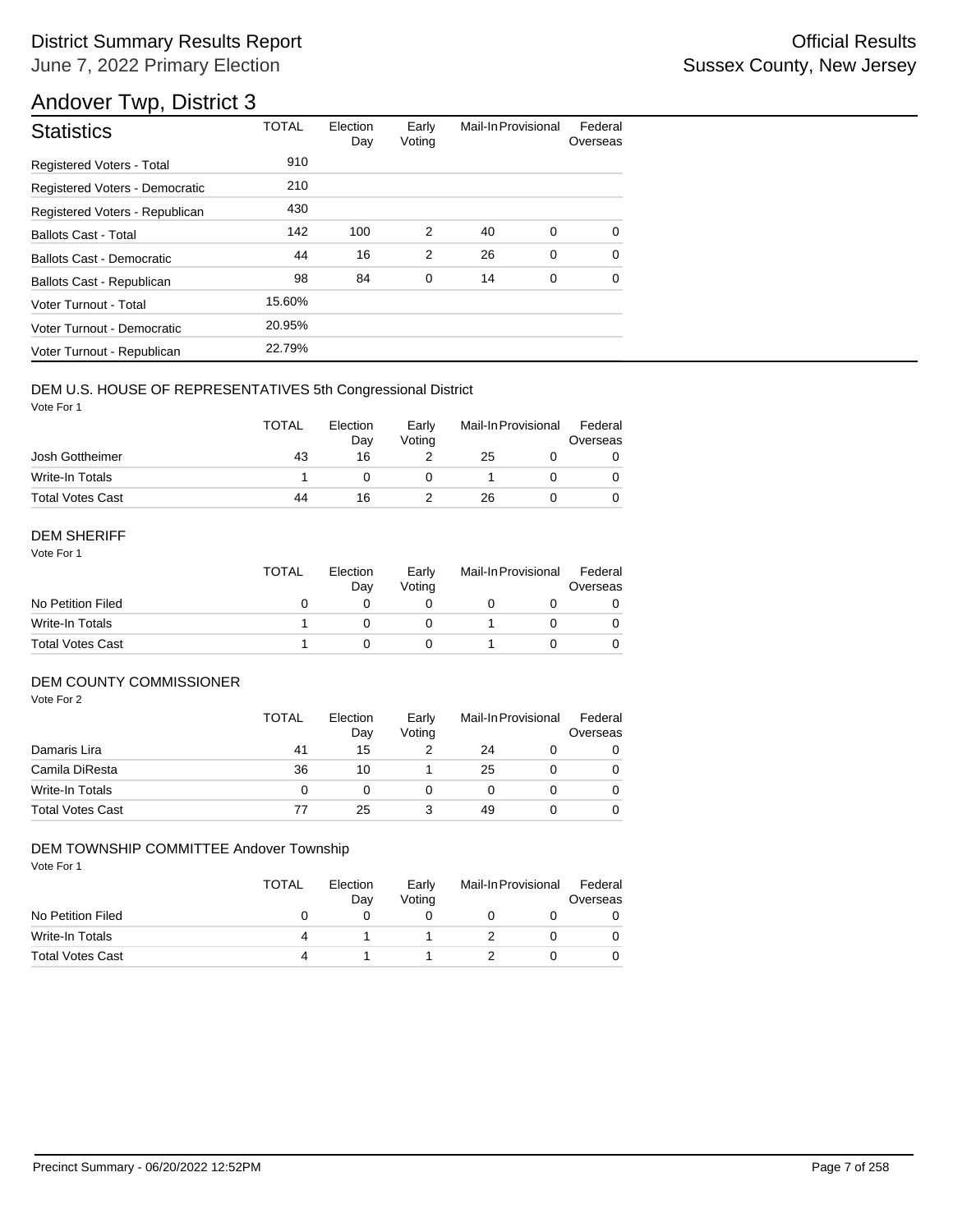# Andover Twp, District 3

### REP U.S. HOUSE OF REPRESENTATIVES 5th Congressional District

Vote For 1

|                         | <b>TOTAL</b> | Election<br>Day | Early<br>Voting |   | Mail-In Provisional | Federal<br>Overseas |
|-------------------------|--------------|-----------------|-----------------|---|---------------------|---------------------|
| Frank T. Pallotta       | 49           | 46              | 0               | 3 | 0                   | 0                   |
| Nick DeGregorio         | 39           | 34              | 0               | 5 | $\Omega$            | 0                   |
| Sab Skenderi            | 2            |                 | 0               |   | $\Omega$            | 0                   |
| Fred Schneiderman       | 0            | $\Omega$        | 0               | 0 | $\Omega$            | 0                   |
| Write-In Totals         | 0            | $\Omega$        | 0               | 0 | $\Omega$            | 0                   |
| <b>Total Votes Cast</b> | 90           | 81              | 0               | 9 | $\Omega$            | 0                   |

#### REP SHERIFF

Vote For 1

|                         | TOTAL | Election<br>Dav | Early<br>Votina | Mail-In Provisional |  | Federal<br>Overseas |  |
|-------------------------|-------|-----------------|-----------------|---------------------|--|---------------------|--|
| Michael F. Strada       | 93    | 79              |                 | 14                  |  |                     |  |
| Write-In Totals         |       |                 |                 |                     |  |                     |  |
| <b>Total Votes Cast</b> | 93    | 79              |                 | 14                  |  |                     |  |

## REP COUNTY COMMISSIONER

Vote For 2

|                         | TOTAL | Election<br>Day | Early<br>Voting |    | Mail-In Provisional | Federal<br>Overseas |
|-------------------------|-------|-----------------|-----------------|----|---------------------|---------------------|
| William J. Hayden       | 85    | 72              |                 | 13 |                     | 0                   |
| Jill M. Space           | 80    | 68              |                 | 12 |                     | 0                   |
| Write-In Totals         | 0     |                 |                 |    |                     | $\Omega$            |
| <b>Total Votes Cast</b> | 165   | 140             |                 | 25 |                     | 0                   |

#### REP TOWNSHIP COMMITTEE Andover Township

|                          | <b>TOTAL</b> | Election<br>Dav | Early<br>Votina | Mail-In Provisional |  | Federal<br>Overseas |  |
|--------------------------|--------------|-----------------|-----------------|---------------------|--|---------------------|--|
| Ellsworth E. Bensley Jr. | 91           | 78              |                 | 13                  |  |                     |  |
| Write-In Totals          |              |                 |                 |                     |  |                     |  |
| <b>Total Votes Cast</b>  | 91           | 78              |                 | 13                  |  |                     |  |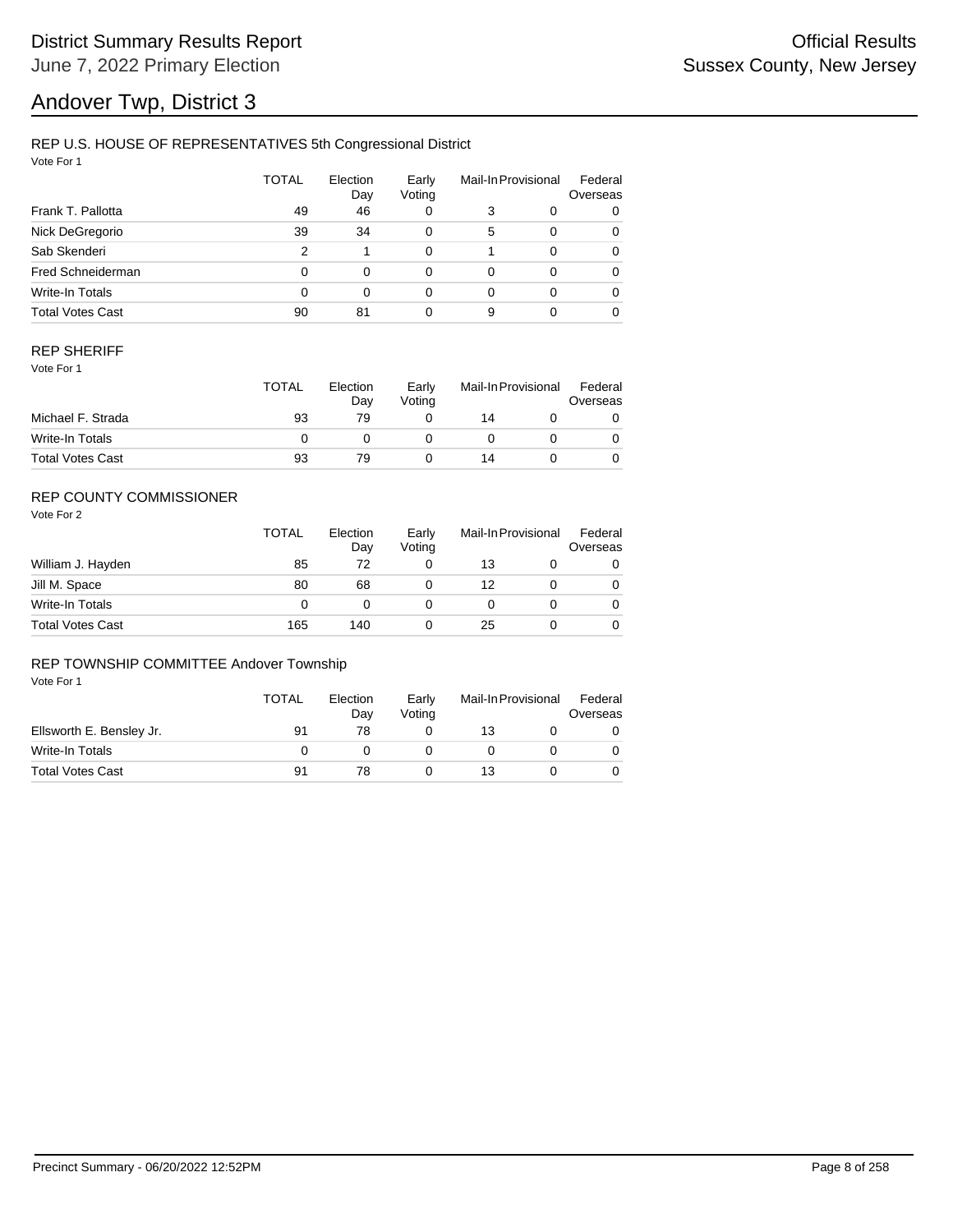## Andover Twp, District 4

| <b>Statistics</b>                | <b>TOTAL</b> | Election<br>Day | Early<br>Voting | Mail-In Provisional |   | Federal<br>Overseas |
|----------------------------------|--------------|-----------------|-----------------|---------------------|---|---------------------|
| <b>Registered Voters - Total</b> | 444          |                 |                 |                     |   |                     |
| Registered Voters - Democratic   | 92           |                 |                 |                     |   |                     |
| Registered Voters - Republican   | 212          |                 |                 |                     |   |                     |
| <b>Ballots Cast - Total</b>      | 57           | 33              | $\mathbf 0$     | 22                  | 2 | $\Omega$            |
| Ballots Cast - Democratic        | 16           | $\overline{4}$  | $\mathbf 0$     | 11                  | 1 | $\Omega$            |
| Ballots Cast - Republican        | 41           | 29              | 0               | 11                  | 1 | $\Omega$            |
| Voter Turnout - Total            | 12.84%       |                 |                 |                     |   |                     |
| Voter Turnout - Democratic       | 17.39%       |                 |                 |                     |   |                     |
| Voter Turnout - Republican       | 19.34%       |                 |                 |                     |   |                     |

### DEM U.S. HOUSE OF REPRESENTATIVES 5th Congressional District

Vote For 1

|                         | <b>TOTAL</b> | Election<br>Dav | Early<br>Votina | Mail-In Provisional |  | Federal<br>Overseas |  |
|-------------------------|--------------|-----------------|-----------------|---------------------|--|---------------------|--|
| Josh Gottheimer         | 15           |                 |                 |                     |  |                     |  |
| Write-In Totals         |              |                 |                 |                     |  |                     |  |
| <b>Total Votes Cast</b> | 15           |                 |                 |                     |  |                     |  |

#### DEM SHERIFF

Vote For 1

|                         | <b>TOTAL</b> | Election<br>Dav | Early<br>Votina | Mail-In Provisional |  | Federal<br>Overseas |  |
|-------------------------|--------------|-----------------|-----------------|---------------------|--|---------------------|--|
| No Petition Filed       |              |                 |                 |                     |  |                     |  |
| Write-In Totals         |              |                 |                 |                     |  | 0                   |  |
| <b>Total Votes Cast</b> |              |                 |                 |                     |  |                     |  |

#### DEM COUNTY COMMISSIONER

Vote For 2

|                         | <b>TOTAL</b> | Election<br>Day | Early<br>Votina |    | Mail-In Provisional |          |
|-------------------------|--------------|-----------------|-----------------|----|---------------------|----------|
| Damaris Lira            | 15           |                 |                 |    |                     |          |
| Camila DiResta          | 16           | 4               |                 |    |                     | 0        |
| Write-In Totals         |              |                 |                 |    |                     | $\Omega$ |
| <b>Total Votes Cast</b> | 31           |                 |                 | 22 |                     | 0        |

#### DEM TOWNSHIP COMMITTEE Andover Township

|                         | <b>TOTAL</b> | Election<br>Dav | Early<br>Votina | Mail-In Provisional |  | Federal<br>Overseas |
|-------------------------|--------------|-----------------|-----------------|---------------------|--|---------------------|
| No Petition Filed       |              |                 |                 |                     |  |                     |
| Write-In Totals         |              |                 |                 |                     |  |                     |
| <b>Total Votes Cast</b> |              |                 |                 |                     |  |                     |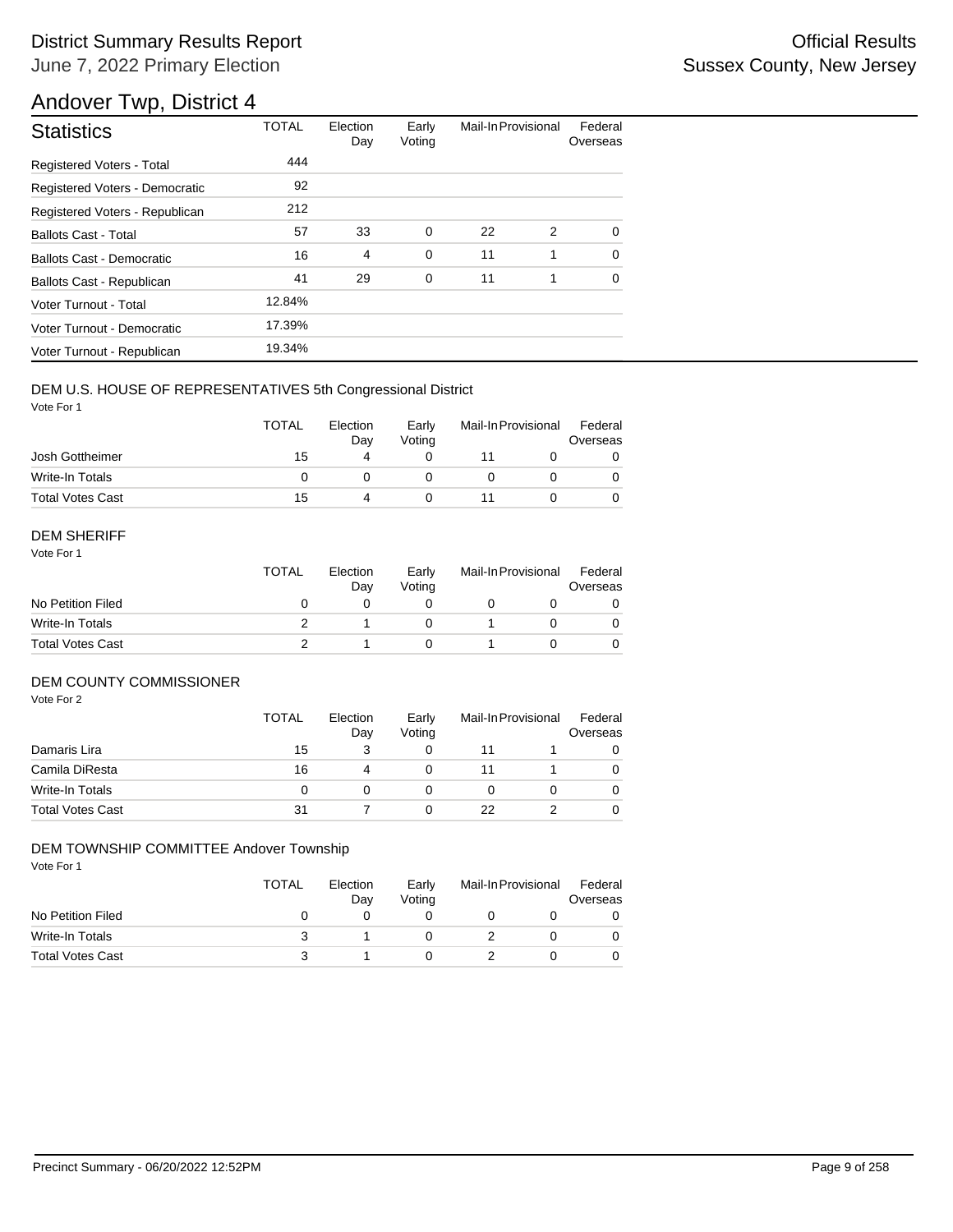# Andover Twp, District 4

### REP U.S. HOUSE OF REPRESENTATIVES 5th Congressional District

Vote For 1

|                         | TOTAL | Election<br>Day | Early<br>Voting |    | Mail-In Provisional |   |
|-------------------------|-------|-----------------|-----------------|----|---------------------|---|
| Frank T. Pallotta       | 21    | 14              | 0               | 6  |                     | 0 |
| Nick DeGregorio         | 16    | 13              | 0               | 3  | 0                   | 0 |
| Sab Skenderi            |       | $\Omega$        | 0               |    | $\Omega$            | 0 |
| Fred Schneiderman       | 2     |                 | 0               |    | $\Omega$            | 0 |
| Write-In Totals         | 0     | $\Omega$        | 0               | 0  | $\Omega$            | 0 |
| <b>Total Votes Cast</b> | 40    | 28              | 0               | 11 |                     | 0 |

#### REP SHERIFF

Vote For 1

|                         | TOTAL | Election<br>Dav | Early<br>Votina | Mail-In Provisional |  | Federal<br>Overseas |
|-------------------------|-------|-----------------|-----------------|---------------------|--|---------------------|
| Michael F. Strada       | 37    | 26              |                 | 10                  |  |                     |
| Write-In Totals         |       |                 |                 |                     |  |                     |
| <b>Total Votes Cast</b> | 37    | 26              |                 | 10                  |  |                     |

## REP COUNTY COMMISSIONER

Vote For 2

|                         | TOTAL | Election<br>Day | Early<br>Voting | Mail-In Provisional |  | Federal<br>Overseas |
|-------------------------|-------|-----------------|-----------------|---------------------|--|---------------------|
| William J. Hayden       | 36    | 25              |                 | 10                  |  | 0                   |
| Jill M. Space           | 34    | 25              |                 | 9                   |  | 0                   |
| Write-In Totals         |       | O               |                 |                     |  | $\Omega$            |
| <b>Total Votes Cast</b> | 70    | 50              |                 | 19                  |  | 0                   |

#### REP TOWNSHIP COMMITTEE Andover Township

|                          | <b>TOTAL</b> | Election<br>Dav | Early<br>Votina | Mail-In Provisional |  | Federal<br>Overseas |
|--------------------------|--------------|-----------------|-----------------|---------------------|--|---------------------|
| Ellsworth E. Bensley Jr. | 39           | 28              |                 | 10                  |  |                     |
| Write-In Totals          |              |                 |                 |                     |  |                     |
| <b>Total Votes Cast</b>  | 40           | 28              |                 |                     |  |                     |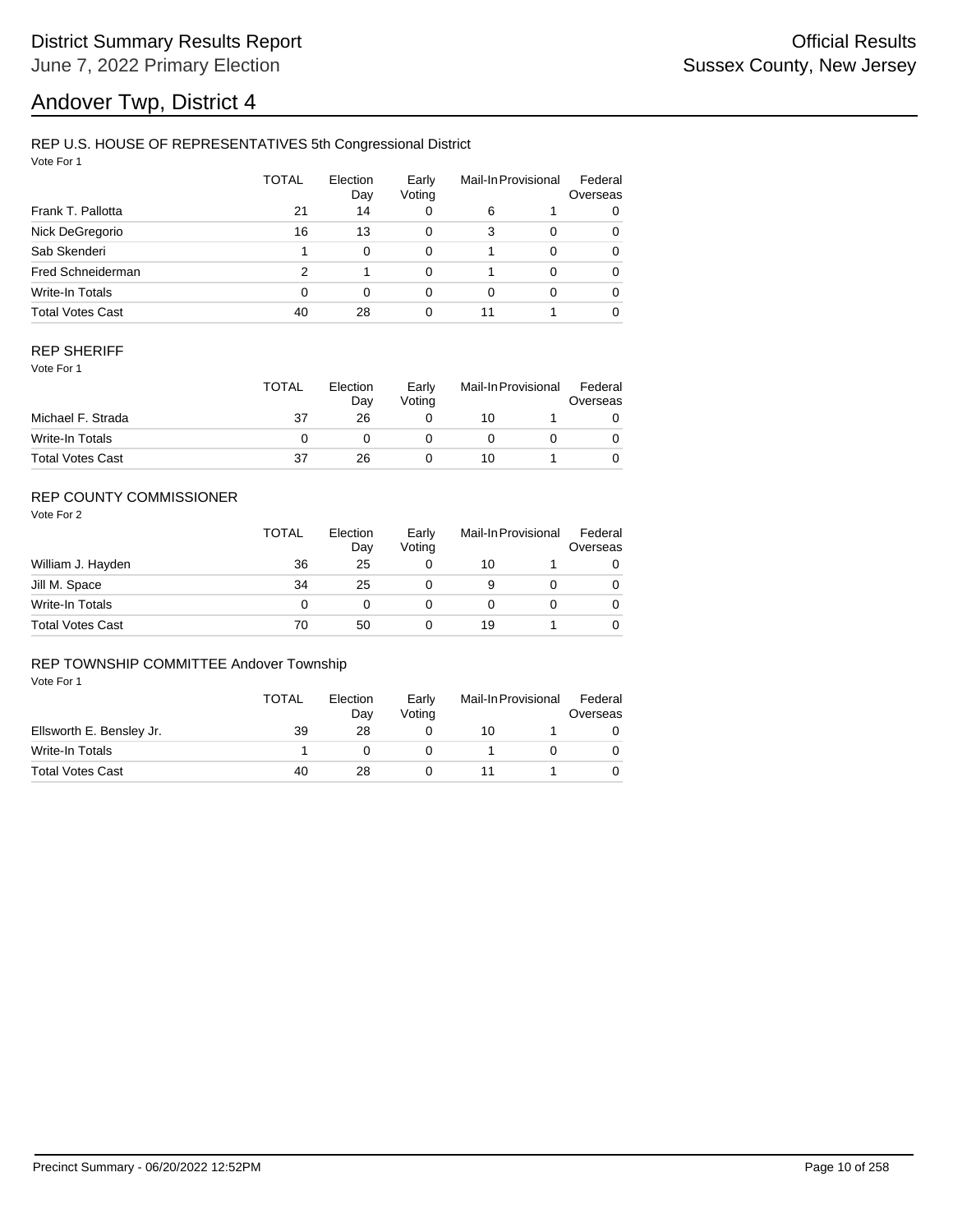## Andover Twp, District 5

| <b>Statistics</b>                | <b>TOTAL</b> | Election<br>Day | Early<br>Voting | Mail-In Provisional |             | Federal<br>Overseas |
|----------------------------------|--------------|-----------------|-----------------|---------------------|-------------|---------------------|
| Registered Voters - Total        | 685          |                 |                 |                     |             |                     |
| Registered Voters - Democratic   | 169          |                 |                 |                     |             |                     |
| Registered Voters - Republican   | 301          |                 |                 |                     |             |                     |
| <b>Ballots Cast - Total</b>      | 108          | 76              | 2               | 30                  | 0           | 0                   |
| <b>Ballots Cast - Democratic</b> | 28           | 11              | $\mathbf 0$     | 17                  | $\mathbf 0$ | $\Omega$            |
| Ballots Cast - Republican        | 80           | 65              | 2               | 13                  | 0           | $\Omega$            |
| Voter Turnout - Total            | 15.77%       |                 |                 |                     |             |                     |
| Voter Turnout - Democratic       | 16.57%       |                 |                 |                     |             |                     |
| Voter Turnout - Republican       | 26.58%       |                 |                 |                     |             |                     |

#### DEM U.S. HOUSE OF REPRESENTATIVES 5th Congressional District

Vote For 1

|                         | <b>TOTAL</b> | Election<br>Dav | Early<br>Votina | Mail-In Provisional |  | Federal<br>Overseas |
|-------------------------|--------------|-----------------|-----------------|---------------------|--|---------------------|
| Josh Gottheimer         | 27           |                 |                 | 16                  |  |                     |
| Write-In Totals         |              |                 |                 |                     |  |                     |
| <b>Total Votes Cast</b> | 27           |                 |                 | 16                  |  |                     |

#### DEM SHERIFF

Vote For 1

|                         | <b>TOTAL</b> | Election<br>Dav | Early<br>Votina | Mail-In Provisional |  | Federal<br>Overseas |  |
|-------------------------|--------------|-----------------|-----------------|---------------------|--|---------------------|--|
| No Petition Filed       |              |                 |                 |                     |  |                     |  |
| Write-In Totals         |              |                 |                 |                     |  | $\Omega$            |  |
| <b>Total Votes Cast</b> |              |                 |                 |                     |  |                     |  |

#### DEM COUNTY COMMISSIONER

Vote For 2

|                         | <b>TOTAL</b> | Election<br>Day | Early<br>Voting |    | Mail-In Provisional | Federal<br>Overseas |
|-------------------------|--------------|-----------------|-----------------|----|---------------------|---------------------|
| Damaris Lira            | 25           | 9               |                 | 16 |                     | 0                   |
| Camila DiResta          | 25           | 9               |                 | 16 |                     | $\Omega$            |
| Write-In Totals         |              |                 |                 |    |                     | $\Omega$            |
| <b>Total Votes Cast</b> | 50           | 18              |                 | 32 |                     | 0                   |

#### DEM TOWNSHIP COMMITTEE Andover Township

|                         | <b>TOTAL</b> | Election<br>Day | Early<br>Votina | Mail-In Provisional | Federal<br>Overseas |
|-------------------------|--------------|-----------------|-----------------|---------------------|---------------------|
| No Petition Filed       |              |                 |                 |                     |                     |
| Write-In Totals         |              |                 |                 |                     |                     |
| <b>Total Votes Cast</b> |              |                 |                 |                     |                     |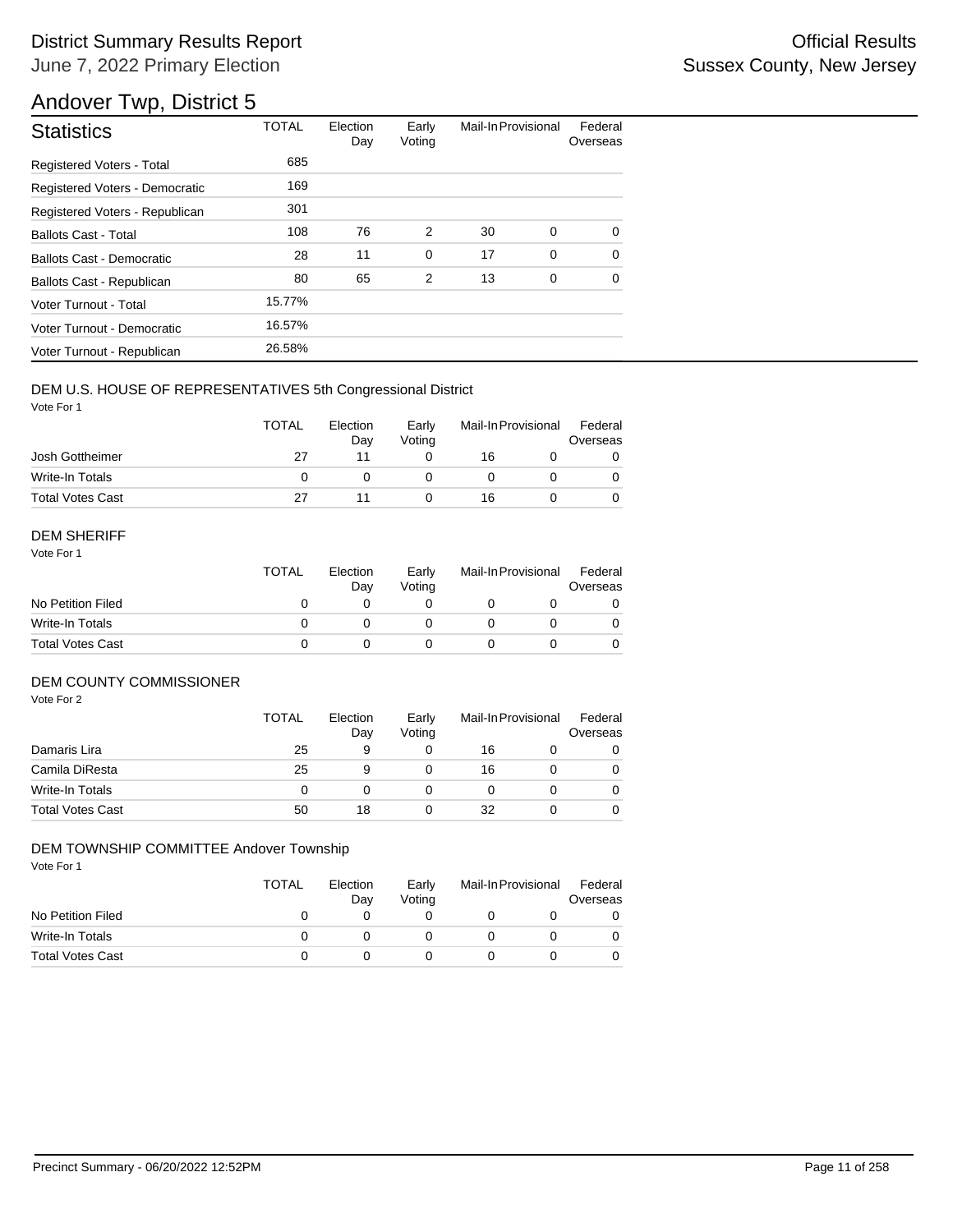# Andover Twp, District 5

### REP U.S. HOUSE OF REPRESENTATIVES 5th Congressional District

Vote For 1

|                         | <b>TOTAL</b> | Election<br>Day | Early<br>Voting |    | Mail-In Provisional | Federal<br>Overseas |
|-------------------------|--------------|-----------------|-----------------|----|---------------------|---------------------|
| Frank T. Pallotta       | 45           | 38              | 2               | 5  | 0                   | 0                   |
| Nick DeGregorio         | 29           | 23              | 0               | 6  | $\Omega$            | 0                   |
| Sab Skenderi            |              |                 | 0               | 0  | $\Omega$            | 0                   |
| Fred Schneiderman       |              |                 | 0               | 0  | $\Omega$            | 0                   |
| Write-In Totals         |              |                 | 0               | 0  | $\Omega$            | 0                   |
| <b>Total Votes Cast</b> | 77           | 64              | 2               | 11 |                     | 0                   |

#### REP SHERIFF

Vote For 1

|                         | <b>TOTAL</b> | Election<br>Dav | Early<br>Votina | Mail-In Provisional |  | Federal<br>Overseas |
|-------------------------|--------------|-----------------|-----------------|---------------------|--|---------------------|
| Michael F. Strada       | 76           | 63              |                 | 12                  |  |                     |
| Write-In Totals         |              |                 |                 |                     |  |                     |
| <b>Total Votes Cast</b> | 76           | 63              |                 | 12                  |  |                     |

## REP COUNTY COMMISSIONER

Vote For 2

|                         | TOTAL | Election<br>Day | Early<br>Voting | Mail-In Provisional |  | Federal<br>Overseas |
|-------------------------|-------|-----------------|-----------------|---------------------|--|---------------------|
| William J. Hayden       | 68    | 56              |                 |                     |  | 0                   |
| Jill M. Space           | 68    | 54              |                 | 12                  |  | 0                   |
| Write-In Totals         | 3     |                 |                 |                     |  | 0                   |
| <b>Total Votes Cast</b> | 139   | 113             |                 | 23                  |  | 0                   |

#### REP TOWNSHIP COMMITTEE Andover Township

|                          | <b>TOTAL</b> | Election<br>Dav | Early<br>Votina | Mail-In Provisional | Federal<br>Overseas |
|--------------------------|--------------|-----------------|-----------------|---------------------|---------------------|
| Ellsworth E. Bensley Jr. | 72           | 62              |                 |                     |                     |
| Write-In Totals          |              |                 |                 |                     |                     |
| <b>Total Votes Cast</b>  | 75           | 63              |                 |                     |                     |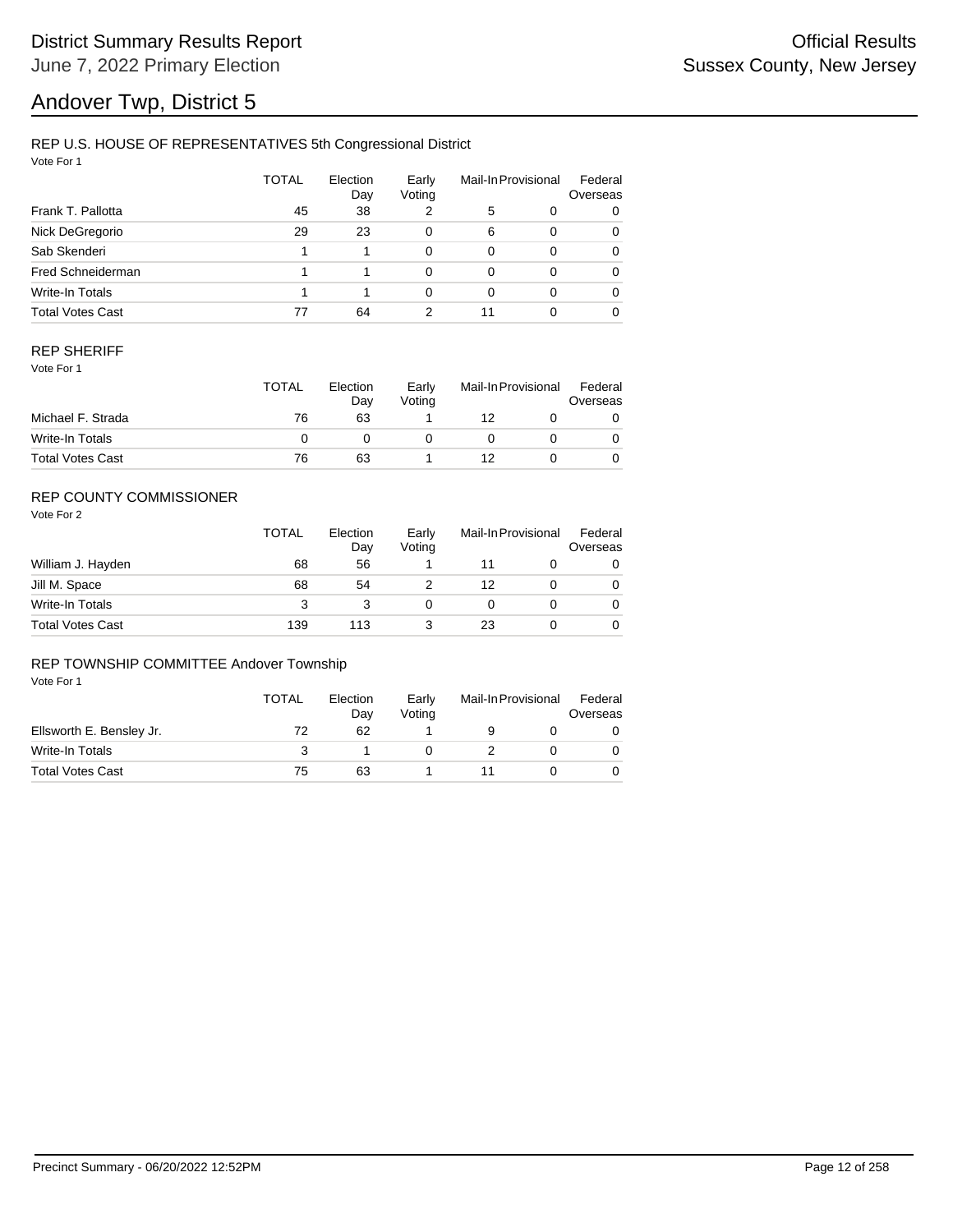## Andover Twp, District 6

| <b>Statistics</b>                | <b>TOTAL</b> | Election<br>Day | Early<br>Voting | Mail-In Provisional |   | Federal<br>Overseas |
|----------------------------------|--------------|-----------------|-----------------|---------------------|---|---------------------|
| Registered Voters - Total        | 889          |                 |                 |                     |   |                     |
| Registered Voters - Democratic   | 213          |                 |                 |                     |   |                     |
| Registered Voters - Republican   | 404          |                 |                 |                     |   |                     |
| <b>Ballots Cast - Total</b>      | 141          | 103             | 2               | 35                  | 1 | $\Omega$            |
| Ballots Cast - Democratic        | 36           | 16              | $\mathbf 0$     | 20                  | 0 | $\Omega$            |
| <b>Ballots Cast - Republican</b> | 105          | 87              | 2               | 15                  | 1 | $\Omega$            |
| Voter Turnout - Total            | 15.86%       |                 |                 |                     |   |                     |
| Voter Turnout - Democratic       | 16.90%       |                 |                 |                     |   |                     |
| Voter Turnout - Republican       | 25.99%       |                 |                 |                     |   |                     |

#### DEM U.S. HOUSE OF REPRESENTATIVES 5th Congressional District

Vote For 1

|                         | <b>TOTAL</b> | Election<br>Dav | Early<br>Votina | Mail-In Provisional |  | Federal<br>Overseas |  |
|-------------------------|--------------|-----------------|-----------------|---------------------|--|---------------------|--|
| Josh Gottheimer         | 31           | 14              |                 |                     |  |                     |  |
| Write-In Totals         |              |                 |                 |                     |  |                     |  |
| <b>Total Votes Cast</b> | 32           | 14              |                 | 18                  |  |                     |  |

#### DEM SHERIFF

Vote For 1

|                         | <b>TOTAL</b> | Election<br>Dav | Early<br>Votina | Mail-In Provisional |  | Federal<br>Overseas |  |
|-------------------------|--------------|-----------------|-----------------|---------------------|--|---------------------|--|
| No Petition Filed       |              |                 |                 |                     |  |                     |  |
| Write-In Totals         |              |                 |                 |                     |  | 0                   |  |
| <b>Total Votes Cast</b> |              |                 |                 |                     |  |                     |  |

#### DEM COUNTY COMMISSIONER

Vote For 2

|                         | <b>TOTAL</b> | Election<br>Day | Early<br>Voting |    | Mail-In Provisional | Federal<br>Overseas |
|-------------------------|--------------|-----------------|-----------------|----|---------------------|---------------------|
| Damaris Lira            | 31           | 14              |                 | 17 |                     | 0                   |
| Camila DiResta          | 32           | 15              |                 | 17 |                     | $\Omega$            |
| Write-In Totals         | $\Omega$     |                 |                 |    |                     | $\Omega$            |
| <b>Total Votes Cast</b> | 63           | 29              |                 | 34 |                     | 0                   |

#### DEM TOWNSHIP COMMITTEE Andover Township

|                         | <b>TOTAL</b> | Election<br>Day | Early<br>Votina | Mail-In Provisional | Federal<br>Overseas |
|-------------------------|--------------|-----------------|-----------------|---------------------|---------------------|
| No Petition Filed       |              |                 |                 |                     |                     |
| Write-In Totals         |              |                 |                 |                     |                     |
| <b>Total Votes Cast</b> |              |                 |                 |                     |                     |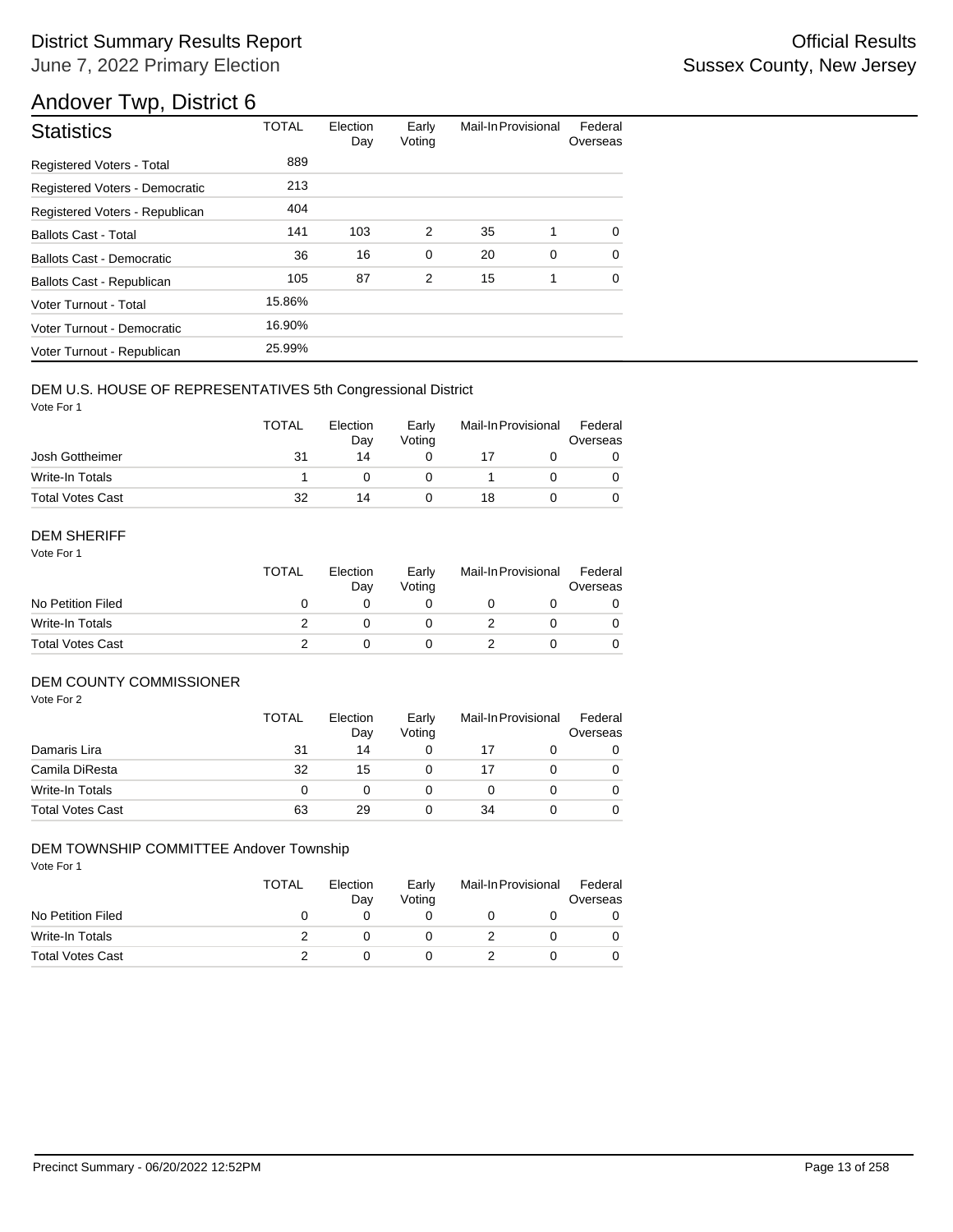# Andover Twp, District 6

### REP U.S. HOUSE OF REPRESENTATIVES 5th Congressional District

Vote For 1

|                         | <b>TOTAL</b> | Election<br>Day | Early<br>Voting |    | Mail-In Provisional | Federal<br>Overseas |
|-------------------------|--------------|-----------------|-----------------|----|---------------------|---------------------|
| Frank T. Pallotta       | 49           | 43              | 0               | 6  | 0                   | 0                   |
| Nick DeGregorio         | 49           | 38              | 2               | 8  |                     | 0                   |
| Sab Skenderi            | 5            | 4               | 0               |    | $\Omega$            | 0                   |
| Fred Schneiderman       | 2            | 2               | 0               | 0  | $\Omega$            | 0                   |
| Write-In Totals         | 0            | $\Omega$        | 0               | 0  | $\Omega$            | 0                   |
| <b>Total Votes Cast</b> | 105          | 87              | 2               | 15 |                     | 0                   |

#### REP SHERIFF

Vote For 1

|                         | <b>TOTAL</b> | Election<br>Dav | Early<br>Votina | Mail-In Provisional |  | Federal<br>Overseas |  |
|-------------------------|--------------|-----------------|-----------------|---------------------|--|---------------------|--|
| Michael F. Strada       | 93           | 76              |                 | 14                  |  |                     |  |
| Write-In Totals         |              |                 |                 |                     |  |                     |  |
| <b>Total Votes Cast</b> | 96           | 79              |                 | 14                  |  |                     |  |

## REP COUNTY COMMISSIONER

Vote For 2

|                         | <b>TOTAL</b> | Election<br>Day | Early<br>Votina |    | Mail-In Provisional | Federal<br>Overseas |
|-------------------------|--------------|-----------------|-----------------|----|---------------------|---------------------|
| William J. Hayden       | 77           | 63              |                 |    |                     |                     |
| Jill M. Space           | 91           | 74              |                 | 15 |                     | 0                   |
| Write-In Totals         |              |                 |                 |    |                     | 0                   |
| <b>Total Votes Cast</b> | 169          | 138             |                 | 26 |                     | 0                   |

#### REP TOWNSHIP COMMITTEE Andover Township

|                          | <b>TOTAL</b> | Election<br>Dav | Early<br>Votina | Mail-In Provisional |  | Federal<br>Overseas |
|--------------------------|--------------|-----------------|-----------------|---------------------|--|---------------------|
| Ellsworth E. Bensley Jr. | 98           | 81              |                 | 14                  |  |                     |
| Write-In Totals          |              |                 |                 |                     |  |                     |
| <b>Total Votes Cast</b>  | 101          | 83              |                 | 15                  |  |                     |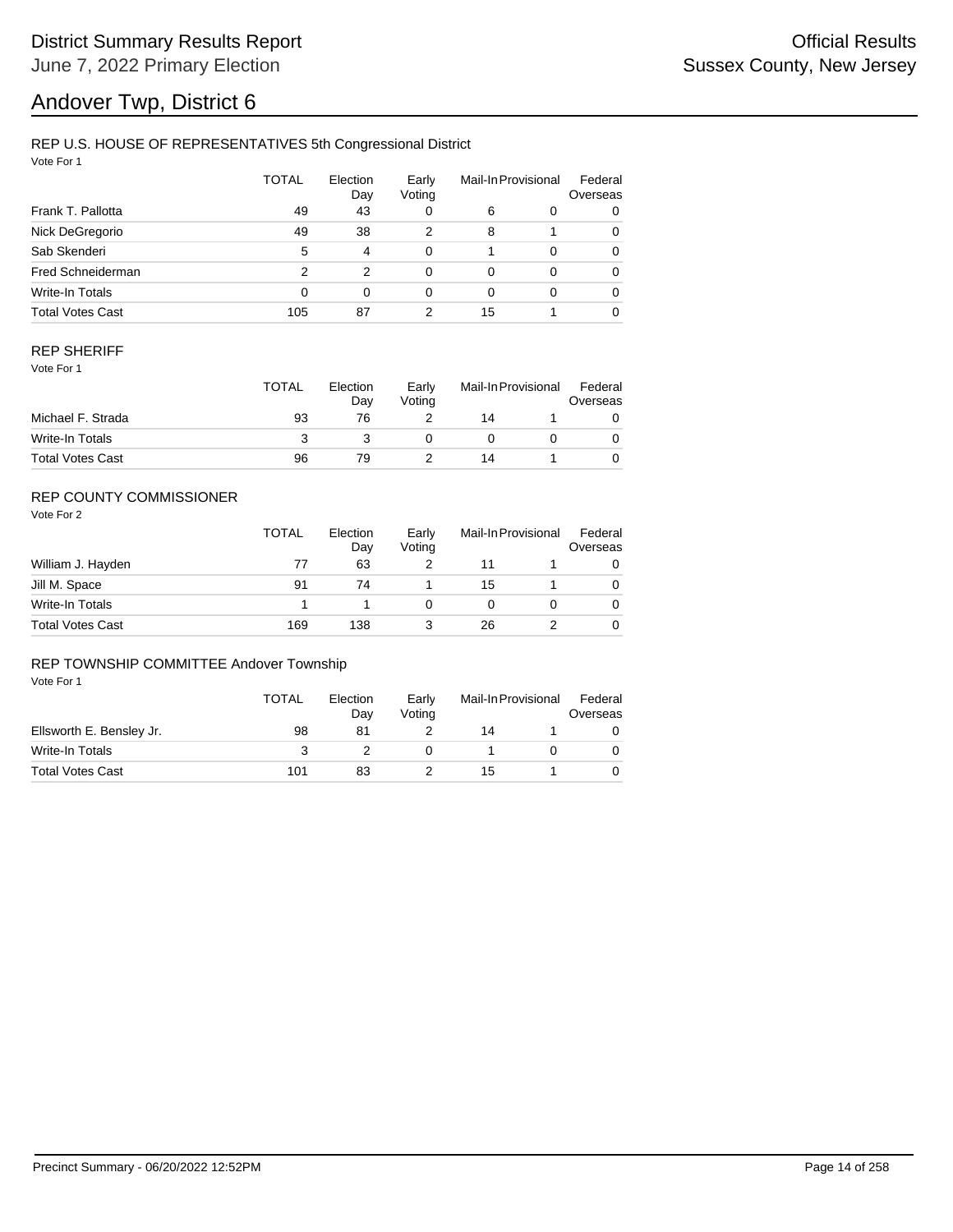## Branchville Boro, District 1

| <b>Statistics</b>                | <b>TOTAL</b> | Election<br>Day | Early<br>Voting | Mail-In Provisional |             | Federal<br>Overseas |
|----------------------------------|--------------|-----------------|-----------------|---------------------|-------------|---------------------|
| Registered Voters - Total        | 639          |                 |                 |                     |             |                     |
| Registered Voters - Democratic   | 142          |                 |                 |                     |             |                     |
| Registered Voters - Republican   | 322          |                 |                 |                     |             |                     |
| <b>Ballots Cast - Total</b>      | 118          | 89              | 1               | 27                  | 1           | $\Omega$            |
| <b>Ballots Cast - Democratic</b> | 17           | 9               | $\mathbf 0$     | 8                   | $\mathbf 0$ | $\Omega$            |
| Ballots Cast - Republican        | 101          | 80              | 1               | 19                  | 1           | $\Omega$            |
| Voter Turnout - Total            | 18.47%       |                 |                 |                     |             |                     |
| Voter Turnout - Democratic       | 11.97%       |                 |                 |                     |             |                     |
| Voter Turnout - Republican       | 31.37%       |                 |                 |                     |             |                     |

#### DEM U.S. HOUSE OF REPRESENTATIVES 5th Congressional District

Vote For 1

|                         | <b>TOTAL</b> | Election<br>Dav | Early<br>Votina | Mail-In Provisional |  | Federal<br>Overseas |  |
|-------------------------|--------------|-----------------|-----------------|---------------------|--|---------------------|--|
| Josh Gottheimer         | 15           |                 |                 |                     |  |                     |  |
| Write-In Totals         |              |                 |                 |                     |  | 0                   |  |
| <b>Total Votes Cast</b> | 15           |                 |                 |                     |  |                     |  |

#### DEM SHERIFF

Vote For 1

|                         | TOTAL | Election<br>Day | Early<br>Votina | Mail-In Provisional |  | Federal<br>Overseas |  |
|-------------------------|-------|-----------------|-----------------|---------------------|--|---------------------|--|
| No Petition Filed       |       |                 |                 |                     |  |                     |  |
| Write-In Totals         |       |                 |                 |                     |  | $\Omega$            |  |
| <b>Total Votes Cast</b> |       |                 |                 |                     |  |                     |  |

#### DEM COUNTY COMMISSIONER

Vote For 2

|                         | <b>TOTAL</b> | Election<br>Day | Early<br>Votina |    | Mail-In Provisional | Federal<br>Overseas |
|-------------------------|--------------|-----------------|-----------------|----|---------------------|---------------------|
| Damaris Lira            | 14           | 8               |                 |    |                     | 0                   |
| Camila DiResta          | 16           | 9               |                 |    |                     | 0                   |
| Write-In Totals         |              |                 |                 |    |                     | $\Omega$            |
| <b>Total Votes Cast</b> | 30           |                 |                 | 13 |                     | 0                   |

## DEM BOROUGH COUNCIL Branchville Borough

|                         | TOTAL | Election<br>Day | Early<br>Voting | Mail-In Provisional | Federal<br>Overseas |
|-------------------------|-------|-----------------|-----------------|---------------------|---------------------|
| No Petition Filed       |       |                 | 0               |                     | 0                   |
| No Petition Filed       | 0     |                 | O               |                     |                     |
| Write-In Totals         |       |                 | 0               |                     |                     |
| <b>Total Votes Cast</b> |       |                 | 0               |                     |                     |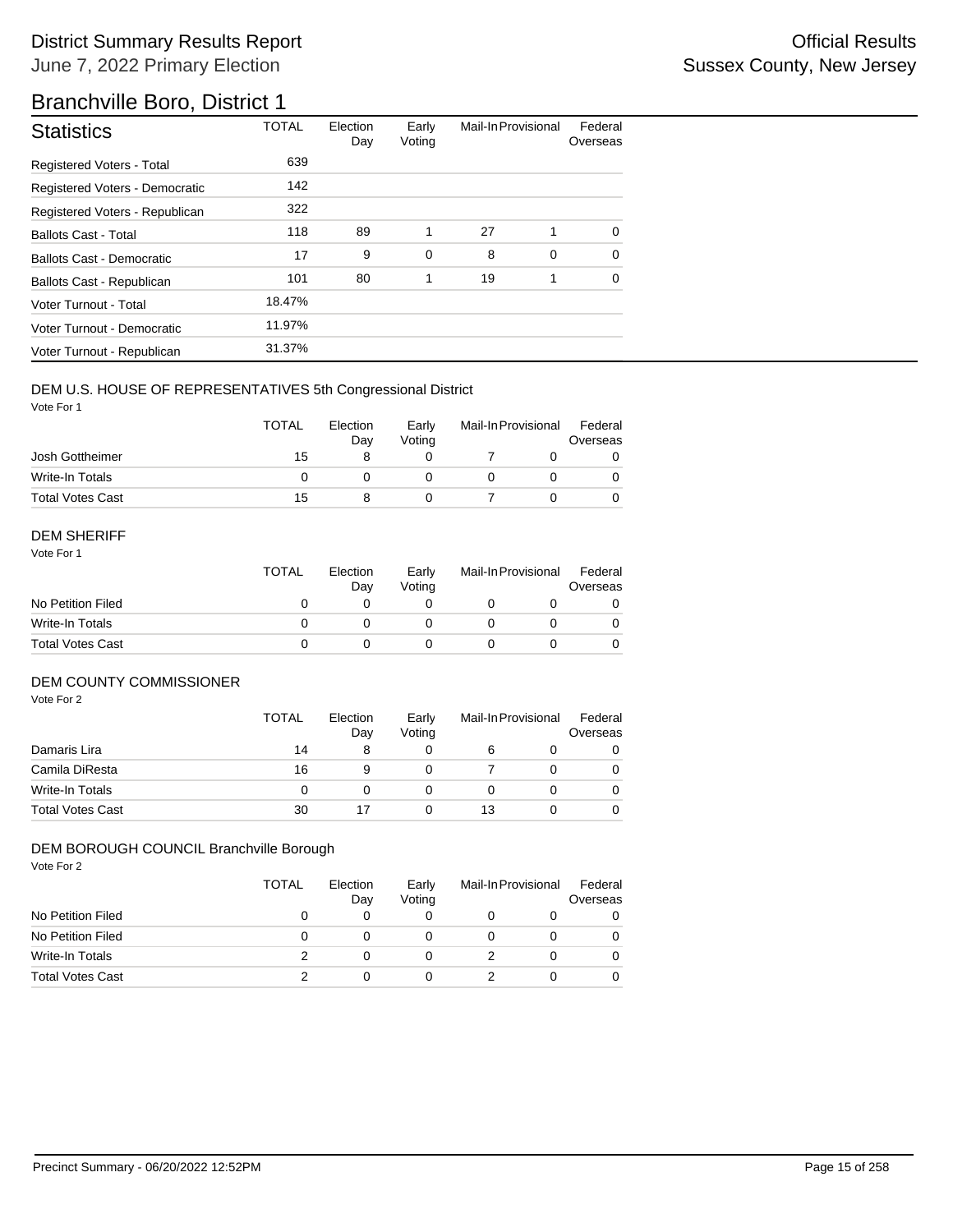## Branchville Boro, District 1

### REP U.S. HOUSE OF REPRESENTATIVES 5th Congressional District

Vote For 1

|                         | TOTAL | Election<br>Day | Early<br>Voting |          | Mail-In Provisional | Federal<br>Overseas |
|-------------------------|-------|-----------------|-----------------|----------|---------------------|---------------------|
| Frank T. Pallotta       | 55    | 47              | 0               |          |                     | 0                   |
| Nick DeGregorio         | 40    | 30              |                 | 9        | $\Omega$            | 0                   |
| Sab Skenderi            | 3     | 2               | $\Omega$        |          | $\Omega$            | 0                   |
| Fred Schneiderman       |       |                 | $\Omega$        | $\Omega$ | $\Omega$            | 0                   |
| Write-In Totals         | 0     | 0               | 0               | $\Omega$ | $\Omega$            | 0                   |
| <b>Total Votes Cast</b> | 99    | 80              |                 | 17       |                     | $\Omega$            |

#### REP SHERIFF

Vote For 1

|                         | <b>TOTAL</b> | Election<br>Day | Early<br>Votina | Mail-In Provisional |  | Federal<br>Overseas |
|-------------------------|--------------|-----------------|-----------------|---------------------|--|---------------------|
| Michael F. Strada       | 90           | 73              |                 | 16                  |  |                     |
| Write-In Totals         |              |                 |                 |                     |  |                     |
| <b>Total Votes Cast</b> | 91           | 74              |                 | 16                  |  |                     |

## REP COUNTY COMMISSIONER

Vote For 2

|                         | <b>TOTAL</b> | Election<br>Day | Early<br>Voting | Mail-In Provisional |  | Federal<br>Overseas |
|-------------------------|--------------|-----------------|-----------------|---------------------|--|---------------------|
| William J. Hayden       | 83           | 67              |                 | 15                  |  | 0                   |
| Jill M. Space           | 83           | 70              |                 | 12                  |  | 0                   |
| Write-In Totals         | 0            |                 |                 |                     |  | 0                   |
| <b>Total Votes Cast</b> | 166          | 137             |                 |                     |  | 0                   |

#### REP BOROUGH COUNCIL Branchville Borough

|                         | TOTAL | Election<br>Day | Early<br>Voting | Mail-In Provisional |  | Federal<br>Overseas |
|-------------------------|-------|-----------------|-----------------|---------------------|--|---------------------|
| H. Lee Doremus          | 77    | 60              |                 | 16                  |  |                     |
| Richard N. Van Stone    | 78    | 62              |                 | 15                  |  |                     |
| Write-In Totals         | 8     | 8               |                 |                     |  | 0                   |
| <b>Total Votes Cast</b> | 163   | 130             |                 | 31                  |  |                     |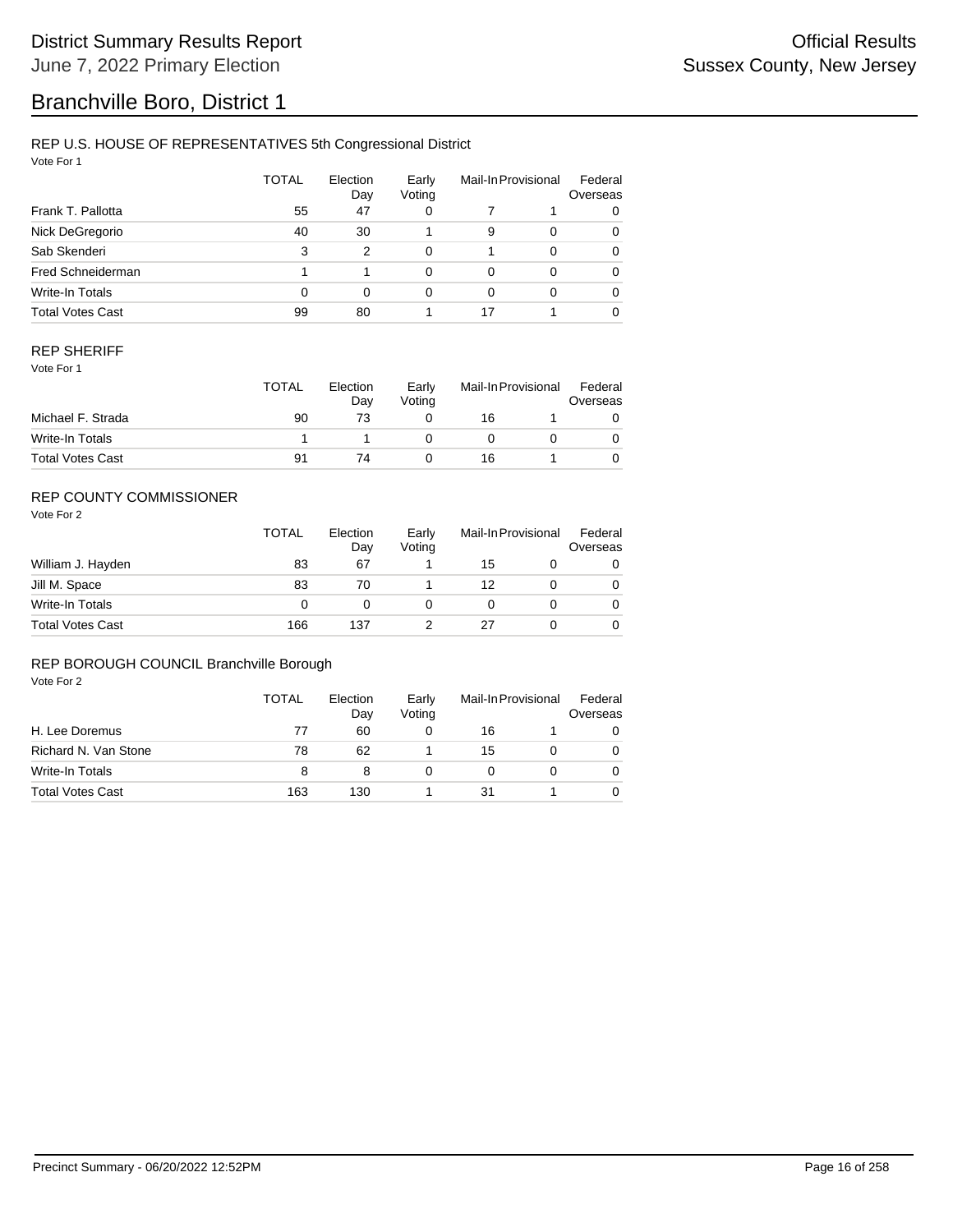| <b>Statistics</b>              | <b>TOTAL</b> | Election<br>Day | Early<br>Voting | Mail-In Provisional |   | Federal<br>Overseas |
|--------------------------------|--------------|-----------------|-----------------|---------------------|---|---------------------|
| Registered Voters - Total      | 1,082        |                 |                 |                     |   |                     |
| Registered Voters - Democratic | 236          |                 |                 |                     |   |                     |
| Registered Voters - Republican | 426          |                 |                 |                     |   |                     |
| <b>Ballots Cast - Total</b>    | 134          | 100             | $\overline{4}$  | 26                  | 4 | $\Omega$            |
| Ballots Cast - Democratic      | 36           | 20              | 1               | 14                  | 1 | $\Omega$            |
| Ballots Cast - Republican      | 98           | 80              | 3               | 12                  | 3 | $\Omega$            |
| Voter Turnout - Total          | 12.38%       |                 |                 |                     |   |                     |
| Voter Turnout - Democratic     | 15.25%       |                 |                 |                     |   |                     |
| Voter Turnout - Republican     | 23.00%       |                 |                 |                     |   |                     |

### DEM U.S. HOUSE OF REPRESENTATIVES 7th Congressional District

Vote For 1

|                         | <b>TOTAL</b> | Election<br>Day | Early<br>Voting | Mail-In Provisional |  | Federal<br>Overseas |
|-------------------------|--------------|-----------------|-----------------|---------------------|--|---------------------|
| Roger Bacon             | 6            | 5               | O               |                     |  | 0                   |
| <b>Tom Malinowski</b>   | 28           | 14              |                 | 12                  |  | 0                   |
| Write-In Totals         |              |                 | Ω               |                     |  | 0                   |
| <b>Total Votes Cast</b> | 35           | 20              |                 | 13                  |  | 0                   |

### DEM SHERIFF

Vote For 1

|                         | <b>TOTAL</b> | Election<br>Dav | Early<br>Votina | Mail-In Provisional |  | Federal<br>Overseas |
|-------------------------|--------------|-----------------|-----------------|---------------------|--|---------------------|
| No Petition Filed       |              |                 |                 |                     |  |                     |
| Write-In Totals         |              |                 |                 |                     |  |                     |
| <b>Total Votes Cast</b> |              |                 |                 |                     |  |                     |

## DEM COUNTY COMMISSIONER

Vote For 2

|                         | <b>TOTAL</b> | Election<br>Day | Early<br>Votina | Mail-In Provisional |  | Federal<br>Overseas |
|-------------------------|--------------|-----------------|-----------------|---------------------|--|---------------------|
| Damaris Lira            | 27           | 14              |                 | 11                  |  |                     |
| Camila DiResta          | 26           | 14              |                 | 10                  |  | 0                   |
| Write-In Totals         | 0            |                 |                 |                     |  | 0                   |
| <b>Total Votes Cast</b> | 53           | 28              |                 |                     |  |                     |

# REP U.S. HOUSE OF REPRESENTATIVES 7th Congressional District

|                         | TOTAL | Election<br>Day | Early<br>Voting | Mail-In Provisional |          | Federal<br>Overseas |
|-------------------------|-------|-----------------|-----------------|---------------------|----------|---------------------|
| Philip Rizzo            | 34    | 31              | 0               | 3                   | 0        | 0                   |
| John Henry Isemann      | 3     | 2               | 0               | 1                   | 0        | 0                   |
| Kevin B. Dorlon         | 6     | 6               | 0               | 0                   | $\Omega$ | 0                   |
| Erik Peterson           | 9     | 7               | 0               | 2                   | $\Omega$ | 0                   |
| John Flora              | 8     | 8               | 0               | 0                   | $\Omega$ | 0                   |
| Thomas H. Kean Jr.      | 35    | 25              | 3               | 5                   | 2        | 0                   |
| Sterling I. Schwab      | 2     | 1               | 0               | 1                   | $\Omega$ | 0                   |
| Write-In Totals         | 1     | 0               | 0               | 0                   |          | 0                   |
| <b>Total Votes Cast</b> | 98    | 80              | 3               | 12                  | 3        | 0                   |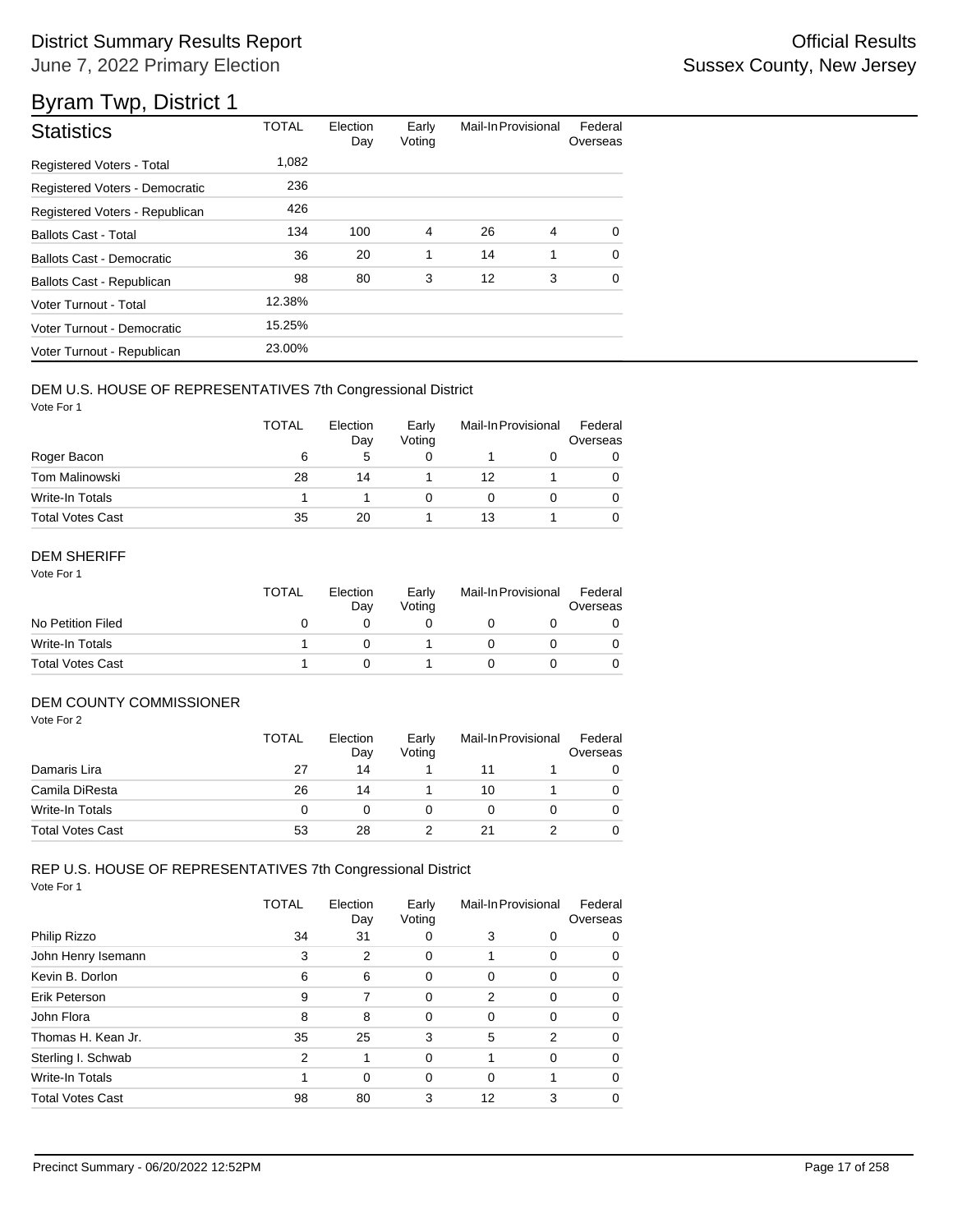### REP SHERIFF

Vote For 1

|                         | <b>TOTAL</b> | Election<br>Dav | Early<br>Votina | Mail-In Provisional |  | Federal<br>Overseas |
|-------------------------|--------------|-----------------|-----------------|---------------------|--|---------------------|
| Michael F. Strada       | 88           |                 |                 |                     |  |                     |
| Write-In Totals         |              |                 |                 |                     |  |                     |
| <b>Total Votes Cast</b> | 88           |                 |                 |                     |  |                     |

## REP COUNTY COMMISSIONER

|                         | <b>TOTAL</b> | Election<br>Day | Early<br>Voting | Mail-In Provisional |   | Federal<br>Overseas |
|-------------------------|--------------|-----------------|-----------------|---------------------|---|---------------------|
| William J. Hayden       | 75           | 61              |                 | 9                   |   | 0                   |
| Jill M. Space           | 85           |                 |                 |                     |   | 0                   |
| Write-In Totals         |              |                 |                 |                     |   | 0                   |
| <b>Total Votes Cast</b> | 160          | 132             | 5               |                     | 6 | 0                   |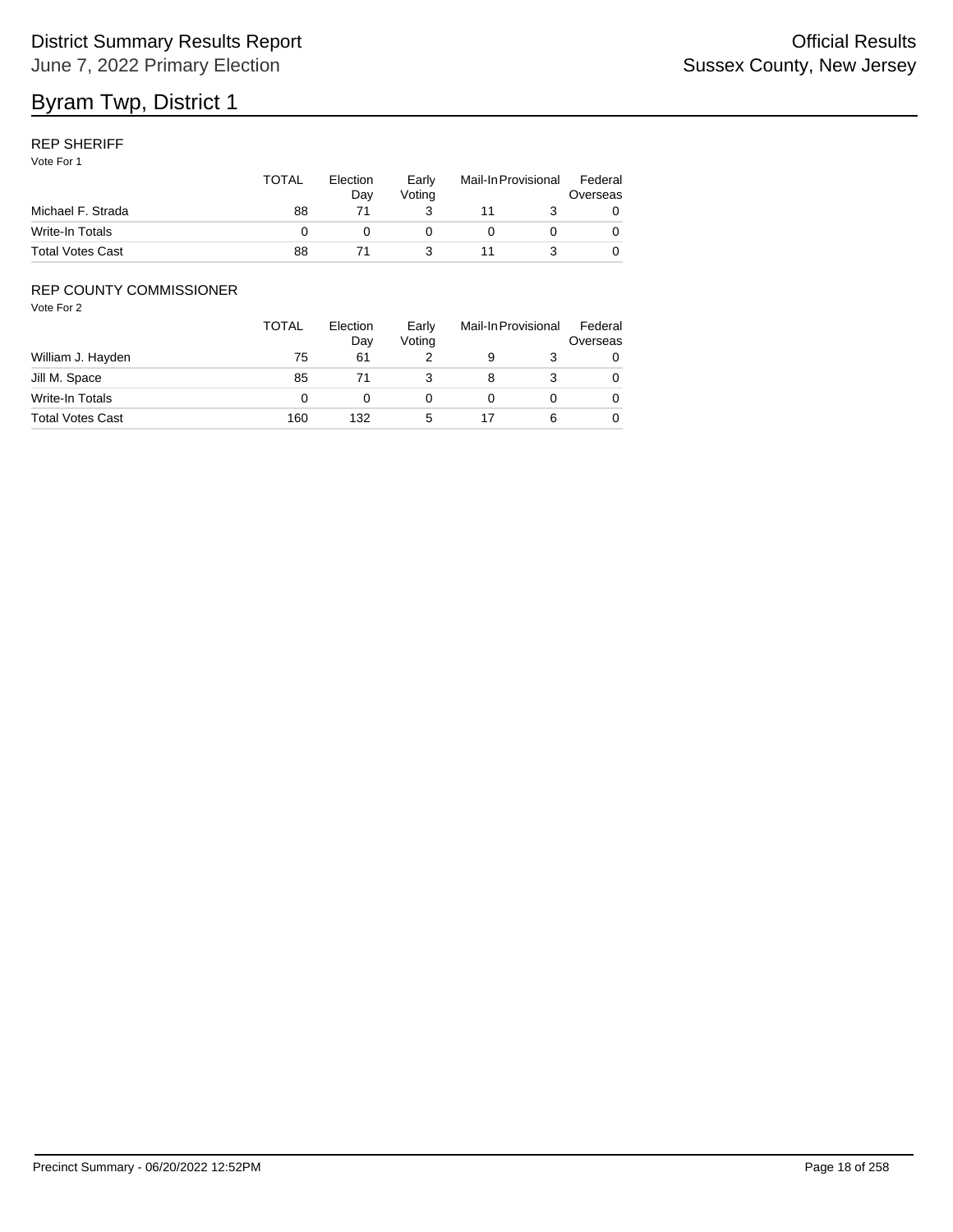| <b>Statistics</b>                | <b>TOTAL</b> | Election<br>Day | Early<br>Voting | Mail-In Provisional |   | Federal<br>Overseas |
|----------------------------------|--------------|-----------------|-----------------|---------------------|---|---------------------|
| Registered Voters - Total        | 1,134        |                 |                 |                     |   |                     |
| Registered Voters - Democratic   | 276          |                 |                 |                     |   |                     |
| Registered Voters - Republican   | 458          |                 |                 |                     |   |                     |
| <b>Ballots Cast - Total</b>      | 161          | 114             | 2               | 45                  | 0 | $\Omega$            |
| <b>Ballots Cast - Democratic</b> | 50           | 15              | $\mathbf 0$     | 35                  | 0 | $\Omega$            |
| Ballots Cast - Republican        | 111          | 99              | 2               | 10                  | 0 | 0                   |
| Voter Turnout - Total            | 14.20%       |                 |                 |                     |   |                     |
| Voter Turnout - Democratic       | 18.12%       |                 |                 |                     |   |                     |
| Voter Turnout - Republican       | 24.24%       |                 |                 |                     |   |                     |

### DEM U.S. HOUSE OF REPRESENTATIVES 7th Congressional District

Vote For 1

|                         | <b>TOTAL</b> | Election<br>Day | Early<br>Voting | Mail-In Provisional |  | Federal<br>Overseas |
|-------------------------|--------------|-----------------|-----------------|---------------------|--|---------------------|
| Roger Bacon             | O            | 0               |                 |                     |  |                     |
| <b>Tom Malinowski</b>   | 50           | 15              |                 | 35                  |  |                     |
| Write-In Totals         | 0            |                 |                 |                     |  |                     |
| <b>Total Votes Cast</b> | 50           | 15              |                 | 35                  |  |                     |

### DEM SHERIFF

Vote For 1

|                         | <b>TOTAL</b> | Election<br>Dav | Early<br>Votina | Mail-In Provisional |  | Federal<br>Overseas |
|-------------------------|--------------|-----------------|-----------------|---------------------|--|---------------------|
| No Petition Filed       |              |                 |                 |                     |  |                     |
| Write-In Totals         |              |                 |                 |                     |  |                     |
| <b>Total Votes Cast</b> |              |                 |                 |                     |  |                     |

## DEM COUNTY COMMISSIONER

Vote For 2

|                         | <b>TOTAL</b> | Election<br>Day | Early<br>Votina | Mail-In Provisional |  | Federal<br>Overseas |
|-------------------------|--------------|-----------------|-----------------|---------------------|--|---------------------|
| Damaris Lira            | 47           | 14              |                 | 33                  |  |                     |
| Camila DiResta          | 45           | 14              |                 | 31                  |  | 0                   |
| Write-In Totals         | 0            |                 |                 |                     |  | 0                   |
| <b>Total Votes Cast</b> | 92           | 28              |                 | 64                  |  |                     |

## REP U.S. HOUSE OF REPRESENTATIVES 7th Congressional District

|                         | TOTAL    | Election<br>Day | Early<br>Voting | Mail-In Provisional |          | Federal<br>Overseas |
|-------------------------|----------|-----------------|-----------------|---------------------|----------|---------------------|
| Philip Rizzo            | 45       | 42              | 0               | 3                   | 0        | 0                   |
| John Henry Isemann      | 4        | 4               | 0               | 0                   | 0        | 0                   |
| Kevin B. Dorlon         | 7        | 6               | 0               |                     | $\Omega$ | 0                   |
| Erik Peterson           | 16       | 14              | 0               | 2                   | $\Omega$ | 0                   |
| John Flora              | 8        | 8               | 0               | $\Omega$            | $\Omega$ | 0                   |
| Thomas H. Kean Jr.      | 30       | 24              | 2               | 4                   | $\Omega$ | 0                   |
| Sterling I. Schwab      | $\Omega$ | $\Omega$        | 0               | $\Omega$            | $\Omega$ | 0                   |
| Write-In Totals         | $\Omega$ | 0               | 0               | $\Omega$            | $\Omega$ | 0                   |
| <b>Total Votes Cast</b> | 110      | 98              | 2               | 10                  | $\Omega$ | 0                   |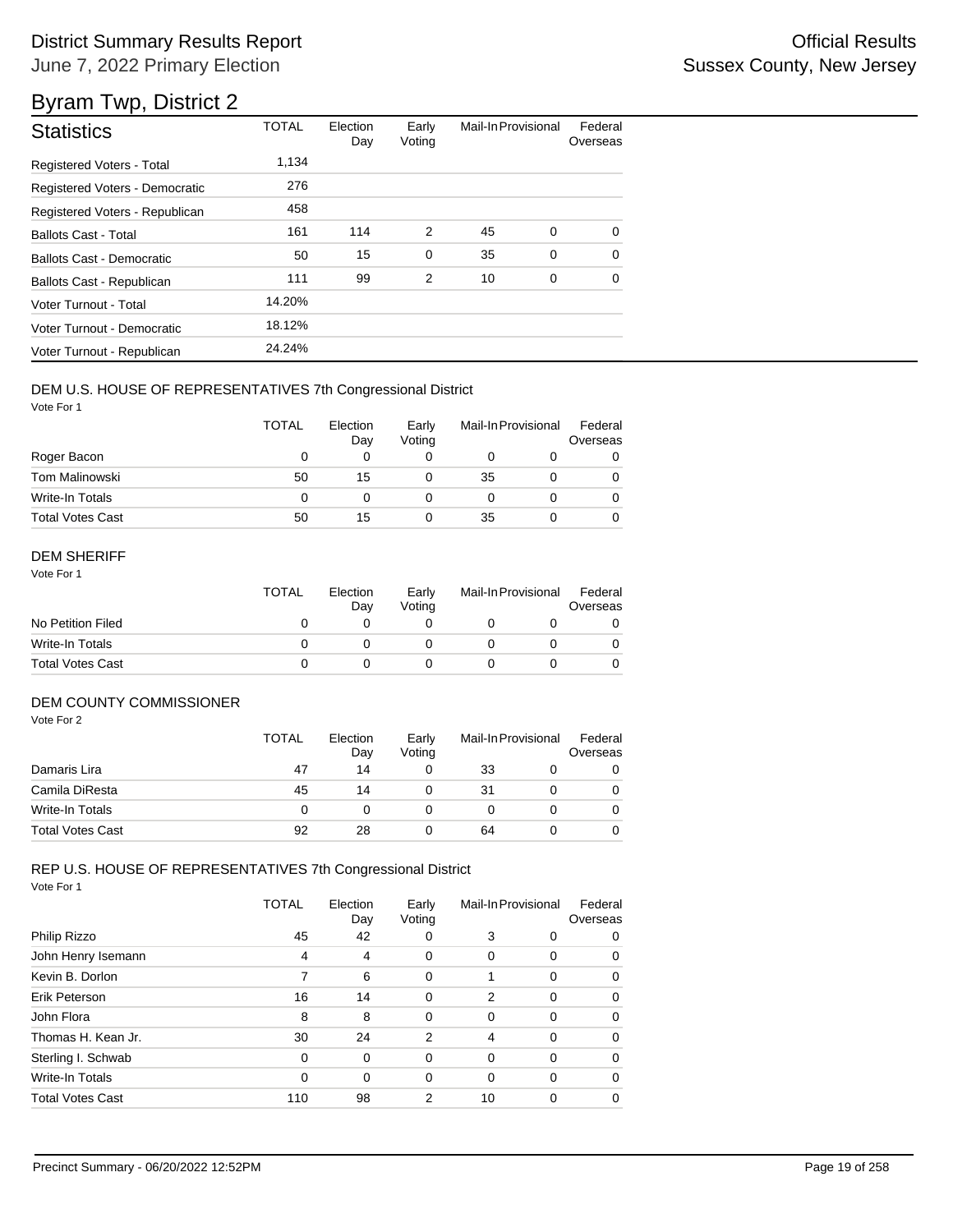#### REP SHERIFF

Vote For 1

|                         | TOTAL | Election<br>Dav | Early<br>Votina | Mail-In Provisional |  | Federal<br>Overseas |  |
|-------------------------|-------|-----------------|-----------------|---------------------|--|---------------------|--|
| Michael F. Strada       | 98    | 87              |                 |                     |  |                     |  |
| Write-In Totals         |       |                 |                 |                     |  |                     |  |
| <b>Total Votes Cast</b> | 101   | 90              |                 | a                   |  |                     |  |

## REP COUNTY COMMISSIONER

|                         | <b>TOTAL</b> | Election<br>Day | Early<br>Voting | Mail-In Provisional |  | Federal<br>Overseas |
|-------------------------|--------------|-----------------|-----------------|---------------------|--|---------------------|
| William J. Hayden       | 86           |                 |                 |                     |  | 0                   |
| Jill M. Space           | 91           | 81              |                 |                     |  | 0                   |
| Write-In Totals         |              |                 |                 |                     |  | 0                   |
| <b>Total Votes Cast</b> | 177          | 158             |                 | 15                  |  | 0                   |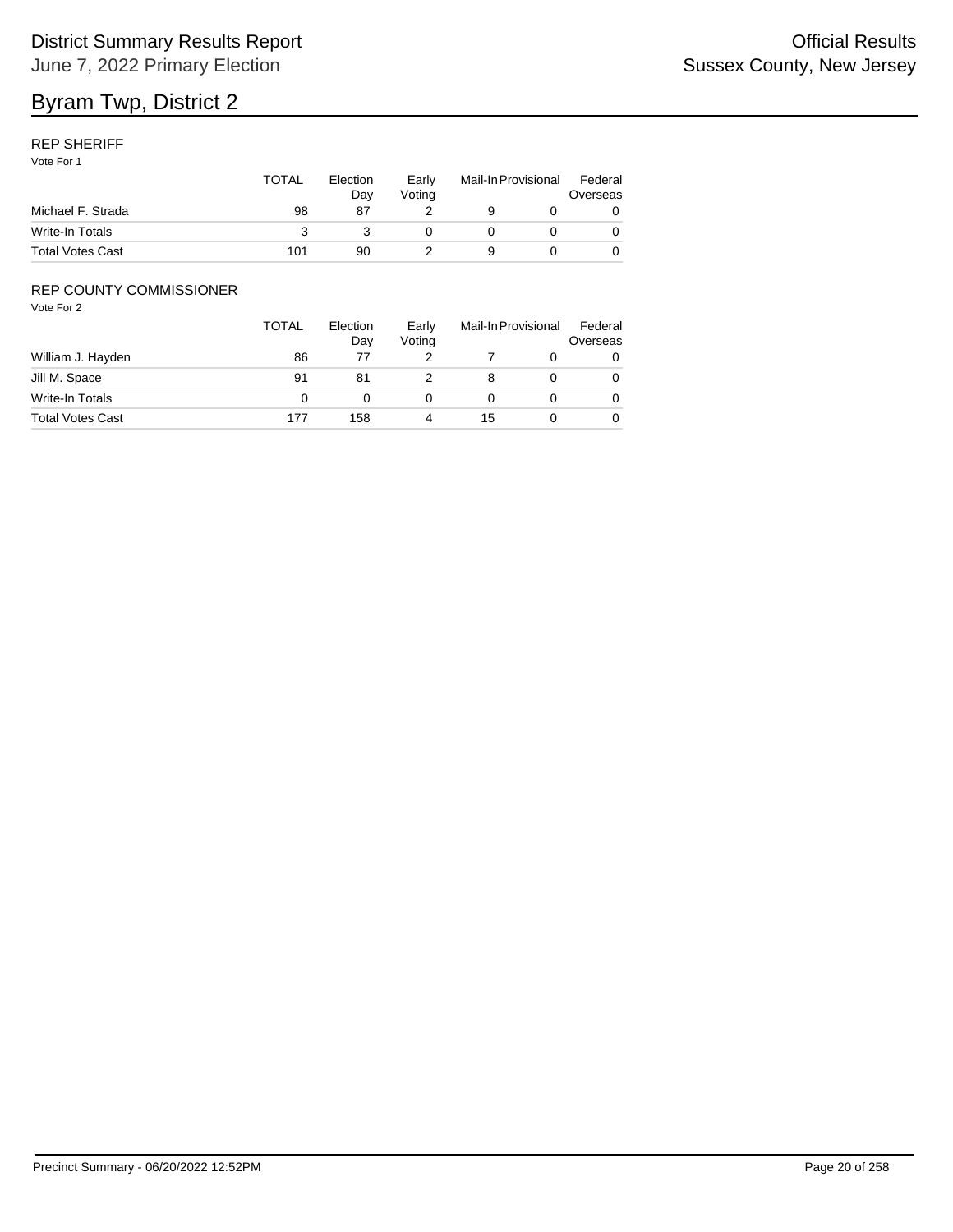| <b>Statistics</b>                | <b>TOTAL</b> | Election<br>Day | Early<br>Voting | Mail-In Provisional |   | Federal<br>Overseas |
|----------------------------------|--------------|-----------------|-----------------|---------------------|---|---------------------|
| <b>Registered Voters - Total</b> | 1,101        |                 |                 |                     |   |                     |
| Registered Voters - Democratic   | 298          |                 |                 |                     |   |                     |
| Registered Voters - Republican   | 442          |                 |                 |                     |   |                     |
| <b>Ballots Cast - Total</b>      | 150          | 116             | $\mathbf 0$     | 33                  | 1 | $\Omega$            |
| Ballots Cast - Democratic        | 48           | 30              | 0               | 18                  | 0 | $\Omega$            |
| Ballots Cast - Republican        | 102          | 86              | 0               | 15                  | 1 | $\Omega$            |
| Voter Turnout - Total            | 13.62%       |                 |                 |                     |   |                     |
| Voter Turnout - Democratic       | 16.11%       |                 |                 |                     |   |                     |
| Voter Turnout - Republican       | 23.08%       |                 |                 |                     |   |                     |

### DEM U.S. HOUSE OF REPRESENTATIVES 7th Congressional District

Vote For 1

|                         | <b>TOTAL</b> | Election<br>Day | Early<br>Voting | Mail-In Provisional |  | Federal<br>Overseas |
|-------------------------|--------------|-----------------|-----------------|---------------------|--|---------------------|
| Roger Bacon             | 8            |                 |                 |                     |  |                     |
| <b>Tom Malinowski</b>   | 40           | 23              |                 | 17                  |  |                     |
| Write-In Totals         | 0            | 0               |                 |                     |  |                     |
| <b>Total Votes Cast</b> | 48           | 30              |                 | 18                  |  |                     |

### DEM SHERIFF

Vote For 1

|                         | TOTAL | Election<br>Dav | Early<br>Votina | Mail-In Provisional |  | Federal<br>Overseas |  |
|-------------------------|-------|-----------------|-----------------|---------------------|--|---------------------|--|
| No Petition Filed       |       |                 |                 |                     |  |                     |  |
| Write-In Totals         | Δ     |                 |                 |                     |  |                     |  |
| <b>Total Votes Cast</b> | 4     |                 |                 |                     |  |                     |  |

## DEM COUNTY COMMISSIONER

Vote For 2

|                         | <b>TOTAL</b> | Election<br>Day | Early<br>Votina | Mail-In Provisional |  | Federal<br>Overseas |
|-------------------------|--------------|-----------------|-----------------|---------------------|--|---------------------|
| Damaris Lira            | 42           | 24              |                 | 18                  |  |                     |
| Camila DiResta          | 41           | 25              |                 | 16                  |  | 0                   |
| Write-In Totals         |              |                 |                 |                     |  | 0                   |
| <b>Total Votes Cast</b> | 83           | 49              |                 | 34                  |  |                     |

## REP U.S. HOUSE OF REPRESENTATIVES 7th Congressional District

|                         | TOTAL | Election<br>Day | Early<br>Voting | Mail-In Provisional |          | Federal<br>Overseas |
|-------------------------|-------|-----------------|-----------------|---------------------|----------|---------------------|
| Philip Rizzo            | 32    | 29              | 0               | 3                   | 0        | 0                   |
| John Henry Isemann      | 0     | 0               | 0               | 0                   | 0        | 0                   |
| Kevin B. Dorlon         | 7     | 5               | 0               | 2                   | $\Omega$ | 0                   |
| Erik Peterson           | 13    | 10              | 0               | 3                   | 0        | 0                   |
| John Flora              | 12    | 11              | 0               | 1                   | $\Omega$ | 0                   |
| Thomas H. Kean Jr.      | 35    | 29              | 0               | 5                   |          | 0                   |
| Sterling I. Schwab      | 2     | $\overline{2}$  | 0               | 0                   | $\Omega$ | 0                   |
| Write-In Totals         | 0     | 0               | 0               | 0                   | $\Omega$ | 0                   |
| <b>Total Votes Cast</b> | 101   | 86              | 0               | 14                  |          | 0                   |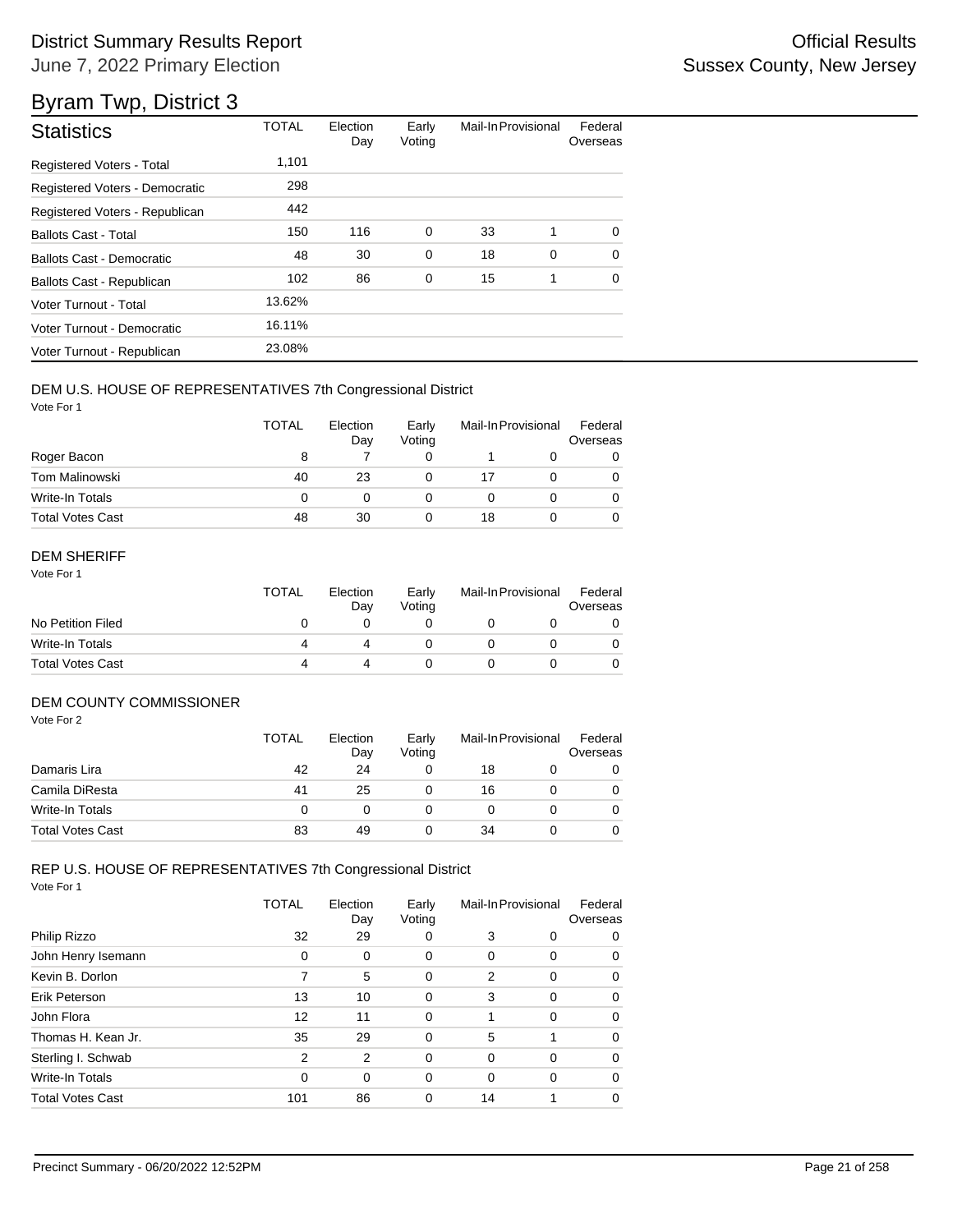### REP SHERIFF

Vote For 1

|                         | <b>TOTAL</b> | Election<br>Dav | Early<br>Votina | Mail-In Provisional |  | Federal<br>Overseas |
|-------------------------|--------------|-----------------|-----------------|---------------------|--|---------------------|
| Michael F. Strada       | 92           | 78              |                 | 13                  |  |                     |
| Write-In Totals         |              |                 |                 |                     |  |                     |
| <b>Total Votes Cast</b> | 94           | 80              |                 | 13                  |  |                     |

### REP COUNTY COMMISSIONER

|                         | <b>TOTAL</b> | Election<br>Day | Early<br>Voting | Mail-In Provisional |  | Federal<br>Overseas |
|-------------------------|--------------|-----------------|-----------------|---------------------|--|---------------------|
| William J. Hayden       | 89           | 75              | 0               | 13                  |  |                     |
| Jill M. Space           | 91           | 76              | 0               | 14                  |  | 0                   |
| Write-In Totals         |              |                 |                 |                     |  | 0                   |
| <b>Total Votes Cast</b> | 181          | 152             | 0               | 27                  |  | 0                   |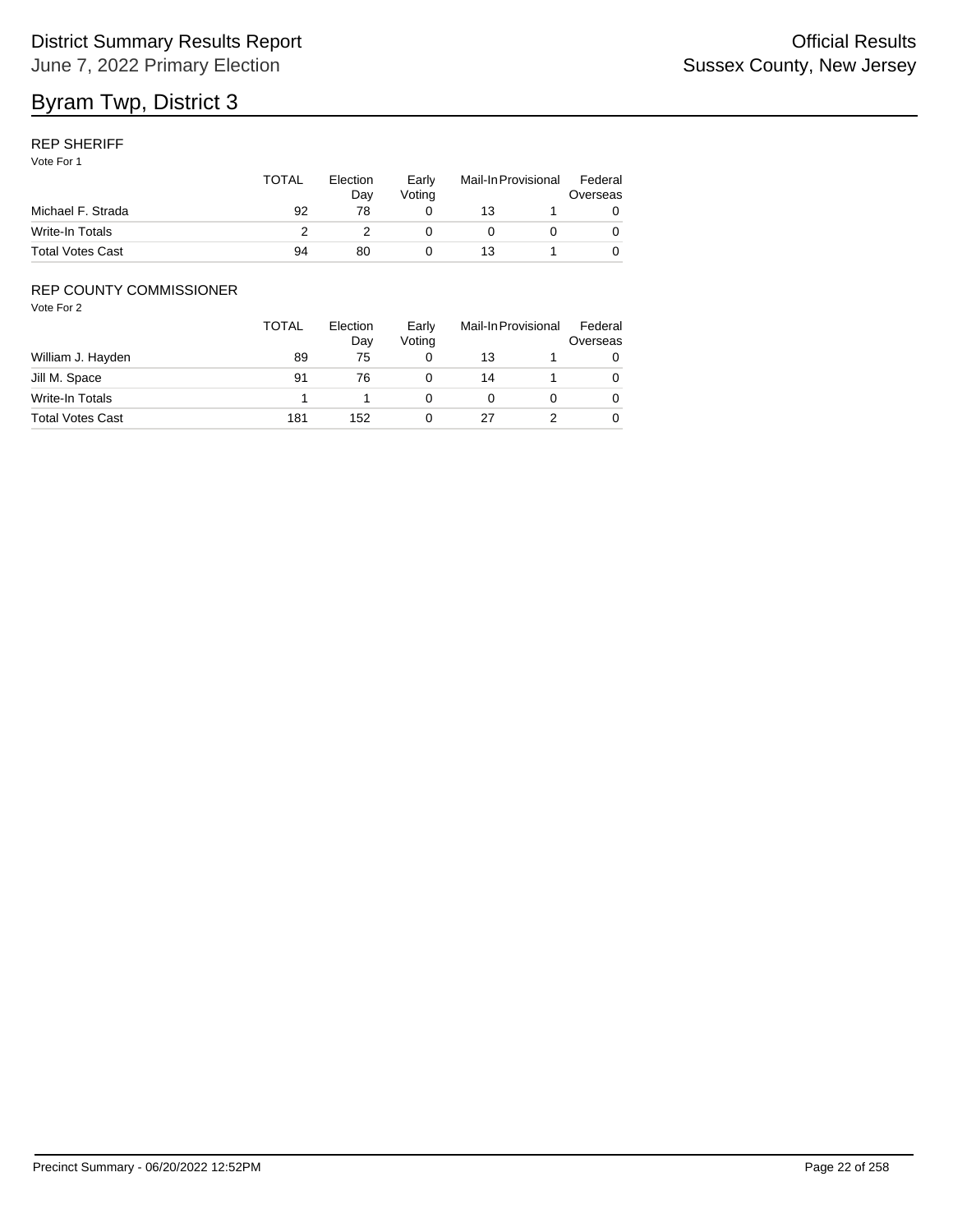# Byram Twp, District 4

| <b>Statistics</b>                | <b>TOTAL</b> | Election<br>Day | Early<br>Voting | Mail-In Provisional |             | Federal<br>Overseas |
|----------------------------------|--------------|-----------------|-----------------|---------------------|-------------|---------------------|
| <b>Registered Voters - Total</b> | 998          |                 |                 |                     |             |                     |
| Registered Voters - Democratic   | 255          |                 |                 |                     |             |                     |
| Registered Voters - Republican   | 403          |                 |                 |                     |             |                     |
| <b>Ballots Cast - Total</b>      | 141          | 98              | 4               | 39                  | 0           | 0                   |
| Ballots Cast - Democratic        | 43           | 19              | $\overline{2}$  | 22                  | $\mathbf 0$ | $\Omega$            |
| Ballots Cast - Republican        | 98           | 79              | 2               | 17                  | 0           | $\Omega$            |
| Voter Turnout - Total            | 14.13%       |                 |                 |                     |             |                     |
| Voter Turnout - Democratic       | 16.86%       |                 |                 |                     |             |                     |
| Voter Turnout - Republican       | 24.32%       |                 |                 |                     |             |                     |

### DEM U.S. HOUSE OF REPRESENTATIVES 7th Congressional District

Vote For 1

|                         | TOTAL | Election<br>Day | Early<br>Voting | Mail-In Provisional |  | Federal<br>Overseas |
|-------------------------|-------|-----------------|-----------------|---------------------|--|---------------------|
| Roger Bacon             | 3     |                 |                 |                     |  |                     |
| Tom Malinowski          | 39    | 16              |                 | 21                  |  |                     |
| Write-In Totals         | 0     |                 |                 |                     |  |                     |
| <b>Total Votes Cast</b> | 42    | 19              |                 | 21                  |  |                     |

### DEM SHERIFF

Vote For 1

|                         | <b>TOTAL</b> | Election<br>Dav | Early<br>Votina | Mail-In Provisional |  | Federal<br>Overseas |  |
|-------------------------|--------------|-----------------|-----------------|---------------------|--|---------------------|--|
| No Petition Filed       |              |                 |                 |                     |  |                     |  |
| Write-In Totals         |              |                 |                 |                     |  |                     |  |
| <b>Total Votes Cast</b> |              |                 |                 |                     |  |                     |  |

## DEM COUNTY COMMISSIONER

Vote For 2

|                         | <b>TOTAL</b> | Election<br>Day | Early<br>Votina | Mail-In Provisional |  | Federal<br>Overseas |
|-------------------------|--------------|-----------------|-----------------|---------------------|--|---------------------|
| Damaris Lira            | 36           | 15              |                 | 19                  |  |                     |
| Camila DiResta          | 37           | 16              |                 | 19                  |  | 0                   |
| Write-In Totals         | O            |                 |                 |                     |  | 0                   |
| <b>Total Votes Cast</b> | 73           | 31              |                 | 38                  |  | 0                   |

# REP U.S. HOUSE OF REPRESENTATIVES 7th Congressional District

|                         | TOTAL | Election<br>Day | Early<br>Voting | Mail-In Provisional |          | Federal<br>Overseas |
|-------------------------|-------|-----------------|-----------------|---------------------|----------|---------------------|
| Philip Rizzo            | 35    | 29              | 0               | 6                   | 0        | 0                   |
| John Henry Isemann      | 2     | 1               |                 | 0                   | 0        | 0                   |
| Kevin B. Dorlon         | 3     | 3               | 0               | 0                   | $\Omega$ | 0                   |
| Erik Peterson           | 13    | 9               | 0               | 4                   | $\Omega$ | 0                   |
| John Flora              | 9     | 7               | 0               | 2                   | $\Omega$ | 0                   |
| Thomas H. Kean Jr.      | 33    | 27              | 1               | 5                   | $\Omega$ | 0                   |
| Sterling I. Schwab      | 2     | $\overline{2}$  | $\Omega$        | 0                   | $\Omega$ | 0                   |
| Write-In Totals         | 1     | 1               | 0               | 0                   | $\Omega$ | 0                   |
| <b>Total Votes Cast</b> | 98    | 79              | 2               | 17                  | $\Omega$ | 0                   |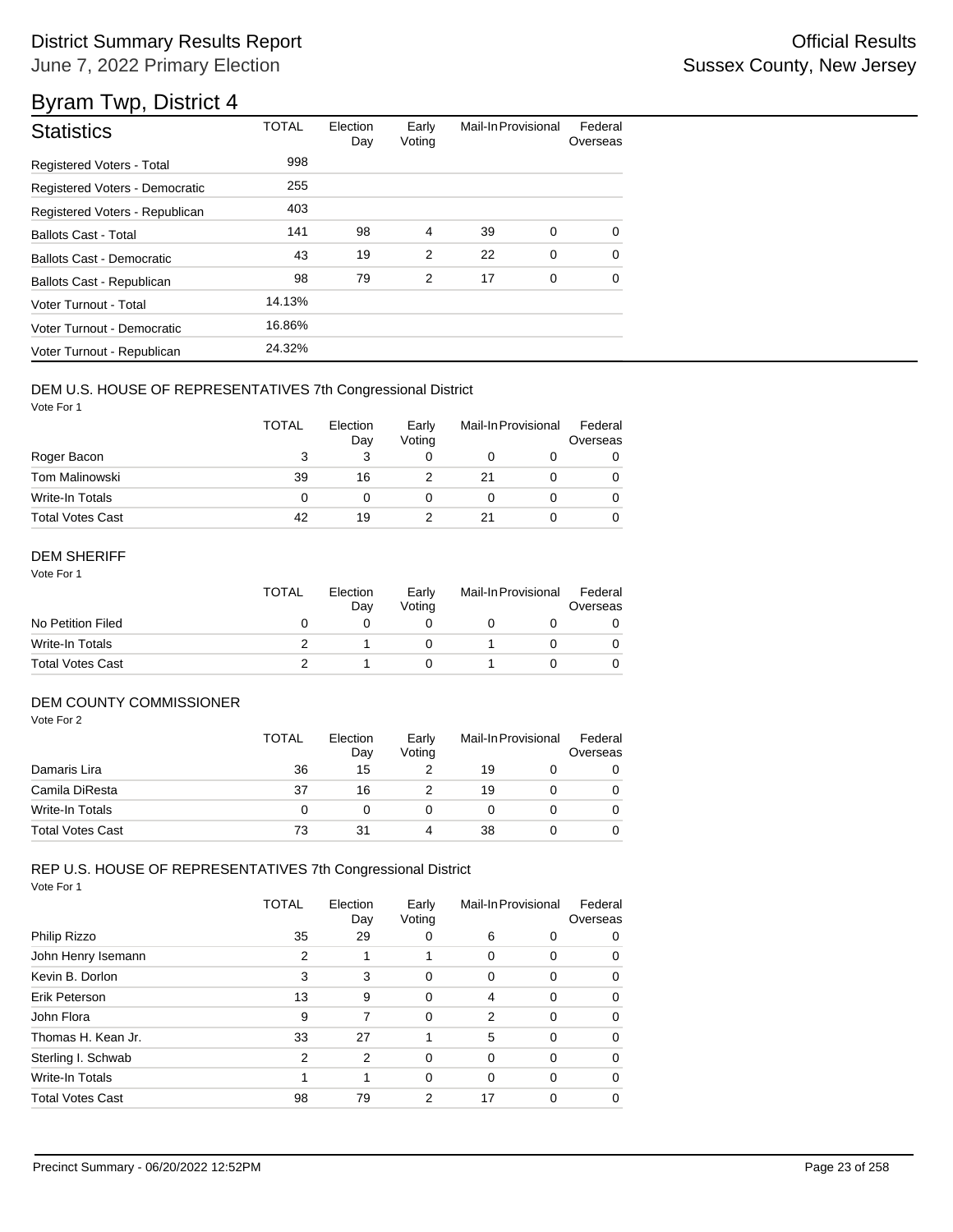#### REP SHERIFF

Vote For 1

|                         | TOTAL | Election<br>Dav | Early<br>Votina | Mail-In Provisional |  | Federal<br>Overseas |
|-------------------------|-------|-----------------|-----------------|---------------------|--|---------------------|
| Michael F. Strada       | 86    | 70              |                 | 14                  |  |                     |
| Write-In Totals         |       |                 |                 |                     |  |                     |
| <b>Total Votes Cast</b> | 87    | 70              |                 | 15                  |  |                     |

### REP COUNTY COMMISSIONER

|                         | <b>TOTAL</b> | Election<br>Day | Early<br>Voting | Mail-In Provisional |  | Federal<br>Overseas |
|-------------------------|--------------|-----------------|-----------------|---------------------|--|---------------------|
| William J. Hayden       | 79           | 61              |                 | 16                  |  | 0                   |
| Jill M. Space           | 77           | 61              |                 | 14                  |  | 0                   |
| Write-In Totals         |              |                 |                 |                     |  | 0                   |
| <b>Total Votes Cast</b> | 158          | 124             |                 | 30                  |  | 0                   |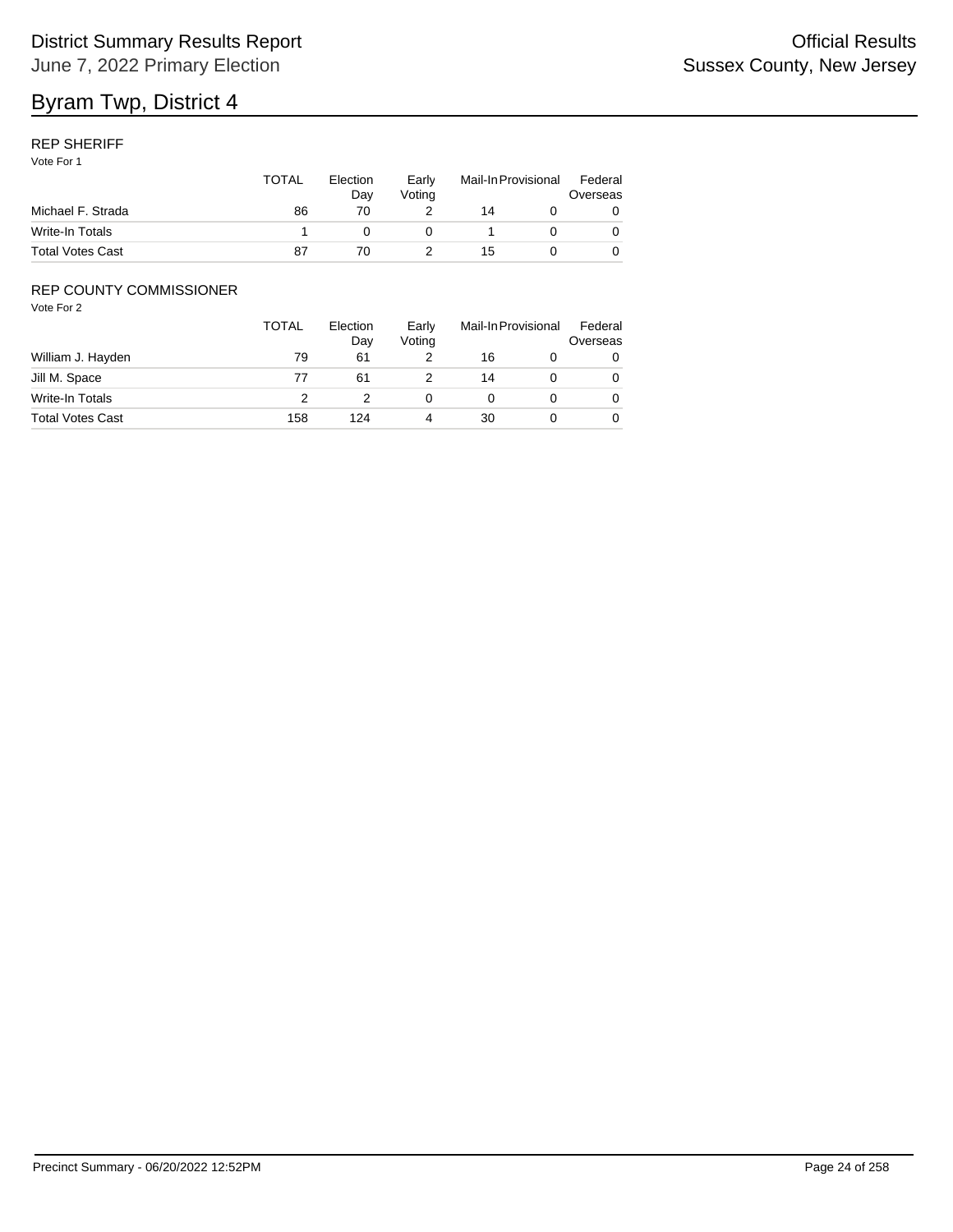| <b>Statistics</b>                | <b>TOTAL</b> | Election<br>Day | Early<br>Voting | Mail-In Provisional |   | Federal<br>Overseas |
|----------------------------------|--------------|-----------------|-----------------|---------------------|---|---------------------|
| <b>Registered Voters - Total</b> | 835          |                 |                 |                     |   |                     |
| Registered Voters - Democratic   | 186          |                 |                 |                     |   |                     |
| Registered Voters - Republican   | 349          |                 |                 |                     |   |                     |
| <b>Ballots Cast - Total</b>      | 108          | 88              | 3               | 17                  | 0 | 0                   |
| Ballots Cast - Democratic        | 27           | 15              | $\mathbf 0$     | 12                  | 0 | $\Omega$            |
| Ballots Cast - Republican        | 81           | 73              | 3               | 5                   | 0 | $\Omega$            |
| Voter Turnout - Total            | 12.93%       |                 |                 |                     |   |                     |
| Voter Turnout - Democratic       | 14.52%       |                 |                 |                     |   |                     |
| Voter Turnout - Republican       | 23.21%       |                 |                 |                     |   |                     |

### DEM U.S. HOUSE OF REPRESENTATIVES 7th Congressional District

Vote For 1

|                         | <b>TOTAL</b> | Election<br>Day | Early<br>Voting | Mail-In Provisional |  | Federal<br>Overseas |
|-------------------------|--------------|-----------------|-----------------|---------------------|--|---------------------|
| Roger Bacon             |              |                 |                 |                     |  | 0                   |
| <b>Tom Malinowski</b>   | 25           | 14              |                 | 11                  |  | 0                   |
| Write-In Totals         | 0            |                 |                 |                     |  | 0                   |
| <b>Total Votes Cast</b> | 26           | 14              |                 | 12                  |  | 0                   |

### DEM SHERIFF

Vote For 1

|                         | TOTAL | Election<br>Dav | Early<br>Votina | Mail-In Provisional |  | Federal<br>Overseas |  |
|-------------------------|-------|-----------------|-----------------|---------------------|--|---------------------|--|
| No Petition Filed       |       |                 |                 |                     |  |                     |  |
| Write-In Totals         |       |                 |                 |                     |  |                     |  |
| <b>Total Votes Cast</b> |       |                 |                 |                     |  |                     |  |

## DEM COUNTY COMMISSIONER

Vote For 2

|                         | TOTAL    | Election<br>Day | Early<br>Votina | Mail-In Provisional |  | Federal<br>Overseas |
|-------------------------|----------|-----------------|-----------------|---------------------|--|---------------------|
| Damaris Lira            | 26       | 14              |                 | 12                  |  | 0                   |
| Camila DiResta          | 24       | 14              |                 | 10                  |  | 0                   |
| Write-In Totals         | $\Omega$ |                 |                 |                     |  | 0                   |
| <b>Total Votes Cast</b> | 50       | 28              |                 | 22                  |  | 0                   |

# REP U.S. HOUSE OF REPRESENTATIVES 7th Congressional District

|                         | TOTAL | Election<br>Day | Early<br>Voting | Mail-In Provisional |          | Federal<br>Overseas |
|-------------------------|-------|-----------------|-----------------|---------------------|----------|---------------------|
| Philip Rizzo            | 27    | 25              |                 |                     | 0        | 0                   |
| John Henry Isemann      | 5     | 5               | 0               | 0                   | 0        | 0                   |
| Kevin B. Dorlon         | 3     | 3               | 0               | 0                   | $\Omega$ | 0                   |
| Erik Peterson           | 13    | 13              | 0               | $\Omega$            | $\Omega$ | 0                   |
| John Flora              | 12    | 11              | 0               |                     | $\Omega$ | 0                   |
| Thomas H. Kean Jr.      | 20    | 16              | 2               | 2                   | $\Omega$ | 0                   |
| Sterling I. Schwab      | 1     | $\Omega$        | 0               |                     | $\Omega$ | 0                   |
| Write-In Totals         | 0     | $\Omega$        | 0               | $\Omega$            | $\Omega$ | 0                   |
| <b>Total Votes Cast</b> | 81    | 73              | 3               | 5                   | $\Omega$ | 0                   |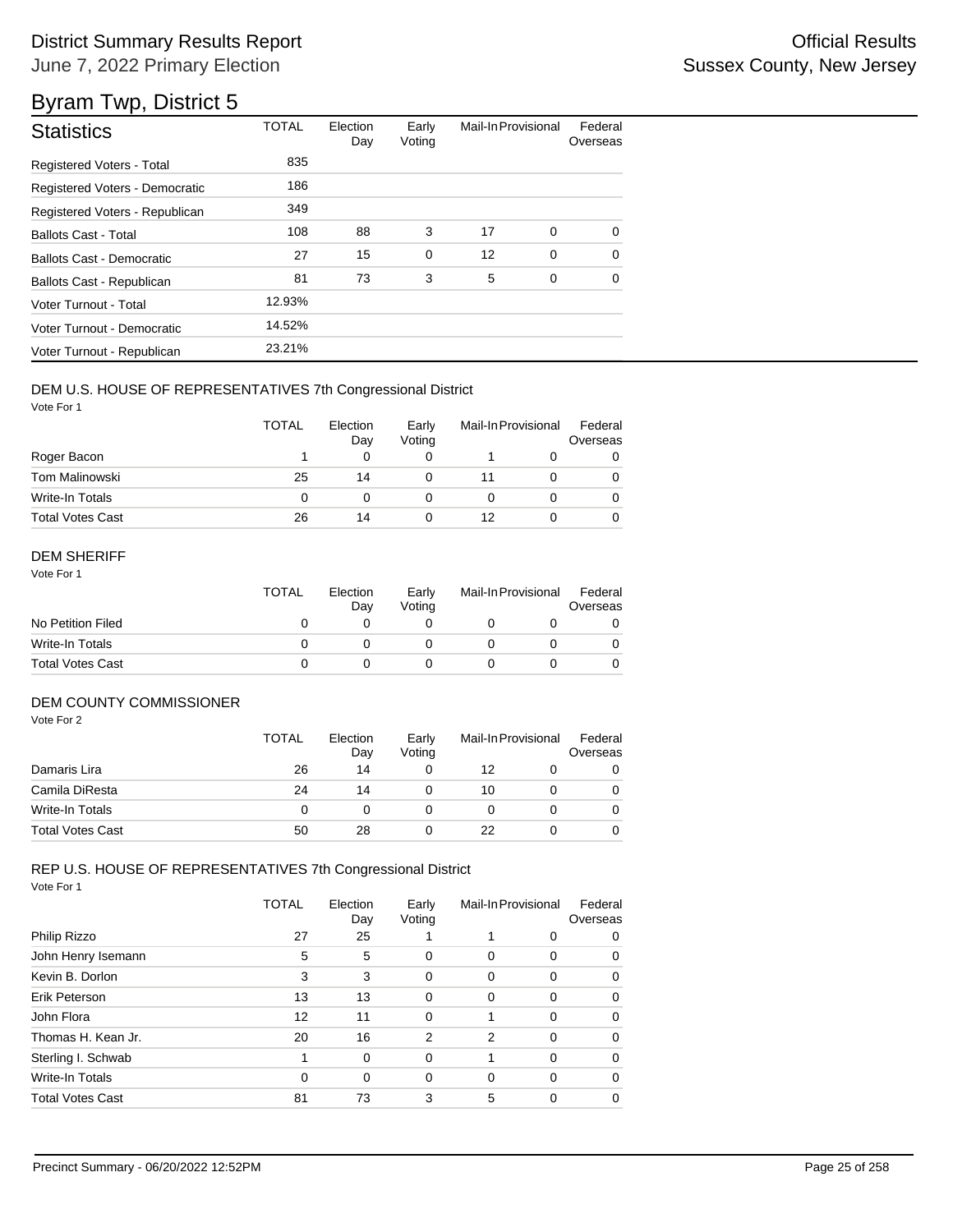### REP SHERIFF

Vote For 1

|                         | TOTAL | Election<br>Dav | Early<br>Votina | Mail-In Provisional |  | Federal<br>Overseas |
|-------------------------|-------|-----------------|-----------------|---------------------|--|---------------------|
| Michael F. Strada       | 72    | 65              |                 |                     |  |                     |
| Write-In Totals         |       |                 |                 |                     |  |                     |
| <b>Total Votes Cast</b> | 74    | 67              |                 |                     |  |                     |

### REP COUNTY COMMISSIONER

|                         | TOTAL | Election<br>Day | Early<br>Voting | Mail-In Provisional |  | Federal<br>Overseas |
|-------------------------|-------|-----------------|-----------------|---------------------|--|---------------------|
| William J. Hayden       | 66    | 59              |                 |                     |  | 0                   |
| Jill M. Space           | 60    | 53              |                 | 4                   |  | 0                   |
| Write-In Totals         | っ     |                 |                 |                     |  | 0                   |
| <b>Total Votes Cast</b> | 128   | 114             | 6               |                     |  | 0                   |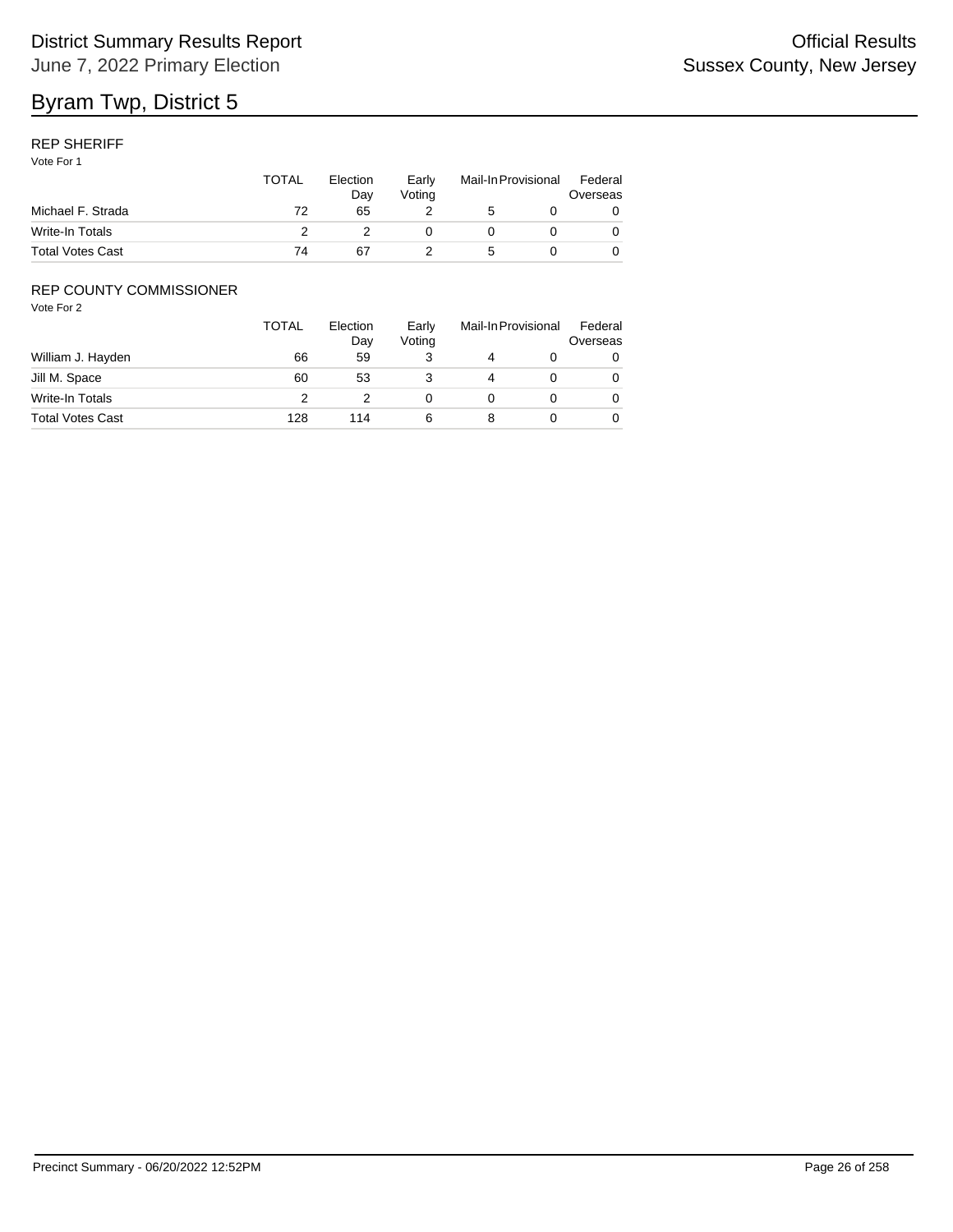| <b>Statistics</b>                | <b>TOTAL</b> | Election<br>Day | Early<br>Voting | Mail-In Provisional |   | Federal<br>Overseas |
|----------------------------------|--------------|-----------------|-----------------|---------------------|---|---------------------|
| <b>Registered Voters - Total</b> | 1,467        |                 |                 |                     |   |                     |
| Registered Voters - Democratic   | 372          |                 |                 |                     |   |                     |
| Registered Voters - Republican   | 582          |                 |                 |                     |   |                     |
| <b>Ballots Cast - Total</b>      | 159          | 116             | 7               | 34                  | 2 | $\Omega$            |
| <b>Ballots Cast - Democratic</b> | 66           | 33              | 4               | 27                  | 2 | $\Omega$            |
| Ballots Cast - Republican        | 93           | 83              | 3               | 7                   | 0 | $\Omega$            |
| Voter Turnout - Total            | 10.84%       |                 |                 |                     |   |                     |
| Voter Turnout - Democratic       | 17.74%       |                 |                 |                     |   |                     |
| Voter Turnout - Republican       | 15.98%       |                 |                 |                     |   |                     |

#### DEM U.S. HOUSE OF REPRESENTATIVES 7th Congressional District

Vote For 1

|                         | <b>TOTAL</b> | Election<br>Day | Early<br>Voting | Mail-In Provisional |  | Federal<br>Overseas |
|-------------------------|--------------|-----------------|-----------------|---------------------|--|---------------------|
| Roger Bacon             | 3            |                 |                 |                     |  |                     |
| Tom Malinowski          | 62           | 32              |                 | 25                  |  | 0                   |
| Write-In Totals         |              |                 |                 |                     |  |                     |
| <b>Total Votes Cast</b> | 66           | 33              | 4               | 27                  |  |                     |

### DEM SHERIFF

Vote For 1

|                         | TOTAL | Election<br>Dav | Early<br>Votina | Mail-In Provisional |  | Federal<br>Overseas |
|-------------------------|-------|-----------------|-----------------|---------------------|--|---------------------|
| No Petition Filed       |       |                 |                 |                     |  |                     |
| Write-In Totals         |       |                 |                 |                     |  |                     |
| <b>Total Votes Cast</b> |       |                 |                 |                     |  |                     |

## DEM COUNTY COMMISSIONER

Vote For 2

|                         | <b>TOTAL</b> | Election<br>Day | Early<br>Votina | Mail-In Provisional |  | Federal<br>Overseas |
|-------------------------|--------------|-----------------|-----------------|---------------------|--|---------------------|
| Damaris Lira            | 57           | 27              |                 | 25                  |  | 0                   |
| Camila DiResta          | 57           | 27              |                 | 26                  |  | 0                   |
| Write-In Totals         |              |                 |                 |                     |  | 0                   |
| <b>Total Votes Cast</b> | 114          | 54              | 6               | 51                  |  | 0                   |

# REP U.S. HOUSE OF REPRESENTATIVES 7th Congressional District

|                         | TOTAL          | Election<br>Day | Early<br>Voting |          | Mail-In Provisional | Federal<br>Overseas |
|-------------------------|----------------|-----------------|-----------------|----------|---------------------|---------------------|
| Philip Rizzo            | 32             | 29              | 3               | 0        | 0                   | 0                   |
| John Henry Isemann      | 3              | $\overline{2}$  | 0               |          | 0                   | 0                   |
| Kevin B. Dorlon         |                |                 | 0               | $\Omega$ | $\Omega$            | $\Omega$            |
| Erik Peterson           | 23             | 19              | 0               | 4        | $\Omega$            | 0                   |
| John Flora              | $\overline{2}$ |                 | 0               |          | $\Omega$            | 0                   |
| Thomas H. Kean Jr.      | 29             | 29              | 0               | $\Omega$ | $\Omega$            | 0                   |
| Sterling I. Schwab      | 2              | $\overline{2}$  | 0               | 0        | 0                   | 0                   |
| Write-In Totals         | $\Omega$       | $\Omega$        | 0               | $\Omega$ | $\Omega$            | 0                   |
| <b>Total Votes Cast</b> | 92             | 83              | 3               | 6        | $\Omega$            | 0                   |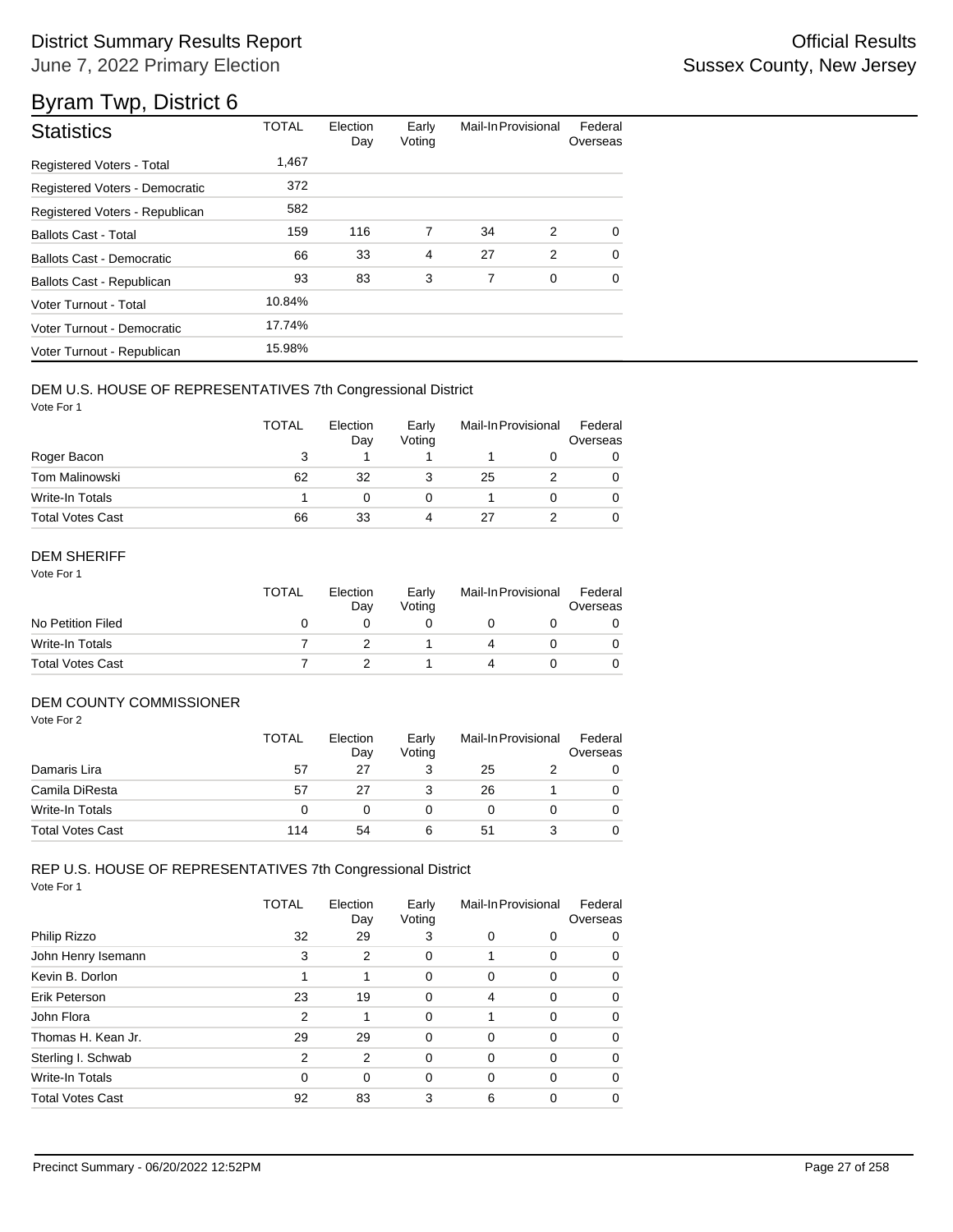### REP SHERIFF

Vote For 1

|                         | <b>TOTAL</b> | Election<br>Dav | Early<br>Votina | Mail-In Provisional |  | Federal<br>Overseas |  |
|-------------------------|--------------|-----------------|-----------------|---------------------|--|---------------------|--|
| Michael F. Strada       | 87           |                 |                 |                     |  |                     |  |
| Write-In Totals         |              |                 |                 |                     |  |                     |  |
| <b>Total Votes Cast</b> | 87           |                 |                 |                     |  |                     |  |

### REP COUNTY COMMISSIONER

|                         | <b>TOTAL</b> | Election<br>Day | Early<br>Voting | Mail-In Provisional |  | Federal<br>Overseas |
|-------------------------|--------------|-----------------|-----------------|---------------------|--|---------------------|
| William J. Hayden       | 81           | 73              |                 |                     |  | 0                   |
| Jill M. Space           | 75           | 68              |                 | 5                   |  | 0                   |
| Write-In Totals         |              |                 |                 |                     |  | 0                   |
| <b>Total Votes Cast</b> | 157          | 141             |                 |                     |  | 0                   |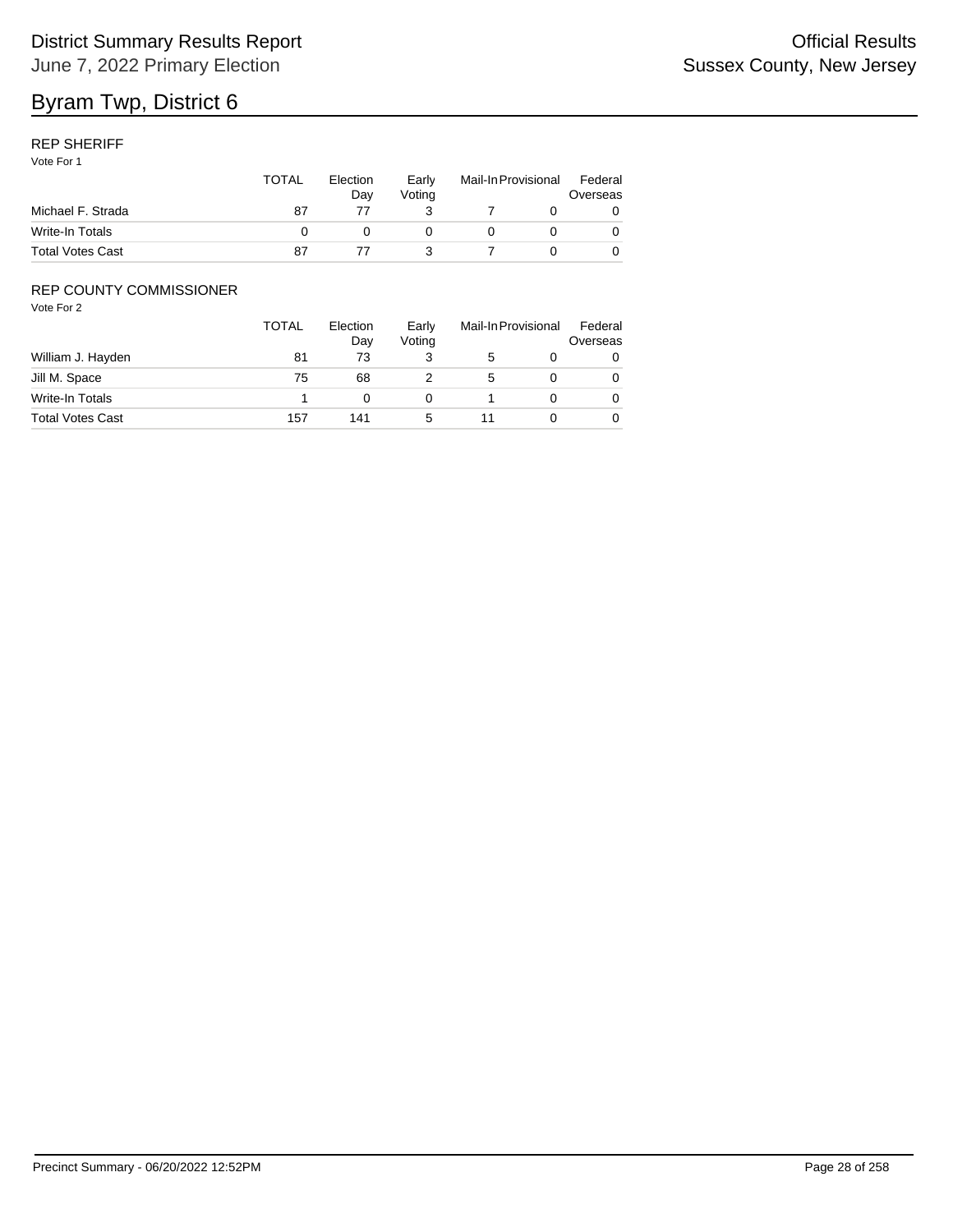| <b>Statistics</b>                | <b>TOTAL</b> | Election<br>Day | Early<br>Voting | Mail-In Provisional |   | Federal<br>Overseas |
|----------------------------------|--------------|-----------------|-----------------|---------------------|---|---------------------|
| <b>Registered Voters - Total</b> | 1,080        |                 |                 |                     |   |                     |
| Registered Voters - Democratic   | 206          |                 |                 |                     |   |                     |
| Registered Voters - Republican   | 595          |                 |                 |                     |   |                     |
| <b>Ballots Cast - Total</b>      | 196          | 138             | 1               | 56                  | 1 | $\Omega$            |
| Ballots Cast - Democratic        | 39           | 14              | 1               | 23                  | 1 | $\Omega$            |
| Ballots Cast - Republican        | 157          | 124             | $\mathbf 0$     | 33                  | 0 | 0                   |
| Voter Turnout - Total            | 18.15%       |                 |                 |                     |   |                     |
| Voter Turnout - Democratic       | 18.93%       |                 |                 |                     |   |                     |
| Voter Turnout - Republican       | 26.39%       |                 |                 |                     |   |                     |

### DEM U.S. HOUSE OF REPRESENTATIVES 5th Congressional District

Vote For 1

|                         | <b>TOTAL</b> | Election<br>Dav | Early<br>Votina | Mail-In Provisional |  | Federal<br>Overseas |
|-------------------------|--------------|-----------------|-----------------|---------------------|--|---------------------|
| Josh Gottheimer         | 37           | 14              |                 | 21                  |  |                     |
| Write-In Totals         |              |                 |                 |                     |  |                     |
| <b>Total Votes Cast</b> | 37           | 14              |                 |                     |  |                     |

#### DEM SHERIFF

Vote For 1

|                         | <b>TOTAL</b> | Election<br>Dav | Early<br>Votina | Mail-In Provisional |  | Federal<br>Overseas |  |
|-------------------------|--------------|-----------------|-----------------|---------------------|--|---------------------|--|
| No Petition Filed       |              |                 |                 |                     |  |                     |  |
| Write-In Totals         |              |                 |                 |                     |  | $\Omega$            |  |
| <b>Total Votes Cast</b> |              |                 |                 |                     |  |                     |  |

### DEM COUNTY COMMISSIONER

Vote For 2

|                         | <b>TOTAL</b> | Election<br>Day | Early<br>Votina |    | Mail-In Provisional | Federal<br>Overseas |
|-------------------------|--------------|-----------------|-----------------|----|---------------------|---------------------|
| Damaris Lira            | 33           | 10              |                 | 21 |                     | 0                   |
| Camila DiResta          | 37           | 13              |                 | 22 |                     | 0                   |
| Write-In Totals         |              |                 |                 |    |                     | 0                   |
| <b>Total Votes Cast</b> | 70           | 23              |                 | 43 |                     | 0                   |

#### DEM TOWNSHIP COMMITTEE Frankford Township

|                         | TOTAL | Election<br>Day | Early<br>Voting | Mail-In Provisional | Federal<br>Overseas |
|-------------------------|-------|-----------------|-----------------|---------------------|---------------------|
| No Petition Filed       |       | 0               | 0               |                     |                     |
| No Petition Filed       | 0     |                 | O               |                     |                     |
| Write-In Totals         |       |                 | 0               |                     |                     |
| <b>Total Votes Cast</b> |       |                 | 0               |                     |                     |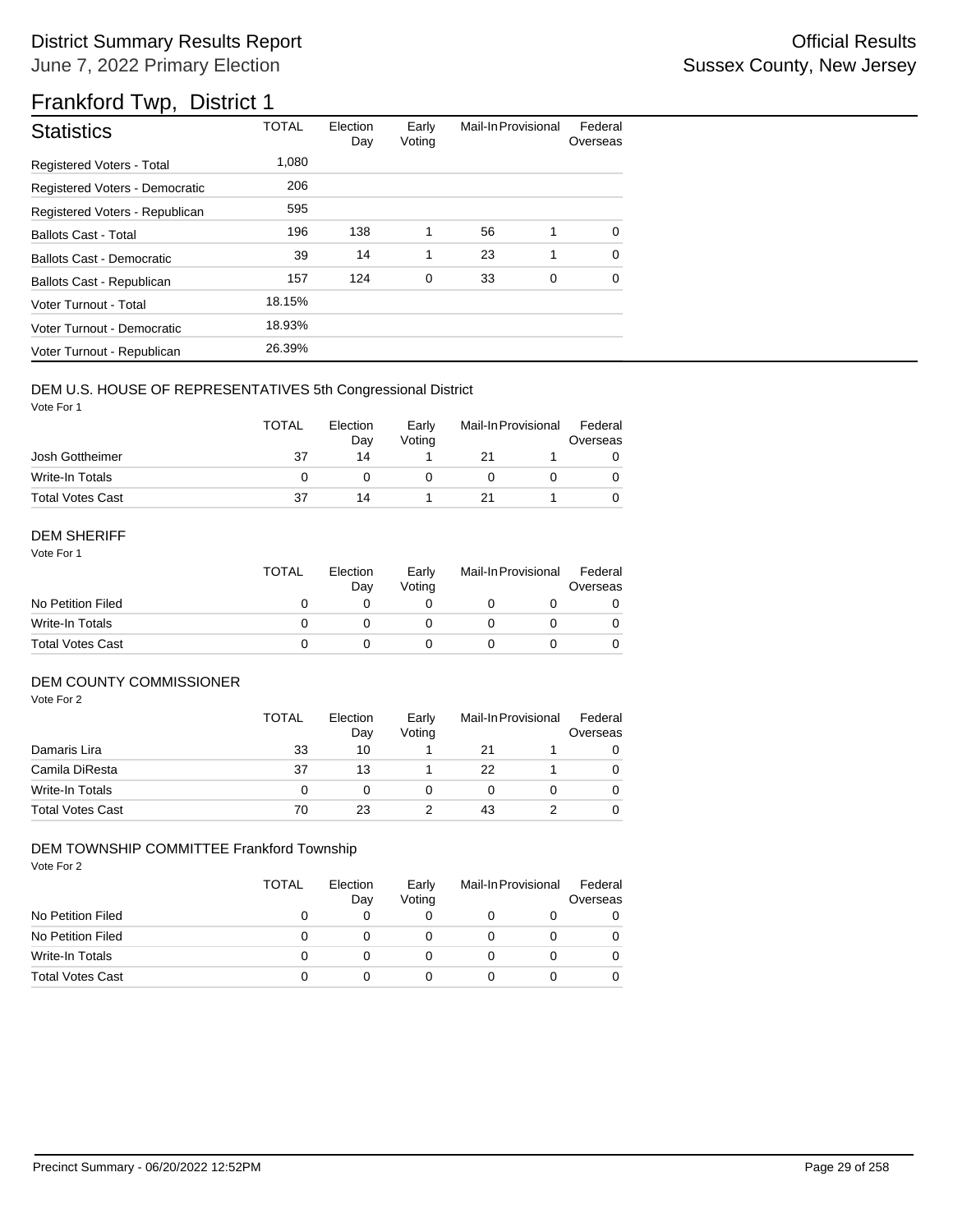### REP U.S. HOUSE OF REPRESENTATIVES 5th Congressional District

Vote For 1

|                         | <b>TOTAL</b> | Election<br>Day | Early<br>Voting |          | Mail-In Provisional | Federal<br>Overseas |
|-------------------------|--------------|-----------------|-----------------|----------|---------------------|---------------------|
| Frank T. Pallotta       | 97           | 81              | 0               | 16       | 0                   | 0                   |
| Nick DeGregorio         | 49           | 35              | 0               | 14       | 0                   | 0                   |
| Sab Skenderi            |              | 6               | 0               |          | 0                   | 0                   |
| Fred Schneiderman       |              |                 | 0               | $\Omega$ | 0                   | 0                   |
| Write-In Totals         | 0            | 0               | 0               | $\Omega$ | 0                   | 0                   |
| <b>Total Votes Cast</b> | 154          | 123             | 0               | 31       |                     | 0                   |

#### REP SHERIFF

Vote For 1

|                         | <b>TOTAL</b> | Election<br>Dav | Early<br>Votina | Mail-In Provisional |  | Federal<br>Overseas |
|-------------------------|--------------|-----------------|-----------------|---------------------|--|---------------------|
| Michael F. Strada       | 151          | 121             |                 | 30                  |  |                     |
| Write-In Totals         |              |                 |                 |                     |  |                     |
| <b>Total Votes Cast</b> | 151          | 121             |                 | 30                  |  |                     |

## REP COUNTY COMMISSIONER

Vote For 2

|                         | <b>TOTAL</b> | Election<br>Day | Early<br>Voting | Mail-In Provisional |  | Federal<br>Overseas |
|-------------------------|--------------|-----------------|-----------------|---------------------|--|---------------------|
| William J. Hayden       | 136          | 109             | 0               | 27                  |  | 0                   |
| Jill M. Space           | 138          | 107             |                 | 31                  |  | 0                   |
| Write-In Totals         |              |                 |                 |                     |  | 0                   |
| <b>Total Votes Cast</b> | 275          | 217             |                 | 58                  |  | 0                   |

#### REP TOWNSHIP COMMITTEE Frankford Township

|                         | TOTAL | Election<br>Day | Early<br>Voting | Mail-In Provisional |  | Federal<br>Overseas |
|-------------------------|-------|-----------------|-----------------|---------------------|--|---------------------|
| Nicholas Civitan        | 129   | 101             |                 | 28                  |  | 0                   |
| Emery Castimore, Jr.    | 144   | 116             |                 | 28                  |  |                     |
| Write-In Totals         |       |                 |                 |                     |  |                     |
| <b>Total Votes Cast</b> | 274   | 218             |                 | 56                  |  |                     |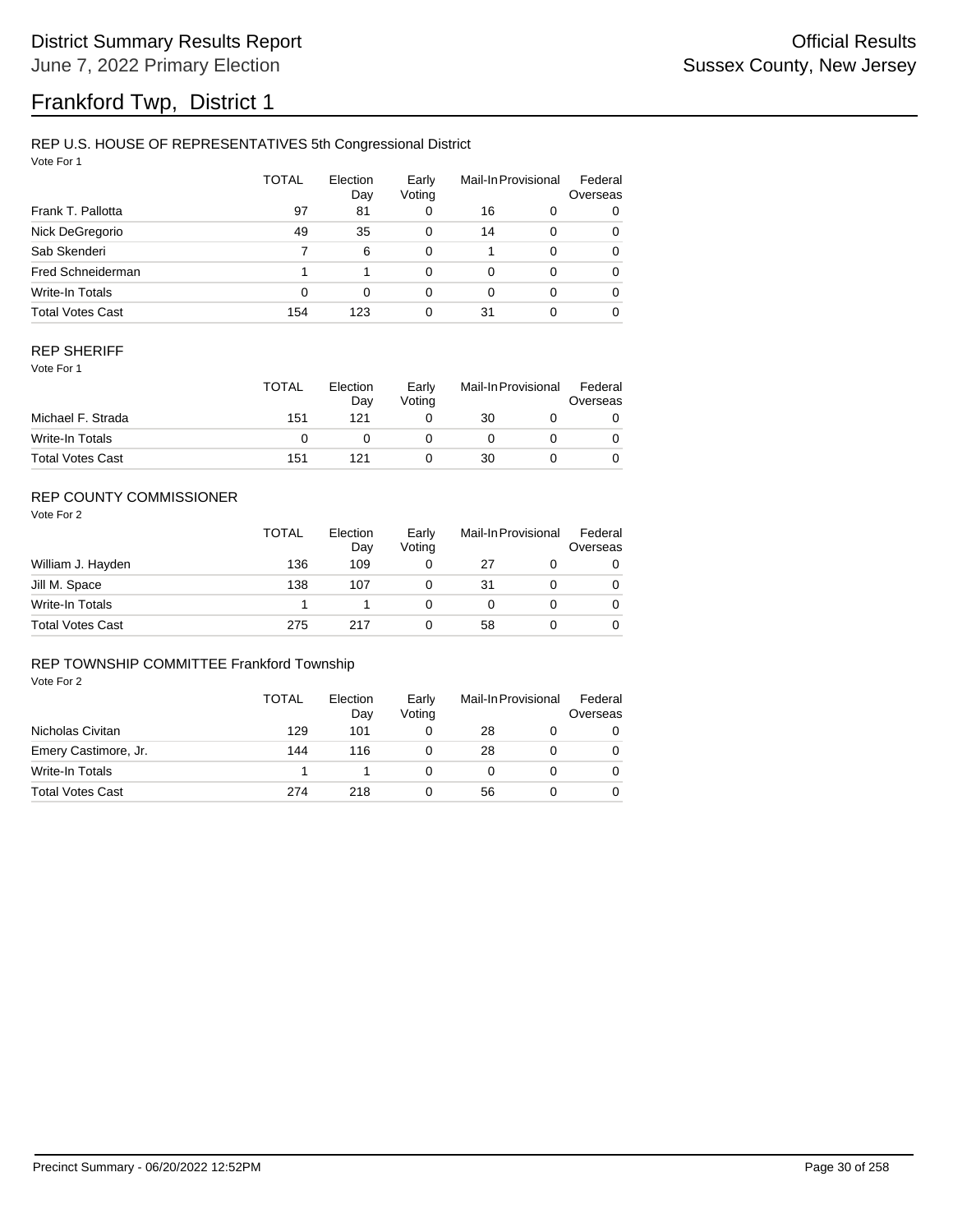| <b>Statistics</b>                | <b>TOTAL</b> | Election<br>Day | Early<br>Voting | Mail-In Provisional |   | Federal<br>Overseas |
|----------------------------------|--------------|-----------------|-----------------|---------------------|---|---------------------|
| <b>Registered Voters - Total</b> | 1,012        |                 |                 |                     |   |                     |
| Registered Voters - Democratic   | 198          |                 |                 |                     |   |                     |
| Registered Voters - Republican   | 545          |                 |                 |                     |   |                     |
| <b>Ballots Cast - Total</b>      | 217          | 150             | 2               | 60                  | 5 | $\Omega$            |
| Ballots Cast - Democratic        | 50           | 15              | $\overline{2}$  | 33                  | 0 | $\Omega$            |
| Ballots Cast - Republican        | 167          | 135             | 0               | 27                  | 5 | $\Omega$            |
| Voter Turnout - Total            | 21.44%       |                 |                 |                     |   |                     |
| Voter Turnout - Democratic       | 25.25%       |                 |                 |                     |   |                     |
| Voter Turnout - Republican       | 30.64%       |                 |                 |                     |   |                     |

### DEM U.S. HOUSE OF REPRESENTATIVES 5th Congressional District

Vote For 1

|                         | <b>TOTAL</b> | Election<br>Day | Early<br>Votina | Mail-In Provisional |  | Federal<br>Overseas |  |
|-------------------------|--------------|-----------------|-----------------|---------------------|--|---------------------|--|
| Josh Gottheimer         | 49           | 15              |                 | 32                  |  |                     |  |
| Write-In Totals         |              |                 |                 |                     |  |                     |  |
| <b>Total Votes Cast</b> | 49           | 15              |                 | 32                  |  |                     |  |

#### DEM SHERIFF

Vote For 1

|                         | <b>TOTAL</b> | Election<br>Dav | Early<br>Votina | Mail-In Provisional |  | Federal<br>Overseas |  |
|-------------------------|--------------|-----------------|-----------------|---------------------|--|---------------------|--|
| No Petition Filed       |              |                 |                 |                     |  |                     |  |
| Write-In Totals         |              |                 |                 |                     |  | $\Omega$            |  |
| <b>Total Votes Cast</b> |              |                 |                 |                     |  |                     |  |

### DEM COUNTY COMMISSIONER

Vote For 2

|                         | <b>TOTAL</b> | Election<br>Day | Early<br>Votina |    | Mail-In Provisional | Federal<br>Overseas |
|-------------------------|--------------|-----------------|-----------------|----|---------------------|---------------------|
| Damaris Lira            | 45           | 13              |                 | 30 |                     | 0                   |
| Camila DiResta          | 49           | 15              |                 | 32 |                     | 0                   |
| <b>Write-In Totals</b>  |              |                 |                 |    |                     | 0                   |
| <b>Total Votes Cast</b> | 94           | 28              | 4               | 62 |                     | $\Omega$            |

### DEM TOWNSHIP COMMITTEE Frankford Township

|                         | TOTAL | Election<br>Day | Early<br>Voting | Mail-In Provisional | Federal<br>Overseas |
|-------------------------|-------|-----------------|-----------------|---------------------|---------------------|
| No Petition Filed       |       | 0               | 0               |                     |                     |
| No Petition Filed       | 0     |                 | 0               |                     |                     |
| Write-In Totals         |       |                 | 0               |                     |                     |
| <b>Total Votes Cast</b> | 4     |                 | 0               |                     |                     |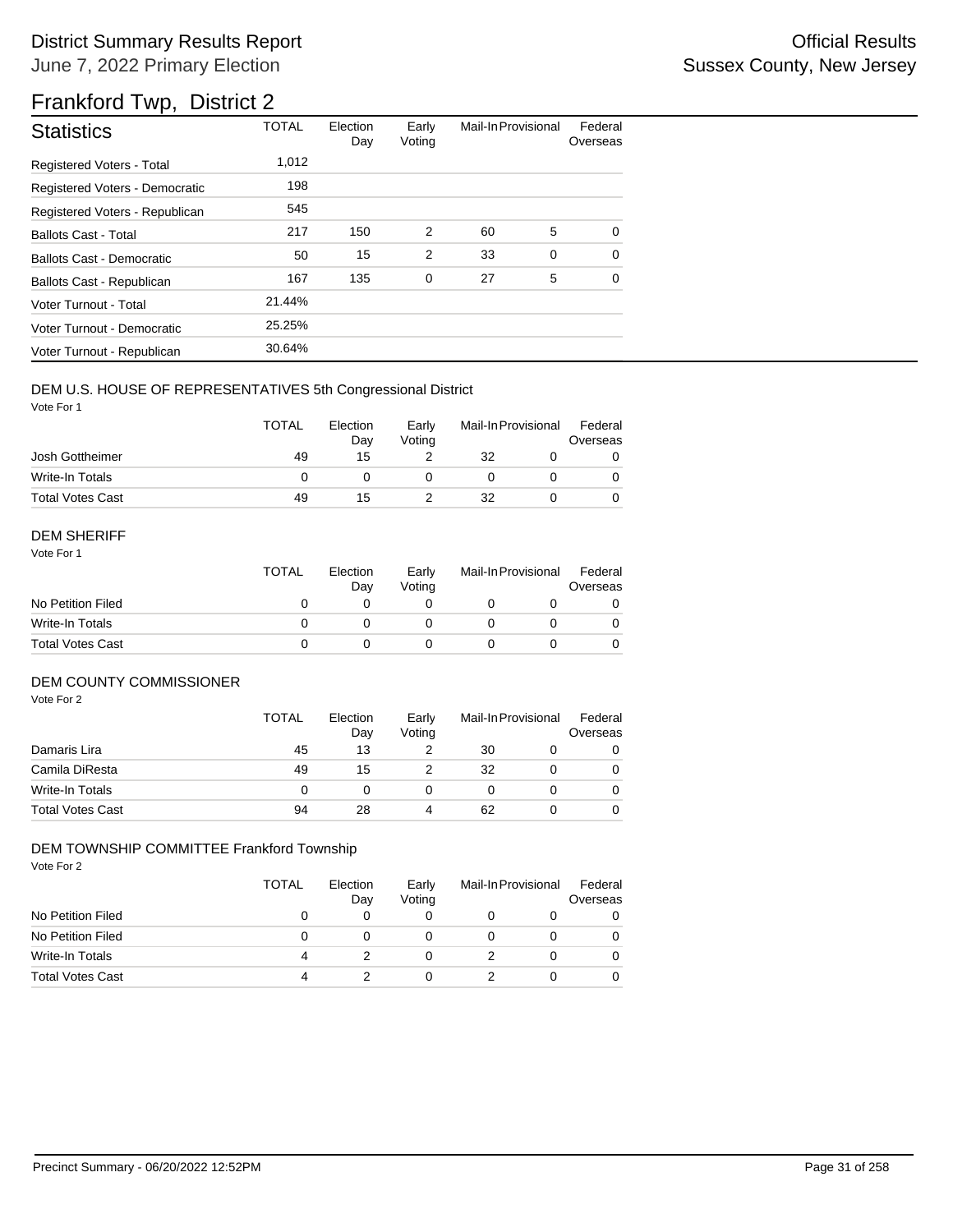### REP U.S. HOUSE OF REPRESENTATIVES 5th Congressional District

Vote For 1

|                          | TOTAL | Election<br>Day | Early<br>Voting |          | Mail-In Provisional | Federal<br>Overseas |
|--------------------------|-------|-----------------|-----------------|----------|---------------------|---------------------|
| Frank T. Pallotta        | 88    | 74              | 0               | 11       | 3                   | 0                   |
| Nick DeGregorio          | 58    | 50              | 0               | 6        | 2                   | 0                   |
| Sab Skenderi             | 8     | 3               | 0               | 5        | 0                   | 0                   |
| <b>Fred Schneiderman</b> | 4     | 3               | 0               |          | 0                   | 0                   |
| Write-In Totals          | 4     | 4               | 0               | $\Omega$ | 0                   | 0                   |
| <b>Total Votes Cast</b>  | 162   | 134             | 0               | 23       | 5                   | 0                   |

#### REP SHERIFF

Vote For 1

|                         | <b>TOTAL</b> | Election<br>Dav | Early<br>Votina | Mail-In Provisional |  | Federal<br>Overseas |
|-------------------------|--------------|-----------------|-----------------|---------------------|--|---------------------|
| Michael F. Strada       | 152          | 125             |                 | 22                  |  |                     |
| Write-In Totals         |              |                 |                 |                     |  |                     |
| <b>Total Votes Cast</b> | 153          | 126             |                 | 22                  |  |                     |

## REP COUNTY COMMISSIONER

Vote For 2

|                         | <b>TOTAL</b> | Election<br>Day | Early<br>Votina | Mail-In Provisional |   | Federal<br>Overseas |
|-------------------------|--------------|-----------------|-----------------|---------------------|---|---------------------|
| William J. Hayden       | 129          | 106             |                 | 21                  |   | 0                   |
| Jill M. Space           | 138          | 114             |                 | 20                  | 4 | 0                   |
| Write-In Totals         | 6            |                 |                 |                     |   | 0                   |
| <b>Total Votes Cast</b> | 273          | 223             |                 | 44                  | 6 | 0                   |

#### REP TOWNSHIP COMMITTEE Frankford Township

|                         | TOTAL | Election<br>Day | Early<br>Votina | Mail-In Provisional |  | Federal<br>Overseas |
|-------------------------|-------|-----------------|-----------------|---------------------|--|---------------------|
| Nicholas Civitan        | 124   | 105             |                 | 18                  |  |                     |
| Emery Castimore, Jr.    | 139   | 113             |                 | 23                  |  |                     |
| Write-In Totals         | 5     |                 |                 |                     |  |                     |
| <b>Total Votes Cast</b> | 268   |                 |                 | 43                  |  |                     |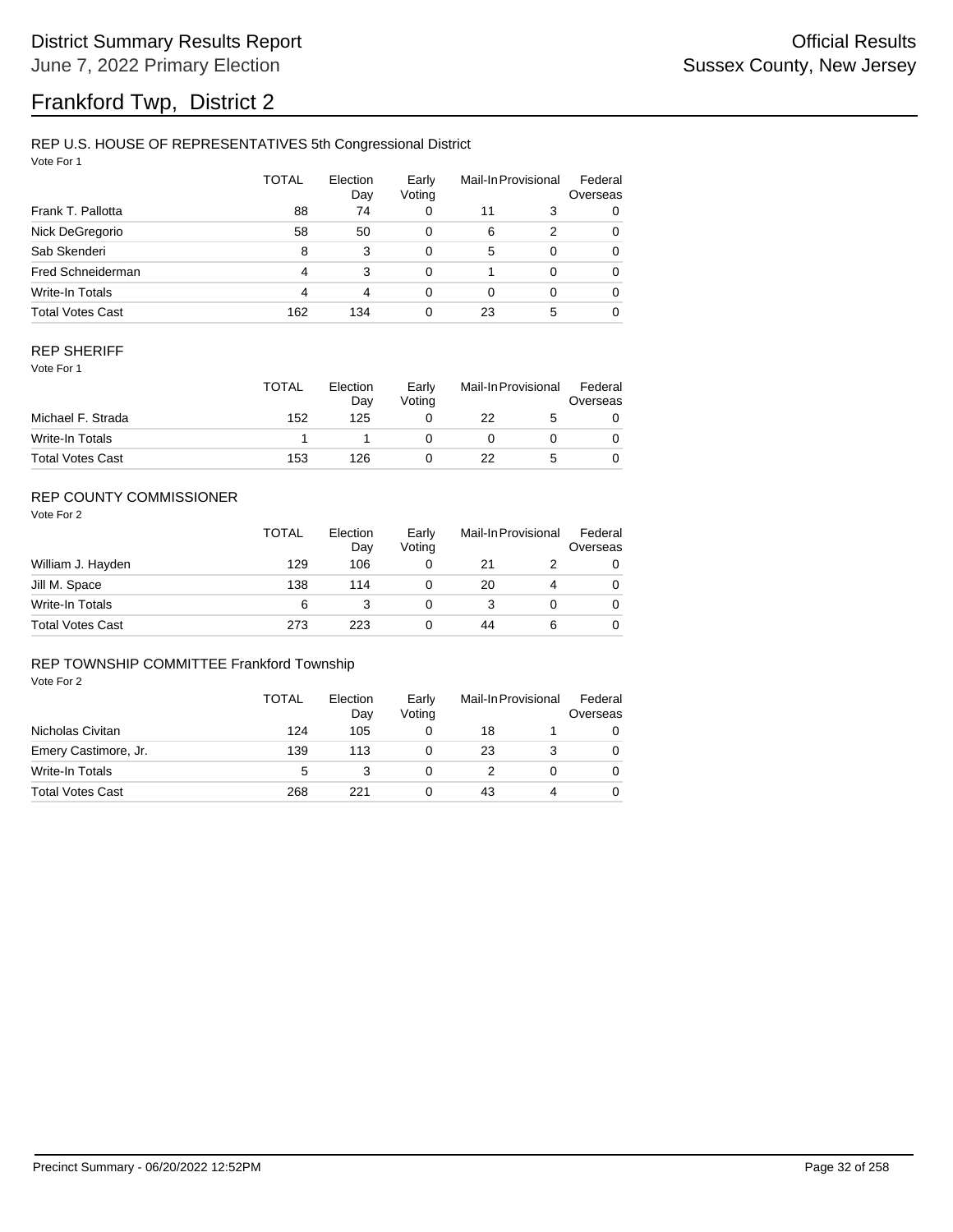| <b>Statistics</b>                | <b>TOTAL</b> | Election<br>Day | Early<br>Voting | Mail-In Provisional |   | Federal<br>Overseas |
|----------------------------------|--------------|-----------------|-----------------|---------------------|---|---------------------|
| <b>Registered Voters - Total</b> | 948          |                 |                 |                     |   |                     |
| Registered Voters - Democratic   | 138          |                 |                 |                     |   |                     |
| Registered Voters - Republican   | 573          |                 |                 |                     |   |                     |
| <b>Ballots Cast - Total</b>      | 172          | 125             | 7               | 39                  | 1 | $\Omega$            |
| <b>Ballots Cast - Democratic</b> | 31           | 7               | 2               | 22                  | 0 | $\Omega$            |
| Ballots Cast - Republican        | 141          | 118             | 5               | 17                  | 1 | $\Omega$            |
| Voter Turnout - Total            | 18.14%       |                 |                 |                     |   |                     |
| Voter Turnout - Democratic       | 22.46%       |                 |                 |                     |   |                     |
| Voter Turnout - Republican       | 24.61%       |                 |                 |                     |   |                     |

#### DEM U.S. HOUSE OF REPRESENTATIVES 5th Congressional District

Vote For 1

|                         | <b>TOTAL</b> | Election<br>Dav | Early<br>Votina | Mail-In Provisional |  | Federal<br>Overseas |  |
|-------------------------|--------------|-----------------|-----------------|---------------------|--|---------------------|--|
| Josh Gottheimer         | 30           |                 |                 | 22                  |  |                     |  |
| Write-In Totals         |              |                 |                 |                     |  |                     |  |
| <b>Total Votes Cast</b> | 31           |                 |                 | 22                  |  |                     |  |

#### DEM SHERIFF

Vote For 1

|                         | <b>TOTAL</b> | Election<br>Dav | Early<br>Votina | Mail-In Provisional |  | Federal<br>Overseas |  |
|-------------------------|--------------|-----------------|-----------------|---------------------|--|---------------------|--|
| No Petition Filed       |              |                 |                 |                     |  |                     |  |
| Write-In Totals         |              |                 |                 |                     |  | $\Omega$            |  |
| <b>Total Votes Cast</b> |              |                 |                 |                     |  |                     |  |

#### DEM COUNTY COMMISSIONER

Vote For 2

|                         | <b>TOTAL</b> | Election<br>Day | Early<br>Votina | Mail-In Provisional |  | Federal<br>Overseas |
|-------------------------|--------------|-----------------|-----------------|---------------------|--|---------------------|
| Damaris Lira            | 26           | 5               |                 | 19                  |  | 0                   |
| Camila DiResta          | 26           | 4               |                 | 20                  |  | 0                   |
| <b>Write-In Totals</b>  |              |                 |                 |                     |  | $\Omega$            |
| <b>Total Votes Cast</b> | 52           | 9               | 4               | 39                  |  | 0                   |

#### DEM TOWNSHIP COMMITTEE Frankford Township

|                         | TOTAL | Election<br>Day | Early<br>Voting | Mail-In Provisional | Federal<br>Overseas |
|-------------------------|-------|-----------------|-----------------|---------------------|---------------------|
| No Petition Filed       |       | 0               | 0               |                     | 0                   |
| No Petition Filed       | 0     |                 | 0               |                     |                     |
| Write-In Totals         | 0     | 0               | 0               |                     |                     |
| <b>Total Votes Cast</b> | 0     |                 | 0               |                     |                     |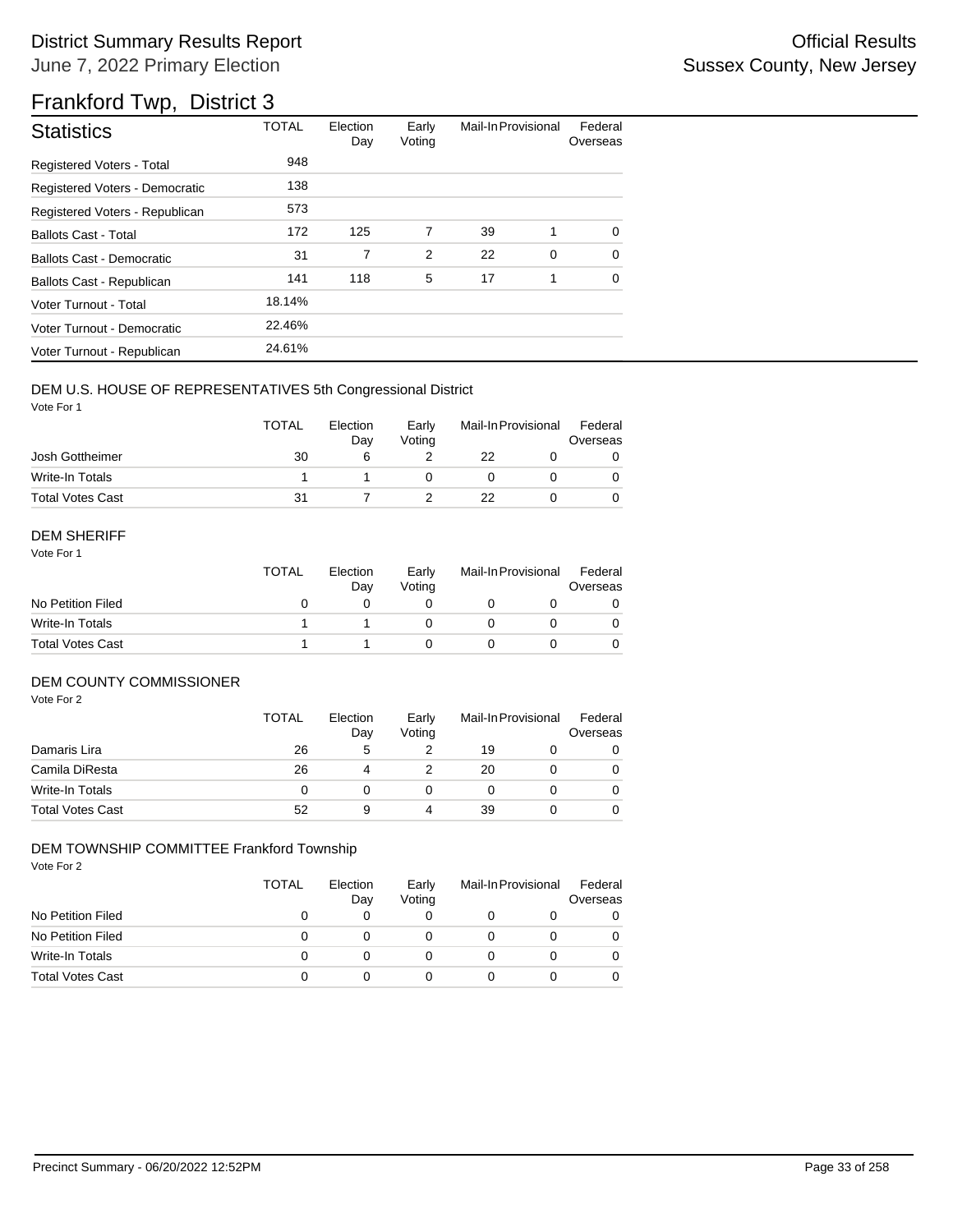## REP U.S. HOUSE OF REPRESENTATIVES 5th Congressional District

Vote For 1

|                         | <b>TOTAL</b> | Election<br>Day | Early<br>Voting |    | Mail-In Provisional | Federal<br>Overseas |
|-------------------------|--------------|-----------------|-----------------|----|---------------------|---------------------|
| Frank T. Pallotta       | 75           | 67              | 4               | 3  |                     | 0                   |
| Nick DeGregorio         | 59           | 45              |                 | 13 | $\Omega$            | 0                   |
| Sab Skenderi            | 2            | 2               | 0               | 0  | $\Omega$            | 0                   |
| Fred Schneiderman       | 4            | 3               | 0               |    | $\Omega$            | 0                   |
| Write-In Totals         | 0            | $\Omega$        | 0               | 0  | $\Omega$            | 0                   |
| <b>Total Votes Cast</b> | 140          | 117             | 5               | 17 |                     | 0                   |

#### REP SHERIFF

Vote For 1

|                         | TOTAL | Election<br>Dav | Early<br>Votina | Mail-In Provisional |  | Federal<br>Overseas |
|-------------------------|-------|-----------------|-----------------|---------------------|--|---------------------|
| Michael F. Strada       | 131   | 109             | 5               | 16                  |  |                     |
| Write-In Totals         |       |                 |                 |                     |  |                     |
| <b>Total Votes Cast</b> | 131   | 109             | G               | 16                  |  |                     |

## REP COUNTY COMMISSIONER

Vote For 2

|                         | TOTAL | Election<br>Day | Early<br>Voting | Mail-In Provisional |  | Federal<br>Overseas |
|-------------------------|-------|-----------------|-----------------|---------------------|--|---------------------|
| William J. Hayden       | 112   | 93              | 5               | 14                  |  | 0                   |
| Jill M. Space           | 124   | 104             | 5               | 14                  |  | 0                   |
| Write-In Totals         | っ     |                 |                 |                     |  | 0                   |
| <b>Total Votes Cast</b> | 238   | 198             | 10              | 29                  |  | 0                   |

#### REP TOWNSHIP COMMITTEE Frankford Township

|                         | TOTAL | Election<br>Day | Early<br>Voting | Mail-In Provisional |  | Federal<br>Overseas |
|-------------------------|-------|-----------------|-----------------|---------------------|--|---------------------|
| Nicholas Civitan        | 110   | 93              | 5               | 12                  |  | 0                   |
| Emery Castimore, Jr.    | 119   | 99              | 5               | 14                  |  |                     |
| Write-In Totals         | 3     |                 |                 |                     |  |                     |
| <b>Total Votes Cast</b> | 232   | 194             | 10              |                     |  |                     |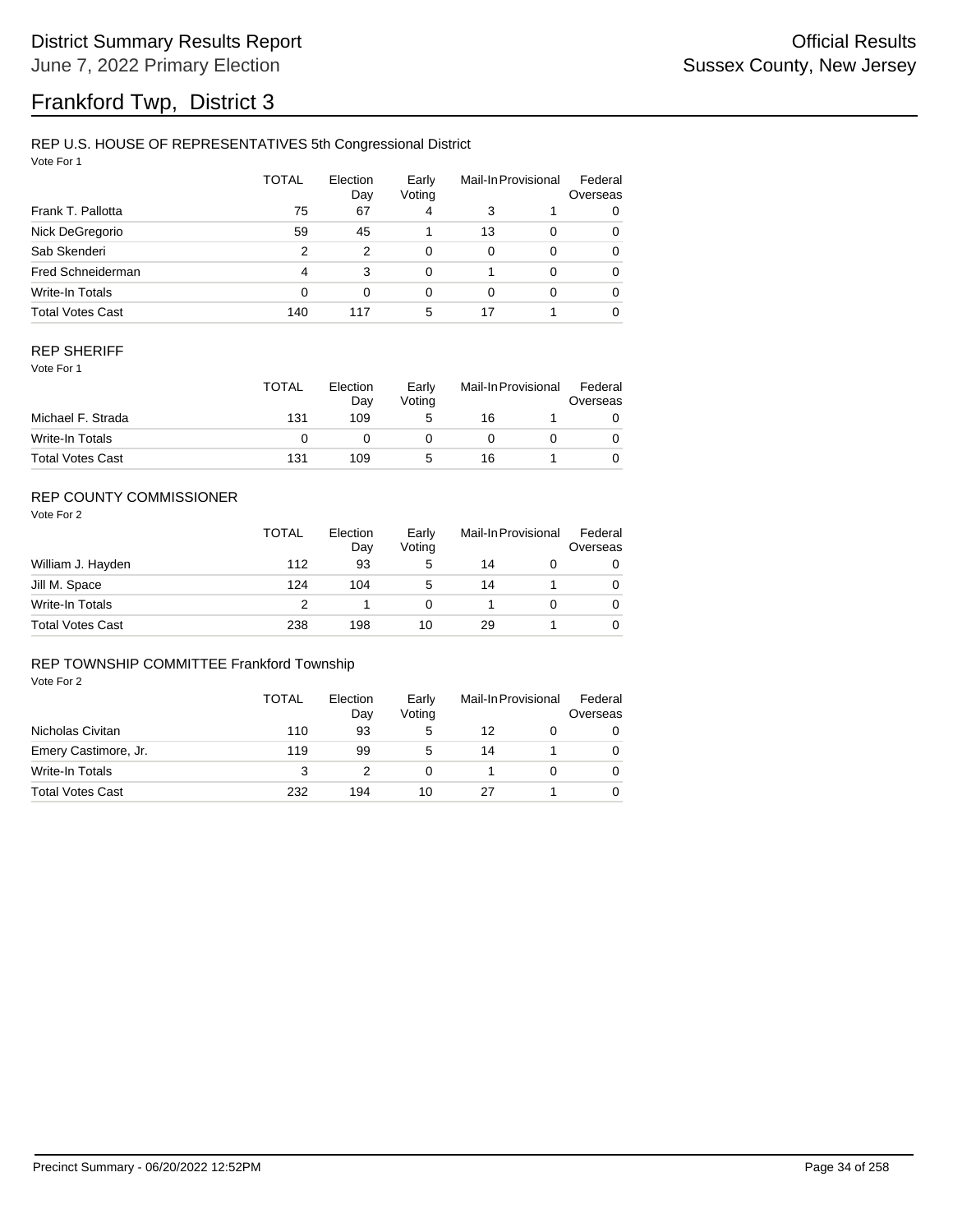| <b>Statistics</b>                | <b>TOTAL</b> | Election<br>Day | Early<br>Voting | Mail-In Provisional |   | Federal<br>Overseas |
|----------------------------------|--------------|-----------------|-----------------|---------------------|---|---------------------|
| <b>Registered Voters - Total</b> | 1.315        |                 |                 |                     |   |                     |
| Registered Voters - Democratic   | 223          |                 |                 |                     |   |                     |
| Registered Voters - Republican   | 735          |                 |                 |                     |   |                     |
| <b>Ballots Cast - Total</b>      | 241          | 181             | 7               | 49                  | 4 | $\Omega$            |
| Ballots Cast - Democratic        | 42           | 15              | $\mathbf 0$     | 24                  | 3 | $\Omega$            |
| Ballots Cast - Republican        | 199          | 166             | 7               | 25                  | 1 | $\Omega$            |
| Voter Turnout - Total            | 18.33%       |                 |                 |                     |   |                     |
| Voter Turnout - Democratic       | 18.83%       |                 |                 |                     |   |                     |
| Voter Turnout - Republican       | 27.07%       |                 |                 |                     |   |                     |

### DEM U.S. HOUSE OF REPRESENTATIVES 5th Congressional District

Vote For 1

|                         | <b>TOTAL</b> | Election<br>Day | Early<br>Votina | Mail-In Provisional |  | Federal<br>Overseas |
|-------------------------|--------------|-----------------|-----------------|---------------------|--|---------------------|
| Josh Gottheimer         | 40           | 15              |                 | 23                  |  |                     |
| Write-In Totals         |              |                 |                 |                     |  |                     |
| <b>Total Votes Cast</b> | 41           | 15              |                 | 24                  |  |                     |

#### DEM SHERIFF

Vote For 1

|                         | <b>TOTAL</b> | Election<br>Dav | Early<br>Votina | Mail-In Provisional |  | Federal<br>Overseas |  |
|-------------------------|--------------|-----------------|-----------------|---------------------|--|---------------------|--|
| No Petition Filed       |              |                 |                 |                     |  |                     |  |
| Write-In Totals         |              |                 |                 |                     |  | $\Omega$            |  |
| <b>Total Votes Cast</b> |              |                 |                 |                     |  |                     |  |

### DEM COUNTY COMMISSIONER

Vote For 2

|                         | <b>TOTAL</b> | Election<br>Day | Early<br>Votina |    | Mail-In Provisional | Federal<br>Overseas |
|-------------------------|--------------|-----------------|-----------------|----|---------------------|---------------------|
| Damaris Lira            | 36           | 14              |                 | 20 |                     | 0                   |
| Camila DiResta          | 34           |                 |                 | 20 |                     | 0                   |
| Write-In Totals         |              |                 |                 |    |                     | $\Omega$            |
| <b>Total Votes Cast</b> | 72           | 25              |                 | 42 | 5                   | 0                   |

#### DEM TOWNSHIP COMMITTEE Frankford Township

|                         | TOTAL | Election<br>Day | Early<br>Voting | Mail-In Provisional |  | Federal<br>Overseas |  |
|-------------------------|-------|-----------------|-----------------|---------------------|--|---------------------|--|
| No Petition Filed       |       | 0               | 0               |                     |  |                     |  |
| No Petition Filed       | 0     |                 | 0               |                     |  |                     |  |
| Write-In Totals         |       |                 | 0               | 4                   |  |                     |  |
| <b>Total Votes Cast</b> |       |                 | 0               | 4                   |  |                     |  |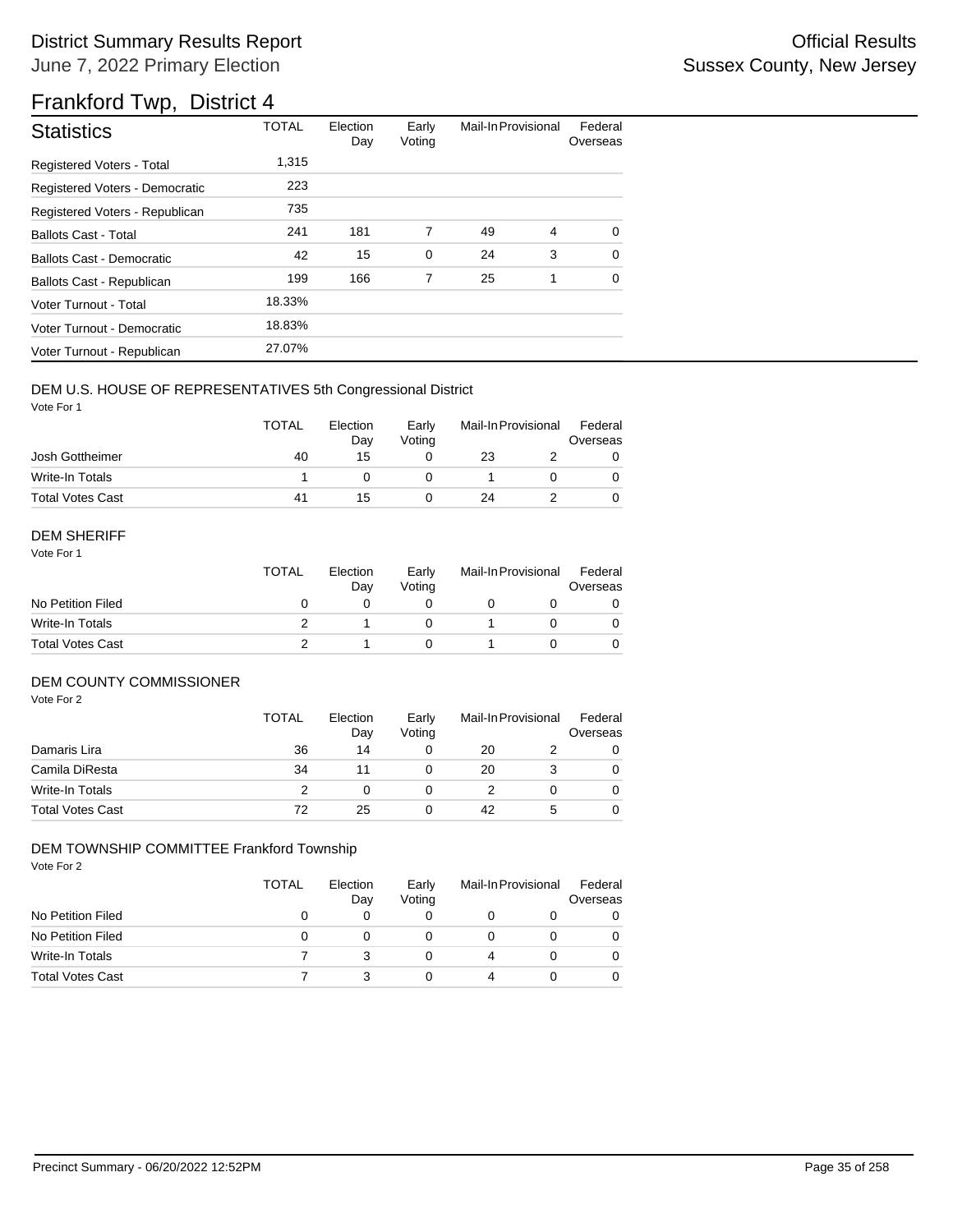## REP U.S. HOUSE OF REPRESENTATIVES 5th Congressional District

Vote For 1

|                         | <b>TOTAL</b> | Election<br>Day | Early<br>Voting | Mail-In Provisional |          | Federal<br>Overseas |
|-------------------------|--------------|-----------------|-----------------|---------------------|----------|---------------------|
| Frank T. Pallotta       | 125          | 113             | 3               | 9                   | 0        | 0                   |
| Nick DeGregorio         | 63           | 44              | 4               | 14                  |          | 0                   |
| Sab Skenderi            | 5            | 4               | 0               |                     | $\Omega$ | 0                   |
| Fred Schneiderman       | 3            | 2               | 0               |                     | $\Omega$ | 0                   |
| Write-In Totals         | 0            | $\Omega$        | 0               | 0                   | $\Omega$ | 0                   |
| <b>Total Votes Cast</b> | 196          | 163             |                 | 25                  |          | 0                   |

#### REP SHERIFF

Vote For 1

|                         | TOTAL | Election<br>Dav<br>154 | Early<br>Votina | Mail-In Provisional |  | Federal<br>Overseas |
|-------------------------|-------|------------------------|-----------------|---------------------|--|---------------------|
| Michael F. Strada       | 185   |                        |                 | 23                  |  |                     |
| Write-In Totals         |       |                        |                 |                     |  |                     |
| <b>Total Votes Cast</b> | 185   | 154                    |                 | 23                  |  |                     |

## REP COUNTY COMMISSIONER

Vote For 2

|                         | <b>TOTAL</b> | Election<br>Day | Early<br>Votina | Mail-In Provisional |  | Federal<br>Overseas |
|-------------------------|--------------|-----------------|-----------------|---------------------|--|---------------------|
| William J. Hayden       | 165          | 136             |                 | 21                  |  |                     |
| Jill M. Space           | 165          | 136             |                 | 21                  |  | $\Omega$            |
| Write-In Totals         |              |                 |                 | O                   |  | $\Omega$            |
| <b>Total Votes Cast</b> | 331          | 273             | 14              | 42                  |  | $\Omega$            |

#### REP TOWNSHIP COMMITTEE Frankford Township

|                         | TOTAL | Election<br>Day | Early<br>Voting | Mail-In Provisional |  | Federal<br>Overseas |
|-------------------------|-------|-----------------|-----------------|---------------------|--|---------------------|
| Nicholas Civitan        | 150   | 124             | 5               | 20                  |  |                     |
| Emery Castimore, Jr.    | 176   | 147             |                 | 21                  |  |                     |
| Write-In Totals         | 10    |                 |                 |                     |  |                     |
| <b>Total Votes Cast</b> | 336   | 279             | 12              | 43                  |  |                     |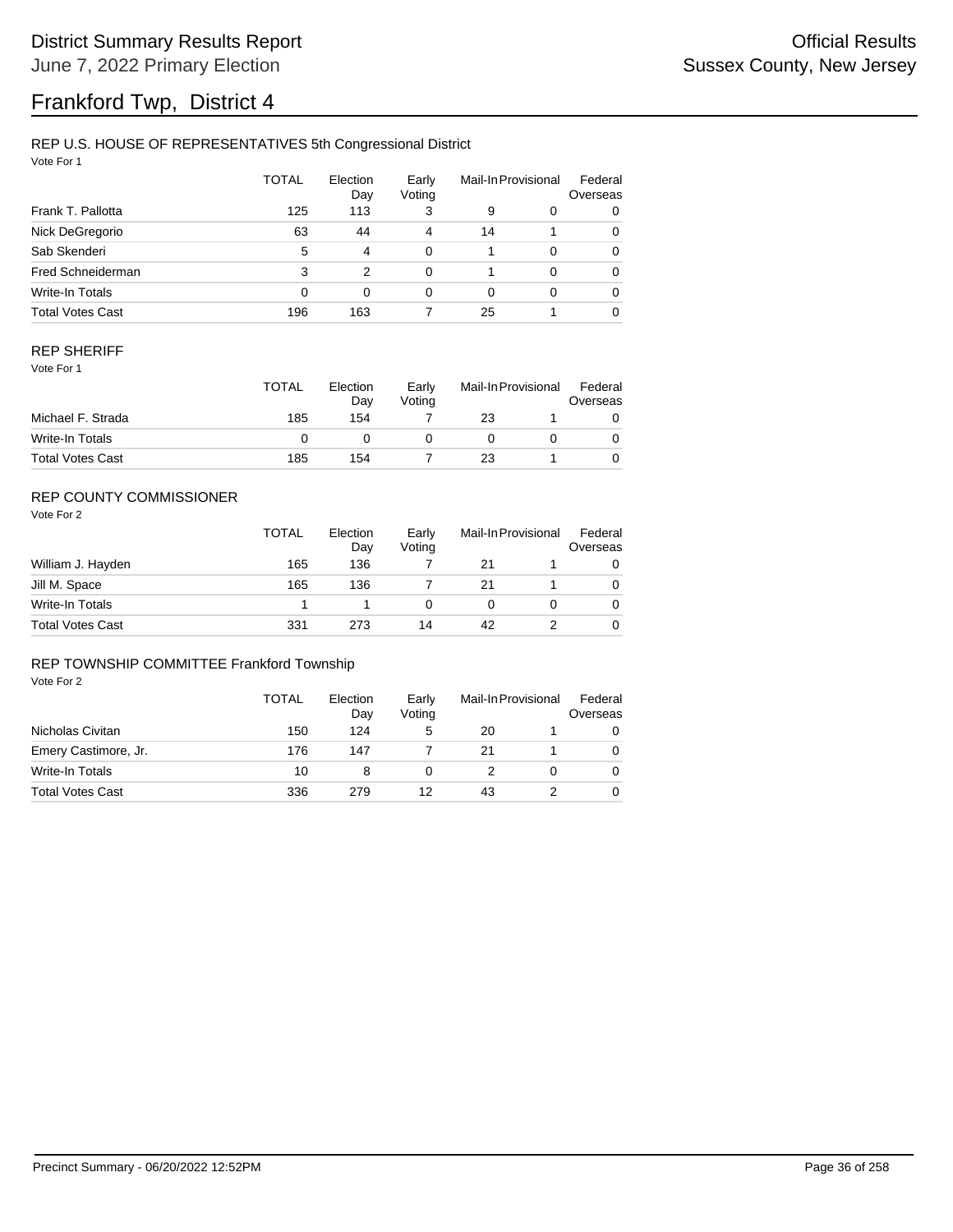# Franklin Boro, District 1

| <b>Statistics</b>                | <b>TOTAL</b> | Election<br>Day | Early<br>Voting | Mail-In Provisional |   | Federal<br>Overseas |
|----------------------------------|--------------|-----------------|-----------------|---------------------|---|---------------------|
| Registered Voters - Total        | 1,130        |                 |                 |                     |   |                     |
| Registered Voters - Democratic   | 246          |                 |                 |                     |   |                     |
| Registered Voters - Republican   | 527          |                 |                 |                     |   |                     |
| <b>Ballots Cast - Total</b>      | 176          | 143             | 2               | 30                  | 1 | 0                   |
| <b>Ballots Cast - Democratic</b> | 37           | 17              | $\mathbf 0$     | 19                  | 1 | $\Omega$            |
| Ballots Cast - Republican        | 139          | 126             | 2               | 11                  | 0 | $\Omega$            |
| Voter Turnout - Total            | 15.58%       |                 |                 |                     |   |                     |
| Voter Turnout - Democratic       | 15.04%       |                 |                 |                     |   |                     |
| Voter Turnout - Republican       | 26.38%       |                 |                 |                     |   |                     |

## DEM U.S. HOUSE OF REPRESENTATIVES 5th Congressional District

Vote For 1

|                         | <b>TOTAL</b> | Election<br>Dav | Early<br>Votina | Mail-In Provisional |  | Federal<br>Overseas |  |
|-------------------------|--------------|-----------------|-----------------|---------------------|--|---------------------|--|
| Josh Gottheimer         | 37           |                 |                 | 19                  |  |                     |  |
| Write-In Totals         |              |                 |                 |                     |  |                     |  |
| <b>Total Votes Cast</b> | 37           |                 |                 | 19                  |  |                     |  |

#### DEM SHERIFF

Vote For 1

|                         | <b>TOTAL</b> | Election<br>Dav | Early<br>Votina | Mail-In Provisional |  | Federal<br>Overseas |  |
|-------------------------|--------------|-----------------|-----------------|---------------------|--|---------------------|--|
| No Petition Filed       |              |                 |                 |                     |  |                     |  |
| Write-In Totals         |              |                 |                 |                     |  | 0                   |  |
| <b>Total Votes Cast</b> |              |                 |                 |                     |  |                     |  |

## DEM COUNTY COMMISSIONER

Vote For 2

|                         | <b>TOTAL</b> | Election<br>Day | Early<br>Votina |    | Mail-In Provisional |          |
|-------------------------|--------------|-----------------|-----------------|----|---------------------|----------|
| Damaris Lira            | 31           | 12              |                 | 18 |                     |          |
| Camila DiResta          | 33           | 16              |                 | 17 |                     | 0        |
| Write-In Totals         | 0            |                 |                 |    |                     | $\Omega$ |
| <b>Total Votes Cast</b> | 64           | 28              |                 | 35 |                     |          |

## DEM COMMON COUNCIL Franklin Borough

| Vote For 2              | <b>TOTAL</b> | Election<br>Day | Early<br>Voting | Mail-In Provisional |              | Federal<br>Overseas |  |
|-------------------------|--------------|-----------------|-----------------|---------------------|--------------|---------------------|--|
| No Petition Filed       | O            | 0               | 0               | 0                   | O            |                     |  |
| No Petition Filed       | 0            | 0               | 0               | 0                   | $\mathbf{0}$ | 0                   |  |
| <b>Write-In Totals</b>  |              | 6               | $\Omega$        |                     | 0            | $\mathbf{O}$        |  |
| <b>Total Votes Cast</b> |              | 6               | 0               |                     | 0            | $\mathbf{O}$        |  |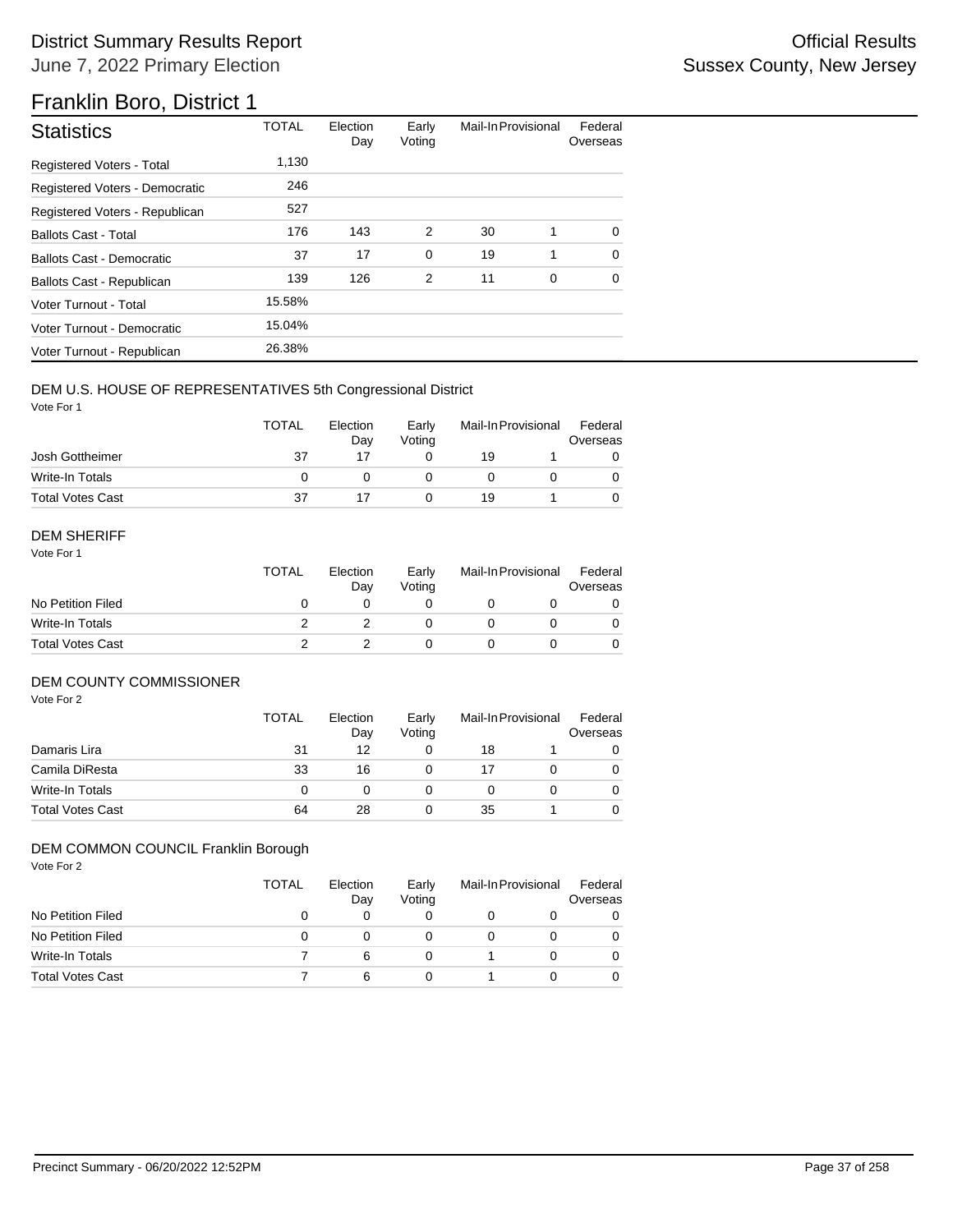# Franklin Boro, District 1

### REP U.S. HOUSE OF REPRESENTATIVES 5th Congressional District

Vote For 1

|                         | TOTAL          | Election<br>Day | Early<br>Voting |          | Mail-In Provisional | Federal<br>Overseas |
|-------------------------|----------------|-----------------|-----------------|----------|---------------------|---------------------|
| Frank T. Pallotta       | 88             | 82              | 0               | 6        | 0                   | 0                   |
| Nick DeGregorio         | 40             | 35              | 2               | 3        | $\Omega$            | 0                   |
| Sab Skenderi            | 5              | 5               | 0               | $\Omega$ | $\Omega$            | 0                   |
| Fred Schneiderman       | $\overline{2}$ |                 | 0               |          | $\Omega$            | 0                   |
| Write-In Totals         | 0              | 0               | 0               | 0        | $\Omega$            | 0                   |
| <b>Total Votes Cast</b> | 135            | 123             | 2               | 10       |                     | 0                   |

### REP SHERIFF

Vote For 1

|                         | <b>TOTAL</b> | Election<br>Day | Early<br>Votina | Mail-In Provisional |  | Federal<br>Overseas |  |
|-------------------------|--------------|-----------------|-----------------|---------------------|--|---------------------|--|
| Michael F. Strada       | 126          | 114             |                 | 10                  |  |                     |  |
| Write-In Totals         |              |                 |                 |                     |  |                     |  |
| <b>Total Votes Cast</b> | 127          | 115             |                 | 10                  |  |                     |  |

## REP COUNTY COMMISSIONER

Vote For 2

|                         | <b>TOTAL</b> | Election<br>Day | Early<br>Voting | Mail-In Provisional |  | Federal<br>Overseas |
|-------------------------|--------------|-----------------|-----------------|---------------------|--|---------------------|
| William J. Hayden       | 106          | 96              |                 | 8                   |  | 0                   |
| Jill M. Space           | 115          | 102             |                 |                     |  | 0                   |
| Write-In Totals         | 5            | 5               |                 |                     |  | 0                   |
| <b>Total Votes Cast</b> | 226          | 203             | 4               | 19                  |  | 0                   |

## REP COMMON COUNCIL Franklin Borough

|                         | TOTAL | Election<br>Day | Early<br>Voting | Mail-In Provisional |  | Federal<br>Overseas |
|-------------------------|-------|-----------------|-----------------|---------------------|--|---------------------|
| Concetto Formica        | 109   | 98              |                 |                     |  |                     |
| Stephen M. Skellenger   | 121   | 108             |                 | 11                  |  |                     |
| Write-In Totals         |       |                 |                 |                     |  |                     |
| <b>Total Votes Cast</b> | 231   | 207             |                 | 20                  |  |                     |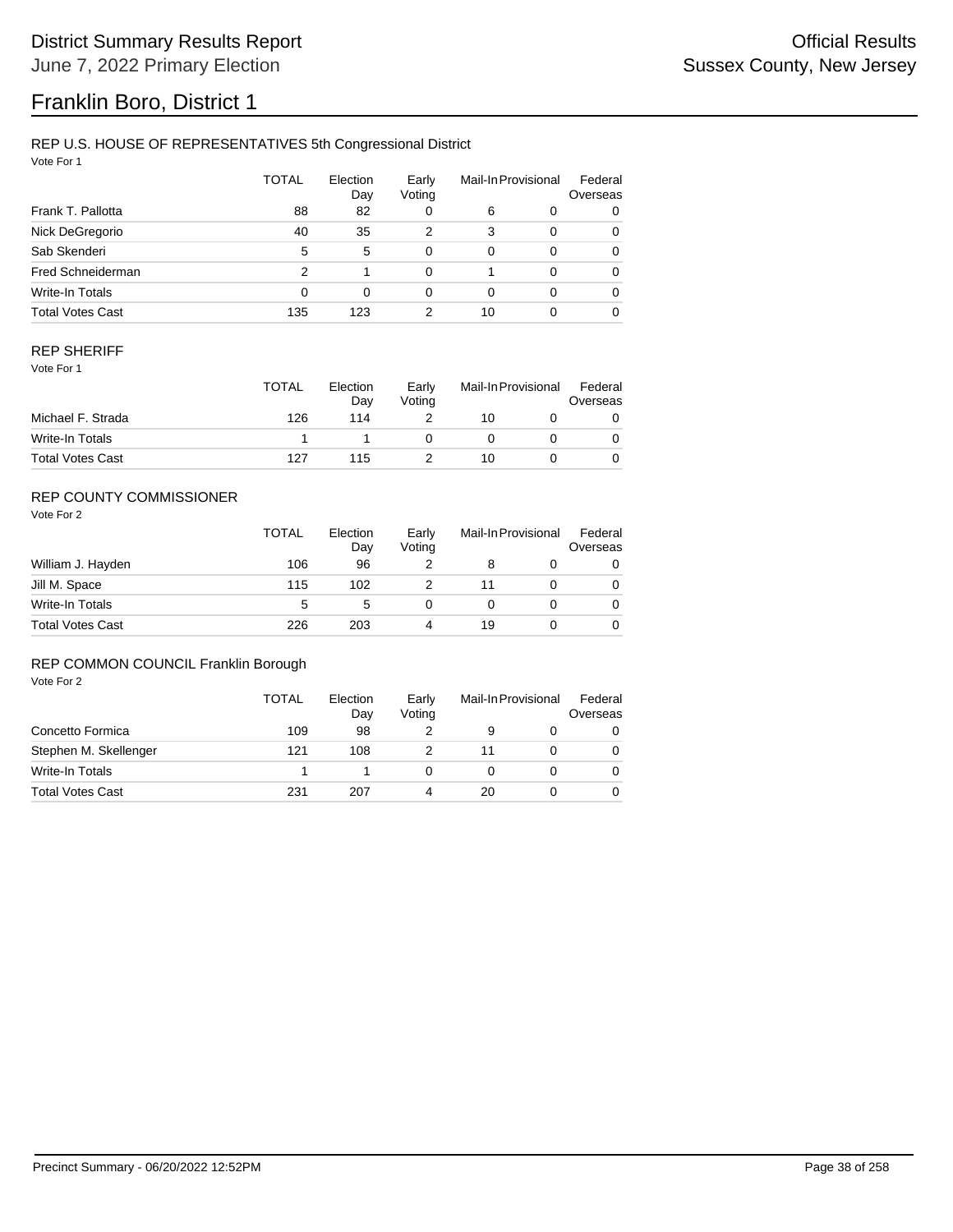# Franklin Boro, District 2

| <b>Statistics</b>                | <b>TOTAL</b> | Election<br>Day | Early<br>Voting | Mail-In Provisional |   | Federal<br>Overseas |
|----------------------------------|--------------|-----------------|-----------------|---------------------|---|---------------------|
| Registered Voters - Total        | 1,091        |                 |                 |                     |   |                     |
| Registered Voters - Democratic   | 261          |                 |                 |                     |   |                     |
| Registered Voters - Republican   | 476          |                 |                 |                     |   |                     |
| <b>Ballots Cast - Total</b>      | 129          | 103             | 0               | 26                  | 0 | $\Omega$            |
| <b>Ballots Cast - Democratic</b> | 29           | 15              | $\mathbf 0$     | 14                  | 0 | $\Omega$            |
| Ballots Cast - Republican        | 100          | 88              | $\mathbf 0$     | 12                  | 0 | $\Omega$            |
| Voter Turnout - Total            | 11.82%       |                 |                 |                     |   |                     |
| Voter Turnout - Democratic       | 11.11%       |                 |                 |                     |   |                     |
| Voter Turnout - Republican       | 21.01%       |                 |                 |                     |   |                     |

## DEM U.S. HOUSE OF REPRESENTATIVES 5th Congressional District

Vote For 1

|                         | <b>TOTAL</b> | Election<br>Day | Early<br>Votina | Mail-In Provisional |  | Federal<br>Overseas |  |
|-------------------------|--------------|-----------------|-----------------|---------------------|--|---------------------|--|
| Josh Gottheimer         | 28           | 14              |                 | 14                  |  |                     |  |
| Write-In Totals         |              |                 |                 |                     |  |                     |  |
| <b>Total Votes Cast</b> | 28           | 14              |                 | 14                  |  |                     |  |

### DEM SHERIFF

Vote For 1

|                         | <b>TOTAL</b> | Election<br>Day | Early<br>Votina | Mail-In Provisional |  | Federal<br>Overseas |  |
|-------------------------|--------------|-----------------|-----------------|---------------------|--|---------------------|--|
| No Petition Filed       |              |                 |                 |                     |  |                     |  |
| Write-In Totals         |              |                 |                 |                     |  | $\Omega$            |  |
| <b>Total Votes Cast</b> |              |                 |                 |                     |  |                     |  |

### DEM COUNTY COMMISSIONER

Vote For 2

|                         | <b>TOTAL</b> | Election<br>Day | Early<br>Votina |    | Mail-In Provisional | Federal<br>Overseas |
|-------------------------|--------------|-----------------|-----------------|----|---------------------|---------------------|
| Damaris Lira            | 25           | 14              |                 |    |                     | 0                   |
| Camila DiResta          | 25           | 11              |                 | 14 |                     | 0                   |
| Write-In Totals         |              |                 |                 |    |                     | $\Omega$            |
| <b>Total Votes Cast</b> | 50           | 25              |                 | 25 |                     | 0                   |

#### Vote For 2 DEM COMMON COUNCIL Franklin Borough

| VULE FUI Z              | <b>TOTAL</b> | Election<br>Day | Early<br>Voting | Mail-In Provisional |  | Federal<br>Overseas |  |
|-------------------------|--------------|-----------------|-----------------|---------------------|--|---------------------|--|
| No Petition Filed       | 0            | 0               |                 | $\Omega$            |  |                     |  |
| No Petition Filed       | 0            | 0               |                 | 0                   |  |                     |  |
| Write-In Totals         | 2            |                 |                 | 0                   |  |                     |  |
| <b>Total Votes Cast</b> |              |                 |                 | 0                   |  |                     |  |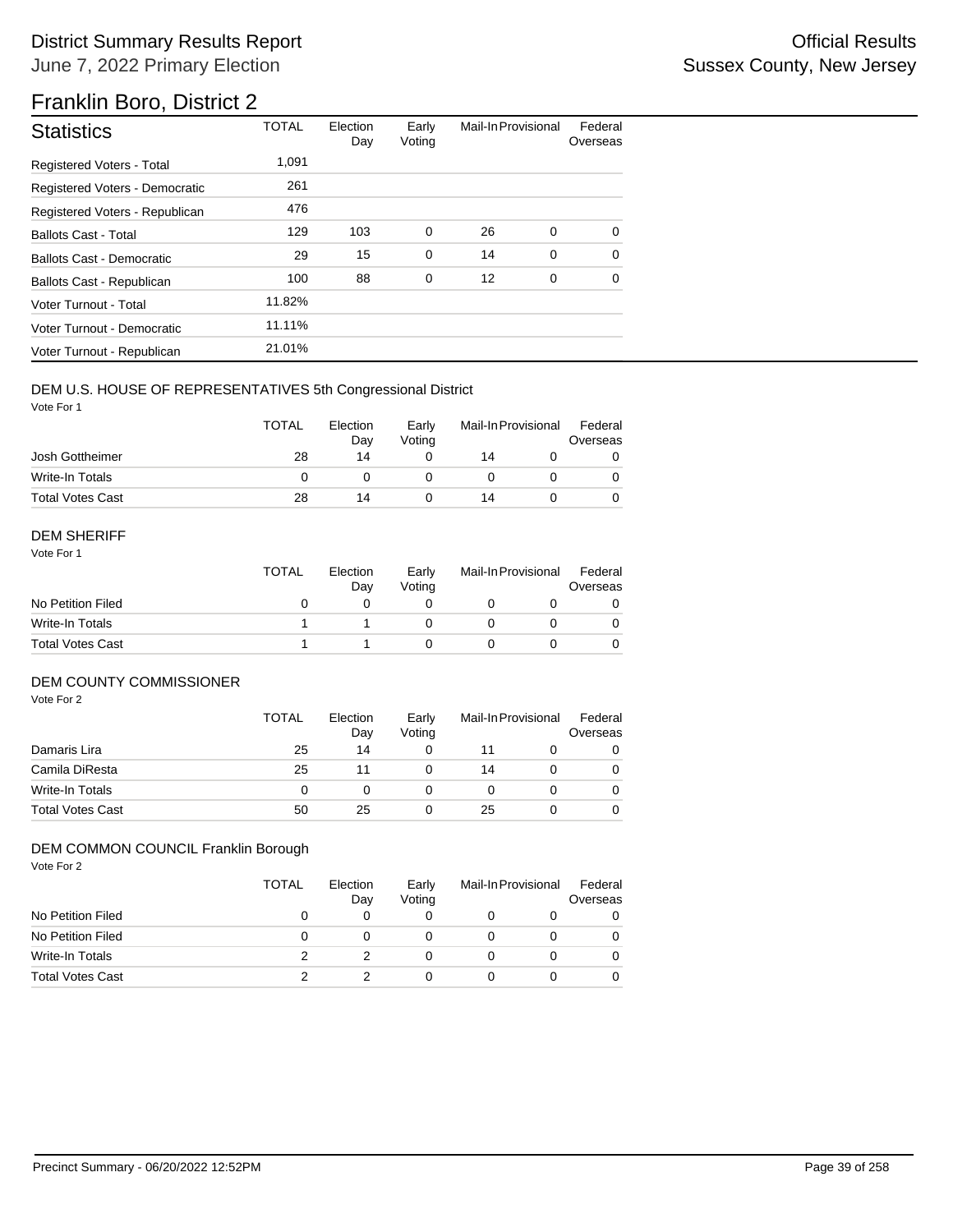# Franklin Boro, District 2

## REP U.S. HOUSE OF REPRESENTATIVES 5th Congressional District

Vote For 1

|                         | <b>TOTAL</b>   | Election<br>Day | Early<br>Voting |          | Mail-In Provisional | Federal<br>Overseas |
|-------------------------|----------------|-----------------|-----------------|----------|---------------------|---------------------|
| Frank T. Pallotta       | 59             | 53              | 0               | 6        | 0                   | 0                   |
| Nick DeGregorio         | 33             | 30              | 0               | 3        | $\Omega$            | 0                   |
| Sab Skenderi            | $\overline{2}$ | 2               | $\Omega$        | $\Omega$ | $\Omega$            | 0                   |
| Fred Schneiderman       | 4              | 3               | 0               |          | $\Omega$            | 0                   |
| Write-In Totals         | 0              | 0               | 0               | 0        | $\Omega$            | 0                   |
| <b>Total Votes Cast</b> | 98             | 88              | 0               | 10       |                     | 0                   |

### REP SHERIFF

Vote For 1

|                         | <b>TOTAL</b> | Election<br>Day | Early<br>Votina | Mail-In Provisional |  | Federal<br>Overseas |
|-------------------------|--------------|-----------------|-----------------|---------------------|--|---------------------|
| Michael F. Strada       | 92           | 81              |                 |                     |  |                     |
| Write-In Totals         |              |                 |                 |                     |  |                     |
| <b>Total Votes Cast</b> | 93           | 82              |                 |                     |  |                     |

## REP COUNTY COMMISSIONER

Vote For 2

|                         | <b>TOTAL</b> | Election<br>Day | Early<br>Voting |    | Mail-In Provisional | Federal<br>Overseas |
|-------------------------|--------------|-----------------|-----------------|----|---------------------|---------------------|
| William J. Hayden       | 78           | 67              |                 |    |                     | 0                   |
| Jill M. Space           | 82           | 70              |                 | 12 |                     | 0                   |
| Write-In Totals         | 2            |                 |                 |    |                     | 0                   |
| <b>Total Votes Cast</b> | 162          | 139             |                 | 23 |                     | 0                   |

## REP COMMON COUNCIL Franklin Borough

|                         | TOTAL | Election<br>Day | Early<br>Votina | Mail-In Provisional |  | Federal<br>Overseas |
|-------------------------|-------|-----------------|-----------------|---------------------|--|---------------------|
| Concetto Formica        | 77    | 67              |                 | 10                  |  |                     |
| Stephen M. Skellenger   | 89    | 78              |                 | 11                  |  |                     |
| Write-In Totals         | 3     |                 |                 |                     |  |                     |
| <b>Total Votes Cast</b> | 169   | 147             |                 | 22                  |  |                     |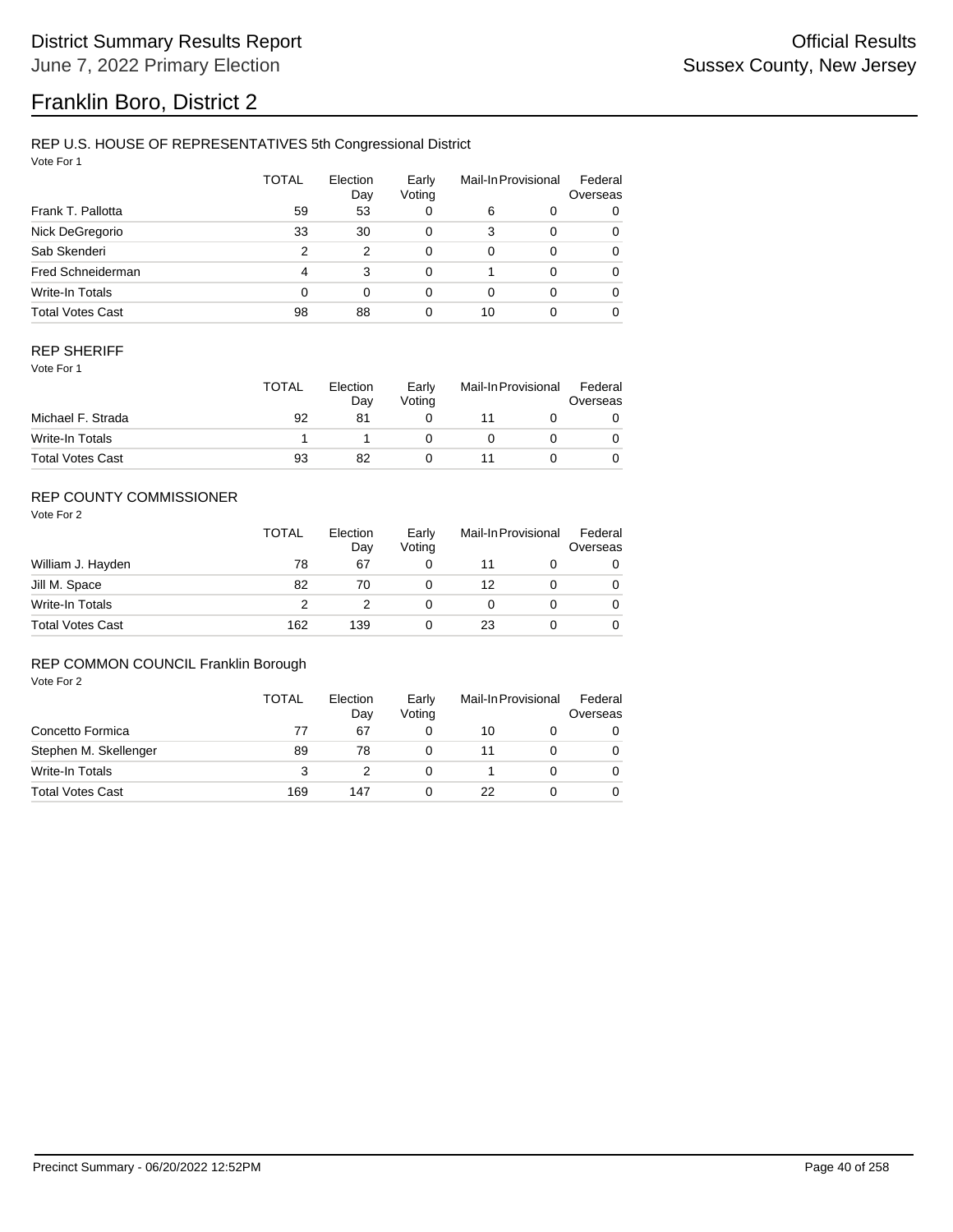# Franklin Boro, District 3

| <b>Statistics</b>                | <b>TOTAL</b> | Election<br>Day | Early<br>Voting | Mail-In Provisional |   | Federal<br>Overseas |
|----------------------------------|--------------|-----------------|-----------------|---------------------|---|---------------------|
| <b>Registered Voters - Total</b> | 1,379        |                 |                 |                     |   |                     |
| Registered Voters - Democratic   | 310          |                 |                 |                     |   |                     |
| Registered Voters - Republican   | 554          |                 |                 |                     |   |                     |
| <b>Ballots Cast - Total</b>      | 176          | 139             | 2               | 34                  | 1 | $\Omega$            |
| Ballots Cast - Democratic        | 48           | 21              | $\mathbf 0$     | 26                  | 1 | $\Omega$            |
| Ballots Cast - Republican        | 128          | 118             | 2               | 8                   | 0 | $\Omega$            |
| Voter Turnout - Total            | 12.76%       |                 |                 |                     |   |                     |
| Voter Turnout - Democratic       | 15.48%       |                 |                 |                     |   |                     |
| Voter Turnout - Republican       | 23.10%       |                 |                 |                     |   |                     |

## DEM U.S. HOUSE OF REPRESENTATIVES 5th Congressional District

Vote For 1

|                         | <b>TOTAL</b> | Election<br>Dav | Early<br>Votina | Mail-In Provisional |  | Federal<br>Overseas |  |
|-------------------------|--------------|-----------------|-----------------|---------------------|--|---------------------|--|
| Josh Gottheimer         | 48           |                 |                 | 26                  |  |                     |  |
| Write-In Totals         |              |                 |                 |                     |  |                     |  |
| <b>Total Votes Cast</b> | 48           |                 |                 | 26                  |  |                     |  |

#### DEM SHERIFF

Vote For 1

|                         | <b>TOTAL</b> | Election<br>Dav | Early<br>Votina | Mail-In Provisional |  | Federal<br>Overseas |  |
|-------------------------|--------------|-----------------|-----------------|---------------------|--|---------------------|--|
| No Petition Filed       |              |                 |                 |                     |  |                     |  |
| Write-In Totals         |              |                 |                 |                     |  | 0                   |  |
| <b>Total Votes Cast</b> |              |                 |                 |                     |  |                     |  |

## DEM COUNTY COMMISSIONER

Vote For 2

|                         | <b>TOTAL</b> | Election<br>Day | Early<br>Votina |    | Mail-In Provisional | Federal<br>Overseas |
|-------------------------|--------------|-----------------|-----------------|----|---------------------|---------------------|
| Damaris Lira            | 41           | 18              |                 | 22 |                     |                     |
| Camila DiResta          | 39           | 15              |                 | 24 |                     | 0                   |
| Write-In Totals         | 0            |                 |                 |    |                     | $\Omega$            |
| <b>Total Votes Cast</b> | 80           | 33              |                 | 46 |                     |                     |

#### $V_{\alpha\beta}$ DEM COMMON COUNCIL Franklin Borough

| VOIE FUIZ               | <b>TOTAL</b> | Election<br>Day | Early<br>Voting | Mail-In Provisional |  | Federal<br>Overseas |  |
|-------------------------|--------------|-----------------|-----------------|---------------------|--|---------------------|--|
| No Petition Filed       | O            | 0               |                 | O                   |  |                     |  |
| No Petition Filed       | 0            | 0               | 0               | 0                   |  |                     |  |
| <b>Write-In Totals</b>  | っ            |                 |                 |                     |  | 0                   |  |
| <b>Total Votes Cast</b> |              |                 |                 |                     |  |                     |  |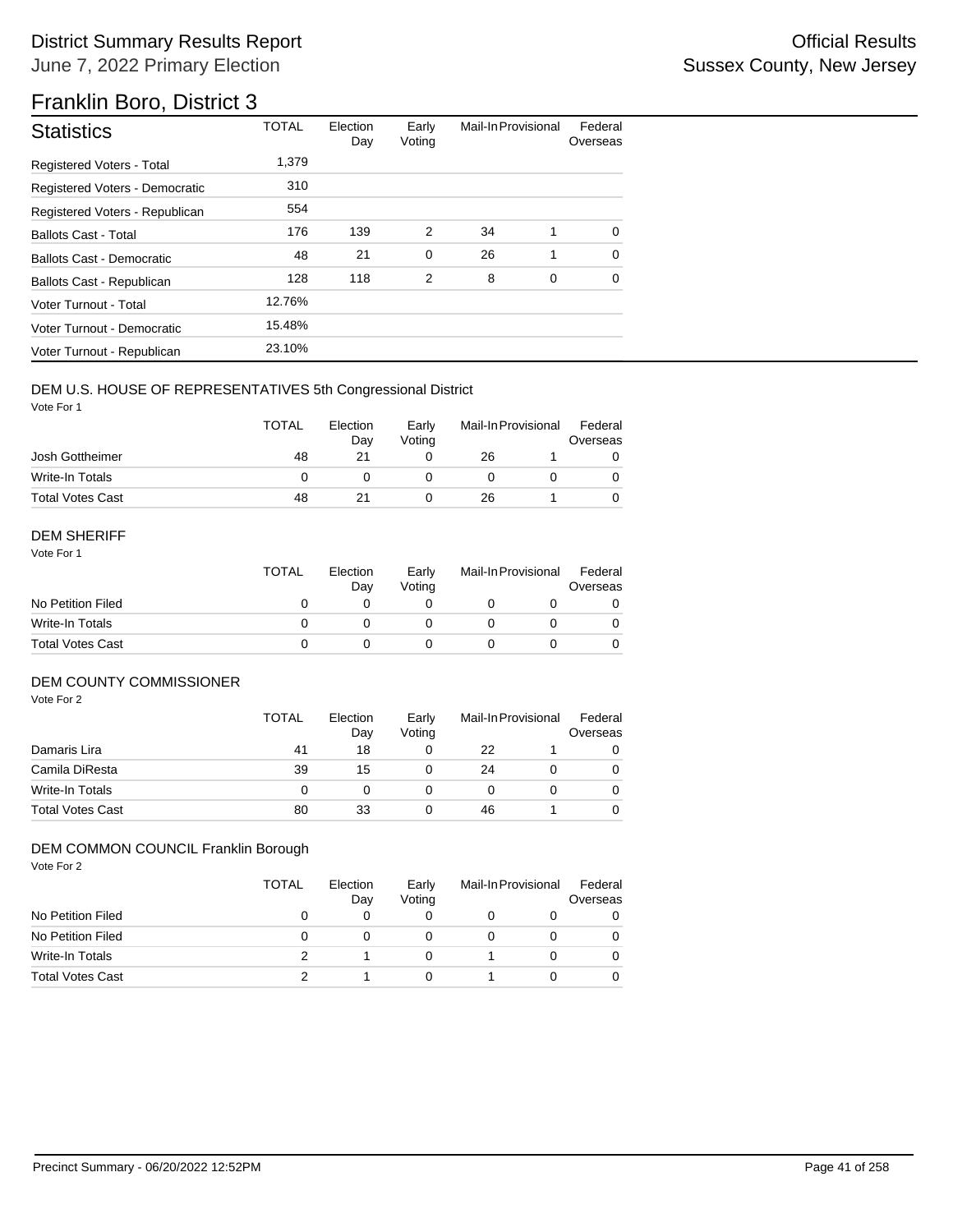# Franklin Boro, District 3

## REP U.S. HOUSE OF REPRESENTATIVES 5th Congressional District

Vote For 1

|                         | <b>TOTAL</b> | Election<br>Day | Early<br>Voting |          | Mail-In Provisional | Federal<br>Overseas |
|-------------------------|--------------|-----------------|-----------------|----------|---------------------|---------------------|
| Frank T. Pallotta       | 82           | 77              | 0               | 5        | 0                   | 0                   |
| Nick DeGregorio         | 40           | 35              | 2               | 3        | $\Omega$            | 0                   |
| Sab Skenderi            |              |                 | 0               | $\Omega$ | $\Omega$            | 0                   |
| Fred Schneiderman       | 4            | 4               | 0               | $\Omega$ | $\Omega$            | 0                   |
| Write-In Totals         |              |                 | 0               | $\Omega$ | $\Omega$            | 0                   |
| <b>Total Votes Cast</b> | 128          | 118             | 2               | 8        |                     | 0                   |

### REP SHERIFF

Vote For 1

|                         | <b>TOTAL</b> | Election<br>Day | Early<br>Votina | Mail-In Provisional |  | Federal<br>Overseas |
|-------------------------|--------------|-----------------|-----------------|---------------------|--|---------------------|
| Michael F. Strada       | 116          | 106             |                 |                     |  |                     |
| Write-In Totals         |              |                 |                 |                     |  |                     |
| <b>Total Votes Cast</b> | 120          | 110             |                 |                     |  |                     |

## REP COUNTY COMMISSIONER

Vote For 2

|                         | <b>TOTAL</b> | Election<br>Day | Early<br>Voting | Mail-In Provisional |  | Federal<br>Overseas |
|-------------------------|--------------|-----------------|-----------------|---------------------|--|---------------------|
| William J. Hayden       | 111          | 101             |                 |                     |  | 0                   |
| Jill M. Space           | 114          | 104             |                 | 8                   |  | 0                   |
| Write-In Totals         | 3            |                 |                 |                     |  | 0                   |
| <b>Total Votes Cast</b> | 228          | 208             | 4               | 16                  |  | 0                   |

## REP COMMON COUNCIL Franklin Borough

|                         | TOTAL | Election<br>Day | Early<br>Voting | Mail-In Provisional |  | Federal<br>Overseas |
|-------------------------|-------|-----------------|-----------------|---------------------|--|---------------------|
| Concetto Formica        | 97    | 88              |                 |                     |  |                     |
| Stephen M. Skellenger   | 117   | 107             |                 |                     |  |                     |
| Write-In Totals         | 5     | 5               |                 |                     |  |                     |
| <b>Total Votes Cast</b> | 219   | 200             |                 | 15                  |  |                     |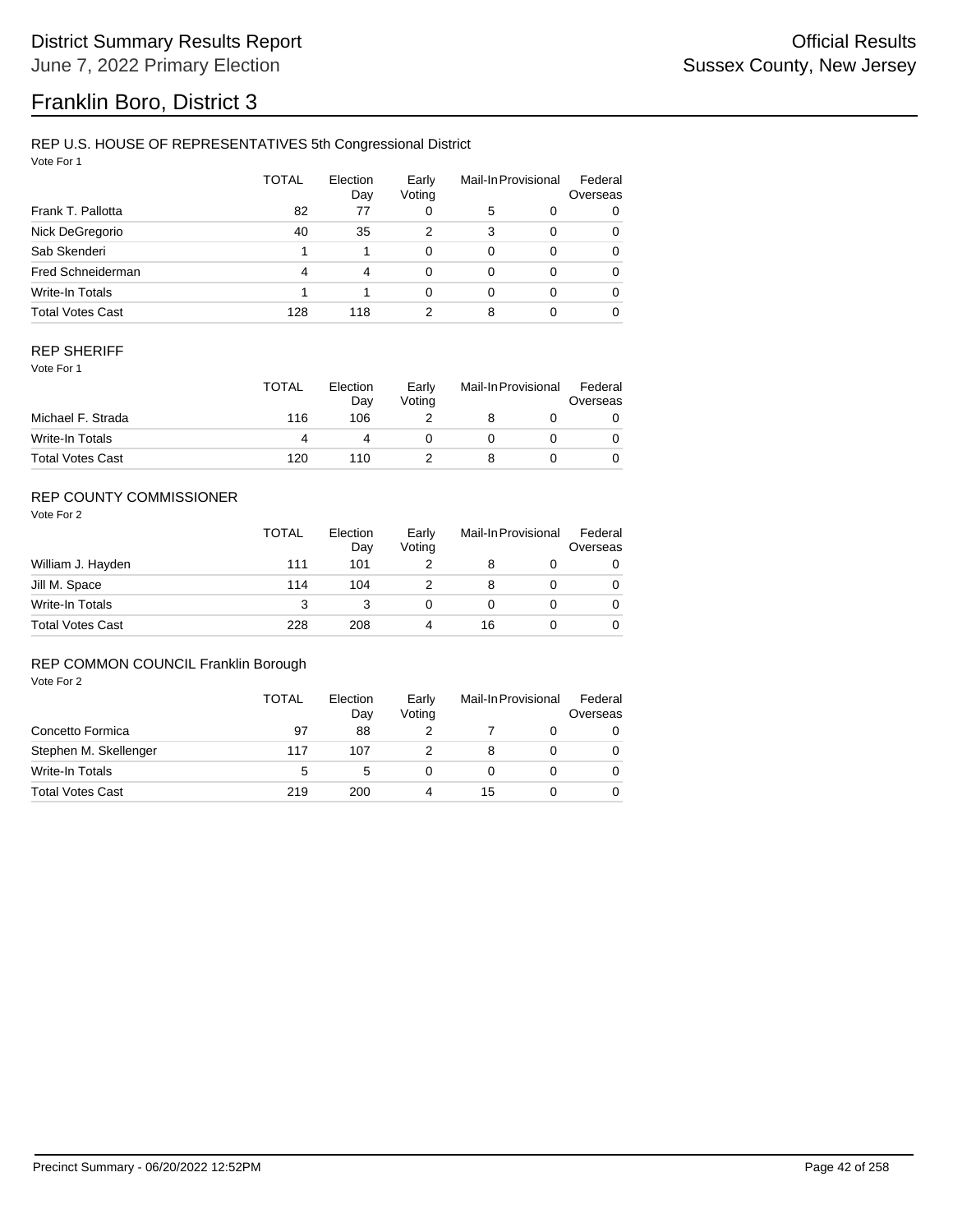# Fredon Twp, District 1

| <b>Statistics</b>                | <b>TOTAL</b> | Election<br>Day | Early<br>Voting | Mail-In Provisional |   | Federal<br>Overseas |
|----------------------------------|--------------|-----------------|-----------------|---------------------|---|---------------------|
| <b>Registered Voters - Total</b> | 613          |                 |                 |                     |   |                     |
| Registered Voters - Democratic   | 116          |                 |                 |                     |   |                     |
| Registered Voters - Republican   | 333          |                 |                 |                     |   |                     |
| <b>Ballots Cast - Total</b>      | 110          | 93              | 1               | 15                  | 1 | $\Omega$            |
| <b>Ballots Cast - Democratic</b> | 25           | 13              | 0               | 12                  | 0 | $\Omega$            |
| Ballots Cast - Republican        | 85           | 80              | 1               | 3                   | 1 | $\Omega$            |
| Voter Turnout - Total            | 17.94%       |                 |                 |                     |   |                     |
| Voter Turnout - Democratic       | 21.55%       |                 |                 |                     |   |                     |
| Voter Turnout - Republican       | 25.53%       |                 |                 |                     |   |                     |

## DEM U.S. HOUSE OF REPRESENTATIVES 7th Congressional District

Vote For 1

|                         | <b>TOTAL</b> | Election<br>Day | Early<br>Voting | Mail-In Provisional |  | Federal<br>Overseas |
|-------------------------|--------------|-----------------|-----------------|---------------------|--|---------------------|
| Roger Bacon             | O            | 0               |                 |                     |  |                     |
| <b>Tom Malinowski</b>   | 25           | 13              |                 | 12                  |  |                     |
| Write-In Totals         | 0            | O               |                 |                     |  |                     |
| <b>Total Votes Cast</b> | 25           | 13              |                 | 12                  |  |                     |

## DEM SHERIFF

Vote For 1

|                         | TOTAL | Election<br>Dav | Early<br>Votina | Mail-In Provisional |  | Federal<br>Overseas |  |
|-------------------------|-------|-----------------|-----------------|---------------------|--|---------------------|--|
| No Petition Filed       |       |                 |                 |                     |  |                     |  |
| Write-In Totals         |       |                 |                 |                     |  |                     |  |
| <b>Total Votes Cast</b> |       |                 |                 |                     |  |                     |  |

## DEM COUNTY COMMISSIONER

Vote For 2

|                         | <b>TOTAL</b> | Election<br>Day | Early<br>Votina | Mail-In Provisional | Federal<br>Overseas |
|-------------------------|--------------|-----------------|-----------------|---------------------|---------------------|
| Damaris Lira            | 21           | 11              |                 | 10                  | 0                   |
| Camila DiResta          | 23           | 12              |                 | 11                  | 0                   |
| Write-In Totals         | 0            |                 |                 |                     | $\Omega$            |
| <b>Total Votes Cast</b> | 44           | 23              |                 |                     | 0                   |

### DEM TOWNSHIP COMMITTEE Fredon Township 3-yr

Vote For 1

|                         | TOTAL | Election<br>Day | Early<br>Votina | Mail-In Provisional | Federal<br>Overseas |
|-------------------------|-------|-----------------|-----------------|---------------------|---------------------|
| No Petition Filed       |       |                 |                 |                     |                     |
| Write-In Totals         |       |                 |                 |                     |                     |
| <b>Total Votes Cast</b> |       |                 |                 |                     |                     |

## DEM TOWNSHIP COMMITTEE Fredon Township 1-yr

|                         | <b>TOTAL</b> | Election<br>Day | Early<br>Voting | Mail-In Provisional |  | Federal<br>Overseas |
|-------------------------|--------------|-----------------|-----------------|---------------------|--|---------------------|
| No Petition Filed       |              |                 |                 |                     |  |                     |
| Write-In Totals         |              |                 |                 |                     |  |                     |
| <b>Total Votes Cast</b> |              |                 |                 |                     |  |                     |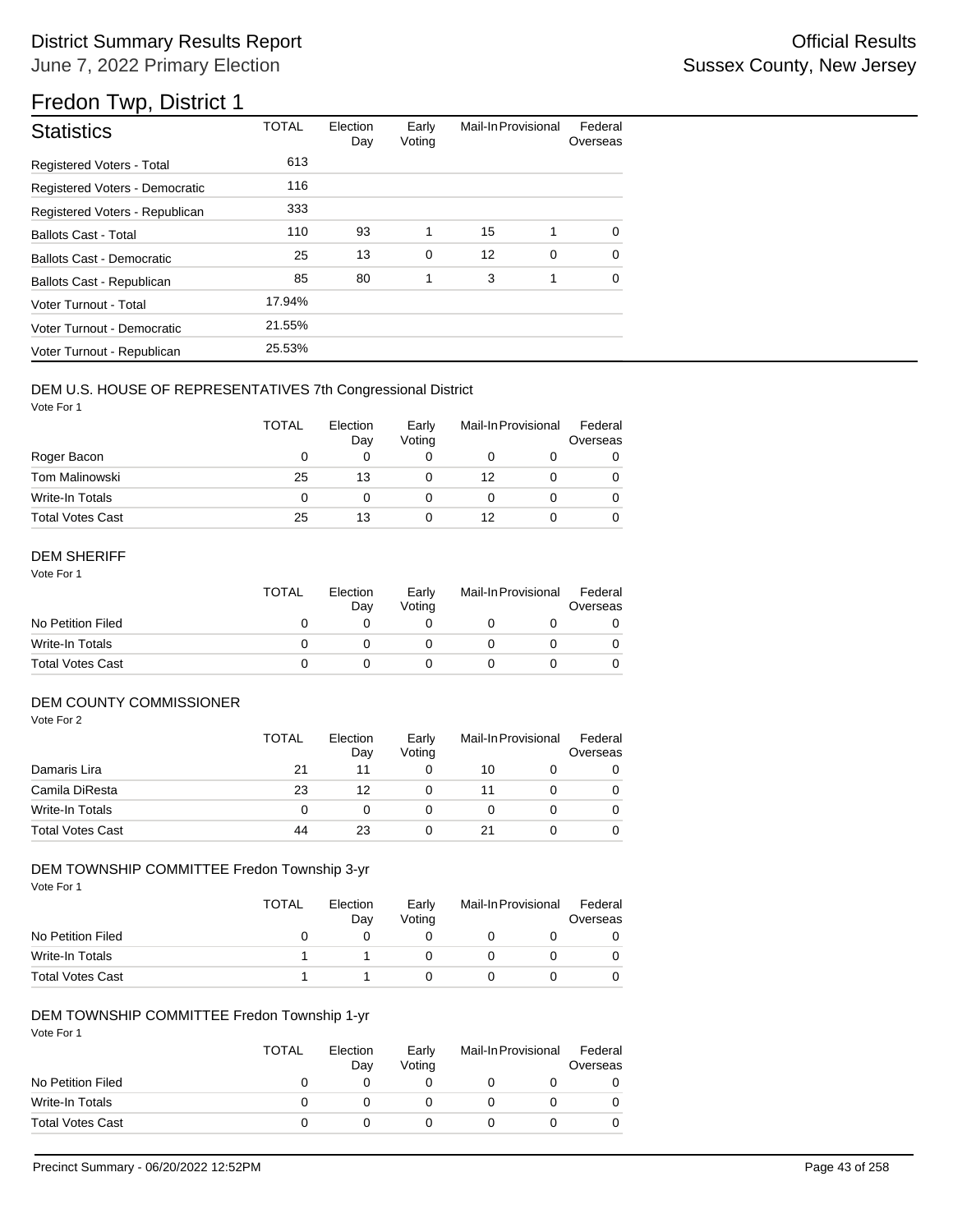# Fredon Twp, District 1

## REP U.S. HOUSE OF REPRESENTATIVES 7th Congressional District

Vote For 1

|                         | TOTAL    | Election<br>Day | Early<br>Voting | Mail-In Provisional |          | Federal<br>Overseas |  |
|-------------------------|----------|-----------------|-----------------|---------------------|----------|---------------------|--|
| Philip Rizzo            | 18       | 17              | 0               |                     | 0        | 0                   |  |
| John Henry Isemann      | 5        | 5               | 0               | 0                   | 0        | 0                   |  |
| Kevin B. Dorlon         | 0        | 0               | 0               | 0                   | 0        | 0                   |  |
| Erik Peterson           | 11       | 11              | 0               | 0                   | 0        | $\Omega$            |  |
| John Flora              | 32       | 30              | $\mathbf 0$     | 1                   | 1        | $\Omega$            |  |
| Thomas H. Kean Jr.      | 19       | 17              |                 |                     | $\Omega$ | $\Omega$            |  |
| Sterling I. Schwab      | $\Omega$ | $\Omega$        | 0               | 0                   | $\Omega$ | $\Omega$            |  |
| Write-In Totals         | 0        | $\Omega$        | 0               | $\Omega$            | $\Omega$ | $\Omega$            |  |
| <b>Total Votes Cast</b> | 85       | 80              |                 | 3                   |          | $\Omega$            |  |

#### REP SHERIFF

Vote For 1

|                         | <b>TOTAL</b> | Election<br>Day | Early<br>Votina | Mail-In Provisional |  | Federal<br>Overseas |  |
|-------------------------|--------------|-----------------|-----------------|---------------------|--|---------------------|--|
| Michael F. Strada       |              |                 |                 |                     |  |                     |  |
| Write-In Totals         |              | :C              |                 |                     |  |                     |  |
| <b>Total Votes Cast</b> | 82           |                 |                 |                     |  |                     |  |

## REP COUNTY COMMISSIONER

Vote For 2

|                         | <b>TOTAL</b> | Election<br>Day | Early<br>Voting | Mail-In Provisional |  | Federal<br>Overseas |
|-------------------------|--------------|-----------------|-----------------|---------------------|--|---------------------|
| William J. Hayden       | 68           | 63              |                 |                     |  | 0                   |
| Jill M. Space           | 73           | 69              |                 |                     |  | 0                   |
| Write-In Totals         | 0            |                 |                 |                     |  | 0                   |
| <b>Total Votes Cast</b> | 141          | 132             |                 | 6                   |  | 0                   |

## REP TOWNSHIP COMMITTEE Fredon Township 3-yr

| Vote For 1              |              |                 |                 |                     |  |                     |
|-------------------------|--------------|-----------------|-----------------|---------------------|--|---------------------|
|                         | <b>TOTAL</b> | Election<br>Day | Early<br>Voting | Mail-In Provisional |  | Federal<br>Overseas |
| Carl Lazzaro            | 73           | 68              |                 |                     |  |                     |
| Write-In Totals         | 3            |                 |                 | 0                   |  | 0                   |
| <b>Total Votes Cast</b> | 76           |                 |                 |                     |  |                     |

### REP TOWNSHIP COMMITTEE Fredon Township 1-yr

|                         | <b>TOTAL</b> | Election<br>Day | Early<br>Votina | Mail-In Provisional |  | Federal<br>Overseas |
|-------------------------|--------------|-----------------|-----------------|---------------------|--|---------------------|
| Christopher E. Nichols  | 71           | 66              |                 |                     |  |                     |
| Write-In Totals         |              |                 |                 |                     |  |                     |
| <b>Total Votes Cast</b> | 73           | 68              |                 |                     |  |                     |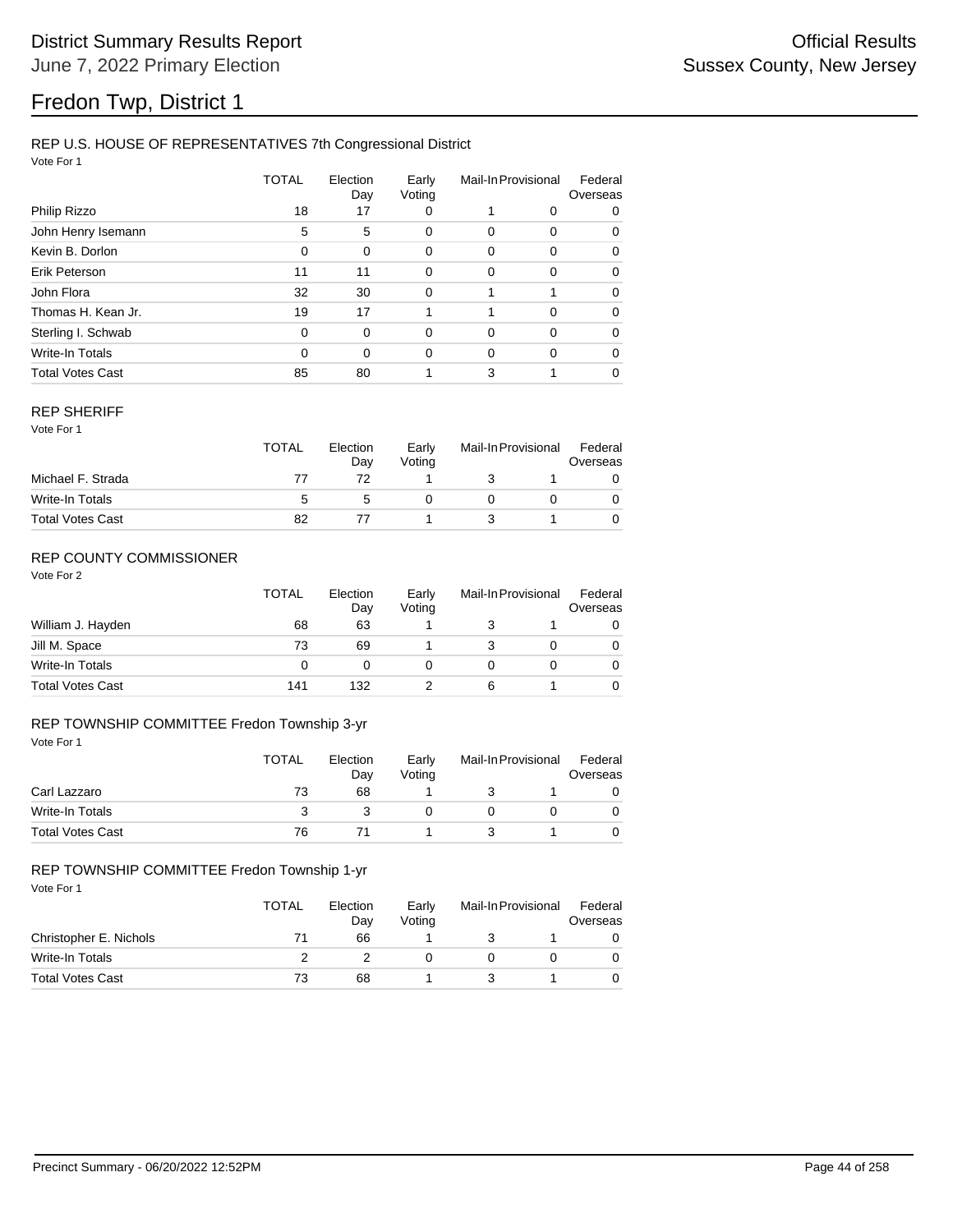# Fredon Twp, District 2

| <b>Statistics</b>                | <b>TOTAL</b> | Election<br>Day | Early<br>Voting | Mail-In Provisional |   | Federal<br>Overseas |
|----------------------------------|--------------|-----------------|-----------------|---------------------|---|---------------------|
| <b>Registered Voters - Total</b> | 936          |                 |                 |                     |   |                     |
| Registered Voters - Democratic   | 176          |                 |                 |                     |   |                     |
| Registered Voters - Republican   | 470          |                 |                 |                     |   |                     |
| <b>Ballots Cast - Total</b>      | 182          | 130             | 5               | 44                  | 3 | 0                   |
| Ballots Cast - Democratic        | 36           | 11              | 1               | 24                  | 0 | $\Omega$            |
| Ballots Cast - Republican        | 146          | 119             | 4               | 20                  | 3 | 0                   |
| Voter Turnout - Total            | 19.44%       |                 |                 |                     |   |                     |
| Voter Turnout - Democratic       | 20.45%       |                 |                 |                     |   |                     |
| Voter Turnout - Republican       | 31.06%       |                 |                 |                     |   |                     |

## DEM U.S. HOUSE OF REPRESENTATIVES 7th Congressional District

Vote For 1

|                         | <b>TOTAL</b> | Election<br>Day | Early<br>Voting | Mail-In Provisional |  | Federal<br>Overseas |
|-------------------------|--------------|-----------------|-----------------|---------------------|--|---------------------|
| Roger Bacon             |              | 0               |                 |                     |  |                     |
| Tom Malinowski          | 34           |                 |                 | 23                  |  | 0                   |
| Write-In Totals         | 0            |                 |                 |                     |  |                     |
| <b>Total Votes Cast</b> | 36           | 11              |                 | 24                  |  |                     |

## DEM SHERIFF

Vote For 1

|                         | TOTAL | Election<br>Dav | Early<br>Votina | Mail-In Provisional |  | Federal<br>Overseas |  |
|-------------------------|-------|-----------------|-----------------|---------------------|--|---------------------|--|
| No Petition Filed       |       |                 |                 |                     |  |                     |  |
| Write-In Totals         |       |                 |                 |                     |  |                     |  |
| <b>Total Votes Cast</b> |       |                 |                 |                     |  |                     |  |

## DEM COUNTY COMMISSIONER

Vote For 2

|                         | <b>TOTAL</b> | Election<br>Day | Early<br>Voting | Mail-In Provisional |  | Federal<br>Overseas |
|-------------------------|--------------|-----------------|-----------------|---------------------|--|---------------------|
| Damaris Lira            | 29           | 9               |                 | 19                  |  | 0                   |
| Camila DiResta          | 31           | 9               |                 | 22                  |  | $\Omega$            |
| Write-In Totals         |              |                 |                 |                     |  | $\Omega$            |
| <b>Total Votes Cast</b> | 60           | 18              |                 | 41                  |  | 0                   |

## DEM TOWNSHIP COMMITTEE Fredon Township 3-yr

Vote For 1

|                         | TOTAL | Election<br>Day | Early<br>Votina | Mail-In Provisional |  | Federal<br>Overseas |  |
|-------------------------|-------|-----------------|-----------------|---------------------|--|---------------------|--|
| No Petition Filed       |       |                 |                 |                     |  |                     |  |
| Write-In Totals         |       |                 |                 |                     |  |                     |  |
| <b>Total Votes Cast</b> |       |                 |                 |                     |  |                     |  |

## DEM TOWNSHIP COMMITTEE Fredon Township 1-yr

|                         | <b>TOTAL</b> | Election<br>Day | Early<br>Voting | Mail-In Provisional |  | Federal<br>Overseas |
|-------------------------|--------------|-----------------|-----------------|---------------------|--|---------------------|
| No Petition Filed       |              |                 |                 |                     |  |                     |
| Write-In Totals         |              |                 |                 |                     |  |                     |
| <b>Total Votes Cast</b> |              |                 |                 |                     |  |                     |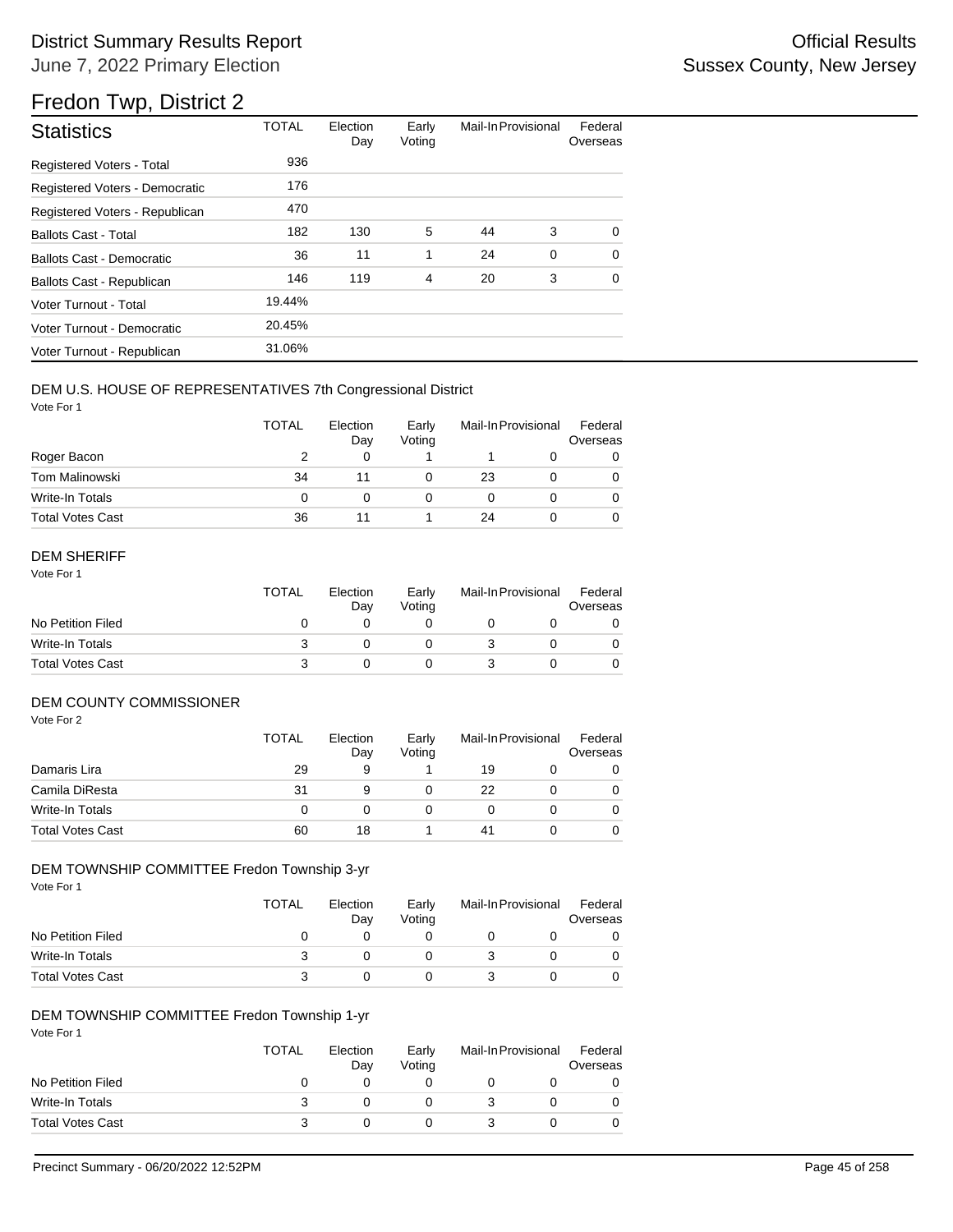# Fredon Twp, District 2

## REP U.S. HOUSE OF REPRESENTATIVES 7th Congressional District

Vote For 1

|                         | TOTAL | Election<br>Day | Early<br>Voting | Mail-In Provisional |          | Federal<br>Overseas |  |
|-------------------------|-------|-----------------|-----------------|---------------------|----------|---------------------|--|
| Philip Rizzo            | 34    | 31              |                 | 2                   | 0        | 0                   |  |
| John Henry Isemann      | 4     | 3               | 0               |                     | $\Omega$ | 0                   |  |
| Kevin B. Dorlon         | 3     | 3               | 0               | 0                   | 0        | 0                   |  |
| Erik Peterson           | 10    | 8               | 0               | 0                   | 2        | 0                   |  |
| John Flora              | 51    | 41              | $\mathbf 0$     | 9                   | 1        | $\Omega$            |  |
| Thomas H. Kean Jr.      | 38    | 30              | 3               | 5                   | $\Omega$ | 0                   |  |
| Sterling I. Schwab      | 1     | 1               | $\Omega$        | 0                   | $\Omega$ | 0                   |  |
| Write-In Totals         |       | 1               | 0               | $\Omega$            | $\Omega$ | $\Omega$            |  |
| <b>Total Votes Cast</b> | 142   | 118             | 4               | 17                  | 3        | 0                   |  |

#### REP SHERIFF

Vote For 1

|                         | <b>TOTAL</b> | Election<br>Day | Early<br>Voting | Mail-In Provisional |  | Federal<br>Overseas |
|-------------------------|--------------|-----------------|-----------------|---------------------|--|---------------------|
| Michael F. Strada       | 135          | 109             |                 | 19                  |  |                     |
| Write-In Totals         |              |                 |                 |                     |  |                     |
| <b>Total Votes Cast</b> | 135          | 109             |                 | 19                  |  |                     |

## REP COUNTY COMMISSIONER

Vote For 2

|                         | <b>TOTAL</b> | Election<br>Day | Early<br>Voting | Mail-In Provisional |   | Federal<br>Overseas |
|-------------------------|--------------|-----------------|-----------------|---------------------|---|---------------------|
| William J. Hayden       | 125          | 101             | 4               | 17                  |   | 0                   |
| Jill M. Space           | 132          | 106             |                 | 20                  |   | 0                   |
| Write-In Totals         |              |                 | 0               |                     |   | 0                   |
| <b>Total Votes Cast</b> | 259          | 208             |                 | 38                  | 6 | 0                   |

## REP TOWNSHIP COMMITTEE Fredon Township 3-yr

| Vote For 1              |              |                 |                 |                     |  |                     |
|-------------------------|--------------|-----------------|-----------------|---------------------|--|---------------------|
|                         | <b>TOTAL</b> | Election<br>Day | Early<br>Voting | Mail-In Provisional |  | Federal<br>Overseas |
| Carl Lazzaro            | 125          | 100             |                 | 20                  |  | 0                   |
| Write-In Totals         | 4            | 4               |                 | 0                   |  | 0                   |
| <b>Total Votes Cast</b> | 129          | 104             |                 | 20                  |  | 0                   |

### REP TOWNSHIP COMMITTEE Fredon Township 1-yr

|                         | <b>TOTAL</b> | Election<br>Dav | Early<br>Votina | Mail-In Provisional |  | Federal<br>Overseas |  |
|-------------------------|--------------|-----------------|-----------------|---------------------|--|---------------------|--|
| Christopher E. Nichols  | 131          | 104             |                 | 20                  |  |                     |  |
| Write-In Totals         |              |                 |                 |                     |  |                     |  |
| <b>Total Votes Cast</b> | 132          | 105             |                 | 20                  |  |                     |  |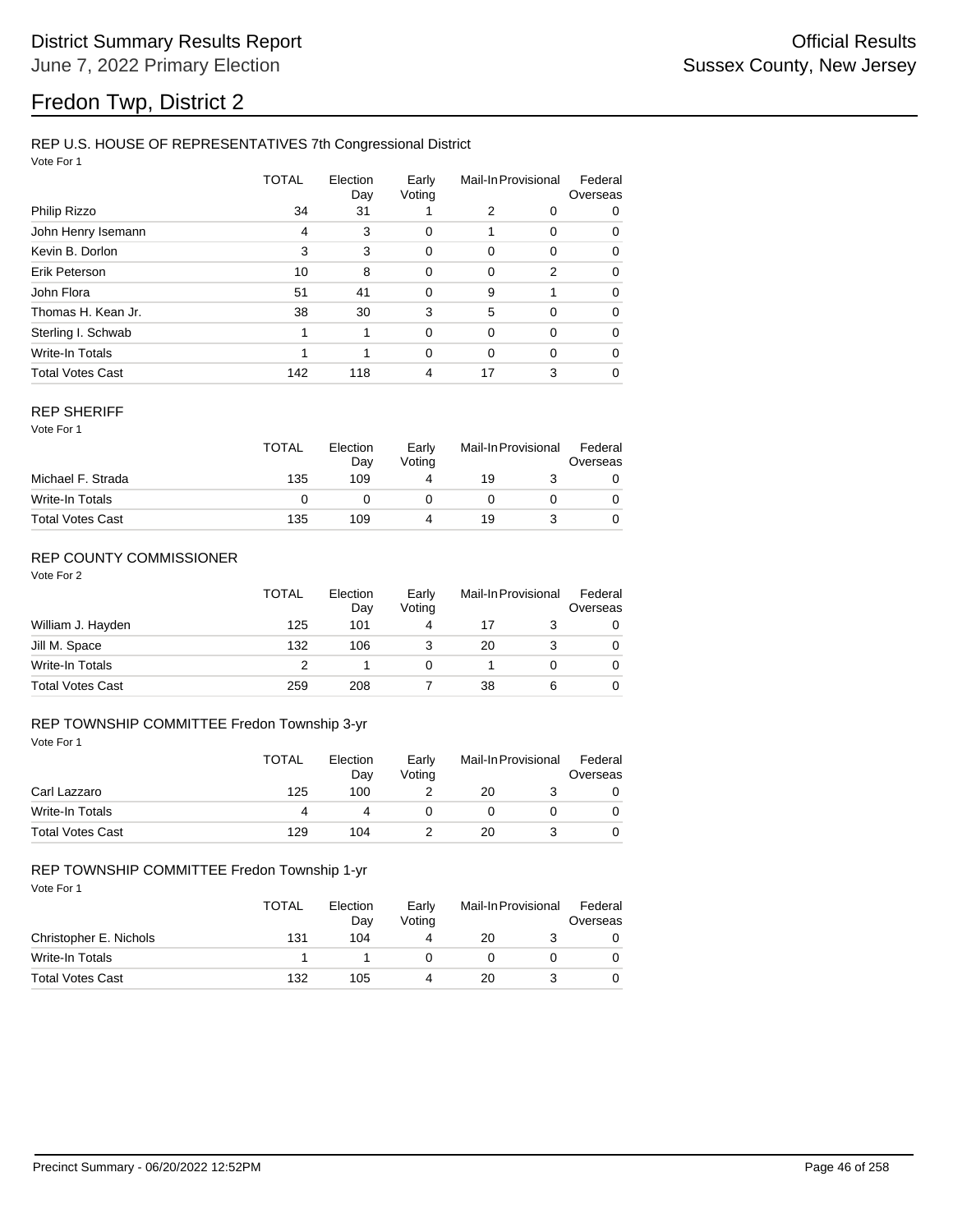# Fredon Twp, District 3

| <b>Statistics</b>                | <b>TOTAL</b> | Election<br>Day | Early<br>Voting | Mail-In Provisional |   | Federal<br>Overseas |
|----------------------------------|--------------|-----------------|-----------------|---------------------|---|---------------------|
| <b>Registered Voters - Total</b> | 575          |                 |                 |                     |   |                     |
| Registered Voters - Democratic   | 131          |                 |                 |                     |   |                     |
| Registered Voters - Republican   | 271          |                 |                 |                     |   |                     |
| <b>Ballots Cast - Total</b>      | 96           | 64              | 4               | 26                  | 2 | 0                   |
| Ballots Cast - Democratic        | 24           | 10              | $\mathbf 0$     | 14                  | 0 | $\Omega$            |
| Ballots Cast - Republican        | 72           | 54              | 4               | 12                  | 2 | 0                   |
| Voter Turnout - Total            | 16.70%       |                 |                 |                     |   |                     |
| Voter Turnout - Democratic       | 18.32%       |                 |                 |                     |   |                     |
| Voter Turnout - Republican       | 26.57%       |                 |                 |                     |   |                     |

## DEM U.S. HOUSE OF REPRESENTATIVES 7th Congressional District

Vote For 1

|                         | TOTAL | Election<br>Day | Early<br>Voting | Mail-In Provisional |  | Federal<br>Overseas |
|-------------------------|-------|-----------------|-----------------|---------------------|--|---------------------|
| Roger Bacon             |       |                 |                 |                     |  |                     |
| <b>Tom Malinowski</b>   | 21    | 9               |                 | 12                  |  |                     |
| Write-In Totals         | 0     |                 |                 |                     |  |                     |
| <b>Total Votes Cast</b> | 24    | 10              |                 | 14                  |  |                     |

## DEM SHERIFF

Vote For 1

|                         | <b>TOTAL</b> | Election<br>Dav | Early<br>Votina | Mail-In Provisional |  | Federal<br>Overseas |
|-------------------------|--------------|-----------------|-----------------|---------------------|--|---------------------|
| No Petition Filed       |              |                 |                 |                     |  |                     |
| Write-In Totals         |              |                 |                 |                     |  |                     |
| <b>Total Votes Cast</b> |              |                 |                 |                     |  |                     |

## DEM COUNTY COMMISSIONER

Vote For 2

|                         | <b>TOTAL</b> | Election<br>Day | Early<br>Votina | Mail-In Provisional |  | Federal<br>Overseas |
|-------------------------|--------------|-----------------|-----------------|---------------------|--|---------------------|
| Damaris Lira            | 17           |                 |                 | 10                  |  | 0                   |
| Camila DiResta          | 23           | 10              |                 | 13                  |  | $\Omega$            |
| Write-In Totals         | 0            |                 |                 |                     |  | $\Omega$            |
| <b>Total Votes Cast</b> | 40           |                 |                 | 23                  |  | 0                   |

## DEM TOWNSHIP COMMITTEE Fredon Township 3-yr

Vote For 1

|                         | TOTAL | Election<br>Day | Early<br>Votina | Mail-In Provisional | Federal<br>Overseas |
|-------------------------|-------|-----------------|-----------------|---------------------|---------------------|
| No Petition Filed       |       |                 |                 |                     |                     |
| Write-In Totals         |       |                 |                 |                     |                     |
| <b>Total Votes Cast</b> |       |                 |                 |                     |                     |

## DEM TOWNSHIP COMMITTEE Fredon Township 1-yr

|                         | <b>TOTAL</b> | Election<br>Day | Early<br>Voting | Mail-In Provisional | Federal<br>Overseas |
|-------------------------|--------------|-----------------|-----------------|---------------------|---------------------|
| No Petition Filed       | O            |                 |                 |                     |                     |
| Write-In Totals         |              |                 |                 |                     |                     |
| <b>Total Votes Cast</b> |              |                 |                 |                     |                     |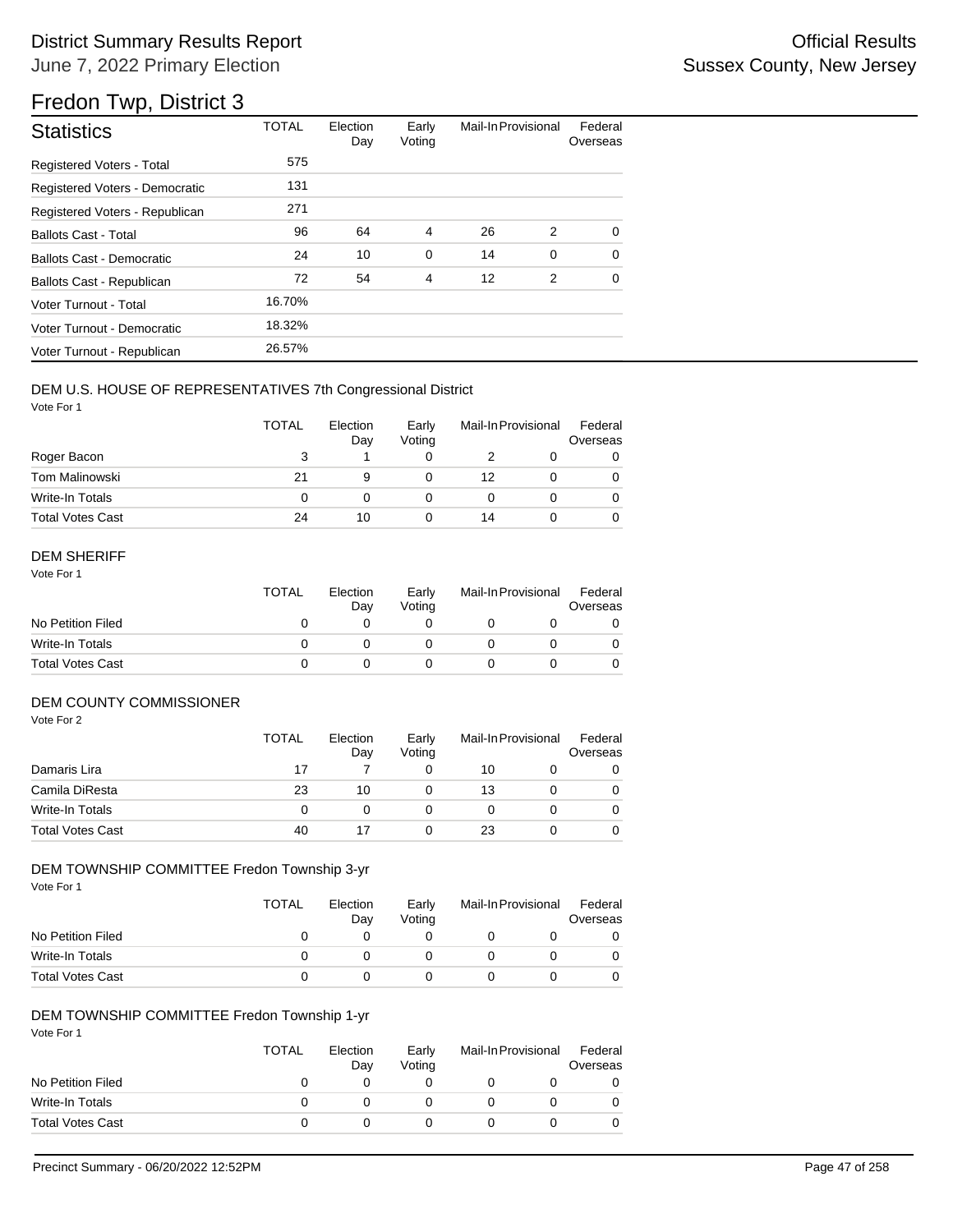# Fredon Twp, District 3

## REP U.S. HOUSE OF REPRESENTATIVES 7th Congressional District

Vote For 1

|                         | TOTAL         | Election<br>Day | Early<br>Voting | Mail-In Provisional |                | Federal<br>Overseas |  |
|-------------------------|---------------|-----------------|-----------------|---------------------|----------------|---------------------|--|
| Philip Rizzo            | 29            | 20              | 0               |                     | 2              | 0                   |  |
| John Henry Isemann      | 0             | 0               | 0               | 0                   | 0              | 0                   |  |
| Kevin B. Dorlon         |               | 0               | 0               |                     | 0              | 0                   |  |
| Erik Peterson           | 5             | 4               | 0               |                     | $\Omega$       | $\Omega$            |  |
| John Flora              | 17            | 13              | 3               | 1                   | $\Omega$       | $\Omega$            |  |
| Thomas H. Kean Jr.      | 17            | 15              | $\mathbf 0$     | 2                   | $\Omega$       | 0                   |  |
| Sterling I. Schwab      | $\mathcal{P}$ | 1               |                 | 0                   | $\Omega$       | $\Omega$            |  |
| Write-In Totals         |               | 1               | 0               | $\Omega$            | $\Omega$       | 0                   |  |
| <b>Total Votes Cast</b> | 72            | 54              | 4               | 12                  | $\overline{2}$ | 0                   |  |

#### REP SHERIFF

Vote For 1

|                         | <b>TOTAL</b> | Election<br>Day | Early<br>Voting | Mail-In Provisional |  | Federal<br>Overseas |
|-------------------------|--------------|-----------------|-----------------|---------------------|--|---------------------|
| Michael F. Strada       | 67           | 51              |                 | 10                  |  |                     |
| Write-In Totals         |              |                 |                 |                     |  |                     |
| <b>Total Votes Cast</b> | 67           | 51              |                 | 10                  |  |                     |

## REP COUNTY COMMISSIONER

Vote For 2

|                         | TOTAL | Election<br>Day | Early<br>Voting | Mail-In Provisional |   | Federal<br>Overseas |
|-------------------------|-------|-----------------|-----------------|---------------------|---|---------------------|
| William J. Hayden       | 60    | 45              | 4               |                     |   | 0                   |
| Jill M. Space           | 61    | 45              | 4               | 10                  |   | 0                   |
| Write-In Totals         | 0     | 0               | 0               |                     |   | 0                   |
| <b>Total Votes Cast</b> | 121   | 90              | 8               | 19                  | 4 | 0                   |

## REP TOWNSHIP COMMITTEE Fredon Township 3-yr

| Vote For 1              |              |                 |                 |                     |  |                     |
|-------------------------|--------------|-----------------|-----------------|---------------------|--|---------------------|
|                         | <b>TOTAL</b> | Election<br>Day | Early<br>Voting | Mail-In Provisional |  | Federal<br>Overseas |
| Carl Lazzaro            | 60           | 45              | 4               | 9                   |  | 0                   |
| Write-In Totals         | 4            |                 |                 |                     |  | 0                   |
| <b>Total Votes Cast</b> | 64           | 48              | 4               | 10                  |  | 0                   |

### REP TOWNSHIP COMMITTEE Fredon Township 1-yr

|                         | <b>TOTAL</b> | Election<br>Day | Early<br>Votina | Mail-In Provisional |  | Federal<br>Overseas |
|-------------------------|--------------|-----------------|-----------------|---------------------|--|---------------------|
| Christopher E. Nichols  | 58           | 43              |                 |                     |  |                     |
| Write-In Totals         |              |                 |                 |                     |  |                     |
| <b>Total Votes Cast</b> | 60           | 44              |                 | 10                  |  |                     |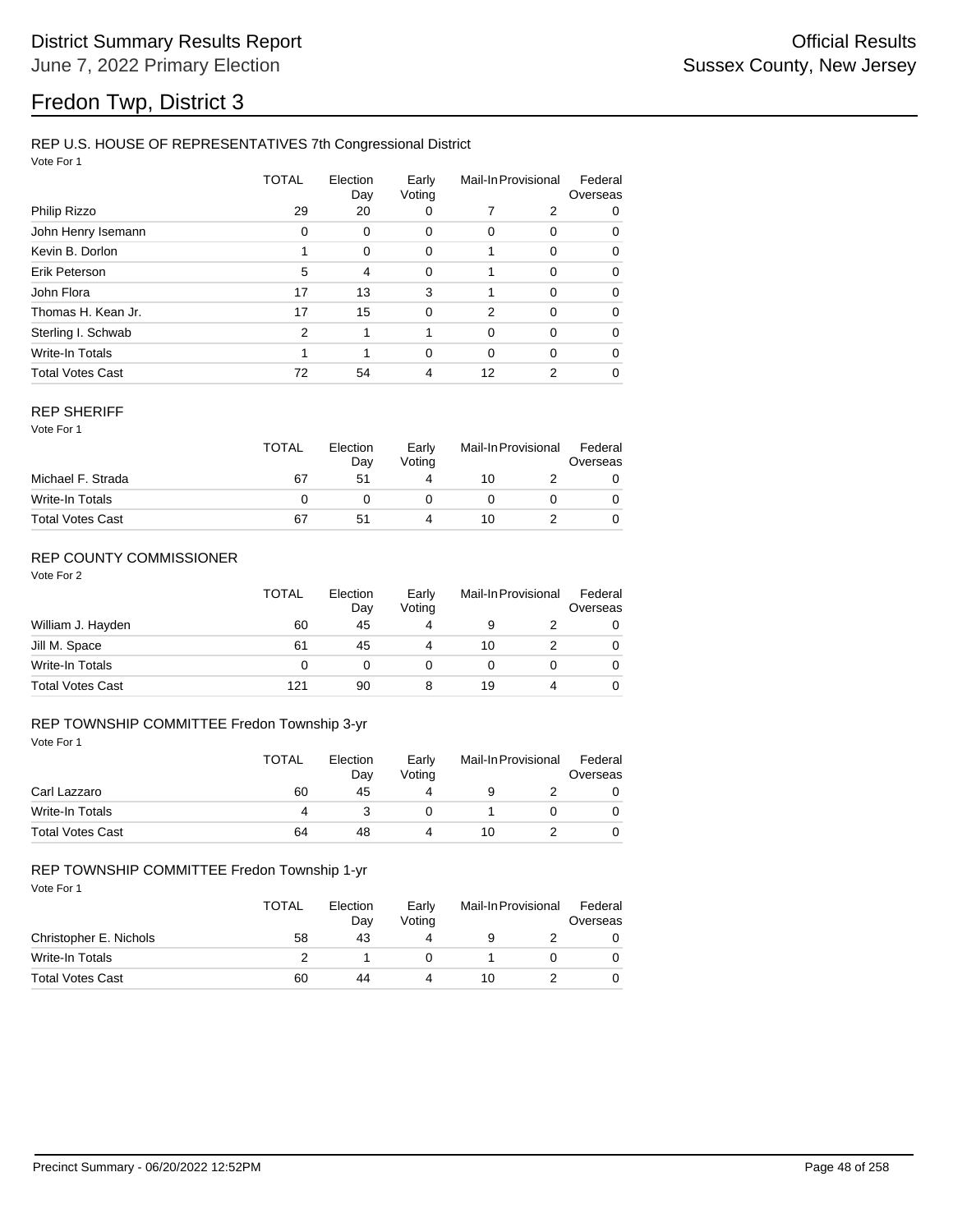# Fredon Twp, District 4

| <b>Statistics</b>              | <b>TOTAL</b> | Election<br>Day | Early<br>Voting | Mail-In Provisional |   | Federal<br>Overseas |
|--------------------------------|--------------|-----------------|-----------------|---------------------|---|---------------------|
| Registered Voters - Total      | 572          |                 |                 |                     |   |                     |
| Registered Voters - Democratic | 129          |                 |                 |                     |   |                     |
| Registered Voters - Republican | 285          |                 |                 |                     |   |                     |
| <b>Ballots Cast - Total</b>    | 103          | 74              | 0               | 25                  | 4 | $\Omega$            |
| Ballots Cast - Democratic      | 26           | 11              | 0               | 13                  | 2 | $\Omega$            |
| Ballots Cast - Republican      | 77           | 63              | 0               | 12                  | 2 | $\Omega$            |
| Voter Turnout - Total          | 18.01%       |                 |                 |                     |   |                     |
| Voter Turnout - Democratic     | 20.16%       |                 |                 |                     |   |                     |
| Voter Turnout - Republican     | 27.02%       |                 |                 |                     |   |                     |

## DEM U.S. HOUSE OF REPRESENTATIVES 7th Congressional District

Vote For 1

|                         | <b>TOTAL</b> | Election<br>Day | Early<br>Voting | Mail-In Provisional |  | Federal<br>Overseas |
|-------------------------|--------------|-----------------|-----------------|---------------------|--|---------------------|
| Roger Bacon             |              | 0               |                 |                     |  |                     |
| <b>Tom Malinowski</b>   | 24           |                 |                 | 11                  |  | 0                   |
| Write-In Totals         | 0            |                 |                 |                     |  |                     |
| <b>Total Votes Cast</b> | 26           |                 |                 | 13                  |  |                     |

## DEM SHERIFF

Vote For 1

|                         | <b>TOTAL</b> | Election<br>Dav | Early<br>Votina | Mail-In Provisional |  | Federal<br>Overseas |
|-------------------------|--------------|-----------------|-----------------|---------------------|--|---------------------|
| No Petition Filed       |              |                 |                 |                     |  |                     |
| Write-In Totals         |              |                 |                 |                     |  |                     |
| <b>Total Votes Cast</b> |              |                 |                 |                     |  |                     |

## DEM COUNTY COMMISSIONER

Vote For 2

|                         | <b>TOTAL</b> | Election<br>Day | Early<br>Votina | Mail-In Provisional |  | Federal<br>Overseas |
|-------------------------|--------------|-----------------|-----------------|---------------------|--|---------------------|
| Damaris Lira            | 23           | 9               |                 | 13                  |  |                     |
| Camila DiResta          | 20           |                 |                 | 10                  |  | 0                   |
| Write-In Totals         | 0            |                 |                 |                     |  | 0                   |
| <b>Total Votes Cast</b> | 43           |                 |                 | 23                  |  | 0                   |

## DEM TOWNSHIP COMMITTEE Fredon Township 3-yr

Vote For 1

|                         | TOTAL | Election<br>Day | Early<br>Votina | Mail-In Provisional |  | Federal<br>Overseas |
|-------------------------|-------|-----------------|-----------------|---------------------|--|---------------------|
| No Petition Filed       |       |                 |                 |                     |  |                     |
| Write-In Totals         |       |                 |                 |                     |  |                     |
| <b>Total Votes Cast</b> |       |                 |                 |                     |  |                     |

### DEM TOWNSHIP COMMITTEE Fredon Township 1-yr

|                         | <b>TOTAL</b> | Election<br>Day | Early<br>Voting | Mail-In Provisional |  | Federal<br>Overseas |  |
|-------------------------|--------------|-----------------|-----------------|---------------------|--|---------------------|--|
| No Petition Filed       |              |                 |                 |                     |  |                     |  |
| Write-In Totals         |              |                 |                 |                     |  |                     |  |
| <b>Total Votes Cast</b> |              |                 |                 |                     |  |                     |  |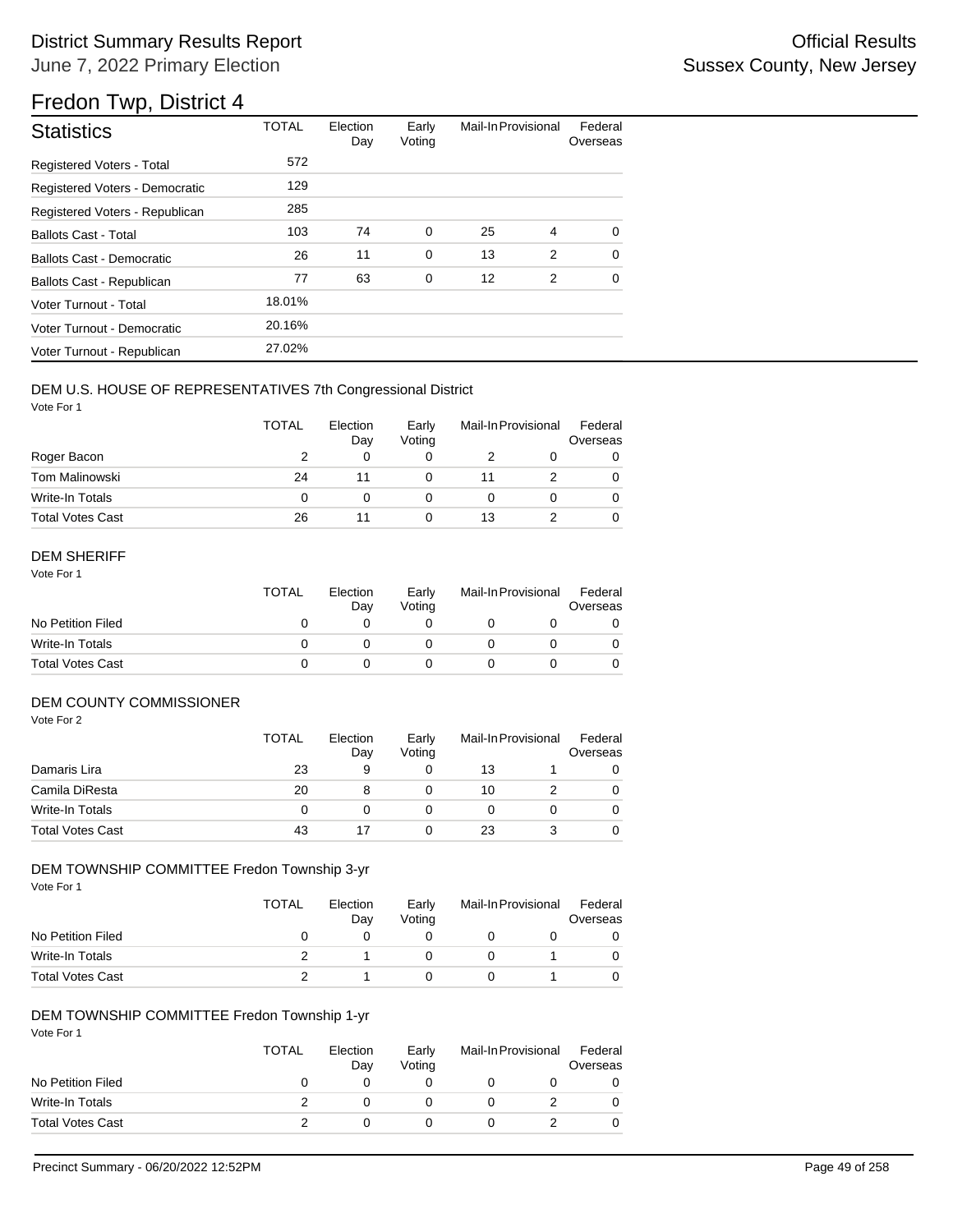# Fredon Twp, District 4

## REP U.S. HOUSE OF REPRESENTATIVES 7th Congressional District

Vote For 1

|                         | TOTAL    | Election<br>Day | Early<br>Voting | Mail-In Provisional |                | Federal<br>Overseas |  |
|-------------------------|----------|-----------------|-----------------|---------------------|----------------|---------------------|--|
| Philip Rizzo            | 26       | 21              | 0               | 4                   |                | 0                   |  |
| John Henry Isemann      | 0        | 0               | 0               | 0                   | 0              | 0                   |  |
| Kevin B. Dorlon         |          | 1               | 0               | 0                   | 0              | 0                   |  |
| Erik Peterson           | 5        | 3               | 0               | 2                   | 0              | $\Omega$            |  |
| John Flora              | 19       | 18              | 0               | 0                   | 1              | $\Omega$            |  |
| Thomas H. Kean Jr.      | 26       | 20              | 0               | 6                   | 0              | 0                   |  |
| Sterling I. Schwab      | 0        | $\Omega$        | 0               | 0                   | $\Omega$       | $\Omega$            |  |
| <b>Write-In Totals</b>  | $\Omega$ | $\Omega$        | 0               | $\Omega$            | $\Omega$       | $\Omega$            |  |
| <b>Total Votes Cast</b> | 77       | 63              | 0               | 12                  | $\overline{2}$ | 0                   |  |

#### REP SHERIFF

Vote For 1

|                         | <b>TOTAL</b> | Election<br>Day | Early<br>Voting | Mail-In Provisional |  | Federal<br>Overseas |
|-------------------------|--------------|-----------------|-----------------|---------------------|--|---------------------|
| Michael F. Strada       | 73           | 59              |                 | 12                  |  |                     |
| Write-In Totals         |              |                 |                 |                     |  |                     |
| <b>Total Votes Cast</b> | 75           | 61              |                 | 12                  |  |                     |

## REP COUNTY COMMISSIONER

Vote For 2

|                         | TOTAL | Election<br>Day | Early<br>Voting | Mail-In Provisional |  | Federal<br>Overseas |
|-------------------------|-------|-----------------|-----------------|---------------------|--|---------------------|
| William J. Hayden       | 68    | 57              | 0               | 11                  |  | 0                   |
| Jill M. Space           | 66    | 54              | 0               | 11                  |  | 0                   |
| Write-In Totals         | 0     | 0               |                 |                     |  | 0                   |
| <b>Total Votes Cast</b> | 134   | 111             | 0               | 22                  |  | 0                   |

## REP TOWNSHIP COMMITTEE Fredon Township 3-yr

| Vote For 1              |              |                 |                 |                     |  |                     |
|-------------------------|--------------|-----------------|-----------------|---------------------|--|---------------------|
|                         | <b>TOTAL</b> | Election<br>Day | Early<br>Voting | Mail-In Provisional |  | Federal<br>Overseas |
| Carl Lazzaro            | 70           | 56              |                 | 12                  |  | 0                   |
| Write-In Totals         |              |                 |                 | 0                   |  | 0                   |
| <b>Total Votes Cast</b> | 71           | 57              |                 | 12                  |  | 0                   |

### REP TOWNSHIP COMMITTEE Fredon Township 1-yr

|                         | <b>TOTAL</b> | Election<br>Day | Early<br>Votina | Mail-In Provisional |  | Federal<br>Overseas |
|-------------------------|--------------|-----------------|-----------------|---------------------|--|---------------------|
| Christopher E. Nichols  | 73           | 61              |                 | 12                  |  |                     |
| Write-In Totals         |              |                 |                 |                     |  |                     |
| <b>Total Votes Cast</b> | 73           | 61              |                 | 12                  |  |                     |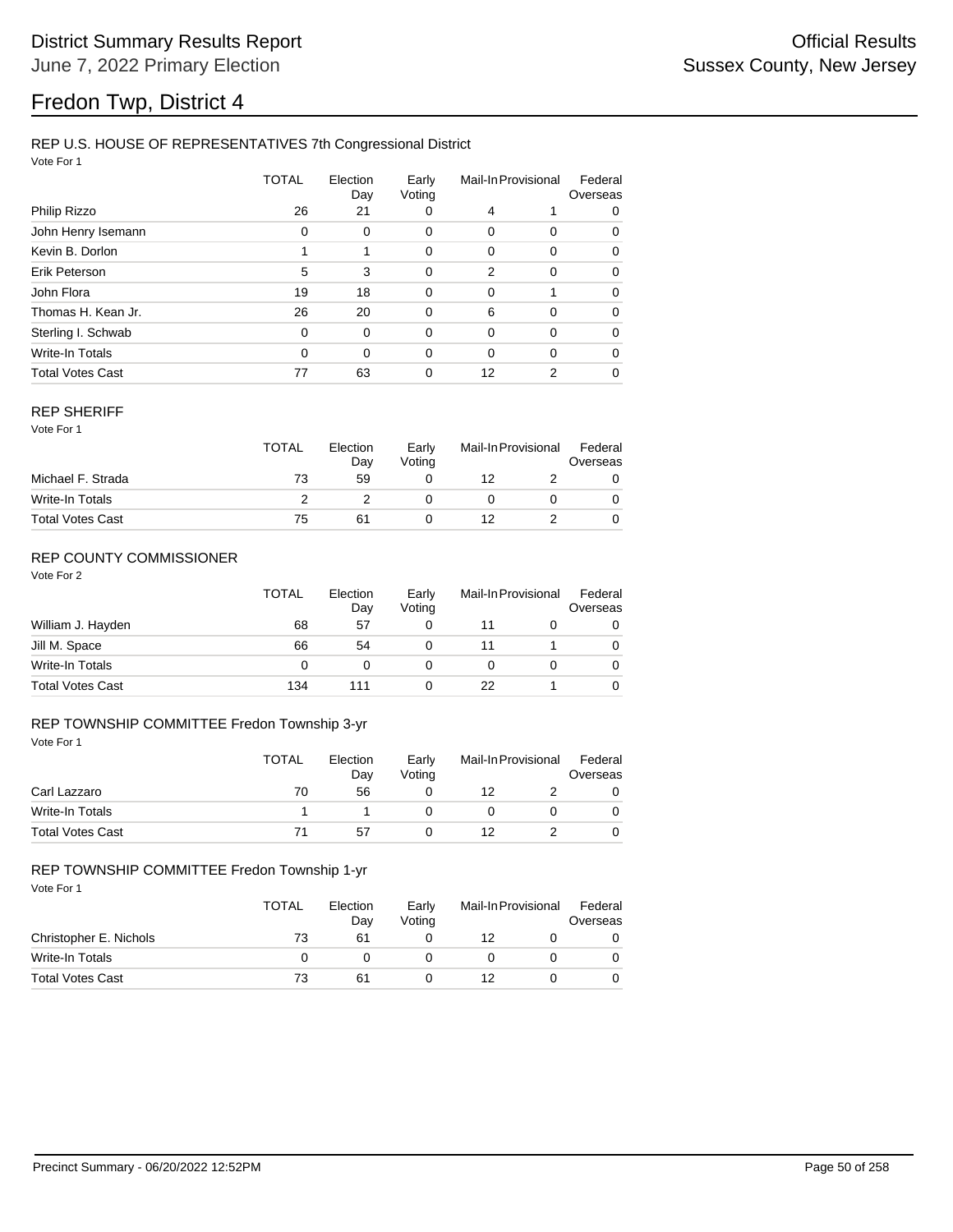| <b>Statistics</b>                | <b>TOTAL</b> | Election<br>Day | Early<br>Voting | Mail-In Provisional |   | Federal<br>Overseas |
|----------------------------------|--------------|-----------------|-----------------|---------------------|---|---------------------|
| <b>Registered Voters - Total</b> | 1,011        |                 |                 |                     |   |                     |
| Registered Voters - Democratic   | 175          |                 |                 |                     |   |                     |
| Registered Voters - Republican   | 470          |                 |                 |                     |   |                     |
| <b>Ballots Cast - Total</b>      | 130          | 102             | 1               | 27                  | 0 | $\Omega$            |
| <b>Ballots Cast - Democratic</b> | 22           | 7               | 0               | 15                  | 0 | $\Omega$            |
| Ballots Cast - Republican        | 108          | 95              | 1               | 12                  | 0 | $\Omega$            |
| Voter Turnout - Total            | 12.86%       |                 |                 |                     |   |                     |
| Voter Turnout - Democratic       | 12.57%       |                 |                 |                     |   |                     |
| Voter Turnout - Republican       | 22.98%       |                 |                 |                     |   |                     |

## DEM U.S. HOUSE OF REPRESENTATIVES 7th Congressional District

Vote For 1

|                         | TOTAL | Election<br>Day | Early<br>Voting |    | Mail-In Provisional | Federal<br>Overseas |
|-------------------------|-------|-----------------|-----------------|----|---------------------|---------------------|
| Roger Bacon             |       |                 |                 |    |                     |                     |
| <b>Tom Malinowski</b>   | 20    | 5               |                 | 15 |                     |                     |
| Write-In Totals         | 0     |                 |                 |    |                     |                     |
| <b>Total Votes Cast</b> | 22    |                 |                 | 15 |                     |                     |

## DEM SHERIFF

Vote For 1

|                         | TOTAL | Election<br>Dav | Early<br>Votina | Mail-In Provisional |  | Federal<br>Overseas |
|-------------------------|-------|-----------------|-----------------|---------------------|--|---------------------|
| No Petition Filed       |       |                 |                 |                     |  |                     |
| Write-In Totals         |       |                 |                 |                     |  |                     |
| <b>Total Votes Cast</b> |       |                 |                 |                     |  |                     |

## DEM COUNTY COMMISSIONER

Vote For 2

|                         | <b>TOTAL</b> | Election<br>Day | Early<br>Votina | Mail-In Provisional |  | Federal<br>Overseas |
|-------------------------|--------------|-----------------|-----------------|---------------------|--|---------------------|
| Damaris Lira            | 19           | 5               |                 | 14                  |  | 0                   |
| Camila DiResta          | 20           | 6               |                 | 14                  |  | 0                   |
| Write-In Totals         |              |                 |                 |                     |  | $\Omega$            |
| <b>Total Votes Cast</b> | 40           | 12              |                 | 28                  |  | 0                   |

## DEM TOWNSHIP COMMITTEE Green Township 3-yr

Vote For 2

|                         | <b>TOTAL</b> | Election<br>Day | Early<br>Voting | Mail-In Provisional | Federal<br>Overseas |
|-------------------------|--------------|-----------------|-----------------|---------------------|---------------------|
| No Petition Filed       | O            |                 |                 |                     |                     |
| No Petition Filed       | 0            |                 |                 |                     |                     |
| Write-In Totals         |              |                 |                 |                     |                     |
| <b>Total Votes Cast</b> |              |                 |                 |                     |                     |

## DEM TOWNSHIP COMMITTEE Green Township 2-yr

Vote For 1

|                         | <b>TOTAL</b> | Election<br>Day | Early<br>Votina | Mail-In Provisional | Federal<br>Overseas |
|-------------------------|--------------|-----------------|-----------------|---------------------|---------------------|
| No Petition Filed       |              |                 |                 |                     |                     |
| Write-In Totals         |              |                 |                 |                     |                     |
| <b>Total Votes Cast</b> |              |                 |                 |                     |                     |

Precinct Summary - 06/20/2022 12:52PM Page 51 of 258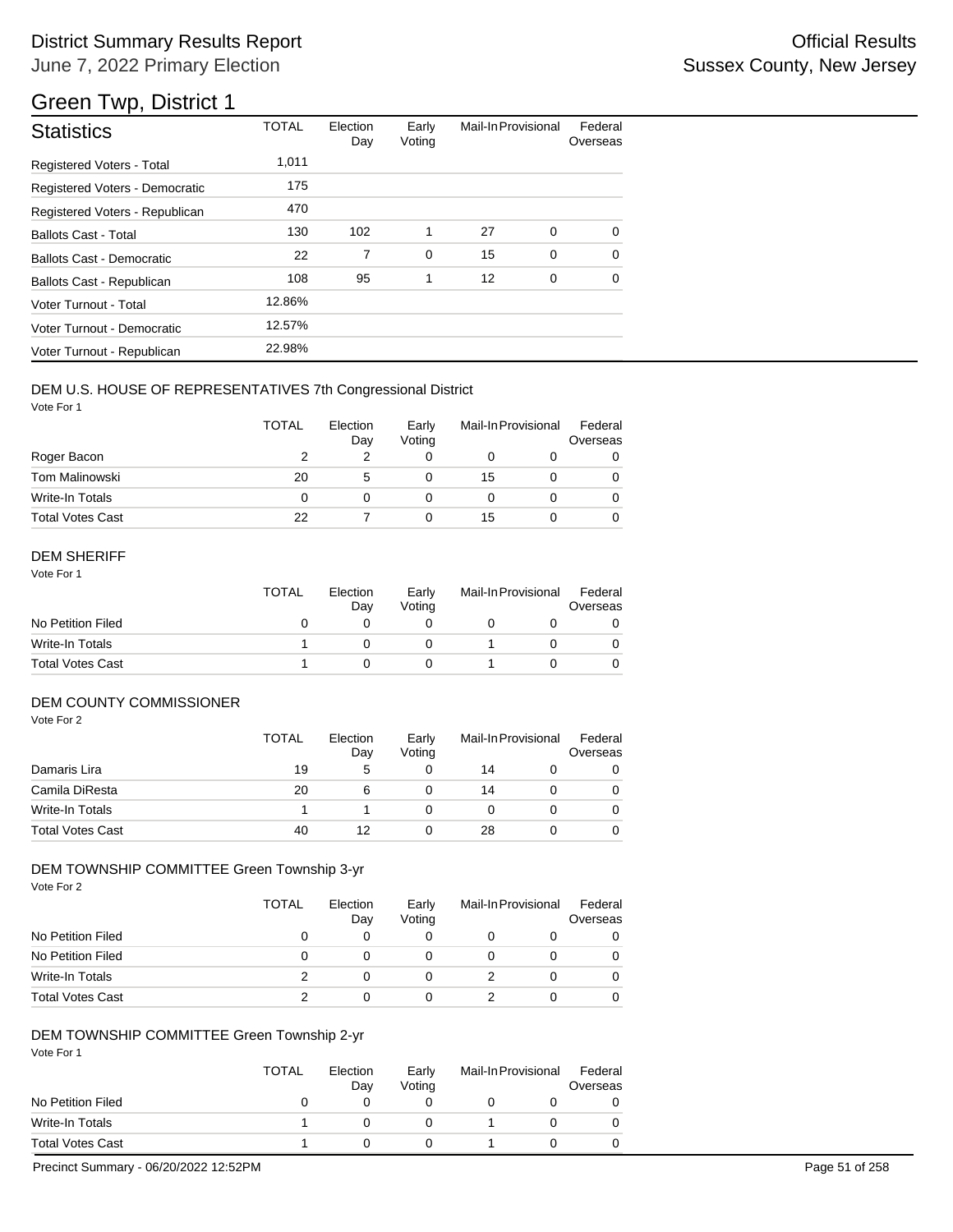## REP U.S. HOUSE OF REPRESENTATIVES 7th Congressional District

Vote For 1

|                         | TOTAL          | Election<br>Day | Early<br>Voting | Mail-In Provisional |          | Federal<br>Overseas |
|-------------------------|----------------|-----------------|-----------------|---------------------|----------|---------------------|
| Philip Rizzo            | 44             | 41              | 0               | 3                   | 0        | 0                   |
| John Henry Isemann      | 5              | 4               | 0               |                     | 0        | 0                   |
| Kevin B. Dorlon         | 2              | 2               | 0               | $\Omega$            | 0        | 0                   |
| Erik Peterson           | 9              | 8               | 0               |                     | 0        | 0                   |
| John Flora              | 5              | $\overline{4}$  | 0               |                     | $\Omega$ | 0                   |
| Thomas H. Kean Jr.      | 39             | 33              |                 | 5                   | $\Omega$ | 0                   |
| Sterling I. Schwab      | $\mathfrak{p}$ | 2               | $\Omega$        | $\Omega$            | 0        | 0                   |
| <b>Write-In Totals</b>  | $\Omega$       | $\Omega$        | 0               | 0                   | $\Omega$ | 0                   |
| <b>Total Votes Cast</b> | 106            | 94              |                 | 11                  | 0        | 0                   |

#### REP SHERIFF

Vote For 1

|                         | TOTAL | Election<br>Day | Early<br>Votina | Mail-In Provisional |  | Federal<br>Overseas |
|-------------------------|-------|-----------------|-----------------|---------------------|--|---------------------|
| Michael F. Strada       | 96    | 84              |                 |                     |  |                     |
| Write-In Totals         | 5     |                 |                 |                     |  |                     |
| <b>Total Votes Cast</b> | 101   | 89              |                 |                     |  |                     |

## REP COUNTY COMMISSIONER

Vote For 2

|                         | TOTAL | Election<br>Day | Early<br>Voting | Mail-In Provisional | Federal<br>Overseas |
|-------------------------|-------|-----------------|-----------------|---------------------|---------------------|
| William J. Hayden       | 94    | 82              |                 | 11                  | 0                   |
| Jill M. Space           | 94    | 82              |                 |                     | 0                   |
| Write-In Totals         | 6     | 6               |                 |                     | 0                   |
| <b>Total Votes Cast</b> | 194   | 170             |                 | 22                  | 0                   |

#### Vote For 2 REP TOWNSHIP COMMITTEE Green Township 3-yr

|                         | <b>TOTAL</b> | Election<br>Day | Early<br>Voting |    | Mail-In Provisional | Federal<br>Overseas |
|-------------------------|--------------|-----------------|-----------------|----|---------------------|---------------------|
| Bader G. Qarmout        | 77           | 66              |                 | 10 | 0                   | 0                   |
| Michael P. Rose         | 88           | 77              |                 | 10 | 0                   | 0                   |
| Fausto Moyano           | 31           | 27              | 0               | 4  | $\Omega$            | $\Omega$            |
| Write-In Totals         | 4            | 4               | 0               | 0  | 0                   | 0                   |
| <b>Total Votes Cast</b> | 200          | 174             |                 | 24 | 0                   | 0                   |

## REP TOWNSHIP COMMITTEE Green Township 2-yr

|                         | <b>TOTAL</b> | Election<br>Day | Early<br>Voting |    | Mail-In Provisional | Federal<br>Overseas |
|-------------------------|--------------|-----------------|-----------------|----|---------------------|---------------------|
| James DeYoung           | 60           | 54              |                 | 6  |                     | 0                   |
| Joseph R. DelBagno      | 43           | 36              |                 | 6  |                     | 0                   |
| Write-In Totals         |              |                 |                 |    |                     | 0                   |
| <b>Total Votes Cast</b> | 104          | 91              |                 | 12 |                     | 0                   |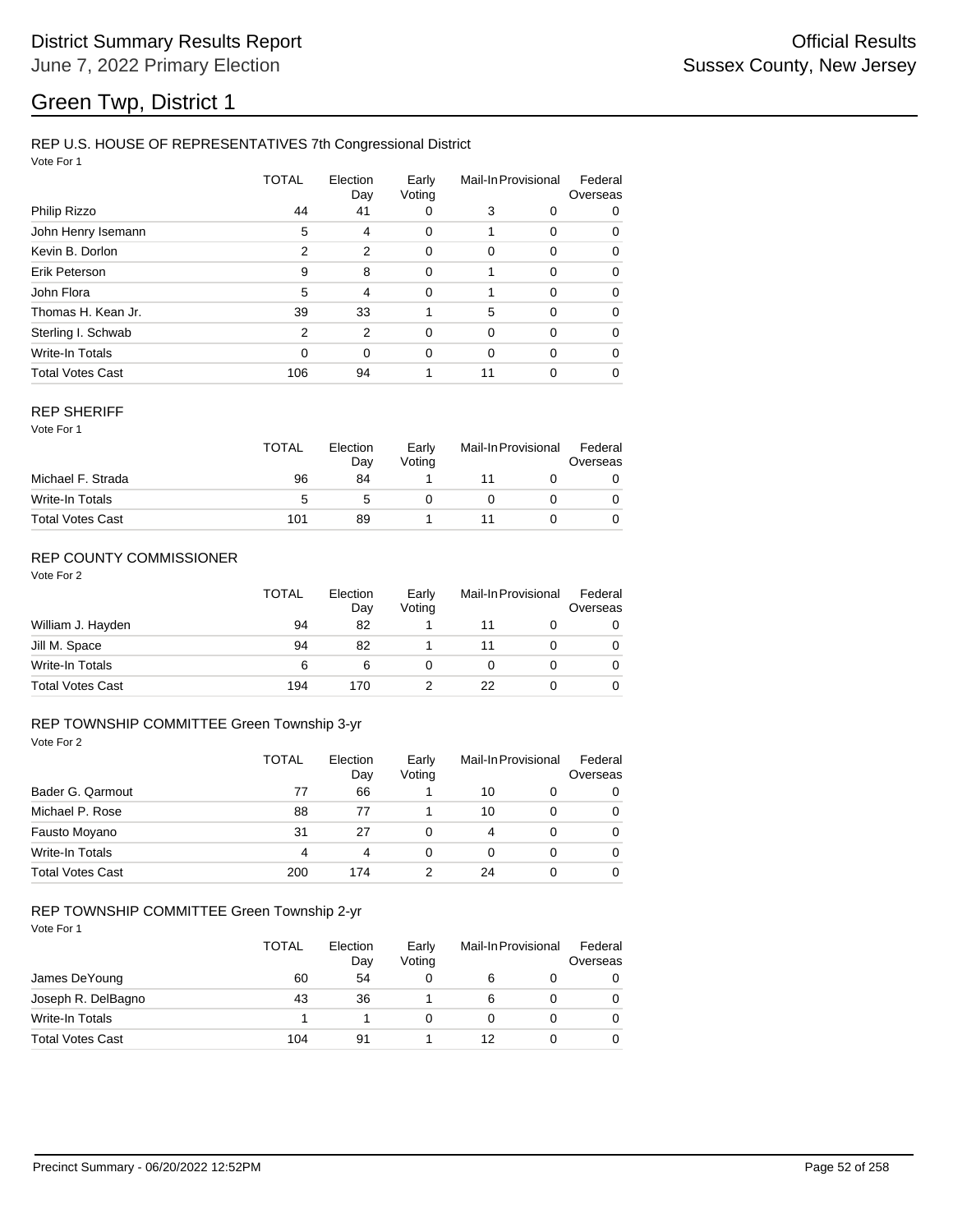# District Summary Results Report **Container and Container Container Container Container Container Container Container** June 7, 2022 Primary Election

# Green Twp, District 2

| <b>Statistics</b>              | <b>TOTAL</b> | Election<br>Day | Early<br>Voting | Mail-In Provisional |             | Federal<br>Overseas |
|--------------------------------|--------------|-----------------|-----------------|---------------------|-------------|---------------------|
| Registered Voters - Total      | 976          |                 |                 |                     |             |                     |
| Registered Voters - Democratic | 190          |                 |                 |                     |             |                     |
| Registered Voters - Republican | 455          |                 |                 |                     |             |                     |
| <b>Ballots Cast - Total</b>    | 127          | 97              | 1               | 27                  | 2           | $\Omega$            |
| Ballots Cast - Democratic      | 20           | 11              | 0               | 9                   | $\mathbf 0$ | $\Omega$            |
| Ballots Cast - Republican      | 107          | 86              | 1               | 18                  | 2           | $\Omega$            |
| Voter Turnout - Total          | 13.01%       |                 |                 |                     |             |                     |
| Voter Turnout - Democratic     | 10.53%       |                 |                 |                     |             |                     |
| Voter Turnout - Republican     | 23.52%       |                 |                 |                     |             |                     |

## DEM U.S. HOUSE OF REPRESENTATIVES 7th Congressional District

Vote For 1

|                         | <b>TOTAL</b> | Election<br>Day | Early<br>Voting | Mail-In Provisional |  | Federal<br>Overseas |
|-------------------------|--------------|-----------------|-----------------|---------------------|--|---------------------|
| Roger Bacon             |              |                 |                 |                     |  | 0                   |
| Tom Malinowski          | 18           | 10              |                 |                     |  | 0                   |
| Write-In Totals         | $\Omega$     |                 |                 |                     |  | 0                   |
| <b>Total Votes Cast</b> | 20           | 11              |                 | 9                   |  |                     |

## DEM SHERIFF

Vote For 1

|                         | <b>TOTAL</b> | Election<br>Dav | Early<br>Votina | Mail-In Provisional |  | Federal<br>Overseas |
|-------------------------|--------------|-----------------|-----------------|---------------------|--|---------------------|
| No Petition Filed       |              |                 |                 |                     |  |                     |
| Write-In Totals         |              |                 |                 |                     |  |                     |
| <b>Total Votes Cast</b> |              |                 |                 |                     |  |                     |

## DEM COUNTY COMMISSIONER

Vote For 2

|                         | <b>TOTAL</b> | Election<br>Day | Early<br>Votina | Mail-In Provisional |  | Federal<br>Overseas |
|-------------------------|--------------|-----------------|-----------------|---------------------|--|---------------------|
| Damaris Lira            | 17           | 9               |                 |                     |  | 0                   |
| Camila DiResta          | 16           |                 |                 |                     |  | 0                   |
| Write-In Totals         | 0            |                 |                 |                     |  | $\Omega$            |
| <b>Total Votes Cast</b> | 33           |                 |                 | 16                  |  | 0                   |

## DEM TOWNSHIP COMMITTEE Green Township 3-yr

Vote For 2

|                         | <b>TOTAL</b> | Election<br>Day | Early<br>Voting | Mail-In Provisional | Federal<br>Overseas |
|-------------------------|--------------|-----------------|-----------------|---------------------|---------------------|
| No Petition Filed       |              |                 | O               |                     |                     |
| No Petition Filed       |              |                 |                 |                     |                     |
| Write-In Totals         |              | $\mathbf{I}$    | $\mathbf{0}$    |                     |                     |
| <b>Total Votes Cast</b> |              |                 |                 |                     |                     |

## DEM TOWNSHIP COMMITTEE Green Township 2-yr

Vote For 1

|                         | <b>TOTAL</b> | Election<br>Day | Early<br>Votina | Mail-In Provisional | Federal<br>Overseas |
|-------------------------|--------------|-----------------|-----------------|---------------------|---------------------|
| No Petition Filed       |              |                 |                 |                     |                     |
| Write-In Totals         |              |                 |                 |                     |                     |
| <b>Total Votes Cast</b> |              |                 |                 |                     |                     |

Precinct Summary - 06/20/2022 12:52PM Page 53 of 258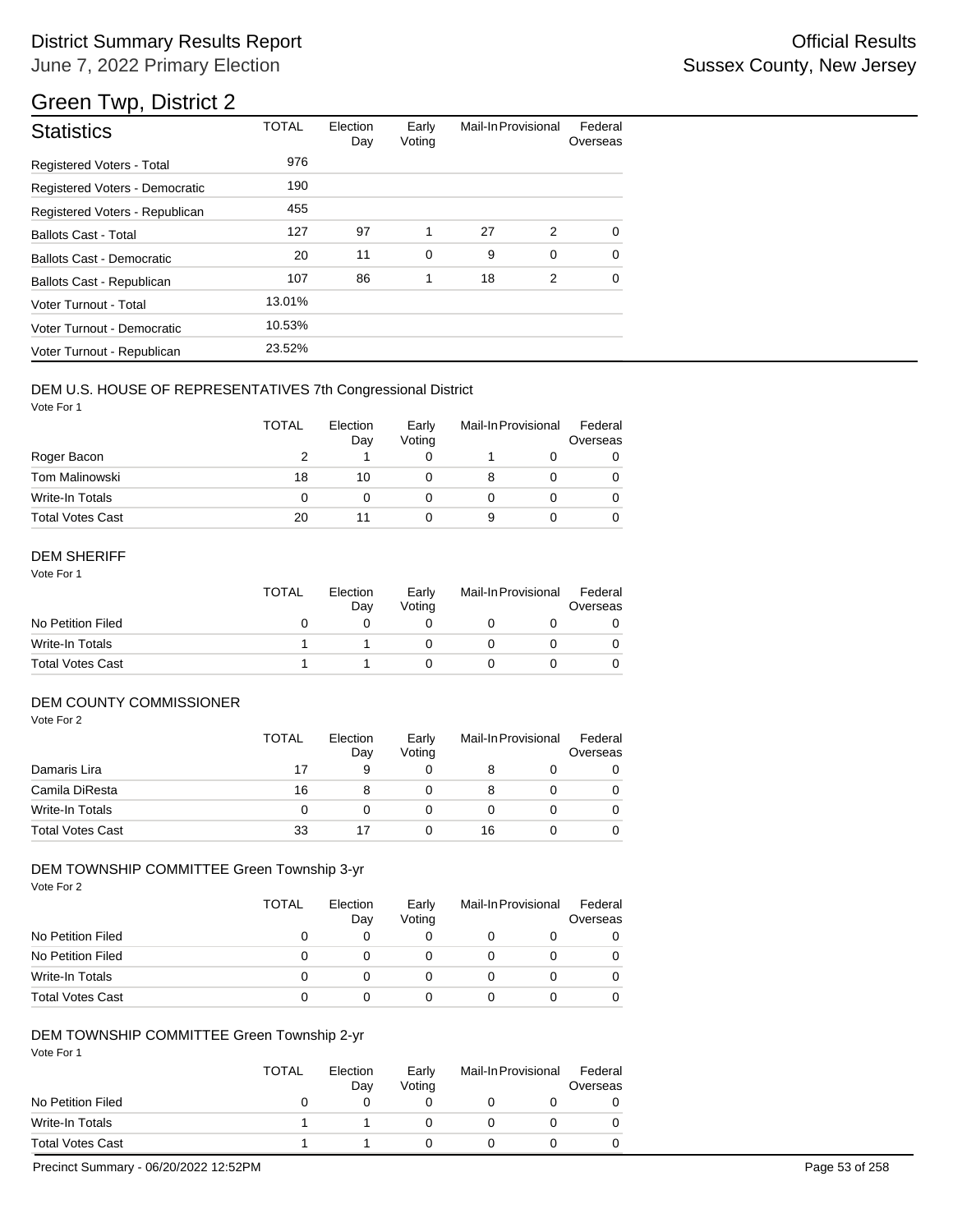## REP U.S. HOUSE OF REPRESENTATIVES 7th Congressional District

Vote For 1

|                         | TOTAL    | Election<br>Day | Early<br>Voting | Mail-In Provisional |             | Federal<br>Overseas |
|-------------------------|----------|-----------------|-----------------|---------------------|-------------|---------------------|
| Philip Rizzo            | 52       | 41              |                 | 10                  | 0           | 0                   |
| John Henry Isemann      | 4        | 2               | 0               | 0                   | 2           | 0                   |
| Kevin B. Dorlon         | 5        | 5               | 0               | 0                   | 0           | 0                   |
| Erik Peterson           | 12       | 11              | 0               |                     | 0           | 0                   |
| John Flora              | 10       | 8               | $\mathbf 0$     | 2                   | $\mathbf 0$ | 0                   |
| Thomas H. Kean Jr.      | 24       | 19              | 0               | 5                   | 0           | 0                   |
| Sterling I. Schwab      | $\Omega$ | 0               | 0               | 0                   | $\Omega$    | 0                   |
| <b>Write-In Totals</b>  | $\Omega$ | 0               | 0               | 0                   | $\Omega$    | 0                   |
| <b>Total Votes Cast</b> | 107      | 86              |                 | 18                  | 2           | 0                   |

#### REP SHERIFF

Vote For 1

|                         | TOTAL | Election<br>Dav | Early<br>Votina | Mail-In Provisional |  | Federal<br>Overseas |  |
|-------------------------|-------|-----------------|-----------------|---------------------|--|---------------------|--|
| Michael F. Strada       | 102   | 81              |                 | 18                  |  |                     |  |
| Write-In Totals         |       |                 |                 |                     |  |                     |  |
| <b>Total Votes Cast</b> | 104   | 83              |                 | 18                  |  |                     |  |

## REP COUNTY COMMISSIONER

Vote For 2

|                         | TOTAL | Election<br>Day | Early<br>Voting | Mail-In Provisional |   | Federal<br>Overseas |
|-------------------------|-------|-----------------|-----------------|---------------------|---|---------------------|
| William J. Hayden       | 92    | 73              |                 | 16                  |   | 0                   |
| Jill M. Space           | 92    | 73              |                 | 16                  |   | 0                   |
| Write-In Totals         |       |                 |                 |                     |   | 0                   |
| <b>Total Votes Cast</b> | 186   | 147             |                 | 33                  | 4 | 0                   |

#### Vote For 2 REP TOWNSHIP COMMITTEE Green Township 3-yr

|                         | <b>TOTAL</b> | Election<br>Day | Early<br>Voting |    | Mail-In Provisional | Federal<br>Overseas |
|-------------------------|--------------|-----------------|-----------------|----|---------------------|---------------------|
| Bader G. Qarmout        | 62           | 51              |                 | 10 | 0                   | 0                   |
| Michael P. Rose         | 80           | 62              |                 | 15 | 2                   | 0                   |
| Fausto Moyano           | 31           | 28              | 0               | 3  | $\Omega$            | $\Omega$            |
| Write-In Totals         | 2            |                 | 0               |    | $\Omega$            | 0                   |
| <b>Total Votes Cast</b> | 175          | 142             |                 | 29 |                     | 0                   |

# REP TOWNSHIP COMMITTEE Green Township 2-yr

|                         | TOTAL | Election<br>Day | Early<br>Voting |    | Mail-In Provisional | Federal<br>Overseas |
|-------------------------|-------|-----------------|-----------------|----|---------------------|---------------------|
| James DeYoung           | 69    | 61              |                 |    |                     | 0                   |
| Joseph R. DelBagno      | 33    | 23              |                 |    |                     | 0                   |
| Write-In Totals         |       |                 |                 |    |                     | 0                   |
| <b>Total Votes Cast</b> | 104   | 85              |                 | 16 |                     | 0                   |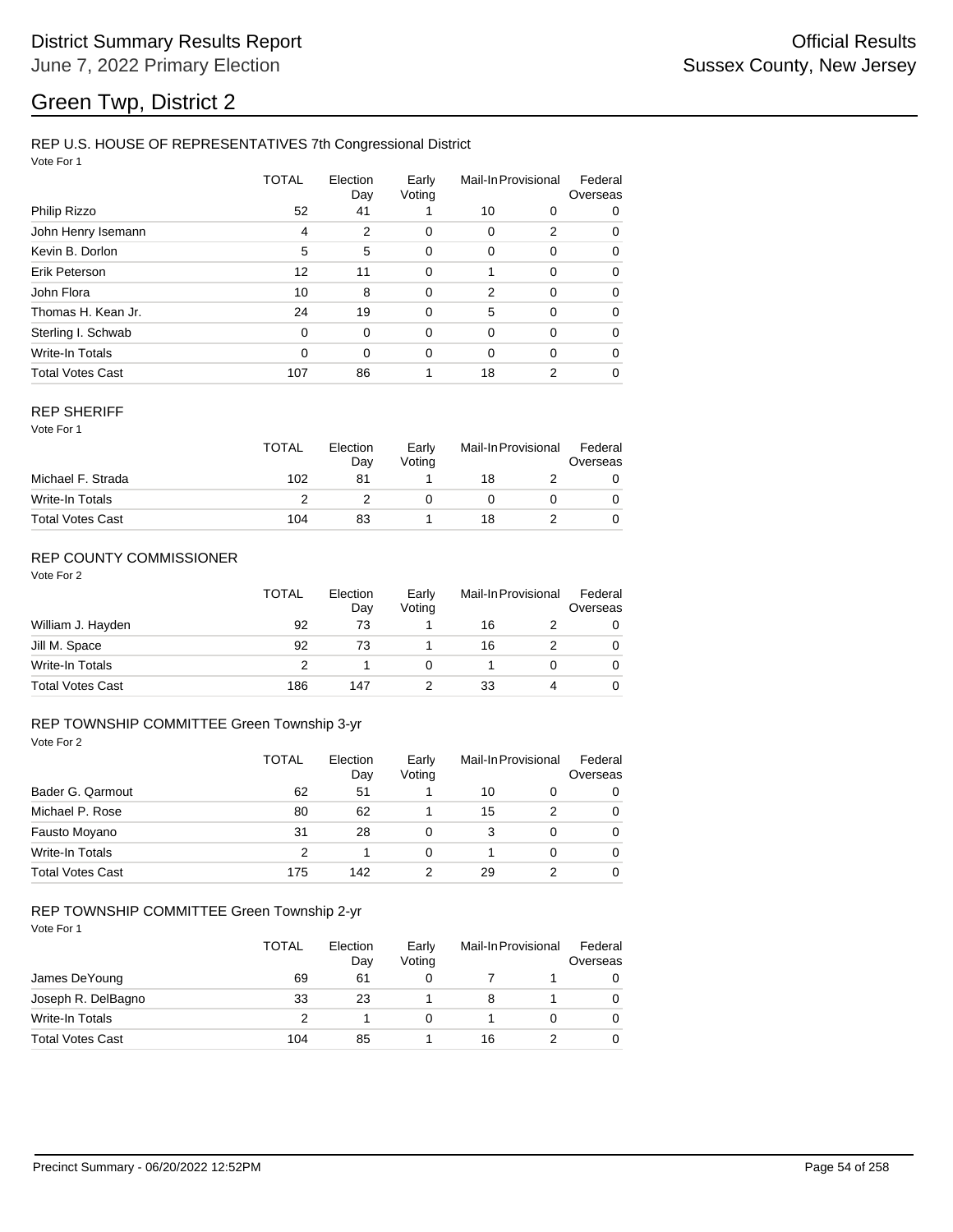| <b>Statistics</b>                | <b>TOTAL</b> | Election<br>Day | Early<br>Voting | Mail-In Provisional |             | Federal<br>Overseas |
|----------------------------------|--------------|-----------------|-----------------|---------------------|-------------|---------------------|
| <b>Registered Voters - Total</b> | 631          |                 |                 |                     |             |                     |
| Registered Voters - Democratic   | 118          |                 |                 |                     |             |                     |
| Registered Voters - Republican   | 304          |                 |                 |                     |             |                     |
| <b>Ballots Cast - Total</b>      | 71           | 56              | 2               | 13                  | $\mathbf 0$ | $\Omega$            |
| <b>Ballots Cast - Democratic</b> | 7            | 3               | 0               | 4                   | 0           | $\Omega$            |
| Ballots Cast - Republican        | 64           | 53              | 2               | 9                   | 0           | $\Omega$            |
| Voter Turnout - Total            | 11.25%       |                 |                 |                     |             |                     |
| Voter Turnout - Democratic       | 5.93%        |                 |                 |                     |             |                     |
| Voter Turnout - Republican       | 21.05%       |                 |                 |                     |             |                     |

## DEM U.S. HOUSE OF REPRESENTATIVES 7th Congressional District

Vote For 1

|                         | <b>TOTAL</b> | Election<br>Day | Early<br>Voting | Mail-In Provisional | Federal<br>Overseas |
|-------------------------|--------------|-----------------|-----------------|---------------------|---------------------|
| Roger Bacon             | O            |                 |                 |                     |                     |
| <b>Tom Malinowski</b>   |              |                 |                 |                     |                     |
| Write-In Totals         |              |                 |                 |                     |                     |
| <b>Total Votes Cast</b> |              |                 |                 |                     |                     |

## DEM SHERIFF

Vote For 1

|                         | TOTAL | Election<br>Dav | Early<br>Votina | Mail-In Provisional |  | Federal<br>Overseas |
|-------------------------|-------|-----------------|-----------------|---------------------|--|---------------------|
| No Petition Filed       |       |                 |                 |                     |  |                     |
| Write-In Totals         |       |                 |                 |                     |  |                     |
| <b>Total Votes Cast</b> |       |                 |                 |                     |  |                     |

## DEM COUNTY COMMISSIONER

Vote For 2

|                         | <b>TOTAL</b> | Election<br>Day | Early<br>Votina | Mail-In Provisional |  | Federal<br>Overseas |
|-------------------------|--------------|-----------------|-----------------|---------------------|--|---------------------|
| Damaris Lira            | 6            |                 |                 |                     |  | 0                   |
| Camila DiResta          |              |                 |                 |                     |  | 0                   |
| Write-In Totals         |              |                 |                 |                     |  | 0                   |
| <b>Total Votes Cast</b> | 13           | 6               |                 |                     |  | 0                   |

### DEM TOWNSHIP COMMITTEE Green Township 3-yr

Vote For 2

|                         | TOTAL | Election<br>Day | Early<br>Voting | Mail-In Provisional | Federal<br>Overseas |
|-------------------------|-------|-----------------|-----------------|---------------------|---------------------|
| No Petition Filed       | O     |                 |                 |                     |                     |
| No Petition Filed       | Ω     | $\mathbf{0}$    |                 |                     |                     |
| Write-In Totals         | O     | $\mathbf{0}$    |                 |                     |                     |
| <b>Total Votes Cast</b> | 0     |                 |                 |                     |                     |

### DEM TOWNSHIP COMMITTEE Green Township 2-yr

Vote For 1

|                         | <b>TOTAL</b> | Election<br>Day | Early<br>Votina | Mail-In Provisional | Federal<br>Overseas |
|-------------------------|--------------|-----------------|-----------------|---------------------|---------------------|
| No Petition Filed       |              |                 |                 |                     |                     |
| Write-In Totals         |              |                 |                 |                     |                     |
| <b>Total Votes Cast</b> |              |                 |                 |                     |                     |

Precinct Summary - 06/20/2022 12:52PM Page 55 of 258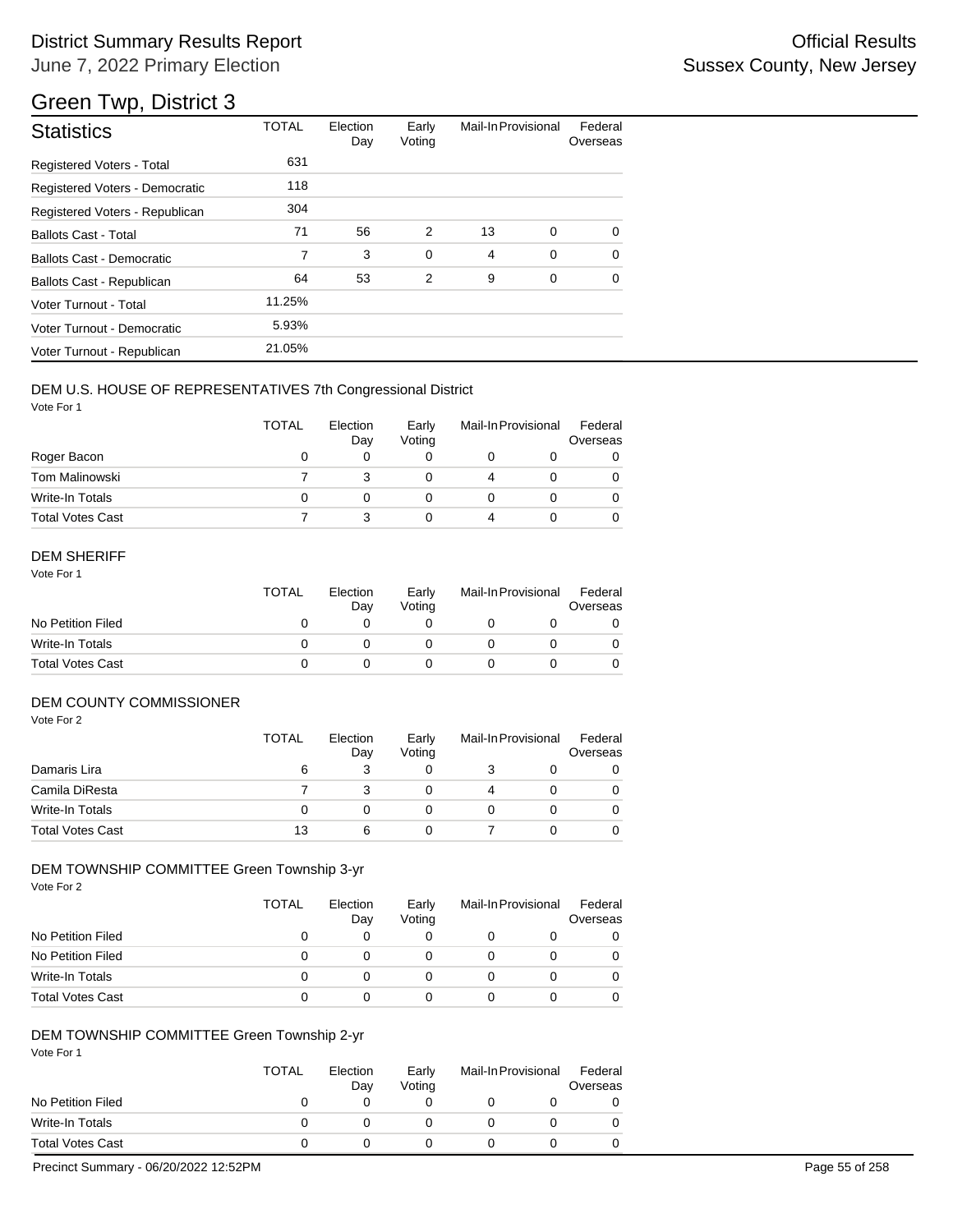## REP U.S. HOUSE OF REPRESENTATIVES 7th Congressional District

Vote For 1

|                         | <b>TOTAL</b>  | Election<br>Day | Early<br>Voting | Mail-In Provisional |          | Federal<br>Overseas |
|-------------------------|---------------|-----------------|-----------------|---------------------|----------|---------------------|
| Philip Rizzo            | 18            | 16              |                 |                     | 0        | 0                   |
| John Henry Isemann      |               | 1               | 0               | 0                   | 0        | 0                   |
| Kevin B. Dorlon         |               | 1               | 0               | 0                   | 0        | 0                   |
| Erik Peterson           | 12            | 8               | 0               | 4                   | 0        | 0                   |
| John Flora              | 5             | $\overline{4}$  | $\mathbf 0$     |                     | $\Omega$ | 0                   |
| Thomas H. Kean Jr.      | 21            | 18              |                 | 2                   | $\Omega$ | 0                   |
| Sterling I. Schwab      | $\mathcal{P}$ | 1               | $\Omega$        |                     | $\Omega$ | $\Omega$            |
| Write-In Totals         | $\Omega$      | $\Omega$        | 0               | 0                   | $\Omega$ | 0                   |
| <b>Total Votes Cast</b> | 60            | 49              | 2               | 9                   | 0        | 0                   |

#### REP SHERIFF

Vote For 1

|                         | TOTAL | Election<br>Dav | Early<br>Votina | Mail-In Provisional |  | Federal<br>Overseas |  |
|-------------------------|-------|-----------------|-----------------|---------------------|--|---------------------|--|
| Michael F. Strada       | 60    | 49              |                 |                     |  |                     |  |
| Write-In Totals         |       |                 |                 |                     |  |                     |  |
| <b>Total Votes Cast</b> | 61    | 50              |                 |                     |  |                     |  |

## REP COUNTY COMMISSIONER

Vote For 2

|                         | <b>TOTAL</b> | Election<br>Day | Early<br>Voting | Mail-In Provisional |  | Federal<br>Overseas |
|-------------------------|--------------|-----------------|-----------------|---------------------|--|---------------------|
| William J. Hayden       | 51           | 42              |                 |                     |  | 0                   |
| Jill M. Space           | 52           | 42              |                 |                     |  | 0                   |
| Write-In Totals         | 3            |                 |                 |                     |  | 0                   |
| <b>Total Votes Cast</b> | 106          | 85              |                 | 18                  |  |                     |

#### Vote For 2 REP TOWNSHIP COMMITTEE Green Township 3-yr

|                         | <b>TOTAL</b> | Election<br>Day | Early<br>Voting |    | Mail-In Provisional | Federal<br>Overseas |
|-------------------------|--------------|-----------------|-----------------|----|---------------------|---------------------|
| Bader G. Qarmout        | 46           | 40              |                 | 4  | 0                   | 0                   |
| Michael P. Rose         | 42           | 35              | 0               |    | 0                   | 0                   |
| Fausto Moyano           | 25           | 18              |                 | 5  | 0                   | $\Omega$            |
| Write-In Totals         | 2            | 0               | 0               | 2  | $\Omega$            | 0                   |
| <b>Total Votes Cast</b> | 115          | 93              | 4               | 18 | 0                   | 0                   |

# REP TOWNSHIP COMMITTEE Green Township 2-yr

|                         | <b>TOTAL</b> | Election<br>Day | Early<br>Voting |   | Mail-In Provisional | Federal<br>Overseas |
|-------------------------|--------------|-----------------|-----------------|---|---------------------|---------------------|
| James DeYoung           | 41           | 32              |                 | 8 |                     | 0                   |
| Joseph R. DelBagno      | 17           | 16              |                 |   |                     | 0                   |
| Write-In Totals         |              |                 |                 |   |                     | 0                   |
| <b>Total Votes Cast</b> | 59           | 48              |                 | 9 |                     |                     |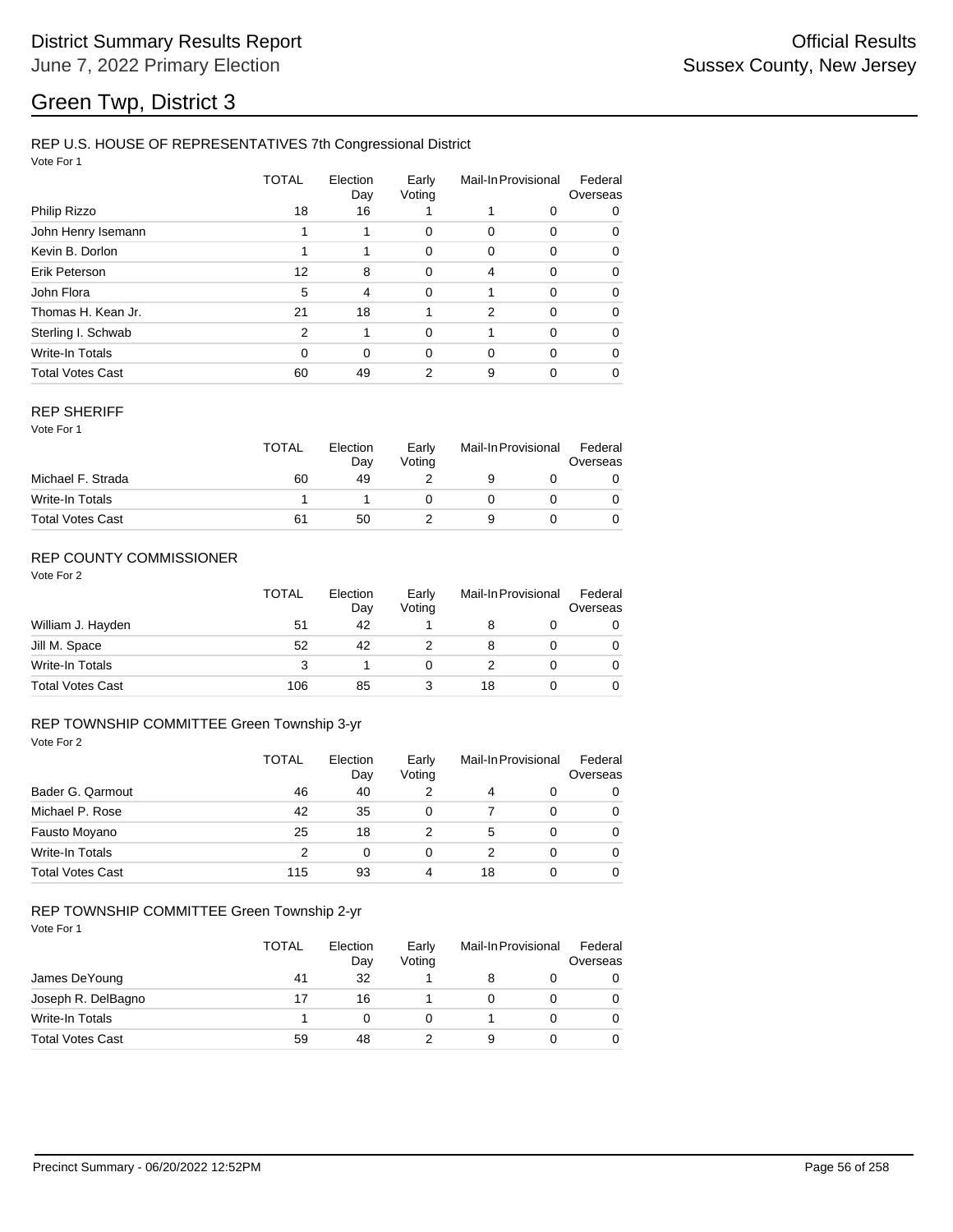# District Summary Results Report **Container and Container Container Container Container Container Container Container** June 7, 2022 Primary Election

# Green Twp, District 4

| <b>Statistics</b>                | <b>TOTAL</b> | Election<br>Day | Early<br>Voting | Mail-In Provisional |   | Federal<br>Overseas |
|----------------------------------|--------------|-----------------|-----------------|---------------------|---|---------------------|
| <b>Registered Voters - Total</b> | 380          |                 |                 |                     |   |                     |
| Registered Voters - Democratic   | 60           |                 |                 |                     |   |                     |
| Registered Voters - Republican   | 203          |                 |                 |                     |   |                     |
| <b>Ballots Cast - Total</b>      | 83           | 71              | 0               | 12                  | 0 | 0                   |
| Ballots Cast - Democratic        | 9            | 4               | $\mathbf 0$     | 5                   | 0 | $\Omega$            |
| Ballots Cast - Republican        | 74           | 67              | 0               | 7                   | 0 | $\Omega$            |
| Voter Turnout - Total            | 21.84%       |                 |                 |                     |   |                     |
| Voter Turnout - Democratic       | 15.00%       |                 |                 |                     |   |                     |
| Voter Turnout - Republican       | 36.45%       |                 |                 |                     |   |                     |

## DEM U.S. HOUSE OF REPRESENTATIVES 7th Congressional District

Vote For 1

|                         | <b>TOTAL</b> | Election<br>Day | Early<br>Voting | Mail-In Provisional | Federal<br>Overseas |
|-------------------------|--------------|-----------------|-----------------|---------------------|---------------------|
| Roger Bacon             | O            |                 |                 |                     |                     |
| <b>Tom Malinowski</b>   | 9            | 4               |                 | 5                   |                     |
| Write-In Totals         | Ω            |                 |                 |                     |                     |
| <b>Total Votes Cast</b> | 9            | 4               |                 | $\mathbf{b}$        |                     |

## DEM SHERIFF

Vote For 1

|                         | TOTAL | Election<br>Dav | Early<br>Votina | Mail-In Provisional |  | Federal<br>Overseas |
|-------------------------|-------|-----------------|-----------------|---------------------|--|---------------------|
| No Petition Filed       |       |                 |                 |                     |  |                     |
| Write-In Totals         |       |                 |                 |                     |  |                     |
| <b>Total Votes Cast</b> |       |                 |                 |                     |  |                     |

## DEM COUNTY COMMISSIONER

Vote For 2

|                         | TOTAL | Election<br>Day | Early<br>Votina |   | Mail-In Provisional | Federal<br>Overseas |
|-------------------------|-------|-----------------|-----------------|---|---------------------|---------------------|
| Damaris Lira            |       | 4               |                 |   |                     | 0                   |
| Camila DiResta          |       |                 |                 |   |                     | 0                   |
| Write-In Totals         |       |                 |                 |   |                     | 0                   |
| <b>Total Votes Cast</b> | 14    |                 |                 | 6 |                     | $\Omega$            |

### DEM TOWNSHIP COMMITTEE Green Township 3-yr

Vote For 2

|                         | <b>TOTAL</b> | Election<br>Day | Early<br>Voting | Mail-In Provisional | Federal<br>Overseas |
|-------------------------|--------------|-----------------|-----------------|---------------------|---------------------|
| No Petition Filed       |              |                 | O               |                     |                     |
| No Petition Filed       |              |                 |                 |                     |                     |
| Write-In Totals         |              | $\mathbf{I}$    | $\mathbf{0}$    |                     |                     |
| <b>Total Votes Cast</b> |              |                 |                 |                     |                     |

### DEM TOWNSHIP COMMITTEE Green Township 2-yr

Vote For 1

|                         | <b>TOTAL</b> | Election<br>Day | Early<br>Votina | Mail-In Provisional | Federal<br>Overseas |
|-------------------------|--------------|-----------------|-----------------|---------------------|---------------------|
| No Petition Filed       |              |                 |                 |                     |                     |
| Write-In Totals         |              |                 |                 |                     |                     |
| <b>Total Votes Cast</b> |              |                 |                 |                     |                     |

Precinct Summary - 06/20/2022 12:52PM Page 57 of 258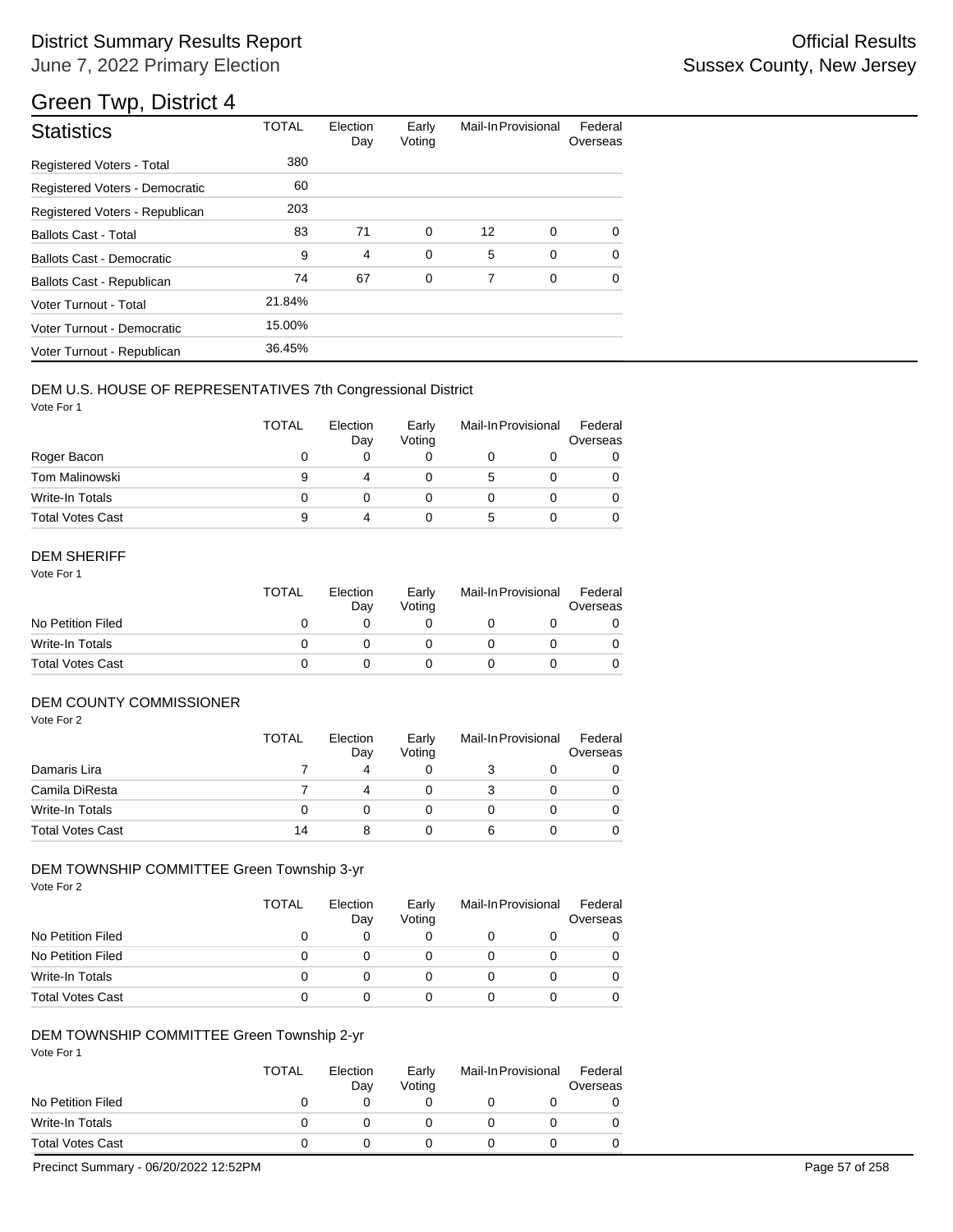## REP U.S. HOUSE OF REPRESENTATIVES 7th Congressional District

Vote For 1

|                         | TOTAL | Election<br>Day | Early<br>Voting | Mail-In Provisional |          | Federal<br>Overseas |
|-------------------------|-------|-----------------|-----------------|---------------------|----------|---------------------|
| Philip Rizzo            | 20    | 18              | 0               | 2                   | 0        | 0                   |
| John Henry Isemann      | 2     | 2               | 0               | 0                   | 0        | 0                   |
| Kevin B. Dorlon         | 0     | 0               | 0               | 0                   | 0        | 0                   |
| Erik Peterson           | 10    | 10              | 0               | 0                   | 0        | 0                   |
| John Flora              | 18    | 17              | $\mathbf 0$     |                     | 0        | 0                   |
| Thomas H. Kean Jr.      | 23    | 19              | 0               | 4                   | $\Omega$ | 0                   |
| Sterling I. Schwab      | 1     | 1               | $\mathbf 0$     | 0                   | 0        | 0                   |
| Write-In Totals         | 0     | $\Omega$        | 0               | 0                   | $\Omega$ | 0                   |
| <b>Total Votes Cast</b> | 74    | 67              | 0               |                     | 0        | 0                   |

#### REP SHERIFF

Vote For 1

|                         | TOTAL | Election<br>Day | Early<br>Votina | Mail-In Provisional |  | Federal<br>Overseas |
|-------------------------|-------|-----------------|-----------------|---------------------|--|---------------------|
| Michael F. Strada       | 68    | 62              |                 |                     |  |                     |
| Write-In Totals         |       |                 |                 |                     |  |                     |
| <b>Total Votes Cast</b> | 69    | 63              |                 |                     |  |                     |

## REP COUNTY COMMISSIONER

Vote For 2

|                         | <b>TOTAL</b> | Election<br>Day | Early<br>Voting | Mail-In Provisional |  | Federal<br>Overseas |
|-------------------------|--------------|-----------------|-----------------|---------------------|--|---------------------|
| William J. Hayden       | 59           | 53              | 0               | 6                   |  | 0                   |
| Jill M. Space           | 60           | 54              |                 | 6                   |  | 0                   |
| Write-In Totals         | っ            |                 |                 |                     |  | 0                   |
| <b>Total Votes Cast</b> | 121          | 109             |                 | 12                  |  |                     |

#### Vote For 2 REP TOWNSHIP COMMITTEE Green Township 3-yr

|                         | TOTAL | Election<br>Day | Early<br>Voting |    | Mail-In Provisional | Federal<br>Overseas |
|-------------------------|-------|-----------------|-----------------|----|---------------------|---------------------|
| Bader G. Qarmout        | 49    | 42              | 0               |    | 0                   | 0                   |
| Michael P. Rose         | 53    | 48              | $\Omega$        | 5  | 0                   | $\Omega$            |
| Fausto Moyano           | 21    | 19              | 0               |    | 0                   | $\Omega$            |
| Write-In Totals         | 0     | 0               | 0               | 0  | 0                   | $\Omega$            |
| <b>Total Votes Cast</b> | 123   | 109             | 0               | 14 | 0                   | $\Omega$            |

# REP TOWNSHIP COMMITTEE Green Township 2-yr

|                         | TOTAL | Election<br>Day | Early<br>Voting | Mail-In Provisional |   |
|-------------------------|-------|-----------------|-----------------|---------------------|---|
| James DeYoung           | 38    | 34              |                 |                     | 0 |
| Joseph R. DelBagno      | 33    | 30              |                 |                     | 0 |
| Write-In Totals         | 0     | O               |                 |                     | 0 |
| <b>Total Votes Cast</b> |       | 64              |                 |                     | 0 |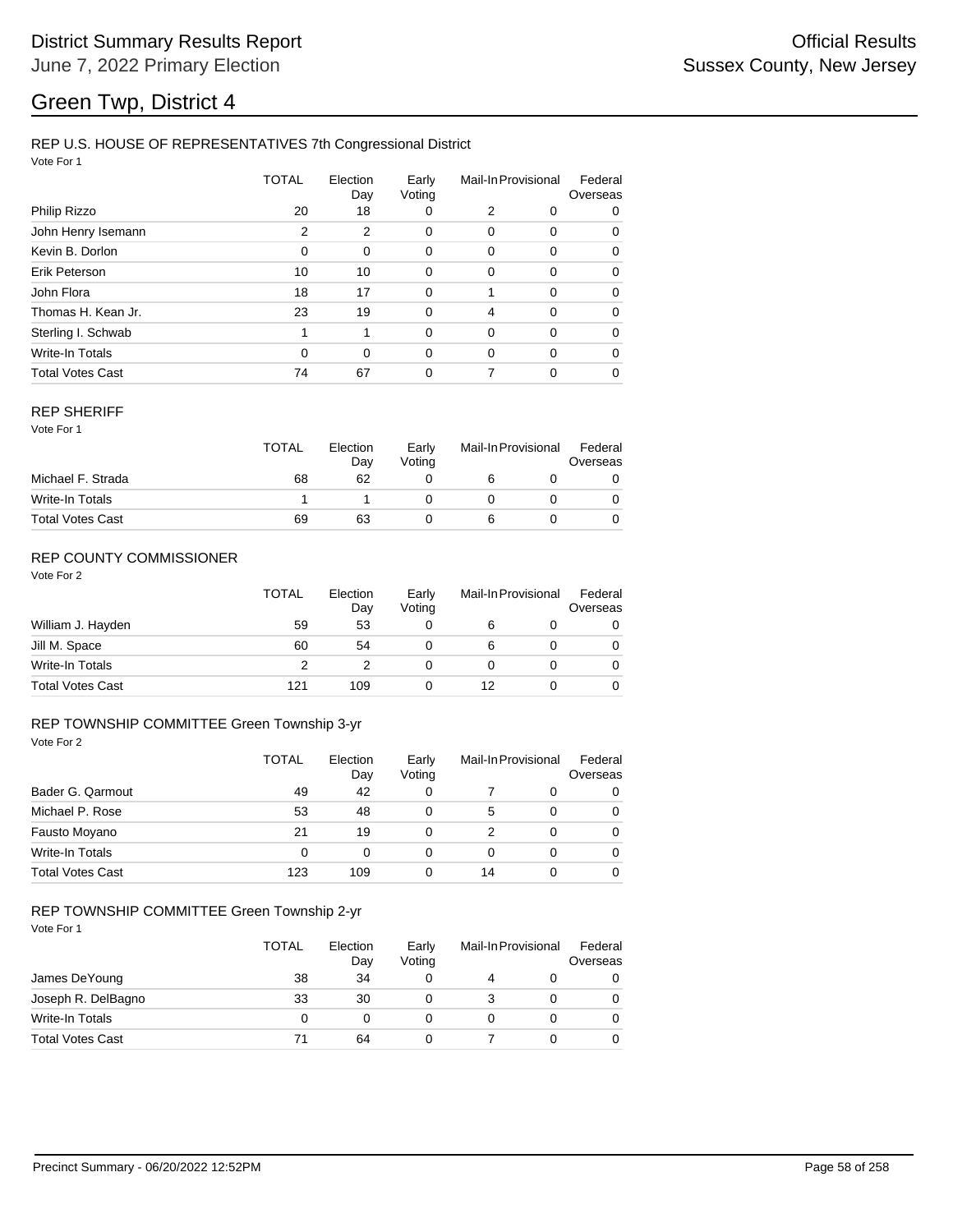# Hamburg Boro, District 1

| <b>Statistics</b>                | <b>TOTAL</b> | Election<br>Day | Early<br>Voting | Mail-In Provisional |   | Federal<br>Overseas |
|----------------------------------|--------------|-----------------|-----------------|---------------------|---|---------------------|
| <b>Registered Voters - Total</b> | 1,116        |                 |                 |                     |   |                     |
| Registered Voters - Democratic   | 262          |                 |                 |                     |   |                     |
| Registered Voters - Republican   | 452          |                 |                 |                     |   |                     |
| <b>Ballots Cast - Total</b>      | 133          | 97              | 1               | 33                  | 2 | 0                   |
| Ballots Cast - Democratic        | 37           | 19              | $\mathbf 0$     | 17                  | 1 | $\Omega$            |
| Ballots Cast - Republican        | 96           | 78              | 1               | 16                  | 1 | $\mathbf 0$         |
| Voter Turnout - Total            | 11.92%       |                 |                 |                     |   |                     |
| Voter Turnout - Democratic       | 14.12%       |                 |                 |                     |   |                     |
| Voter Turnout - Republican       | 21.24%       |                 |                 |                     |   |                     |

### DEM U.S. HOUSE OF REPRESENTATIVES 5th Congressional District

Vote For 1

|                         | <b>TOTAL</b> | Election<br>Day | Early<br>Votina | Mail-In Provisional |  | Federal<br>Overseas |
|-------------------------|--------------|-----------------|-----------------|---------------------|--|---------------------|
| Josh Gottheimer         | 36           | 18              |                 |                     |  |                     |
| Write-In Totals         |              |                 |                 |                     |  |                     |
| <b>Total Votes Cast</b> | 37           | 19              |                 |                     |  |                     |

### DEM SHERIFF

Vote For 1

|                         | <b>TOTAL</b> | Election<br>Day | Early<br>Votina | Mail-In Provisional |  | Federal<br>Overseas |
|-------------------------|--------------|-----------------|-----------------|---------------------|--|---------------------|
| No Petition Filed       |              |                 |                 |                     |  |                     |
| Write-In Totals         | 5            | 5               |                 |                     |  | $\Omega$            |
| <b>Total Votes Cast</b> | 5            | 5               |                 |                     |  |                     |

## DEM COUNTY COMMISSIONER

Vote For 2

|                         | <b>TOTAL</b> | Election<br>Day | Early<br>Votina |    | Mail-In Provisional | Federal<br>Overseas |
|-------------------------|--------------|-----------------|-----------------|----|---------------------|---------------------|
| Damaris Lira            | 33           | 18              |                 | 14 |                     | 0                   |
| Camila DiResta          | 33           |                 |                 | 15 |                     | 0                   |
| Write-In Totals         |              |                 |                 |    |                     | 0                   |
| <b>Total Votes Cast</b> | 66           | 35              |                 | 29 |                     | $\Omega$            |

## DEM MAYOR Hamburg Borough

Vote For 1

|                         | <b>TOTAL</b> | Election<br>Day | Early<br>Votina | Mail-In Provisional | Federal<br>Overseas |
|-------------------------|--------------|-----------------|-----------------|---------------------|---------------------|
| No Petition Filed       |              |                 |                 |                     |                     |
| Write-In Totals         |              |                 |                 |                     |                     |
| <b>Total Votes Cast</b> |              |                 |                 |                     |                     |

## DEM BOROUGH COUNCIL Hamburg Borough

|                         | TOTAL | Election<br>Day | Early<br>Voting | Mail-In Provisional |  | Federal<br>Overseas |
|-------------------------|-------|-----------------|-----------------|---------------------|--|---------------------|
| No Petition Filed       | O     |                 | 0               |                     |  | 0                   |
| No Petition Filed       | 0     |                 | $\mathbf{0}$    |                     |  | 0                   |
| Write-In Totals         | 5     | 5               | $\mathbf{0}$    |                     |  | 0                   |
| <b>Total Votes Cast</b> | 5     | 5               | 0               |                     |  | 0                   |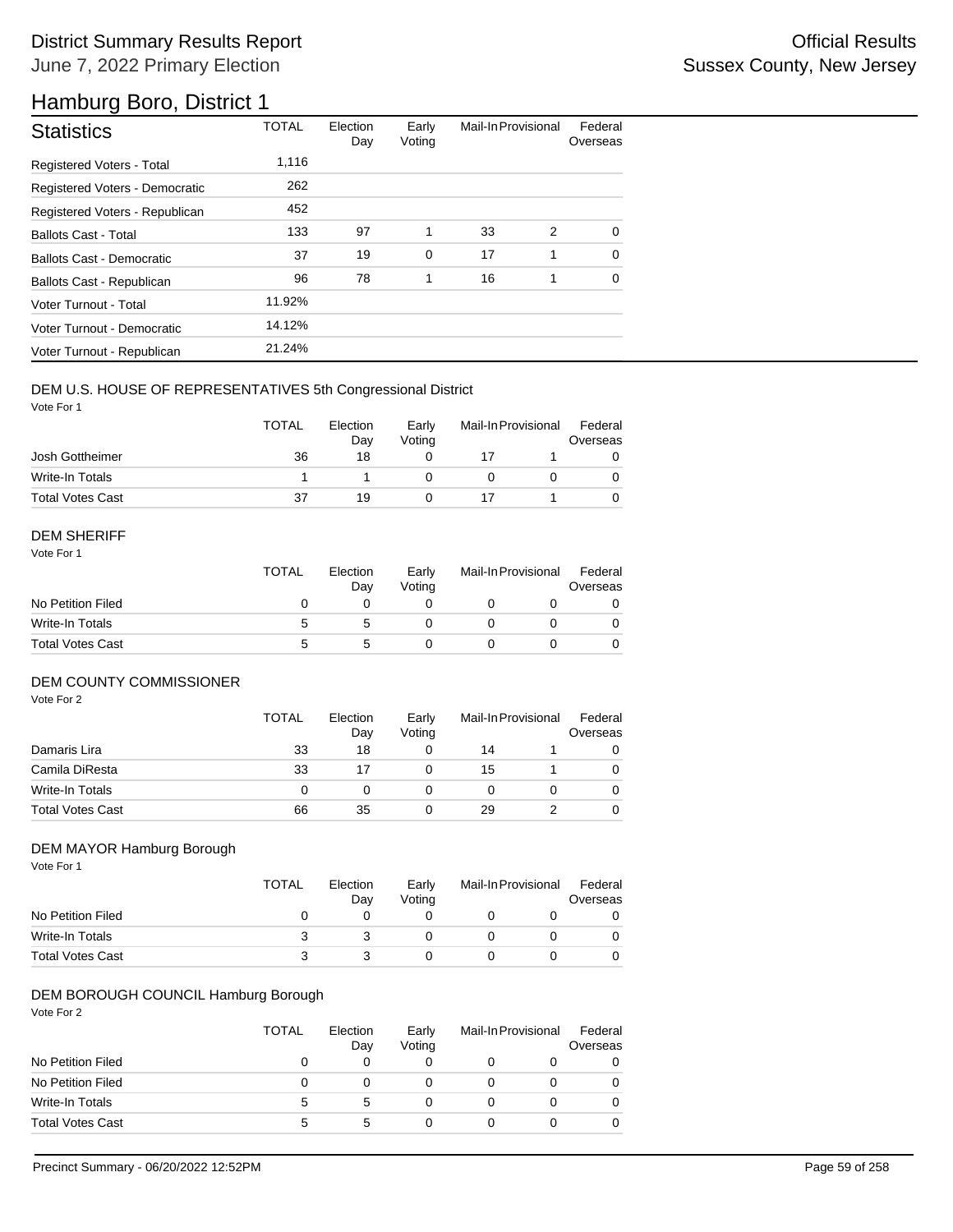# Hamburg Boro, District 1

## REP U.S. HOUSE OF REPRESENTATIVES 5th Congressional District

Vote For 1

|                         | <b>TOTAL</b> | Election<br>Day | Early<br>Voting |    | Mail-In Provisional | Federal<br>Overseas |
|-------------------------|--------------|-----------------|-----------------|----|---------------------|---------------------|
| Frank T. Pallotta       | 62           | 49              |                 | 12 | 0                   | 0                   |
| Nick DeGregorio         | 25           | 23              | 0               | 1  |                     | 0                   |
| Sab Skenderi            | 4            | 3               | 0               |    | $\Omega$            | 0                   |
| Fred Schneiderman       | 0            | $\Omega$        | 0               | 0  | $\Omega$            | 0                   |
| Write-In Totals         | 0            | $\Omega$        | 0               | 0  | $\Omega$            | 0                   |
| <b>Total Votes Cast</b> | 91           | 75              |                 | 14 |                     | 0                   |

## REP SHERIFF

Vote For 1

|                         | <b>TOTAL</b> | Election<br>Dav<br>78 | Early<br>Votina | Mail-In Provisional |  | Federal<br>Overseas |
|-------------------------|--------------|-----------------------|-----------------|---------------------|--|---------------------|
| Michael F. Strada       | 94           |                       |                 | 15                  |  |                     |
| Write-In Totals         |              |                       |                 |                     |  |                     |
| <b>Total Votes Cast</b> | 96           | 78                    |                 | 16                  |  |                     |

## REP COUNTY COMMISSIONER

Vote For 2

|                         | <b>TOTAL</b> | Election<br>Day | Early<br>Voting | Mail-In Provisional |  | Federal<br>Overseas |
|-------------------------|--------------|-----------------|-----------------|---------------------|--|---------------------|
| William J. Hayden       | 80           | 64              |                 | 14                  |  | 0                   |
| Jill M. Space           | 88           | 72              |                 | 14                  |  | 0                   |
| Write-In Totals         | っ            |                 |                 |                     |  | 0                   |
| <b>Total Votes Cast</b> | 170          | 136             |                 | 30                  |  | $\Omega$            |

### REP MAYOR Hamburg Borough

Vote For 1

|                             | TOTAL | Election<br>Day | Early<br>Votina | Mail-In Provisional |  | Federal<br>Overseas |
|-----------------------------|-------|-----------------|-----------------|---------------------|--|---------------------|
| <b>Richard Krasnomowitz</b> | 89    | 73              |                 | 14                  |  |                     |
| Write-In Totals             |       |                 |                 |                     |  |                     |
| <b>Total Votes Cast</b>     | 92    | 75              |                 | 15                  |  |                     |

#### REP BOROUGH COUNCIL Hamburg Borough

|                         | <b>TOTAL</b> | Election<br>Day | Early<br>Voting | Mail-In Provisional |  | Federal<br>Overseas |
|-------------------------|--------------|-----------------|-----------------|---------------------|--|---------------------|
| John Burd               | 92           | 74              |                 | 16                  |  |                     |
| Russell F. Law          | 75           | 59              |                 | 14                  |  | 0                   |
| Write-In Totals         |              |                 |                 |                     |  | 0                   |
| <b>Total Votes Cast</b> | 168          | 134             |                 | 30                  |  | 0                   |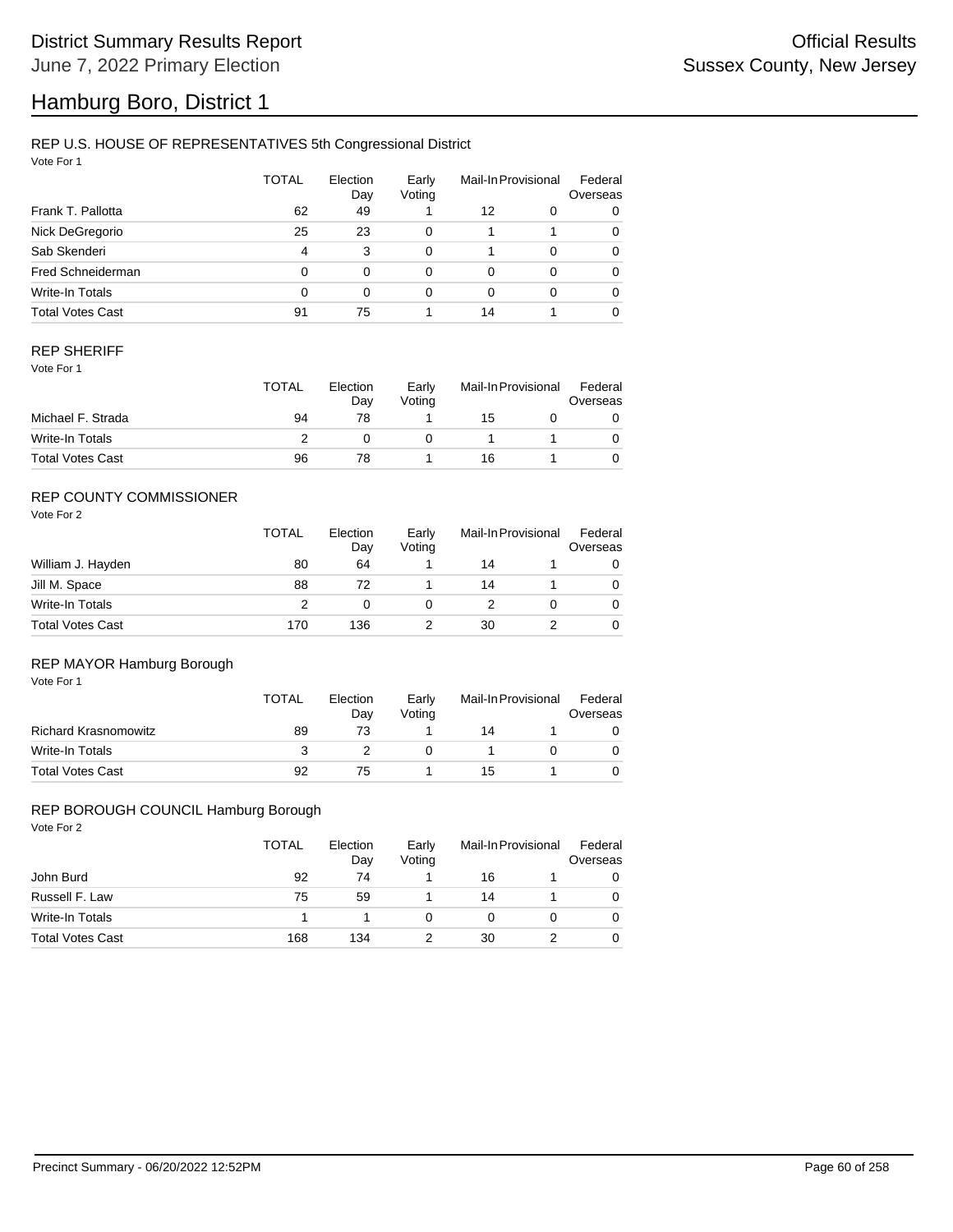# Hamburg Boro, District 2

| <b>Statistics</b>              | <b>TOTAL</b> | Election<br>Day | Early<br>Voting | Mail-In Provisional |             | Federal<br>Overseas |
|--------------------------------|--------------|-----------------|-----------------|---------------------|-------------|---------------------|
| Registered Voters - Total      | 1.489        |                 |                 |                     |             |                     |
| Registered Voters - Democratic | 387          |                 |                 |                     |             |                     |
| Registered Voters - Republican | 567          |                 |                 |                     |             |                     |
| <b>Ballots Cast - Total</b>    | 183          | 131             | 3               | 48                  | 1           | $\Omega$            |
| Ballots Cast - Democratic      | 58           | 26              | $\mathbf 0$     | 31                  | 1           | $\Omega$            |
| Ballots Cast - Republican      | 125          | 105             | 3               | 17                  | $\mathbf 0$ | $\mathbf 0$         |
| Voter Turnout - Total          | 12.29%       |                 |                 |                     |             |                     |
| Voter Turnout - Democratic     | 14.99%       |                 |                 |                     |             |                     |
| Voter Turnout - Republican     | 22.05%       |                 |                 |                     |             |                     |

### DEM U.S. HOUSE OF REPRESENTATIVES 5th Congressional District

Vote For 1

|                         | <b>TOTAL</b> | Election<br>Dav | Early<br>Votina | Mail-In Provisional |  | Federal<br>Overseas |
|-------------------------|--------------|-----------------|-----------------|---------------------|--|---------------------|
| Josh Gottheimer         | 57           | 25              |                 | 31                  |  |                     |
| Write-In Totals         |              |                 |                 |                     |  |                     |
| <b>Total Votes Cast</b> | 57           | 25              |                 | 31                  |  |                     |

#### DEM SHERIFF

Vote For 1

|                         | TOTAL | Election<br>Day | Early<br>Votina | Mail-In Provisional |  | Federal<br>Overseas |  |
|-------------------------|-------|-----------------|-----------------|---------------------|--|---------------------|--|
| No Petition Filed       |       |                 |                 |                     |  |                     |  |
| Write-In Totals         |       |                 |                 |                     |  |                     |  |
| <b>Total Votes Cast</b> |       |                 |                 |                     |  |                     |  |

## DEM COUNTY COMMISSIONER

Vote For 2

|                         | <b>TOTAL</b> | Election<br>Day | Early<br>Votina | Mail-In Provisional |  | Federal<br>Overseas |
|-------------------------|--------------|-----------------|-----------------|---------------------|--|---------------------|
| Damaris Lira            | 49           | 23              | 0               | 25                  |  | 0                   |
| Camila DiResta          | 50           | 23              |                 | 26                  |  | 0                   |
| Write-In Totals         |              |                 |                 |                     |  | 0                   |
| <b>Total Votes Cast</b> | 99           | 46              |                 | 51                  |  | $\Omega$            |

#### DEM MAYOR Hamburg Borough

Vote For 1

|                         | TOTAL | Election<br>Dav | Early<br>Votina | Mail-In Provisional |  | Federal<br>Overseas |
|-------------------------|-------|-----------------|-----------------|---------------------|--|---------------------|
| No Petition Filed       |       |                 |                 |                     |  |                     |
| Write-In Totals         |       |                 |                 |                     |  |                     |
| <b>Total Votes Cast</b> |       |                 |                 |                     |  |                     |

### DEM BOROUGH COUNCIL Hamburg Borough

|                         | TOTAL | Election<br>Day | Early<br>Voting | Mail-In Provisional |  | Federal<br>Overseas |
|-------------------------|-------|-----------------|-----------------|---------------------|--|---------------------|
| No Petition Filed       |       | 0               |                 |                     |  | 0                   |
| No Petition Filed       | 0     | O               |                 |                     |  | 0                   |
| Write-In Totals         | 5     |                 |                 |                     |  | 0                   |
| <b>Total Votes Cast</b> | 5     |                 |                 |                     |  | 0                   |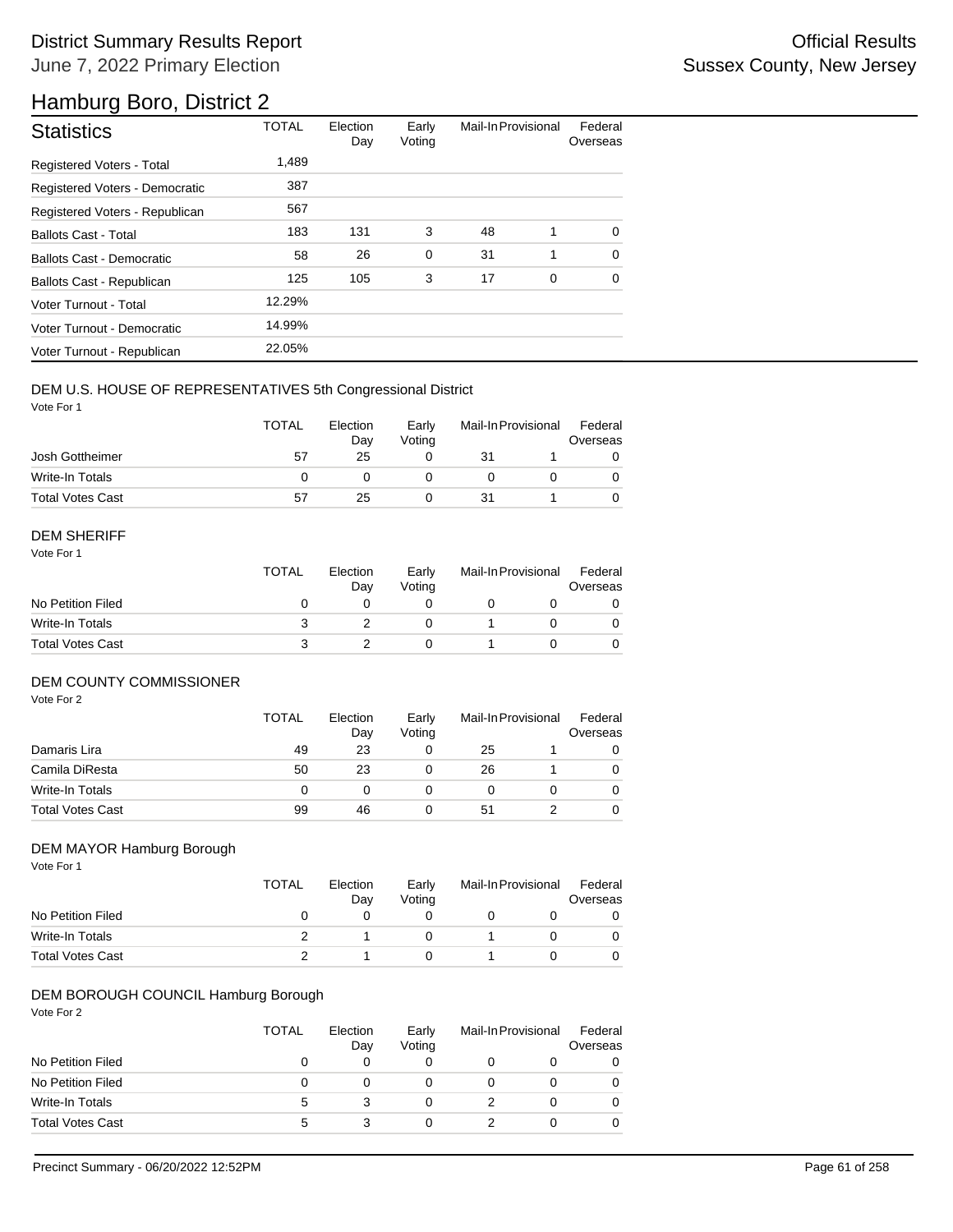# Hamburg Boro, District 2

## REP U.S. HOUSE OF REPRESENTATIVES 5th Congressional District

Vote For 1

|                         | <b>TOTAL</b> | Election<br>Day | Early<br>Voting |    | Mail-In Provisional | Federal<br>Overseas |
|-------------------------|--------------|-----------------|-----------------|----|---------------------|---------------------|
| Frank T. Pallotta       | 80           | 70              |                 | 9  | 0                   | 0                   |
| Nick DeGregorio         | 40           | 31              | 2               | 7  | $\Omega$            | 0                   |
| Sab Skenderi            |              |                 | 0               | 0  | $\Omega$            | 0                   |
| Fred Schneiderman       | 3            | 2               | 0               |    | $\Omega$            | 0                   |
| Write-In Totals         | 0            | $\Omega$        | 0               | 0  | $\Omega$            | 0                   |
| <b>Total Votes Cast</b> | 124          | 104             | 3               | 17 |                     | 0                   |

## REP SHERIFF

Vote For 1

|                         | TOTAL | Election<br>Day | Early<br>Votina | Mail-In Provisional |  | Federal<br>Overseas |
|-------------------------|-------|-----------------|-----------------|---------------------|--|---------------------|
| Michael F. Strada       | 122   | 103             |                 | 16                  |  |                     |
| Write-In Totals         |       |                 |                 |                     |  |                     |
| <b>Total Votes Cast</b> | 122   | 103             |                 | 16                  |  |                     |

## REP COUNTY COMMISSIONER

Vote For 2

|                         | <b>TOTAL</b> | Election<br>Day | Early<br>Voting | Mail-In Provisional |  | Federal<br>Overseas |  |
|-------------------------|--------------|-----------------|-----------------|---------------------|--|---------------------|--|
| William J. Hayden       | 110          | 91              |                 | 16                  |  | 0                   |  |
| Jill M. Space           | 121          | 102             |                 | 16                  |  | 0                   |  |
| Write-In Totals         |              |                 |                 |                     |  | 0                   |  |
| <b>Total Votes Cast</b> | 232          | 194             | 6               | 32                  |  | 0                   |  |

### REP MAYOR Hamburg Borough

Vote For 1

|                             | <b>TOTAL</b> | Election<br>Day | Early<br>Votina | Mail-In Provisional |  | Federal<br>Overseas |
|-----------------------------|--------------|-----------------|-----------------|---------------------|--|---------------------|
| <b>Richard Krasnomowitz</b> | 119          | 100             |                 | 16                  |  |                     |
| Write-In Totals             |              |                 |                 |                     |  |                     |
| <b>Total Votes Cast</b>     | 120          | 101             |                 | 16                  |  |                     |

#### REP BOROUGH COUNCIL Hamburg Borough

|                         | <b>TOTAL</b> | Election<br>Day | Early<br>Voting | Mail-In Provisional |  | Federal<br>Overseas |
|-------------------------|--------------|-----------------|-----------------|---------------------|--|---------------------|
| John Burd               | 120          | 100             |                 |                     |  |                     |
| Russell F. Law          | 99           | 84              |                 | 13                  |  |                     |
| Write-In Totals         |              |                 |                 |                     |  |                     |
| <b>Total Votes Cast</b> | 221          | 186             | 5               | 30                  |  |                     |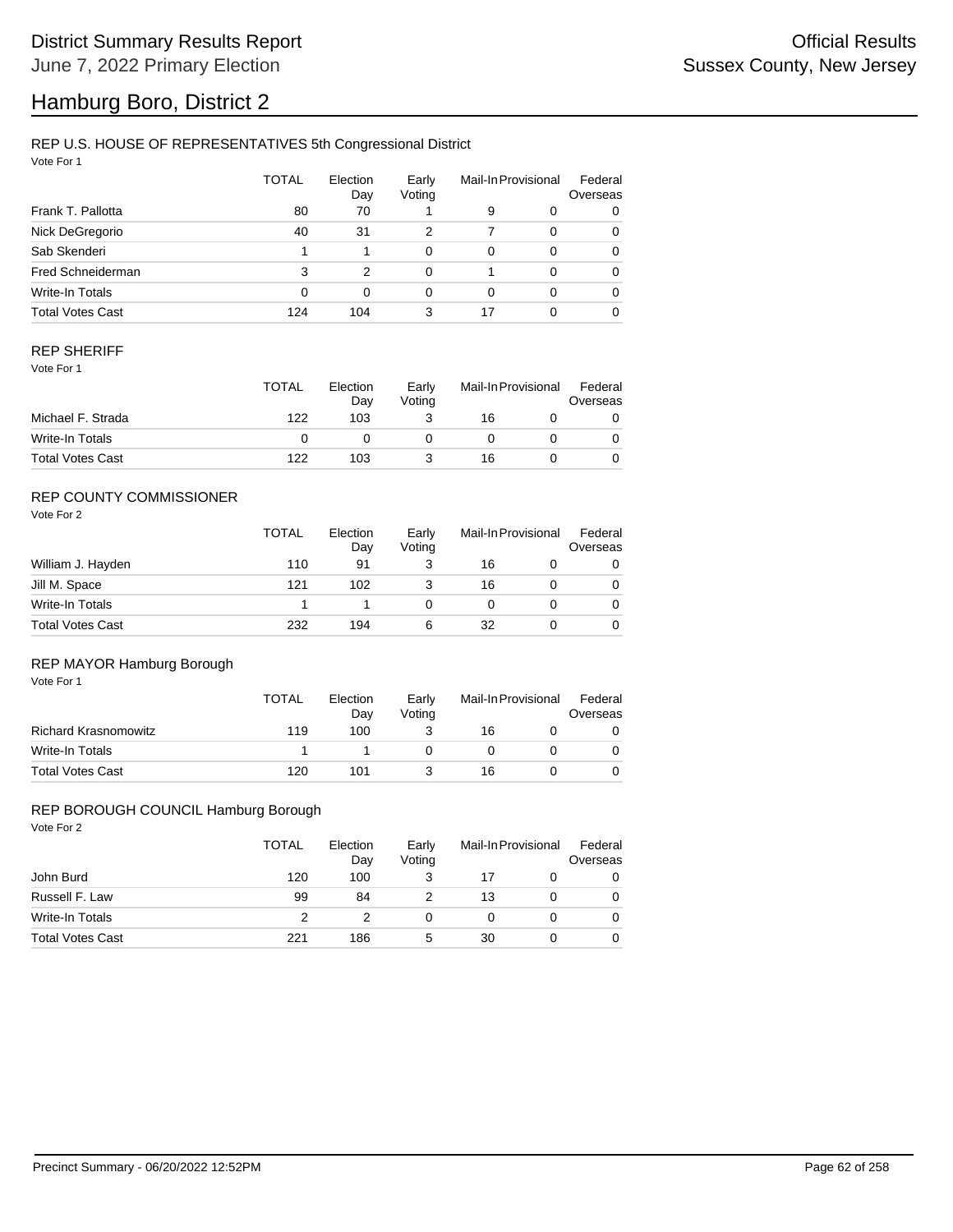# District Summary Results Report **Container and Container Container Container Container Container Container Container** June 7, 2022 Primary Election

# Hampton Twp, District 1

| <b>Statistics</b>                | <b>TOTAL</b> | Election<br>Day | Early<br>Voting | Mail-In Provisional |   | Federal<br>Overseas |
|----------------------------------|--------------|-----------------|-----------------|---------------------|---|---------------------|
| Registered Voters - Total        | 1.354        |                 |                 |                     |   |                     |
| Registered Voters - Democratic   | 285          |                 |                 |                     |   |                     |
| Registered Voters - Republican   | 678          |                 |                 |                     |   |                     |
| <b>Ballots Cast - Total</b>      | 278          | 206             | 9               | 61                  | 2 | $\Omega$            |
| <b>Ballots Cast - Democratic</b> | 67           | 28              | 3               | 35                  | 1 | $\Omega$            |
| Ballots Cast - Republican        | 211          | 178             | 6               | 26                  | 1 | $\Omega$            |
| Voter Turnout - Total            | 20.53%       |                 |                 |                     |   |                     |
| Voter Turnout - Democratic       | 23.51%       |                 |                 |                     |   |                     |
| Voter Turnout - Republican       | 31.12%       |                 |                 |                     |   |                     |

## DEM U.S. HOUSE OF REPRESENTATIVES 5th Congressional District

Vote For 1

|                         | <b>TOTAL</b> | Election<br>Dav | Early<br>Votina | Mail-In Provisional |  | Federal<br>Overseas |
|-------------------------|--------------|-----------------|-----------------|---------------------|--|---------------------|
| Josh Gottheimer         | 67           | 28              |                 | 35                  |  |                     |
| Write-In Totals         |              |                 |                 |                     |  |                     |
| <b>Total Votes Cast</b> | 67           | 28              |                 | 35                  |  |                     |

### DEM SHERIFF

Vote For 1

|                         | <b>TOTAL</b> | Election<br>Day | Early<br>Votina | Mail-In Provisional |  | Federal<br>Overseas |  |
|-------------------------|--------------|-----------------|-----------------|---------------------|--|---------------------|--|
| No Petition Filed       |              |                 |                 |                     |  |                     |  |
| Write-In Totals         | :5           |                 |                 |                     |  | $\Omega$            |  |
| <b>Total Votes Cast</b> | :5           |                 |                 |                     |  |                     |  |

## DEM COUNTY COMMISSIONER

Vote For 2

|                         | <b>TOTAL</b> | Election<br>Day | Early<br>Voting |    | Mail-In Provisional | Federal<br>Overseas |
|-------------------------|--------------|-----------------|-----------------|----|---------------------|---------------------|
| Damaris Lira            | 61           | 23              | 3               | 34 |                     | 0                   |
| Camila DiResta          | 60           | 24              |                 | 34 |                     | $\Omega$            |
| Write-In Totals         |              |                 |                 |    |                     | $\Omega$            |
| <b>Total Votes Cast</b> | 122          | 47              | 5               | 68 |                     | $\Omega$            |

### DEM TOWNSHIP COMMITTEE Hampton Township

|                         | <b>TOTAL</b> | Election<br>Dav | Early<br>Votina | Mail-In Provisional | Federal<br>Overseas |
|-------------------------|--------------|-----------------|-----------------|---------------------|---------------------|
| No Petition Filed       |              |                 |                 |                     |                     |
| Write-In Totals         | 4            |                 |                 |                     |                     |
| <b>Total Votes Cast</b> | Δ            |                 |                 |                     |                     |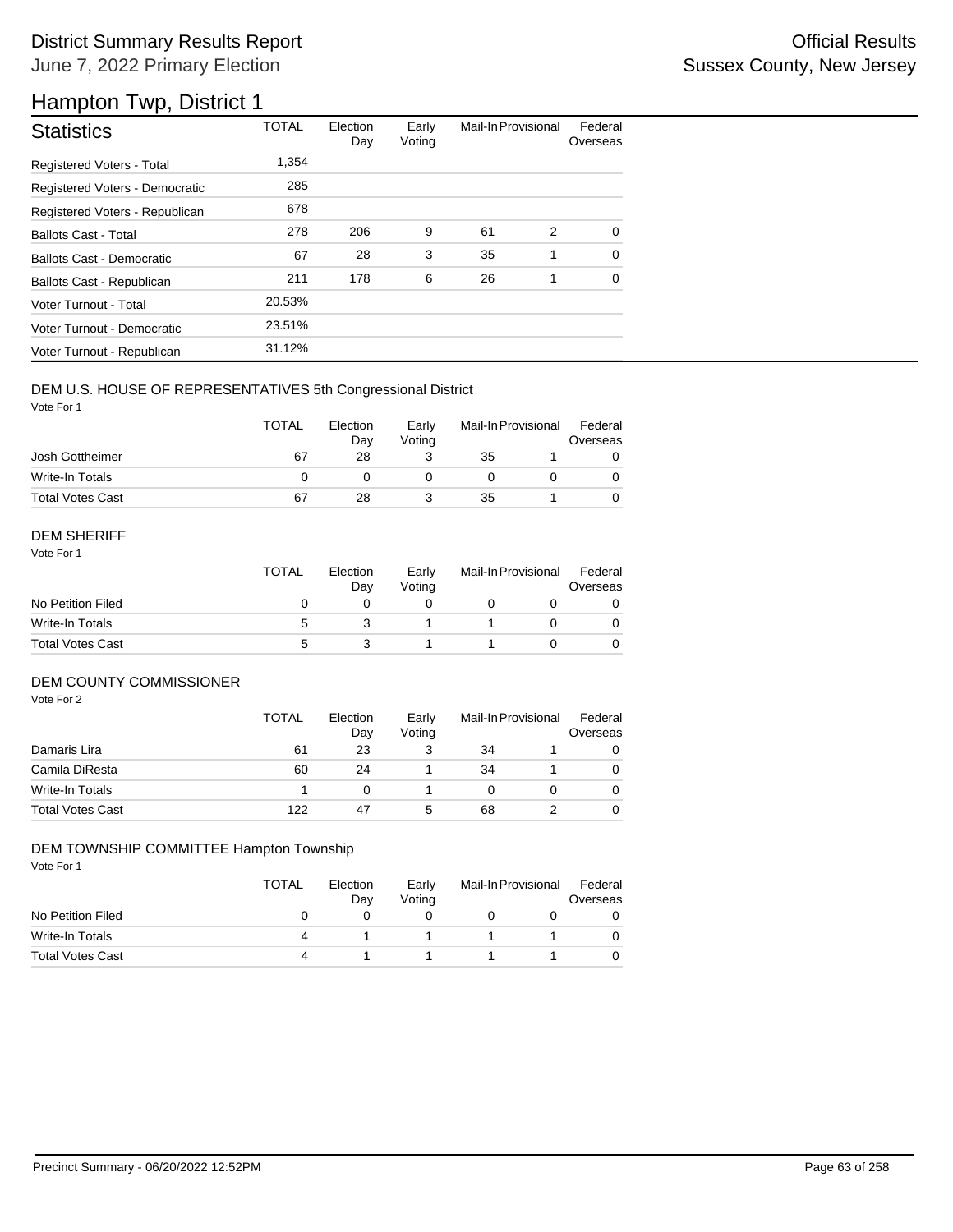# Hampton Twp, District 1

### REP U.S. HOUSE OF REPRESENTATIVES 5th Congressional District

Vote For 1

|                          | <b>TOTAL</b> | Election<br>Day | Early<br>Voting |    | Mail-In Provisional | Federal<br>Overseas |
|--------------------------|--------------|-----------------|-----------------|----|---------------------|---------------------|
| Frank T. Pallotta        | 112          | 101             | 5               | 5  |                     | 0                   |
| Nick DeGregorio          | 80           | 65              | 0               | 15 | $\Omega$            | 0                   |
| Sab Skenderi             | 8            | 6               | 0               | 2  | $\Omega$            | 0                   |
| <b>Fred Schneiderman</b> | 5            | 3               |                 |    | $\Omega$            | 0                   |
| Write-In Totals          | 0            | 0               | 0               | 0  | $\Omega$            | 0                   |
| <b>Total Votes Cast</b>  | 205          | 175             | 6               | 23 |                     | 0                   |

## REP SHERIFF

Vote For 1

|                         | TOTAL | Election<br>Dav | Early<br>Votina | Mail-In Provisional |  | Federal<br>Overseas |
|-------------------------|-------|-----------------|-----------------|---------------------|--|---------------------|
| Michael F. Strada       | 188   | 158             | 5               | 24                  |  |                     |
| Write-In Totals         |       |                 |                 |                     |  |                     |
| <b>Total Votes Cast</b> | 192   | 162             | G               | 24                  |  |                     |

## REP COUNTY COMMISSIONER

Vote For 2

|                         | <b>TOTAL</b> | Election<br>Day | Early<br>Voting | Mail-In Provisional | Federal<br>Overseas |
|-------------------------|--------------|-----------------|-----------------|---------------------|---------------------|
| William J. Hayden       | 168          | 140             | 4               | 23                  | 0                   |
| Jill M. Space           | 168          | 143             | 4               | 20                  | 0                   |
| Write-In Totals         | 3            |                 |                 |                     | 0                   |
| <b>Total Votes Cast</b> | 339          | 286             | 8               | 43                  | 0                   |

## REP TOWNSHIP COMMITTEE Hampton Township

|                         | <b>TOTAL</b> | Election<br>Day | Early<br>Voting | Mail-In Provisional |  | Federal<br>Overseas |
|-------------------------|--------------|-----------------|-----------------|---------------------|--|---------------------|
| Eileen Klose            | 195          | 164             | 5               | 25                  |  |                     |
| Write-In Totals         |              |                 |                 |                     |  |                     |
| <b>Total Votes Cast</b> | 197          | 166             | 5               | 25                  |  |                     |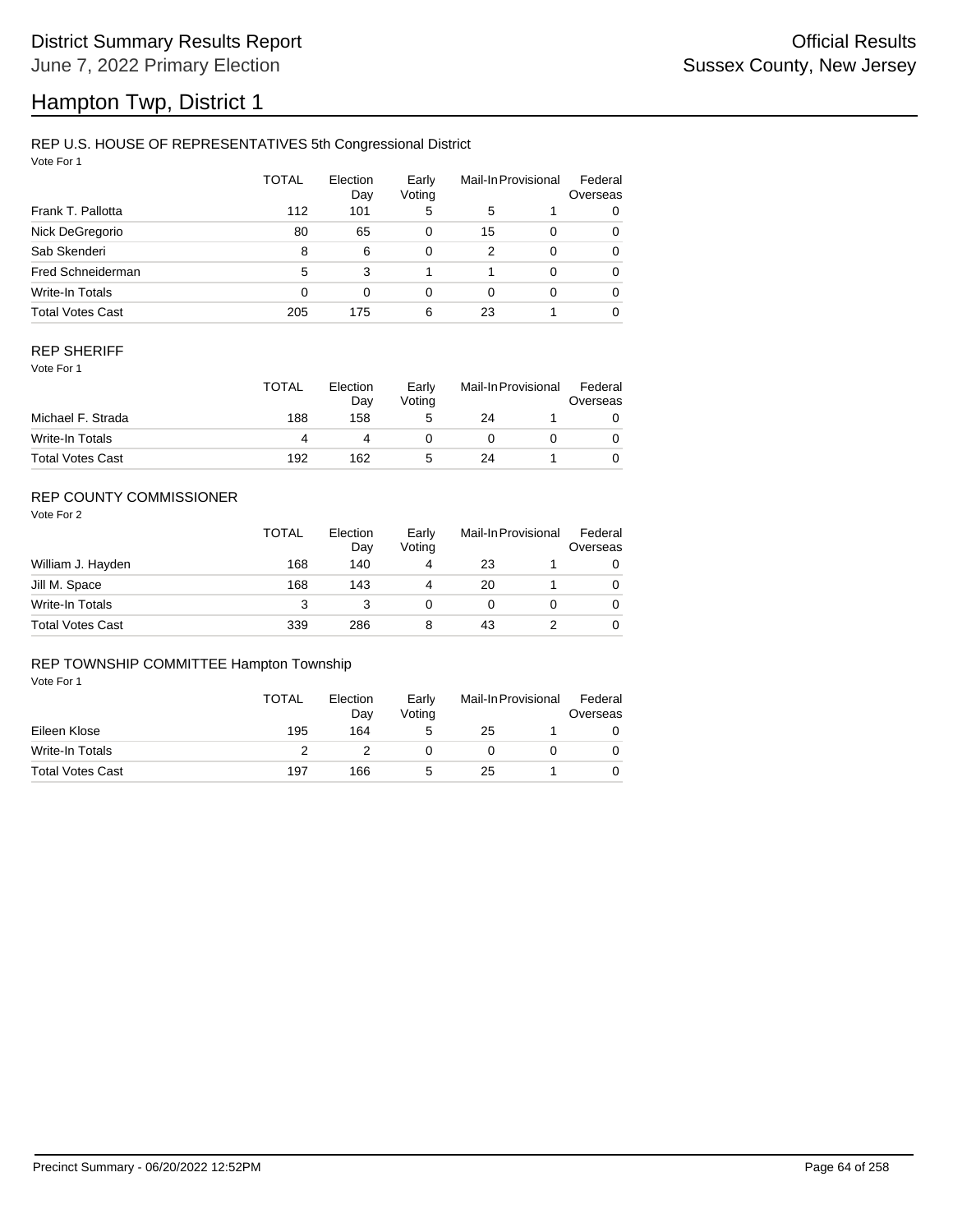# District Summary Results Report **Container and Container Container Container Container Container Container Container** June 7, 2022 Primary Election

# Hampton Twp, District 2

| <b>Statistics</b>              | <b>TOTAL</b> | Election<br>Day | Early<br>Voting | Mail-In Provisional |             | Federal<br>Overseas |
|--------------------------------|--------------|-----------------|-----------------|---------------------|-------------|---------------------|
| Registered Voters - Total      | 1,154        |                 |                 |                     |             |                     |
| Registered Voters - Democratic | 256          |                 |                 |                     |             |                     |
| Registered Voters - Republican | 559          |                 |                 |                     |             |                     |
| <b>Ballots Cast - Total</b>    | 180          | 149             | 1               | 30                  | 0           | $\Omega$            |
| Ballots Cast - Democratic      | 38           | 18              | 1               | 19                  | $\mathbf 0$ | $\Omega$            |
| Ballots Cast - Republican      | 142          | 131             | 0               | 11                  | 0           | 0                   |
| Voter Turnout - Total          | 15.60%       |                 |                 |                     |             |                     |
| Voter Turnout - Democratic     | 14.84%       |                 |                 |                     |             |                     |
| Voter Turnout - Republican     | 25.40%       |                 |                 |                     |             |                     |

## DEM U.S. HOUSE OF REPRESENTATIVES 5th Congressional District

Vote For 1

|                         | <b>TOTAL</b> | Election<br>Day | Early<br>Votina | Mail-In Provisional |  | Federal<br>Overseas |  |
|-------------------------|--------------|-----------------|-----------------|---------------------|--|---------------------|--|
| Josh Gottheimer         | 36           | 16              |                 | 19                  |  |                     |  |
| Write-In Totals         |              |                 |                 |                     |  |                     |  |
| <b>Total Votes Cast</b> | 37           |                 |                 | 19                  |  |                     |  |

#### DEM SHERIFF

Vote For 1

|                         | <b>TOTAL</b> | Election<br>Dav | Early<br>Votina | Mail-In Provisional |  | Federal<br>Overseas |  |
|-------------------------|--------------|-----------------|-----------------|---------------------|--|---------------------|--|
| No Petition Filed       |              |                 |                 |                     |  |                     |  |
| Write-In Totals         |              |                 |                 |                     |  | $\Omega$            |  |
| <b>Total Votes Cast</b> |              |                 |                 |                     |  |                     |  |

## DEM COUNTY COMMISSIONER

Vote For 2

|                         | <b>TOTAL</b> | Election<br>Day | Early<br>Voting |    | Mail-In Provisional | Federal<br>Overseas |
|-------------------------|--------------|-----------------|-----------------|----|---------------------|---------------------|
| Damaris Lira            | 33           | 14              |                 | 18 |                     | 0                   |
| Camila DiResta          | 35           | 15              |                 | 19 |                     | $\Omega$            |
| Write-In Totals         |              |                 |                 |    |                     | $\Omega$            |
| <b>Total Votes Cast</b> | 68           | 29              |                 | 37 |                     | 0                   |

### DEM TOWNSHIP COMMITTEE Hampton Township

|                         | <b>TOTAL</b> | Election<br>Dav | Early<br>Votina | Mail-In Provisional | Federal<br>Overseas |
|-------------------------|--------------|-----------------|-----------------|---------------------|---------------------|
| No Petition Filed       |              |                 |                 |                     |                     |
| Write-In Totals         |              |                 |                 |                     |                     |
| <b>Total Votes Cast</b> |              |                 |                 |                     |                     |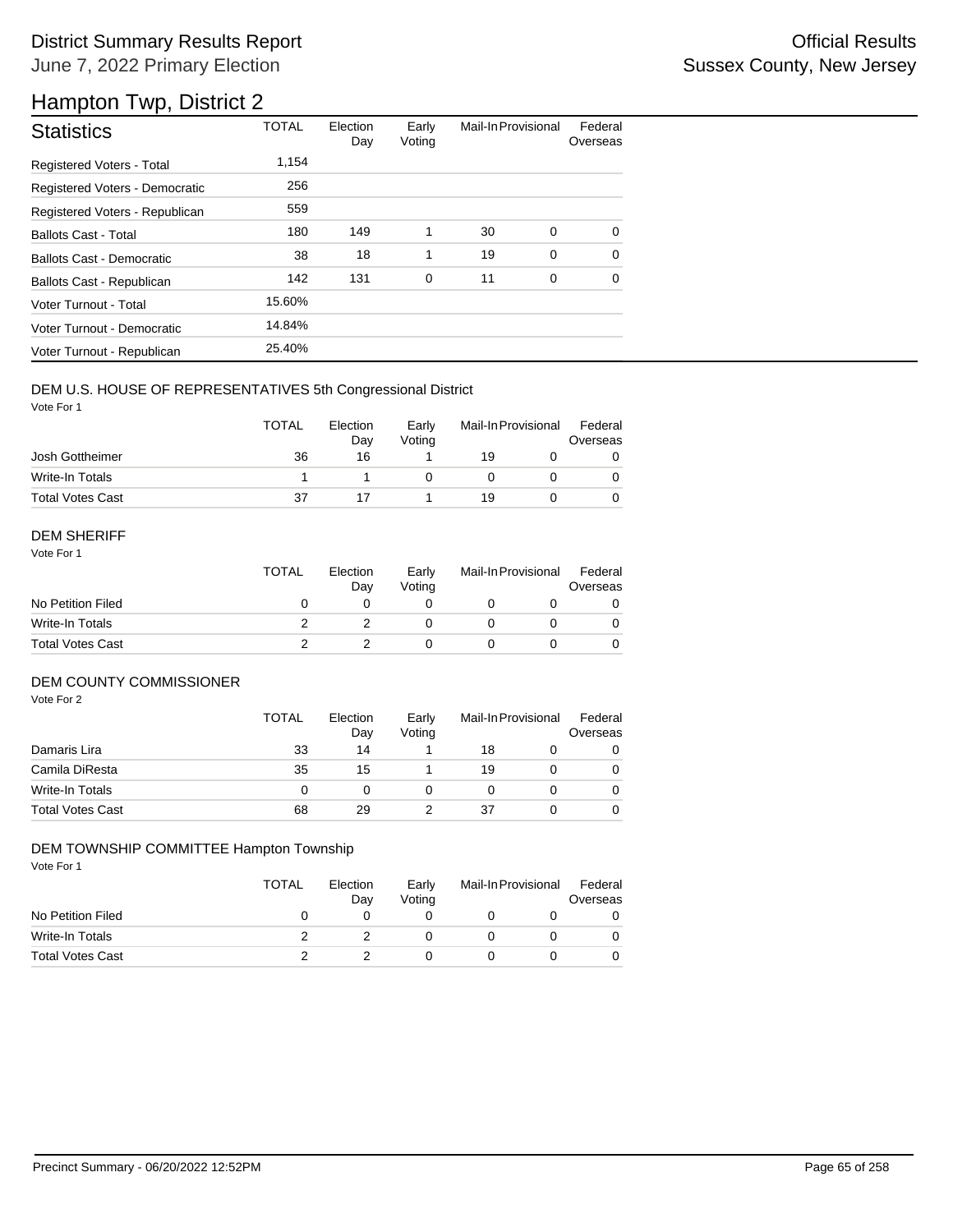# Hampton Twp, District 2

## REP U.S. HOUSE OF REPRESENTATIVES 5th Congressional District

Vote For 1

|                         | <b>TOTAL</b> | Election<br>Day | Early<br>Voting |   | Mail-In Provisional | Federal<br>Overseas |
|-------------------------|--------------|-----------------|-----------------|---|---------------------|---------------------|
| Frank T. Pallotta       | 94           | 89              | 0               | 5 | 0                   | 0                   |
| Nick DeGregorio         | 39           | 36              | 0               | 3 | $\Omega$            | 0                   |
| Sab Skenderi            | 5            | 4               | 0               |   | $\Omega$            | 0                   |
| Fred Schneiderman       |              |                 | 0               | 0 | $\Omega$            | 0                   |
| Write-In Totals         |              |                 | 0               | 0 | $\Omega$            | 0                   |
| <b>Total Votes Cast</b> | 140          | 131             | 0               | 9 |                     | 0                   |

### REP SHERIFF

Vote For 1

|                         | <b>TOTAL</b> | Election<br>Day | Early<br>Votina | Mail-In Provisional |  | Federal<br>Overseas |
|-------------------------|--------------|-----------------|-----------------|---------------------|--|---------------------|
| Michael F. Strada       | 129          | 120             |                 |                     |  |                     |
| Write-In Totals         |              |                 |                 |                     |  |                     |
| <b>Total Votes Cast</b> | 131          | 122             |                 |                     |  |                     |

## REP COUNTY COMMISSIONER

Vote For 2

|                         | TOTAL | Election<br>Day | Early<br>Voting | Mail-In Provisional |  | Federal<br>Overseas |
|-------------------------|-------|-----------------|-----------------|---------------------|--|---------------------|
| William J. Hayden       | 110   | 101             |                 | 9                   |  | 0                   |
| Jill M. Space           | 116   | 107             |                 | 9                   |  | $\Omega$            |
| Write-In Totals         |       |                 |                 |                     |  | 0                   |
| <b>Total Votes Cast</b> | 228   | 210             |                 | 18                  |  | $\Omega$            |

### REP TOWNSHIP COMMITTEE Hampton Township

|                         | <b>TOTAL</b> | Election<br>Day | Early<br>Votina | Mail-In Provisional |  | Federal<br>Overseas |
|-------------------------|--------------|-----------------|-----------------|---------------------|--|---------------------|
| Eileen Klose            | 129          | 118             |                 |                     |  |                     |
| Write-In Totals         |              |                 |                 |                     |  |                     |
| <b>Total Votes Cast</b> | 131          | 120             |                 |                     |  |                     |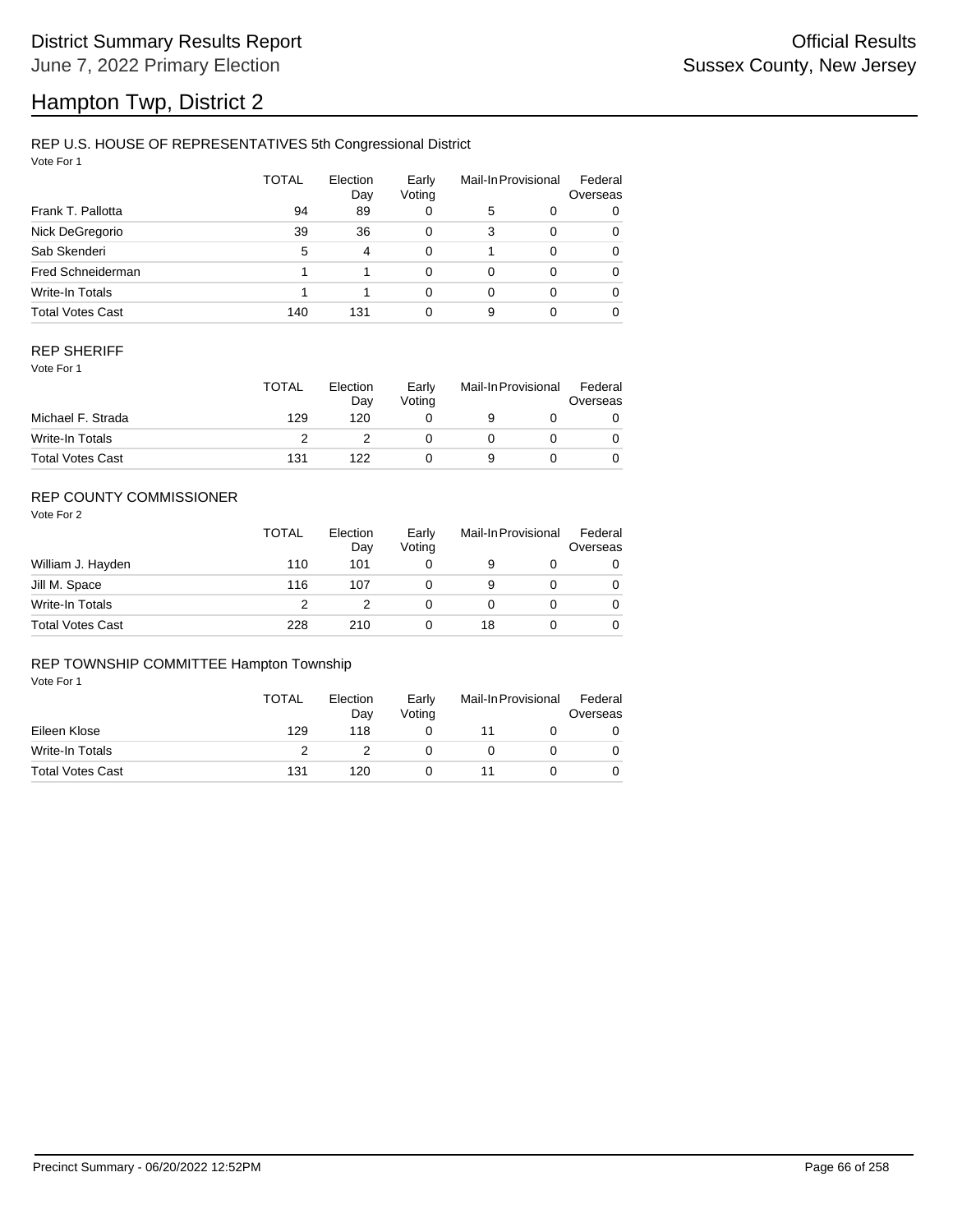# District Summary Results Report **Container and Container Container Container Container Container Container Container** June 7, 2022 Primary Election

# Hampton Twp, District 3

| <b>Statistics</b>                | <b>TOTAL</b> | Election<br>Day | Early<br>Voting | Mail-In Provisional |   | Federal<br>Overseas |
|----------------------------------|--------------|-----------------|-----------------|---------------------|---|---------------------|
| Registered Voters - Total        | 685          |                 |                 |                     |   |                     |
| Registered Voters - Democratic   | 136          |                 |                 |                     |   |                     |
| Registered Voters - Republican   | 351          |                 |                 |                     |   |                     |
| <b>Ballots Cast - Total</b>      | 117          | 86              | 2               | 29                  | 0 | $\Omega$            |
| <b>Ballots Cast - Democratic</b> | 25           | 7               | $\overline{2}$  | 16                  | 0 | $\Omega$            |
| Ballots Cast - Republican        | 92           | 79              | $\mathbf 0$     | 13                  | 0 | $\Omega$            |
| Voter Turnout - Total            | 17.08%       |                 |                 |                     |   |                     |
| Voter Turnout - Democratic       | 18.38%       |                 |                 |                     |   |                     |
| Voter Turnout - Republican       | 26.21%       |                 |                 |                     |   |                     |

## DEM U.S. HOUSE OF REPRESENTATIVES 5th Congressional District

Vote For 1

|                         | <b>TOTAL</b> | Election<br>Dav | Early<br>Votina | Mail-In Provisional |  | Federal<br>Overseas |
|-------------------------|--------------|-----------------|-----------------|---------------------|--|---------------------|
| Josh Gottheimer         | 25           |                 |                 | 16                  |  |                     |
| Write-In Totals         |              |                 |                 |                     |  |                     |
| <b>Total Votes Cast</b> | 25           |                 |                 | 16                  |  |                     |

### DEM SHERIFF

Vote For 1

|                         | <b>TOTAL</b> | Election<br>Dav | Early<br>Votina | Mail-In Provisional |  | Federal<br>Overseas |  |
|-------------------------|--------------|-----------------|-----------------|---------------------|--|---------------------|--|
| No Petition Filed       |              |                 |                 |                     |  |                     |  |
| Write-In Totals         |              |                 |                 |                     |  | $\Omega$            |  |
| <b>Total Votes Cast</b> |              |                 |                 |                     |  |                     |  |

## DEM COUNTY COMMISSIONER

Vote For 2

|                         | <b>TOTAL</b> | Election<br>Day | Early<br>Votina |    | Mail-In Provisional | Federal<br>Overseas |
|-------------------------|--------------|-----------------|-----------------|----|---------------------|---------------------|
| Damaris Lira            | 24           | 6               |                 | 16 |                     | 0                   |
| Camila DiResta          | 24           | 6               |                 | 16 |                     | 0                   |
| <b>Write-In Totals</b>  |              |                 |                 |    |                     | $\Omega$            |
| <b>Total Votes Cast</b> | 48           | 12              | 4               | 32 |                     | 0                   |

## DEM TOWNSHIP COMMITTEE Hampton Township

|                         | <b>TOTAL</b> | Election<br>Dav | Early<br>Votina | Mail-In Provisional | Federal<br>Overseas |
|-------------------------|--------------|-----------------|-----------------|---------------------|---------------------|
| No Petition Filed       |              |                 |                 |                     |                     |
| Write-In Totals         |              |                 |                 |                     |                     |
| <b>Total Votes Cast</b> |              |                 |                 |                     |                     |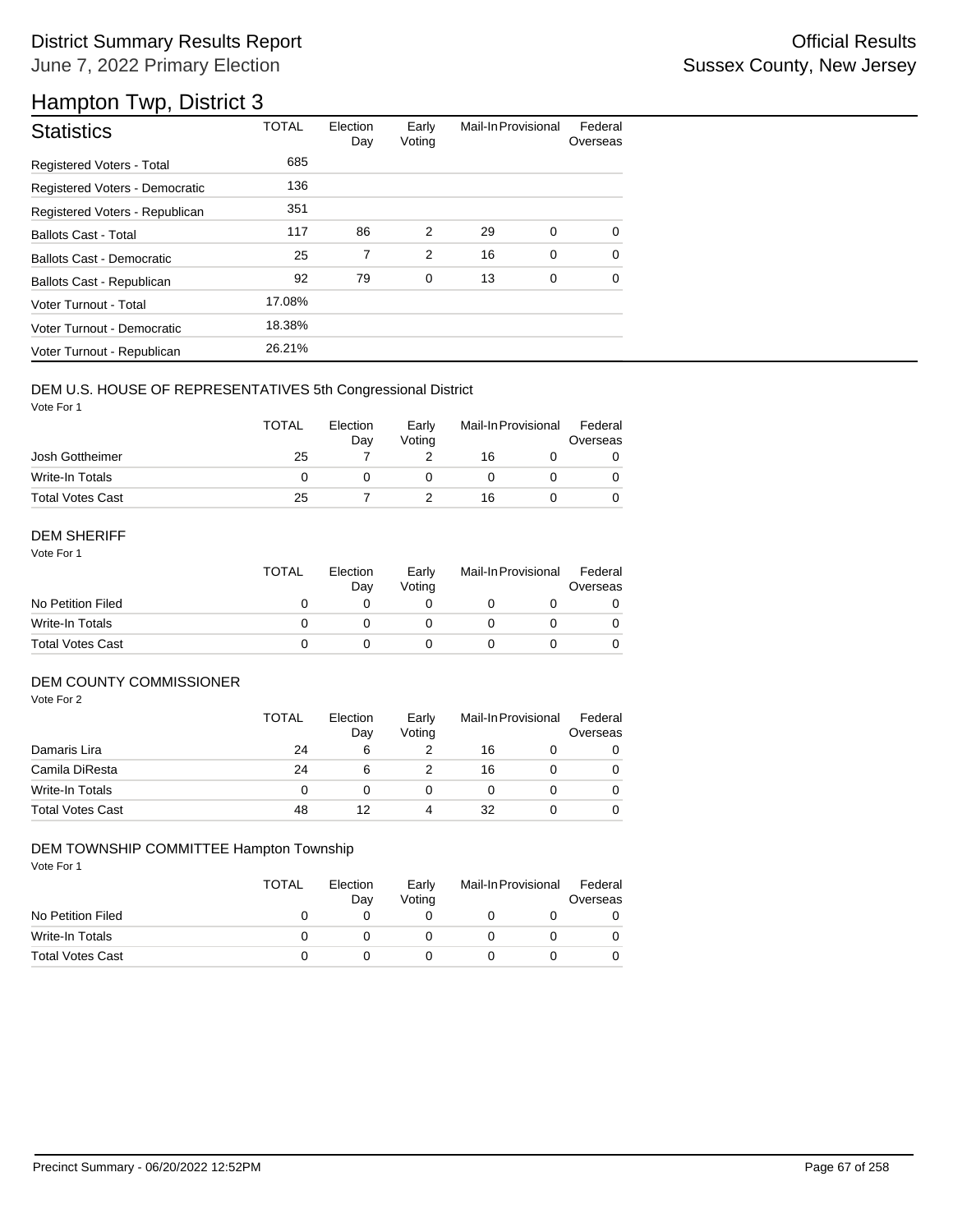# Hampton Twp, District 3

## REP U.S. HOUSE OF REPRESENTATIVES 5th Congressional District

Vote For 1

|                         | <b>TOTAL</b> | Election<br>Day | Early<br>Voting |    | Mail-In Provisional | Federal<br>Overseas |
|-------------------------|--------------|-----------------|-----------------|----|---------------------|---------------------|
| Frank T. Pallotta       | 57           | 51              | 0               | 6  | 0                   | 0                   |
| Nick DeGregorio         | 28           | 24              | 0               | 4  | $\Omega$            | 0                   |
| Sab Skenderi            |              |                 | 0               | 0  | $\Omega$            | 0                   |
| Fred Schneiderman       | 4            | 2               | 0               | 2  | $\Omega$            | 0                   |
| Write-In Totals         | 0            | $\Omega$        | 0               | 0  | $\Omega$            | 0                   |
| <b>Total Votes Cast</b> | 90           | 78              | 0               | 12 |                     | 0                   |

## REP SHERIFF

Vote For 1

|                         | TOTAL | Election<br>Day | Early<br>Votina | Mail-In Provisional |  | Federal<br>Overseas |
|-------------------------|-------|-----------------|-----------------|---------------------|--|---------------------|
| Michael F. Strada       | 84    |                 |                 | 12                  |  |                     |
| Write-In Totals         |       |                 |                 |                     |  |                     |
| <b>Total Votes Cast</b> | 86    | 74              |                 | 12                  |  |                     |

## REP COUNTY COMMISSIONER

Vote For 2

|                         | <b>TOTAL</b> | Election<br>Day | Early<br>Voting | Mail-In Provisional |  | Federal<br>Overseas |
|-------------------------|--------------|-----------------|-----------------|---------------------|--|---------------------|
| William J. Hayden       | 74           | 63              |                 |                     |  | 0                   |
| Jill M. Space           | 78           | 69              |                 | 9                   |  | 0                   |
| Write-In Totals         |              |                 |                 |                     |  | 0                   |
| <b>Total Votes Cast</b> | 153          | 133             |                 | 20                  |  | 0                   |

## REP TOWNSHIP COMMITTEE Hampton Township

|                         | <b>TOTAL</b> | Election<br>Day | Early<br>Voting | Mail-In Provisional |  | Federal<br>Overseas |
|-------------------------|--------------|-----------------|-----------------|---------------------|--|---------------------|
| Eileen Klose            | 78           | 69              |                 |                     |  |                     |
| Write-In Totals         | 6            |                 |                 |                     |  |                     |
| <b>Total Votes Cast</b> | 84           | 75              |                 |                     |  |                     |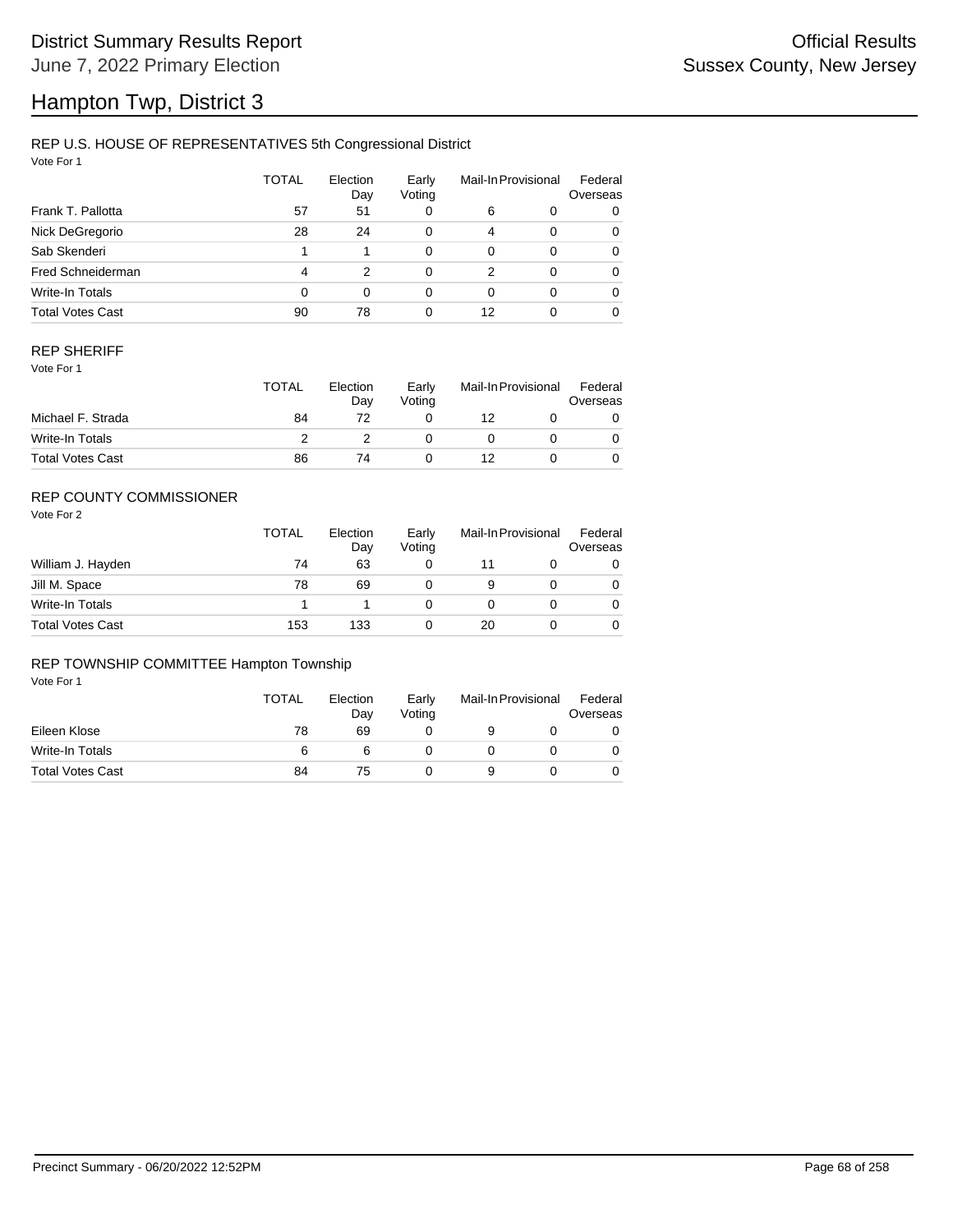# District Summary Results Report **Container and Container Container Container Container Container Container Container** June 7, 2022 Primary Election

# Hampton Twp, District 4

| <b>Statistics</b>                | <b>TOTAL</b> | Election<br>Day | Early<br>Voting | Mail-In Provisional |   | Federal<br>Overseas |
|----------------------------------|--------------|-----------------|-----------------|---------------------|---|---------------------|
| Registered Voters - Total        | 923          |                 |                 |                     |   |                     |
| Registered Voters - Democratic   | 228          |                 |                 |                     |   |                     |
| Registered Voters - Republican   | 409          |                 |                 |                     |   |                     |
| <b>Ballots Cast - Total</b>      | 130          | 88              | 4               | 35                  | 3 | 0                   |
| <b>Ballots Cast - Democratic</b> | 38           | 15              | 1               | 20                  | 2 | $\Omega$            |
| Ballots Cast - Republican        | 92           | 73              | 3               | 15                  | 1 | $\Omega$            |
| Voter Turnout - Total            | 14.08%       |                 |                 |                     |   |                     |
| Voter Turnout - Democratic       | 16.67%       |                 |                 |                     |   |                     |
| Voter Turnout - Republican       | 22.49%       |                 |                 |                     |   |                     |

## DEM U.S. HOUSE OF REPRESENTATIVES 5th Congressional District

Vote For 1

|                         | <b>TOTAL</b> | Election<br>Day | Early<br>Votina | Mail-In Provisional |  | Federal<br>Overseas |  |
|-------------------------|--------------|-----------------|-----------------|---------------------|--|---------------------|--|
| Josh Gottheimer         | 38           | 15              |                 | 20                  |  |                     |  |
| Write-In Totals         |              |                 |                 |                     |  |                     |  |
| <b>Total Votes Cast</b> | 38           | 15              |                 | 20                  |  |                     |  |

#### DEM SHERIFF

Vote For 1

|                         | <b>TOTAL</b> | Election<br>Day | Early<br>Votina | Mail-In Provisional |  | Federal<br>Overseas |  |
|-------------------------|--------------|-----------------|-----------------|---------------------|--|---------------------|--|
| No Petition Filed       |              |                 |                 |                     |  |                     |  |
| Write-In Totals         |              |                 |                 |                     |  | $\Omega$            |  |
| <b>Total Votes Cast</b> |              |                 |                 |                     |  |                     |  |

### DEM COUNTY COMMISSIONER

Vote For 2

|                         | <b>TOTAL</b> | Election<br>Day | Early<br>Voting | Mail-In Provisional |  | Federal<br>Overseas |
|-------------------------|--------------|-----------------|-----------------|---------------------|--|---------------------|
| Damaris Lira            | 35           | 14              |                 | 19                  |  |                     |
| Camila DiResta          | 37           | 15              |                 | 20                  |  | $\Omega$            |
| Write-In Totals         |              |                 |                 |                     |  | $\Omega$            |
| <b>Total Votes Cast</b> | 72           | 29              |                 | 39                  |  | 0                   |

### DEM TOWNSHIP COMMITTEE Hampton Township

|                         | TOTAL | Election<br>Day | Early<br>Votina | Mail-In Provisional |  | Federal<br>Overseas |
|-------------------------|-------|-----------------|-----------------|---------------------|--|---------------------|
| No Petition Filed       |       |                 |                 |                     |  |                     |
| Write-In Totals         |       |                 |                 |                     |  |                     |
| <b>Total Votes Cast</b> |       |                 |                 |                     |  |                     |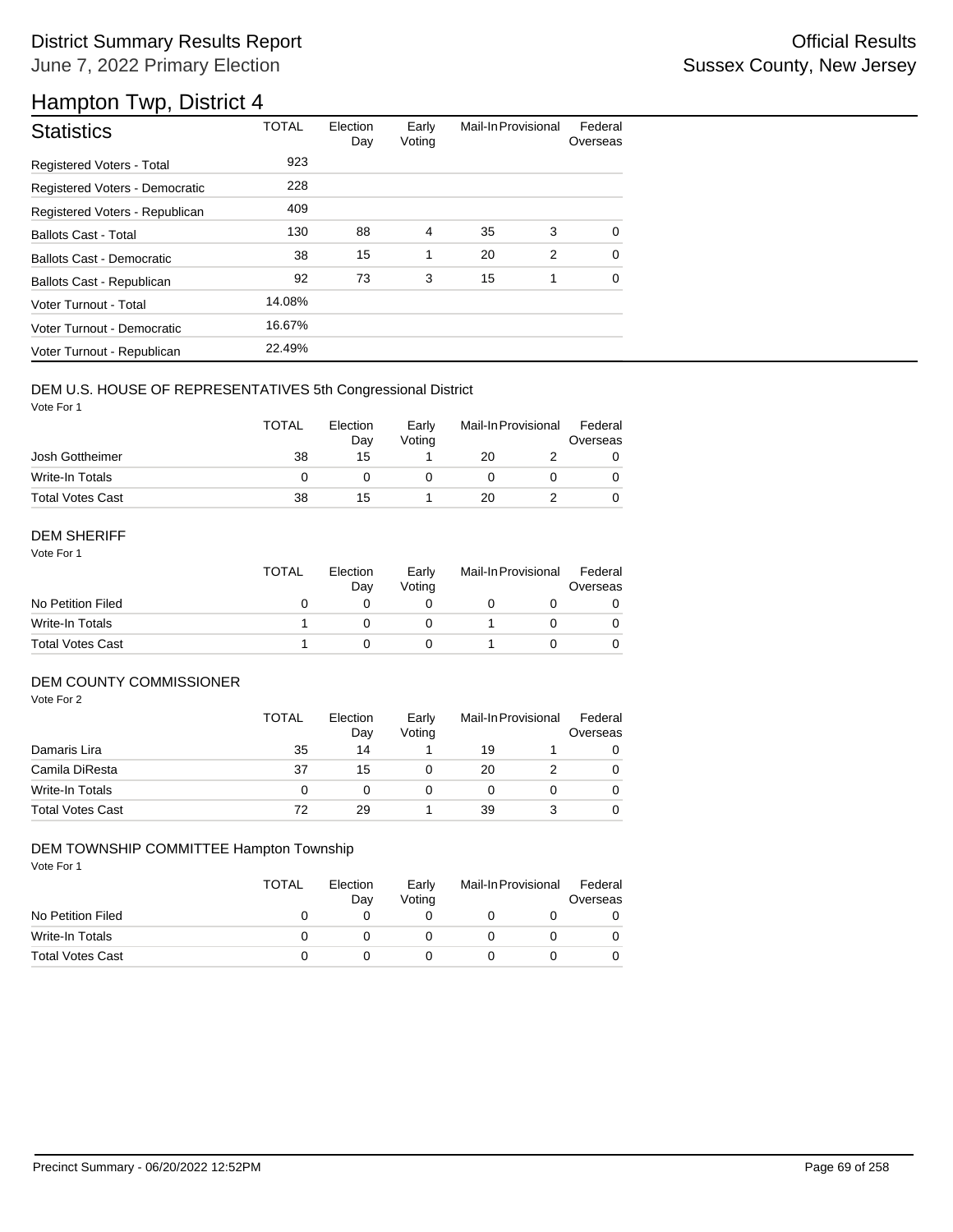# Hampton Twp, District 4

## REP U.S. HOUSE OF REPRESENTATIVES 5th Congressional District

Vote For 1

|                         | <b>TOTAL</b> | Election<br>Day | Early<br>Voting |    | Mail-In Provisional | Federal<br>Overseas |
|-------------------------|--------------|-----------------|-----------------|----|---------------------|---------------------|
| Frank T. Pallotta       | 55           | 51              | 2               |    |                     | 0                   |
| Nick DeGregorio         | 32           | 19              |                 | 12 | $\Omega$            | 0                   |
| Sab Skenderi            | 2            | 2               | 0               | 0  | $\Omega$            | 0                   |
| Fred Schneiderman       |              |                 | 0               | 0  | $\Omega$            | 0                   |
| Write-In Totals         | 0            | $\Omega$        | 0               | 0  | $\Omega$            | 0                   |
| <b>Total Votes Cast</b> | 90           | 73              | 3               | 13 |                     | 0                   |

### REP SHERIFF

Vote For 1

|                         | <b>TOTAL</b> | Election<br>Dav | Early<br>Votina | Mail-In Provisional |  | Federal<br>Overseas |
|-------------------------|--------------|-----------------|-----------------|---------------------|--|---------------------|
| Michael F. Strada       | 87           | 70              |                 | 13                  |  |                     |
| Write-In Totals         |              |                 |                 |                     |  |                     |
| <b>Total Votes Cast</b> | 87           |                 |                 | 13                  |  |                     |

## REP COUNTY COMMISSIONER

Vote For 2

|                         | <b>TOTAL</b> | Election<br>Day | Early<br>Votina |    | Mail-In Provisional |   |
|-------------------------|--------------|-----------------|-----------------|----|---------------------|---|
| William J. Hayden       | 73           | 58              |                 | 12 |                     | 0 |
| Jill M. Space           | 75           | 58              |                 | 13 |                     | 0 |
| Write-In Totals         | 0            |                 |                 |    |                     | 0 |
| <b>Total Votes Cast</b> | 148          | 116             | 5               | 25 |                     | 0 |

## REP TOWNSHIP COMMITTEE Hampton Township

|                         | <b>TOTAL</b> | Election<br>Day | Early<br>Voting | Mail-In Provisional |  | Federal<br>Overseas |  |
|-------------------------|--------------|-----------------|-----------------|---------------------|--|---------------------|--|
| Eileen Klose            | 86           | 70              |                 | 13                  |  |                     |  |
| Write-In Totals         |              |                 |                 |                     |  |                     |  |
| <b>Total Votes Cast</b> | 86           | 70              |                 | 13                  |  |                     |  |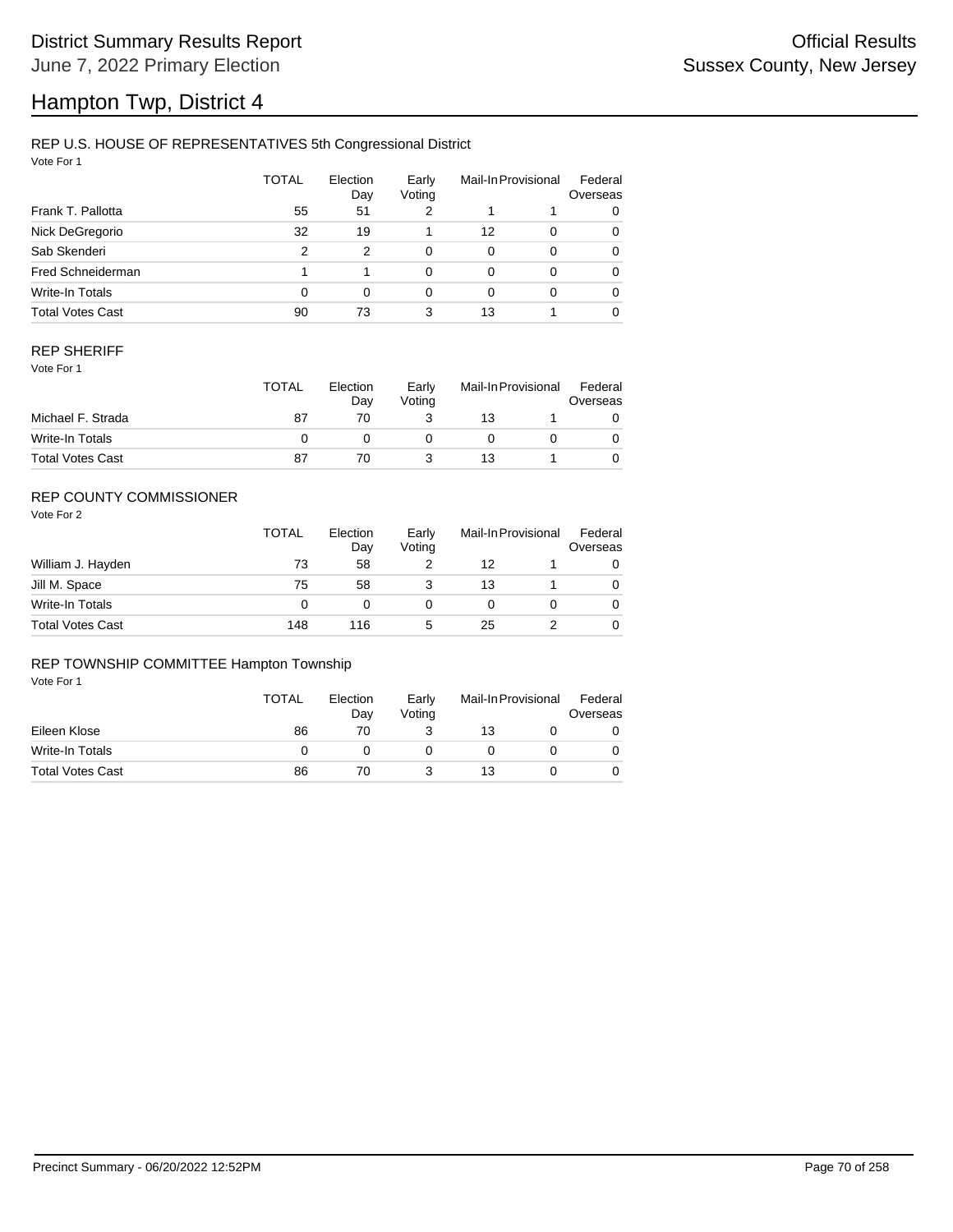# District Summary Results Report **Container and Container Container Container Container Container Container Container** June 7, 2022 Primary Election

# Hardyston Twp, District 1

| <b>Statistics</b>                | <b>TOTAL</b> | Election<br>Day | Early<br>Voting | Mail-In Provisional |   | Federal<br>Overseas |
|----------------------------------|--------------|-----------------|-----------------|---------------------|---|---------------------|
| Registered Voters - Total        | 1.452        |                 |                 |                     |   |                     |
| Registered Voters - Democratic   | 335          |                 |                 |                     |   |                     |
| Registered Voters - Republican   | 668          |                 |                 |                     |   |                     |
| <b>Ballots Cast - Total</b>      | 241          | 137             | 5               | 96                  | 3 | $\Omega$            |
| Ballots Cast - Democratic        | 82           | 21              | 1               | 59                  | 1 | $\Omega$            |
| <b>Ballots Cast - Republican</b> | 159          | 116             | 4               | 37                  | 2 | $\Omega$            |
| Voter Turnout - Total            | 16.60%       |                 |                 |                     |   |                     |
| Voter Turnout - Democratic       | 24.48%       |                 |                 |                     |   |                     |
| Voter Turnout - Republican       | 23.80%       |                 |                 |                     |   |                     |

## DEM U.S. HOUSE OF REPRESENTATIVES 5th Congressional District

Vote For 1

|                         | <b>TOTAL</b> | Election<br>Dav | Early<br>Votina |    | Mail-In Provisional |  |
|-------------------------|--------------|-----------------|-----------------|----|---------------------|--|
| Josh Gottheimer         | 78           | 19              |                 | 57 |                     |  |
| Write-In Totals         |              |                 |                 |    |                     |  |
| <b>Total Votes Cast</b> | 78           | 19              |                 | 51 |                     |  |

### DEM SHERIFF

Vote For 1

|                         | <b>TOTAL</b> | Election<br>Day | Early<br>Votina | Mail-In Provisional |  | Federal<br>Overseas |  |
|-------------------------|--------------|-----------------|-----------------|---------------------|--|---------------------|--|
| No Petition Filed       |              |                 |                 |                     |  |                     |  |
| Write-In Totals         |              |                 |                 |                     |  | $\Omega$            |  |
| <b>Total Votes Cast</b> |              |                 |                 |                     |  |                     |  |

## DEM COUNTY COMMISSIONER

Vote For 2

|                         | TOTAL | Election<br>Day | Early<br>Votina |     | Mail-In Provisional | Federal<br>Overseas |
|-------------------------|-------|-----------------|-----------------|-----|---------------------|---------------------|
| Damaris Lira            | 73    | 16              |                 | 55  |                     | 0                   |
| Camila DiResta          | 74    | 16              |                 | 57  |                     | 0                   |
| Write-In Totals         |       |                 |                 |     |                     | 0                   |
| <b>Total Votes Cast</b> | 147   | 32              |                 | 112 |                     | 0                   |

### DEM TOWNSHIP COUNCIL Hardyston Township

|                         | TOTAL | Election<br>Day | Early<br>Voting | Mail-In Provisional |  | Federal<br>Overseas |
|-------------------------|-------|-----------------|-----------------|---------------------|--|---------------------|
| No Petition Filed       |       |                 | 0               |                     |  | 0                   |
| No Petition Filed       | 0     |                 | O               |                     |  |                     |
| Write-In Totals         |       |                 |                 |                     |  |                     |
| <b>Total Votes Cast</b> |       |                 | 0               |                     |  |                     |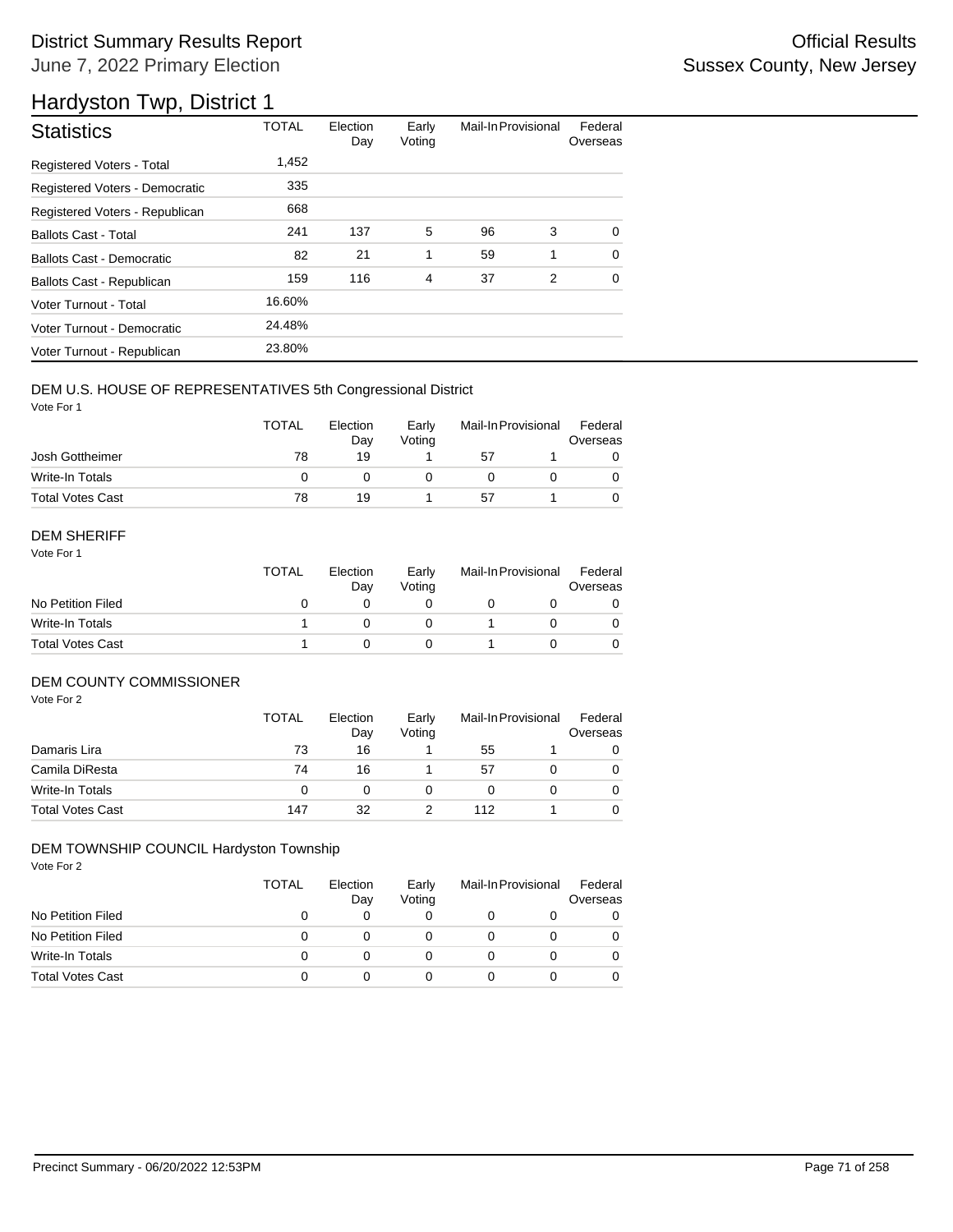# Hardyston Twp, District 1

## REP U.S. HOUSE OF REPRESENTATIVES 5th Congressional District

Vote For 1

|                         | TOTAL | Election<br>Day | Early<br>Voting | Mail-In Provisional |          | Federal<br>Overseas |
|-------------------------|-------|-----------------|-----------------|---------------------|----------|---------------------|
| Frank T. Pallotta       | 99    | 76              | 3               | 18                  | 2        | 0                   |
| Nick DeGregorio         | 50    | 37              |                 | 12                  | 0        | 0                   |
| Sab Skenderi            | 7     | 3               | $\Omega$        | 4                   | $\Omega$ | 0                   |
| Fred Schneiderman       | 2     | 0               | 0               | 2                   | $\Omega$ | 0                   |
| <b>Write-In Totals</b>  | 0     | 0               | $\Omega$        | 0                   | $\Omega$ | 0                   |
| <b>Total Votes Cast</b> | 158   | 116             | 4               | 36                  |          | 0                   |

## REP SHERIFF

Vote For 1

|                         | <b>TOTAL</b> | Election<br>Day | Early<br>Votina | Mail-In Provisional |  | Federal<br>Overseas |
|-------------------------|--------------|-----------------|-----------------|---------------------|--|---------------------|
| Michael F. Strada       | 154          | 113             |                 | 35                  |  |                     |
| Write-In Totals         |              |                 |                 |                     |  |                     |
| <b>Total Votes Cast</b> | 158          | 115             |                 | 37                  |  |                     |

## REP COUNTY COMMISSIONER

Vote For 2

|                         | <b>TOTAL</b> | Election<br>Day | Early<br>Voting | Mail-In Provisional |  | Federal<br>Overseas |
|-------------------------|--------------|-----------------|-----------------|---------------------|--|---------------------|
| William J. Hayden       | 138          | 99              | 4               | 34                  |  | 0                   |
| Jill M. Space           | 141          | 101             |                 | 34                  |  | 0                   |
| Write-In Totals         | 4            |                 |                 |                     |  | 0                   |
| <b>Total Votes Cast</b> | 283          | 200             | 8               | 72                  |  | 0                   |

## REP TOWNSHIP COUNCIL Hardyston Township

|                         | TOTAL | Election<br>Day | Early<br>Voting | Mail-In Provisional |  | Federal<br>Overseas |
|-------------------------|-------|-----------------|-----------------|---------------------|--|---------------------|
| Stanley J. Kula         | 147   | 108             |                 | 34                  |  | 0                   |
| Santo Verrilli          | 136   | 99              |                 | 32                  |  | 0                   |
| Write-In Totals         |       |                 |                 | 4                   |  | 0                   |
| <b>Total Votes Cast</b> | 290   | 210             | 8               | 70                  |  |                     |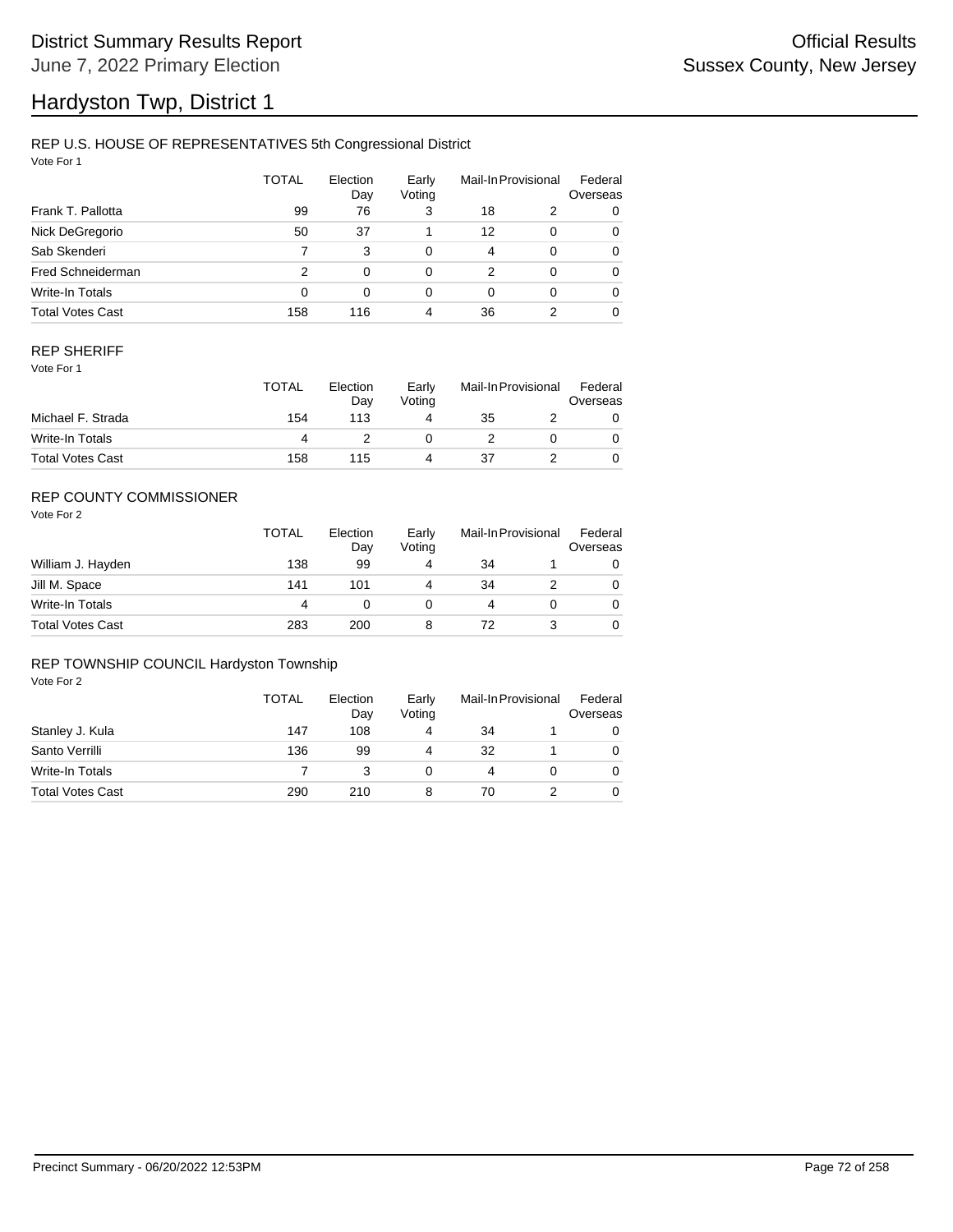## District Summary Results Report **Container and Container Container Container Container Container Container Container** June 7, 2022 Primary Election

## Hardyston Twp, District 2

| <b>Statistics</b>                | <b>TOTAL</b> | Election<br>Day | Early<br>Voting | Mail-In Provisional |   | Federal<br>Overseas |
|----------------------------------|--------------|-----------------|-----------------|---------------------|---|---------------------|
| <b>Registered Voters - Total</b> | 856          |                 |                 |                     |   |                     |
| Registered Voters - Democratic   | 172          |                 |                 |                     |   |                     |
| Registered Voters - Republican   | 412          |                 |                 |                     |   |                     |
| <b>Ballots Cast - Total</b>      | 119          | 75              | 3               | 38                  | 3 | $\Omega$            |
| <b>Ballots Cast - Democratic</b> | 32           | 6               | $\mathbf 0$     | 23                  | 3 | $\Omega$            |
| Ballots Cast - Republican        | 87           | 69              | 3               | 15                  | 0 | $\Omega$            |
| Voter Turnout - Total            | 13.90%       |                 |                 |                     |   |                     |
| Voter Turnout - Democratic       | 18.60%       |                 |                 |                     |   |                     |
| Voter Turnout - Republican       | 21.12%       |                 |                 |                     |   |                     |

#### DEM U.S. HOUSE OF REPRESENTATIVES 5th Congressional District

Vote For 1

|                         | <b>TOTAL</b> | Election<br>Dav | Early<br>Votina | Mail-In Provisional |  | Federal<br>Overseas |
|-------------------------|--------------|-----------------|-----------------|---------------------|--|---------------------|
| Josh Gottheimer         | 32           |                 |                 | 23                  |  |                     |
| Write-In Totals         |              |                 |                 |                     |  |                     |
| <b>Total Votes Cast</b> | 32           |                 |                 | 23                  |  |                     |

#### DEM SHERIFF

Vote For 1

|                         | TOTAL | Election<br>Day | Early<br>Votina | Mail-In Provisional |  | Federal<br>Overseas |
|-------------------------|-------|-----------------|-----------------|---------------------|--|---------------------|
| No Petition Filed       |       |                 |                 |                     |  |                     |
| Write-In Totals         |       |                 |                 |                     |  | $\Omega$            |
| <b>Total Votes Cast</b> |       |                 |                 |                     |  |                     |

#### DEM COUNTY COMMISSIONER

Vote For 2

|                         | <b>TOTAL</b> | Election<br>Day | Early<br>Votina | Mail-In Provisional |   | Federal<br>Overseas |
|-------------------------|--------------|-----------------|-----------------|---------------------|---|---------------------|
| Damaris Lira            | 26           | 5               |                 | 19                  |   | 0                   |
| Camila DiResta          | 31           | 6               |                 | 23                  |   | 0                   |
| <b>Write-In Totals</b>  |              |                 |                 |                     |   | $\Omega$            |
| <b>Total Votes Cast</b> | 57           | 11              |                 | 42                  | 4 | 0                   |

### DEM TOWNSHIP COUNCIL Hardyston Township

|                         | TOTAL | Election<br>Day | Early<br>Voting | Mail-In Provisional |  | Federal<br>Overseas |
|-------------------------|-------|-----------------|-----------------|---------------------|--|---------------------|
| No Petition Filed       |       |                 | 0               |                     |  | 0                   |
| No Petition Filed       | 0     |                 | O               |                     |  |                     |
| Write-In Totals         |       |                 |                 |                     |  |                     |
| <b>Total Votes Cast</b> |       |                 | 0               |                     |  |                     |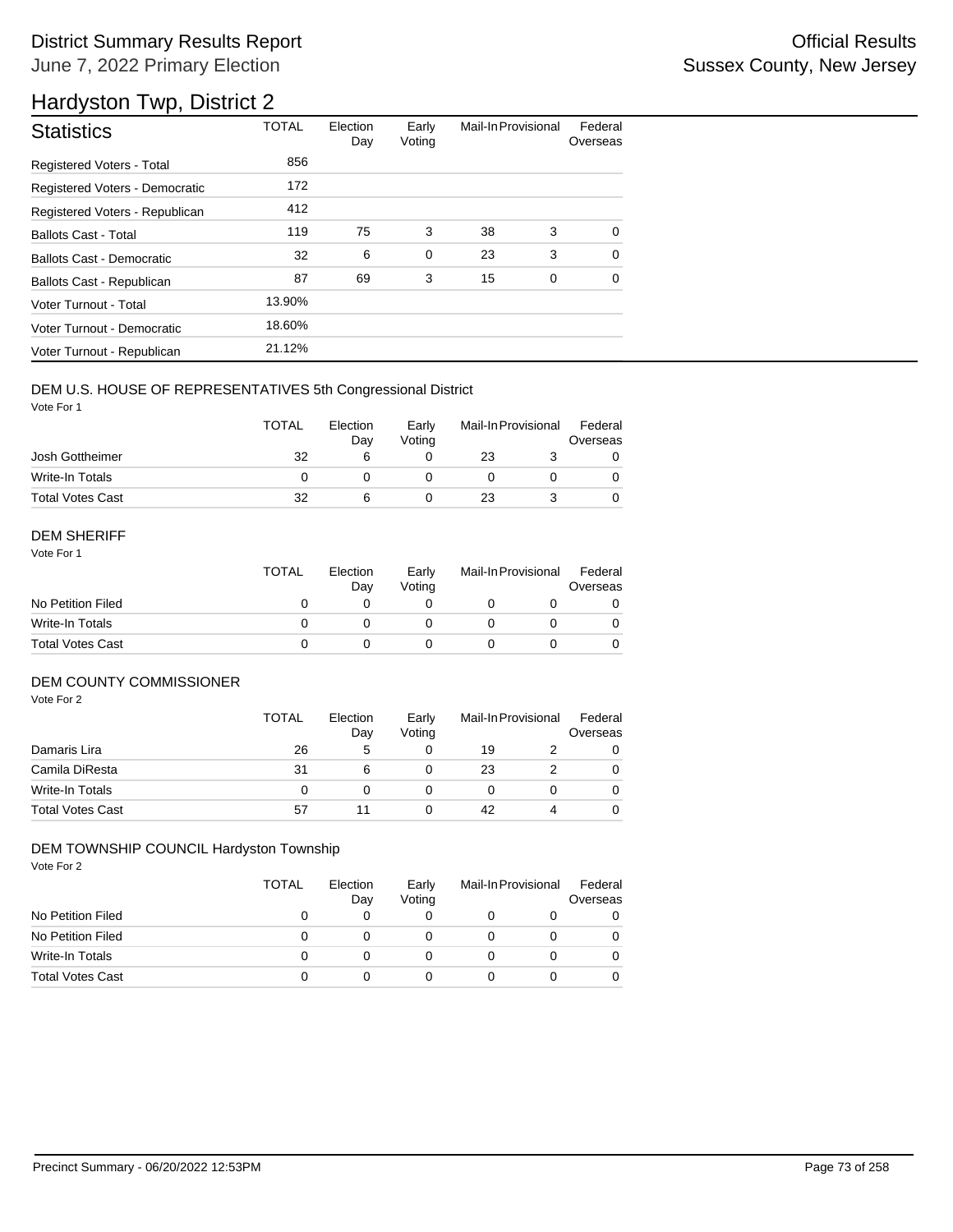# Hardyston Twp, District 2

### REP U.S. HOUSE OF REPRESENTATIVES 5th Congressional District

Vote For 1

|                         | <b>TOTAL</b> | Election<br>Day | Early<br>Voting |          | Mail-In Provisional | Federal<br>Overseas |
|-------------------------|--------------|-----------------|-----------------|----------|---------------------|---------------------|
| Frank T. Pallotta       | 53           | 41              |                 | 11       | 0                   | 0                   |
| Nick DeGregorio         | 32           | 26              | 2               | 4        | $\Omega$            | 0                   |
| Sab Skenderi            | 2            | 2               | $\Omega$        | $\Omega$ | $\Omega$            | 0                   |
| Fred Schneiderman       | 0            | 0               | 0               | 0        | 0                   | 0                   |
| Write-In Totals         | 0            | 0               | $\Omega$        | 0        | $\Omega$            | $\Omega$            |
| <b>Total Votes Cast</b> | 87           | 69              | 3               | 15       |                     | $\Omega$            |

#### REP SHERIFF

Vote For 1

|                         | <b>TOTAL</b> | Election<br>Day | Early<br>Votina | Mail-In Provisional |  | Federal<br>Overseas |
|-------------------------|--------------|-----------------|-----------------|---------------------|--|---------------------|
| Michael F. Strada       | 83           | 68              |                 | 13                  |  |                     |
| Write-In Totals         |              |                 |                 |                     |  |                     |
| <b>Total Votes Cast</b> | 83           | 68              |                 | 13                  |  |                     |

### REP COUNTY COMMISSIONER

Vote For 2

|                         | TOTAL | Election<br>Day | Early<br>Votina |    | Mail-In Provisional |   |
|-------------------------|-------|-----------------|-----------------|----|---------------------|---|
| William J. Hayden       | 69    | 53              | З               | 13 |                     | 0 |
| Jill M. Space           | 76    | 58              |                 | 15 |                     | 0 |
| Write-In Totals         | 0     |                 |                 |    |                     | 0 |
| <b>Total Votes Cast</b> | 145   | 111             | 6               | 28 |                     | 0 |

#### REP TOWNSHIP COUNCIL Hardyston Township

|                         | <b>TOTAL</b> | Election<br>Day | Early<br>Voting | Mail-In Provisional |  | Federal<br>Overseas |
|-------------------------|--------------|-----------------|-----------------|---------------------|--|---------------------|
| Stanley J. Kula         | 77           | 60              |                 | 14                  |  | 0                   |
| Santo Verrilli          | 76           | 60              |                 | 13                  |  | 0                   |
| Write-In Totals         | 0            |                 |                 |                     |  | 0                   |
| <b>Total Votes Cast</b> | 153          | 120             | 6               | 27                  |  | 0                   |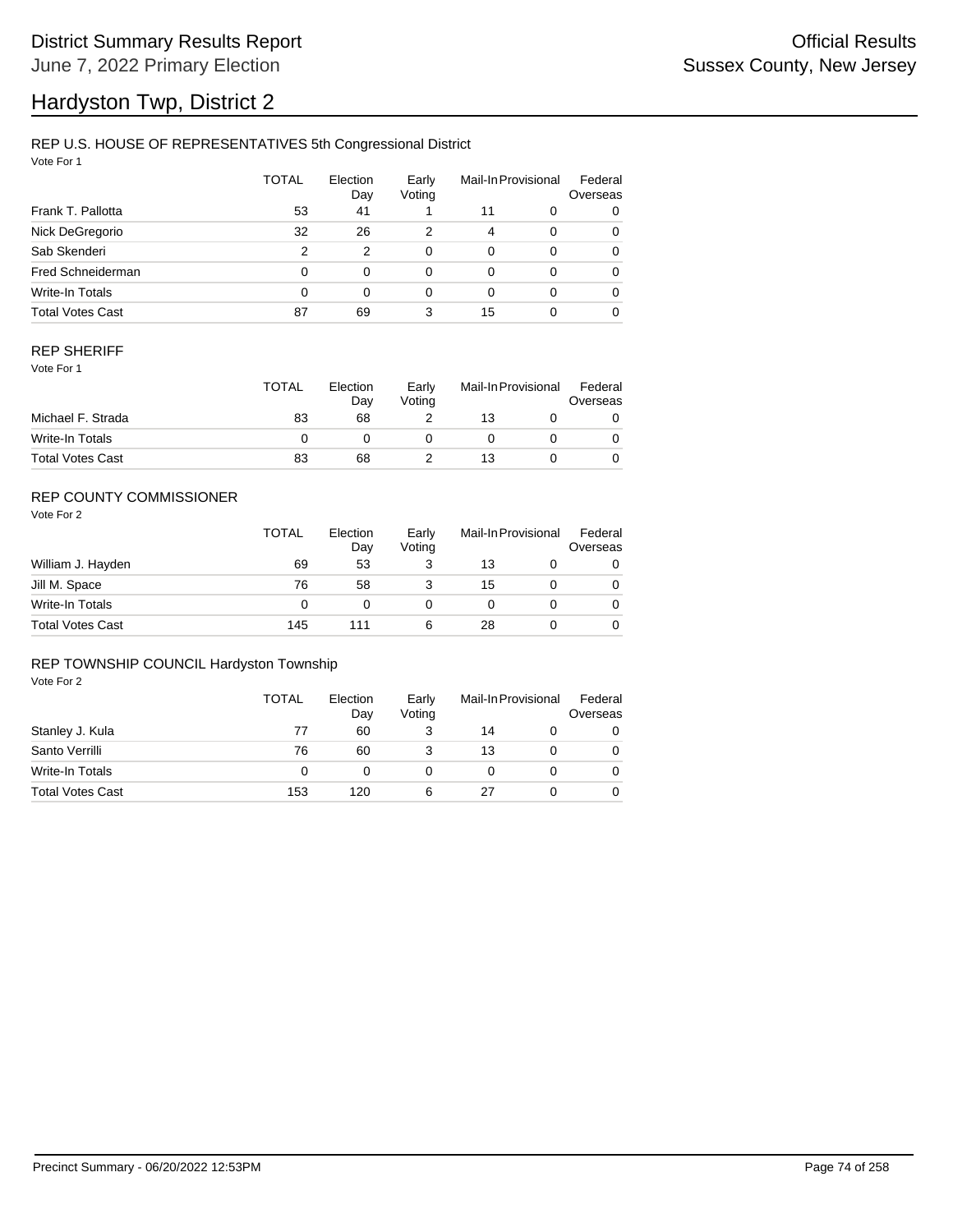## District Summary Results Report **Container and Container Container Container Container Container Container Container** June 7, 2022 Primary Election

## Hardyston Twp, District 3

| <b>Statistics</b>                | <b>TOTAL</b> | Election<br>Day | Early<br>Voting | Mail-In Provisional |   | Federal<br>Overseas |
|----------------------------------|--------------|-----------------|-----------------|---------------------|---|---------------------|
| Registered Voters - Total        | 1.022        |                 |                 |                     |   |                     |
| Registered Voters - Democratic   | 255          |                 |                 |                     |   |                     |
| Registered Voters - Republican   | 402          |                 |                 |                     |   |                     |
| <b>Ballots Cast - Total</b>      | 164          | 121             | 0               | 43                  | 0 | $\Omega$            |
| <b>Ballots Cast - Democratic</b> | 44           | 19              | $\mathbf 0$     | 25                  | 0 | $\Omega$            |
| <b>Ballots Cast - Republican</b> | 120          | 102             | 0               | 18                  | 0 | $\Omega$            |
| Voter Turnout - Total            | 16.05%       |                 |                 |                     |   |                     |
| Voter Turnout - Democratic       | 17.25%       |                 |                 |                     |   |                     |
| Voter Turnout - Republican       | 29.85%       |                 |                 |                     |   |                     |

#### DEM U.S. HOUSE OF REPRESENTATIVES 5th Congressional District

Vote For 1

|                         | <b>TOTAL</b> | Election<br>Day | Early<br>Votina | Mail-In Provisional |  | Federal<br>Overseas |
|-------------------------|--------------|-----------------|-----------------|---------------------|--|---------------------|
| Josh Gottheimer         | 44           | 19              |                 | 25                  |  |                     |
| Write-In Totals         |              |                 |                 |                     |  |                     |
| <b>Total Votes Cast</b> | 44           | 19              |                 | 25                  |  |                     |

#### DEM SHERIFF

Vote For 1

| <b>TOTAL</b> | Election<br>Day | Early<br>Votina |  |  | Federal<br>Overseas |  |
|--------------|-----------------|-----------------|--|--|---------------------|--|
|              |                 |                 |  |  |                     |  |
|              |                 |                 |  |  | $\Omega$            |  |
|              |                 |                 |  |  |                     |  |
|              |                 |                 |  |  | Mail-In Provisional |  |

#### DEM COUNTY COMMISSIONER

Vote For 2

|                         | <b>TOTAL</b> | Election<br>Day | Early<br>Voting |    | Mail-In Provisional | Federal<br>Overseas |
|-------------------------|--------------|-----------------|-----------------|----|---------------------|---------------------|
| Damaris Lira            | 42           | 18              |                 | 24 |                     | 0                   |
| Camila DiResta          | 43           | 18              |                 | 25 |                     | $\Omega$            |
| Write-In Totals         |              |                 |                 |    |                     | $\Omega$            |
| <b>Total Votes Cast</b> | 85           | 36              |                 | 49 |                     | $\Omega$            |

#### DEM TOWNSHIP COUNCIL Hardyston Township

|                         | TOTAL | Election<br>Day | Early<br>Voting | Mail-In Provisional |  | Federal<br>Overseas |
|-------------------------|-------|-----------------|-----------------|---------------------|--|---------------------|
| No Petition Filed       |       |                 | 0               |                     |  | 0                   |
| No Petition Filed       | 0     |                 | O               |                     |  |                     |
| Write-In Totals         | 9     | 5               | Ω               | 4                   |  |                     |
| <b>Total Votes Cast</b> | 9     | 5               |                 | 4                   |  |                     |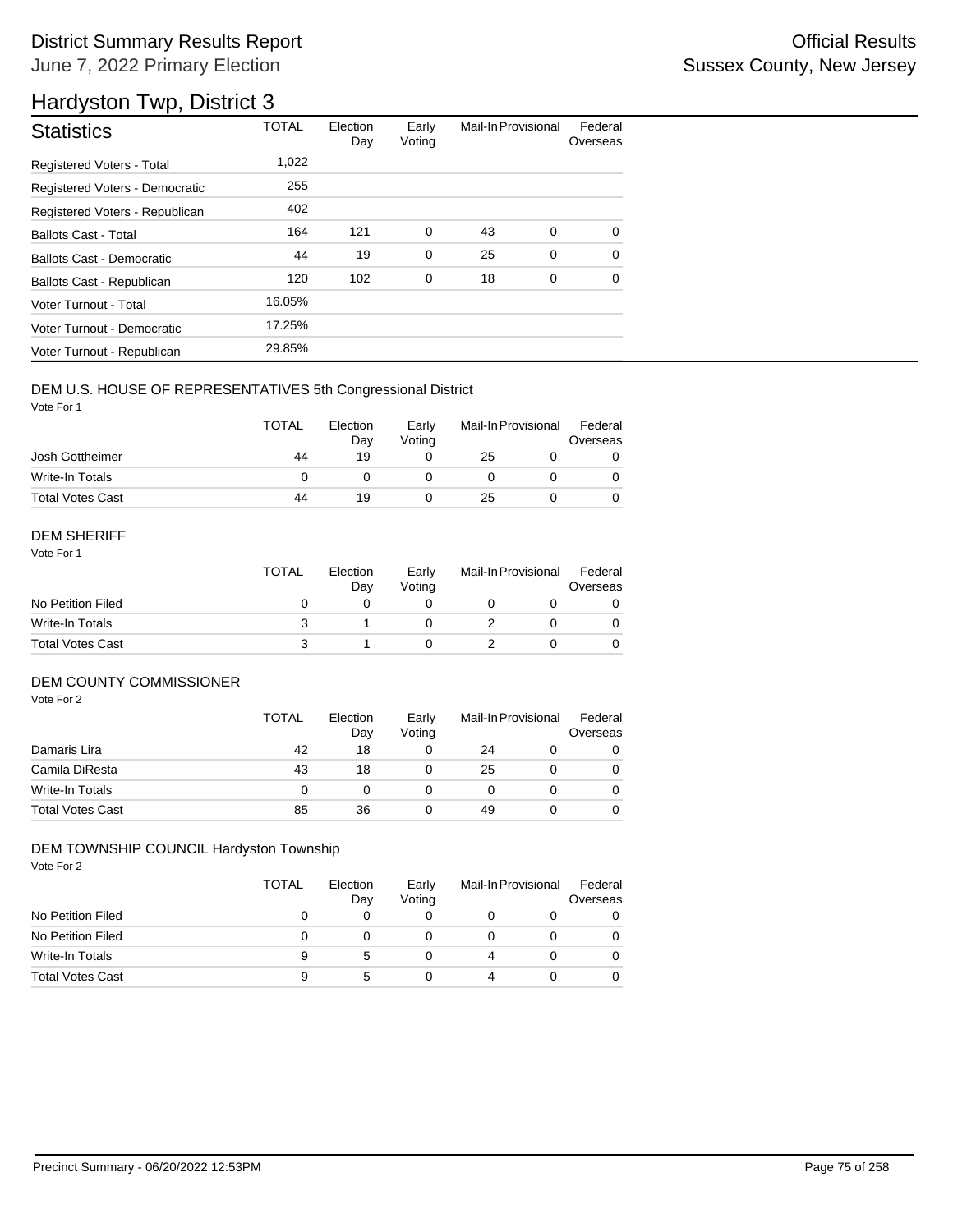# Hardyston Twp, District 3

### REP U.S. HOUSE OF REPRESENTATIVES 5th Congressional District

Vote For 1

|                         | TOTAL | Election<br>Day | Early<br>Voting |    | Mail-In Provisional | Federal<br>Overseas |
|-------------------------|-------|-----------------|-----------------|----|---------------------|---------------------|
| Frank T. Pallotta       | 67    | 58              | 0               | 9  | 0                   | 0                   |
| Nick DeGregorio         | 44    | 39              | 0               | 5  | $\Omega$            | 0                   |
| Sab Skenderi            | 5     | 4               | 0               |    | $\Omega$            | 0                   |
| Fred Schneiderman       | 4     |                 | 0               | 3  | $\Omega$            | 0                   |
| Write-In Totals         | 0     | 0               | 0               | 0  | $\Omega$            | 0                   |
| <b>Total Votes Cast</b> | 120   | 102             | 0               | 18 |                     | 0                   |

#### REP SHERIFF

Vote For 1

|                         | <b>TOTAL</b> | Election<br>Day | Early<br>Votina | Mail-In Provisional |  | Federal<br>Overseas |
|-------------------------|--------------|-----------------|-----------------|---------------------|--|---------------------|
| Michael F. Strada       | 111          | 95              |                 | 16                  |  |                     |
| Write-In Totals         |              |                 |                 |                     |  |                     |
| <b>Total Votes Cast</b> | 111          | 95              |                 | 16                  |  |                     |

### REP COUNTY COMMISSIONER

Vote For 2

|                         | <b>TOTAL</b> | Election<br>Day | Early<br>Voting | Mail-In Provisional |  | Federal<br>Overseas |
|-------------------------|--------------|-----------------|-----------------|---------------------|--|---------------------|
| William J. Hayden       | 98           | 83              |                 | 15                  |  | 0                   |
| Jill M. Space           | 104          | 88              |                 | 16                  |  | 0                   |
| Write-In Totals         |              |                 |                 |                     |  | 0                   |
| <b>Total Votes Cast</b> | 203          | 172             |                 | 31                  |  | 0                   |

#### REP TOWNSHIP COUNCIL Hardyston Township

|                         | <b>TOTAL</b> | Election<br>Day | Early<br>Voting | Mail-In Provisional |  | Federal<br>Overseas |
|-------------------------|--------------|-----------------|-----------------|---------------------|--|---------------------|
| Stanley J. Kula         | 110          | 92              |                 | 18                  |  | 0                   |
| Santo Verrilli          | 104          | 88              |                 | 16                  |  | 0                   |
| Write-In Totals         | 0            |                 |                 |                     |  | 0                   |
| <b>Total Votes Cast</b> | 214          | 180             |                 | 34                  |  |                     |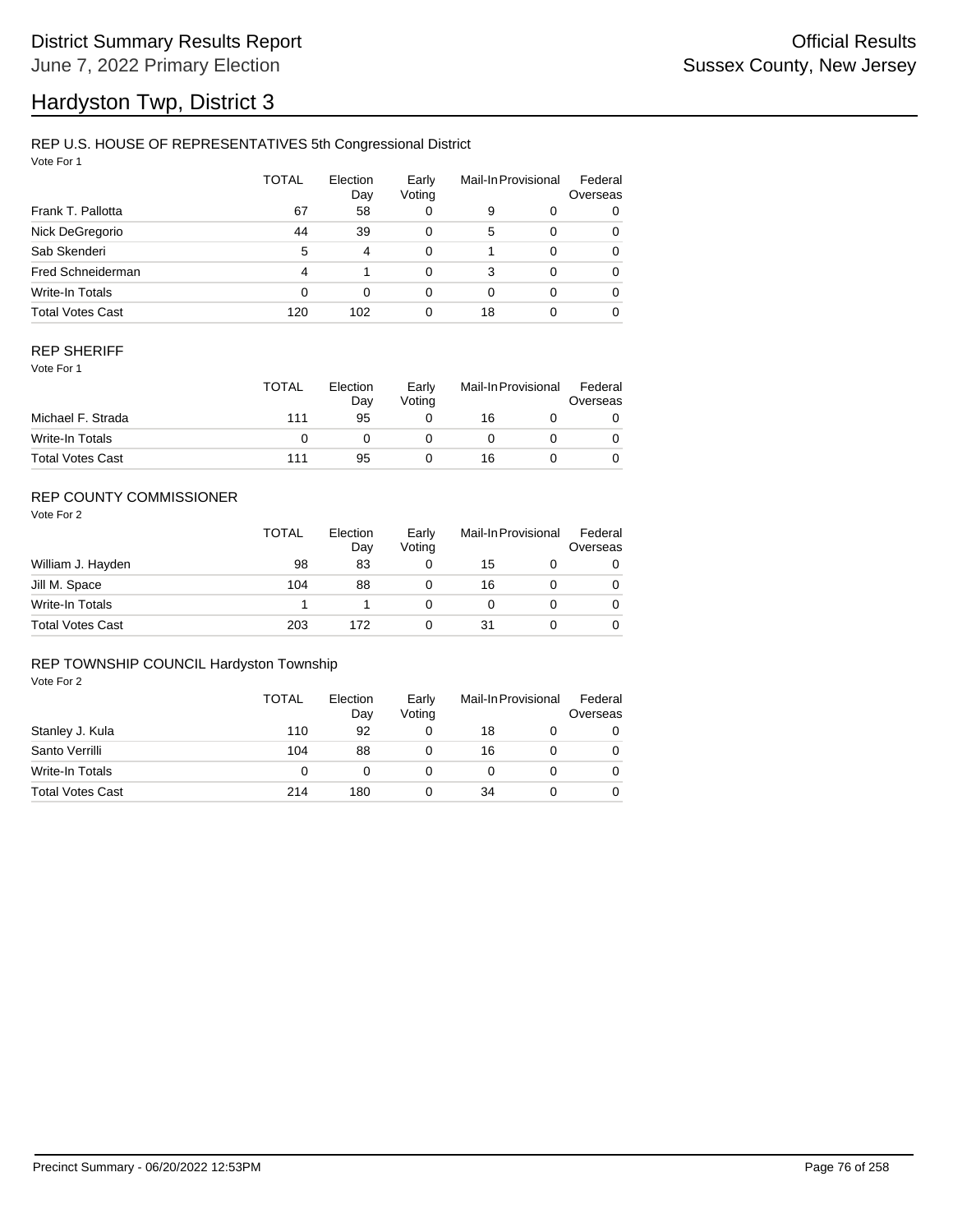## District Summary Results Report **Container and Container Container Container Container Container Container Container** June 7, 2022 Primary Election

## Hardyston Twp, District 4

| <b>Statistics</b>              | <b>TOTAL</b> | Election<br>Day | Early<br>Voting | Mail-In Provisional |             | Federal<br>Overseas |
|--------------------------------|--------------|-----------------|-----------------|---------------------|-------------|---------------------|
| Registered Voters - Total      | 955          |                 |                 |                     |             |                     |
| Registered Voters - Democratic | 197          |                 |                 |                     |             |                     |
| Registered Voters - Republican | 417          |                 |                 |                     |             |                     |
| <b>Ballots Cast - Total</b>    | 123          | 98              | 1               | 24                  | 0           | $\Omega$            |
| Ballots Cast - Democratic      | 20           | 7               | 1               | 12                  | $\mathbf 0$ | $\Omega$            |
| Ballots Cast - Republican      | 103          | 91              | 0               | 12                  | 0           | 0                   |
| Voter Turnout - Total          | 12.88%       |                 |                 |                     |             |                     |
| Voter Turnout - Democratic     | 10.15%       |                 |                 |                     |             |                     |
| Voter Turnout - Republican     | 24.70%       |                 |                 |                     |             |                     |

#### DEM U.S. HOUSE OF REPRESENTATIVES 5th Congressional District

Vote For 1

|                         | <b>TOTAL</b> | Election<br>Dav | Early<br>Votina | Mail-In Provisional |  | Federal<br>Overseas |  |
|-------------------------|--------------|-----------------|-----------------|---------------------|--|---------------------|--|
| Josh Gottheimer         | 20           |                 |                 | 12                  |  |                     |  |
| Write-In Totals         |              |                 |                 |                     |  |                     |  |
| <b>Total Votes Cast</b> | 20           |                 |                 | 12                  |  |                     |  |

#### DEM SHERIFF

Vote For 1

|                         | <b>TOTAL</b> | Election<br>Dav | Early<br>Votina | Mail-In Provisional |  | Federal<br>Overseas |  |
|-------------------------|--------------|-----------------|-----------------|---------------------|--|---------------------|--|
| No Petition Filed       |              |                 |                 |                     |  |                     |  |
| Write-In Totals         |              |                 |                 |                     |  | 0                   |  |
| <b>Total Votes Cast</b> |              |                 |                 |                     |  |                     |  |

#### DEM COUNTY COMMISSIONER

Vote For 2

|                         | <b>TOTAL</b> | Election<br>Day | Early<br>Votina |    | Mail-In Provisional | Federal<br>Overseas |
|-------------------------|--------------|-----------------|-----------------|----|---------------------|---------------------|
| Damaris Lira            | 18           | 6               |                 | 11 |                     | 0                   |
| Camila DiResta          | 18           |                 |                 | 11 |                     | 0                   |
| Write-In Totals         | 0            |                 |                 |    |                     | $\Omega$            |
| <b>Total Votes Cast</b> | 36           | 13              |                 | 22 |                     | 0                   |

#### DEM TOWNSHIP COUNCIL Hardyston Township

|                         | TOTAL | Election<br>Day | Early<br>Voting | Mail-In Provisional |  | Federal<br>Overseas |
|-------------------------|-------|-----------------|-----------------|---------------------|--|---------------------|
| No Petition Filed       |       |                 | 0               |                     |  | 0                   |
| No Petition Filed       | 0     |                 | O               |                     |  |                     |
| Write-In Totals         | 6     | 4               |                 |                     |  |                     |
| <b>Total Votes Cast</b> | 6     | 4               |                 |                     |  |                     |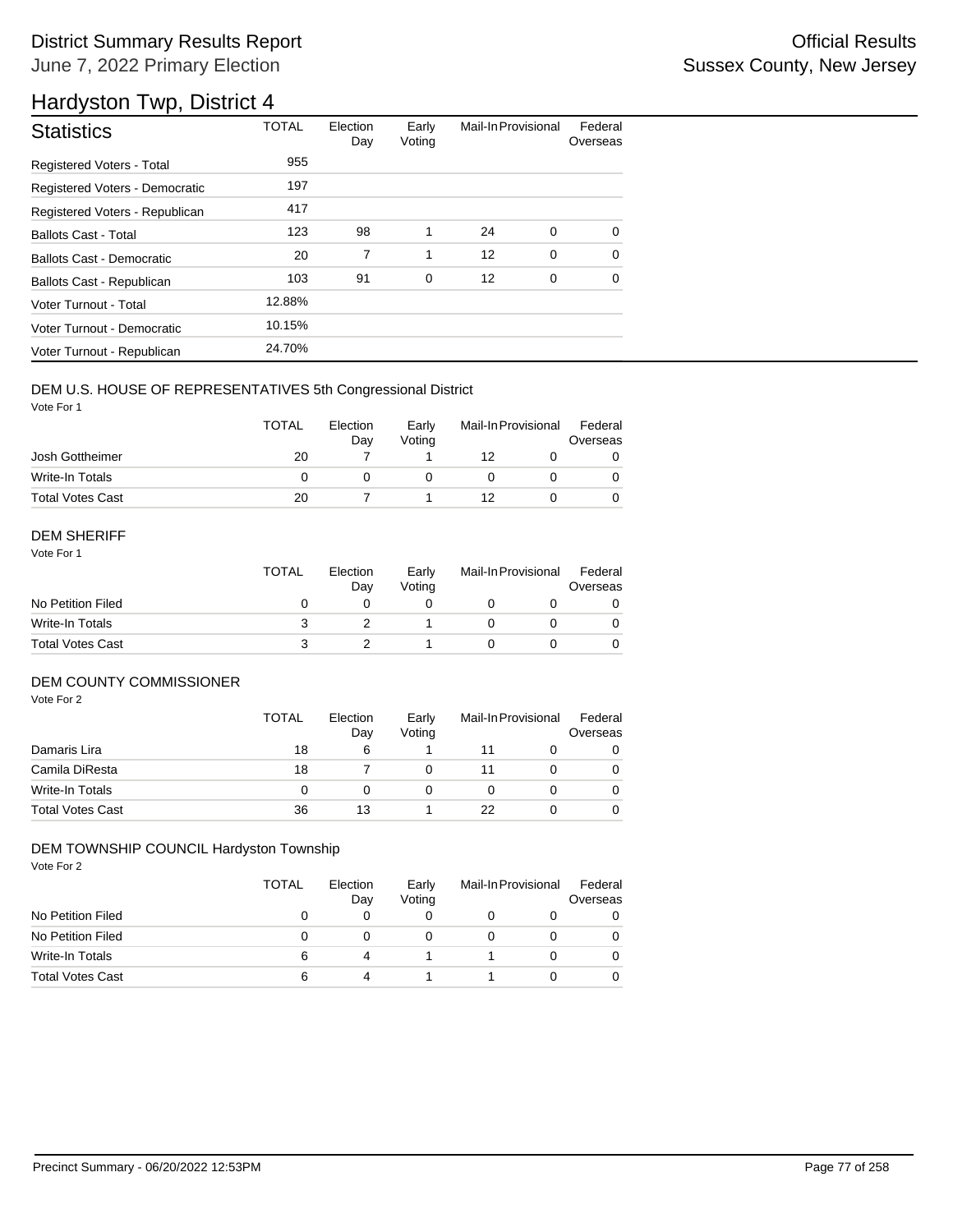# Hardyston Twp, District 4

### REP U.S. HOUSE OF REPRESENTATIVES 5th Congressional District

Vote For 1

|                         | <b>TOTAL</b> | Election<br>Day | Early<br>Voting |    | Mail-In Provisional | Federal<br>Overseas |
|-------------------------|--------------|-----------------|-----------------|----|---------------------|---------------------|
| Frank T. Pallotta       | 66           | 61              | 0               | 5  | 0                   | 0                   |
| Nick DeGregorio         | 30           | 25              | 0               | 5  | $\Omega$            | 0                   |
| Sab Skenderi            | 5            | 3               | 0               | 2  | $\Omega$            | 0                   |
| Fred Schneiderman       | 2            | 2               | 0               | 0  | $\Omega$            | 0                   |
| Write-In Totals         | 0            | $\Omega$        | 0               | 0  | $\Omega$            | 0                   |
| <b>Total Votes Cast</b> | 103          | 91              | 0               | 12 |                     | 0                   |

#### REP SHERIFF

Vote For 1

|                         | <b>TOTAL</b> | Election<br>Day | Early<br>Votina | Mail-In Provisional |  | Federal<br>Overseas |
|-------------------------|--------------|-----------------|-----------------|---------------------|--|---------------------|
| Michael F. Strada       | 91           | 80              |                 |                     |  |                     |
| Write-In Totals         |              |                 |                 |                     |  |                     |
| <b>Total Votes Cast</b> | 91           | 80              |                 |                     |  |                     |

### REP COUNTY COMMISSIONER

Vote For 2

|                         | <b>TOTAL</b> | Election<br>Day | Early<br>Votina |    | Mail-In Provisional | Federal<br>Overseas |
|-------------------------|--------------|-----------------|-----------------|----|---------------------|---------------------|
| William J. Hayden       | 79           | 68              | 0               |    |                     | 0                   |
| Jill M. Space           | 79           | 68              |                 |    |                     | 0                   |
| Write-In Totals         | 0            |                 |                 |    |                     | 0                   |
| <b>Total Votes Cast</b> | 158          | 136             |                 | 22 |                     | 0                   |

#### REP TOWNSHIP COUNCIL Hardyston Township

|                         | TOTAL | Election<br>Day | Early<br>Voting | Mail-In Provisional |  | Federal<br>Overseas |
|-------------------------|-------|-----------------|-----------------|---------------------|--|---------------------|
| Stanley J. Kula         | 95    | 84              |                 | 11                  |  | 0                   |
| Santo Verrilli          | 86    | 75              |                 | 11                  |  | 0                   |
| Write-In Totals         | 0     |                 |                 |                     |  | 0                   |
| <b>Total Votes Cast</b> | 181   | 159             |                 | 22                  |  |                     |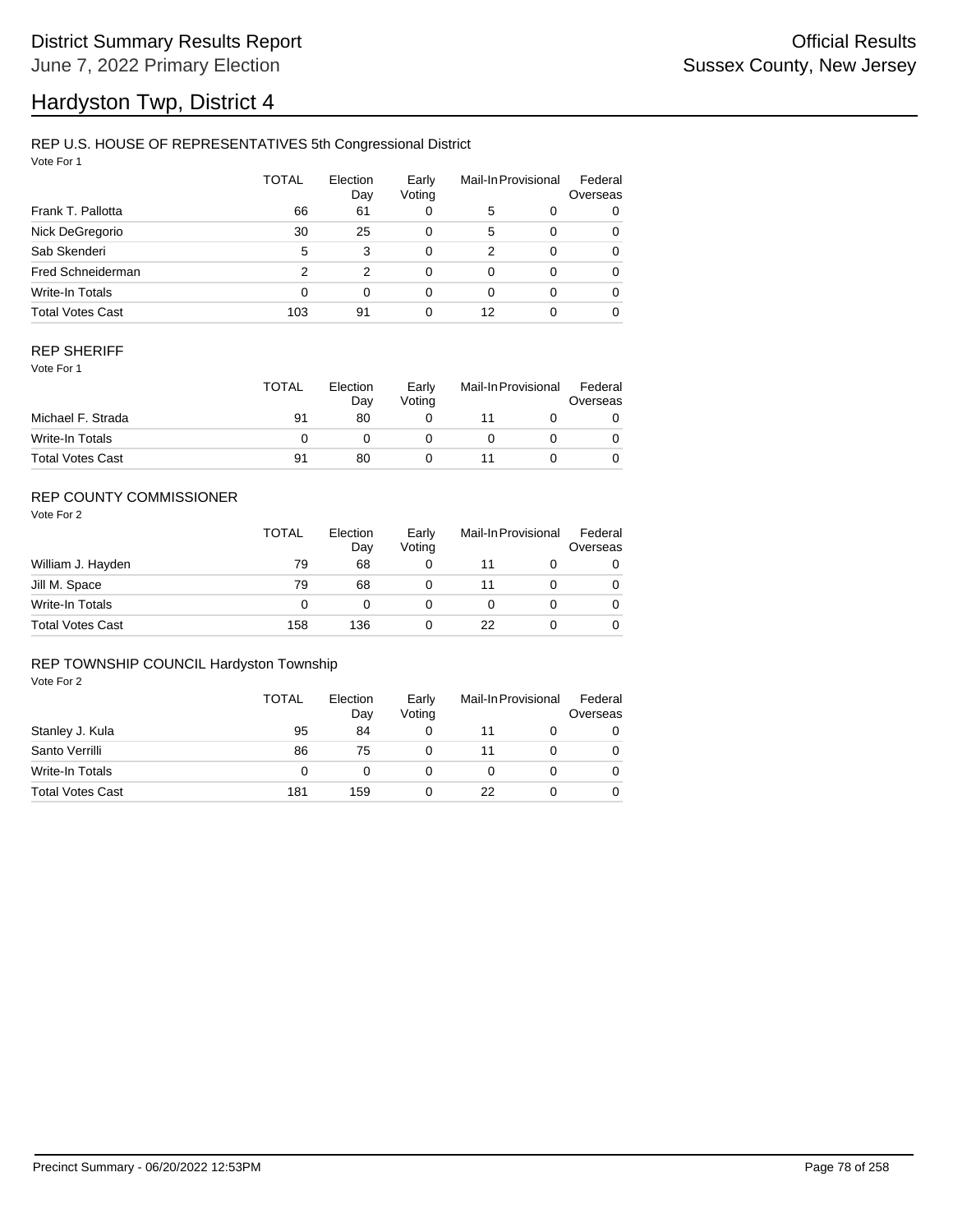## District Summary Results Report **Container and Container Container Container Container Container Container Container** June 7, 2022 Primary Election

## Hardyston Twp, District 5

| <b>Statistics</b>                | <b>TOTAL</b> | Election<br>Day | Early<br>Voting | Mail-In Provisional |             | Federal<br>Overseas |
|----------------------------------|--------------|-----------------|-----------------|---------------------|-------------|---------------------|
| <b>Registered Voters - Total</b> | 680          |                 |                 |                     |             |                     |
| Registered Voters - Democratic   | 119          |                 |                 |                     |             |                     |
| Registered Voters - Republican   | 329          |                 |                 |                     |             |                     |
| <b>Ballots Cast - Total</b>      | 95           | 76              | $\mathbf 0$     | 19                  | $\mathbf 0$ | $\Omega$            |
| Ballots Cast - Democratic        | 18           | 11              | $\mathbf 0$     | 7                   | $\mathbf 0$ | $\Omega$            |
| Ballots Cast - Republican        | 77           | 65              | 0               | 12                  | 0           | 0                   |
| Voter Turnout - Total            | 13.97%       |                 |                 |                     |             |                     |
| Voter Turnout - Democratic       | 15.13%       |                 |                 |                     |             |                     |
| Voter Turnout - Republican       | 23.40%       |                 |                 |                     |             |                     |

#### DEM U.S. HOUSE OF REPRESENTATIVES 5th Congressional District

Vote For 1

|                         | <b>TOTAL</b> | Election<br>Dav | Early<br>Votina | Mail-In Provisional |  | Federal<br>Overseas |  |
|-------------------------|--------------|-----------------|-----------------|---------------------|--|---------------------|--|
| Josh Gottheimer         | 17           | 10              |                 |                     |  |                     |  |
| Write-In Totals         |              |                 |                 |                     |  |                     |  |
| <b>Total Votes Cast</b> |              | 10              |                 |                     |  |                     |  |

#### DEM SHERIFF

Vote For 1

|                         | <b>TOTAL</b> | Election<br>Day | Early<br>Votina | Mail-In Provisional |  | Federal<br>Overseas |  |
|-------------------------|--------------|-----------------|-----------------|---------------------|--|---------------------|--|
| No Petition Filed       |              |                 |                 |                     |  |                     |  |
| Write-In Totals         |              |                 |                 |                     |  | 0                   |  |
| <b>Total Votes Cast</b> |              |                 |                 |                     |  |                     |  |

#### DEM COUNTY COMMISSIONER

Vote For 2

|                         | <b>TOTAL</b> | Election<br>Day | Early<br>Voting |    | Mail-In Provisional | Federal<br>Overseas |
|-------------------------|--------------|-----------------|-----------------|----|---------------------|---------------------|
| Damaris Lira            | 17           | 10              |                 |    |                     | 0                   |
| Camila DiResta          | 17           | 10              |                 |    |                     | $\Omega$            |
| Write-In Totals         |              |                 |                 |    |                     | $\Omega$            |
| <b>Total Votes Cast</b> | 34           | 20              |                 | 14 |                     | 0                   |

#### DEM TOWNSHIP COUNCIL Hardyston Township

|                         | TOTAL | Election<br>Day | Early<br>Voting | Mail-In Provisional |  | Federal<br>Overseas |
|-------------------------|-------|-----------------|-----------------|---------------------|--|---------------------|
| No Petition Filed       | 0     |                 |                 |                     |  |                     |
| No Petition Filed       | 0     |                 |                 |                     |  |                     |
| Write-In Totals         | 2     |                 |                 |                     |  |                     |
| <b>Total Votes Cast</b> |       |                 |                 |                     |  |                     |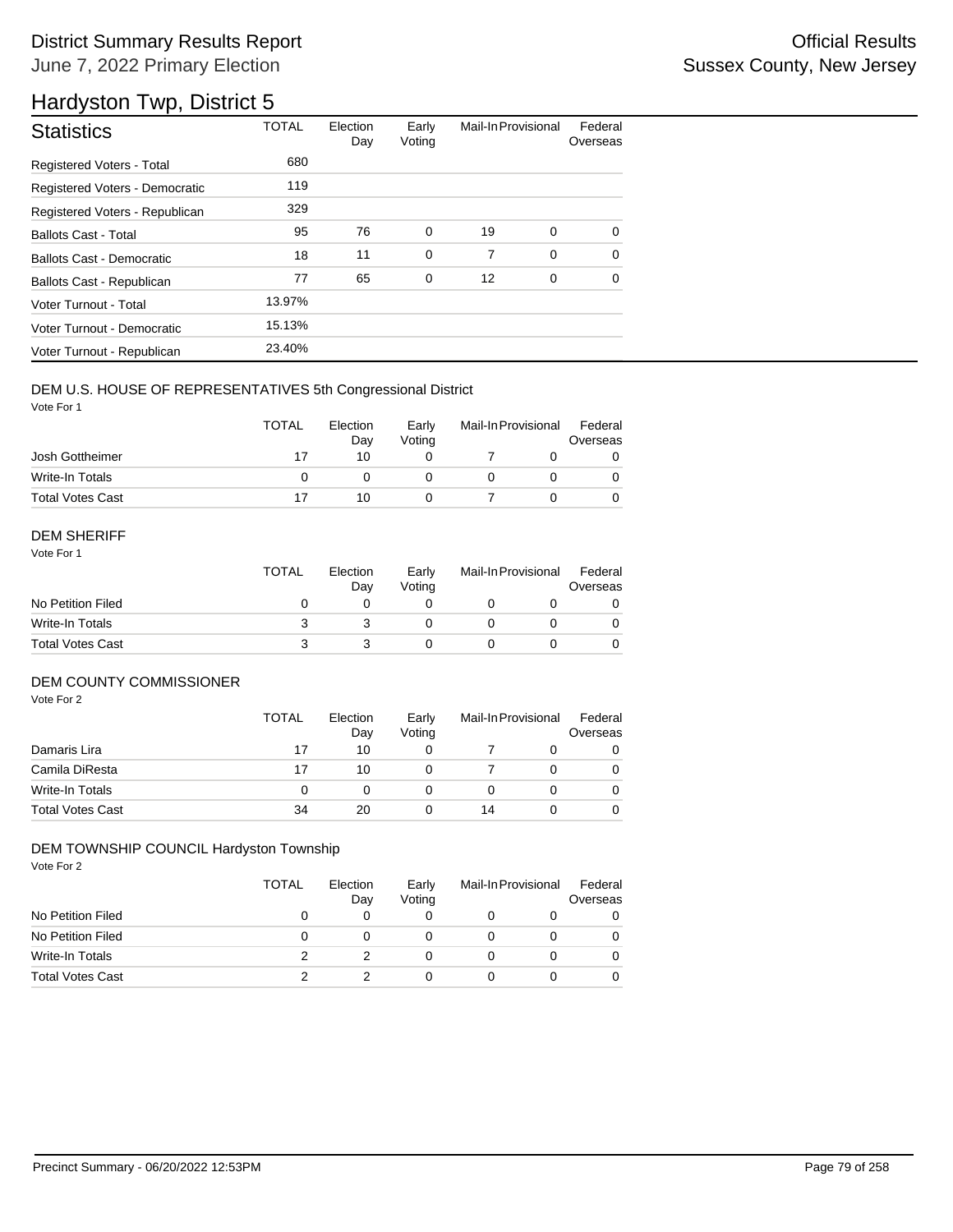# Hardyston Twp, District 5

### REP U.S. HOUSE OF REPRESENTATIVES 5th Congressional District

Vote For 1

|                         | <b>TOTAL</b> | Election<br>Day | Early<br>Voting |   | Mail-In Provisional | Federal<br>Overseas |
|-------------------------|--------------|-----------------|-----------------|---|---------------------|---------------------|
| Frank T. Pallotta       | 45           | 41              | 0               | 4 | 0                   | 0                   |
| Nick DeGregorio         | 25           | 22              | 0               | 3 | $\Omega$            | 0                   |
| Sab Skenderi            | 2            | $\Omega$        | 0               | 2 | $\Omega$            | 0                   |
| Fred Schneiderman       | 2            | 2               | 0               | 0 | $\Omega$            | 0                   |
| Write-In Totals         | 0            | $\Omega$        | 0               | 0 | $\Omega$            | 0                   |
| <b>Total Votes Cast</b> | 74           | 65              | 0               | 9 |                     | 0                   |

#### REP SHERIFF

Vote For 1

|                         | <b>TOTAL</b> | Election<br>Dav | Early<br>Votina | Mail-In Provisional |  | Federal<br>Overseas |
|-------------------------|--------------|-----------------|-----------------|---------------------|--|---------------------|
| Michael F. Strada       | 70           | 59              |                 |                     |  |                     |
| Write-In Totals         |              |                 |                 |                     |  |                     |
| <b>Total Votes Cast</b> | 70           | 59              |                 |                     |  |                     |

### REP COUNTY COMMISSIONER

Vote For 2

|                         | <b>TOTAL</b> | Election<br>Day | Early<br>Votina |    | Mail-In Provisional | Federal<br>Overseas |
|-------------------------|--------------|-----------------|-----------------|----|---------------------|---------------------|
| William J. Hayden       | 66           | 55              | 0               |    |                     | 0                   |
| Jill M. Space           | 69           | 58              |                 |    |                     | 0                   |
| Write-In Totals         | 0            |                 |                 |    |                     | 0                   |
| <b>Total Votes Cast</b> | 135          | 113             |                 | 22 |                     | 0                   |

#### REP TOWNSHIP COUNCIL Hardyston Township

|                         | TOTAL | Election<br>Day | Early<br>Voting | Mail-In Provisional |  | Federal<br>Overseas |
|-------------------------|-------|-----------------|-----------------|---------------------|--|---------------------|
| Stanley J. Kula         | 73    | 62              | 0               | 11                  |  | 0                   |
| Santo Verrilli          | 67    | 57              |                 | 10                  |  | 0                   |
| Write-In Totals         | 0     |                 |                 |                     |  | 0                   |
| <b>Total Votes Cast</b> | 140   | 119             |                 |                     |  |                     |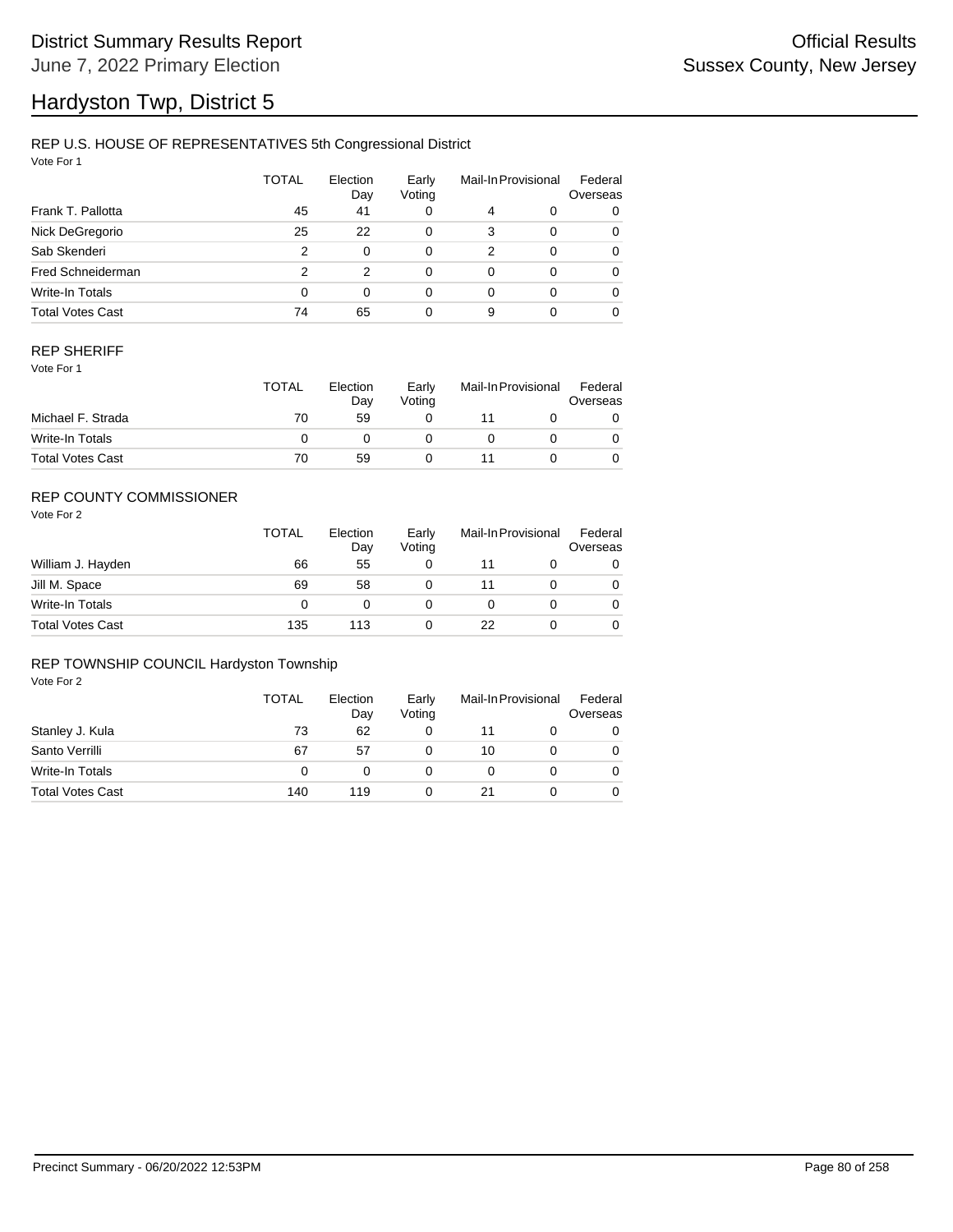## District Summary Results Report **Container and Container Container Container Container Container Container Container** June 7, 2022 Primary Election

## Hardyston Twp, District 6

| <b>Statistics</b>              | <b>TOTAL</b> | Election<br>Day | Early<br>Voting | Mail-In Provisional |             | Federal<br>Overseas |
|--------------------------------|--------------|-----------------|-----------------|---------------------|-------------|---------------------|
| Registered Voters - Total      | 733          |                 |                 |                     |             |                     |
| Registered Voters - Democratic | 227          |                 |                 |                     |             |                     |
| Registered Voters - Republican | 267          |                 |                 |                     |             |                     |
| <b>Ballots Cast - Total</b>    | 102          | 69              | 1               | 32                  | 0           | $\Omega$            |
| Ballots Cast - Democratic      | 32           | 13              | 1               | 18                  | $\mathbf 0$ | $\Omega$            |
| Ballots Cast - Republican      | 70           | 56              | 0               | 14                  | 0           | 0                   |
| Voter Turnout - Total          | 13.92%       |                 |                 |                     |             |                     |
| Voter Turnout - Democratic     | 14.10%       |                 |                 |                     |             |                     |
| Voter Turnout - Republican     | 26.22%       |                 |                 |                     |             |                     |

#### DEM U.S. HOUSE OF REPRESENTATIVES 5th Congressional District

Vote For 1

|                         | <b>TOTAL</b> | Election<br>Dav | Early<br>Votina | Mail-In Provisional |  | Federal<br>Overseas |  |
|-------------------------|--------------|-----------------|-----------------|---------------------|--|---------------------|--|
| Josh Gottheimer         | 30           | 12              |                 |                     |  |                     |  |
| Write-In Totals         |              |                 |                 |                     |  |                     |  |
| <b>Total Votes Cast</b> | 31           |                 |                 | 18                  |  |                     |  |

#### DEM SHERIFF

Vote For 1

|                         | TOTAL | Election<br>Day | Early<br>Votina | Mail-In Provisional |  | Federal<br>Overseas |  |
|-------------------------|-------|-----------------|-----------------|---------------------|--|---------------------|--|
| No Petition Filed       |       |                 |                 |                     |  |                     |  |
| Write-In Totals         |       |                 |                 |                     |  |                     |  |
| <b>Total Votes Cast</b> |       |                 |                 |                     |  |                     |  |

#### DEM COUNTY COMMISSIONER

Vote For 2

|                         | <b>TOTAL</b> | Election<br>Day | Early<br>Votina | Mail-In Provisional |  | Federal<br>Overseas |
|-------------------------|--------------|-----------------|-----------------|---------------------|--|---------------------|
| Damaris Lira            | 29           | 11              |                 | 17                  |  | 0                   |
| Camila DiResta          | 26           |                 |                 | 14                  |  | 0                   |
| Write-In Totals         |              |                 |                 |                     |  | $\Omega$            |
| <b>Total Votes Cast</b> | 55           | 22              |                 | 31                  |  |                     |

### DEM TOWNSHIP COUNCIL Hardyston Township

|                         | TOTAL | Election<br>Day | Early<br>Voting | Mail-In Provisional |  | Federal<br>Overseas |
|-------------------------|-------|-----------------|-----------------|---------------------|--|---------------------|
| No Petition Filed       |       |                 | 0               |                     |  | 0                   |
| No Petition Filed       | 0     |                 | O               |                     |  |                     |
| Write-In Totals         |       |                 | 0               |                     |  |                     |
| <b>Total Votes Cast</b> |       |                 | 0               |                     |  |                     |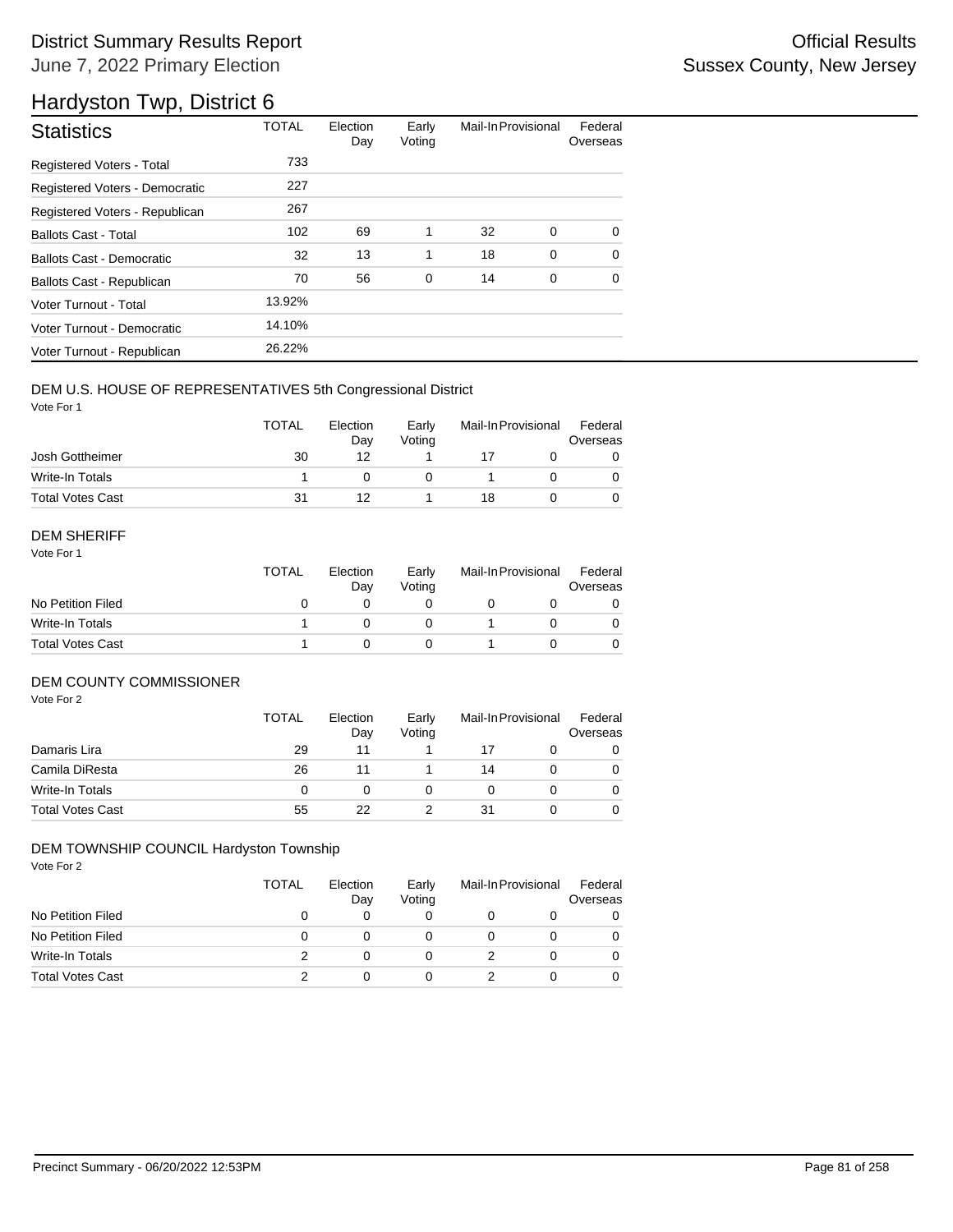# Hardyston Twp, District 6

### REP U.S. HOUSE OF REPRESENTATIVES 5th Congressional District

Vote For 1

|                         | <b>TOTAL</b> | Election<br>Day | Early<br>Voting |    | Mail-In Provisional | Federal<br>Overseas |
|-------------------------|--------------|-----------------|-----------------|----|---------------------|---------------------|
| Frank T. Pallotta       | 41           | 35              | 0               | 6  | 0                   | 0                   |
| Nick DeGregorio         | 26           | 20              | 0               | 6  | $\Omega$            | 0                   |
| Sab Skenderi            | 0            | $\Omega$        | 0               | 0  | $\Omega$            | 0                   |
| Fred Schneiderman       |              |                 | 0               | 0  | $\Omega$            | 0                   |
| Write-In Totals         | 0            | $\Omega$        | 0               | 0  | $\Omega$            | 0                   |
| <b>Total Votes Cast</b> | 68           | 56              | 0               | 12 |                     | 0                   |

#### REP SHERIFF

Vote For 1

|                         | TOTAL | Election<br>Dav | Early<br>Votina | Mail-In Provisional |  | Federal<br>Overseas |
|-------------------------|-------|-----------------|-----------------|---------------------|--|---------------------|
| Michael F. Strada       | 66    | 53              |                 | 13                  |  |                     |
| Write-In Totals         |       |                 |                 |                     |  |                     |
| <b>Total Votes Cast</b> | 67    | 54              |                 | 13                  |  |                     |

### REP COUNTY COMMISSIONER

Vote For 2

|                         | <b>TOTAL</b> | Election<br>Day | Early<br>Votina | Mail-In Provisional |  | Federal<br>Overseas |
|-------------------------|--------------|-----------------|-----------------|---------------------|--|---------------------|
| William J. Hayden       | 54           | 43              |                 |                     |  | 0                   |
| Jill M. Space           | 56           | 45              |                 |                     |  | 0                   |
| Write-In Totals         | っ            |                 |                 |                     |  | 0                   |
| <b>Total Votes Cast</b> | 112          | 90              |                 | 22                  |  | 0                   |

#### REP TOWNSHIP COUNCIL Hardyston Township

|                         | TOTAL | Election<br>Day | Early<br>Voting | Mail-In Provisional |  | Federal<br>Overseas |
|-------------------------|-------|-----------------|-----------------|---------------------|--|---------------------|
| Stanley J. Kula         | 62    | 51              |                 | 11                  |  | 0                   |
| Santo Verrilli          | 62    | 52              |                 | 10                  |  | 0                   |
| Write-In Totals         |       |                 |                 |                     |  | 0                   |
| <b>Total Votes Cast</b> | 126   | 105             |                 |                     |  |                     |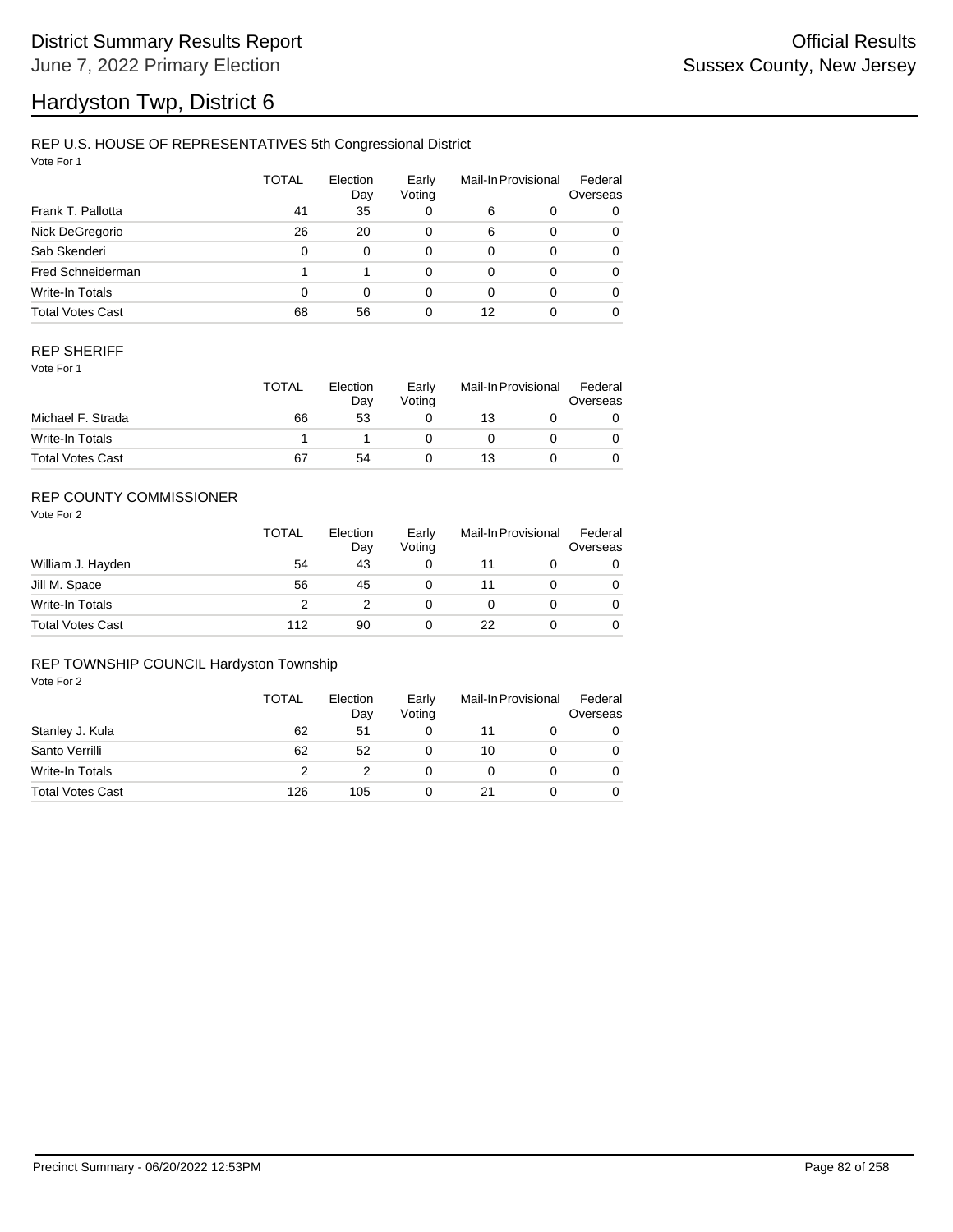## District Summary Results Report **Container and Container Container Container Container Container Container Container** June 7, 2022 Primary Election

## Hardyston Twp, District 7

| <b>Statistics</b>                | <b>TOTAL</b> | Election<br>Day | Early<br>Voting | Mail-In Provisional |   | Federal<br>Overseas |
|----------------------------------|--------------|-----------------|-----------------|---------------------|---|---------------------|
| Registered Voters - Total        | 1,115        |                 |                 |                     |   |                     |
| Registered Voters - Democratic   | 284          |                 |                 |                     |   |                     |
| Registered Voters - Republican   | 410          |                 |                 |                     |   |                     |
| <b>Ballots Cast - Total</b>      | 125          | 86              | 1               | 37                  | 1 | $\Omega$            |
| <b>Ballots Cast - Democratic</b> | 48           | 19              | $\mathbf 0$     | 28                  | 1 | $\Omega$            |
| Ballots Cast - Republican        | 77           | 67              | 1               | 9                   | 0 | 0                   |
| Voter Turnout - Total            | 11.21%       |                 |                 |                     |   |                     |
| Voter Turnout - Democratic       | 16.90%       |                 |                 |                     |   |                     |
| Voter Turnout - Republican       | 18.78%       |                 |                 |                     |   |                     |

### DEM U.S. HOUSE OF REPRESENTATIVES 5th Congressional District

Vote For 1

|                         | <b>TOTAL</b> | Election<br>Dav | Early<br>Votina | Mail-In Provisional |  | Federal<br>Overseas |  |
|-------------------------|--------------|-----------------|-----------------|---------------------|--|---------------------|--|
| Josh Gottheimer         | 45           | 16              |                 | 28                  |  |                     |  |
| Write-In Totals         |              |                 |                 |                     |  |                     |  |
| <b>Total Votes Cast</b> | 46           |                 |                 | 28                  |  |                     |  |

#### DEM SHERIFF

Vote For 1

|                         | <b>TOTAL</b> | Election<br>Dav | Early<br>Votina | Mail-In Provisional |  | Federal<br>Overseas |  |
|-------------------------|--------------|-----------------|-----------------|---------------------|--|---------------------|--|
| No Petition Filed       |              |                 |                 |                     |  |                     |  |
| Write-In Totals         |              |                 |                 |                     |  | $\Omega$            |  |
| <b>Total Votes Cast</b> |              |                 |                 |                     |  |                     |  |

#### DEM COUNTY COMMISSIONER

Vote For 2

|                         | <b>TOTAL</b> | Election<br>Day | Early<br>Votina | Mail-In Provisional |  | Federal<br>Overseas |
|-------------------------|--------------|-----------------|-----------------|---------------------|--|---------------------|
| Damaris Lira            | 42           | 14              |                 | 27                  |  | 0                   |
| Camila DiResta          | 38           | 15              |                 | 22                  |  | 0                   |
| Write-In Totals         |              |                 |                 |                     |  | 0                   |
| <b>Total Votes Cast</b> | 81           | 30              |                 | 49                  |  | 0                   |

#### DEM TOWNSHIP COUNCIL Hardyston Township

|                         | TOTAL | Election<br>Day | Early<br>Voting | Mail-In Provisional |  | Federal<br>Overseas |
|-------------------------|-------|-----------------|-----------------|---------------------|--|---------------------|
| No Petition Filed       | 0     |                 |                 |                     |  | 0                   |
| No Petition Filed       | 0     |                 |                 |                     |  |                     |
| Write-In Totals         | 6     |                 |                 | 5                   |  |                     |
| <b>Total Votes Cast</b> | 6     |                 |                 | .h                  |  |                     |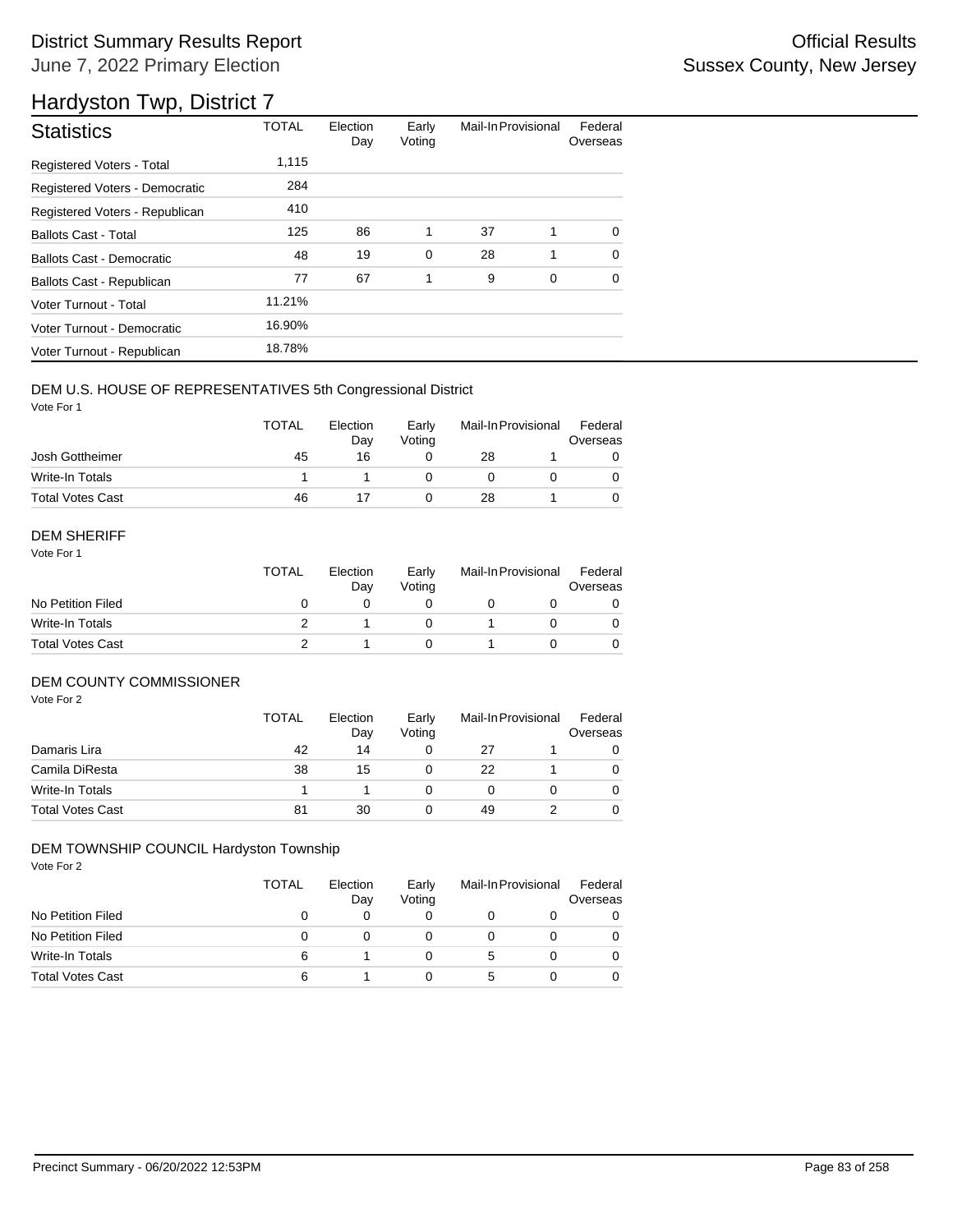# Hardyston Twp, District 7

### REP U.S. HOUSE OF REPRESENTATIVES 5th Congressional District

Vote For 1

|                         | TOTAL | Election<br>Day | Early<br>Voting |          | Mail-In Provisional | Federal<br>Overseas |
|-------------------------|-------|-----------------|-----------------|----------|---------------------|---------------------|
| Frank T. Pallotta       | 45    | 44              | 0               |          | 0                   | 0                   |
| Nick DeGregorio         | 28    | 22              |                 | 5        | 0                   | 0                   |
| Sab Skenderi            | 4     |                 | $\Omega$        | 3        | $\Omega$            | 0                   |
| Fred Schneiderman       | 0     | 0               | $\Omega$        | $\Omega$ | $\Omega$            | 0                   |
| Write-In Totals         | 0     | 0               | $\Omega$        | $\Omega$ | 0                   | 0                   |
| <b>Total Votes Cast</b> | 77    | 67              |                 | 9        |                     | 0                   |

#### REP SHERIFF

Vote For 1

|                         | <b>TOTAL</b> | Election<br>Day | Early<br>Votina | Mail-In Provisional |  | Federal<br>Overseas |
|-------------------------|--------------|-----------------|-----------------|---------------------|--|---------------------|
| Michael F. Strada       | 74           | 64              |                 |                     |  |                     |
| Write-In Totals         |              |                 |                 |                     |  |                     |
| <b>Total Votes Cast</b> | 74           | 64              |                 |                     |  |                     |

### REP COUNTY COMMISSIONER

Vote For 2

|                         | <b>TOTAL</b> | Election<br>Day | Early<br>Voting | Mail-In Provisional |  | Federal<br>Overseas |
|-------------------------|--------------|-----------------|-----------------|---------------------|--|---------------------|
| William J. Hayden       | 66           | 56              |                 | 9                   |  | 0                   |
| Jill M. Space           | 66           | 56              |                 | 9                   |  | 0                   |
| Write-In Totals         | 0            |                 |                 |                     |  | 0                   |
| <b>Total Votes Cast</b> | 132          | 112             |                 | 18                  |  | 0                   |

#### REP TOWNSHIP COUNCIL Hardyston Township

|                         | TOTAL | Election<br>Day | Early<br>Voting | Mail-In Provisional |  | Federal<br>Overseas |
|-------------------------|-------|-----------------|-----------------|---------------------|--|---------------------|
| Stanley J. Kula         | 73    | 63              |                 |                     |  | 0                   |
| Santo Verrilli          | 65    | 55              |                 |                     |  | 0                   |
| Write-In Totals         | 0     |                 |                 |                     |  | 0                   |
| <b>Total Votes Cast</b> | 138   | 118             |                 | 18                  |  |                     |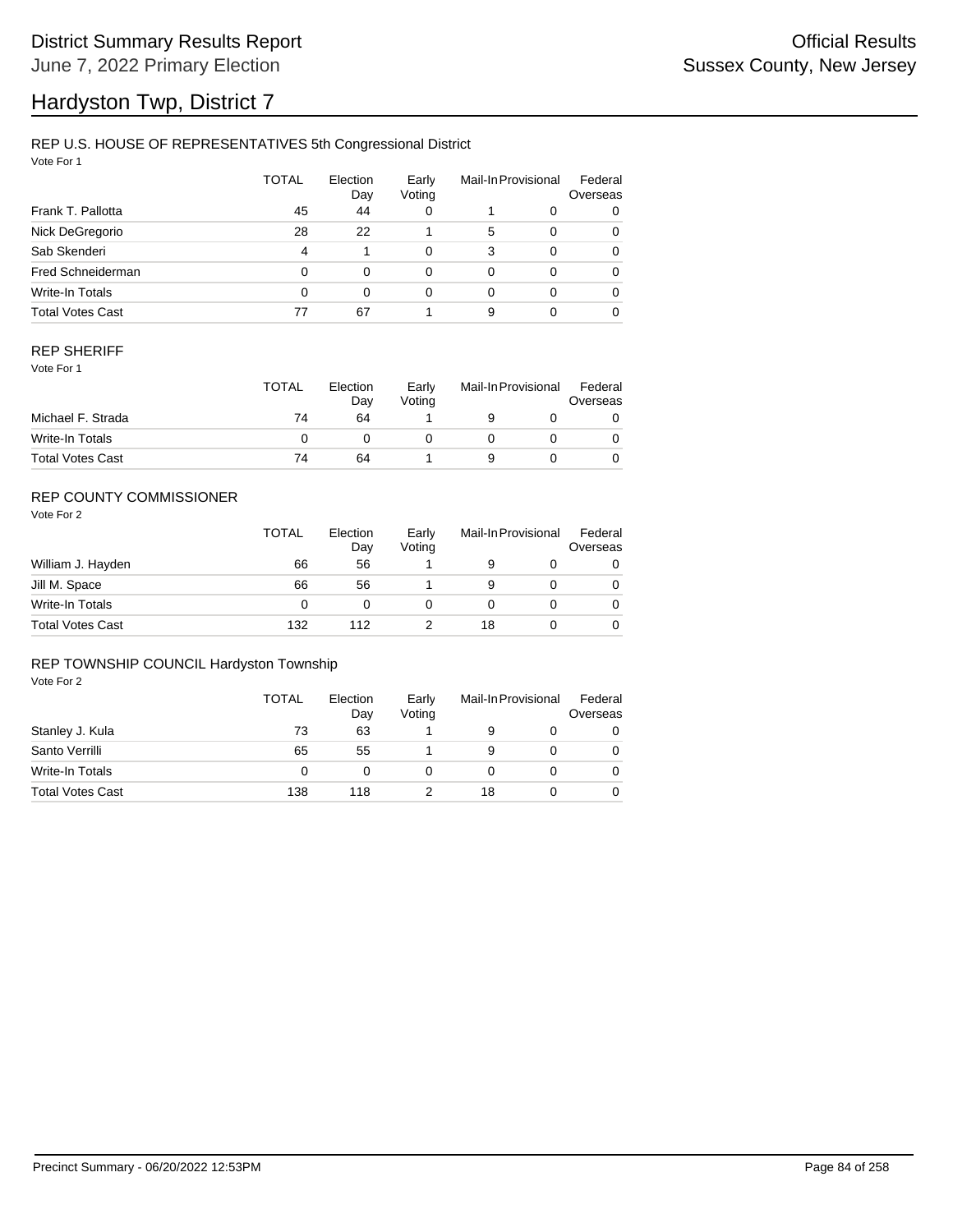| <b>Statistics</b>                | <b>TOTAL</b> | Election<br>Day | Early<br>Voting | Mail-In Provisional |             | Federal<br>Overseas |
|----------------------------------|--------------|-----------------|-----------------|---------------------|-------------|---------------------|
| <b>Registered Voters - Total</b> | 1,038        |                 |                 |                     |             |                     |
| Registered Voters - Democratic   | 233          |                 |                 |                     |             |                     |
| Registered Voters - Republican   | 435          |                 |                 |                     |             |                     |
| <b>Ballots Cast - Total</b>      | 182          | 137             | 9               | 36                  | 0           | $\Omega$            |
| Ballots Cast - Democratic        | 36           | 16              | $\mathbf 0$     | 20                  | $\mathbf 0$ | $\mathbf 0$         |
| Ballots Cast - Republican        | 146          | 121             | 9               | 16                  | 0           | $\mathbf 0$         |
| Voter Turnout - Total            | 17.53%       |                 |                 |                     |             |                     |
| Voter Turnout - Democratic       | 15.45%       |                 |                 |                     |             |                     |
| Voter Turnout - Republican       | 33.56%       |                 |                 |                     |             |                     |

### DEM U.S. HOUSE OF REPRESENTATIVES 7th Congressional District

Vote For 1

|                         | <b>TOTAL</b> | Election<br>Day | Early<br>Voting | Mail-In Provisional |  | Federal<br>Overseas |
|-------------------------|--------------|-----------------|-----------------|---------------------|--|---------------------|
| Roger Bacon             |              |                 |                 |                     |  |                     |
| <b>Tom Malinowski</b>   | 34           | 14              |                 | 20                  |  |                     |
| Write-In Totals         |              |                 |                 |                     |  |                     |
| <b>Total Votes Cast</b> | 36           | 16              |                 | 20                  |  |                     |

### DEM SHERIFF

Vote For 1

|                         | <b>TOTAL</b> | Election<br>Dav | Early<br>Votina | Mail-In Provisional |  | Federal<br>Overseas |
|-------------------------|--------------|-----------------|-----------------|---------------------|--|---------------------|
| No Petition Filed       |              |                 |                 |                     |  |                     |
| Write-In Totals         |              |                 |                 |                     |  |                     |
| <b>Total Votes Cast</b> |              |                 |                 |                     |  |                     |

### DEM COUNTY COMMISSIONER

Vote For 2

|                         | <b>TOTAL</b> | Election<br>Day | Early<br>Votina | Mail-In Provisional |  | Federal<br>Overseas |
|-------------------------|--------------|-----------------|-----------------|---------------------|--|---------------------|
| Damaris Lira            | 33           | 14              |                 | 19                  |  | 0                   |
| Camila DiResta          | 36           | 16              |                 | 20                  |  | 0                   |
| Write-In Totals         | O            |                 |                 |                     |  | 0                   |
| <b>Total Votes Cast</b> | 69           | 30              |                 | 39                  |  | 0                   |

#### DEM BOROUGH COUNCIL Hopatcong Borough

|                         | <b>TOTAL</b> | Election<br>Day | Early<br>Voting | Mail-In Provisional |  | Federal<br>Overseas |
|-------------------------|--------------|-----------------|-----------------|---------------------|--|---------------------|
| Mara Modes              | 29           | 10              | O               | 19                  |  |                     |
| No Petition Filed       | 0            |                 |                 |                     |  |                     |
| Write-In Totals         | 3            |                 | 0               |                     |  |                     |
| <b>Total Votes Cast</b> | 32           | 12              | 0               | 20                  |  |                     |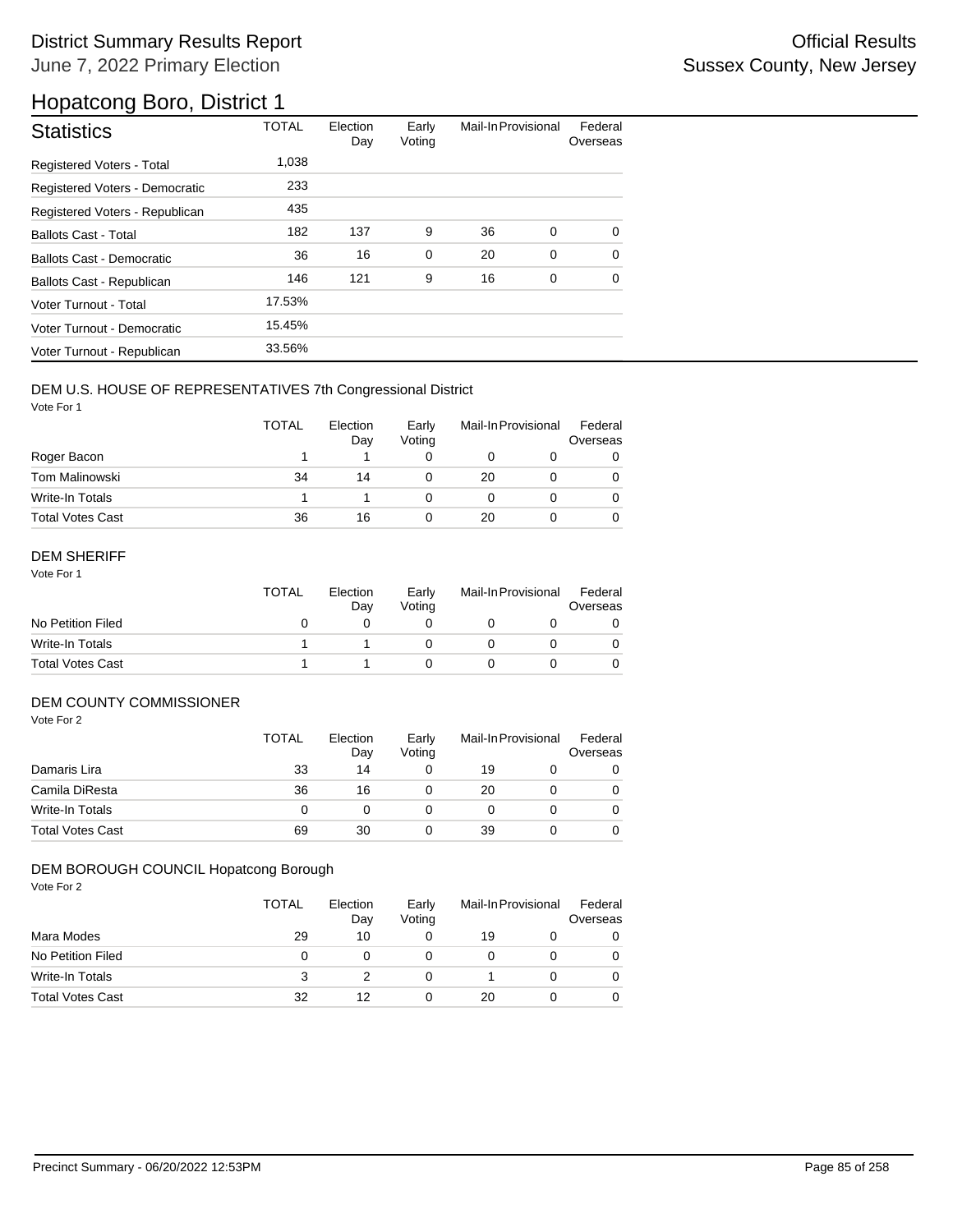### REP U.S. HOUSE OF REPRESENTATIVES 7th Congressional District

Vote For 1

|                         | TOTAL         | Election<br>Day | Early<br>Voting | Mail-In Provisional |          | Federal<br>Overseas |  |
|-------------------------|---------------|-----------------|-----------------|---------------------|----------|---------------------|--|
| Philip Rizzo            | 61            | 56              | 3               | 2                   | 0        | 0                   |  |
| John Henry Isemann      | 4             | 2               | 0               | 2                   | 0        | 0                   |  |
| Kevin B. Dorlon         | 2             | 2               | 0               | 0                   | 0        | 0                   |  |
| Erik Peterson           | 17            | 13              | 2               | 2                   | 0        | 0                   |  |
| John Flora              | 8             | 6               | $\mathbf 0$     | 2                   | $\Omega$ | 0                   |  |
| Thomas H. Kean Jr.      | 45            | 36              | 3               | 6                   | 0        | 0                   |  |
| Sterling I. Schwab      | $\mathcal{P}$ | $\Omega$        | $\mathbf 0$     | 2                   | 0        | 0                   |  |
| Write-In Totals         | $\mathcal{P}$ | 2               | 0               | 0                   | $\Omega$ | 0                   |  |
| <b>Total Votes Cast</b> | 141           | 117             | 8               | 16                  | 0        | 0                   |  |

#### REP SHERIFF

Vote For 1

|                         | <b>TOTAL</b> | Election<br>Day | Early<br>Votina | Mail-In Provisional |  | Federal<br>Overseas |
|-------------------------|--------------|-----------------|-----------------|---------------------|--|---------------------|
| Michael F. Strada       | 114          | 99              | 4               |                     |  |                     |
| Write-In Totals         |              |                 |                 |                     |  |                     |
| <b>Total Votes Cast</b> | 116          | 101             | Δ               |                     |  |                     |

### REP COUNTY COMMISSIONER

Vote For 2

|                         | <b>TOTAL</b> | Election<br>Dav | Early<br>Voting | Mail-In Provisional |  | Federal<br>Overseas |
|-------------------------|--------------|-----------------|-----------------|---------------------|--|---------------------|
| William J. Hayden       | 111          | 92              |                 | 12                  |  | 0                   |
| Jill M. Space           | 107          | 90              | 6               | 11                  |  | 0                   |
| Write-In Totals         | 3            |                 | 0               |                     |  | 0                   |
| <b>Total Votes Cast</b> | 221          | 185             | 13              | 23                  |  |                     |

#### REP BOROUGH COUNCIL Hopatcong Borough

|                          | <b>TOTAL</b> | Election<br>Day | Early<br>Voting | Mail-In Provisional |   | Federal<br>Overseas |
|--------------------------|--------------|-----------------|-----------------|---------------------|---|---------------------|
| Jennifer Johnson         | 79           | 66              |                 | 6                   | 0 | 0                   |
| <b>Bradley Hoferkamp</b> | 86           | 72              | 3               | 11                  | 0 | 0                   |
| <b>Christine Smith</b>   | 85           | 67              |                 | 11                  | 0 | 0                   |
| Write-In Totals          | 5            | 4               | 0               |                     | 0 | 0                   |
| <b>Total Votes Cast</b>  | 255          | 209             |                 | 29                  | 0 | 0                   |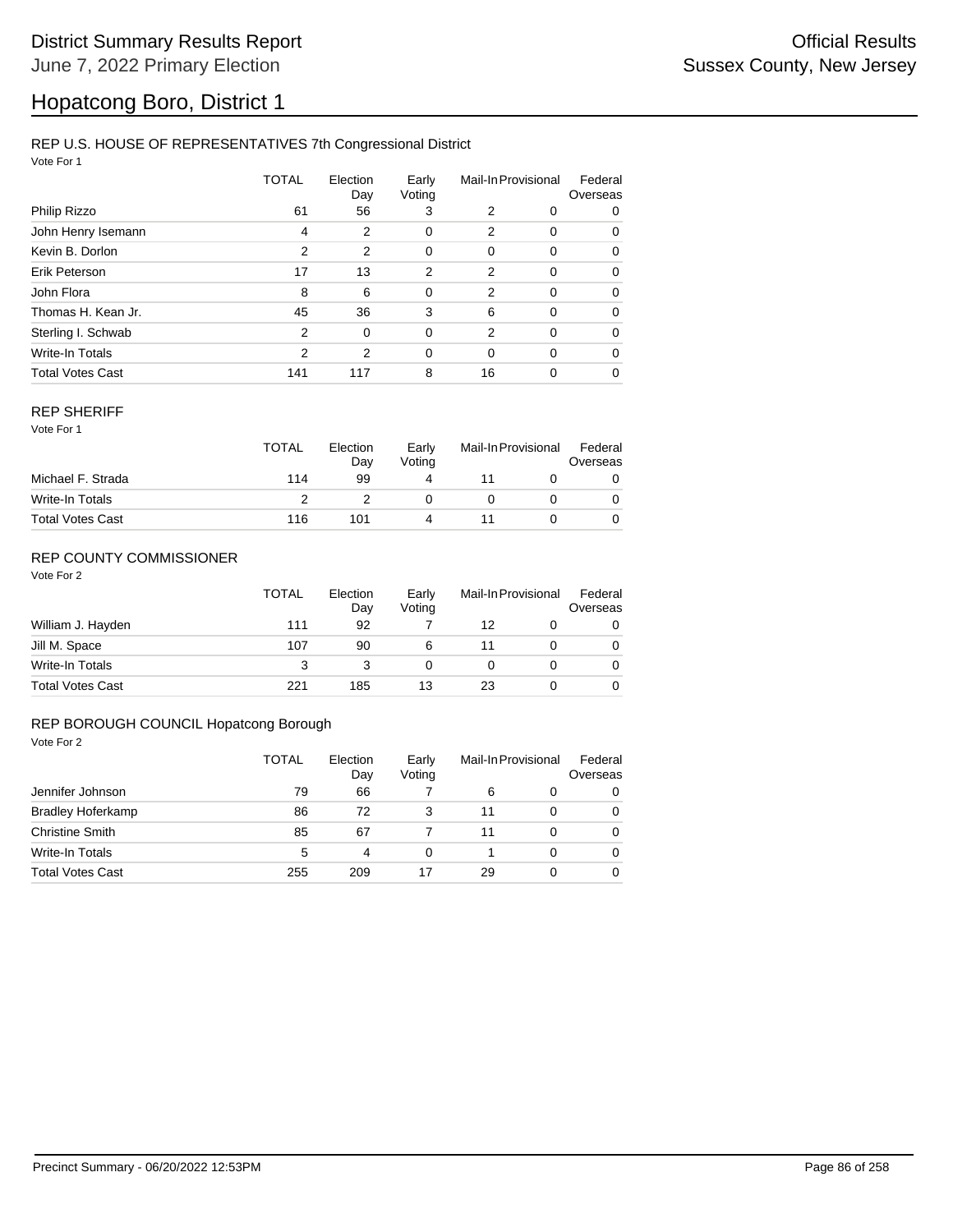## District Summary Results Report **Contract Contract Contract Contract Contract Contract Contract Contract Contract Contract Contract Contract Contract Contract Contract Contract Contract Contract Contract Contract Contract** June 7, 2022 Primary Election

## Hopatcong Boro, District 2

| <b>Statistics</b>                | <b>TOTAL</b> | Election<br>Day | Early<br>Voting | Mail-In Provisional |   | Federal<br>Overseas |
|----------------------------------|--------------|-----------------|-----------------|---------------------|---|---------------------|
| Registered Voters - Total        | 727          |                 |                 |                     |   |                     |
| Registered Voters - Democratic   | 177          |                 |                 |                     |   |                     |
| Registered Voters - Republican   | 338          |                 |                 |                     |   |                     |
| <b>Ballots Cast - Total</b>      | 138          | 92              | 5               | 41                  | 0 | $\Omega$            |
| <b>Ballots Cast - Democratic</b> | 39           | 14              | $\mathbf 0$     | 25                  | 0 | $\Omega$            |
| Ballots Cast - Republican        | 99           | 78              | 5               | 16                  | 0 | 0                   |
| Voter Turnout - Total            | 18.98%       |                 |                 |                     |   |                     |
| Voter Turnout - Democratic       | 22.03%       |                 |                 |                     |   |                     |
| Voter Turnout - Republican       | 29.29%       |                 |                 |                     |   |                     |

#### DEM U.S. HOUSE OF REPRESENTATIVES 7th Congressional District

Vote For 1

|                         | TOTAL | Election<br>Day | Early<br>Voting | Mail-In Provisional |  | Federal<br>Overseas |
|-------------------------|-------|-----------------|-----------------|---------------------|--|---------------------|
| Roger Bacon             | 4     | 3               |                 |                     |  | 0                   |
| Tom Malinowski          | 35    | 11              |                 | 24                  |  |                     |
| Write-In Totals         | 0     |                 |                 |                     |  |                     |
| <b>Total Votes Cast</b> | 39    | 14              |                 | 25                  |  |                     |

### DEM SHERIFF

Vote For 1

|                         | <b>TOTAL</b> | Election<br>Dav | Early<br>Votina | Mail-In Provisional |  | Federal<br>Overseas |
|-------------------------|--------------|-----------------|-----------------|---------------------|--|---------------------|
| No Petition Filed       |              |                 |                 |                     |  |                     |
| Write-In Totals         | 4            |                 |                 |                     |  |                     |
| <b>Total Votes Cast</b> | 4            |                 |                 |                     |  |                     |

### DEM COUNTY COMMISSIONER

Vote For 2

|                         | <b>TOTAL</b> | Election<br>Day | Early<br>Votina | Mail-In Provisional |  | Federal<br>Overseas |
|-------------------------|--------------|-----------------|-----------------|---------------------|--|---------------------|
| Damaris Lira            | 36           | 12              |                 | 24                  |  | 0                   |
| Camila DiResta          | 38           | 14              |                 | 24                  |  | 0                   |
| Write-In Totals         | 0            |                 |                 |                     |  | 0                   |
| <b>Total Votes Cast</b> | 74           | 26              |                 | 48                  |  | 0                   |

#### DEM BOROUGH COUNCIL Hopatcong Borough

|                         | <b>TOTAL</b> | Election<br>Day | Early<br>Voting | Mail-In Provisional |  | Federal<br>Overseas |
|-------------------------|--------------|-----------------|-----------------|---------------------|--|---------------------|
| Mara Modes              | 33           | 12              | 0               | 21                  |  |                     |
| No Petition Filed       | 0            |                 |                 |                     |  |                     |
| Write-In Totals         |              |                 |                 |                     |  |                     |
| <b>Total Votes Cast</b> | 36           | 13              | 0               | 23                  |  |                     |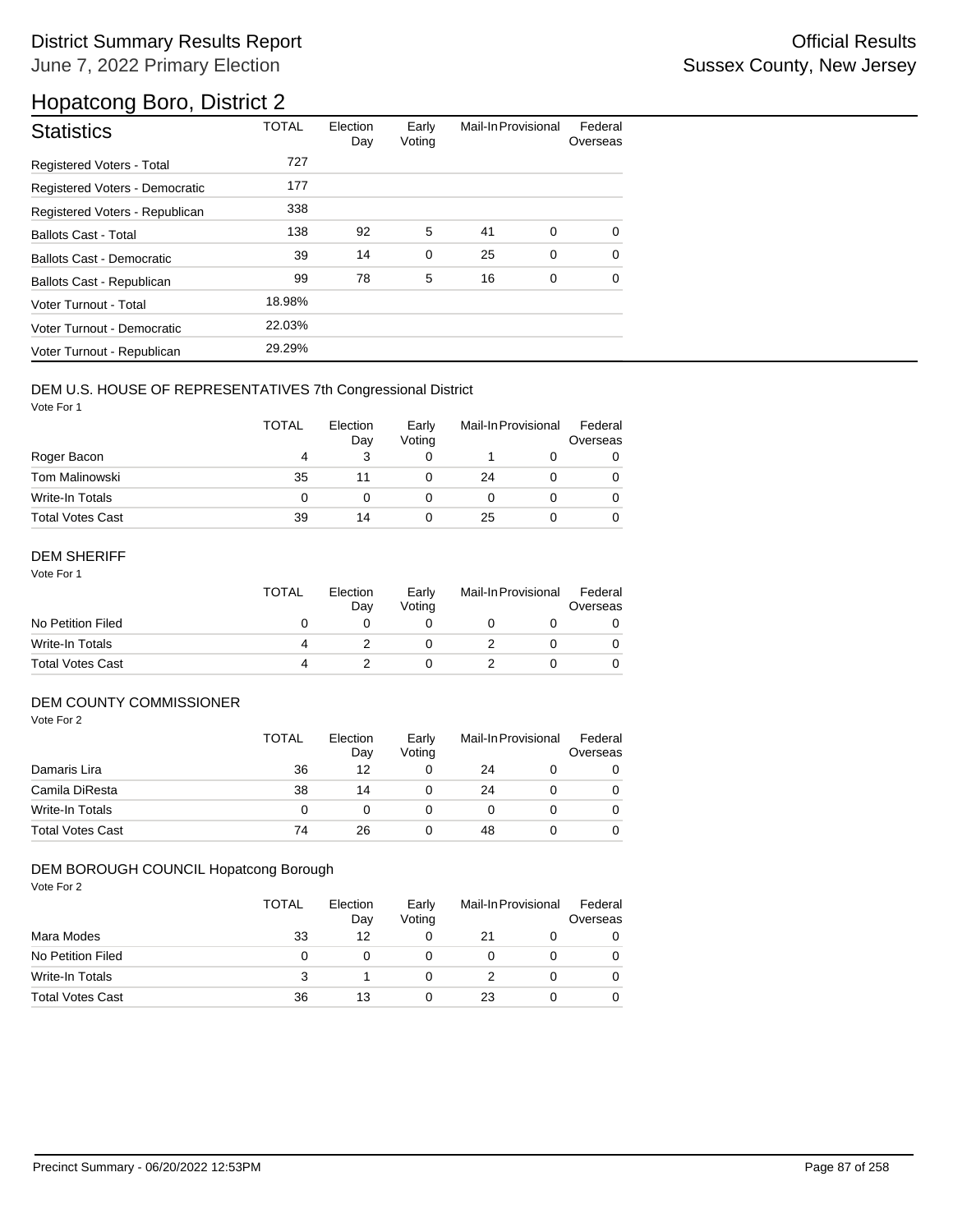#### REP U.S. HOUSE OF REPRESENTATIVES 7th Congressional District

Vote For 1

|                         | <b>TOTAL</b> | Election<br>Day | Early<br>Voting | Mail-In Provisional |          | Federal<br>Overseas |  |
|-------------------------|--------------|-----------------|-----------------|---------------------|----------|---------------------|--|
| Philip Rizzo            | 27           | 18              |                 | 8                   | 0        | 0                   |  |
| John Henry Isemann      | 3            | 3               | 0               | 0                   | 0        | 0                   |  |
| Kevin B. Dorlon         | 3            | $\overline{2}$  | 1               | 0                   | 0        | 0                   |  |
| Erik Peterson           | 10           | 10              | 0               | 0                   | 0        | 0                   |  |
| John Flora              | 12           | 11              | 0               |                     | 0        | 0                   |  |
| Thomas H. Kean Jr.      | 40           | 32              | 3               | 5                   | 0        | 0                   |  |
| Sterling I. Schwab      |              | $\mathbf 0$     | $\Omega$        |                     | $\Omega$ | 0                   |  |
| Write-In Totals         |              | 1               | $\Omega$        | $\Omega$            | $\Omega$ | 0                   |  |
| <b>Total Votes Cast</b> | 97           | 77              | 5               | 15                  | 0        | 0                   |  |

#### REP SHERIFF

Vote For 1

|                         | <b>TOTAL</b> | Election<br>Day | Early<br>Voting | Mail-In Provisional |  | Federal<br>Overseas |
|-------------------------|--------------|-----------------|-----------------|---------------------|--|---------------------|
| Michael F. Strada       | 88           | 69              | 5               | 14                  |  |                     |
| Write-In Totals         |              |                 |                 |                     |  |                     |
| <b>Total Votes Cast</b> | 90           |                 | 5               | 14                  |  |                     |

### REP COUNTY COMMISSIONER

Vote For 2

|                         | TOTAL | Election<br>Day | Early<br>Voting | Mail-In Provisional |  | Federal<br>Overseas |
|-------------------------|-------|-----------------|-----------------|---------------------|--|---------------------|
| William J. Hayden       | 80    | 59              | 5               | 16                  |  | 0                   |
| Jill M. Space           | 88    | 68              | 5               | 15                  |  | 0                   |
| Write-In Totals         |       |                 |                 |                     |  | 0                   |
| <b>Total Votes Cast</b> | 170   | 129             | 10              | 31                  |  |                     |

#### REP BOROUGH COUNCIL Hopatcong Borough

|                          | TOTAL | Election<br>Day | Early<br>Voting | Mail-In Provisional |          | Federal<br>Overseas |  |
|--------------------------|-------|-----------------|-----------------|---------------------|----------|---------------------|--|
| Jennifer Johnson         | 53    | 43              | 4               | 6                   | 0        | 0                   |  |
| <b>Bradley Hoferkamp</b> | 65    | 48              |                 | 15                  | 0        | 0                   |  |
| <b>Christine Smith</b>   | 60    | 47              | 3               | 10                  | $\Omega$ | 0                   |  |
| <b>Write-In Totals</b>   | 3     | 3               | 0               | 0                   | 0        | $\Omega$            |  |
| <b>Total Votes Cast</b>  | 181   | 141             | 9               | 31                  | 0        | 0                   |  |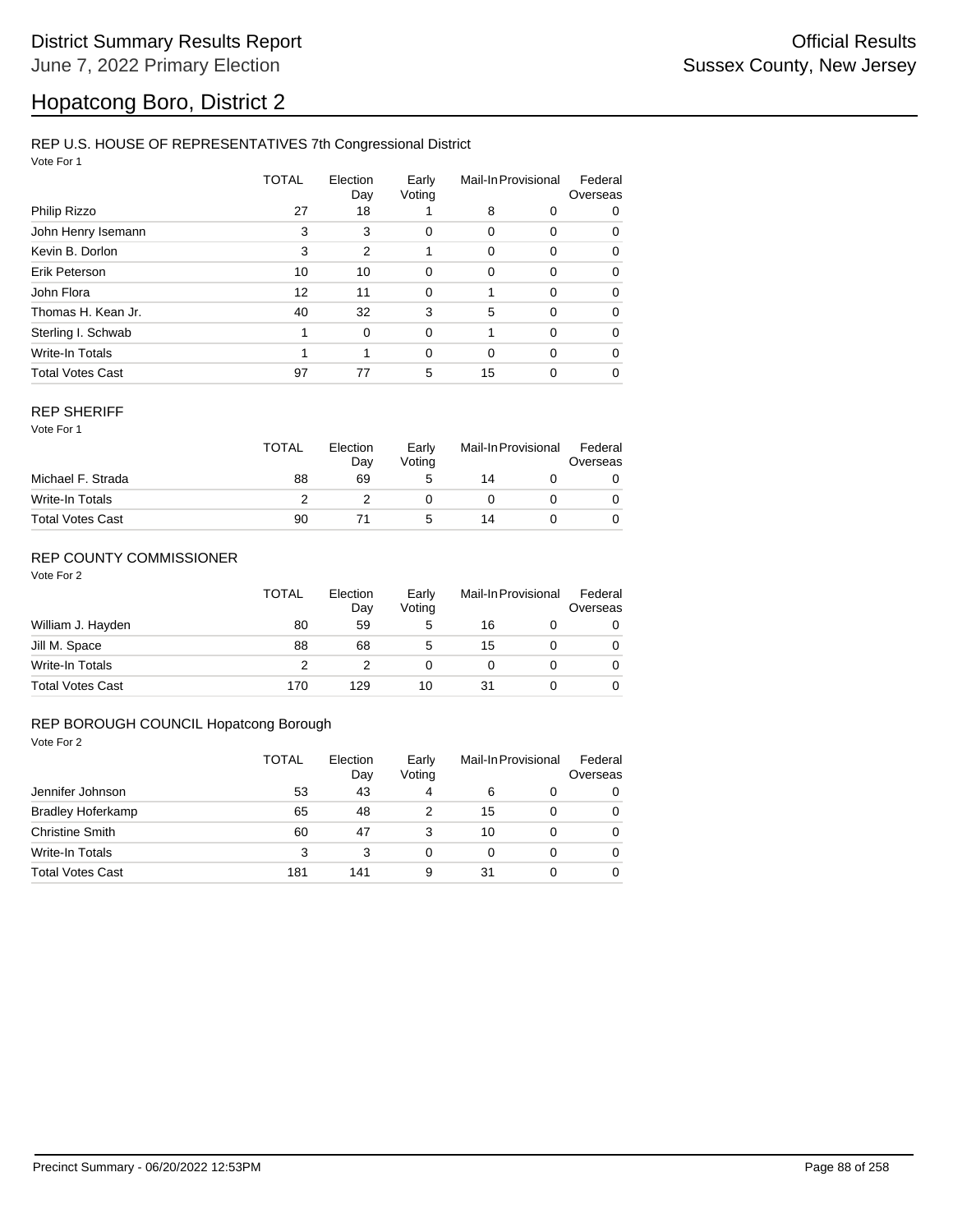| <b>Statistics</b>              | <b>TOTAL</b> | Election<br>Day | Early<br>Voting | Mail-In Provisional |   | Federal<br>Overseas |
|--------------------------------|--------------|-----------------|-----------------|---------------------|---|---------------------|
| Registered Voters - Total      | 1,033        |                 |                 |                     |   |                     |
| Registered Voters - Democratic | 257          |                 |                 |                     |   |                     |
| Registered Voters - Republican | 368          |                 |                 |                     |   |                     |
| <b>Ballots Cast - Total</b>    | 139          | 113             | 2               | 24                  | 0 | $\Omega$            |
| Ballots Cast - Democratic      | 35           | 18              | $\mathbf 0$     | 17                  | 0 | $\Omega$            |
| Ballots Cast - Republican      | 104          | 95              | 2               | 7                   | 0 | $\Omega$            |
| Voter Turnout - Total          | 13.46%       |                 |                 |                     |   |                     |
| Voter Turnout - Democratic     | 13.62%       |                 |                 |                     |   |                     |
| Voter Turnout - Republican     | 28.26%       |                 |                 |                     |   |                     |

### DEM U.S. HOUSE OF REPRESENTATIVES 7th Congressional District

Vote For 1

|                         | <b>TOTAL</b> | Election<br>Day | Early<br>Voting | Mail-In Provisional |  | Federal<br>Overseas |
|-------------------------|--------------|-----------------|-----------------|---------------------|--|---------------------|
| Roger Bacon             | 3            | 3               |                 |                     |  | 0                   |
| Tom Malinowski          | 32           | 15              |                 | 17                  |  | 0                   |
| Write-In Totals         | 0            |                 |                 |                     |  | 0                   |
| <b>Total Votes Cast</b> | 35           | 18              | 0               |                     |  | 0                   |

### DEM SHERIFF

Vote For 1

|                         | <b>TOTAL</b> | Election<br>Dav | Early<br>Votina | Mail-In Provisional |  | Federal<br>Overseas |
|-------------------------|--------------|-----------------|-----------------|---------------------|--|---------------------|
| No Petition Filed       |              |                 |                 |                     |  |                     |
| Write-In Totals         | :5           |                 |                 | 5.                  |  |                     |
| <b>Total Votes Cast</b> | 5            |                 |                 | G                   |  |                     |

### DEM COUNTY COMMISSIONER

Vote For 2

|                         | TOTAL | Election<br>Day | Early<br>Votina | Mail-In Provisional |  | Federal<br>Overseas |
|-------------------------|-------|-----------------|-----------------|---------------------|--|---------------------|
| Damaris Lira            | 30    | 14              |                 | 16                  |  | 0                   |
| Camila DiResta          | 29    | 14              |                 | 15                  |  | 0                   |
| Write-In Totals         | 0     |                 |                 |                     |  | 0                   |
| <b>Total Votes Cast</b> | 59    | 28              |                 | 31                  |  | 0                   |

### DEM BOROUGH COUNCIL Hopatcong Borough

|                         | <b>TOTAL</b> | Election<br>Day | Early<br>Voting | Mail-In Provisional |  | Federal<br>Overseas |
|-------------------------|--------------|-----------------|-----------------|---------------------|--|---------------------|
| Mara Modes              | 32           | 17              | O               | 15                  |  |                     |
| No Petition Filed       | 0            |                 |                 |                     |  |                     |
| Write-In Totals         | 3            |                 | 0               |                     |  |                     |
| <b>Total Votes Cast</b> | 35           |                 | O               | 18                  |  |                     |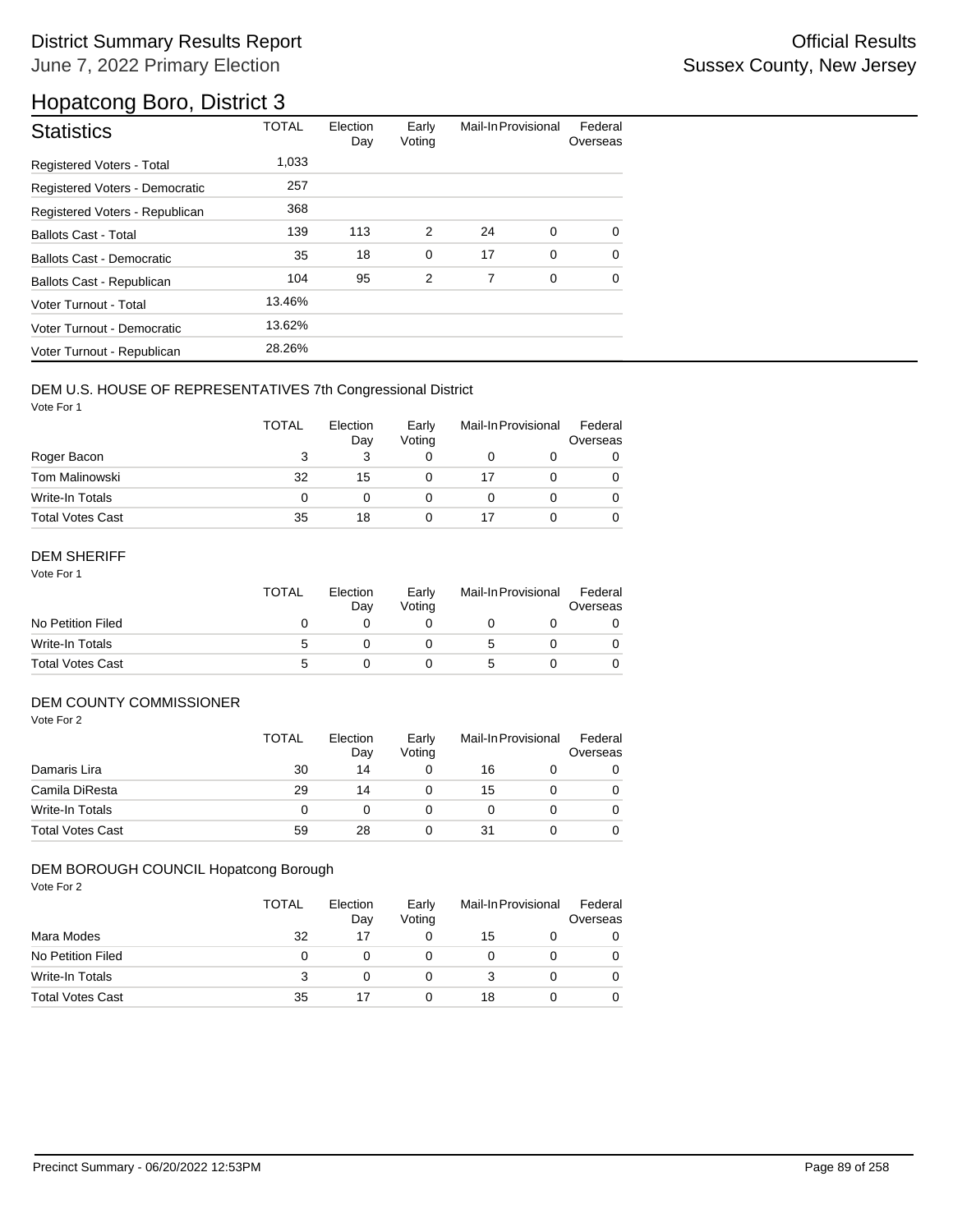### REP U.S. HOUSE OF REPRESENTATIVES 7th Congressional District

Vote For 1

|                         | TOTAL | Election<br>Day | Early<br>Voting | Mail-In Provisional |          | Federal<br>Overseas |  |
|-------------------------|-------|-----------------|-----------------|---------------------|----------|---------------------|--|
| Philip Rizzo            | 52    | 48              |                 | 3                   | 0        | 0                   |  |
| John Henry Isemann      | 2     |                 | 0               |                     | 0        | 0                   |  |
| Kevin B. Dorlon         | 6     | 5               | 0               |                     | 0        | 0                   |  |
| Erik Peterson           | 10    | 9               |                 | 0                   | $\Omega$ | 0                   |  |
| John Flora              | 5     | $\overline{4}$  | 0               | 1                   | $\Omega$ | 0                   |  |
| Thomas H. Kean Jr.      | 24    | 23              | 0               |                     | 0        | 0                   |  |
| Sterling I. Schwab      | 1     | 1               | $\Omega$        | 0                   | $\Omega$ | 0                   |  |
| Write-In Totals         |       | 1               | 0               | $\Omega$            | $\Omega$ | $\Omega$            |  |
| <b>Total Votes Cast</b> | 101   | 92              | 2               |                     | 0        | 0                   |  |

#### REP SHERIFF

Vote For 1

|                         | TOTAL | Election<br>Day | Early<br>Votina | Mail-In Provisional |  | Federal<br>Overseas |
|-------------------------|-------|-----------------|-----------------|---------------------|--|---------------------|
| Michael F. Strada       | 93    | 85              |                 |                     |  |                     |
| Write-In Totals         |       |                 |                 |                     |  |                     |
| <b>Total Votes Cast</b> | 96    | 87              |                 |                     |  |                     |

### REP COUNTY COMMISSIONER

Vote For 2

|                         | TOTAL | Election<br>Day | Early<br>Voting | Mail-In Provisional |  | Federal<br>Overseas |
|-------------------------|-------|-----------------|-----------------|---------------------|--|---------------------|
| William J. Hayden       | 79    | 71              |                 | 6                   |  | 0                   |
| Jill M. Space           | 80    | 72              |                 | 6                   |  | 0                   |
| Write-In Totals         | 2     |                 | 0               |                     |  | 0                   |
| <b>Total Votes Cast</b> | 161   | 145             |                 | 12                  |  | 0                   |

#### REP BOROUGH COUNCIL Hopatcong Borough

|                          | TOTAL | Election<br>Day<br>53 | Early<br>Voting | Mail-In Provisional |   | Federal<br>Overseas |
|--------------------------|-------|-----------------------|-----------------|---------------------|---|---------------------|
| Jennifer Johnson         | 60    |                       |                 | 6                   | 0 | 0                   |
| <b>Bradley Hoferkamp</b> | 62    | 55                    |                 | 5                   | 0 | $\Omega$            |
| <b>Christine Smith</b>   | 52    | 49                    |                 |                     | 0 | $\Omega$            |
| Write-In Totals          | 3     | 3                     | 0               | 0                   | 0 | $\Omega$            |
| <b>Total Votes Cast</b>  | 177   | 160                   | 4               | 13                  | 0 | $\Omega$            |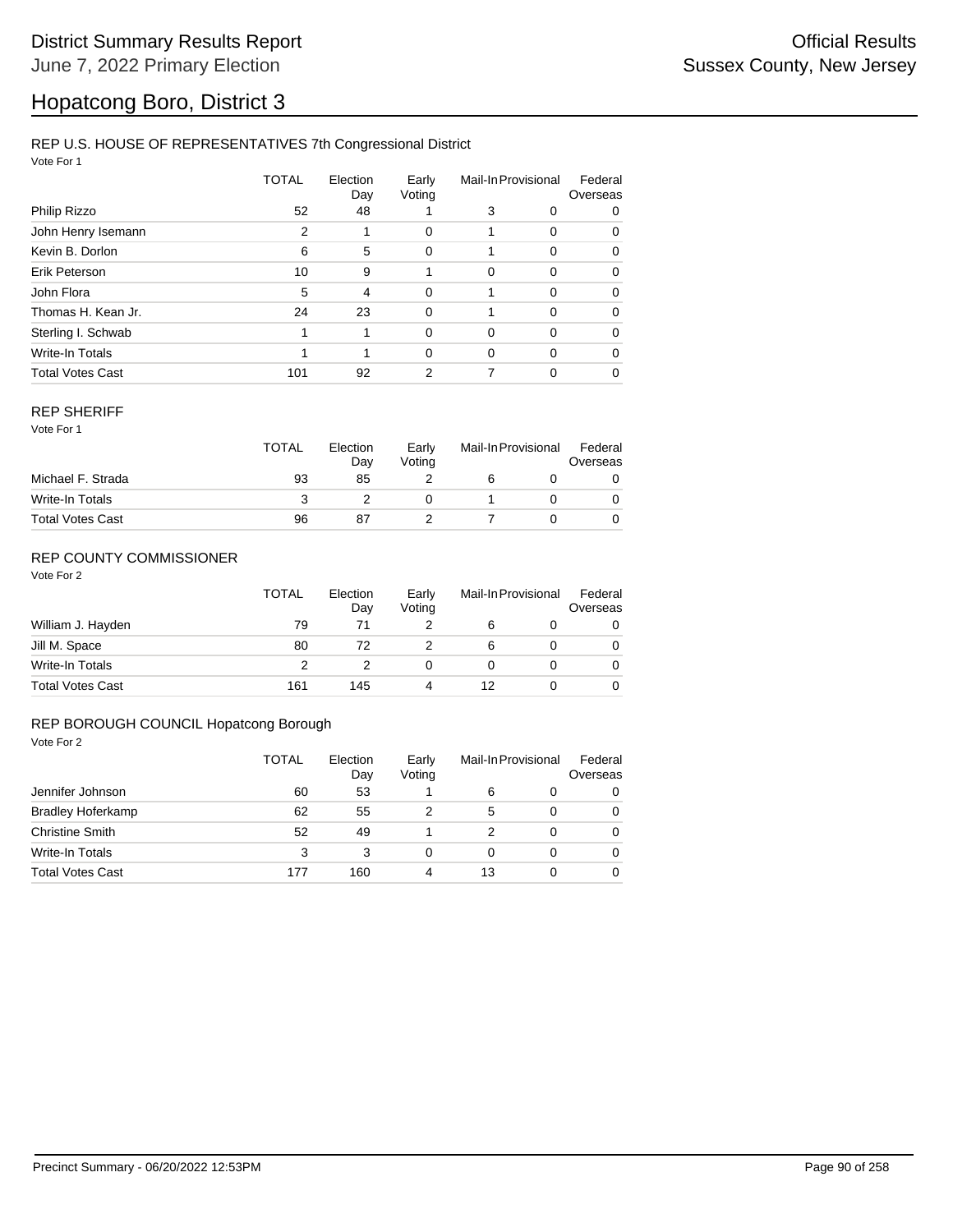| <b>Statistics</b>                | <b>TOTAL</b> | Election<br>Day | Early<br>Voting | Mail-In Provisional |             | Federal<br>Overseas |
|----------------------------------|--------------|-----------------|-----------------|---------------------|-------------|---------------------|
| <b>Registered Voters - Total</b> | 1,062        |                 |                 |                     |             |                     |
| Registered Voters - Democratic   | 259          |                 |                 |                     |             |                     |
| Registered Voters - Republican   | 498          |                 |                 |                     |             |                     |
| <b>Ballots Cast - Total</b>      | 241          | 194             | 7               | 40                  | 0           | $\Omega$            |
| Ballots Cast - Democratic        | 60           | 34              | 1               | 25                  | $\mathbf 0$ | $\Omega$            |
| Ballots Cast - Republican        | 181          | 160             | 6               | 15                  | 0           | 0                   |
| Voter Turnout - Total            | 22.69%       |                 |                 |                     |             |                     |
| Voter Turnout - Democratic       | 23.17%       |                 |                 |                     |             |                     |
| Voter Turnout - Republican       | 36.35%       |                 |                 |                     |             |                     |

### DEM U.S. HOUSE OF REPRESENTATIVES 7th Congressional District

Vote For 1

|                         | <b>TOTAL</b> | Election<br>Day | Early<br>Voting | Mail-In Provisional |  | Federal<br>Overseas |
|-------------------------|--------------|-----------------|-----------------|---------------------|--|---------------------|
| Roger Bacon             | 3            |                 |                 |                     |  |                     |
| <b>Tom Malinowski</b>   | 56           | 32              |                 | 23                  |  |                     |
| Write-In Totals         | 0            | 0               |                 |                     |  |                     |
| <b>Total Votes Cast</b> | 59           | 34              |                 | 24                  |  |                     |

### DEM SHERIFF

Vote For 1

|                         | <b>TOTAL</b> | Election<br>Dav | Early<br>Votina | Mail-In Provisional |  | Federal<br>Overseas |
|-------------------------|--------------|-----------------|-----------------|---------------------|--|---------------------|
| No Petition Filed       |              |                 |                 |                     |  |                     |
| Write-In Totals         |              |                 |                 |                     |  |                     |
| <b>Total Votes Cast</b> | 8            |                 |                 |                     |  |                     |

### DEM COUNTY COMMISSIONER

Vote For 2

|                         | <b>TOTAL</b> | Election<br>Day | Early<br>Votina | Mail-In Provisional |  | Federal<br>Overseas |
|-------------------------|--------------|-----------------|-----------------|---------------------|--|---------------------|
| Damaris Lira            | 51           | 29              |                 | 22                  |  |                     |
| Camila DiResta          | 57           | 33              |                 | 24                  |  | 0                   |
| Write-In Totals         |              |                 |                 |                     |  | 0                   |
| <b>Total Votes Cast</b> | 109          | 63              |                 | 46                  |  | 0                   |

### DEM BOROUGH COUNCIL Hopatcong Borough

|                         | <b>TOTAL</b> | Election<br>Day | Early<br>Voting | Mail-In Provisional |  | Federal<br>Overseas |
|-------------------------|--------------|-----------------|-----------------|---------------------|--|---------------------|
| Mara Modes              | 50           | 27              |                 | 22                  |  |                     |
| No Petition Filed       | 0            |                 |                 |                     |  |                     |
| Write-In Totals         | 8            | 4               |                 | 4                   |  |                     |
| <b>Total Votes Cast</b> | 58           | 31              |                 | 26                  |  |                     |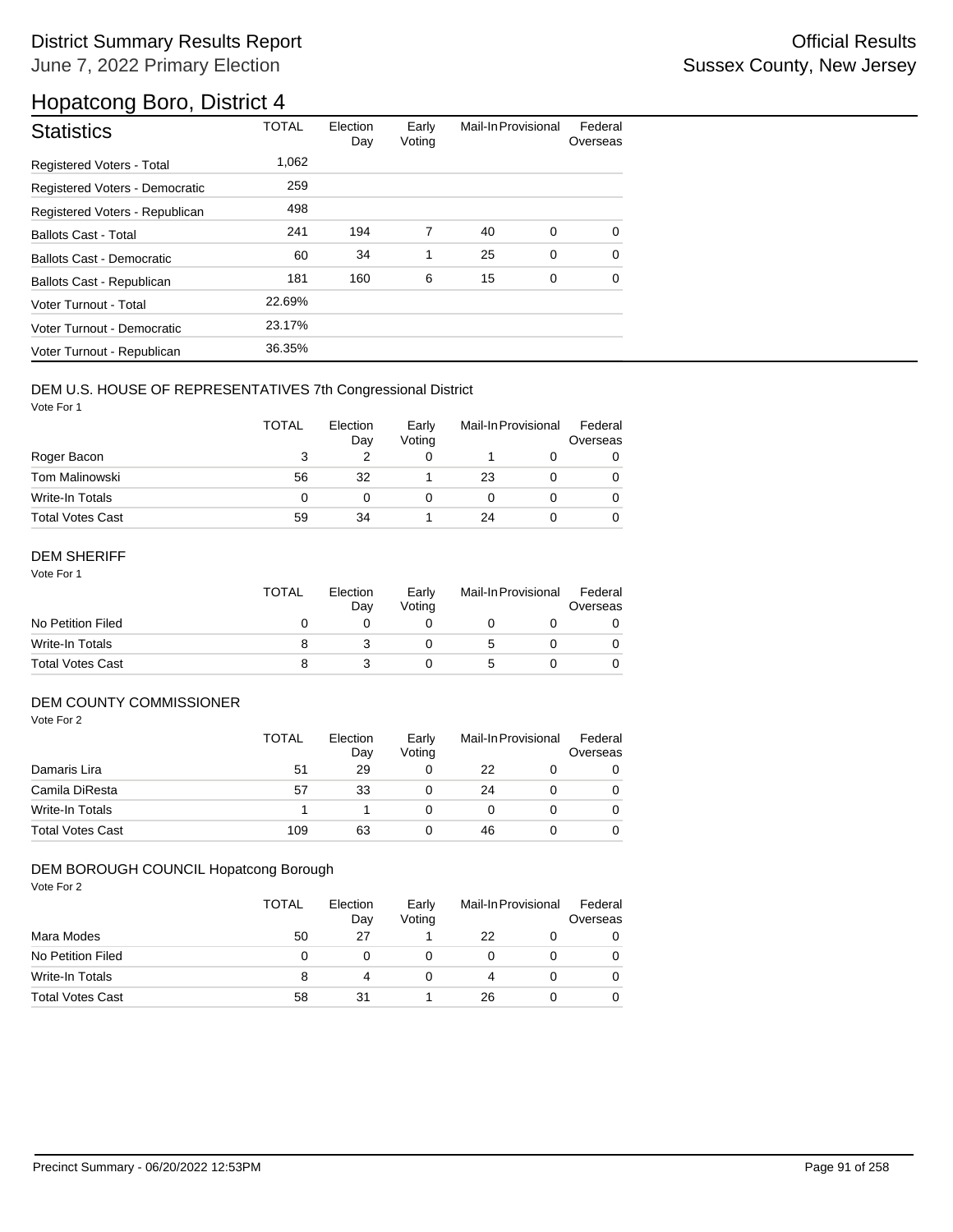#### REP U.S. HOUSE OF REPRESENTATIVES 7th Congressional District

Vote For 1

|                         | TOTAL    | Election<br>Day | Early<br>Voting | Mail-In Provisional |          | Federal<br>Overseas |  |
|-------------------------|----------|-----------------|-----------------|---------------------|----------|---------------------|--|
| Philip Rizzo            | 66       | 59              | 3               | 4                   | 0        | 0                   |  |
| John Henry Isemann      | 10       | 9               | 0               |                     | 0        | 0                   |  |
| Kevin B. Dorlon         | 4        | 3               | 0               | 1                   | 0        | 0                   |  |
| Erik Peterson           | 18       | 18              | $\mathbf 0$     | 0                   | 0        | 0                   |  |
| John Flora              | 17       | 15              | $\mathbf 0$     | 2                   | 0        | 0                   |  |
| Thomas H. Kean Jr.      | 60       | 53              | 3               | 4                   | 0        | 0                   |  |
| Sterling I. Schwab      | 0        | 0               | $\mathbf 0$     | 0                   | 0        | 0                   |  |
| Write-In Totals         | $\Omega$ | $\Omega$        | 0               | 0                   | $\Omega$ | 0                   |  |
| <b>Total Votes Cast</b> | 175      | 157             | 6               | 12                  | 0        | 0                   |  |

#### REP SHERIFF

Vote For 1

|                         | <b>TOTAL</b> | Election<br>Day | Early<br>Voting | Mail-In Provisional |  | Federal<br>Overseas |
|-------------------------|--------------|-----------------|-----------------|---------------------|--|---------------------|
| Michael F. Strada       | 171          | 152             |                 | 13                  |  |                     |
| Write-In Totals         |              |                 |                 |                     |  |                     |
| <b>Total Votes Cast</b> | 173          | 153             |                 | 14                  |  |                     |

### REP COUNTY COMMISSIONER

Vote For 2

|                         | TOTAL | Election<br>Day | Early<br>Voting | Mail-In Provisional |  | Federal<br>Overseas |
|-------------------------|-------|-----------------|-----------------|---------------------|--|---------------------|
| William J. Hayden       | 148   | 129             | 6               | 13                  |  | 0                   |
| Jill M. Space           | 152   | 136             | 4               | 12                  |  | 0                   |
| Write-In Totals         | 3     |                 |                 |                     |  | 0                   |
| <b>Total Votes Cast</b> | 303   | 266             | 10              | 27                  |  |                     |

#### REP BOROUGH COUNCIL Hopatcong Borough

|                          | TOTAL | Election<br>Day | Early<br>Voting | Mail-In Provisional |          | Federal<br>Overseas |
|--------------------------|-------|-----------------|-----------------|---------------------|----------|---------------------|
| Jennifer Johnson         | 64    | 58              | 0               | 6                   | 0        | 0                   |
| <b>Bradley Hoferkamp</b> | 131   | 118             | 5               | 8                   | 0        | $\Omega$            |
| <b>Christine Smith</b>   | 132   | 116             | 6               | 10                  | 0        | $\Omega$            |
| <b>Write-In Totals</b>   | 6     | 3               | 0               | 3                   | $\Omega$ | $\Omega$            |
| <b>Total Votes Cast</b>  | 333   | 295             | 11              | 27                  | 0        | $\Omega$            |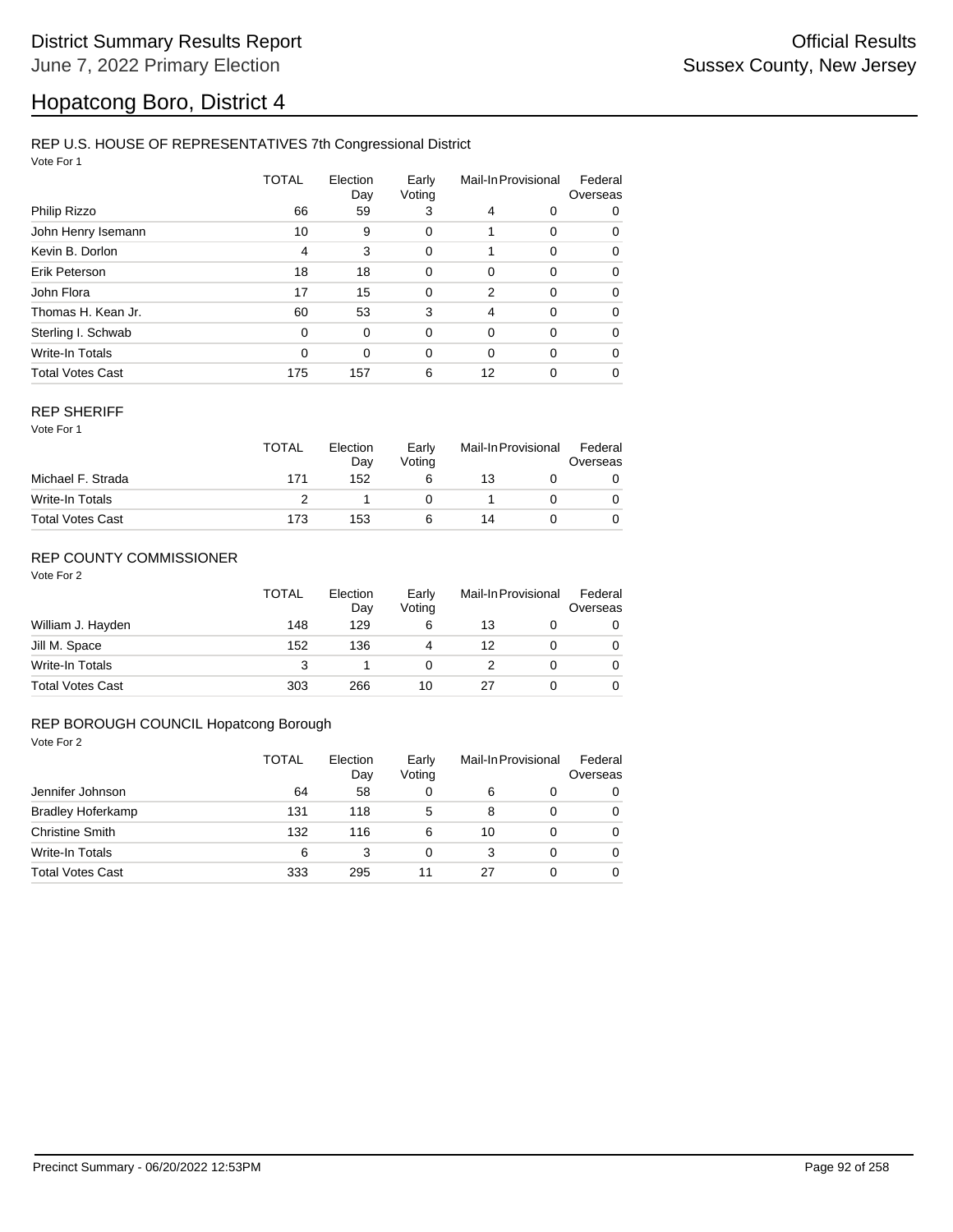| <b>Statistics</b>                | <b>TOTAL</b> | Election<br>Day | Early<br>Voting | Mail-In Provisional |             | Federal<br>Overseas |
|----------------------------------|--------------|-----------------|-----------------|---------------------|-------------|---------------------|
| Registered Voters - Total        | 788          |                 |                 |                     |             |                     |
| Registered Voters - Democratic   | 219          |                 |                 |                     |             |                     |
| Registered Voters - Republican   | 269          |                 |                 |                     |             |                     |
| <b>Ballots Cast - Total</b>      | 108          | 76              | 6               | 24                  | 2           | $\Omega$            |
| <b>Ballots Cast - Democratic</b> | 38           | 13              | $\overline{2}$  | 21                  | 2           | $\Omega$            |
| Ballots Cast - Republican        | 70           | 63              | $\overline{4}$  | 3                   | $\mathbf 0$ | $\Omega$            |
| Voter Turnout - Total            | 13.71%       |                 |                 |                     |             |                     |
| Voter Turnout - Democratic       | 17.35%       |                 |                 |                     |             |                     |
| Voter Turnout - Republican       | 26.02%       |                 |                 |                     |             |                     |

### DEM U.S. HOUSE OF REPRESENTATIVES 7th Congressional District

Vote For 1

|                         | <b>TOTAL</b> | Election<br>Day | Early<br>Voting | Mail-In Provisional |  | Federal<br>Overseas |
|-------------------------|--------------|-----------------|-----------------|---------------------|--|---------------------|
| Roger Bacon             | 3            |                 |                 |                     |  |                     |
| <b>Tom Malinowski</b>   | 33           | 9               |                 | 21                  |  | 0                   |
| Write-In Totals         |              |                 |                 |                     |  |                     |
| <b>Total Votes Cast</b> | 37           | 12              |                 | 21                  |  |                     |

### DEM SHERIFF

Vote For 1

|                         | <b>TOTAL</b> | Election<br>Dav | Early<br>Votina | Mail-In Provisional |  | Federal<br>Overseas |
|-------------------------|--------------|-----------------|-----------------|---------------------|--|---------------------|
| No Petition Filed       |              |                 |                 |                     |  |                     |
| Write-In Totals         |              |                 |                 |                     |  |                     |
| <b>Total Votes Cast</b> |              |                 |                 |                     |  |                     |

### DEM COUNTY COMMISSIONER

Vote For 2

|                         | <b>TOTAL</b> | Election<br>Day | Early<br>Votina | Mail-In Provisional |  | Federal<br>Overseas |
|-------------------------|--------------|-----------------|-----------------|---------------------|--|---------------------|
| Damaris Lira            | 34           | 10              |                 | 20                  |  | 0                   |
| Camila DiResta          | 33           |                 |                 | 19                  |  | 0                   |
| Write-In Totals         |              |                 |                 |                     |  | 0                   |
| <b>Total Votes Cast</b> | 69           | 23              | 4               | 39                  |  | 0                   |

#### DEM BOROUGH COUNCIL Hopatcong Borough

|                         | <b>TOTAL</b> | Election<br>Day | Early<br>Voting | Mail-In Provisional |  | Federal<br>Overseas |
|-------------------------|--------------|-----------------|-----------------|---------------------|--|---------------------|
| Mara Modes              | 34           | 10              |                 | 20                  |  | O                   |
| No Petition Filed       | 0            |                 | 0               |                     |  |                     |
| Write-In Totals         | 5            |                 | 0               |                     |  |                     |
| <b>Total Votes Cast</b> | 39           | 14              |                 |                     |  |                     |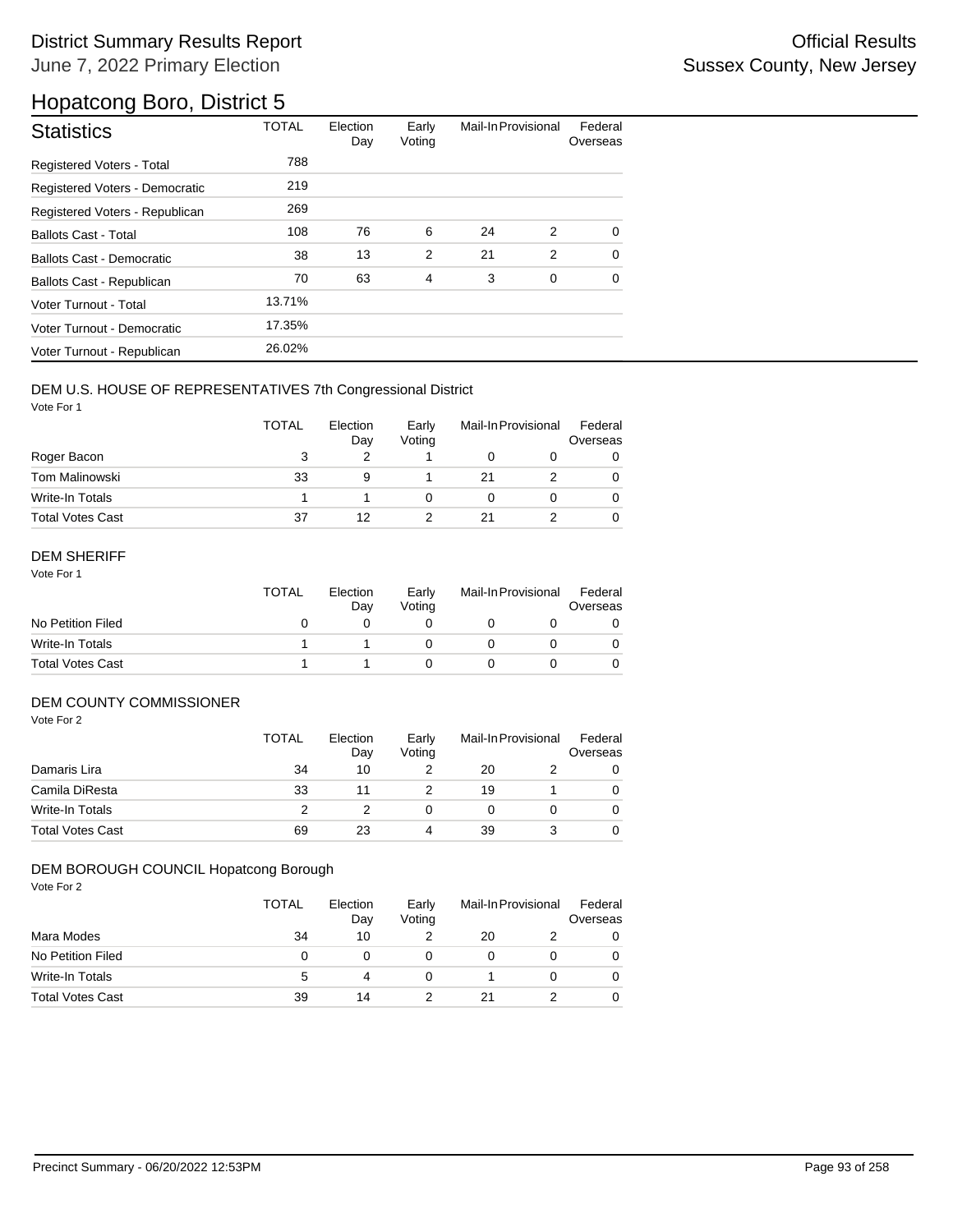### REP U.S. HOUSE OF REPRESENTATIVES 7th Congressional District

Vote For 1

|                         | TOTAL    | Election<br>Day | Early<br>Voting | Mail-In Provisional |          | Federal<br>Overseas |  |
|-------------------------|----------|-----------------|-----------------|---------------------|----------|---------------------|--|
| Philip Rizzo            | 36       | 35              |                 | 0                   | 0        | 0                   |  |
| John Henry Isemann      | 4        | 2               | 2               | 0                   | 0        | 0                   |  |
| Kevin B. Dorlon         |          | 1               | 0               | 0                   | 0        | 0                   |  |
| Erik Peterson           | 6        | 6               | 0               | 0                   | 0        | 0                   |  |
| John Flora              | 2        | 1               | 0               | 1                   | 0        | 0                   |  |
| Thomas H. Kean Jr.      | 21       | 18              |                 | $\overline{2}$      | $\Omega$ | 0                   |  |
| Sterling I. Schwab      | $\Omega$ | $\Omega$        | $\Omega$        | 0                   | 0        | 0                   |  |
| <b>Write-In Totals</b>  | $\Omega$ | $\Omega$        | 0               | $\Omega$            | $\Omega$ | 0                   |  |
| <b>Total Votes Cast</b> | 70       | 63              | 4               | 3                   | 0        | 0                   |  |

#### REP SHERIFF

Vote For 1

|                         | <b>TOTAL</b> | Election<br>Day | Early<br>Voting | Mail-In Provisional |  | Federal<br>Overseas |
|-------------------------|--------------|-----------------|-----------------|---------------------|--|---------------------|
| Michael F. Strada       | 64           | 59              | 4               |                     |  |                     |
| Write-In Totals         |              |                 |                 |                     |  |                     |
| <b>Total Votes Cast</b> | 64           | 59              | Δ               |                     |  |                     |

### REP COUNTY COMMISSIONER

Vote For 2

|                         | <b>TOTAL</b> | Election<br>Day | Early<br>Voting | Mail-In Provisional |  | Federal<br>Overseas |
|-------------------------|--------------|-----------------|-----------------|---------------------|--|---------------------|
| William J. Hayden       | 51           | 47              |                 |                     |  | 0                   |
| Jill M. Space           | 57           | 53              |                 |                     |  | 0                   |
| Write-In Totals         |              |                 | 0               |                     |  | 0                   |
| <b>Total Votes Cast</b> | 109          | 101             | 6               |                     |  |                     |

#### REP BOROUGH COUNCIL Hopatcong Borough

|                          | <b>TOTAL</b> | Election<br>Day | Early<br>Voting | Mail-In Provisional |   | Federal<br>Overseas |  |
|--------------------------|--------------|-----------------|-----------------|---------------------|---|---------------------|--|
| Jennifer Johnson         | 28           | 24              | 3               |                     | 0 | $\Omega$            |  |
| <b>Bradley Hoferkamp</b> | 54           | 47              | 4               | 3                   | 0 | $\Omega$            |  |
| <b>Christine Smith</b>   | 45           | 43              |                 |                     | 0 | $\Omega$            |  |
| Write-In Totals          |              |                 |                 | 0                   | 0 | $\Omega$            |  |
| <b>Total Votes Cast</b>  | 128          | 115             |                 | 6                   | 0 | $\Omega$            |  |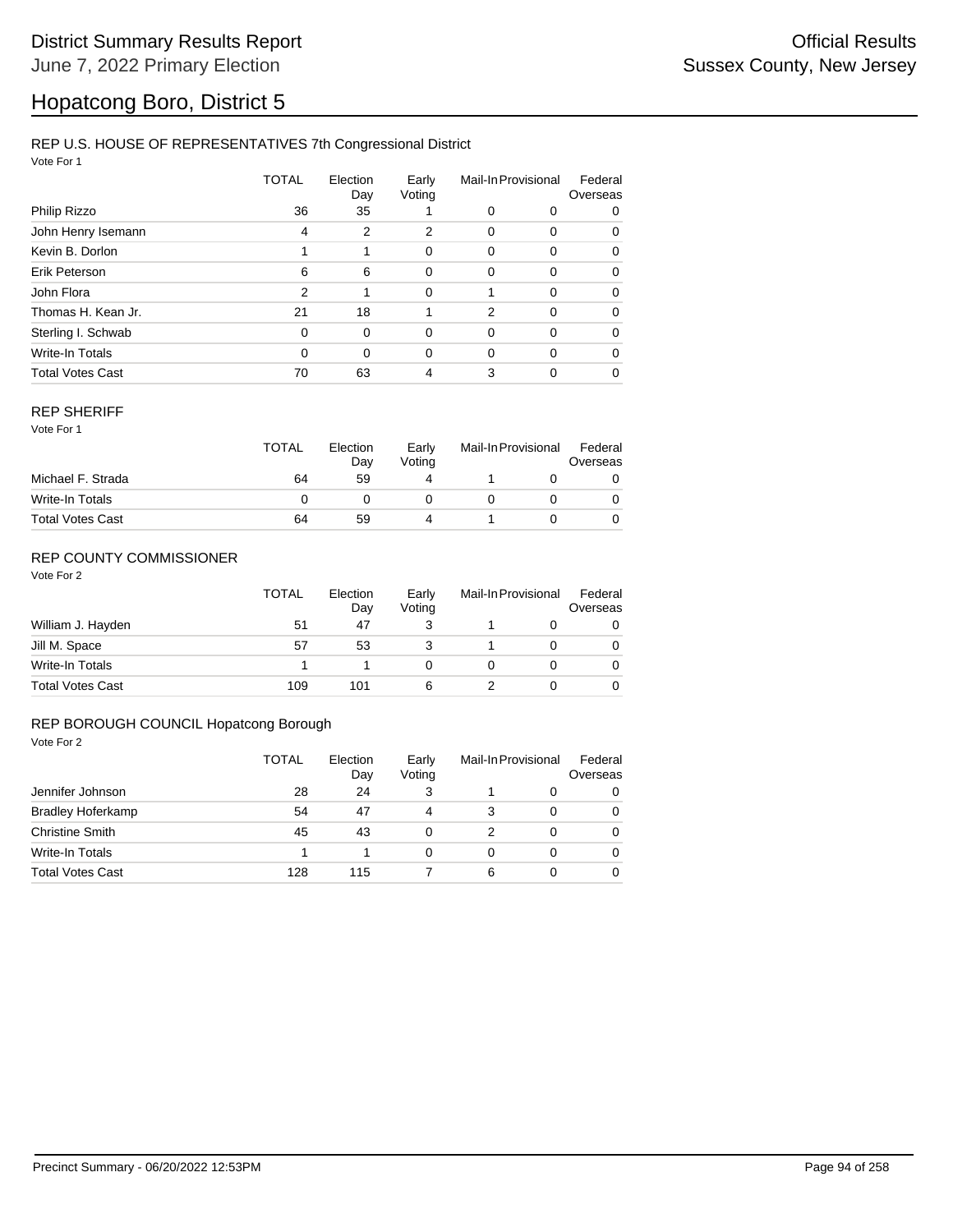| <b>Statistics</b>              | <b>TOTAL</b> | Election<br>Day | Early<br>Voting | Mail-In Provisional |   | Federal<br>Overseas |
|--------------------------------|--------------|-----------------|-----------------|---------------------|---|---------------------|
| Registered Voters - Total      | 1,247        |                 |                 |                     |   |                     |
| Registered Voters - Democratic | 311          |                 |                 |                     |   |                     |
| Registered Voters - Republican | 452          |                 |                 |                     |   |                     |
| <b>Ballots Cast - Total</b>    | 155          | 118             | 4               | 33                  | 0 | $\Omega$            |
| Ballots Cast - Democratic      | 44           | 24              | $\mathbf 0$     | 20                  | 0 | $\Omega$            |
| Ballots Cast - Republican      | 111          | 94              | $\overline{4}$  | 13                  | 0 | $\Omega$            |
| Voter Turnout - Total          | 12.43%       |                 |                 |                     |   |                     |
| Voter Turnout - Democratic     | 14.15%       |                 |                 |                     |   |                     |
| Voter Turnout - Republican     | 24.56%       |                 |                 |                     |   |                     |

### DEM U.S. HOUSE OF REPRESENTATIVES 7th Congressional District

Vote For 1

|                         | <b>TOTAL</b> | Election<br>Day | Early<br>Voting | Mail-In Provisional |  | Federal<br>Overseas |
|-------------------------|--------------|-----------------|-----------------|---------------------|--|---------------------|
| Roger Bacon             | 5            |                 |                 |                     |  |                     |
| Tom Malinowski          | 38           | 21              |                 | 17                  |  | 0                   |
| Write-In Totals         | 0            |                 |                 |                     |  |                     |
| <b>Total Votes Cast</b> | 43           | 24              |                 | 19                  |  |                     |

### DEM SHERIFF

Vote For 1

|                         | TOTAL | Election<br>Dav | Early<br>Votina | Mail-In Provisional |  | Federal<br>Overseas |
|-------------------------|-------|-----------------|-----------------|---------------------|--|---------------------|
| No Petition Filed       |       |                 |                 |                     |  |                     |
| Write-In Totals         |       |                 |                 |                     |  |                     |
| <b>Total Votes Cast</b> |       |                 |                 |                     |  |                     |

### DEM COUNTY COMMISSIONER

Vote For 2

|                         | <b>TOTAL</b> | Election<br>Day | Early<br>Votina | Mail-In Provisional |  | Federal<br>Overseas |
|-------------------------|--------------|-----------------|-----------------|---------------------|--|---------------------|
| Damaris Lira            | 38           | 19              |                 | 19                  |  | 0                   |
| Camila DiResta          | 39           | 20              |                 | 19                  |  | 0                   |
| Write-In Totals         | 0            |                 |                 |                     |  | 0                   |
| <b>Total Votes Cast</b> | 77           | 39              |                 | 38                  |  | 0                   |

#### DEM BOROUGH COUNCIL Hopatcong Borough

|                         | <b>TOTAL</b> | Election<br>Day | Early<br>Voting | Mail-In Provisional |  | Federal<br>Overseas |
|-------------------------|--------------|-----------------|-----------------|---------------------|--|---------------------|
| Mara Modes              | 43           | 24              | 0               | 19                  |  |                     |
| No Petition Filed       | 0            |                 |                 |                     |  |                     |
| Write-In Totals         | 0            |                 |                 |                     |  |                     |
| <b>Total Votes Cast</b> | 43           | 24              | 0               | 19                  |  |                     |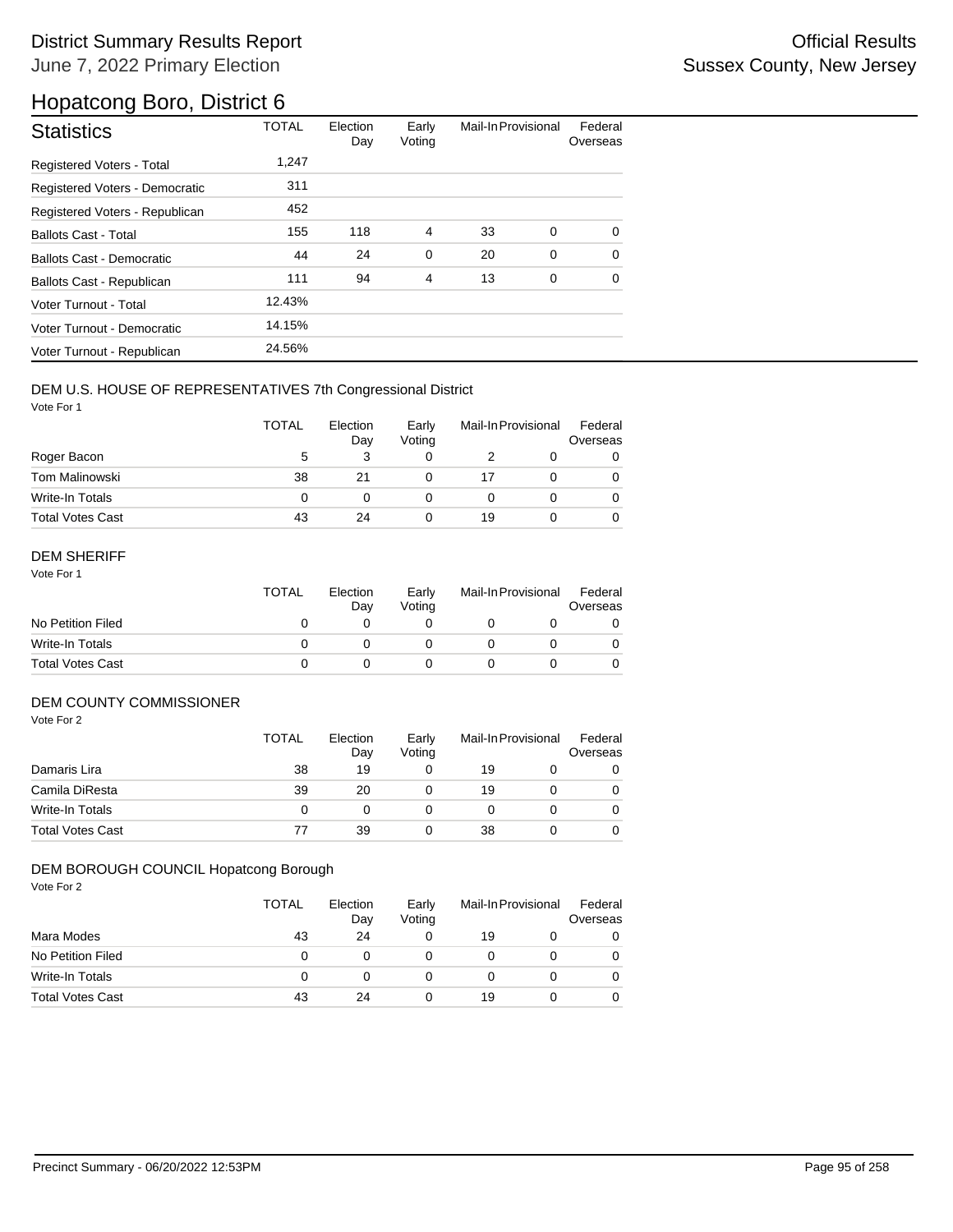#### REP U.S. HOUSE OF REPRESENTATIVES 7th Congressional District

Vote For 1

|                         | TOTAL    | Election<br>Day | Early<br>Voting | Mail-In Provisional |          | Federal<br>Overseas |  |
|-------------------------|----------|-----------------|-----------------|---------------------|----------|---------------------|--|
| Philip Rizzo            | 43       | 42              |                 | 0                   | 0        | 0                   |  |
| John Henry Isemann      | 8        | 5               | 0               | 3                   | 0        | 0                   |  |
| Kevin B. Dorlon         | 2        | 1               |                 | 0                   | 0        | 0                   |  |
| Erik Peterson           | 11       | 8               | 0               | 3                   | 0        | 0                   |  |
| John Flora              | 12       | 11              | $\mathbf 0$     |                     | $\Omega$ | $\Omega$            |  |
| Thomas H. Kean Jr.      | 35       | 27              | 2               | 6                   | 0        | 0                   |  |
| Sterling I. Schwab      | $\Omega$ | 0               | 0               | $\Omega$            | $\Omega$ | $\Omega$            |  |
| Write-In Totals         | $\Omega$ | $\Omega$        | $\Omega$        | $\Omega$            | $\Omega$ | $\Omega$            |  |
| <b>Total Votes Cast</b> | 111      | 94              | 4               | 13                  | 0        | 0                   |  |

#### REP SHERIFF

Vote For 1

|                         | <b>TOTAL</b> | Election<br>Day | Early<br>Voting | Mail-In Provisional |  | Federal<br>Overseas |
|-------------------------|--------------|-----------------|-----------------|---------------------|--|---------------------|
| Michael F. Strada       | 109          | 92              |                 | 13                  |  |                     |
| Write-In Totals         |              |                 |                 |                     |  |                     |
| <b>Total Votes Cast</b> | 109          | 92              |                 | 13                  |  |                     |

### REP COUNTY COMMISSIONER

Vote For 2

|                         | <b>TOTAL</b> | Election<br>Day | Early<br>Voting | Mail-In Provisional |  | Federal<br>Overseas |
|-------------------------|--------------|-----------------|-----------------|---------------------|--|---------------------|
| William J. Hayden       | 93           | 77              | 4               | 12                  |  | 0                   |
| Jill M. Space           | 91           | 76              | 4               |                     |  | 0                   |
| Write-In Totals         |              |                 |                 |                     |  | 0                   |
| <b>Total Votes Cast</b> | 186          | 155             | 8               | 23                  |  |                     |

#### REP BOROUGH COUNCIL Hopatcong Borough

|                          | TOTAL | Election<br>Day | Early<br>Voting | Mail-In Provisional |   | Federal<br>Overseas |  |
|--------------------------|-------|-----------------|-----------------|---------------------|---|---------------------|--|
| Jennifer Johnson         | 60    | 51              | 4               | 5                   | 0 | 0                   |  |
| <b>Bradley Hoferkamp</b> | 61    | 53              | 0               | 8                   | 0 | 0                   |  |
| <b>Christine Smith</b>   | 78    | 65              |                 | 12                  | 0 | 0                   |  |
| <b>Write-In Totals</b>   | 2     | 2               | 0               | 0                   | 0 | $\Omega$            |  |
| <b>Total Votes Cast</b>  | 201   | 171             | 5               | 25                  | 0 | 0                   |  |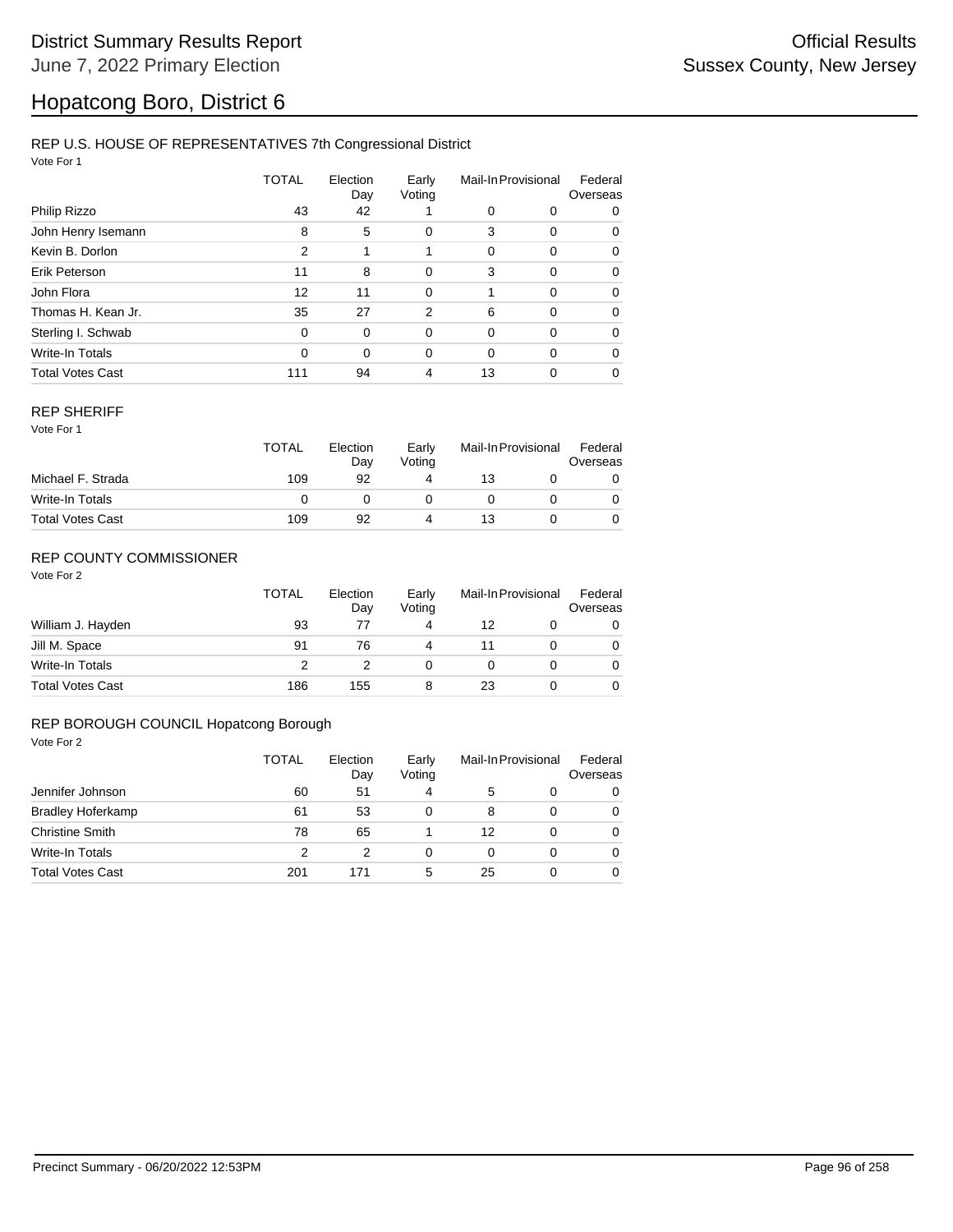| <b>Statistics</b>                | <b>TOTAL</b> | Election<br>Day | Early<br>Voting | Mail-In Provisional |             | Federal<br>Overseas |
|----------------------------------|--------------|-----------------|-----------------|---------------------|-------------|---------------------|
| <b>Registered Voters - Total</b> | 817          |                 |                 |                     |             |                     |
| Registered Voters - Democratic   | 200          |                 |                 |                     |             |                     |
| Registered Voters - Republican   | 297          |                 |                 |                     |             |                     |
| <b>Ballots Cast - Total</b>      | 121          | 80              | 4               | 37                  | $\mathbf 0$ | $\Omega$            |
| Ballots Cast - Democratic        | 38           | 11              | $\mathbf 0$     | 27                  | 0           | $\Omega$            |
| Ballots Cast - Republican        | 83           | 69              | $\overline{4}$  | 10                  | 0           | $\Omega$            |
| Voter Turnout - Total            | 14.81%       |                 |                 |                     |             |                     |
| Voter Turnout - Democratic       | 19.00%       |                 |                 |                     |             |                     |
| Voter Turnout - Republican       | 27.95%       |                 |                 |                     |             |                     |

### DEM U.S. HOUSE OF REPRESENTATIVES 7th Congressional District

Vote For 1

|                         | <b>TOTAL</b> | Election<br>Day | Early<br>Voting | Mail-In Provisional |  | Federal<br>Overseas |
|-------------------------|--------------|-----------------|-----------------|---------------------|--|---------------------|
| Roger Bacon             | 4            |                 |                 |                     |  | 0                   |
| <b>Tom Malinowski</b>   | 34           | 9               |                 | 25                  |  | 0                   |
| Write-In Totals         | 0            |                 |                 |                     |  | 0                   |
| <b>Total Votes Cast</b> | 38           |                 |                 | 27                  |  | 0                   |

### DEM SHERIFF

Vote For 1

|                         | <b>TOTAL</b> | Election<br>Dav | Early<br>Votina | Mail-In Provisional |  | Federal<br>Overseas |
|-------------------------|--------------|-----------------|-----------------|---------------------|--|---------------------|
| No Petition Filed       |              |                 |                 |                     |  |                     |
| Write-In Totals         |              |                 |                 |                     |  |                     |
| <b>Total Votes Cast</b> |              |                 |                 |                     |  |                     |

### DEM COUNTY COMMISSIONER

Vote For 2

|                         | <b>TOTAL</b> | Election<br>Day | Early<br>Votina | Mail-In Provisional |  | Federal<br>Overseas |
|-------------------------|--------------|-----------------|-----------------|---------------------|--|---------------------|
| Damaris Lira            | 33           | 9               |                 | 24                  |  | 0                   |
| Camila DiResta          | 34           | 9               |                 | 25                  |  | 0                   |
| Write-In Totals         | 0            |                 |                 |                     |  | 0                   |
| <b>Total Votes Cast</b> | 67           | 18              |                 | 49                  |  | 0                   |

#### DEM BOROUGH COUNCIL Hopatcong Borough

|                         | TOTAL | Election<br>Day | Early<br>Voting | Mail-In Provisional |  | Federal<br>Overseas |
|-------------------------|-------|-----------------|-----------------|---------------------|--|---------------------|
| Mara Modes              | 36    | 10              | 0               | 26                  |  |                     |
| No Petition Filed       |       |                 | O               |                     |  |                     |
| Write-In Totals         | 3     |                 | 0               |                     |  | 0                   |
| <b>Total Votes Cast</b> | 39    | 12              | 0               | 27                  |  |                     |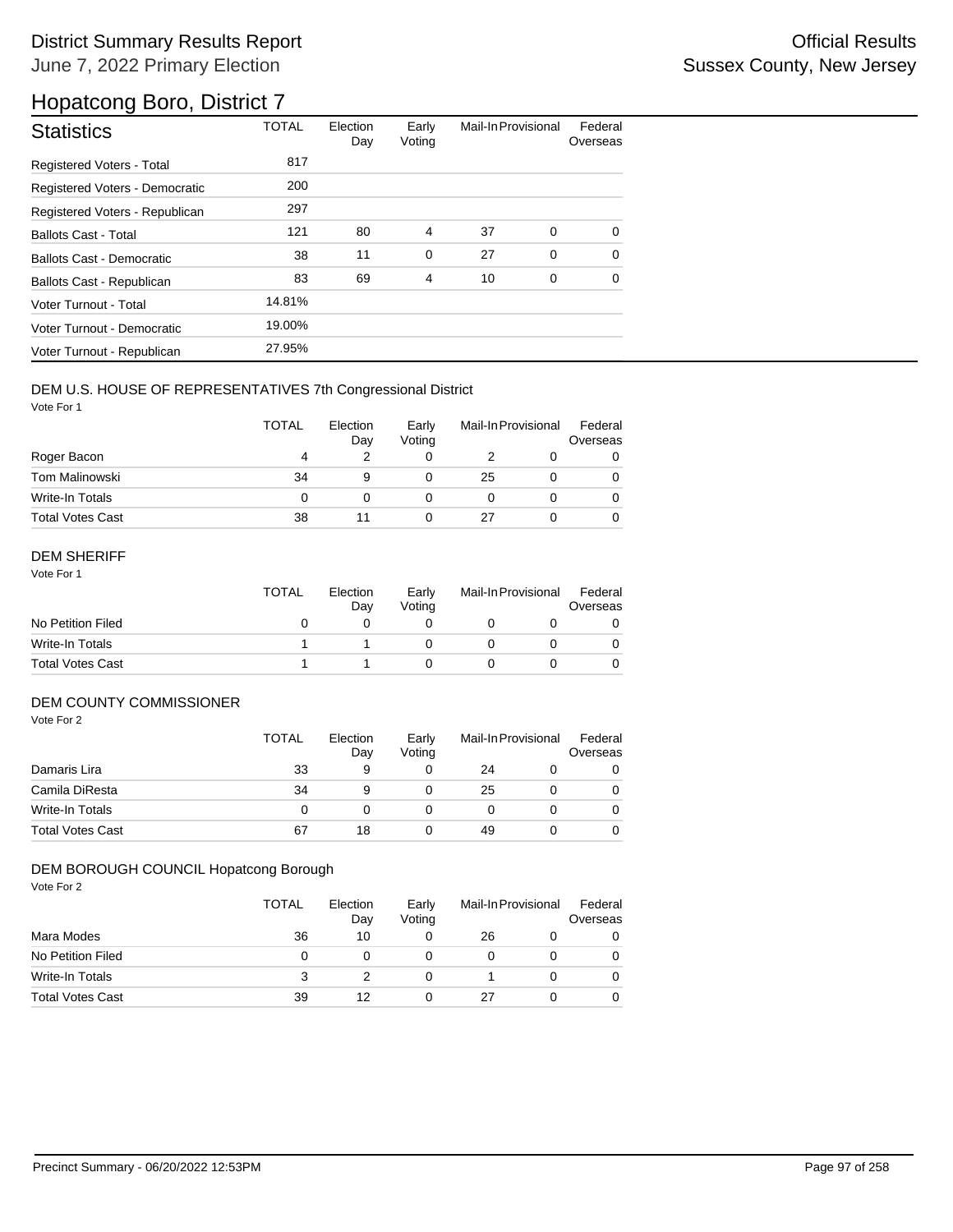#### REP U.S. HOUSE OF REPRESENTATIVES 7th Congressional District

Vote For 1

|                         | <b>TOTAL</b> | Election<br>Day | Early<br>Voting | Mail-In Provisional |          | Federal<br>Overseas |  |
|-------------------------|--------------|-----------------|-----------------|---------------------|----------|---------------------|--|
| Philip Rizzo            | 30           | 28              | 0               | 2                   | 0        | 0                   |  |
| John Henry Isemann      | 2            | 2               | 0               | 0                   | 0        | 0                   |  |
| Kevin B. Dorlon         | 2            | 2               | 0               | 0                   | 0        | 0                   |  |
| Erik Peterson           | 12           | 11              |                 | 0                   | 0        | 0                   |  |
| John Flora              | 5            | 3               | 0               | $\overline{2}$      | $\Omega$ | 0                   |  |
| Thomas H. Kean Jr.      | 31           | 22              | 3               | 6                   | 0        | 0                   |  |
| Sterling I. Schwab      | $\Omega$     | 0               | 0               | 0                   | 0        | 0                   |  |
| Write-In Totals         | $\Omega$     | $\Omega$        | 0               | $\Omega$            | $\Omega$ | 0                   |  |
| <b>Total Votes Cast</b> | 82           | 68              | 4               | 10                  | 0        | 0                   |  |

#### REP SHERIFF

Vote For 1

|                         | TOTAL | Election<br>Day | Early<br>Votina | Mail-In Provisional |  | Federal<br>Overseas |
|-------------------------|-------|-----------------|-----------------|---------------------|--|---------------------|
| Michael F. Strada       | 77    | 63              |                 | 10                  |  |                     |
| Write-In Totals         |       |                 |                 |                     |  |                     |
| <b>Total Votes Cast</b> |       | 63              |                 | 10                  |  |                     |

### REP COUNTY COMMISSIONER

Vote For 2

|                         | TOTAL | Election<br>Day | Early<br>Voting | Mail-In Provisional |  | Federal<br>Overseas |
|-------------------------|-------|-----------------|-----------------|---------------------|--|---------------------|
| William J. Hayden       | 70    | 58              |                 |                     |  | 0                   |
| Jill M. Space           | 67    | 56              |                 | 9                   |  | 0                   |
| Write-In Totals         | 0     |                 |                 |                     |  | 0                   |
| <b>Total Votes Cast</b> | 137   | 114             | 5               | 18                  |  |                     |

#### REP BOROUGH COUNCIL Hopatcong Borough

|                          | <b>TOTAL</b> | Election<br>Day<br>28 | Early<br>Voting | Mail-In Provisional |          | Federal<br>Overseas |  |
|--------------------------|--------------|-----------------------|-----------------|---------------------|----------|---------------------|--|
| Jennifer Johnson         | 33           |                       |                 | 4                   | 0        | 0                   |  |
| <b>Bradley Hoferkamp</b> | 56           | 46                    | 3               |                     | $\Omega$ | 0                   |  |
| <b>Christine Smith</b>   | 59           | 47                    | 3               | 9                   | $\Omega$ | 0                   |  |
| Write-In Totals          | 3            | 3                     | 0               | 0                   | $\Omega$ | 0                   |  |
| <b>Total Votes Cast</b>  | 151          | 124                   |                 | 20                  |          | 0                   |  |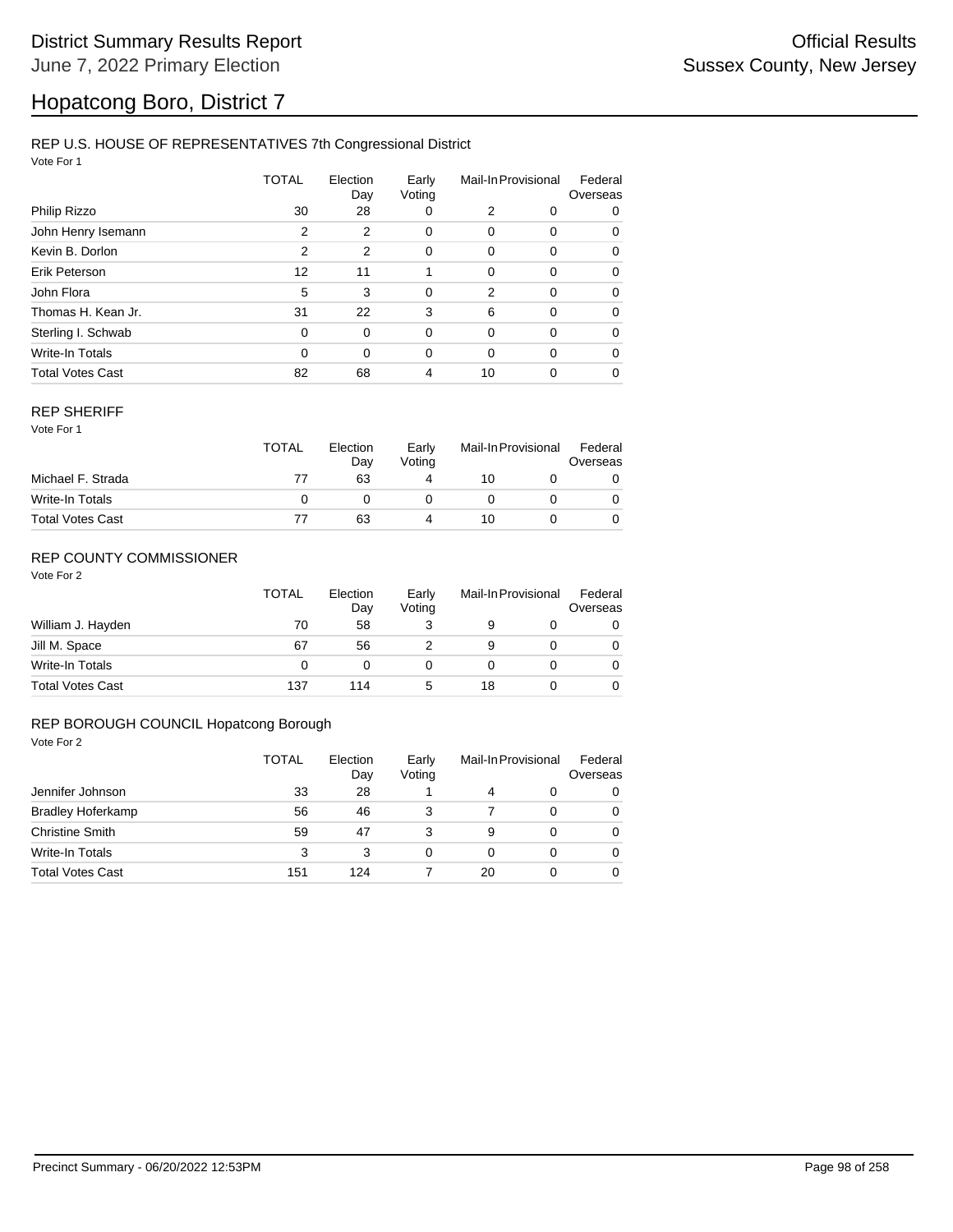| <b>Statistics</b>                | <b>TOTAL</b> | Election<br>Day | Early<br>Voting | Mail-In Provisional |   | Federal<br>Overseas |
|----------------------------------|--------------|-----------------|-----------------|---------------------|---|---------------------|
| Registered Voters - Total        | 1,077        |                 |                 |                     |   |                     |
| Registered Voters - Democratic   | 325          |                 |                 |                     |   |                     |
| Registered Voters - Republican   | 362          |                 |                 |                     |   |                     |
| <b>Ballots Cast - Total</b>      | 141          | 105             | 5               | 30                  | 1 | $\Omega$            |
| Ballots Cast - Democratic        | 47           | 30              | $\mathbf 0$     | 16                  | 1 | $\Omega$            |
| <b>Ballots Cast - Republican</b> | 94           | 75              | 5               | 14                  | 0 | $\Omega$            |
| Voter Turnout - Total            | 13.09%       |                 |                 |                     |   |                     |
| Voter Turnout - Democratic       | 14.46%       |                 |                 |                     |   |                     |
| Voter Turnout - Republican       | 25.97%       |                 |                 |                     |   |                     |

### DEM U.S. HOUSE OF REPRESENTATIVES 7th Congressional District

Vote For 1

|                         | <b>TOTAL</b> | Election<br>Day | Early<br>Voting | Mail-In Provisional |  | Federal<br>Overseas |
|-------------------------|--------------|-----------------|-----------------|---------------------|--|---------------------|
| Roger Bacon             |              |                 |                 |                     |  | 0                   |
| Tom Malinowski          | 42           | 27              |                 | 14                  |  | 0                   |
| Write-In Totals         | 0            |                 |                 |                     |  |                     |
| <b>Total Votes Cast</b> | 45           | 30              |                 | 14                  |  |                     |

### DEM SHERIFF

Vote For 1

|                         | <b>TOTAL</b> | Election<br>Dav | Early<br>Votina | Mail-In Provisional |  | Federal<br>Overseas |
|-------------------------|--------------|-----------------|-----------------|---------------------|--|---------------------|
| No Petition Filed       |              |                 |                 |                     |  |                     |
| Write-In Totals         |              |                 |                 |                     |  |                     |
| <b>Total Votes Cast</b> |              |                 |                 |                     |  |                     |

### DEM COUNTY COMMISSIONER

Vote For 2

|                         | <b>TOTAL</b> | Election<br>Day | Early<br>Votina |    | Mail-In Provisional | Federal<br>Overseas |
|-------------------------|--------------|-----------------|-----------------|----|---------------------|---------------------|
| Damaris Lira            | 41           | 24              |                 | 16 |                     |                     |
| Camila DiResta          | 36           | 20              |                 | 15 |                     | 0                   |
| Write-In Totals         | 0            |                 |                 |    |                     | 0                   |
| <b>Total Votes Cast</b> | 77           | 44              |                 | 31 |                     | 0                   |

#### DEM BOROUGH COUNCIL Hopatcong Borough

|                         | <b>TOTAL</b> | Election<br>Day | Early<br>Voting | Mail-In Provisional |  | Federal<br>Overseas |
|-------------------------|--------------|-----------------|-----------------|---------------------|--|---------------------|
| Mara Modes              | 40           | 24              | 0               | 15                  |  |                     |
| No Petition Filed       | 0            |                 |                 |                     |  | 0                   |
| Write-In Totals         | 5            |                 | 0               |                     |  |                     |
| <b>Total Votes Cast</b> | 45           | 28              | 0               | 16                  |  |                     |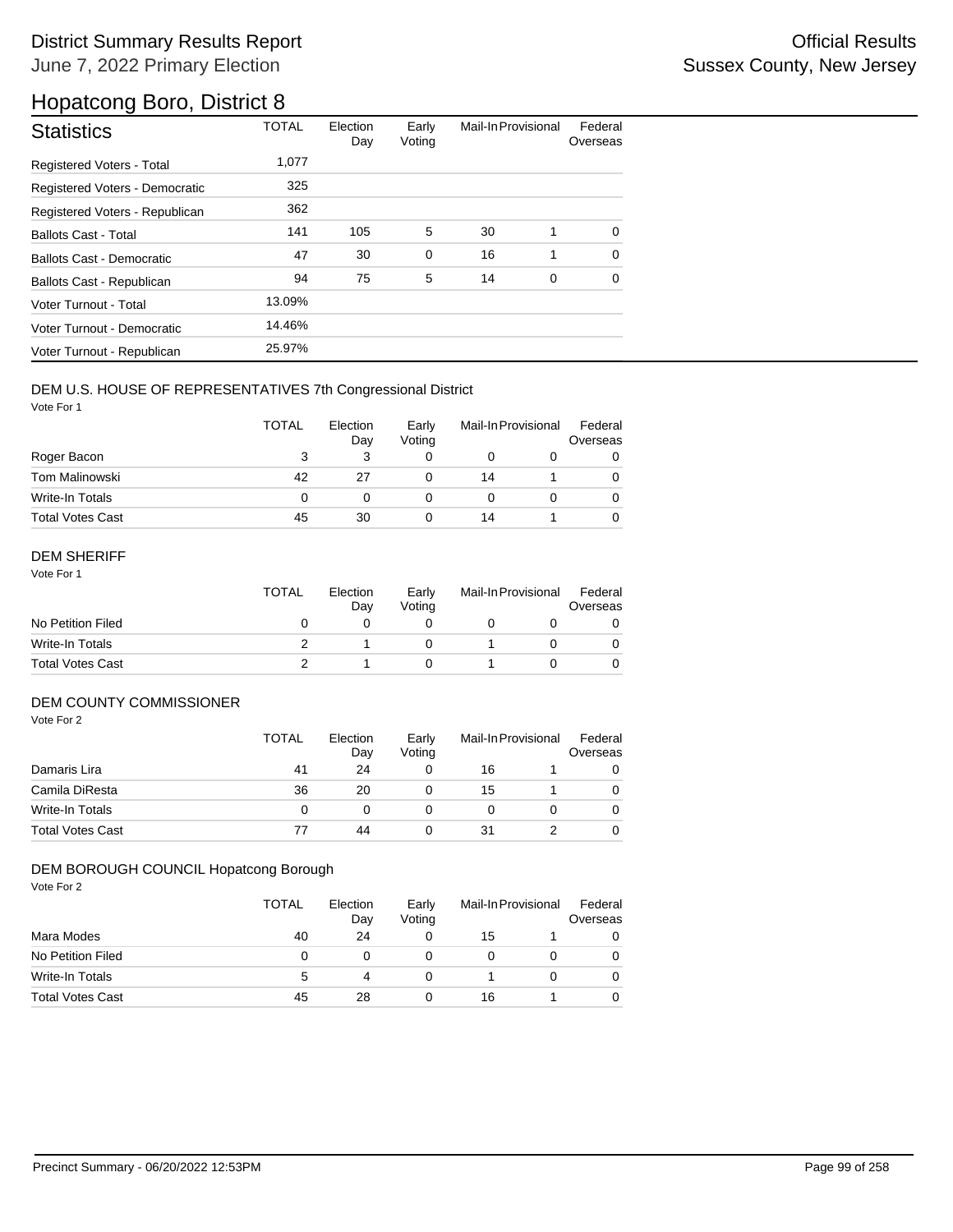### REP U.S. HOUSE OF REPRESENTATIVES 7th Congressional District

Vote For 1

|                         | TOTAL | Election<br>Day | Early<br>Voting | Mail-In Provisional |          | Federal<br>Overseas |  |
|-------------------------|-------|-----------------|-----------------|---------------------|----------|---------------------|--|
| Philip Rizzo            | 49    | 41              | 4               | 4                   | 0        | 0                   |  |
| John Henry Isemann      |       |                 | 0               | 0                   | 0        | 0                   |  |
| Kevin B. Dorlon         | 2     | 2               | 0               | 0                   | 0        | 0                   |  |
| Erik Peterson           | 9     | 7               |                 |                     | 0        | 0                   |  |
| John Flora              | 9     | 6               | $\mathbf 0$     | 3                   | $\Omega$ | 0                   |  |
| Thomas H. Kean Jr.      | 21    | 16              | 0               | 5                   | $\Omega$ | 0                   |  |
| Sterling I. Schwab      | 0     | $\Omega$        | $\Omega$        | 0                   | 0        | 0                   |  |
| <b>Write-In Totals</b>  |       | $\Omega$        | $\Omega$        |                     | $\Omega$ | 0                   |  |
| <b>Total Votes Cast</b> | 92    | 73              | 5               | 14                  | 0        | 0                   |  |

#### REP SHERIFF

Vote For 1

|                         | <b>TOTAL</b> | Election<br>Day | Early<br>Votina | Mail-In Provisional |  | Federal<br>Overseas |
|-------------------------|--------------|-----------------|-----------------|---------------------|--|---------------------|
| Michael F. Strada       | 86           | 69              |                 | 13                  |  |                     |
| Write-In Totals         |              |                 |                 |                     |  |                     |
| <b>Total Votes Cast</b> | 86           | 69              |                 | 13                  |  |                     |

### REP COUNTY COMMISSIONER

Vote For 2

|                         | <b>TOTAL</b> | Election<br>Day | Early<br>Voting | Mail-In Provisional |  | Federal<br>Overseas |
|-------------------------|--------------|-----------------|-----------------|---------------------|--|---------------------|
| William J. Hayden       | 75           | 61              | 4               | 10                  |  | 0                   |
| Jill M. Space           | 71           | 56              | 4               | 11                  |  | $\Omega$            |
| Write-In Totals         | 0            |                 |                 |                     |  | 0                   |
| <b>Total Votes Cast</b> | 146          | 117             | 8               | 21                  |  |                     |

#### REP BOROUGH COUNCIL Hopatcong Borough

|                          | TOTAL | Election<br>Day | Early<br>Voting | Mail-In Provisional |          | Federal<br>Overseas |
|--------------------------|-------|-----------------|-----------------|---------------------|----------|---------------------|
| Jennifer Johnson         | 54    | 45              | 2               |                     | $\Omega$ | 0                   |
| <b>Bradley Hoferkamp</b> | 56    | 45              | 5               | 6                   | $\Omega$ | 0                   |
| <b>Christine Smith</b>   | 50    | 37              | 3               | 10                  | 0        | 0                   |
| <b>Write-In Totals</b>   | 2     | 2               | 0               | 0                   | 0        | $\Omega$            |
| <b>Total Votes Cast</b>  | 162   | 129             | 10              | 23                  | 0        | 0                   |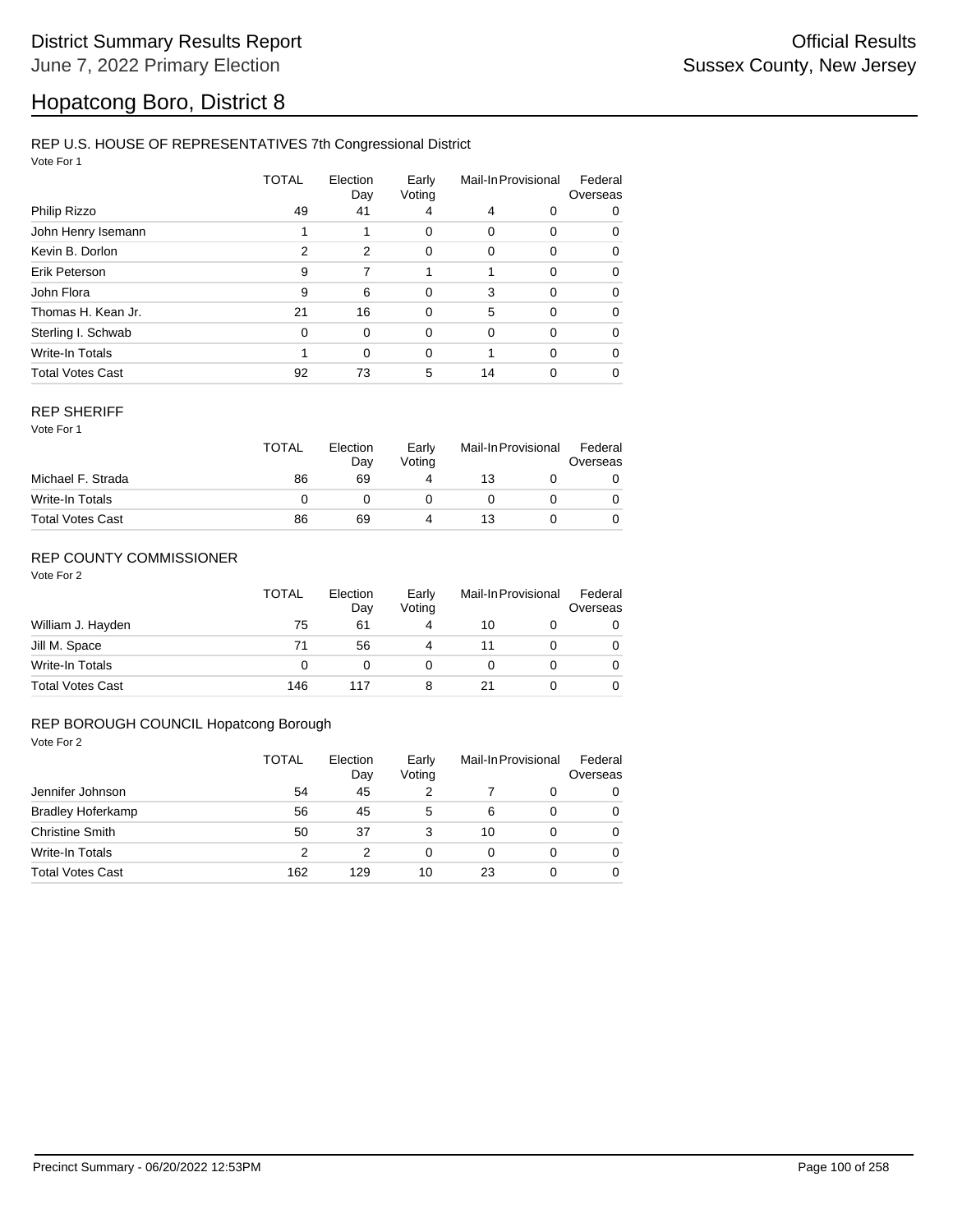## District Summary Results Report **Contract Contract Contract Contract Contract Contract Contract Contract Contract Contract Contract Contract Contract Contract Contract Contract Contract Contract Contract Contract Contract** June 7, 2022 Primary Election

## Hopatcong Boro, District 9

| <b>Statistics</b>              | <b>TOTAL</b> | Election<br>Day | Early<br>Voting | Mail-In Provisional |             | Federal<br>Overseas |
|--------------------------------|--------------|-----------------|-----------------|---------------------|-------------|---------------------|
| Registered Voters - Total      | 692          |                 |                 |                     |             |                     |
| Registered Voters - Democratic | 173          |                 |                 |                     |             |                     |
| Registered Voters - Republican | 283          |                 |                 |                     |             |                     |
| <b>Ballots Cast - Total</b>    | 97           | 70              | 3               | 24                  | 0           | $\Omega$            |
| Ballots Cast - Democratic      | 26           | 15              | $\overline{2}$  | 9                   | $\mathbf 0$ | $\Omega$            |
| Ballots Cast - Republican      | 71           | 55              | 1               | 15                  | 0           | $\Omega$            |
| Voter Turnout - Total          | 14.02%       |                 |                 |                     |             |                     |
| Voter Turnout - Democratic     | 15.03%       |                 |                 |                     |             |                     |
| Voter Turnout - Republican     | 25.09%       |                 |                 |                     |             |                     |

#### DEM U.S. HOUSE OF REPRESENTATIVES 7th Congressional District

Vote For 1

|                         | <b>TOTAL</b> | Election<br>Day | Early<br>Voting | Mail-In Provisional |  | Federal<br>Overseas |
|-------------------------|--------------|-----------------|-----------------|---------------------|--|---------------------|
| Roger Bacon             |              |                 |                 |                     |  |                     |
| Tom Malinowski          | 24           | 14              |                 |                     |  |                     |
| Write-In Totals         | 0            |                 |                 |                     |  |                     |
| <b>Total Votes Cast</b> | 26           | 15              |                 | 9                   |  |                     |

#### DEM SHERIFF

Vote For 1

|                         | <b>TOTAL</b> | Election<br>Dav | Early<br>Votina | Mail-In Provisional |  | Federal<br>Overseas |
|-------------------------|--------------|-----------------|-----------------|---------------------|--|---------------------|
| No Petition Filed       |              |                 |                 |                     |  |                     |
| Write-In Totals         |              |                 |                 |                     |  |                     |
| <b>Total Votes Cast</b> |              |                 |                 |                     |  |                     |

### DEM COUNTY COMMISSIONER

Vote For 2

|                         | <b>TOTAL</b> | Election<br>Day | Early<br>Votina |    | Mail-In Provisional | Federal<br>Overseas |
|-------------------------|--------------|-----------------|-----------------|----|---------------------|---------------------|
| Damaris Lira            | 20           | 13              |                 |    |                     | 0                   |
| Camila DiResta          | 20           | 12              |                 | 6  |                     | 0                   |
| Write-In Totals         |              |                 |                 |    |                     | $\Omega$            |
| <b>Total Votes Cast</b> | 41           | 26              |                 | 12 |                     | 0                   |

#### DEM BOROUGH COUNCIL Hopatcong Borough

|                         | <b>TOTAL</b> | Election<br>Day | Early<br>Voting | Mail-In Provisional |  | Federal<br>Overseas |
|-------------------------|--------------|-----------------|-----------------|---------------------|--|---------------------|
| Mara Modes              | 23           | 12              |                 | 9                   |  |                     |
| No Petition Filed       | 0            |                 |                 |                     |  |                     |
| Write-In Totals         |              |                 |                 |                     |  |                     |
| <b>Total Votes Cast</b> | 23           | 12              |                 | 9                   |  |                     |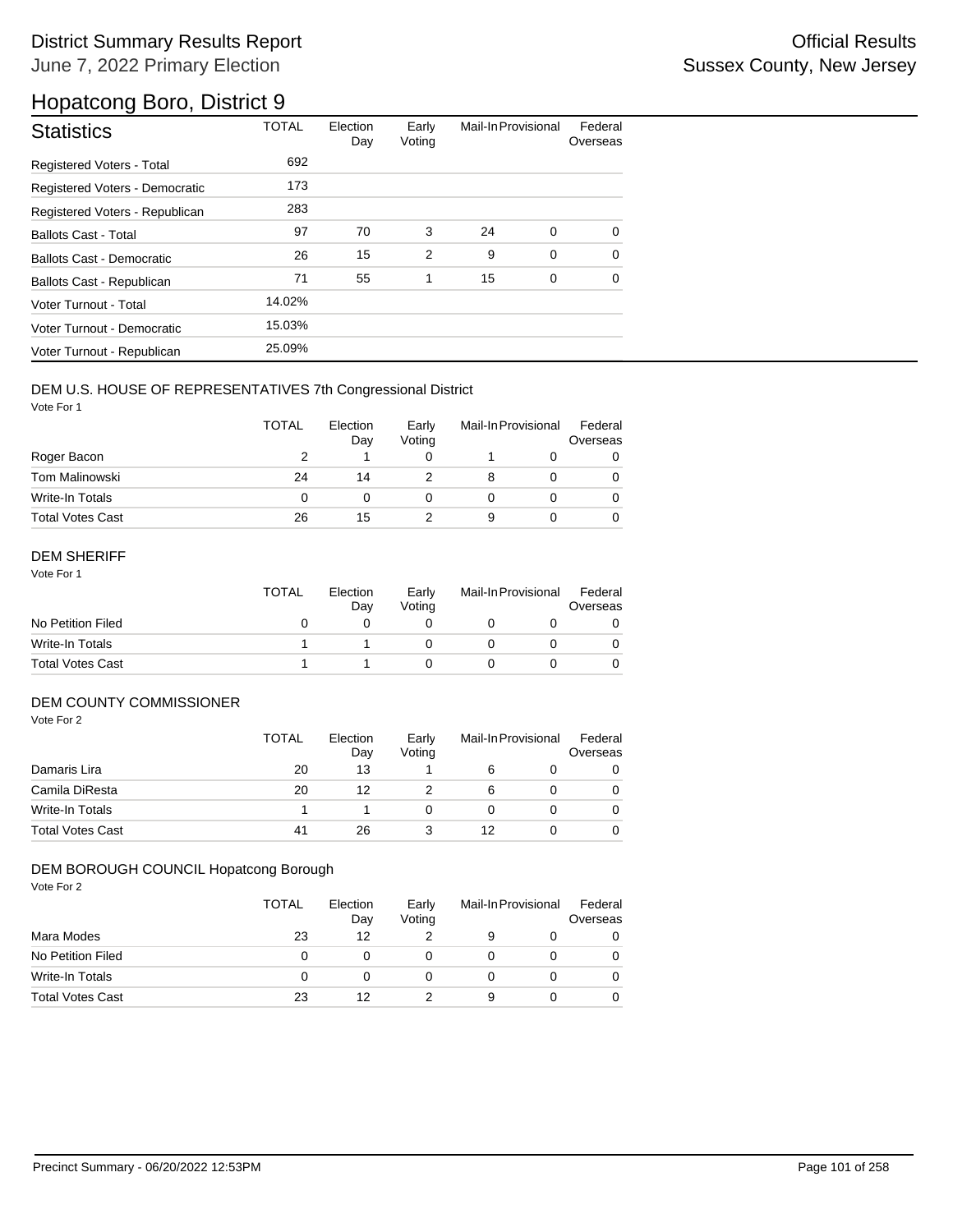#### REP U.S. HOUSE OF REPRESENTATIVES 7th Congressional District

Vote For 1

|                         | TOTAL | Election<br>Day | Early<br>Voting | Mail-In Provisional |          | Federal<br>Overseas |  |
|-------------------------|-------|-----------------|-----------------|---------------------|----------|---------------------|--|
| Philip Rizzo            | 27    | 25              | 0               | 2                   | 0        | 0                   |  |
| John Henry Isemann      |       |                 | 0               | 0                   | 0        | 0                   |  |
| Kevin B. Dorlon         | 0     | 0               | 0               | 0                   | 0        | 0                   |  |
| Erik Peterson           | 6     | 5               | 0               |                     | $\Omega$ | $\Omega$            |  |
| John Flora              | 5     | $\overline{2}$  | $\mathbf 0$     | 3                   | $\Omega$ | $\Omega$            |  |
| Thomas H. Kean Jr.      | 27    | 21              |                 | 5                   | 0        | 0                   |  |
| Sterling I. Schwab      | 0     | $\Omega$        | 0               | 0                   | $\Omega$ | $\Omega$            |  |
| Write-In Totals         | 0     | $\Omega$        | 0               | $\Omega$            | $\Omega$ | $\Omega$            |  |
| <b>Total Votes Cast</b> | 66    | 54              |                 | 11                  | 0        | 0                   |  |

#### REP SHERIFF

Vote For 1

|                         | TOTAL | Election<br>Day<br>52 | Early<br>Votina | Mail-In Provisional |  | Federal<br>Overseas |
|-------------------------|-------|-----------------------|-----------------|---------------------|--|---------------------|
| Michael F. Strada       | 65    |                       |                 | 12                  |  |                     |
| Write-In Totals         |       |                       |                 |                     |  |                     |
| <b>Total Votes Cast</b> | 65    | 52                    |                 | 12                  |  |                     |

### REP COUNTY COMMISSIONER

Vote For 2

|                         | <b>TOTAL</b> | Election<br>Day | Early<br>Voting | Mail-In Provisional |  | Federal<br>Overseas |
|-------------------------|--------------|-----------------|-----------------|---------------------|--|---------------------|
| William J. Hayden       | 62           | 48              |                 | 13                  |  | 0                   |
| Jill M. Space           | 62           | 49              |                 | 13                  |  | 0                   |
| Write-In Totals         | 0            |                 |                 |                     |  | 0                   |
| <b>Total Votes Cast</b> | 124          | 97              |                 | 26                  |  | 0                   |

#### REP BOROUGH COUNCIL Hopatcong Borough

|                          | TOTAL | Election<br>Day<br>31 | Early<br>Voting | Mail-In Provisional |          | Federal<br>Overseas |
|--------------------------|-------|-----------------------|-----------------|---------------------|----------|---------------------|
| Jennifer Johnson         | 40    |                       |                 | 8                   | 0        | 0                   |
| <b>Bradley Hoferkamp</b> | 45    | 36                    | 0               | 9                   | $\Omega$ | 0                   |
| <b>Christine Smith</b>   | 44    | 34                    | 0               | 10                  | 0        | 0                   |
| Write-In Totals          | 3     | 3                     | 0               | 0                   | 0        | 0                   |
| <b>Total Votes Cast</b>  | 132   | 104                   |                 | 27                  | 0        | 0                   |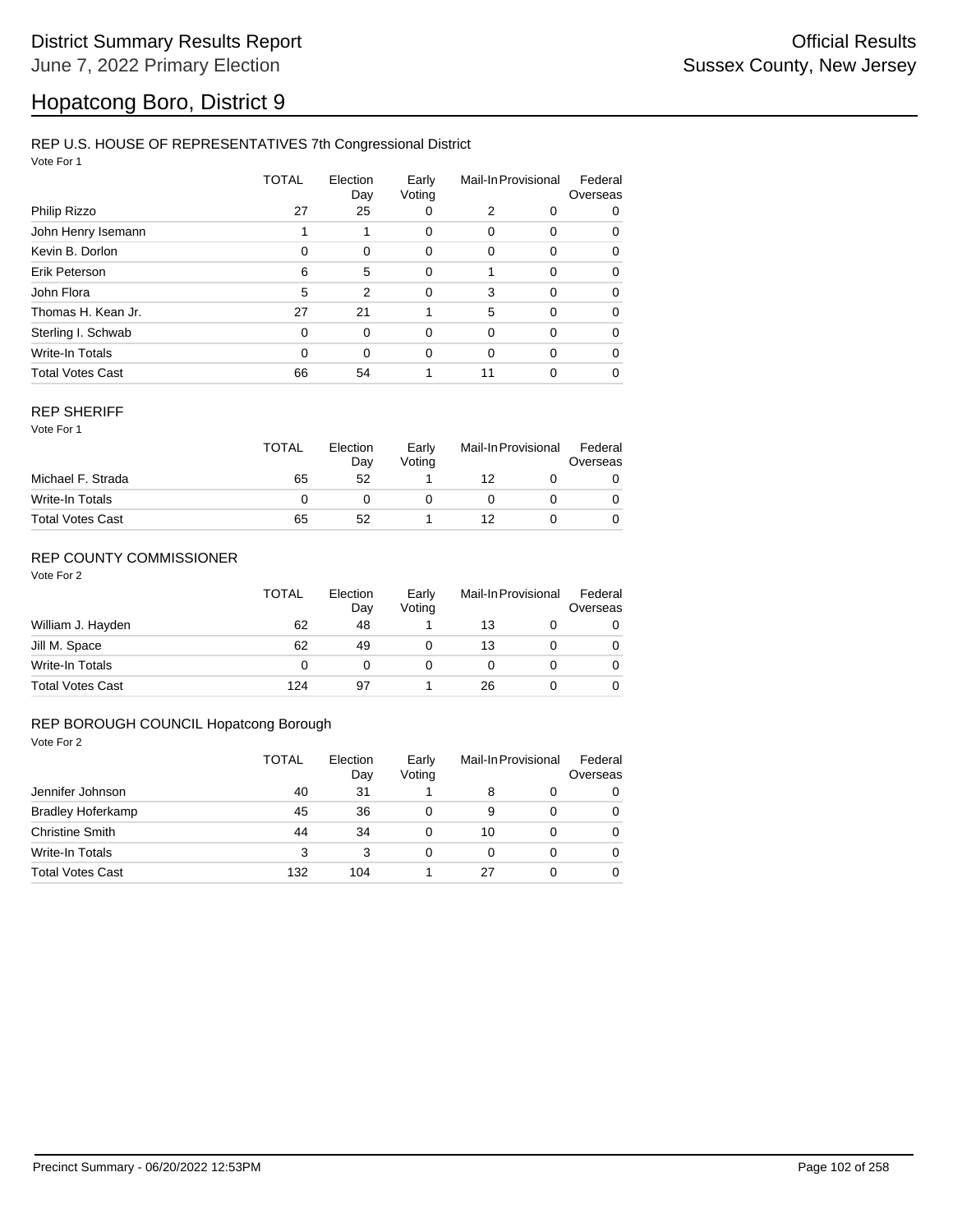| <b>Statistics</b>                | <b>TOTAL</b> | Election<br>Day | Early<br>Voting | Mail-In Provisional |   | Federal<br>Overseas |
|----------------------------------|--------------|-----------------|-----------------|---------------------|---|---------------------|
| Registered Voters - Total        | 1.044        |                 |                 |                     |   |                     |
| Registered Voters - Democratic   | 265          |                 |                 |                     |   |                     |
| Registered Voters - Republican   | 416          |                 |                 |                     |   |                     |
| <b>Ballots Cast - Total</b>      | 166          | 116             | 3               | 45                  | 2 | $\Omega$            |
| Ballots Cast - Democratic        | 52           | 13              | 2               | 35                  | 2 | $\Omega$            |
| <b>Ballots Cast - Republican</b> | 114          | 103             | 1               | 10                  | 0 | $\Omega$            |
| Voter Turnout - Total            | 15.90%       |                 |                 |                     |   |                     |
| Voter Turnout - Democratic       | 19.62%       |                 |                 |                     |   |                     |
| Voter Turnout - Republican       | 27.40%       |                 |                 |                     |   |                     |

### DEM U.S. HOUSE OF REPRESENTATIVES 7th Congressional District

Vote For 1

|                         | <b>TOTAL</b> | Election<br>Day | Early<br>Voting | Mail-In Provisional |  | Federal<br>Overseas |
|-------------------------|--------------|-----------------|-----------------|---------------------|--|---------------------|
| Roger Bacon             | 3            |                 |                 |                     |  |                     |
| <b>Tom Malinowski</b>   | 46           | 10              |                 | 34                  |  |                     |
| Write-In Totals         | 0            | O               |                 |                     |  |                     |
| <b>Total Votes Cast</b> | 49           | 12              |                 | 34                  |  |                     |

### DEM SHERIFF

Vote For 1

|                         | <b>TOTAL</b> | Election<br>Dav | Early<br>Votina | Mail-In Provisional |  | Federal<br>Overseas |
|-------------------------|--------------|-----------------|-----------------|---------------------|--|---------------------|
| No Petition Filed       |              |                 |                 |                     |  |                     |
| Write-In Totals         |              |                 |                 |                     |  |                     |
| <b>Total Votes Cast</b> |              |                 |                 |                     |  |                     |

### DEM COUNTY COMMISSIONER

Vote For 2

|                         | <b>TOTAL</b> | Election<br>Day | Early<br>Votina | Mail-In Provisional |  | Federal<br>Overseas |
|-------------------------|--------------|-----------------|-----------------|---------------------|--|---------------------|
| Damaris Lira            | 49           | 12              |                 | 34                  |  |                     |
| Camila DiResta          | 48           | 13              |                 | 35                  |  | 0                   |
| Write-In Totals         | 0            |                 |                 |                     |  | 0                   |
| <b>Total Votes Cast</b> | 97           | 25              |                 | 69                  |  | 0                   |

### DEM BOROUGH COUNCIL Hopatcong Borough

|                         | TOTAL | Election<br>Day | Early<br>Voting | Mail-In Provisional |  | Federal<br>Overseas |
|-------------------------|-------|-----------------|-----------------|---------------------|--|---------------------|
| Mara Modes              | 39    | 11              |                 | 25                  |  |                     |
| No Petition Filed       | 0     |                 | 0               |                     |  | 0                   |
| Write-In Totals         |       |                 | 0               |                     |  | 0                   |
| <b>Total Votes Cast</b> | 46    |                 |                 | 32                  |  |                     |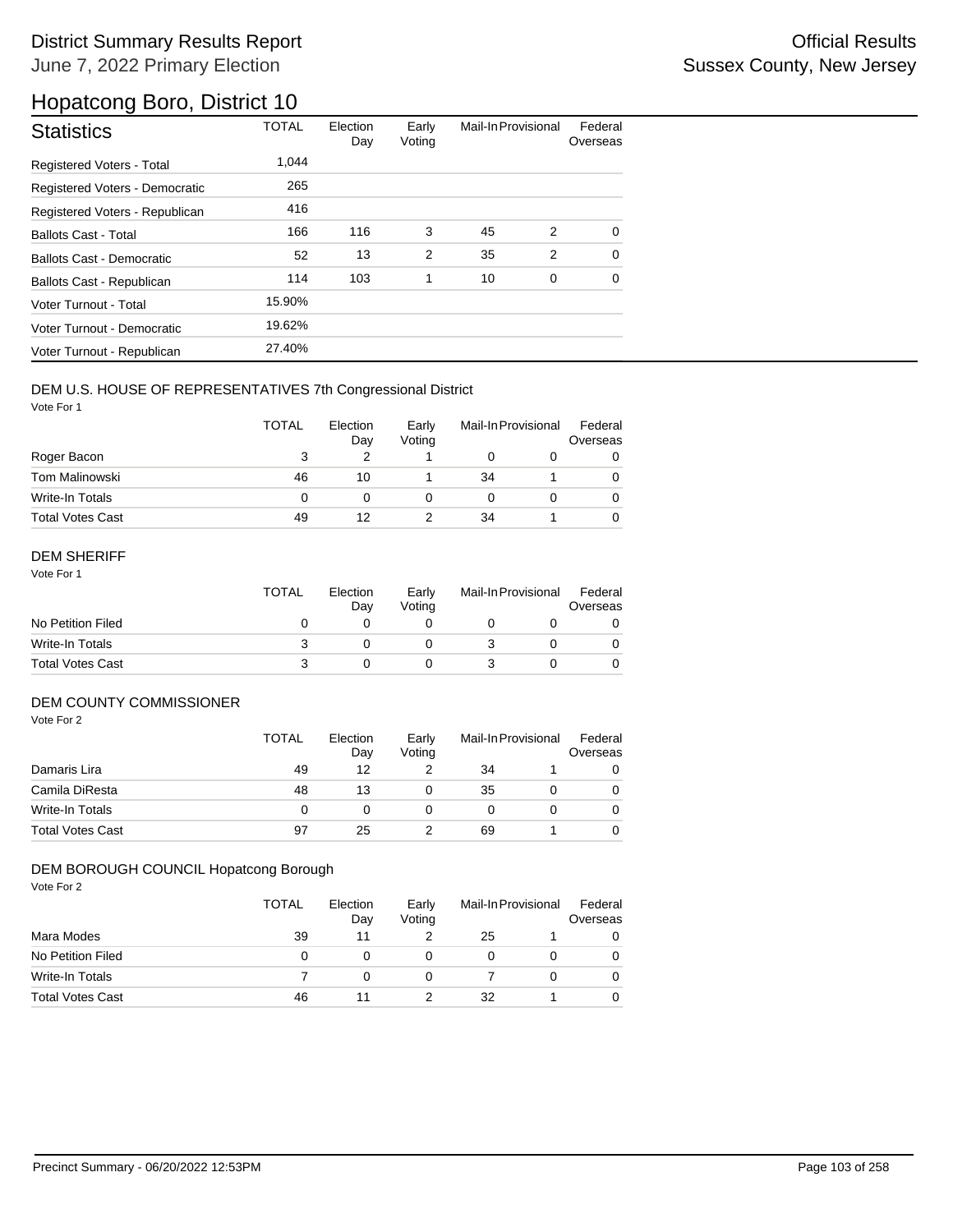#### REP U.S. HOUSE OF REPRESENTATIVES 7th Congressional District

Vote For 1

|                         | TOTAL    | Election<br>Day | Early<br>Voting | Mail-In Provisional |          | Federal<br>Overseas |  |
|-------------------------|----------|-----------------|-----------------|---------------------|----------|---------------------|--|
| Philip Rizzo            | 50       | 44              | 0               | 6                   | 0        | 0                   |  |
| John Henry Isemann      | 2        | 2               | 0               | 0                   | 0        | 0                   |  |
| Kevin B. Dorlon         | 6        | 6               | 0               | 0                   | 0        | 0                   |  |
| Erik Peterson           | 16       | 15              | 0               |                     | 0        | $\Omega$            |  |
| John Flora              | 6        | 6               | 0               | $\Omega$            | 0        | $\Omega$            |  |
| Thomas H. Kean Jr.      | 30       | 26              |                 | 3                   | $\Omega$ | 0                   |  |
| Sterling I. Schwab      | 1        | 1               | $\Omega$        | $\Omega$            | $\Omega$ | $\Omega$            |  |
| <b>Write-In Totals</b>  | $\Omega$ | $\Omega$        | $\Omega$        | $\Omega$            | $\Omega$ | $\Omega$            |  |
| <b>Total Votes Cast</b> | 111      | 100             |                 | 10                  | 0        | 0                   |  |

#### REP SHERIFF

Vote For 1

|                         | <b>TOTAL</b> | Election<br>Day | Early<br>Voting | Mail-In Provisional |  | Federal<br>Overseas |
|-------------------------|--------------|-----------------|-----------------|---------------------|--|---------------------|
| Michael F. Strada       | 103          | 92              |                 | 10                  |  |                     |
| Write-In Totals         |              |                 |                 |                     |  |                     |
| <b>Total Votes Cast</b> | 103          | 92              |                 | 10                  |  |                     |

### REP COUNTY COMMISSIONER

Vote For 2

|                         | <b>TOTAL</b> | Election<br>Dav | Early<br>Voting | Mail-In Provisional |  | Federal<br>Overseas |
|-------------------------|--------------|-----------------|-----------------|---------------------|--|---------------------|
| William J. Hayden       | 101          | 90              |                 | 10                  |  | 0                   |
| Jill M. Space           | 98           | 87              |                 | 10                  |  | 0                   |
| Write-In Totals         | 0            | 0               |                 |                     |  | 0                   |
| <b>Total Votes Cast</b> | 199          | 177             |                 | 20                  |  |                     |

#### REP BOROUGH COUNCIL Hopatcong Borough

|                          | TOTAL | Election<br>Day | Early<br>Voting | Mail-In Provisional |   | Federal<br>Overseas |
|--------------------------|-------|-----------------|-----------------|---------------------|---|---------------------|
| Jennifer Johnson         | 67    | 60              | 0               |                     | 0 | 0                   |
| <b>Bradley Hoferkamp</b> | 69    | 62              |                 | 6                   | 0 | $\Omega$            |
| <b>Christine Smith</b>   | 64    | 57              |                 | 6                   | 0 | $\Omega$            |
| Write-In Totals          |       |                 | 0               | 0                   | 0 | $\Omega$            |
| <b>Total Votes Cast</b>  | 207   | 186             |                 | 19                  | 0 | $\Omega$            |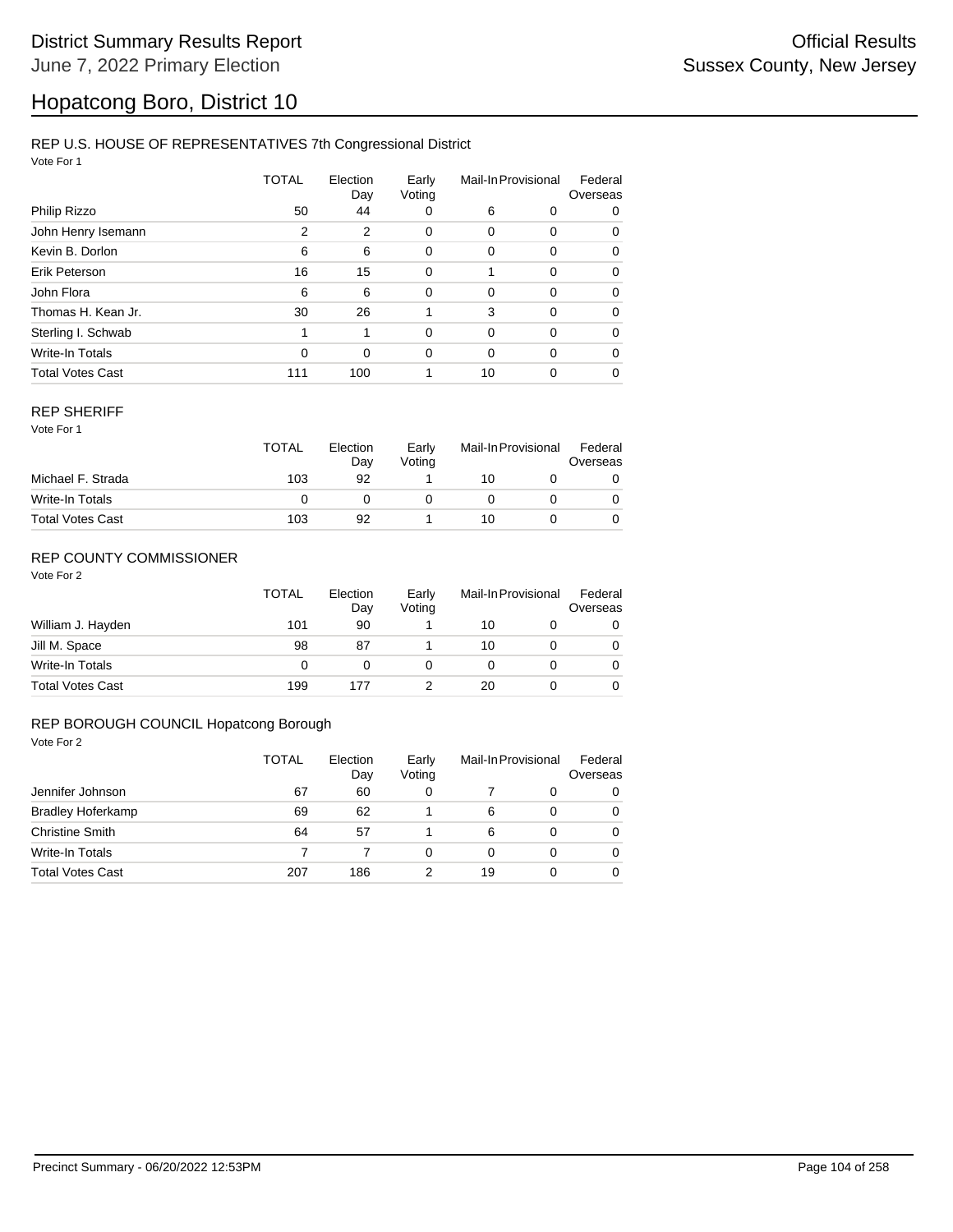| <b>Statistics</b>                | <b>TOTAL</b> | Election<br>Day | Early<br>Voting | Mail-In Provisional |             | Federal<br>Overseas |
|----------------------------------|--------------|-----------------|-----------------|---------------------|-------------|---------------------|
| Registered Voters - Total        | 946          |                 |                 |                     |             |                     |
| Registered Voters - Democratic   | 261          |                 |                 |                     |             |                     |
| Registered Voters - Republican   | 330          |                 |                 |                     |             |                     |
| <b>Ballots Cast - Total</b>      | 122          | 96              | 1               | 25                  | $\mathbf 0$ | $\Omega$            |
| <b>Ballots Cast - Democratic</b> | 35           | 14              | 1               | 20                  | 0           | $\Omega$            |
| Ballots Cast - Republican        | 87           | 82              | 0               | 5                   | 0           | 0                   |
| Voter Turnout - Total            | 12.90%       |                 |                 |                     |             |                     |
| Voter Turnout - Democratic       | 13.41%       |                 |                 |                     |             |                     |
| Voter Turnout - Republican       | 26.36%       |                 |                 |                     |             |                     |

### DEM U.S. HOUSE OF REPRESENTATIVES 7th Congressional District

Vote For 1

|                         | <b>TOTAL</b> | Election<br>Day | Early<br>Voting | Mail-In Provisional |  | Federal<br>Overseas |
|-------------------------|--------------|-----------------|-----------------|---------------------|--|---------------------|
| Roger Bacon             |              |                 |                 |                     |  |                     |
| <b>Tom Malinowski</b>   | 31           | 12              |                 | 18                  |  |                     |
| Write-In Totals         | 0            | 0               |                 |                     |  |                     |
| <b>Total Votes Cast</b> | 33           | 13              |                 | 19                  |  |                     |

### DEM SHERIFF

Vote For 1

|                         | <b>TOTAL</b> | Election<br>Dav | Early<br>Votina | Mail-In Provisional |  | Federal<br>Overseas |
|-------------------------|--------------|-----------------|-----------------|---------------------|--|---------------------|
| No Petition Filed       |              |                 |                 |                     |  |                     |
| Write-In Totals         |              |                 |                 |                     |  |                     |
| <b>Total Votes Cast</b> |              |                 |                 |                     |  |                     |

### DEM COUNTY COMMISSIONER

Vote For 2

|                         | TOTAL | Election<br>Day | Early<br>Votina |    | Mail-In Provisional |   |
|-------------------------|-------|-----------------|-----------------|----|---------------------|---|
| Damaris Lira            | 32    | 14              |                 | 18 |                     | 0 |
| Camila DiResta          | 32    | 13              |                 | 18 |                     | 0 |
| Write-In Totals         | 0     |                 |                 |    |                     | 0 |
| <b>Total Votes Cast</b> | 64    | 27              |                 | 36 |                     | 0 |

#### DEM BOROUGH COUNCIL Hopatcong Borough

|                         | <b>TOTAL</b> | Election<br>Day | Early<br>Voting | Mail-In Provisional |  | Federal<br>Overseas |
|-------------------------|--------------|-----------------|-----------------|---------------------|--|---------------------|
| Mara Modes              | 29           | 11              |                 |                     |  |                     |
| No Petition Filed       | 0            |                 |                 |                     |  |                     |
| Write-In Totals         | 3            |                 | 0               |                     |  |                     |
| <b>Total Votes Cast</b> | 32           | 14              |                 |                     |  |                     |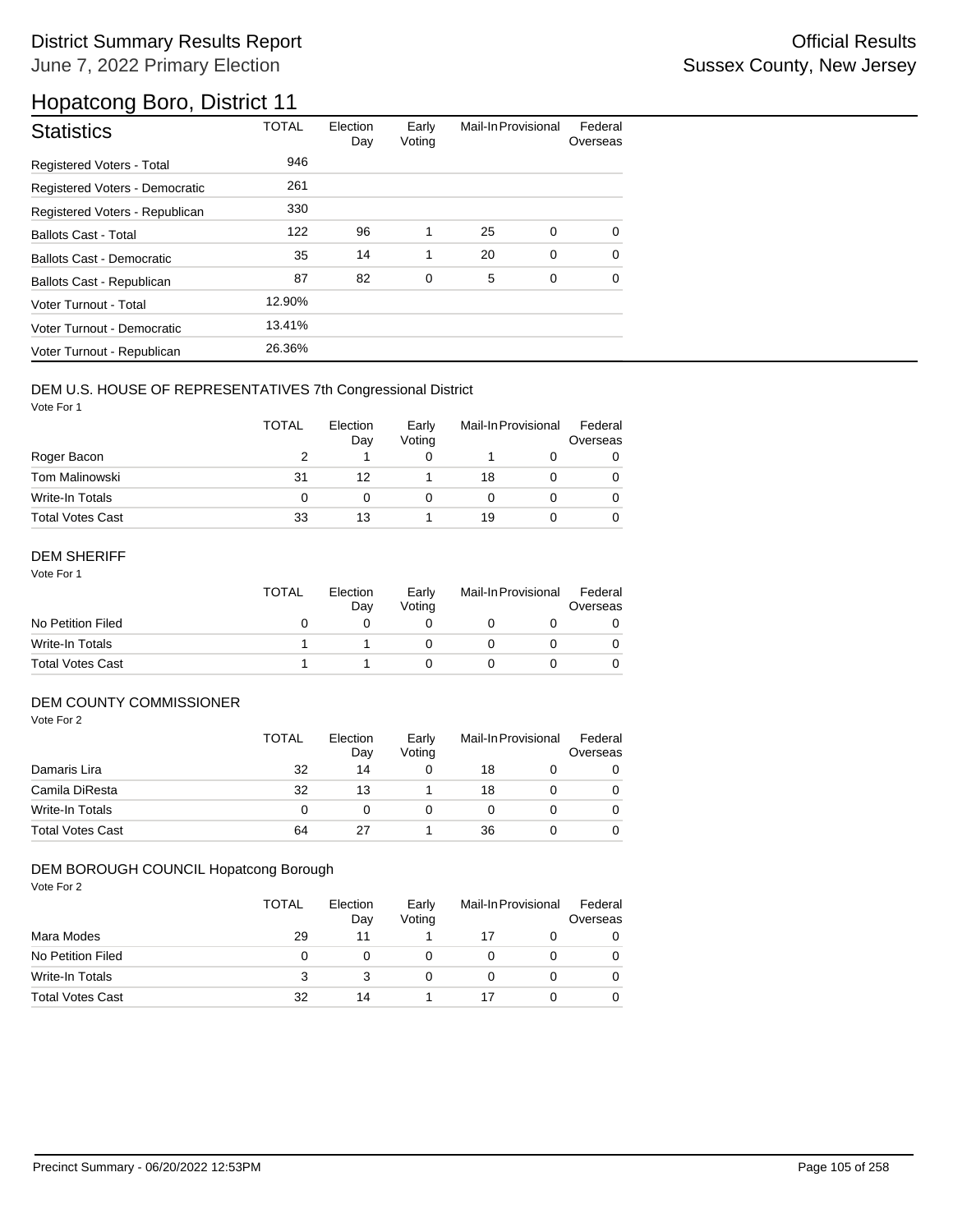### REP U.S. HOUSE OF REPRESENTATIVES 7th Congressional District

Vote For 1

|                         | TOTAL | Election<br>Day | Early<br>Voting | Mail-In Provisional |          | Federal<br>Overseas |  |
|-------------------------|-------|-----------------|-----------------|---------------------|----------|---------------------|--|
| Philip Rizzo            | 44    | 43              | 0               |                     | 0        | 0                   |  |
| John Henry Isemann      | 2     |                 | 0               |                     | 0        | $\Omega$            |  |
| Kevin B. Dorlon         |       | 1               | 0               | 0                   | 0        | 0                   |  |
| Erik Peterson           | 8     | 7               | 0               |                     | $\Omega$ | $\Omega$            |  |
| John Flora              | 4     | 3               | $\mathbf 0$     | 1                   | $\Omega$ | $\Omega$            |  |
| Thomas H. Kean Jr.      | 26    | 25              | 0               |                     | $\Omega$ | $\Omega$            |  |
| Sterling I. Schwab      | 0     | $\Omega$        | $\Omega$        | 0                   | $\Omega$ | $\Omega$            |  |
| Write-In Totals         | 0     | $\Omega$        | 0               | 0                   | $\Omega$ | $\Omega$            |  |
| <b>Total Votes Cast</b> | 85    | 80              | 0               | 5                   | 0        | $\Omega$            |  |

#### REP SHERIFF

Vote For 1

|                         | TOTAL | Election<br>Day | Early<br>Votina | Mail-In Provisional |  | Federal<br>Overseas |
|-------------------------|-------|-----------------|-----------------|---------------------|--|---------------------|
| Michael F. Strada       | 80    | 76              |                 |                     |  |                     |
| Write-In Totals         |       |                 |                 |                     |  |                     |
| <b>Total Votes Cast</b> | 82    |                 |                 |                     |  |                     |

### REP COUNTY COMMISSIONER

Vote For 2

|                         | TOTAL | Election<br>Day | Early<br>Voting | Mail-In Provisional |  | Federal<br>Overseas |
|-------------------------|-------|-----------------|-----------------|---------------------|--|---------------------|
| William J. Hayden       | 72    | 69              |                 |                     |  | 0                   |
| Jill M. Space           | 70    | 66              |                 |                     |  | 0                   |
| Write-In Totals         | 0     |                 |                 |                     |  | 0                   |
| <b>Total Votes Cast</b> | 142   | 135             |                 |                     |  |                     |

#### REP BOROUGH COUNCIL Hopatcong Borough

|                          | TOTAL<br>52 | Election<br>Day<br>48 | Early<br>Voting<br>0 | Mail-In Provisional |          | Federal<br>Overseas |  |
|--------------------------|-------------|-----------------------|----------------------|---------------------|----------|---------------------|--|
| Jennifer Johnson         |             |                       |                      | 4                   | 0        | 0                   |  |
| <b>Bradley Hoferkamp</b> | 57          | 53                    | 0                    |                     | 0        | 0                   |  |
| <b>Christine Smith</b>   | 47          | 45                    | 0                    |                     | $\Omega$ | 0                   |  |
| <b>Write-In Totals</b>   | 0           | 0                     | 0                    | 0                   | 0        | $\Omega$            |  |
| <b>Total Votes Cast</b>  | 156         | 146                   | 0                    | 10                  |          | 0                   |  |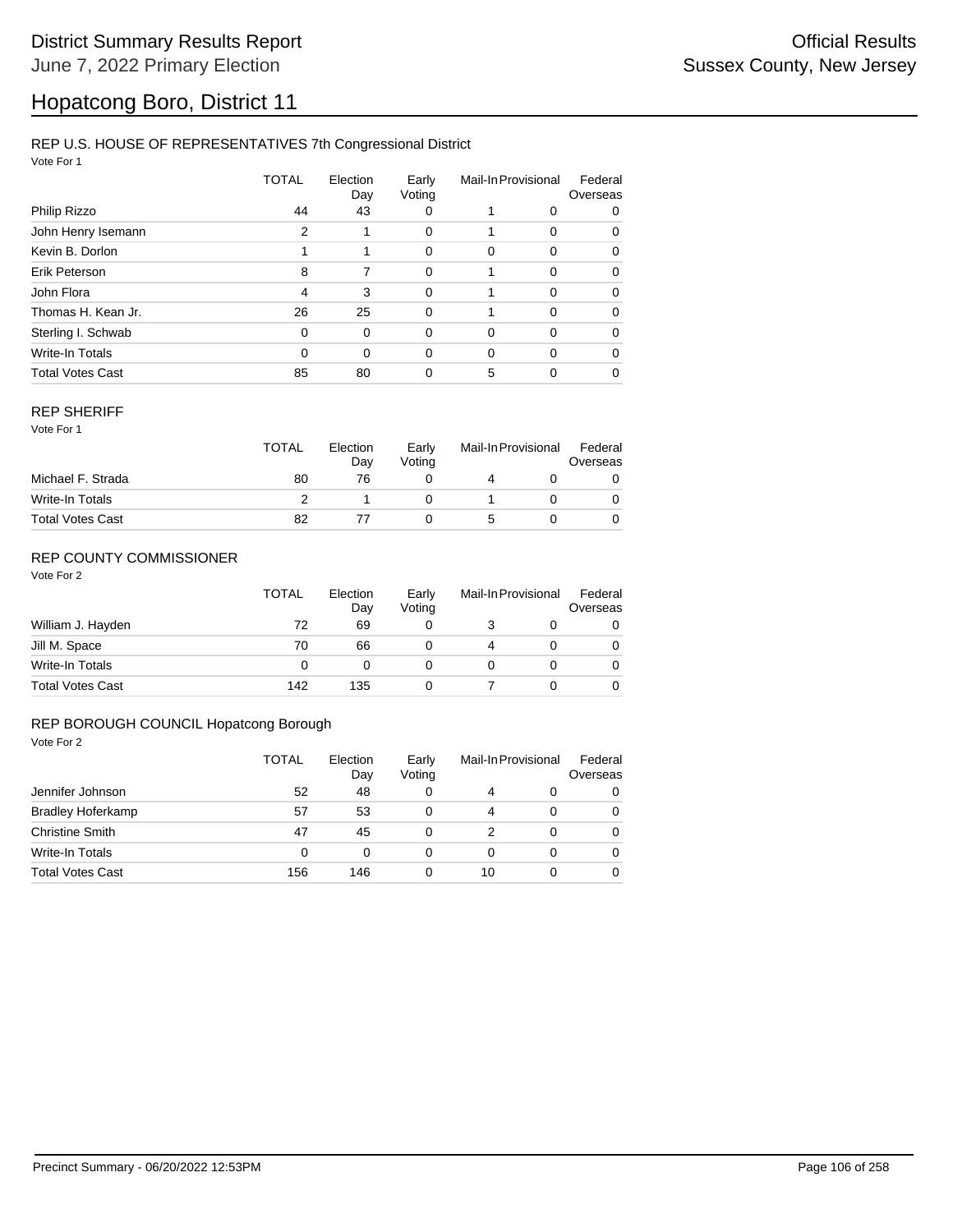| <b>Statistics</b>                | <b>TOTAL</b> | Election<br>Day | Early<br>Voting | Mail-In Provisional |             | Federal<br>Overseas |
|----------------------------------|--------------|-----------------|-----------------|---------------------|-------------|---------------------|
| Registered Voters - Total        | 655          |                 |                 |                     |             |                     |
| Registered Voters - Democratic   | 183          |                 |                 |                     |             |                     |
| Registered Voters - Republican   | 238          |                 |                 |                     |             |                     |
| <b>Ballots Cast - Total</b>      | 80           | 64              | 1               | 15                  | 0           | $\Omega$            |
| <b>Ballots Cast - Democratic</b> | 32           | 22              | 1               | 9                   | $\mathbf 0$ | $\Omega$            |
| Ballots Cast - Republican        | 48           | 42              | 0               | 6                   | 0           | $\Omega$            |
| Voter Turnout - Total            | 12.21%       |                 |                 |                     |             |                     |
| Voter Turnout - Democratic       | 17.49%       |                 |                 |                     |             |                     |
| Voter Turnout - Republican       | 20.17%       |                 |                 |                     |             |                     |

### DEM U.S. HOUSE OF REPRESENTATIVES 7th Congressional District

Vote For 1

|                         | <b>TOTAL</b> | Election<br>Day | Early<br>Voting | Mail-In Provisional |  | Federal<br>Overseas |
|-------------------------|--------------|-----------------|-----------------|---------------------|--|---------------------|
| Roger Bacon             | 4            |                 |                 |                     |  |                     |
| Tom Malinowski          | 25           |                 |                 |                     |  | 0                   |
| Write-In Totals         |              |                 |                 |                     |  |                     |
| <b>Total Votes Cast</b> | 30           | 21              |                 |                     |  | 0                   |

### DEM SHERIFF

Vote For 1

|                         | TOTAL | Election<br>Dav | Early<br>Votina | Mail-In Provisional |  | Federal<br>Overseas |
|-------------------------|-------|-----------------|-----------------|---------------------|--|---------------------|
| No Petition Filed       |       |                 |                 |                     |  |                     |
| Write-In Totals         |       |                 |                 |                     |  |                     |
| <b>Total Votes Cast</b> | 6     |                 |                 |                     |  |                     |

### DEM COUNTY COMMISSIONER

Vote For 2

|                         | TOTAL | Election<br>Day | Early<br>Votina | Mail-In Provisional |  | Federal<br>Overseas |
|-------------------------|-------|-----------------|-----------------|---------------------|--|---------------------|
| Damaris Lira            | 21    | 16              |                 |                     |  | 0                   |
| Camila DiResta          | 26    | 18              |                 |                     |  | 0                   |
| Write-In Totals         | 3     |                 |                 |                     |  | 0                   |
| <b>Total Votes Cast</b> | 50    | 37              |                 |                     |  | 0                   |

#### DEM BOROUGH COUNCIL Hopatcong Borough

|                         | <b>TOTAL</b> | Election<br>Day | Early<br>Voting | Mail-In Provisional |  | Federal<br>Overseas |
|-------------------------|--------------|-----------------|-----------------|---------------------|--|---------------------|
| Mara Modes              | 24           | 14              |                 |                     |  |                     |
| No Petition Filed       | 0            |                 |                 |                     |  |                     |
| Write-In Totals         | 8            |                 | 0               |                     |  |                     |
| <b>Total Votes Cast</b> | 32           | 21              |                 | 10                  |  |                     |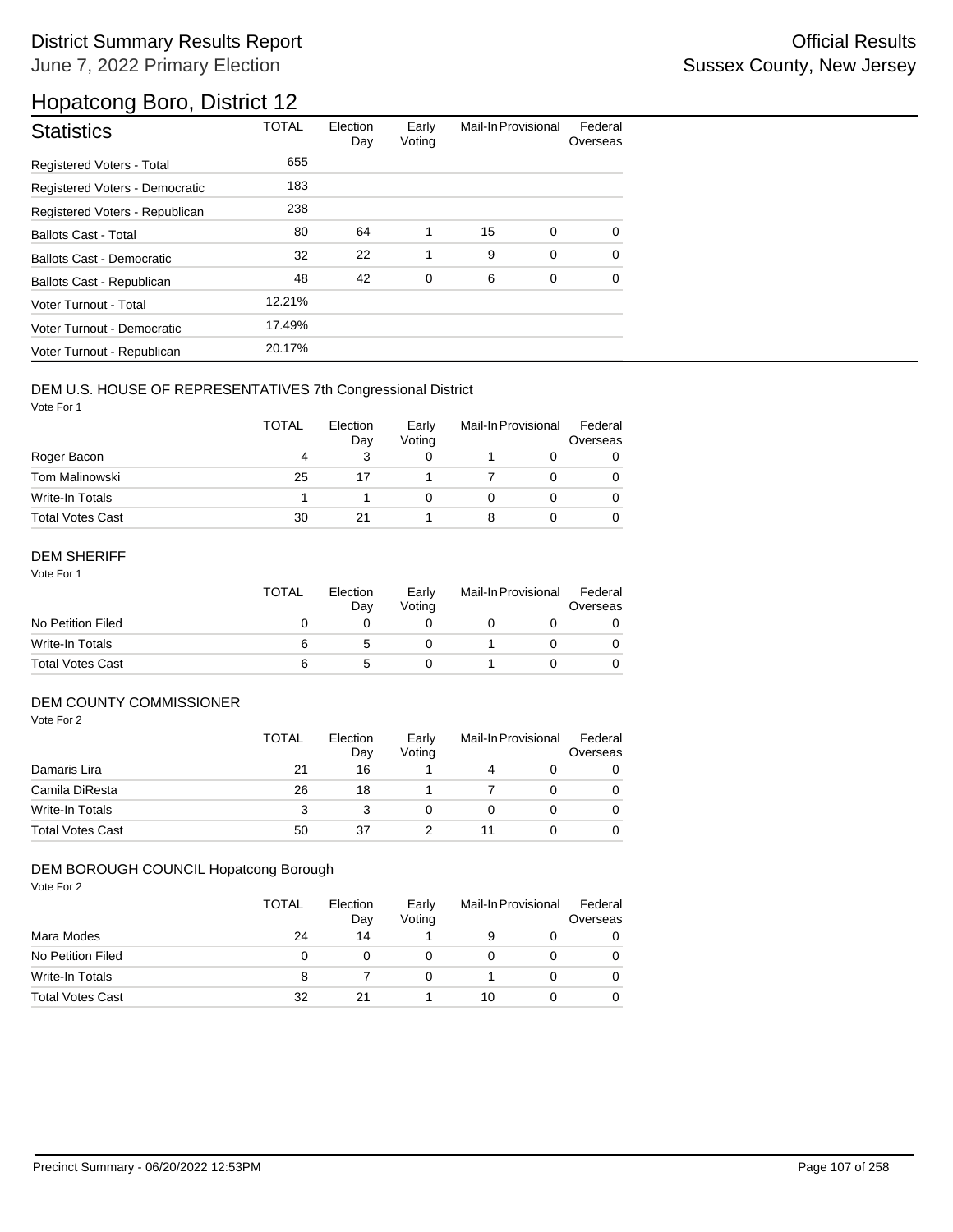### REP U.S. HOUSE OF REPRESENTATIVES 7th Congressional District

Vote For 1

|                         | TOTAL    | Election<br>Day | Early<br>Voting<br>0 | Mail-In Provisional |          | Federal<br>Overseas |
|-------------------------|----------|-----------------|----------------------|---------------------|----------|---------------------|
| Philip Rizzo            | 23       | 21              |                      | 2                   | 0        | 0                   |
| John Henry Isemann      | $\Omega$ | 0               | 0                    | 0                   | 0        | 0                   |
| Kevin B. Dorlon         | 2        | 1               | 0                    |                     | 0        | 0                   |
| Erik Peterson           |          | 5               | 0                    | $\overline{2}$      | 0        | $\Omega$            |
| John Flora              |          | $\Omega$        | 0                    |                     | 0        | 0                   |
| Thomas H. Kean Jr.      | 15       | 15              | 0                    | 0                   | $\Omega$ | 0                   |
| Sterling I. Schwab      | $\Omega$ | $\Omega$        | 0                    | 0                   | 0        | 0                   |
| Write-In Totals         | $\Omega$ | $\Omega$        | 0                    | $\Omega$            | $\Omega$ | 0                   |
| <b>Total Votes Cast</b> | 48       | 42              | 0                    | 6                   | 0        | 0                   |

#### REP SHERIFF

Vote For 1

|                         | <b>TOTAL</b> | Election<br>Day | Early<br>Votina | Mail-In Provisional |  | Federal<br>Overseas |
|-------------------------|--------------|-----------------|-----------------|---------------------|--|---------------------|
| Michael F. Strada       | 46           | 40              |                 |                     |  |                     |
| Write-In Totals         |              |                 |                 |                     |  |                     |
| <b>Total Votes Cast</b> | 46           | 40              |                 |                     |  |                     |

### REP COUNTY COMMISSIONER

Vote For 2

|                         | TOTAL | Election<br>Day | Early<br>Voting | Mail-In Provisional |  | Federal<br>Overseas |
|-------------------------|-------|-----------------|-----------------|---------------------|--|---------------------|
| William J. Hayden       | 38    | 32              |                 | 6                   |  | 0                   |
| Jill M. Space           | 36    | 30              |                 | 6                   |  | 0                   |
| Write-In Totals         |       |                 | 0               |                     |  | 0                   |
| <b>Total Votes Cast</b> | 75    | 63              |                 | 12                  |  |                     |

#### REP BOROUGH COUNCIL Hopatcong Borough

|                          | TOTAL | Election<br>Day<br>18 | Early<br>Voting<br>0 | Mail-In Provisional |   | Federal<br>Overseas |  |
|--------------------------|-------|-----------------------|----------------------|---------------------|---|---------------------|--|
| Jennifer Johnson         | 20    |                       |                      | 2                   | 0 | 0                   |  |
| <b>Bradley Hoferkamp</b> | 32    | 29                    | 0                    | 3                   | 0 | 0                   |  |
| <b>Christine Smith</b>   | 30    | 25                    | 0                    | 5                   | 0 | $\Omega$            |  |
| Write-In Totals          | 2     | 2                     | 0                    | 0                   | 0 | $\Omega$            |  |
| <b>Total Votes Cast</b>  | 84    | 74                    |                      | 10                  | 0 | $\Omega$            |  |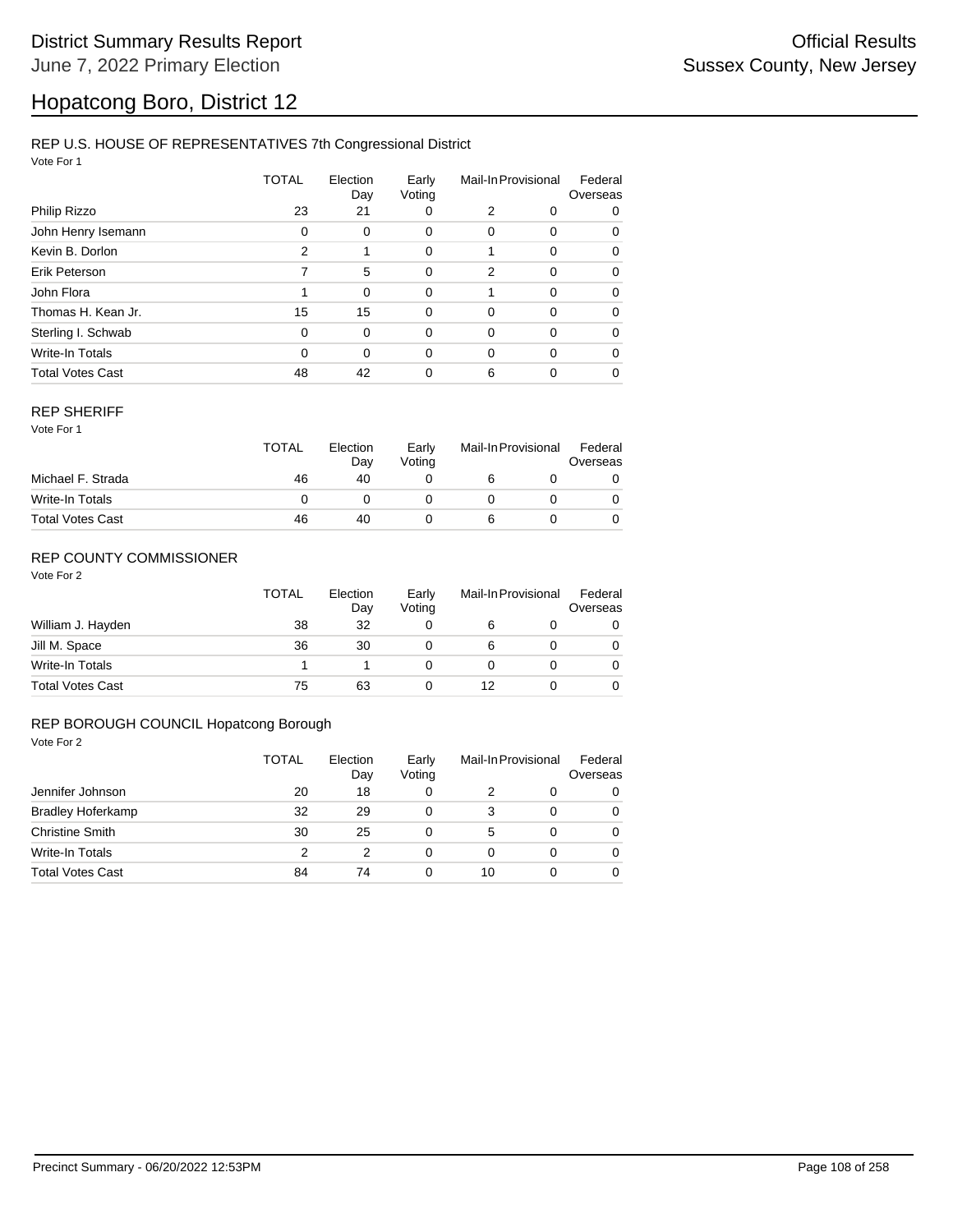## District Summary Results Report **Container and Container Container Container Container Container Container Container** June 7, 2022 Primary Election

## Lafayette Twp, District 1

| <b>Statistics</b>                | <b>TOTAL</b> | Election<br>Day | Early<br>Voting | Mail-In Provisional |   | Federal<br>Overseas |
|----------------------------------|--------------|-----------------|-----------------|---------------------|---|---------------------|
| Registered Voters - Total        | 594          |                 |                 |                     |   |                     |
| Registered Voters - Democratic   | 112          |                 |                 |                     |   |                     |
| Registered Voters - Republican   | 305          |                 |                 |                     |   |                     |
| <b>Ballots Cast - Total</b>      | 94           | 71              | $\overline{4}$  | 18                  | 1 | $\Omega$            |
| <b>Ballots Cast - Democratic</b> | 13           | 2               | 1               | 9                   | 1 | $\Omega$            |
| Ballots Cast - Republican        | 81           | 69              | 3               | 9                   | 0 | 0                   |
| Voter Turnout - Total            | 15.82%       |                 |                 |                     |   |                     |
| Voter Turnout - Democratic       | 11.61%       |                 |                 |                     |   |                     |
| Voter Turnout - Republican       | 26.56%       |                 |                 |                     |   |                     |

## DEM U.S. HOUSE OF REPRESENTATIVES 5th Congressional District

Vote For 1

|                         | <b>TOTAL</b> | Election<br>Dav | Early<br>Votina | Mail-In Provisional |  | Federal<br>Overseas |  |
|-------------------------|--------------|-----------------|-----------------|---------------------|--|---------------------|--|
| Josh Gottheimer         | 13           |                 |                 |                     |  |                     |  |
| Write-In Totals         |              |                 |                 |                     |  |                     |  |
| <b>Total Votes Cast</b> | 13           |                 |                 |                     |  |                     |  |

#### DEM SHERIFF

Vote For 1

|                         | <b>TOTAL</b> | Election<br>Dav | Early<br>Votina | Mail-In Provisional |  | Federal<br>Overseas |  |
|-------------------------|--------------|-----------------|-----------------|---------------------|--|---------------------|--|
| No Petition Filed       |              |                 |                 |                     |  |                     |  |
| Write-In Totals         |              |                 |                 |                     |  | 0                   |  |
| <b>Total Votes Cast</b> |              |                 |                 |                     |  |                     |  |

## DEM COUNTY COMMISSIONER

Vote For 2

|                         | TOTAL | Election<br>Day | Early<br>Votina | Mail-In Provisional |  | Federal<br>Overseas |
|-------------------------|-------|-----------------|-----------------|---------------------|--|---------------------|
| Damaris Lira            | 12    |                 |                 | 9                   |  | 0                   |
| Camila DiResta          | 11    |                 |                 |                     |  | 0                   |
| Write-In Totals         |       |                 |                 |                     |  | 0                   |
| <b>Total Votes Cast</b> | 23    | 3               |                 | 16                  |  | $\Omega$            |

## DEM TOWNSHIP COMMITTEE Lafayette Township

|                         | TOTAL | Election<br>Day | Early<br>Voting | Mail-In Provisional | Federal<br>Overseas |
|-------------------------|-------|-----------------|-----------------|---------------------|---------------------|
| No Petition Filed       | 0     |                 |                 |                     | O                   |
| No Petition Filed       | 0     |                 |                 |                     |                     |
| Write-In Totals         | 0     |                 |                 |                     |                     |
| <b>Total Votes Cast</b> | Ω     |                 |                 |                     |                     |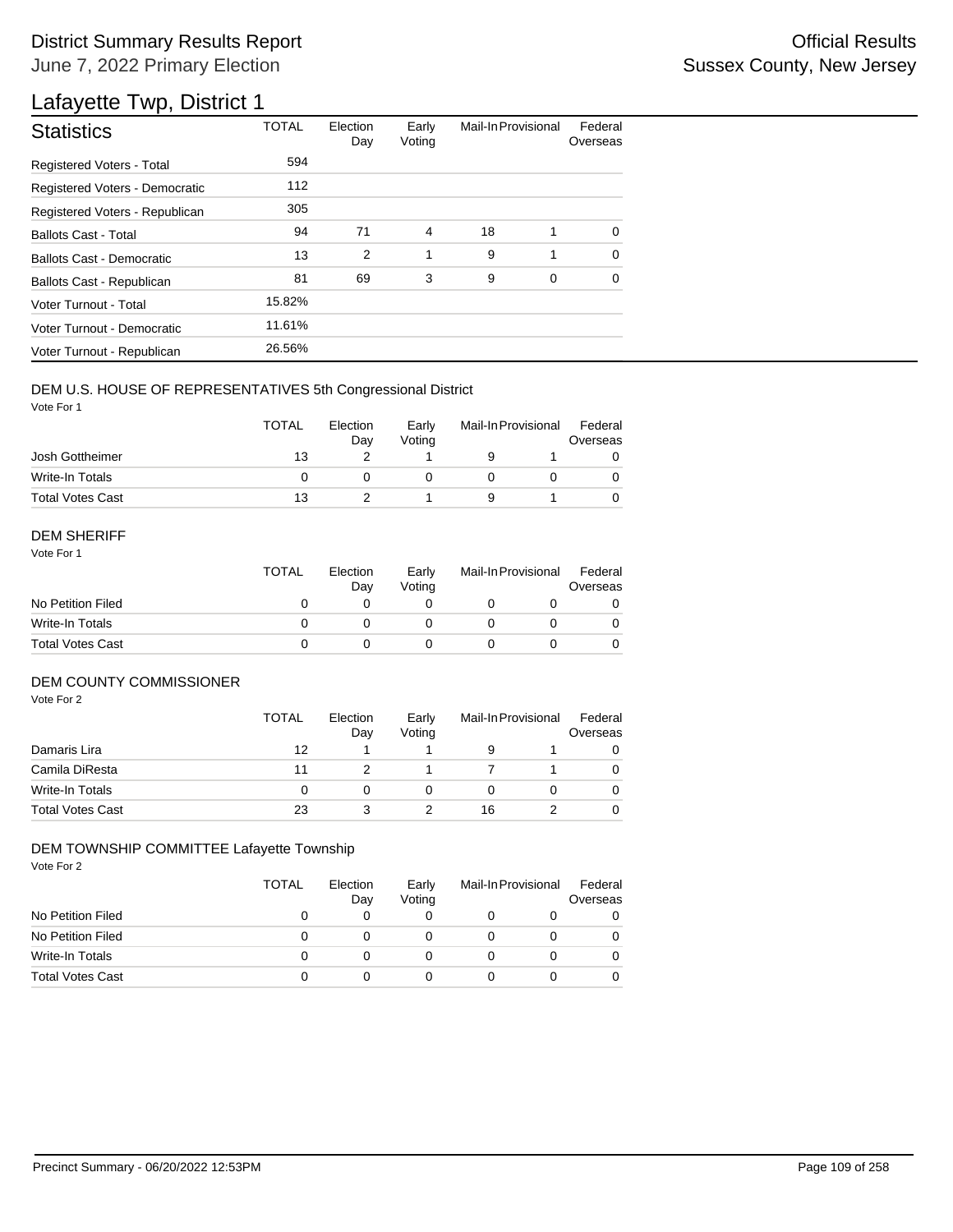# Lafayette Twp, District 1

## REP U.S. HOUSE OF REPRESENTATIVES 5th Congressional District

Vote For 1

|                         | <b>TOTAL</b> | Election<br>Day | Early<br>Voting |   | Mail-In Provisional | Federal<br>Overseas |
|-------------------------|--------------|-----------------|-----------------|---|---------------------|---------------------|
| Frank T. Pallotta       | 44           | 39              |                 | 4 | 0                   | 0                   |
| Nick DeGregorio         | 33           | 29              | 2               | 2 | $\Omega$            | 0                   |
| Sab Skenderi            | 2            |                 | 0               |   | $\Omega$            | 0                   |
| Fred Schneiderman       |              | $\Omega$        | 0               |   | $\Omega$            | 0                   |
| Write-In Totals         | 0            | $\Omega$        | 0               | 0 | $\Omega$            | 0                   |
| <b>Total Votes Cast</b> | 80           | 69              | 3               | 8 |                     | 0                   |

## REP SHERIFF

Vote For 1

|                         | <b>TOTAL</b> | Election<br>Dav | Early<br>Votina | Mail-In Provisional |  | Federal<br>Overseas |
|-------------------------|--------------|-----------------|-----------------|---------------------|--|---------------------|
| Michael F. Strada       | 74           | 65              |                 |                     |  |                     |
| Write-In Totals         |              |                 |                 |                     |  |                     |
| <b>Total Votes Cast</b> | 76           | 65              |                 |                     |  |                     |

## REP COUNTY COMMISSIONER

Vote For 2

|                         | <b>TOTAL</b> | Election<br>Day | Early<br>Voting | Mail-In Provisional |  | Federal<br>Overseas |
|-------------------------|--------------|-----------------|-----------------|---------------------|--|---------------------|
| William J. Hayden       | 62           | 54              |                 | 6                   |  | 0                   |
| Jill M. Space           | 68           | 59              |                 | 8                   |  | 0                   |
| Write-In Totals         | っ            |                 |                 |                     |  | 0                   |
| <b>Total Votes Cast</b> | 132          | 113             |                 | 16                  |  | 0                   |

#### REP TOWNSHIP COMMITTEE Lafayette Township

|                         | TOTAL | Election<br>Day | Early<br>Voting | Mail-In Provisional |  | Federal<br>Overseas |
|-------------------------|-------|-----------------|-----------------|---------------------|--|---------------------|
| <b>Richard Hughes</b>   | 69    | 60              |                 |                     |  |                     |
| <b>Patrick Geanev</b>   | 61    | 54              |                 | 5.                  |  | 0                   |
| Write-In Totals         |       |                 |                 |                     |  |                     |
| <b>Total Votes Cast</b> | 131   | 115             |                 | 12                  |  |                     |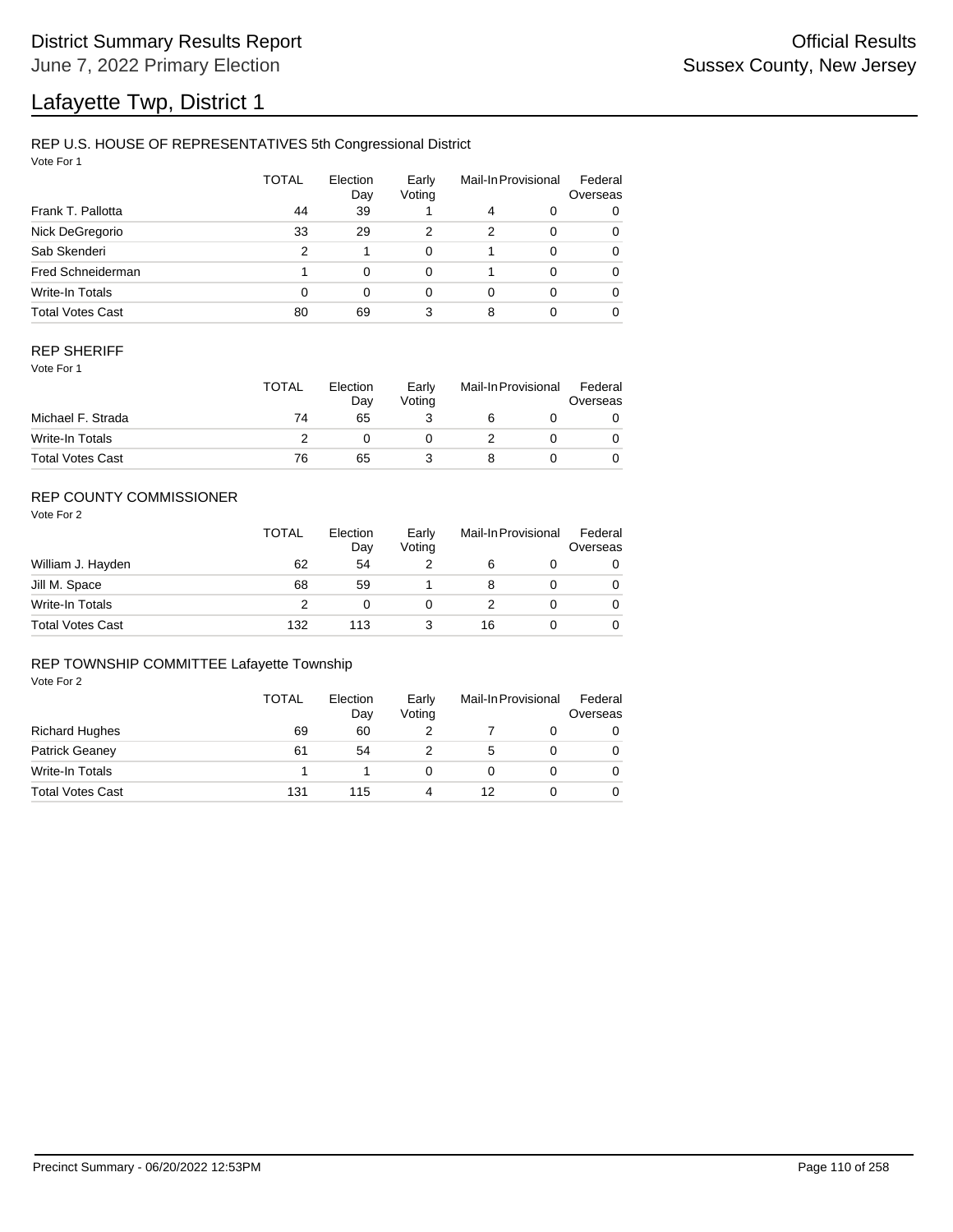## District Summary Results Report **Container and Container Container Container Container Container Container Container** June 7, 2022 Primary Election

## Lafayette Twp, District 2

| <b>Statistics</b>                | <b>TOTAL</b> | Election<br>Day | Early<br>Voting | Mail-In Provisional |             | Federal<br>Overseas |
|----------------------------------|--------------|-----------------|-----------------|---------------------|-------------|---------------------|
| Registered Voters - Total        | 785          |                 |                 |                     |             |                     |
| Registered Voters - Democratic   | 122          |                 |                 |                     |             |                     |
| Registered Voters - Republican   | 425          |                 |                 |                     |             |                     |
| <b>Ballots Cast - Total</b>      | 114          | 99              | 2               | 13                  | 0           | 0                   |
| <b>Ballots Cast - Democratic</b> | 10           | 6               | $\mathbf 0$     | 4                   | $\mathbf 0$ | $\Omega$            |
| Ballots Cast - Republican        | 104          | 93              | 2               | 9                   | 0           | $\Omega$            |
| Voter Turnout - Total            | 14.52%       |                 |                 |                     |             |                     |
| Voter Turnout - Democratic       | 8.20%        |                 |                 |                     |             |                     |
| Voter Turnout - Republican       | 24.47%       |                 |                 |                     |             |                     |

## DEM U.S. HOUSE OF REPRESENTATIVES 5th Congressional District

Vote For 1

|                         | <b>TOTAL</b> | Election<br>Dav | Early<br>Votina | Mail-In Provisional |  | Federal<br>Overseas |  |
|-------------------------|--------------|-----------------|-----------------|---------------------|--|---------------------|--|
| Josh Gottheimer         | 10           |                 |                 |                     |  |                     |  |
| Write-In Totals         |              |                 |                 |                     |  |                     |  |
| <b>Total Votes Cast</b> | 10           |                 |                 |                     |  |                     |  |

#### DEM SHERIFF

Vote For 1

|                         | <b>TOTAL</b> | Election<br>Dav | Early<br>Votina | Mail-In Provisional |  | Federal<br>Overseas |  |
|-------------------------|--------------|-----------------|-----------------|---------------------|--|---------------------|--|
| No Petition Filed       |              |                 |                 |                     |  |                     |  |
| Write-In Totals         |              |                 |                 |                     |  | $\Omega$            |  |
| <b>Total Votes Cast</b> |              |                 |                 |                     |  |                     |  |

## DEM COUNTY COMMISSIONER

Vote For 2

|                         | <b>TOTAL</b> | Election<br>Day | Early<br>Voting | Mail-In Provisional | Federal<br>Overseas |
|-------------------------|--------------|-----------------|-----------------|---------------------|---------------------|
| Damaris Lira            | 9            | 6               |                 |                     | 0                   |
| Camila DiResta          | 9            | 5               |                 |                     | $\Omega$            |
| Write-In Totals         |              |                 |                 |                     | $\Omega$            |
| <b>Total Votes Cast</b> | 18           |                 |                 |                     | 0                   |

#### DEM TOWNSHIP COMMITTEE Lafayette Township

|                         | TOTAL | Election<br>Day | Early<br>Voting | Mail-In Provisional | Federal<br>Overseas |
|-------------------------|-------|-----------------|-----------------|---------------------|---------------------|
| No Petition Filed       | 0     |                 |                 |                     | O                   |
| No Petition Filed       | 0     |                 |                 |                     |                     |
| Write-In Totals         | 0     |                 |                 |                     |                     |
| <b>Total Votes Cast</b> | O     |                 |                 |                     |                     |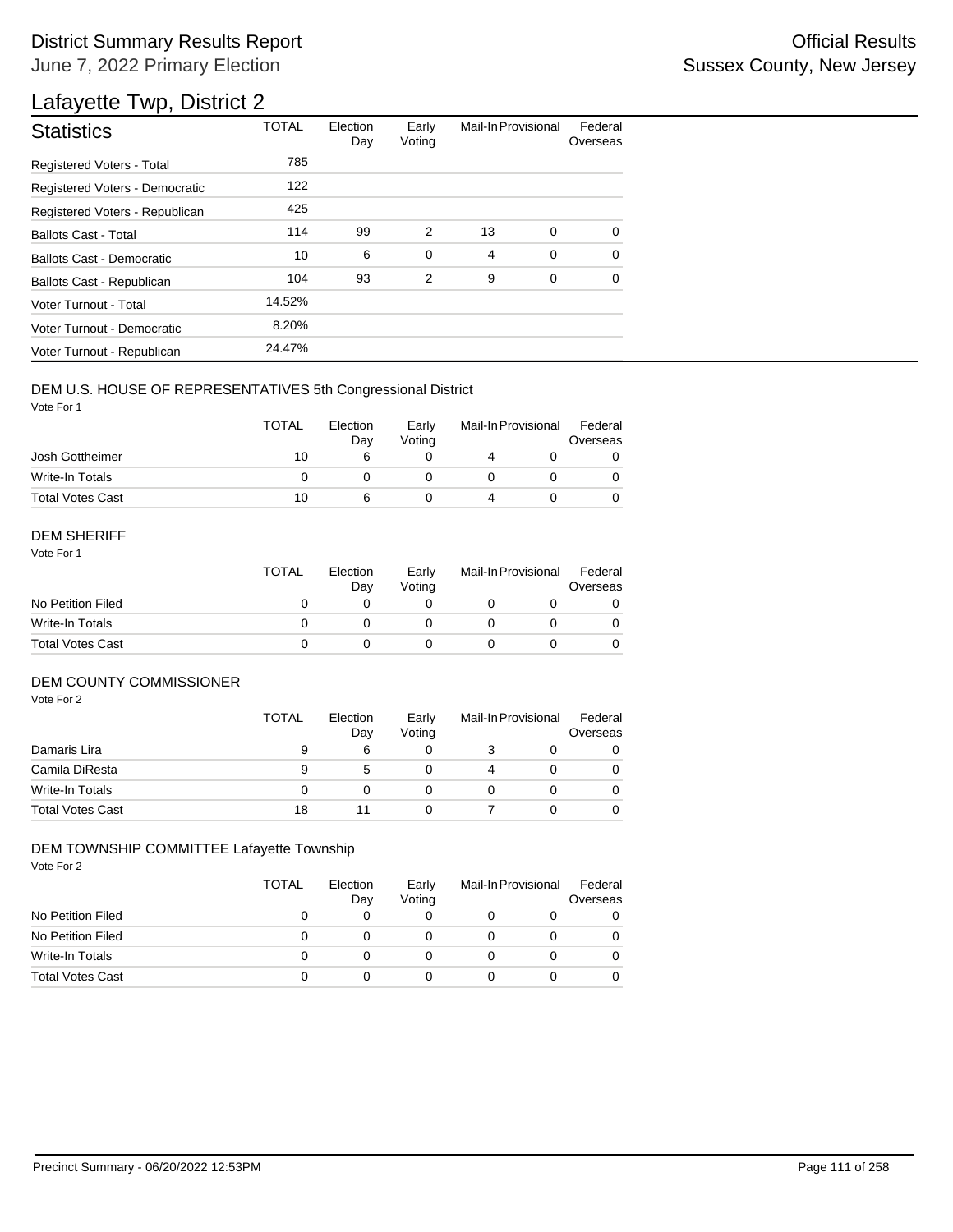# Lafayette Twp, District 2

## REP U.S. HOUSE OF REPRESENTATIVES 5th Congressional District

Vote For 1

|                         | <b>TOTAL</b> | Election<br>Day | Early<br>Voting |   | Mail-In Provisional | Federal<br>Overseas |
|-------------------------|--------------|-----------------|-----------------|---|---------------------|---------------------|
| Frank T. Pallotta       | 51           | 44              |                 | 5 | 0                   | 0                   |
| Nick DeGregorio         | 43           | 42              | 0               |   | $\Omega$            | 0                   |
| Sab Skenderi            |              |                 | 0               | 0 | $\Omega$            | 0                   |
| Fred Schneiderman       | 4            | 3               | 0               |   | $\Omega$            | 0                   |
| Write-In Totals         |              |                 | 0               | 0 | $\Omega$            | 0                   |
| <b>Total Votes Cast</b> | 100          | 91              | 2               |   | $\Omega$            | 0                   |

## REP SHERIFF

Vote For 1

|                         | TOTAL | Election<br>Day | Early<br>Votina | Mail-In Provisional |  | Federal<br>Overseas |
|-------------------------|-------|-----------------|-----------------|---------------------|--|---------------------|
| Michael F. Strada       | 95    | 84              |                 |                     |  |                     |
| Write-In Totals         |       |                 |                 |                     |  |                     |
| <b>Total Votes Cast</b> | 95    | 84              |                 |                     |  |                     |

## REP COUNTY COMMISSIONER

Vote For 2

|                         | TOTAL | Election<br>Day | Early<br>Voting |    | Mail-In Provisional | Federal<br>Overseas |
|-------------------------|-------|-----------------|-----------------|----|---------------------|---------------------|
| William J. Hayden       | 81    | 70              |                 | 9  |                     | 0                   |
| Jill M. Space           | 84    | 73              |                 | 9  |                     | 0                   |
| Write-In Totals         | っ     |                 |                 |    |                     | 0                   |
| <b>Total Votes Cast</b> | 167   | 145             | 4               | 18 |                     | 0                   |

#### REP TOWNSHIP COMMITTEE Lafayette Township

|                         | TOTAL | Election<br>Day | Early<br>Voting | Mail-In Provisional |  | Federal<br>Overseas |
|-------------------------|-------|-----------------|-----------------|---------------------|--|---------------------|
| <b>Richard Hughes</b>   | 90    | 79              |                 |                     |  | 0                   |
| <b>Patrick Geaney</b>   | 79    | 68              |                 | 9                   |  |                     |
| Write-In Totals         | 6     | 6               |                 |                     |  |                     |
| <b>Total Votes Cast</b> | 175   | 153             |                 | 18                  |  |                     |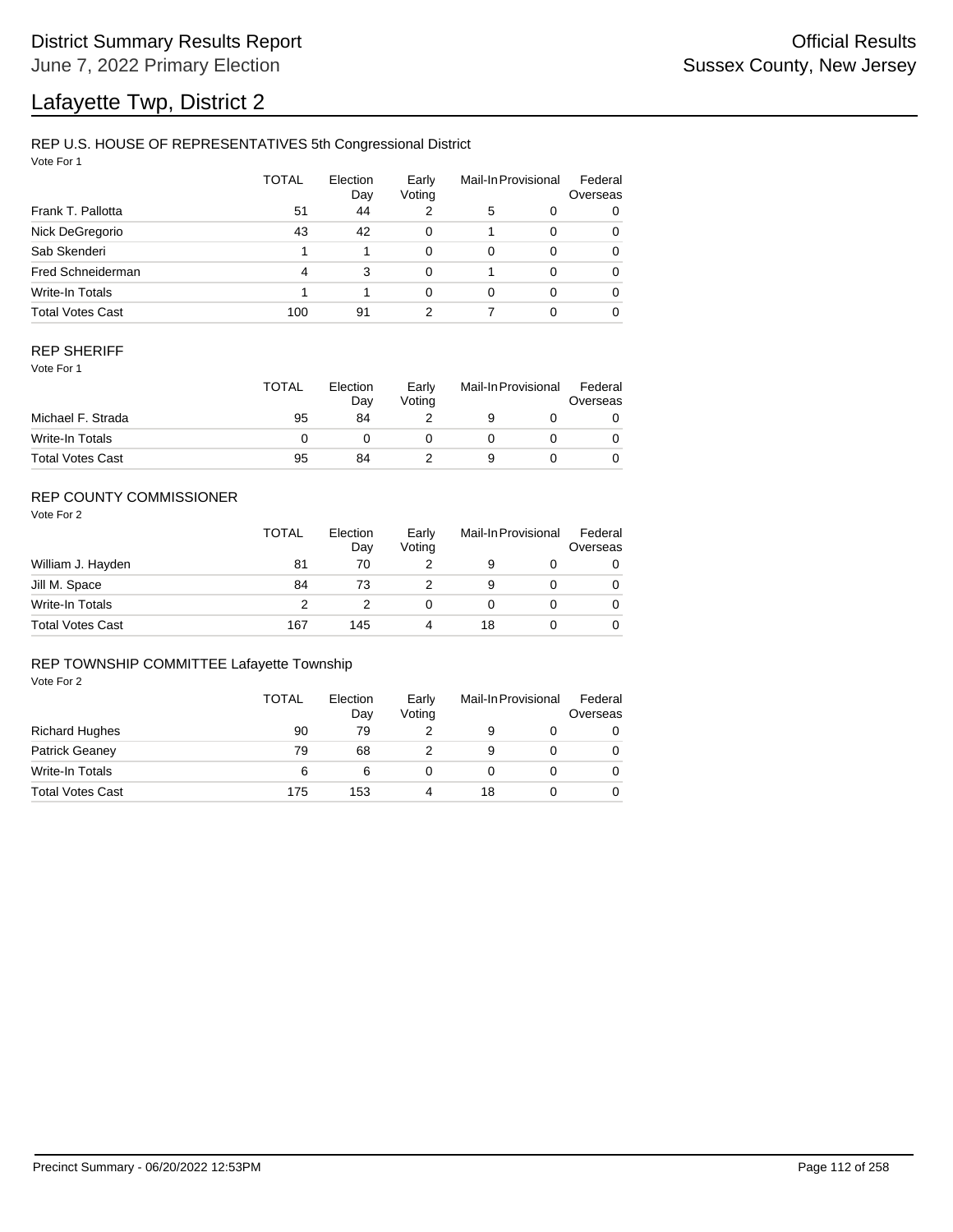## District Summary Results Report **Contract Contract Contract Contract Contract Contract Contract Contract Contract Contract Contract Contract Contract Contract Contract Contract Contract Contract Contract Contract Contract** June 7, 2022 Primary Election

## Lafayette Twp, District 3

| <b>Statistics</b>                                                          | <b>TOTAL</b> | Election*<br>Day | Early<br>Voting | Mail-In Provisional |        | Federal<br>Overseas |  |
|----------------------------------------------------------------------------|--------------|------------------|-----------------|---------------------|--------|---------------------|--|
| Registered Voters - Total                                                  | 598          |                  |                 |                     |        |                     |  |
| Registered Voters - Democratic                                             | 129          |                  |                 |                     |        |                     |  |
| Registered Voters - Republican                                             | 280          |                  |                 |                     |        |                     |  |
| <b>Ballots Cast - Total</b>                                                | 84           | 64               | 3               | 15                  | 2      | 0                   |  |
| <b>Ballots Cast - Democratic</b>                                           | 17           | 11               | 0               | 6                   | 0      | 0                   |  |
| Ballots Cast - Republican                                                  | 67           | 53               | 3               | 9                   | 2      | 0                   |  |
| Voter Turnout - Total                                                      | 14.05%       |                  |                 |                     |        |                     |  |
| Voter Turnout - Democratic                                                 | 13.18%       |                  |                 |                     |        |                     |  |
| Voter Turnout - Republican                                                 | 23.93%       |                  |                 |                     |        |                     |  |
| DEM U.S. HOUSE OF REPRESENTATIVES 5th Congressional District<br>Vote For 1 |              |                  |                 |                     |        |                     |  |
|                                                                            | <b>TOTAL</b> | Election<br>Day  | Early<br>Voting | Mail-In Provisional |        | Federal<br>Overseas |  |
| Josh Gottheimer                                                            | 16           | 10               | 0               | 6                   | 0      | 0                   |  |
| Write-In Totals                                                            | 0            | 0                | 0               | 0                   | 0      | 0                   |  |
| <b>Total Votes Cast</b>                                                    | 16           | 10               | 0               | 6                   | 0      | 0                   |  |
| <b>DEM SHERIFF</b><br>Vote For 1                                           |              |                  |                 |                     |        |                     |  |
|                                                                            | <b>TOTAL</b> | Election<br>Day  | Early<br>Voting | Mail-In Provisional |        | Federal<br>Overseas |  |
| No Petition Filed                                                          | 0            | 0                | 0               | 0                   | 0      | 0                   |  |
| Write-In Totals                                                            | 1            | 1                | 0               | 0                   | 0      | 0                   |  |
| <b>DEM COUNTY COMMISSIONER</b><br>Vote For 2                               | <b>TOTAL</b> | Election<br>Day  | Early<br>Voting | Mail-In Provisional |        | Federal<br>Overseas |  |
| Damaris Lira                                                               | 15           | 10               | 0               | 5                   | 0      | 0                   |  |
| Camila DiResta                                                             | 14           | 8                | 0               | 6                   | 0      | 0                   |  |
| <b>Write-In Totals</b>                                                     | 0            | 0                | 0               | 0                   | 0      | 0                   |  |
| Total Votes Cast                                                           | 29           | 18               | 0               | 11                  | 0      | 0                   |  |
| DEM TOWNSHIP COMMITTEE Lafayette Township<br>Vote For 2                    |              |                  |                 |                     |        |                     |  |
|                                                                            | <b>TOTAL</b> | Election<br>Day  | Early<br>Voting | Mail-In Provisional |        | Federal<br>Overseas |  |
| No Petition Filed<br>No Petition Filed                                     | 0<br>0       | 0<br>0           | 0<br>0          | 0<br>0              | 0<br>0 | 0<br>0              |  |
| <b>Write-In Totals</b>                                                     | 2            | 2                | 0               | 0                   | 0      | 0                   |  |
| <b>Total Votes Cast</b>                                                    | 2            | 2                | 0               | 0                   | 0      | 0                   |  |
|                                                                            |              |                  |                 |                     |        |                     |  |

## DEM U.S. HOUSE OF REPRESENTATIVES 5th Congressional District

|                         | <b>TOTAL</b> | Election<br>Dav | Early<br>Votina | Mail-In Provisional |  | Federal<br>Overseas |  |
|-------------------------|--------------|-----------------|-----------------|---------------------|--|---------------------|--|
| Josh Gottheimer         | 16           | 10              |                 |                     |  |                     |  |
| Write-In Totals         |              |                 |                 |                     |  |                     |  |
| <b>Total Votes Cast</b> | 16           | 10              |                 |                     |  |                     |  |

#### DEM SHERIFF

|                         | <b>TOTAL</b> | Election<br>Dav | Early<br>Votina | Mail-In Provisional |  | Federal<br>Overseas |  |
|-------------------------|--------------|-----------------|-----------------|---------------------|--|---------------------|--|
| No Petition Filed       |              |                 |                 |                     |  |                     |  |
| Write-In Totals         |              |                 |                 |                     |  | $\Omega$            |  |
| <b>Total Votes Cast</b> |              |                 |                 |                     |  |                     |  |

## DEM COUNTY COMMISSIONER

|                         | <b>TOTAL</b> | Election<br>Day | Early<br>Voting |   | Mail-In Provisional | Federal<br>Overseas |
|-------------------------|--------------|-----------------|-----------------|---|---------------------|---------------------|
| Damaris Lira            | 15           | 10              |                 | 5 |                     | 0                   |
| Camila DiResta          | 14           | 8               |                 | 6 |                     | $\Omega$            |
| Write-In Totals         |              |                 |                 |   |                     | $\Omega$            |
| <b>Total Votes Cast</b> | 29           | 18              |                 |   |                     | 0                   |

## DEM TOWNSHIP COMMITTEE Lafayette Township

|                         | <b>TOTAL</b> | Election<br>Day | Early<br>Voting | Mail-In Provisional |  | Federal<br>Overseas |
|-------------------------|--------------|-----------------|-----------------|---------------------|--|---------------------|
| No Petition Filed       |              |                 | 0               |                     |  |                     |
| No Petition Filed       |              |                 | O               |                     |  |                     |
| Write-In Totals         |              |                 | 0               |                     |  |                     |
| <b>Total Votes Cast</b> |              |                 | 0               |                     |  |                     |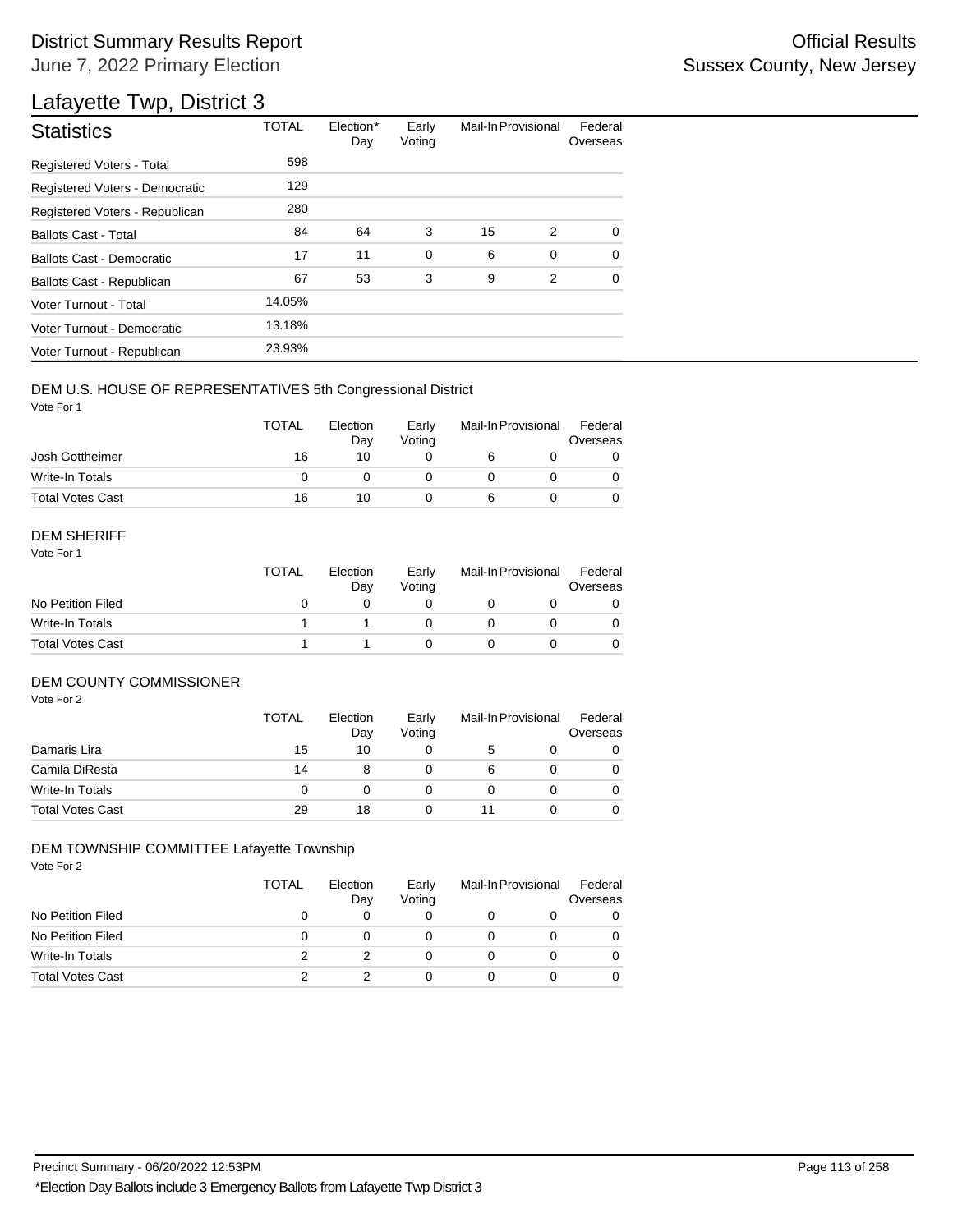# Lafayette Twp, District 3

## REP U.S. HOUSE OF REPRESENTATIVES 5th Congressional District

Vote For 1

|                         | <b>TOTAL</b> | Election<br>Day | Early<br>Voting |   | Mail-In Provisional | Federal<br>Overseas |
|-------------------------|--------------|-----------------|-----------------|---|---------------------|---------------------|
| Frank T. Pallotta       | 30           | 26              | 0               | 4 | 0                   | 0                   |
| Nick DeGregorio         | 30           | 23              | 3               | 2 | 2                   | 0                   |
| Sab Skenderi            | 3            |                 | 0               | 2 | $\Omega$            | 0                   |
| Fred Schneiderman       | 3            | 3               | 0               | 0 | $\Omega$            | 0                   |
| Write-In Totals         | 0            | $\Omega$        | 0               | 0 | $\Omega$            | 0                   |
| <b>Total Votes Cast</b> | 66           | 53              | 3               | 8 |                     | 0                   |

## REP SHERIFF

Vote For 1

|                         | <b>TOTAL</b> | Election<br>Dav | Early<br>Votina | Mail-In Provisional |  | Federal<br>Overseas |  |
|-------------------------|--------------|-----------------|-----------------|---------------------|--|---------------------|--|
| Michael F. Strada       | 58           | 45              |                 |                     |  |                     |  |
| Write-In Totals         |              |                 |                 |                     |  |                     |  |
| <b>Total Votes Cast</b> | 62           | 49              |                 |                     |  |                     |  |

## REP COUNTY COMMISSIONER

Vote For 2

|                         | <b>TOTAL</b> | Election<br>Day | Early<br>Voting | Mail-In Provisional |  | Federal<br>Overseas |
|-------------------------|--------------|-----------------|-----------------|---------------------|--|---------------------|
| William J. Hayden       | 59           | 46              | 3               | 8                   |  | 0                   |
| Jill M. Space           | 60           | 47              |                 | 9                   |  | 0                   |
| Write-In Totals         | っ            |                 |                 |                     |  | 0                   |
| <b>Total Votes Cast</b> | 121          | 95              | 6               |                     |  | 0                   |

## REP TOWNSHIP COMMITTEE Lafayette Township

|                         | <b>TOTAL</b> | Election<br>Day | Early<br>Voting | Mail-In Provisional |  | Federal<br>Overseas |
|-------------------------|--------------|-----------------|-----------------|---------------------|--|---------------------|
| <b>Richard Hughes</b>   | 60           | 48              |                 |                     |  | O                   |
| <b>Patrick Geanev</b>   | 57           | 45              |                 |                     |  | 0                   |
| Write-In Totals         |              |                 |                 |                     |  |                     |
| <b>Total Votes Cast</b> | 119          | 95              | 6               | 14                  |  |                     |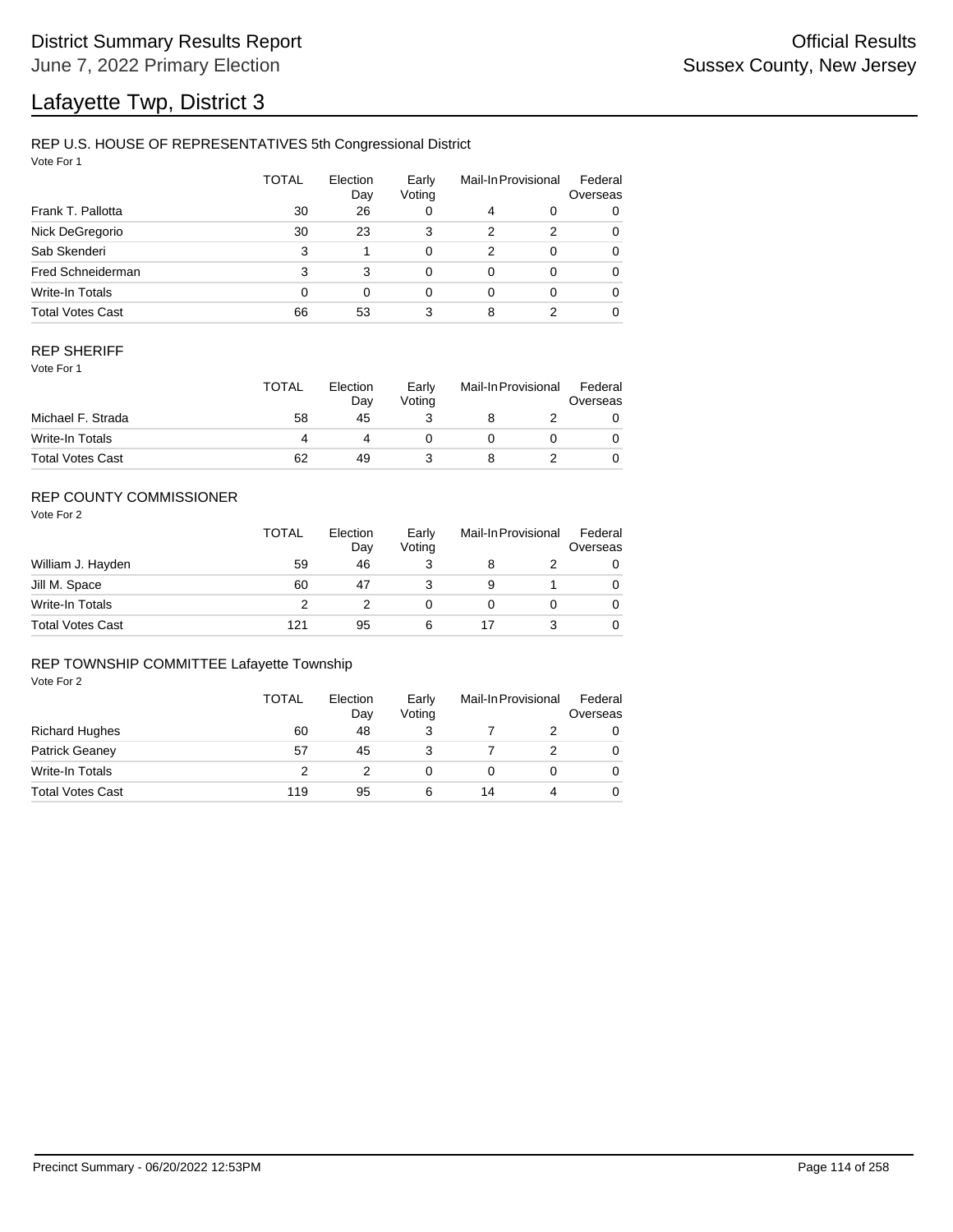## District Summary Results Report **Contract Contract Contract Contract Contract Contract Contract Contract Contract Contract Contract Contract Contract Contract Contract Contract Contract Contract Contract Contract Contract** June 7, 2022 Primary Election

## Montague Twp, District 1

| <b>Statistics</b>              | <b>TOTAL</b> | Election<br>Day | Early<br>Voting | Mail-In Provisional |          | Federal<br>Overseas |
|--------------------------------|--------------|-----------------|-----------------|---------------------|----------|---------------------|
| Registered Voters - Total      | 916          |                 |                 |                     |          |                     |
| Registered Voters - Democratic | 136          |                 |                 |                     |          |                     |
| Registered Voters - Republican | 514          |                 |                 |                     |          |                     |
| <b>Ballots Cast - Total</b>    | 138          | 92              | 3               | 41                  | 2        | $\Omega$            |
| Ballots Cast - Democratic      | 20           | 7               | 2               | 11                  | $\Omega$ | $\Omega$            |
| Ballots Cast - Republican      | 118          | 85              | 1               | 30                  | 2        | $\Omega$            |
| Voter Turnout - Total          | 15.07%       |                 |                 |                     |          |                     |
| Voter Turnout - Democratic     | 14.71%       |                 |                 |                     |          |                     |
| Voter Turnout - Republican     | 22.96%       |                 |                 |                     |          |                     |

## DEM U.S. HOUSE OF REPRESENTATIVES 5th Congressional District

Vote For 1

|                         | <b>TOTAL</b> | Election<br>Dav | Early<br>Votina | Mail-In Provisional |  | Federal<br>Overseas |  |
|-------------------------|--------------|-----------------|-----------------|---------------------|--|---------------------|--|
| Josh Gottheimer         | 17           |                 |                 | 10                  |  |                     |  |
| Write-In Totals         |              |                 |                 |                     |  |                     |  |
| <b>Total Votes Cast</b> | 19           |                 |                 |                     |  |                     |  |

#### DEM SHERIFF

Vote For 1

|                         | <b>TOTAL</b> | Election<br>Day | Early<br>Votina | Mail-In Provisional |  | Federal<br>Overseas |  |
|-------------------------|--------------|-----------------|-----------------|---------------------|--|---------------------|--|
| No Petition Filed       |              |                 |                 |                     |  |                     |  |
| Write-In Totals         |              |                 |                 |                     |  | $\Omega$            |  |
| <b>Total Votes Cast</b> |              |                 |                 |                     |  |                     |  |

## DEM COUNTY COMMISSIONER

Vote For 2

|                         | <b>TOTAL</b> | Election<br>Day | Early<br>Voting |    | Mail-In Provisional | Federal<br>Overseas |
|-------------------------|--------------|-----------------|-----------------|----|---------------------|---------------------|
| Damaris Lira            | 15           | 5               |                 |    |                     | 0                   |
| Camila DiResta          | 15           | 5               |                 | 8  |                     | $\Omega$            |
| Write-In Totals         | 4            |                 |                 |    |                     | $\Omega$            |
| <b>Total Votes Cast</b> | 34           | 12              | 4               | 18 |                     | 0                   |

#### DEM TOWNSHIP COMMITTEE Montague Township

|                         | <b>TOTAL</b> | Election<br>Day | Early<br>Votina | Mail-In Provisional | Federal<br>Overseas |
|-------------------------|--------------|-----------------|-----------------|---------------------|---------------------|
| No Petition Filed       |              |                 |                 |                     |                     |
| Write-In Totals         |              |                 |                 |                     |                     |
| <b>Total Votes Cast</b> |              |                 |                 |                     |                     |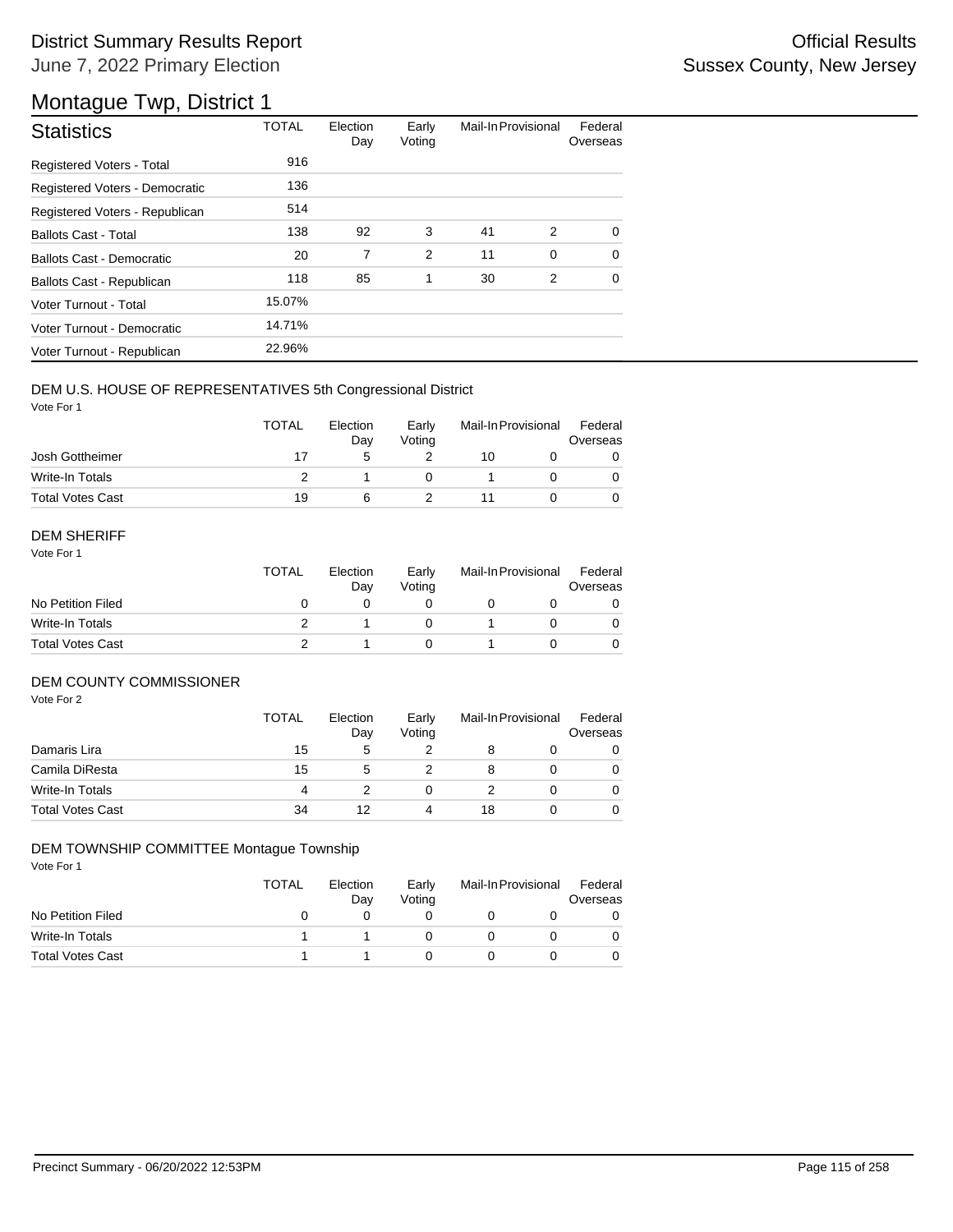# Montague Twp, District 1

## REP U.S. HOUSE OF REPRESENTATIVES 5th Congressional District

Vote For 1

|                         | <b>TOTAL</b> | Election<br>Day | Early<br>Voting |    | Mail-In Provisional | Federal<br>Overseas |
|-------------------------|--------------|-----------------|-----------------|----|---------------------|---------------------|
| Frank T. Pallotta       | 62           | 52              | 0               | 8  | 2                   | 0                   |
| Nick DeGregorio         | 43           | 32              | 0               | 11 | $\Omega$            | 0                   |
| Sab Skenderi            | 6            | $\Omega$        |                 | 5  | $\Omega$            | 0                   |
| Fred Schneiderman       | 3            |                 | 0               | 2  | $\Omega$            | 0                   |
| Write-In Totals         | 0            | $\Omega$        | 0               | 0  | $\Omega$            | 0                   |
| <b>Total Votes Cast</b> | 114          | 85              |                 | 26 |                     | 0                   |

## REP SHERIFF

Vote For 1

|                         | TOTAL | Election<br>Day | Early<br>Votina | Mail-In Provisional |  | Federal<br>Overseas |
|-------------------------|-------|-----------------|-----------------|---------------------|--|---------------------|
| Michael F. Strada       | 113   | 84              |                 | 27                  |  |                     |
| Write-In Totals         |       |                 |                 |                     |  |                     |
| <b>Total Votes Cast</b> | 115   | 84              |                 | 29                  |  |                     |

## REP COUNTY COMMISSIONER

Vote For 2

|                         | <b>TOTAL</b> | Election<br>Day | Early<br>Voting | Mail-In Provisional |   | Federal<br>Overseas |
|-------------------------|--------------|-----------------|-----------------|---------------------|---|---------------------|
| William J. Hayden       | 98           | 69              | 0               | 27                  |   | 0                   |
| Jill M. Space           | 107          | 76              |                 | 29                  |   | 0                   |
| Write-In Totals         |              |                 |                 |                     |   | 0                   |
| <b>Total Votes Cast</b> | 206          | 145             |                 | 57                  | 4 | 0                   |

#### REP TOWNSHIP COMMITTEE Montague Township

|                         | <b>TOTAL</b> | Election<br>Day | Early<br>Votina | Mail-In Provisional |  | Federal<br>Overseas |
|-------------------------|--------------|-----------------|-----------------|---------------------|--|---------------------|
| Richard E. Innella      | 106          | 80              |                 | 24                  |  |                     |
| Write-In Totals         | 5            |                 |                 |                     |  |                     |
| <b>Total Votes Cast</b> | 111          | 82              |                 | 27                  |  |                     |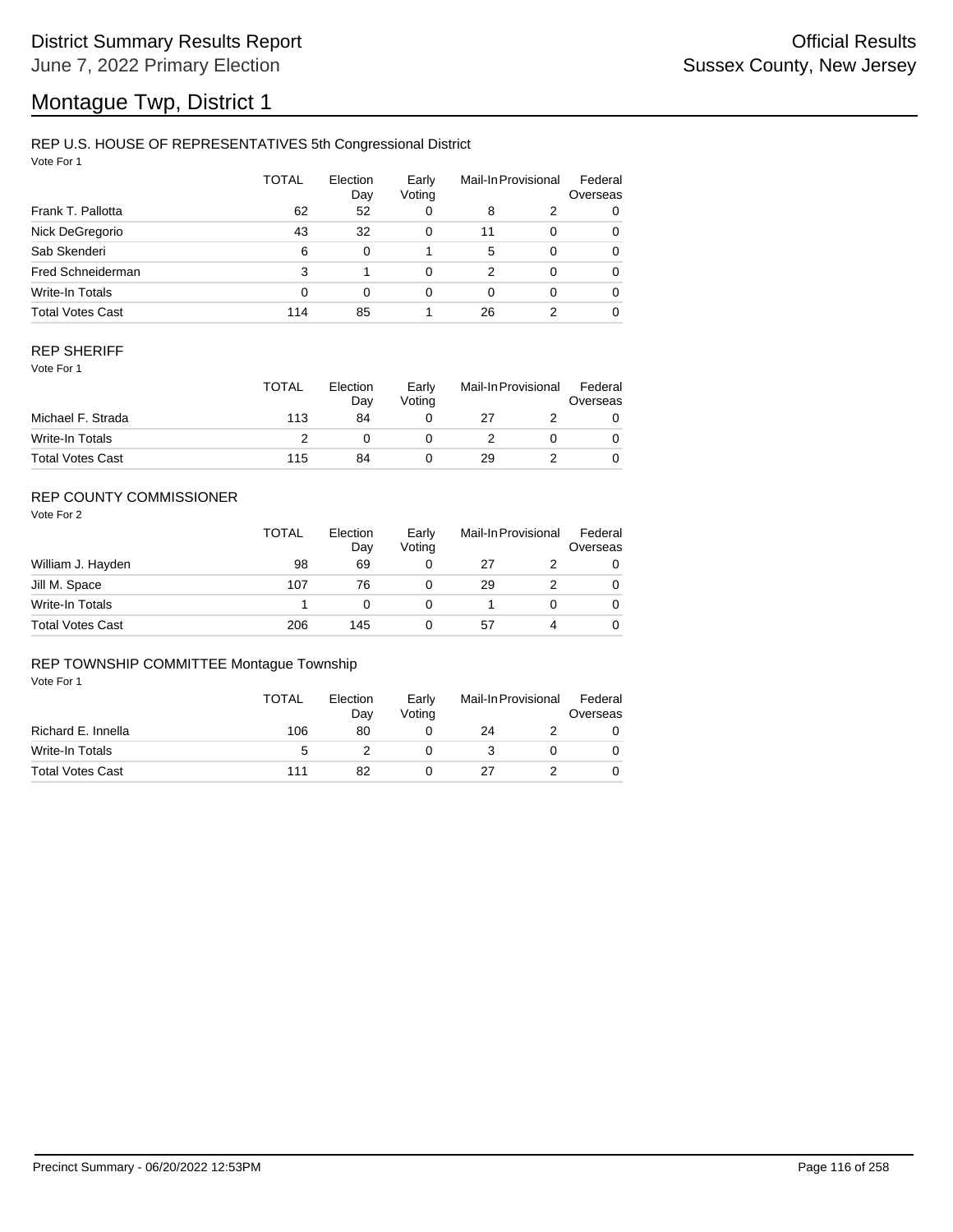## District Summary Results Report **Contract Contract Contract Contract Contract Contract Contract Contract Contract Contract Contract Contract Contract Contract Contract Contract Contract Contract Contract Contract Contract** June 7, 2022 Primary Election

# Montague Twp, District 2

| <b>Statistics</b>                | <b>TOTAL</b> | Election<br>Day | Early<br>Voting | Mail-In Provisional |   | Federal<br>Overseas |
|----------------------------------|--------------|-----------------|-----------------|---------------------|---|---------------------|
| Registered Voters - Total        | 784          |                 |                 |                     |   |                     |
| Registered Voters - Democratic   | 138          |                 |                 |                     |   |                     |
| Registered Voters - Republican   | 425          |                 |                 |                     |   |                     |
| <b>Ballots Cast - Total</b>      | 111          | 84              | 2               | 25                  | 0 | $\Omega$            |
| <b>Ballots Cast - Democratic</b> | 22           | 11              | $\mathbf 0$     | 11                  | 0 | $\Omega$            |
| Ballots Cast - Republican        | 89           | 73              | 2               | 14                  | 0 | $\Omega$            |
| Voter Turnout - Total            | 14.16%       |                 |                 |                     |   |                     |
| Voter Turnout - Democratic       | 15.94%       |                 |                 |                     |   |                     |
| Voter Turnout - Republican       | 20.94%       |                 |                 |                     |   |                     |

## DEM U.S. HOUSE OF REPRESENTATIVES 5th Congressional District

Vote For 1

|                         | <b>TOTAL</b> | Election<br>Day | Early<br>Votina | Mail-In Provisional |  | Federal<br>Overseas |  |
|-------------------------|--------------|-----------------|-----------------|---------------------|--|---------------------|--|
| Josh Gottheimer         | 21           | 10              |                 |                     |  |                     |  |
| Write-In Totals         |              |                 |                 |                     |  |                     |  |
| <b>Total Votes Cast</b> |              | 10              |                 |                     |  |                     |  |

#### DEM SHERIFF

Vote For 1

|                         | <b>TOTAL</b> | Election<br>Dav | Early<br>Votina | Mail-In Provisional |  | Federal<br>Overseas |  |
|-------------------------|--------------|-----------------|-----------------|---------------------|--|---------------------|--|
| No Petition Filed       |              |                 |                 |                     |  |                     |  |
| Write-In Totals         |              |                 |                 |                     |  | $\Omega$            |  |
| <b>Total Votes Cast</b> |              |                 |                 |                     |  |                     |  |

#### DEM COUNTY COMMISSIONER

Vote For 2

|                         | <b>TOTAL</b> | Election<br>Day | Early<br>Voting | Mail-In Provisional |  | Federal<br>Overseas |
|-------------------------|--------------|-----------------|-----------------|---------------------|--|---------------------|
| Damaris Lira            | 22           | 11              |                 |                     |  | 0                   |
| Camila DiResta          | 22           | 11              |                 |                     |  | $\Omega$            |
| Write-In Totals         |              |                 |                 |                     |  | $\Omega$            |
| <b>Total Votes Cast</b> | 44           | 22              |                 | 22                  |  | 0                   |

#### DEM TOWNSHIP COMMITTEE Montague Township

|                         | TOTAL | Election<br>Day | Early<br>Votina | Mail-In Provisional |  | Federal<br>Overseas |
|-------------------------|-------|-----------------|-----------------|---------------------|--|---------------------|
| No Petition Filed       |       |                 |                 |                     |  |                     |
| Write-In Totals         |       |                 |                 |                     |  |                     |
| <b>Total Votes Cast</b> |       |                 |                 |                     |  |                     |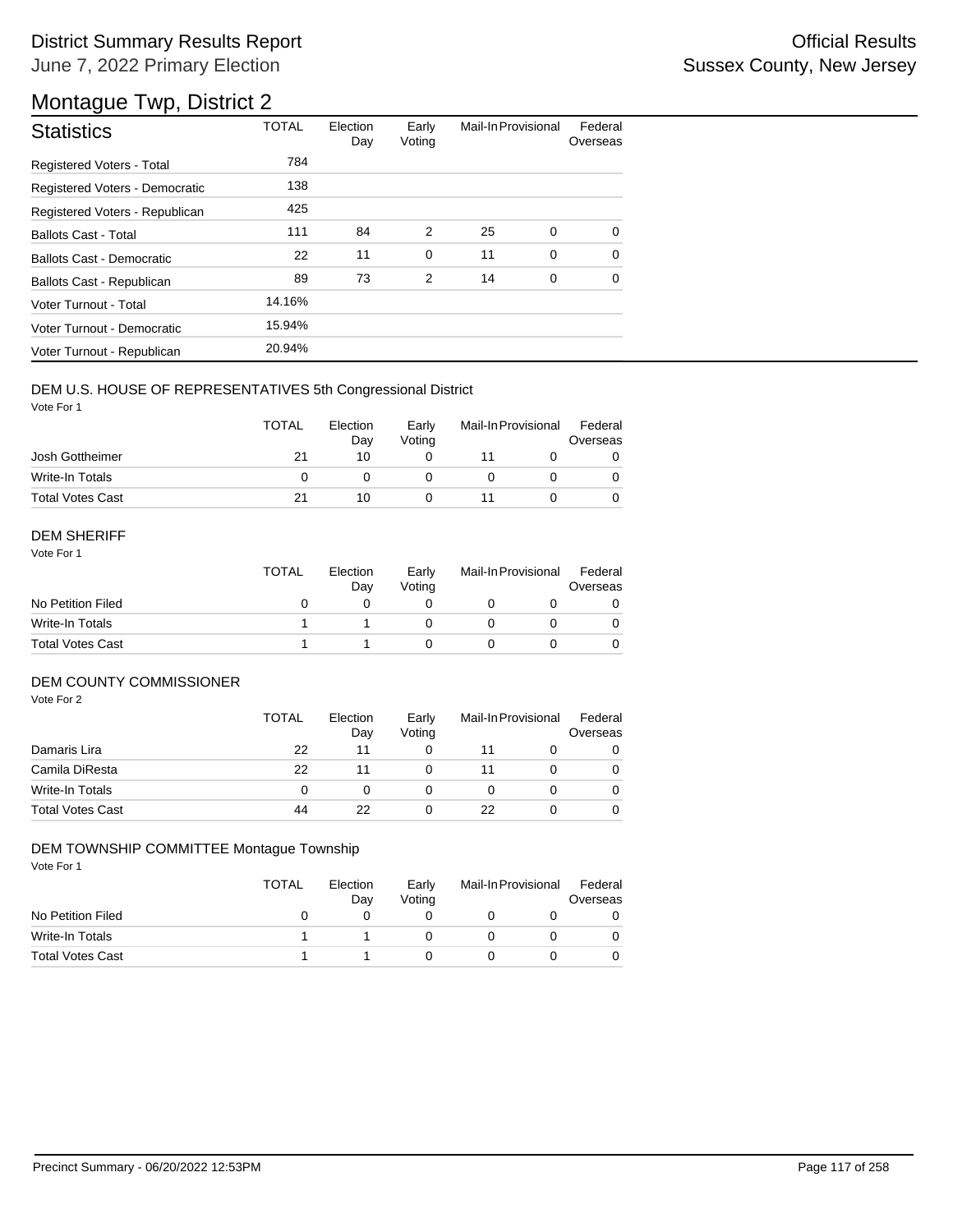# Montague Twp, District 2

## REP U.S. HOUSE OF REPRESENTATIVES 5th Congressional District

Vote For 1

|                         | <b>TOTAL</b> | Election<br>Day | Early<br>Voting |    | Mail-In Provisional | Federal<br>Overseas |
|-------------------------|--------------|-----------------|-----------------|----|---------------------|---------------------|
| Frank T. Pallotta       | 50           | 42              | 2               | 6  | 0                   | 0                   |
| Nick DeGregorio         | 36           | 30              | 0               | 6  | $\Omega$            | 0                   |
| Sab Skenderi            |              | 0               | $\Omega$        |    | $\Omega$            | 0                   |
| Fred Schneiderman       |              | 0               | $\Omega$        |    | $\Omega$            | 0                   |
| Write-In Totals         | 0            | 0               | 0               | 0  | $\Omega$            | 0                   |
| <b>Total Votes Cast</b> | 88           | 72              | 2               | 14 |                     | 0                   |

### REP SHERIFF

Vote For 1

|                         | <b>TOTAL</b> | Election<br>Dav | Early<br>Votina | Mail-In Provisional |  | Federal<br>Overseas |
|-------------------------|--------------|-----------------|-----------------|---------------------|--|---------------------|
| Michael F. Strada       | 87           |                 |                 | 13                  |  |                     |
| Write-In Totals         |              |                 |                 |                     |  |                     |
| <b>Total Votes Cast</b> | 87           |                 |                 | 13                  |  |                     |

## REP COUNTY COMMISSIONER

Vote For 2

|                         | <b>TOTAL</b> | Election<br>Day | Early<br>Voting | Mail-In Provisional |  | Federal<br>Overseas |
|-------------------------|--------------|-----------------|-----------------|---------------------|--|---------------------|
| William J. Hayden       | 69           | 58              |                 |                     |  | 0                   |
| Jill M. Space           | 82           | 66              |                 | 14                  |  | 0                   |
| Write-In Totals         | 0            |                 |                 |                     |  | $\Omega$            |
| <b>Total Votes Cast</b> | 151          | 124             |                 | 25                  |  | 0                   |

#### REP TOWNSHIP COMMITTEE Montague Township

|                         | <b>TOTAL</b> | Election<br>Dav | Early<br>Votina | Mail-In Provisional |  | Federal<br>Overseas |  |
|-------------------------|--------------|-----------------|-----------------|---------------------|--|---------------------|--|
| Richard E. Innella      | 82           | 70              |                 | 10                  |  |                     |  |
| Write-In Totals         | 6            |                 |                 |                     |  |                     |  |
| <b>Total Votes Cast</b> | 88           |                 |                 | 14                  |  |                     |  |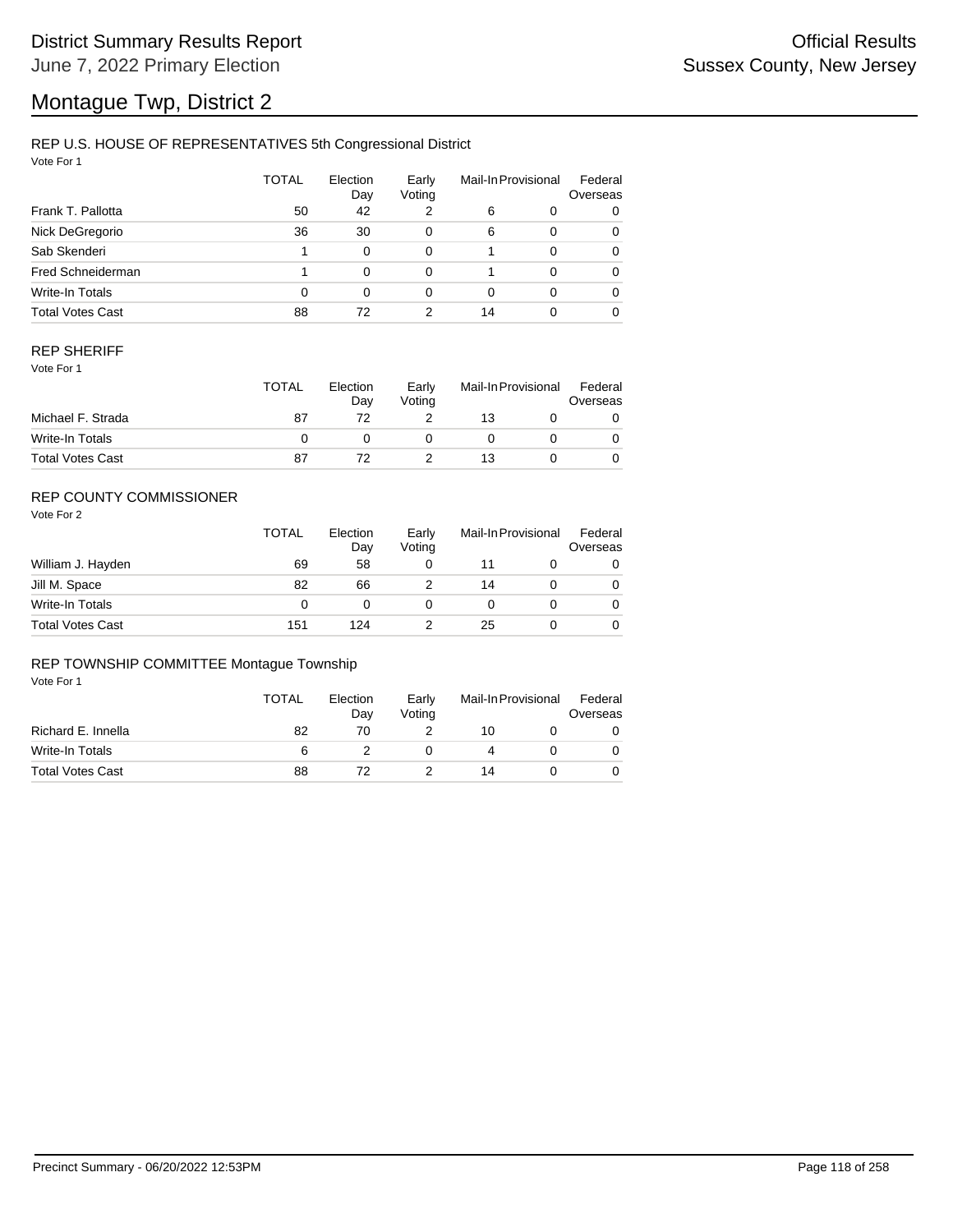## District Summary Results Report **Contract Contract Contract Contract Contract Contract Contract Contract Contract Contract Contract Contract Contract Contract Contract Contract Contract Contract Contract Contract Contract** June 7, 2022 Primary Election

## Montague Twp, District 3

| <b>Statistics</b>              | <b>TOTAL</b> | Election<br>Day | Early<br>Voting | Mail-In Provisional |   | Federal<br>Overseas |
|--------------------------------|--------------|-----------------|-----------------|---------------------|---|---------------------|
| Registered Voters - Total      | 1,191        |                 |                 |                     |   |                     |
| Registered Voters - Democratic | 266          |                 |                 |                     |   |                     |
| Registered Voters - Republican | 510          |                 |                 |                     |   |                     |
| <b>Ballots Cast - Total</b>    | 119          | 99              | 1               | 19                  | 0 | $\Omega$            |
| Ballots Cast - Democratic      | 30           | 19              | 0               | 11                  | 0 | $\Omega$            |
| Ballots Cast - Republican      | 89           | 80              | 1               | 8                   | 0 | $\Omega$            |
| Voter Turnout - Total          | 9.99%        |                 |                 |                     |   |                     |
| Voter Turnout - Democratic     | 11.28%       |                 |                 |                     |   |                     |
| Voter Turnout - Republican     | 17.45%       |                 |                 |                     |   |                     |

## DEM U.S. HOUSE OF REPRESENTATIVES 5th Congressional District

Vote For 1

|                         | <b>TOTAL</b> | Election<br>Dav | Early<br>Votina | Mail-In Provisional |  | Federal<br>Overseas |  |
|-------------------------|--------------|-----------------|-----------------|---------------------|--|---------------------|--|
| Josh Gottheimer         | 28           |                 |                 |                     |  |                     |  |
| Write-In Totals         |              |                 |                 |                     |  |                     |  |
| <b>Total Votes Cast</b> | 29           | 18              |                 |                     |  |                     |  |

#### DEM SHERIFF

Vote For 1

|                         | <b>TOTAL</b> | Election<br>Dav | Early<br>Votina | Mail-In Provisional |  | Federal<br>Overseas |  |
|-------------------------|--------------|-----------------|-----------------|---------------------|--|---------------------|--|
| No Petition Filed       |              |                 |                 |                     |  |                     |  |
| Write-In Totals         |              |                 |                 |                     |  | $\Omega$            |  |
| <b>Total Votes Cast</b> |              |                 |                 |                     |  |                     |  |

## DEM COUNTY COMMISSIONER

Vote For 2

|                         | <b>TOTAL</b> | Election<br>Day | Early<br>Voting | Mail-In Provisional |  | Federal<br>Overseas |
|-------------------------|--------------|-----------------|-----------------|---------------------|--|---------------------|
| Damaris Lira            | 26           | 17              |                 | 9                   |  | 0                   |
| Camila DiResta          | 26           | 16              |                 | 10                  |  | $\Omega$            |
| Write-In Totals         |              |                 |                 |                     |  | $\Omega$            |
| <b>Total Votes Cast</b> | 52           | 33              |                 | 19                  |  | 0                   |

#### DEM TOWNSHIP COMMITTEE Montague Township

|                         | <b>TOTAL</b> | Election<br>Day | Early<br>Votina | Mail-In Provisional |  | Federal<br>Overseas |
|-------------------------|--------------|-----------------|-----------------|---------------------|--|---------------------|
| No Petition Filed       |              |                 |                 |                     |  |                     |
| Write-In Totals         |              |                 |                 |                     |  |                     |
| <b>Total Votes Cast</b> |              |                 |                 |                     |  |                     |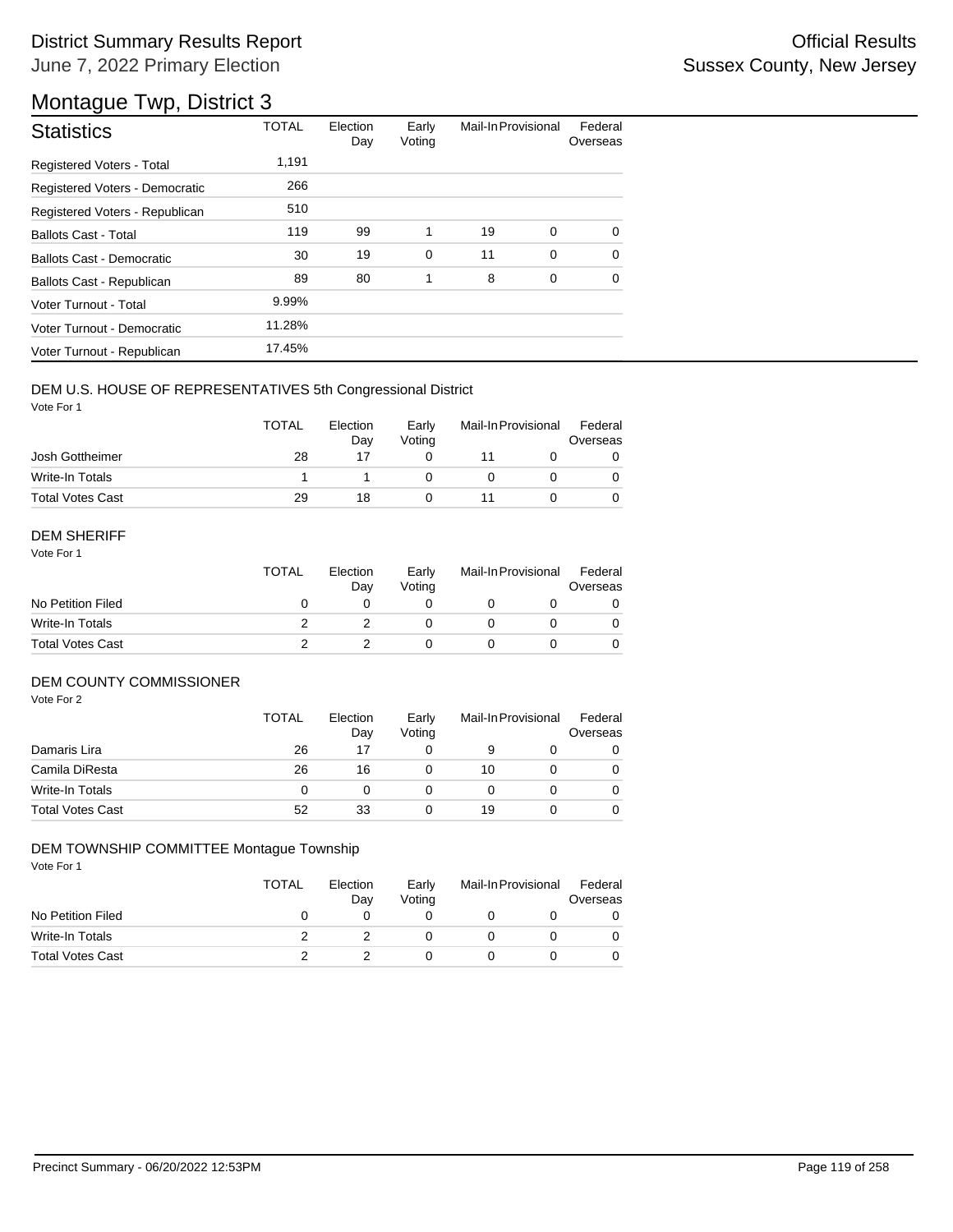# Montague Twp, District 3

## REP U.S. HOUSE OF REPRESENTATIVES 5th Congressional District

Vote For 1

|                         | <b>TOTAL</b> | Election<br>Day | Early<br>Voting |          | Mail-In Provisional | Federal<br>Overseas |
|-------------------------|--------------|-----------------|-----------------|----------|---------------------|---------------------|
| Frank T. Pallotta       | 45           | 40              |                 | 4        | 0                   | 0                   |
| Nick DeGregorio         | 34           | 31              | 0               | 3        | $\Omega$            | 0                   |
| Sab Skenderi            | 6            | 6               | 0               | $\Omega$ | $\Omega$            | 0                   |
| Fred Schneiderman       |              |                 | 0               | $\Omega$ | $\Omega$            | 0                   |
| Write-In Totals         | 0            | 0               | 0               | $\Omega$ | $\Omega$            | 0                   |
| <b>Total Votes Cast</b> | 86           | 78              |                 |          | 0                   | 0                   |

## REP SHERIFF

Vote For 1

|                         | TOTAL | Election<br>Dav | Early<br>Votina | Mail-In Provisional |  | Federal<br>Overseas |  |
|-------------------------|-------|-----------------|-----------------|---------------------|--|---------------------|--|
| Michael F. Strada       | 85    | 76              |                 |                     |  |                     |  |
| Write-In Totals         |       |                 |                 |                     |  |                     |  |
| <b>Total Votes Cast</b> | 85    | 76              |                 |                     |  |                     |  |

## REP COUNTY COMMISSIONER

Vote For 2

|                         | <b>TOTAL</b> | Election<br>Day | Early<br>Voting | Mail-In Provisional |  | Federal<br>Overseas |
|-------------------------|--------------|-----------------|-----------------|---------------------|--|---------------------|
| William J. Hayden       | 73           | 64              |                 |                     |  | 0                   |
| Jill M. Space           | 76           | 67              |                 | 8                   |  | 0                   |
| Write-In Totals         |              |                 |                 |                     |  | 0                   |
| <b>Total Votes Cast</b> | 150          | 132             |                 | 16                  |  | 0                   |

## REP TOWNSHIP COMMITTEE Montague Township

|                         | <b>TOTAL</b> | Election<br>Day | Early<br>Votina | Mail-In Provisional |  | Federal<br>Overseas |
|-------------------------|--------------|-----------------|-----------------|---------------------|--|---------------------|
| Richard E. Innella      | 85           | 78              |                 |                     |  |                     |
| Write-In Totals         |              |                 |                 |                     |  |                     |
| <b>Total Votes Cast</b> | 86           | 78              |                 |                     |  |                     |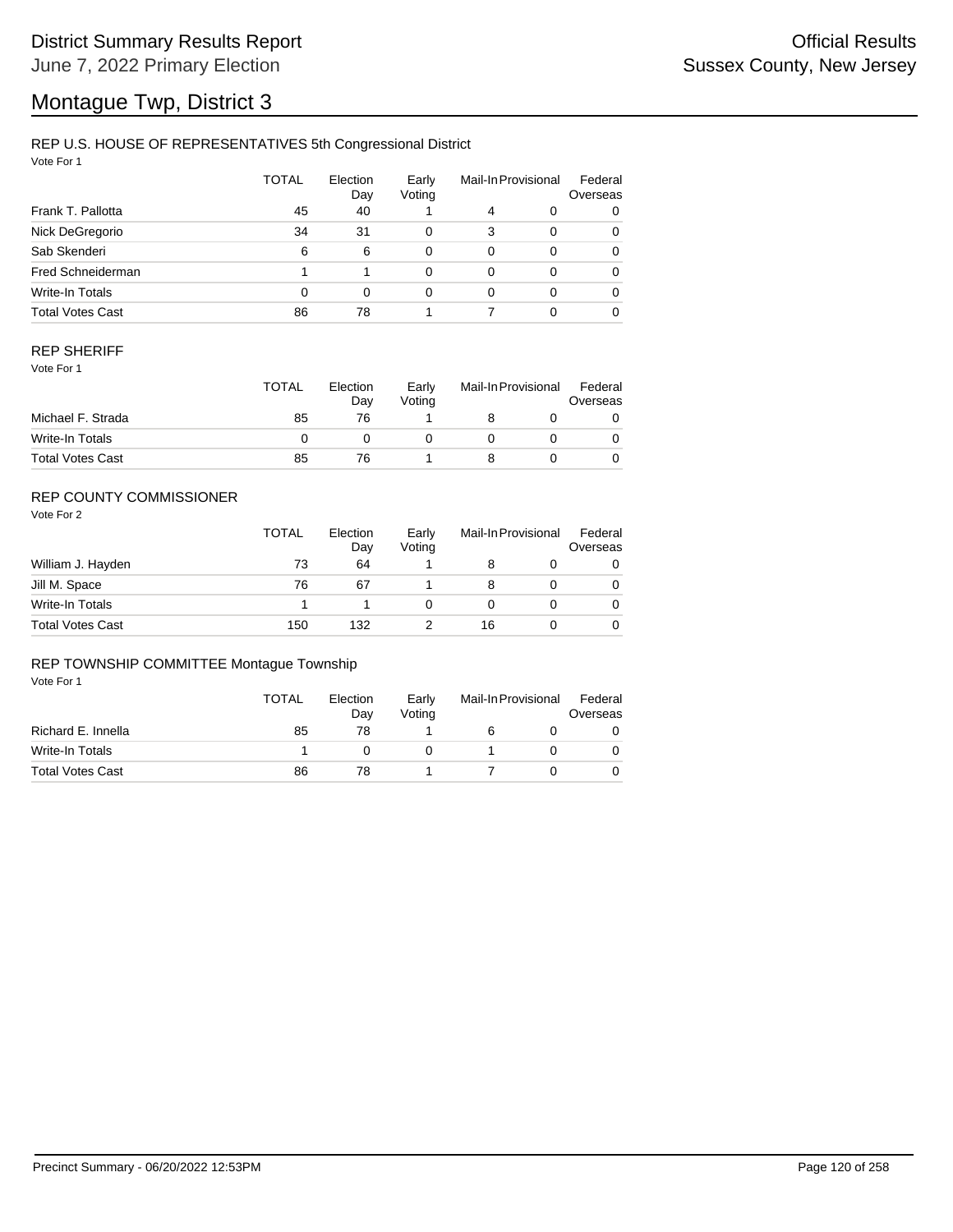| <b>Statistics</b>                | <b>TOTAL</b> | Election<br>Day | Early<br>Voting | Mail-In Provisional |   | Federal<br>Overseas |
|----------------------------------|--------------|-----------------|-----------------|---------------------|---|---------------------|
| <b>Registered Voters - Total</b> | 827          |                 |                 |                     |   |                     |
| Registered Voters - Democratic   | 245          |                 |                 |                     |   |                     |
| Registered Voters - Republican   | 307          |                 |                 |                     |   |                     |
| <b>Ballots Cast - Total</b>      | 85           | 48              | 0               | 37                  | 0 | $\Omega$            |
| Ballots Cast - Democratic        | 40           | 14              | 0               | 26                  | 0 | $\Omega$            |
| Ballots Cast - Republican        | 45           | 34              | $\mathbf 0$     | 11                  | 0 | $\Omega$            |
| Voter Turnout - Total            | 10.28%       |                 |                 |                     |   |                     |
| Voter Turnout - Democratic       | 16.33%       |                 |                 |                     |   |                     |
| Voter Turnout - Republican       | 14.66%       |                 |                 |                     |   |                     |

## DEM U.S. HOUSE OF REPRESENTATIVES 5th Congressional District

Vote For 1

|                         | <b>TOTAL</b> | Election<br>Day | Early<br>Votina | Mail-In Provisional |  | Federal<br>Overseas |  |
|-------------------------|--------------|-----------------|-----------------|---------------------|--|---------------------|--|
| Josh Gottheimer         | 39           | 13              |                 | 26                  |  |                     |  |
| Write-In Totals         |              |                 |                 |                     |  |                     |  |
| <b>Total Votes Cast</b> | 39           | 13              |                 | 26                  |  |                     |  |

#### DEM SHERIFF

Vote For 1

|                         | <b>TOTAL</b> | Election<br>Dav | Early<br>Votina | Mail-In Provisional |  | Federal<br>Overseas |  |
|-------------------------|--------------|-----------------|-----------------|---------------------|--|---------------------|--|
| No Petition Filed       |              |                 |                 |                     |  |                     |  |
| Write-In Totals         |              |                 |                 |                     |  | $\Omega$            |  |
| <b>Total Votes Cast</b> |              |                 |                 |                     |  |                     |  |

## DEM COUNTY COMMISSIONER

Vote For 2

|                         | <b>TOTAL</b> | Election<br>Day | Early<br>Votina | Mail-In Provisional |  | Federal<br>Overseas |
|-------------------------|--------------|-----------------|-----------------|---------------------|--|---------------------|
| Damaris Lira            | 38           | 13              |                 | 25                  |  | 0                   |
| Camila DiResta          | 38           | 14              |                 | 24                  |  | 0                   |
| Write-In Totals         | 0            |                 |                 |                     |  | $\Omega$            |
| <b>Total Votes Cast</b> | 76           | 27              |                 | 49                  |  | 0                   |

#### Vote For 1 REP U.S. HOUSE OF REPRESENTATIVES 5th Congressional District

|                         | <b>TOTAL</b> | Election<br>Day | Early<br>Voting |          | Mail-In Provisional | Federal<br>Overseas |
|-------------------------|--------------|-----------------|-----------------|----------|---------------------|---------------------|
| Frank T. Pallotta       | 26           | 21              | 0               | 5        | 0                   | 0                   |
| Nick DeGregorio         | 14           | 10              | 0               | 4        | 0                   | 0                   |
| Sab Skenderi            | 3            | 3               | 0               | $\Omega$ | 0                   | 0                   |
| Fred Schneiderman       | 0            | $\Omega$        | 0               | 0        | 0                   | 0                   |
| Write-In Totals         | 2            | $\Omega$        | 0               | 2        | 0                   | 0                   |
| <b>Total Votes Cast</b> | 45           | 34              | 0               | 11       | 0                   | 0                   |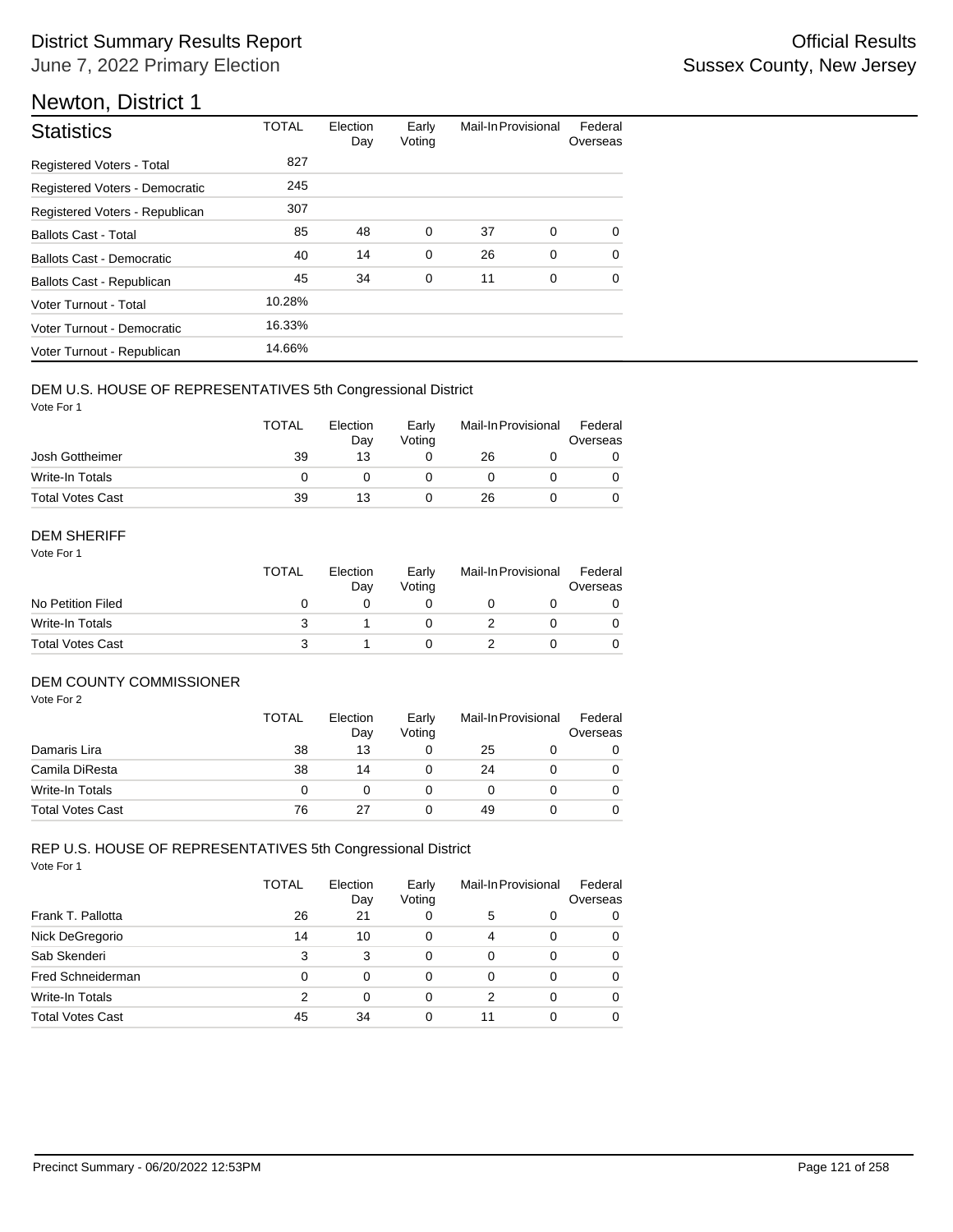## REP SHERIFF

Vote For 1

|                         | TOTAL | Election<br>Dav | Early<br>Votina | Mail-In Provisional |  | Federal<br>Overseas |
|-------------------------|-------|-----------------|-----------------|---------------------|--|---------------------|
| Michael F. Strada       | 42    | 31              |                 |                     |  |                     |
| Write-In Totals         |       |                 |                 |                     |  |                     |
| <b>Total Votes Cast</b> | 42    |                 |                 |                     |  |                     |

## REP COUNTY COMMISSIONER

|                         | TOTAL | Election<br>Day | Early<br>Voting |    | Mail-In Provisional | Federal<br>Overseas |
|-------------------------|-------|-----------------|-----------------|----|---------------------|---------------------|
| William J. Hayden       | 34    | 25              |                 |    |                     | 0                   |
| Jill M. Space           | 39    | 30              |                 | 9  |                     | 0                   |
| Write-In Totals         |       |                 |                 |    |                     | 0                   |
| <b>Total Votes Cast</b> | 73    | 55              |                 | 18 |                     | 0                   |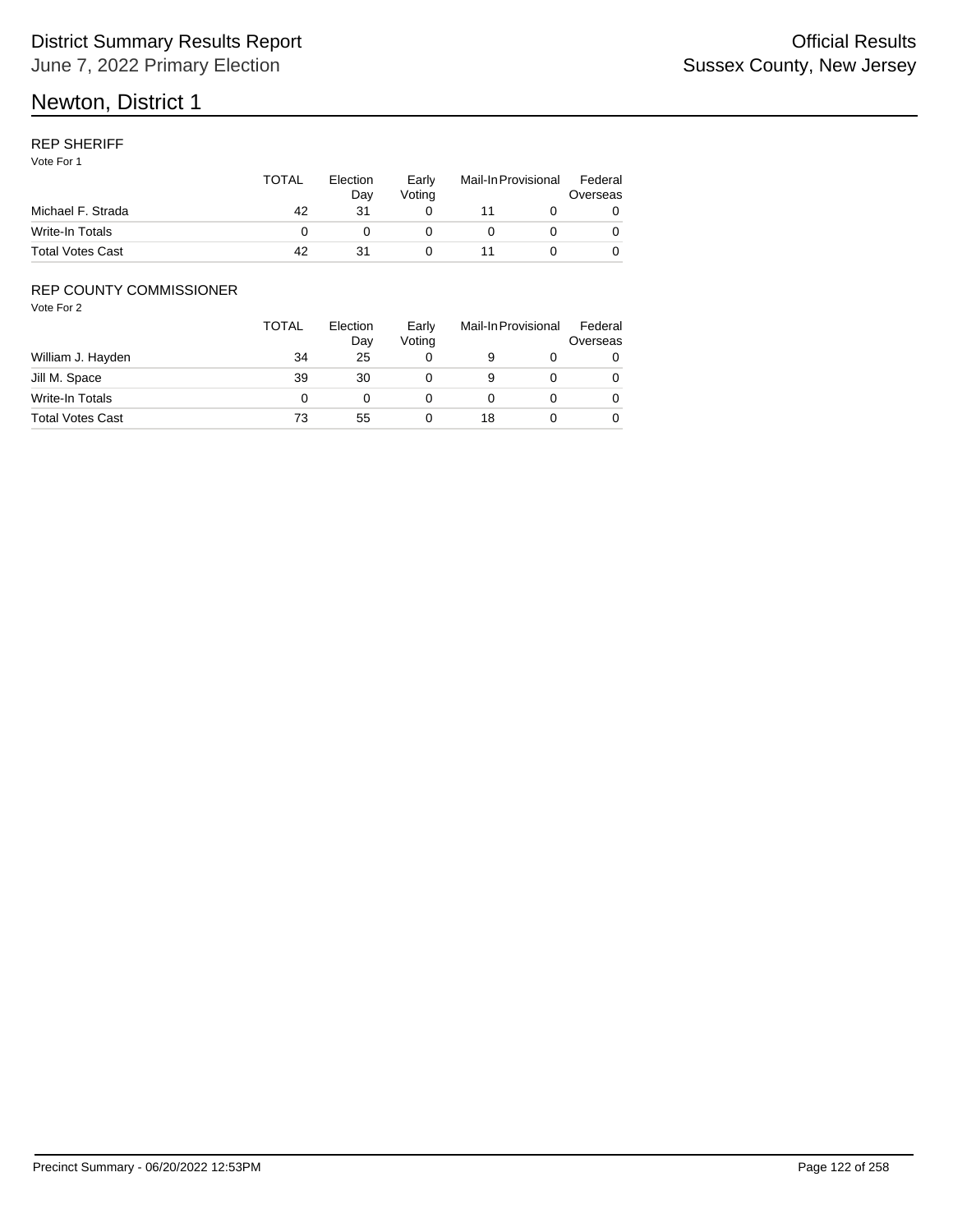| <b>Statistics</b>              | <b>TOTAL</b> | Election<br>Day | Early<br>Voting | Mail-In Provisional |             | Federal<br>Overseas |  |
|--------------------------------|--------------|-----------------|-----------------|---------------------|-------------|---------------------|--|
| Registered Voters - Total      | 971          |                 |                 |                     |             |                     |  |
| Registered Voters - Democratic | 307          |                 |                 |                     |             |                     |  |
| Registered Voters - Republican | 316          |                 |                 |                     |             |                     |  |
| <b>Ballots Cast - Total</b>    | 98           | 61              | 0               | 36                  | 1           | 0                   |  |
| Ballots Cast - Democratic      | 39           | 17              | 0               | 21                  | 1           | $\Omega$            |  |
| Ballots Cast - Republican      | 59           | 44              | 0               | 15                  | $\mathbf 0$ | $\mathbf 0$         |  |
| Voter Turnout - Total          | 10.09%       |                 |                 |                     |             |                     |  |
| Voter Turnout - Democratic     | 12.70%       |                 |                 |                     |             |                     |  |
| Voter Turnout - Republican     | 18.67%       |                 |                 |                     |             |                     |  |

## DEM U.S. HOUSE OF REPRESENTATIVES 5th Congressional District

Vote For 1

|                         | <b>TOTAL</b> | Election<br>Dav | Early<br>Votina | Mail-In Provisional |  | Federal<br>Overseas |
|-------------------------|--------------|-----------------|-----------------|---------------------|--|---------------------|
| Josh Gottheimer         | 37           | 16              |                 |                     |  |                     |
| Write-In Totals         |              |                 |                 |                     |  |                     |
| <b>Total Votes Cast</b> | 37           | 16              |                 |                     |  |                     |

#### DEM SHERIFF

Vote For 1

|                         | <b>TOTAL</b> | Election<br>Day | Early<br>Votina | Mail-In Provisional | Federal<br>Overseas |
|-------------------------|--------------|-----------------|-----------------|---------------------|---------------------|
| No Petition Filed       |              |                 |                 |                     |                     |
| Write-In Totals         |              |                 |                 | 5                   | 0                   |
| <b>Total Votes Cast</b> |              |                 |                 |                     |                     |

## DEM COUNTY COMMISSIONER

Vote For 2

|                         | <b>TOTAL</b> | Election<br>Day | Early<br>Votina |    | Mail-In Provisional | Federal<br>Overseas |
|-------------------------|--------------|-----------------|-----------------|----|---------------------|---------------------|
| Damaris Lira            | 33           | 14              |                 | 19 |                     | 0                   |
| Camila DiResta          | 35           | 16              |                 | 19 |                     | 0                   |
| Write-In Totals         |              |                 |                 |    |                     | $\Omega$            |
| <b>Total Votes Cast</b> | 70           | 30              |                 | 40 |                     | 0                   |

#### Vote For 1 REP U.S. HOUSE OF REPRESENTATIVES 5th Congressional District

|                         | TOTAL | Election<br>Day | Early<br>Voting | Mail-In Provisional |   | Federal<br>Overseas |
|-------------------------|-------|-----------------|-----------------|---------------------|---|---------------------|
| Frank T. Pallotta       | 26    | 19              | 0               |                     | 0 | 0                   |
| Nick DeGregorio         | 27    | 21              | 0               | 6                   | 0 | 0                   |
| Sab Skenderi            | 4     | 2               | 0               | 2                   | 0 | 0                   |
| Fred Schneiderman       |       |                 | 0               | 0                   | 0 | 0                   |
| <b>Write-In Totals</b>  | 0     | 0               | 0               | 0                   | 0 | 0                   |
| <b>Total Votes Cast</b> | 58    | 43              | 0               | 15                  | 0 | 0                   |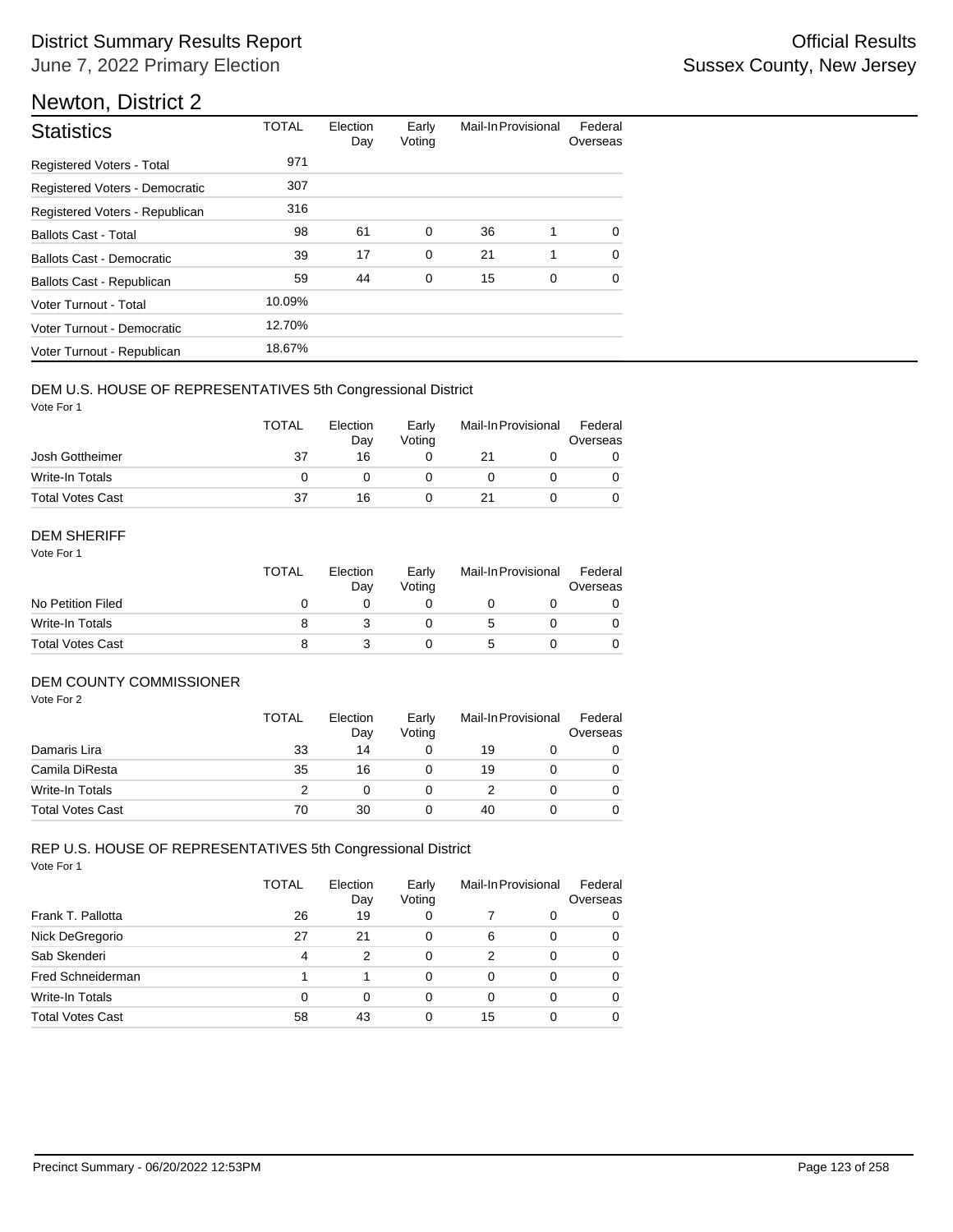## REP SHERIFF

Vote For 1

|                         | TOTAL | Election<br>Dav | Early<br>Votina | Mail-In Provisional |  | Federal<br>Overseas |
|-------------------------|-------|-----------------|-----------------|---------------------|--|---------------------|
| Michael F. Strada       | 53    | 39              |                 | 14                  |  |                     |
| Write-In Totals         |       |                 |                 |                     |  |                     |
| <b>Total Votes Cast</b> | 55    | 40              |                 | 15                  |  |                     |

## REP COUNTY COMMISSIONER

|                         | TOTAL | Election<br>Day | Early<br>Voting |    | Mail-In Provisional | Federal<br>Overseas |
|-------------------------|-------|-----------------|-----------------|----|---------------------|---------------------|
| William J. Hayden       | 49    | 35              |                 | 14 |                     | 0                   |
| Jill M. Space           | 50    | 35              |                 | 15 |                     | 0                   |
| Write-In Totals         | 3     |                 |                 |    |                     | 0                   |
| <b>Total Votes Cast</b> | 102   | 73              |                 | 29 |                     | 0                   |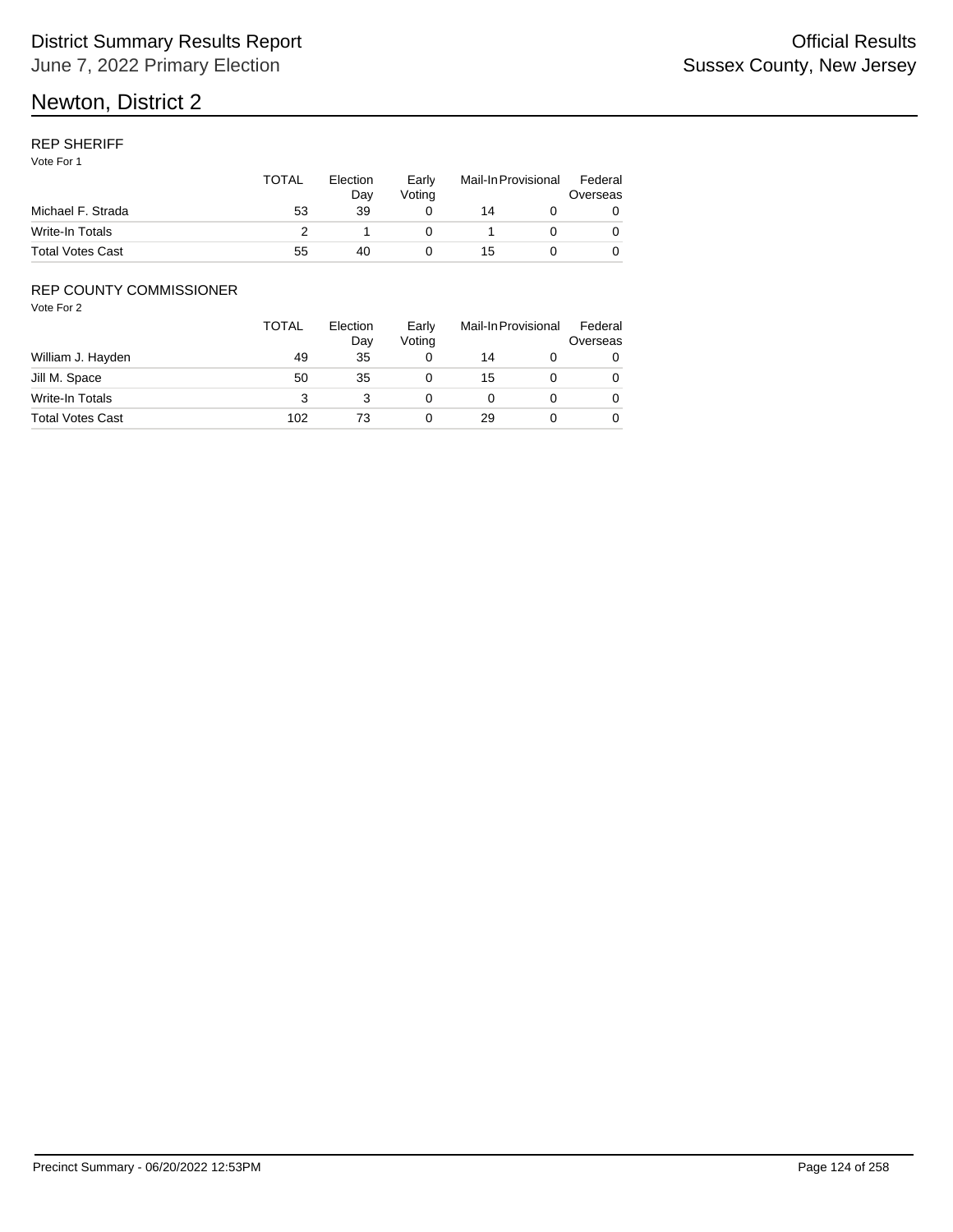| <b>Statistics</b>              | <b>TOTAL</b> | Election<br>Day | Early<br>Voting | Mail-In Provisional |             | Federal<br>Overseas |
|--------------------------------|--------------|-----------------|-----------------|---------------------|-------------|---------------------|
| Registered Voters - Total      | 996          |                 |                 |                     |             |                     |
| Registered Voters - Democratic | 296          |                 |                 |                     |             |                     |
| Registered Voters - Republican | 369          |                 |                 |                     |             |                     |
| <b>Ballots Cast - Total</b>    | 130          | 74              | 6               | 48                  | 2           | 0                   |
| Ballots Cast - Democratic      | 51           | 15              | $\overline{4}$  | 30                  | 2           | $\Omega$            |
| Ballots Cast - Republican      | 79           | 59              | 2               | 18                  | $\mathbf 0$ | $\mathbf 0$         |
| Voter Turnout - Total          | 13.05%       |                 |                 |                     |             |                     |
| Voter Turnout - Democratic     | 17.23%       |                 |                 |                     |             |                     |
| Voter Turnout - Republican     | 21.41%       |                 |                 |                     |             |                     |

## DEM U.S. HOUSE OF REPRESENTATIVES 5th Congressional District

Vote For 1

|                         | <b>TOTAL</b> | Election<br>Dav | Early<br>Votina | Mail-In Provisional |  | Federal<br>Overseas |
|-------------------------|--------------|-----------------|-----------------|---------------------|--|---------------------|
| Josh Gottheimer         | 49           | 15              | 4               | 28                  |  |                     |
| Write-In Totals         |              |                 |                 |                     |  |                     |
| <b>Total Votes Cast</b> | 50           | 15              | 4               | 29                  |  |                     |

#### DEM SHERIFF

Vote For 1

|                         | <b>TOTAL</b> | Election<br>Day | Early<br>Votina | Mail-In Provisional |  | Federal<br>Overseas |  |
|-------------------------|--------------|-----------------|-----------------|---------------------|--|---------------------|--|
| No Petition Filed       |              |                 |                 |                     |  |                     |  |
| Write-In Totals         | :5           |                 |                 |                     |  |                     |  |
| <b>Total Votes Cast</b> | :5           |                 |                 |                     |  |                     |  |

## DEM COUNTY COMMISSIONER

Vote For 2

|                         | <b>TOTAL</b> | Election<br>Day | Early<br>Votina |    | Mail-In Provisional | Federal<br>Overseas |
|-------------------------|--------------|-----------------|-----------------|----|---------------------|---------------------|
| Damaris Lira            | 48           | 13              |                 | 30 |                     | 0                   |
| Camila DiResta          | 47           |                 |                 | 30 |                     | 0                   |
| Write-In Totals         | 0            |                 |                 |    |                     | $\Omega$            |
| <b>Total Votes Cast</b> | 95           | 24              |                 | 60 | 4                   | 0                   |

#### Vote For 1 REP U.S. HOUSE OF REPRESENTATIVES 5th Congressional District

|                         | <b>TOTAL</b> | Election<br>Day | Early<br>Voting | Mail-In Provisional |   | Federal<br>Overseas |
|-------------------------|--------------|-----------------|-----------------|---------------------|---|---------------------|
| Frank T. Pallotta       | 44           | 35              |                 | 8                   | 0 | 0                   |
| Nick DeGregorio         | 27           | 19              |                 |                     | 0 | 0                   |
| Sab Skenderi            | 3            | 3               | 0               | $\Omega$            | 0 | 0                   |
| Fred Schneiderman       | 3            |                 | 0               | 2                   | 0 | 0                   |
| Write-In Totals         | 0            | 0               | 0               | 0                   | 0 | 0                   |
| <b>Total Votes Cast</b> | 77           | 58              | 2               | 17                  | 0 | 0                   |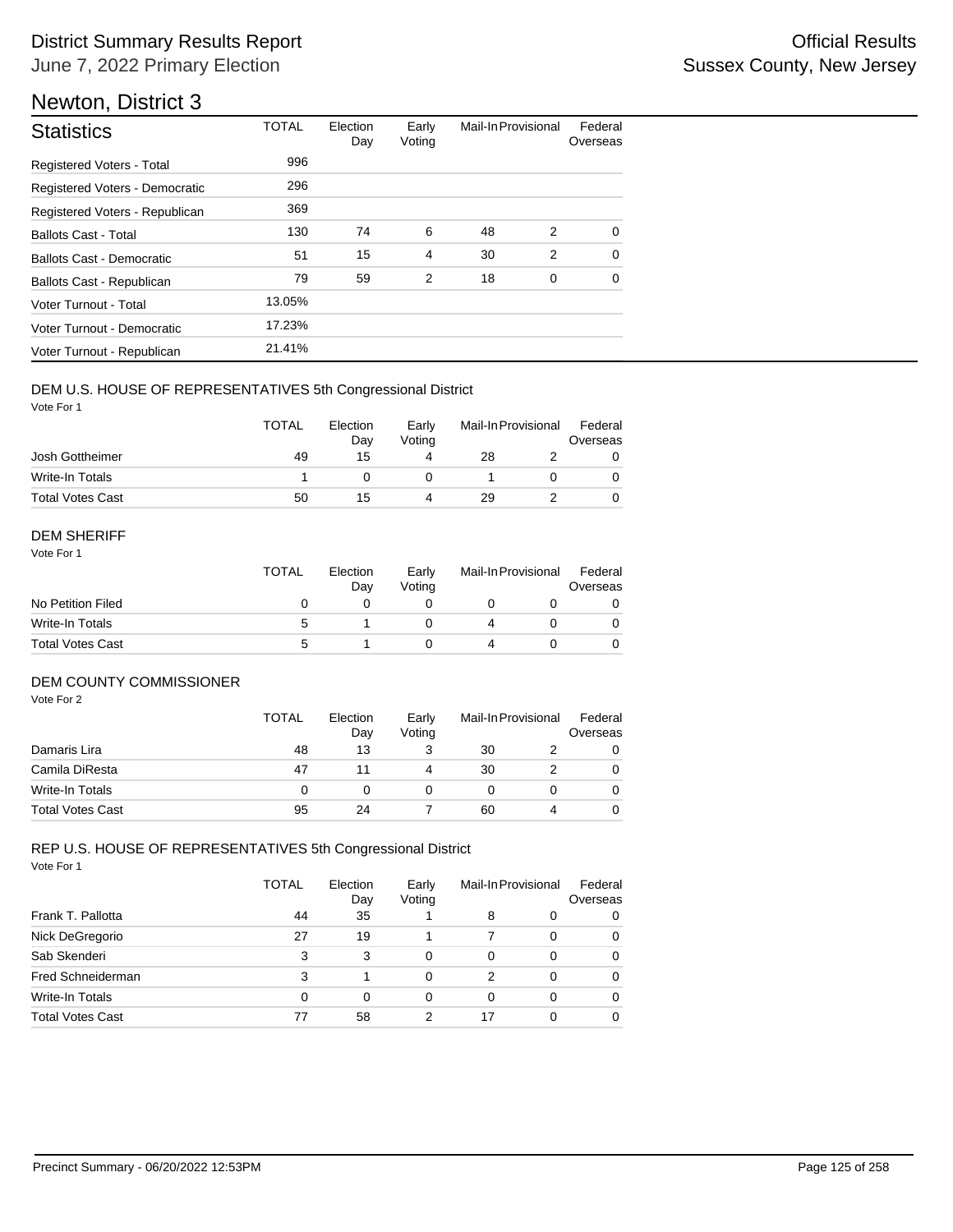## REP SHERIFF

Vote For 1

|                         | TOTAL | Election<br>Dav | Early<br>Votina | Mail-In Provisional |  | Federal<br>Overseas |
|-------------------------|-------|-----------------|-----------------|---------------------|--|---------------------|
| Michael F. Strada       | 74    | 56              |                 | 16                  |  |                     |
| Write-In Totals         |       |                 |                 |                     |  |                     |
| <b>Total Votes Cast</b> | 74    | 56              |                 | 16                  |  |                     |

## REP COUNTY COMMISSIONER

|                         | TOTAL | Election<br>Day | Early<br>Voting | Mail-In Provisional |  | Federal<br>Overseas |
|-------------------------|-------|-----------------|-----------------|---------------------|--|---------------------|
| William J. Hayden       | 67    | 48              |                 | 18                  |  | 0                   |
| Jill M. Space           | 70    | 51              |                 |                     |  | 0                   |
| Write-In Totals         |       |                 |                 |                     |  | 0                   |
| <b>Total Votes Cast</b> | 137   | 99              |                 | 35                  |  | 0                   |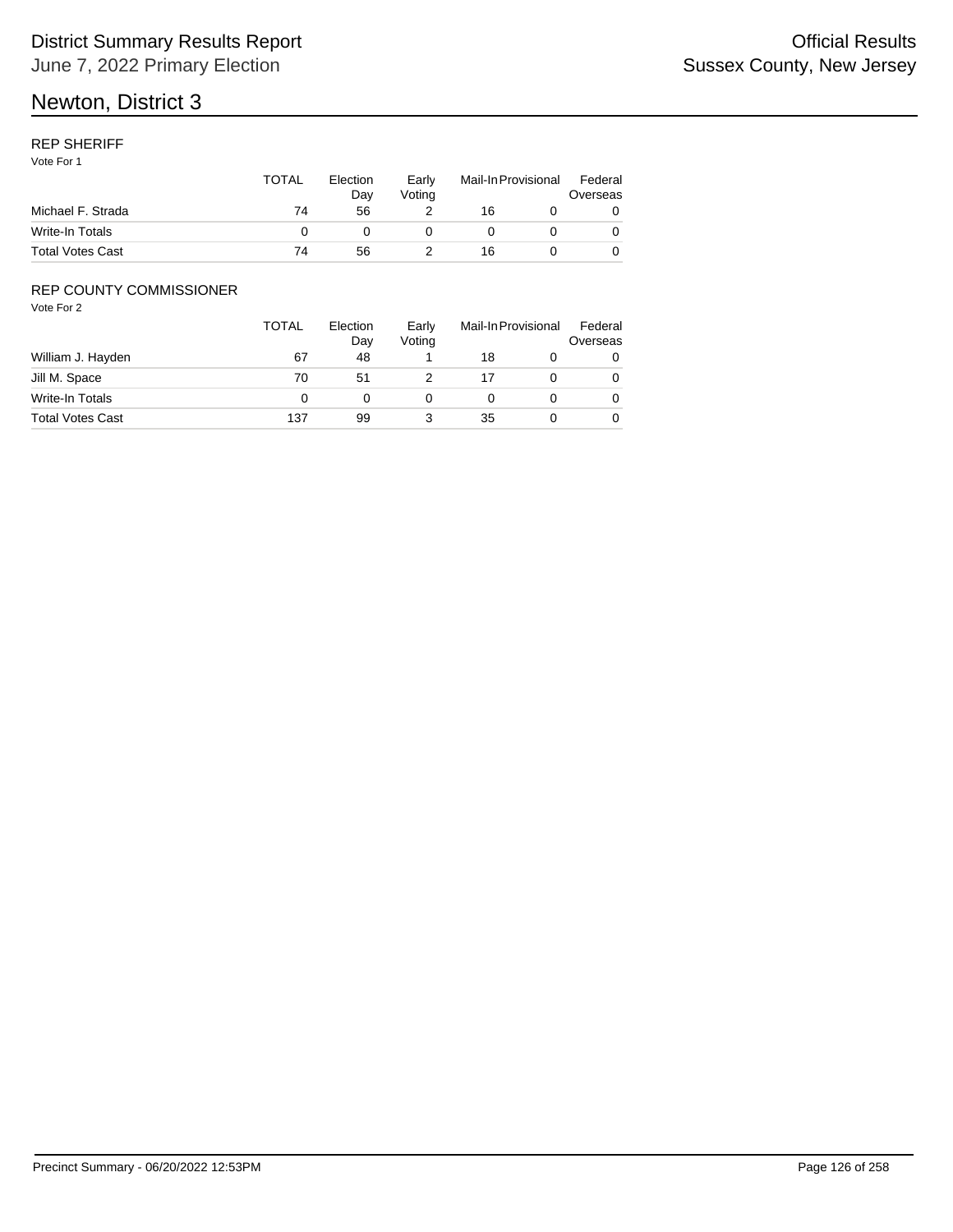| <b>Statistics</b>                | <b>TOTAL</b> | Election<br>Day | Early<br>Voting | Mail-In Provisional |             | Federal<br>Overseas |
|----------------------------------|--------------|-----------------|-----------------|---------------------|-------------|---------------------|
| Registered Voters - Total        | 1,318        |                 |                 |                     |             |                     |
| Registered Voters - Democratic   | 367          |                 |                 |                     |             |                     |
| Registered Voters - Republican   | 460          |                 |                 |                     |             |                     |
| <b>Ballots Cast - Total</b>      | 130          | 94              | 1               | 35                  | $\Omega$    | $\Omega$            |
| <b>Ballots Cast - Democratic</b> | 44           | 24              | 1               | 19                  | $\mathbf 0$ | $\Omega$            |
| Ballots Cast - Republican        | 86           | 70              | $\mathbf 0$     | 16                  | $\mathbf 0$ | $\Omega$            |
| Voter Turnout - Total            | 9.86%        |                 |                 |                     |             |                     |
| Voter Turnout - Democratic       | 11.99%       |                 |                 |                     |             |                     |
| Voter Turnout - Republican       | 18.70%       |                 |                 |                     |             |                     |

## DEM U.S. HOUSE OF REPRESENTATIVES 5th Congressional District

Vote For 1

|                         | <b>TOTAL</b> | Election<br>Dav | Early<br>Votina | Mail-In Provisional |  | Federal<br>Overseas |  |
|-------------------------|--------------|-----------------|-----------------|---------------------|--|---------------------|--|
| Josh Gottheimer         | 42           | 22              |                 | 19                  |  |                     |  |
| Write-In Totals         |              |                 |                 |                     |  |                     |  |
| <b>Total Votes Cast</b> | 43           | 23              |                 | 19                  |  |                     |  |

#### DEM SHERIFF

Vote For 1

|                         | <b>TOTAL</b> | Election<br>Dav | Early<br>Votina | Mail-In Provisional |  | Federal<br>Overseas |  |
|-------------------------|--------------|-----------------|-----------------|---------------------|--|---------------------|--|
| No Petition Filed       |              |                 |                 |                     |  |                     |  |
| Write-In Totals         |              |                 |                 |                     |  | $\Omega$            |  |
| <b>Total Votes Cast</b> |              |                 |                 |                     |  |                     |  |

## DEM COUNTY COMMISSIONER

Vote For 2

|                         | <b>TOTAL</b> | Election<br>Day | Early<br>Votina | Mail-In Provisional |  | Federal<br>Overseas |
|-------------------------|--------------|-----------------|-----------------|---------------------|--|---------------------|
| Damaris Lira            | 39           | 21              |                 | 17                  |  | 0                   |
| Camila DiResta          | 40           | 20              |                 | 19                  |  | 0                   |
| Write-In Totals         | 0            |                 |                 |                     |  | $\Omega$            |
| <b>Total Votes Cast</b> | 79           | 41              |                 | 36                  |  | 0                   |

#### Vote For 1 REP U.S. HOUSE OF REPRESENTATIVES 5th Congressional District

|                         | <b>TOTAL</b> | Election<br>Day | Early<br>Voting |    | Mail-In Provisional | Federal<br>Overseas |
|-------------------------|--------------|-----------------|-----------------|----|---------------------|---------------------|
| Frank T. Pallotta       | 47           | 39              | 0               | 8  | 0                   | 0                   |
| Nick DeGregorio         | 37           | 30              | 0               | 7  | 0                   | 0                   |
| Sab Skenderi            | 0            | $\Omega$        | 0               | 0  | 0                   | 0                   |
| Fred Schneiderman       |              |                 | 0               | 0  | 0                   | 0                   |
| Write-In Totals         | 0            | 0               | 0               | 0  | 0                   | 0                   |
| <b>Total Votes Cast</b> | 85           | 70              | 0               | 15 | 0                   | 0                   |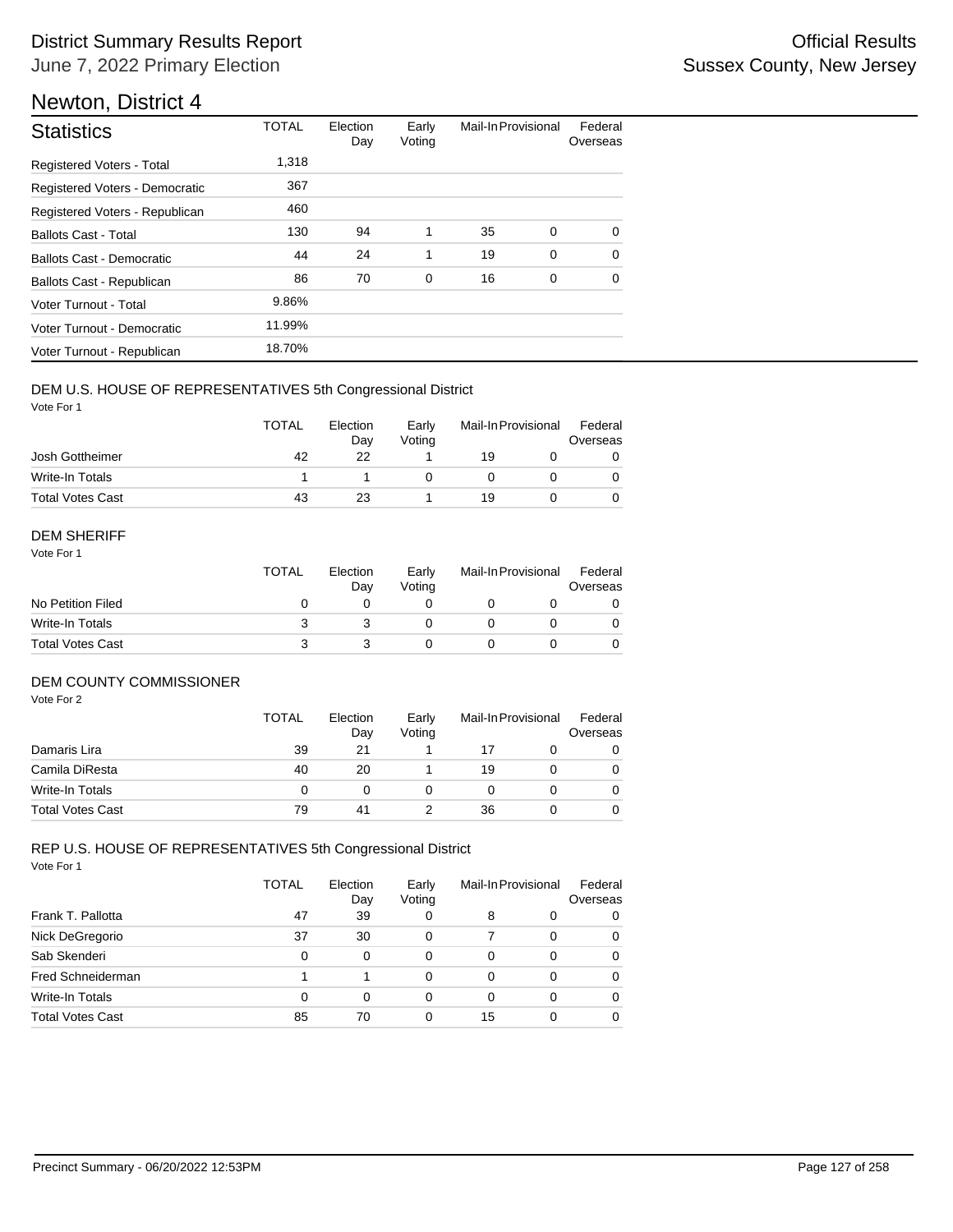## REP SHERIFF

Vote For 1

|                         | TOTAL | Election<br>Dav | Early<br>Votina | Mail-In Provisional |  | Federal<br>Overseas |
|-------------------------|-------|-----------------|-----------------|---------------------|--|---------------------|
| Michael F. Strada       | 81    | 65              |                 | 16                  |  |                     |
| Write-In Totals         |       |                 |                 |                     |  |                     |
| <b>Total Votes Cast</b> | 82    | 66              |                 | 16                  |  |                     |

## REP COUNTY COMMISSIONER

|                         | <b>TOTAL</b> | Election<br>Day | Early<br>Voting | Mail-In Provisional |  | Federal<br>Overseas |
|-------------------------|--------------|-----------------|-----------------|---------------------|--|---------------------|
| William J. Hayden       | 78           | 63              |                 | 15                  |  | 0                   |
| Jill M. Space           | 76           | 62              |                 | 14                  |  | 0                   |
| Write-In Totals         | 3            |                 |                 |                     |  | 0                   |
| <b>Total Votes Cast</b> | 157          | 127             |                 | 30                  |  | 0                   |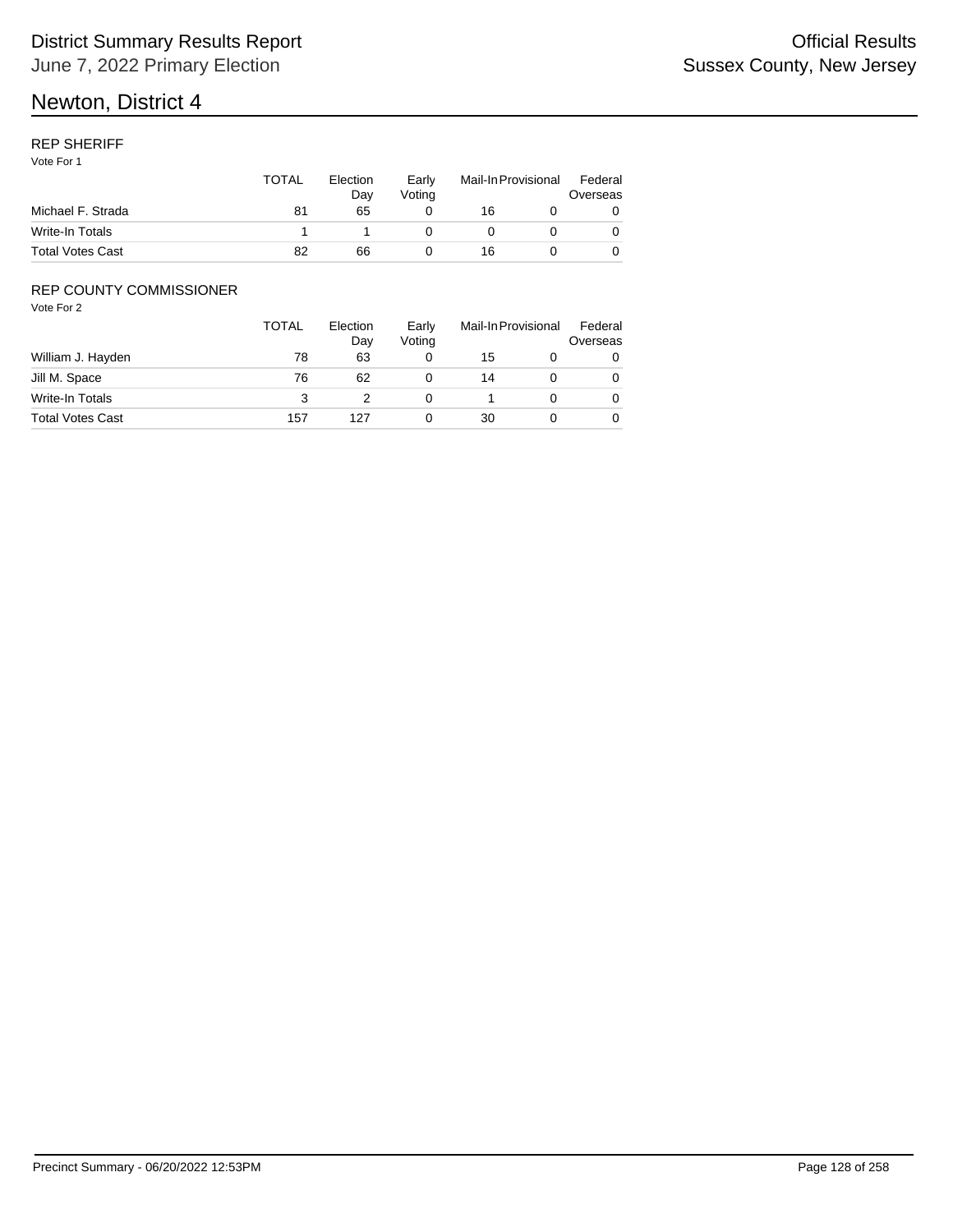| <b>Statistics</b>              | <b>TOTAL</b> | Election<br>Day | Early<br>Voting | Mail-In Provisional |             | Federal<br>Overseas |
|--------------------------------|--------------|-----------------|-----------------|---------------------|-------------|---------------------|
| Registered Voters - Total      | 674          |                 |                 |                     |             |                     |
| Registered Voters - Democratic | 191          |                 |                 |                     |             |                     |
| Registered Voters - Republican | 249          |                 |                 |                     |             |                     |
| <b>Ballots Cast - Total</b>    | 72           | 43              | 3               | 26                  | 0           | $\Omega$            |
| Ballots Cast - Democratic      | 25           | 9               | 1               | 15                  | $\mathbf 0$ | $\Omega$            |
| Ballots Cast - Republican      | 47           | 34              | 2               | 11                  | 0           | $\Omega$            |
| Voter Turnout - Total          | 10.68%       |                 |                 |                     |             |                     |
| Voter Turnout - Democratic     | 13.09%       |                 |                 |                     |             |                     |
| Voter Turnout - Republican     | 18.88%       |                 |                 |                     |             |                     |

## DEM U.S. HOUSE OF REPRESENTATIVES 5th Congressional District

Vote For 1

|                         | <b>TOTAL</b> | Election<br>Dav | Early<br>Votina | Mail-In Provisional |  | Federal<br>Overseas |
|-------------------------|--------------|-----------------|-----------------|---------------------|--|---------------------|
| Josh Gottheimer         | 24           | a               |                 | 15                  |  |                     |
| Write-In Totals         |              |                 |                 |                     |  |                     |
| <b>Total Votes Cast</b> | 25           | a               |                 | 15                  |  |                     |

#### DEM SHERIFF

Vote For 1

|                         | <b>TOTAL</b> | Election<br>Dav | Early<br>Votina | Mail-In Provisional |  | Federal<br>Overseas |  |
|-------------------------|--------------|-----------------|-----------------|---------------------|--|---------------------|--|
| No Petition Filed       |              |                 |                 |                     |  |                     |  |
| Write-In Totals         |              |                 |                 |                     |  | $\Omega$            |  |
| <b>Total Votes Cast</b> |              |                 |                 |                     |  |                     |  |

## DEM COUNTY COMMISSIONER

Vote For 2

|                         | <b>TOTAL</b> | Election<br>Day | Early<br>Votina |    | Mail-In Provisional | Federal<br>Overseas |
|-------------------------|--------------|-----------------|-----------------|----|---------------------|---------------------|
| Damaris Lira            | 24           | 8               |                 | 15 |                     | 0                   |
| Camila DiResta          | 23           | 8               |                 | 15 |                     | 0                   |
| Write-In Totals         |              |                 |                 |    |                     | 0                   |
| <b>Total Votes Cast</b> | 47           | 16              |                 | 30 |                     | 0                   |

#### Vote For 1 REP U.S. HOUSE OF REPRESENTATIVES 5th Congressional District

|                         | <b>TOTAL</b> | Election<br>Day | Early<br>Voting | Mail-In Provisional |   | Federal<br>Overseas |
|-------------------------|--------------|-----------------|-----------------|---------------------|---|---------------------|
| Frank T. Pallotta       | 20           | 15              | 2               | 3                   | 0 | 0                   |
| Nick DeGregorio         | 22           | 17              | 0               | 5                   | 0 | 0                   |
| Sab Skenderi            |              |                 | 0               | $\Omega$            | 0 | 0                   |
| Fred Schneiderman       | 0            | $\Omega$        | 0               | 0                   | 0 | 0                   |
| Write-In Totals         | 2            |                 | 0               |                     | 0 | 0                   |
| <b>Total Votes Cast</b> | 45           | 34              | 2               | 9                   | 0 | 0                   |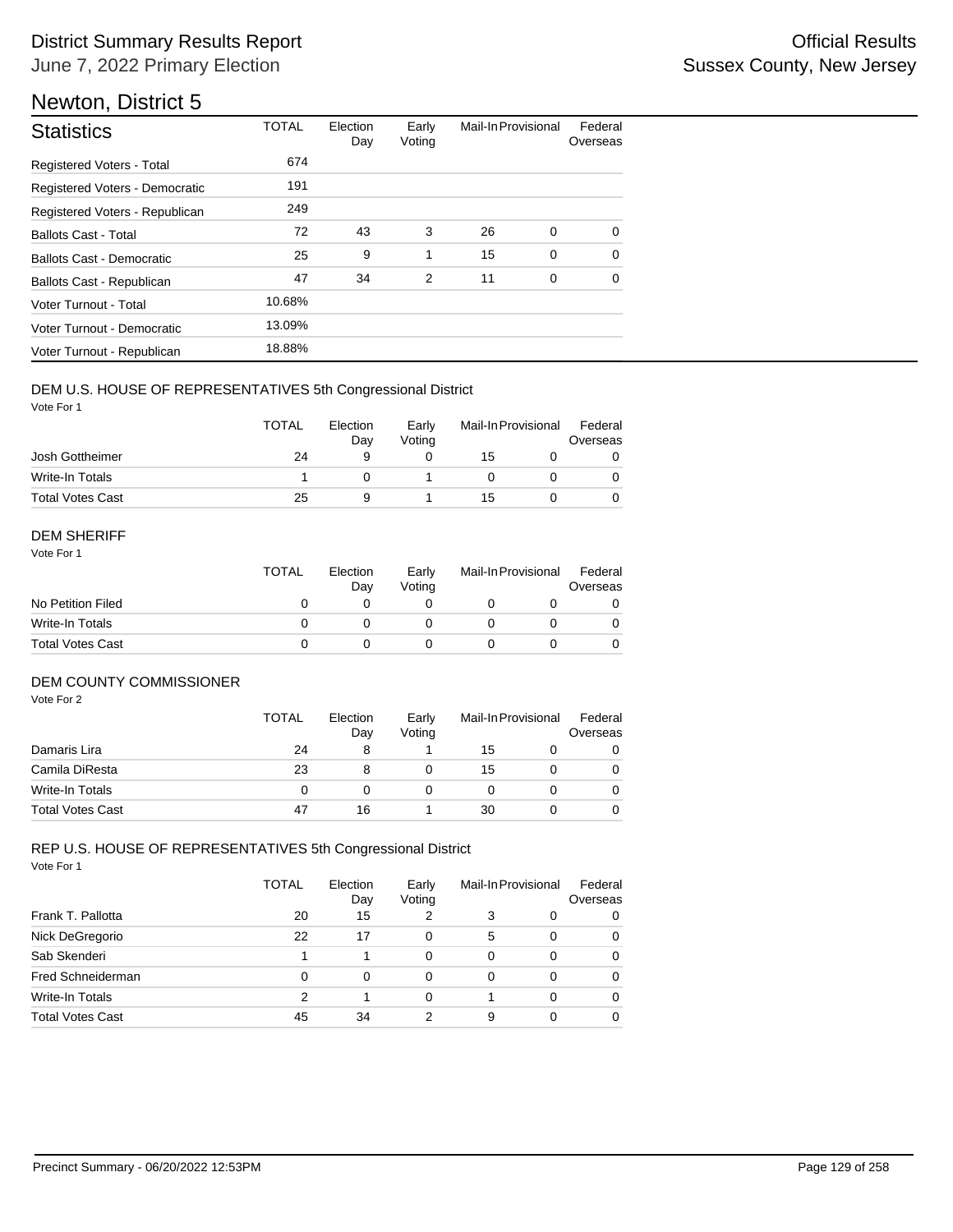## REP SHERIFF

Vote For 1

|                         | <b>TOTAL</b> | Election<br>Dav | Early<br>Votina | Mail-In Provisional |  | Federal<br>Overseas |
|-------------------------|--------------|-----------------|-----------------|---------------------|--|---------------------|
| Michael F. Strada       | 45           | 32              |                 |                     |  |                     |
| Write-In Totals         |              |                 |                 |                     |  |                     |
| <b>Total Votes Cast</b> | 46           | 33              |                 |                     |  |                     |

## REP COUNTY COMMISSIONER

|                         | <b>TOTAL</b> | Election<br>Day | Early<br>Voting | Mail-In Provisional |  | Federal<br>Overseas |
|-------------------------|--------------|-----------------|-----------------|---------------------|--|---------------------|
| William J. Hayden       | 41           | 29              |                 | 10                  |  |                     |
| Jill M. Space           | 43           | 30              |                 | 11                  |  | 0                   |
| Write-In Totals         |              |                 |                 |                     |  | 0                   |
| <b>Total Votes Cast</b> | 86           | 61              |                 |                     |  |                     |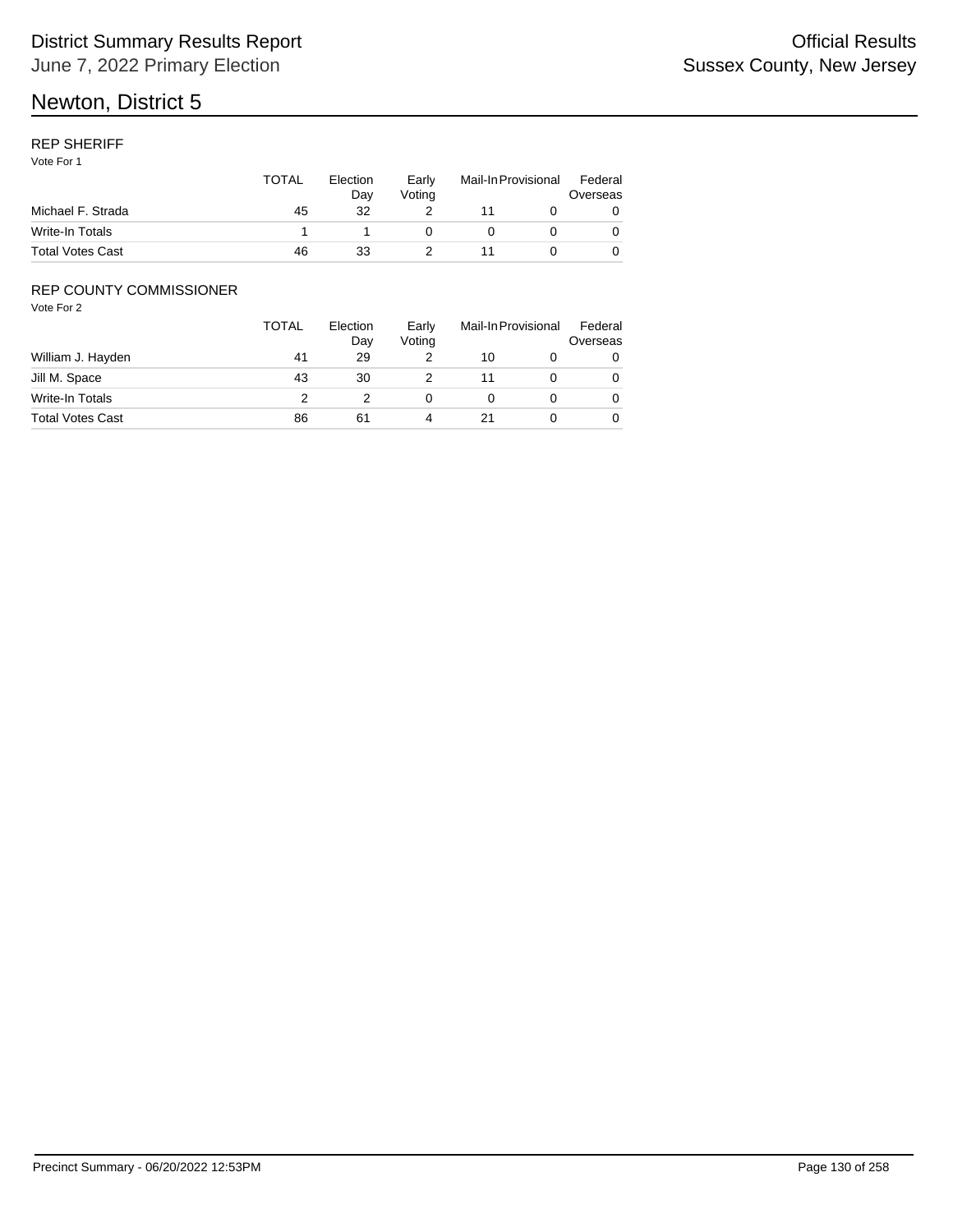| <b>Statistics</b>              | <b>TOTAL</b> | Election<br>Day | Early<br>Voting | Mail-In Provisional |             | Federal<br>Overseas |
|--------------------------------|--------------|-----------------|-----------------|---------------------|-------------|---------------------|
| Registered Voters - Total      | 645          |                 |                 |                     |             |                     |
| Registered Voters - Democratic | 176          |                 |                 |                     |             |                     |
| Registered Voters - Republican | 221          |                 |                 |                     |             |                     |
| <b>Ballots Cast - Total</b>    | 87           | 51              | 1               | 35                  | 0           | $\Omega$            |
| Ballots Cast - Democratic      | 32           | 9               | 1               | 22                  | $\mathbf 0$ | $\Omega$            |
| Ballots Cast - Republican      | 55           | 42              | 0               | 13                  | 0           | $\mathbf 0$         |
| Voter Turnout - Total          | 13.49%       |                 |                 |                     |             |                     |
| Voter Turnout - Democratic     | 18.18%       |                 |                 |                     |             |                     |
| Voter Turnout - Republican     | 24.89%       |                 |                 |                     |             |                     |

## DEM U.S. HOUSE OF REPRESENTATIVES 5th Congressional District

Vote For 1

|                         | <b>TOTAL</b> | Election<br>Dav | Early<br>Votina | Mail-In Provisional |  | Federal<br>Overseas |  |
|-------------------------|--------------|-----------------|-----------------|---------------------|--|---------------------|--|
| Josh Gottheimer         | 31           |                 |                 | 22                  |  |                     |  |
| Write-In Totals         |              |                 |                 |                     |  |                     |  |
| <b>Total Votes Cast</b> | 32           | 9               |                 | 22                  |  |                     |  |

#### DEM SHERIFF

Vote For 1

|                         | TOTAL | Election<br>Dav | Early<br>Votina | Mail-In Provisional |  | Federal<br>Overseas |  |
|-------------------------|-------|-----------------|-----------------|---------------------|--|---------------------|--|
| No Petition Filed       |       |                 |                 |                     |  |                     |  |
| Write-In Totals         |       |                 |                 |                     |  | $\Omega$            |  |
| <b>Total Votes Cast</b> |       |                 |                 |                     |  |                     |  |

## DEM COUNTY COMMISSIONER

Vote For 2

|                         | <b>TOTAL</b> | Election<br>Day | Early<br>Votina |    | Mail-In Provisional | Federal<br>Overseas |
|-------------------------|--------------|-----------------|-----------------|----|---------------------|---------------------|
| Damaris Lira            | 28           | 8               |                 | 19 |                     | 0                   |
| Camila DiResta          | 29           | 8               |                 | 20 |                     | 0                   |
| Write-In Totals         | 0            |                 |                 |    |                     | $\Omega$            |
| <b>Total Votes Cast</b> | 57           | 16              |                 | 39 |                     | 0                   |

#### Vote For 1 REP U.S. HOUSE OF REPRESENTATIVES 5th Congressional District

|                         | <b>TOTAL</b> | Election<br>Day | Early<br>Voting |          | Mail-In Provisional | Federal<br>Overseas |
|-------------------------|--------------|-----------------|-----------------|----------|---------------------|---------------------|
| Frank T. Pallotta       | 33           | 29              | 0               | 4        | 0                   | 0                   |
| Nick DeGregorio         | 20           | 13              | 0               | 7        | 0                   | 0                   |
| Sab Skenderi            | 0            | $\Omega$        | 0               | $\Omega$ | 0                   | 0                   |
| Fred Schneiderman       | 0            | $\Omega$        | 0               | 0        | 0                   | 0                   |
| Write-In Totals         | 0            | 0               | 0               | 0        | 0                   | 0                   |
| <b>Total Votes Cast</b> | 53           | 42              | 0               | 11       | 0                   | 0                   |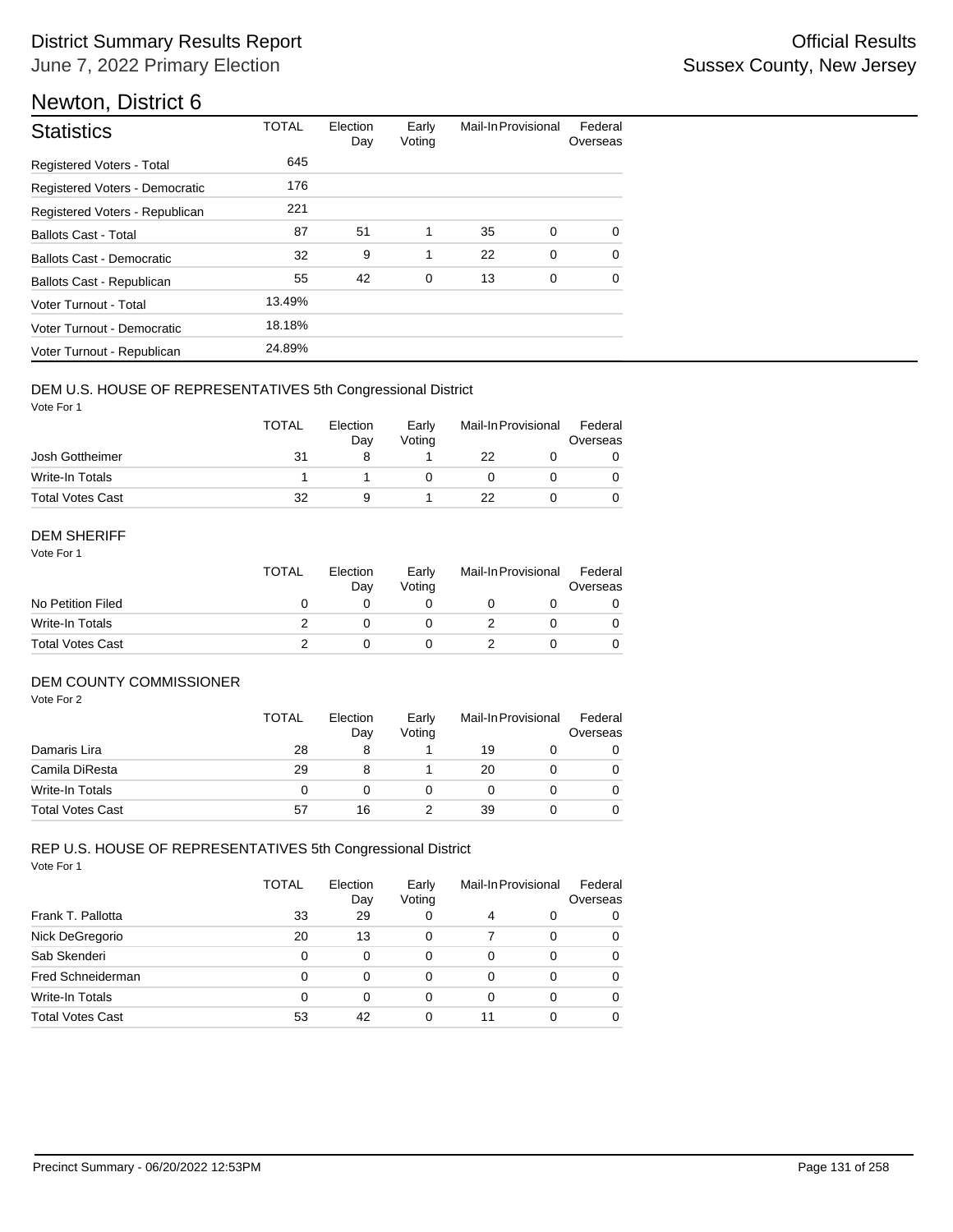## REP SHERIFF

Vote For 1

|                         | <b>TOTAL</b> | Election<br>Dav | Early<br>Votina | Mail-In Provisional |  | Federal<br>Overseas |
|-------------------------|--------------|-----------------|-----------------|---------------------|--|---------------------|
| Michael F. Strada       | 53           | 40              |                 | 13                  |  |                     |
| Write-In Totals         |              |                 |                 |                     |  |                     |
| <b>Total Votes Cast</b> | 53           | 40              |                 | 13                  |  |                     |

## REP COUNTY COMMISSIONER

|                         | <b>TOTAL</b> | Election<br>Day | Early<br>Voting |    | Mail-In Provisional |   |
|-------------------------|--------------|-----------------|-----------------|----|---------------------|---|
| William J. Hayden       | 38           | 28              |                 | 10 |                     |   |
| Jill M. Space           | 47           | 36              |                 | 11 |                     | 0 |
| Write-In Totals         | 0            |                 |                 |    |                     | 0 |
| <b>Total Votes Cast</b> | 85           | 64              |                 |    |                     |   |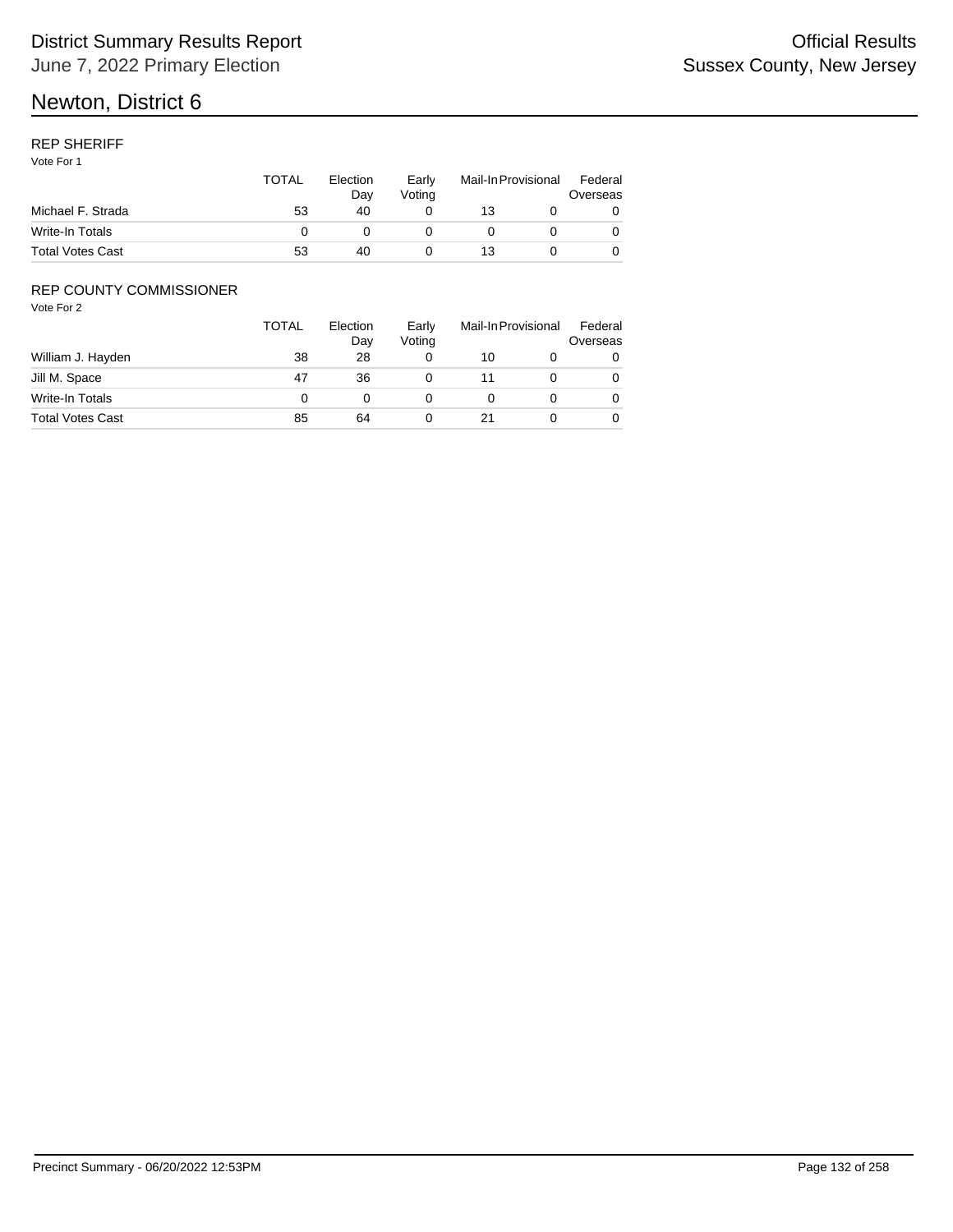| <b>Statistics</b>                | <b>TOTAL</b> | Election<br>Day | Early<br>Voting | Mail-In Provisional |   | Federal<br>Overseas |
|----------------------------------|--------------|-----------------|-----------------|---------------------|---|---------------------|
| Registered Voters - Total        | 871          |                 |                 |                     |   |                     |
| Registered Voters - Democratic   | 223          |                 |                 |                     |   |                     |
| Registered Voters - Republican   | 357          |                 |                 |                     |   |                     |
| <b>Ballots Cast - Total</b>      | 114          | 90              | 0               | 24                  | 0 | $\Omega$            |
| <b>Ballots Cast - Democratic</b> | 38           | 19              | $\mathbf 0$     | 19                  | 0 | $\Omega$            |
| Ballots Cast - Republican        | 76           | 71              | $\mathbf 0$     | 5                   | 0 | $\Omega$            |
| Voter Turnout - Total            | 13.09%       |                 |                 |                     |   |                     |
| Voter Turnout - Democratic       | 17.04%       |                 |                 |                     |   |                     |
| Voter Turnout - Republican       | 21.29%       |                 |                 |                     |   |                     |

## DEM U.S. HOUSE OF REPRESENTATIVES 7th Congressional District

Vote For 1

|                         | <b>TOTAL</b> | Election<br>Day | Early<br>Voting | Mail-In Provisional |  | Federal<br>Overseas |
|-------------------------|--------------|-----------------|-----------------|---------------------|--|---------------------|
| Roger Bacon             |              |                 |                 |                     |  |                     |
| <b>Tom Malinowski</b>   | 35           | 17              |                 | 18                  |  |                     |
| Write-In Totals         | 0            |                 |                 |                     |  |                     |
| <b>Total Votes Cast</b> | 37           | 19              |                 | 18                  |  |                     |

## DEM SHERIFF

Vote For 1

|                         | TOTAL | Election<br>Day | Early<br>Votina | Mail-In Provisional |  | Federal<br>Overseas |
|-------------------------|-------|-----------------|-----------------|---------------------|--|---------------------|
| No Petition Filed       |       |                 |                 |                     |  |                     |
| Write-In Totals         |       |                 |                 |                     |  |                     |
| <b>Total Votes Cast</b> |       |                 |                 |                     |  |                     |

## DEM COUNTY COMMISSIONER

Vote For 2

|                         | <b>TOTAL</b> | Election<br>Day | Early<br>Votina | Mail-In Provisional |  | Federal<br>Overseas |
|-------------------------|--------------|-----------------|-----------------|---------------------|--|---------------------|
| Damaris Lira            | 33           | 16              |                 | 17                  |  |                     |
| Camila DiResta          | 33           | 16              |                 | 17                  |  | 0                   |
| Write-In Totals         | 0            |                 |                 |                     |  | 0                   |
| <b>Total Votes Cast</b> | 66           | 32              |                 | 34                  |  | 0                   |

## DEM MAYOR Ogdensburg Borough

Vote For 1

|                         | TOTAL | Election<br>Day | Early<br>Votina | Mail-In Provisional |  | Federal<br>Overseas |
|-------------------------|-------|-----------------|-----------------|---------------------|--|---------------------|
| No Petition Filed       |       |                 |                 |                     |  |                     |
| Write-In Totals         |       |                 |                 |                     |  | 0                   |
| <b>Total Votes Cast</b> |       |                 |                 |                     |  |                     |

## DEM COMMON COUNCIL Ogdensburg Borough

Vote For 2

|                         | TOTAL | Election<br>Day | Early<br>Voting | Mail-In Provisional |  | Federal<br>Overseas |
|-------------------------|-------|-----------------|-----------------|---------------------|--|---------------------|
| No Petition Filed       | 0     |                 |                 |                     |  | 0                   |
| No Petition Filed       | 0     |                 |                 |                     |  | 0                   |
| Write-In Totals         |       |                 |                 |                     |  | 0                   |
| <b>Total Votes Cast</b> |       |                 |                 |                     |  |                     |

Precinct Summary - 06/20/2022 12:53PM Page 133 of 258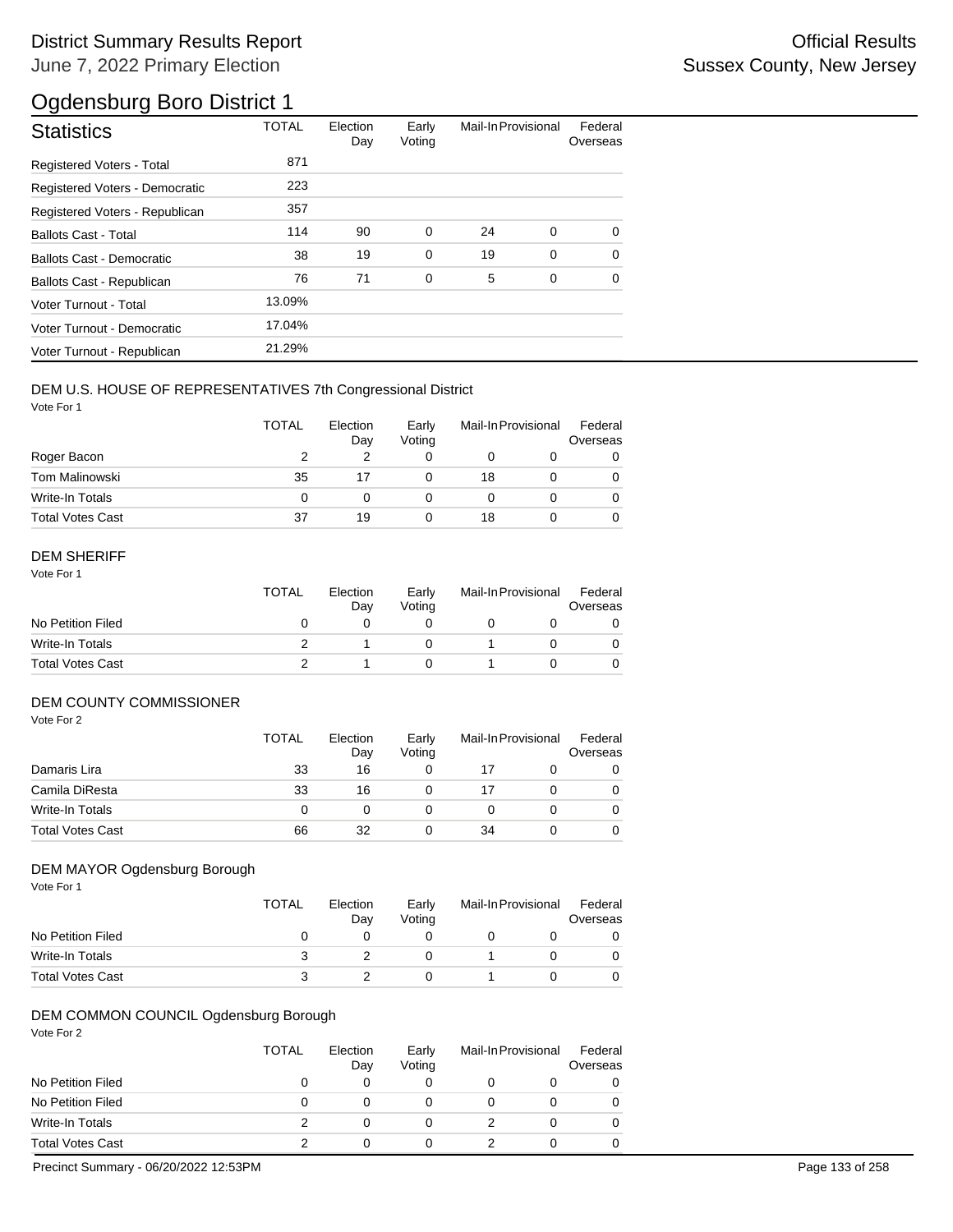## REP U.S. HOUSE OF REPRESENTATIVES 7th Congressional District

Vote For 1

|                         | TOTAL | Election<br>Day | Early<br>Voting | Mail-In Provisional |          | Federal<br>Overseas |  |
|-------------------------|-------|-----------------|-----------------|---------------------|----------|---------------------|--|
| Philip Rizzo            | 30    | 27              | 0               | 3                   | 0        | 0                   |  |
| John Henry Isemann      | 2     | 2               | 0               | 0                   | 0        | 0                   |  |
| Kevin B. Dorlon         | 0     | 0               | 0               | 0                   | 0        | 0                   |  |
| Erik Peterson           | 14    | 13              | $\mathbf 0$     |                     | $\Omega$ | 0                   |  |
| John Flora              | 2     | 2               | $\mathbf 0$     | 0                   | 0        | 0                   |  |
| Thomas H. Kean Jr.      | 25    | 24              | 0               |                     | 0        | 0                   |  |
| Sterling I. Schwab      | 1     | 1               | $\Omega$        | 0                   | 0        | 0                   |  |
| Write-In Totals         | 0     | $\Omega$        | 0               | $\Omega$            | $\Omega$ | 0                   |  |
| <b>Total Votes Cast</b> | 74    | 69              | 0               | 5                   | 0        | 0                   |  |

#### REP SHERIFF

Vote For 1

|                         | <b>TOTAL</b> | Election<br>Day | Early<br>Voting | Mail-In Provisional |  | Federal<br>Overseas |
|-------------------------|--------------|-----------------|-----------------|---------------------|--|---------------------|
| Michael F. Strada       |              | 66              |                 | 5                   |  |                     |
| Write-In Totals         |              |                 |                 |                     |  |                     |
| <b>Total Votes Cast</b> |              | 67              |                 |                     |  |                     |

## REP COUNTY COMMISSIONER

Vote For 2

|                         | <b>TOTAL</b> | Election<br>Dav | Early<br>Voting | Mail-In Provisional |  | Federal<br>Overseas |
|-------------------------|--------------|-----------------|-----------------|---------------------|--|---------------------|
| William J. Hayden       | 60           | 55              | 0               | 5                   |  | 0                   |
| Jill M. Space           | 63           | 58              |                 | 5                   |  | 0                   |
| Write-In Totals         | 3            |                 | 0               |                     |  | 0                   |
| <b>Total Votes Cast</b> | 126          | 116             |                 | 10                  |  |                     |

#### Vote For 1 REP MAYOR Ogdensburg Borough

|                         | <b>TOTAL</b> | Election<br>Day | Early<br>Votina | Mail-In Provisional |  | Federal<br>Overseas |
|-------------------------|--------------|-----------------|-----------------|---------------------|--|---------------------|
| George P. Hutnick       | 65           | 60              |                 |                     |  |                     |
| Write-In Totals         | 5            |                 |                 |                     |  |                     |
| <b>Total Votes Cast</b> | 70           | 65              |                 |                     |  |                     |

## REP COMMON COUNCIL Ogdensburg Borough

|                         | TOTAL | Election<br>Day | Early<br>Voting | Mail-In Provisional |  | Federal<br>Overseas |
|-------------------------|-------|-----------------|-----------------|---------------------|--|---------------------|
| Brenda J. Cowdrick      | 63    | 59              |                 |                     |  |                     |
| No Petition Filed       | 0     |                 |                 |                     |  |                     |
| <b>Write-In Totals</b>  | 8     |                 |                 |                     |  |                     |
| <b>Total Votes Cast</b> |       | 67              |                 |                     |  |                     |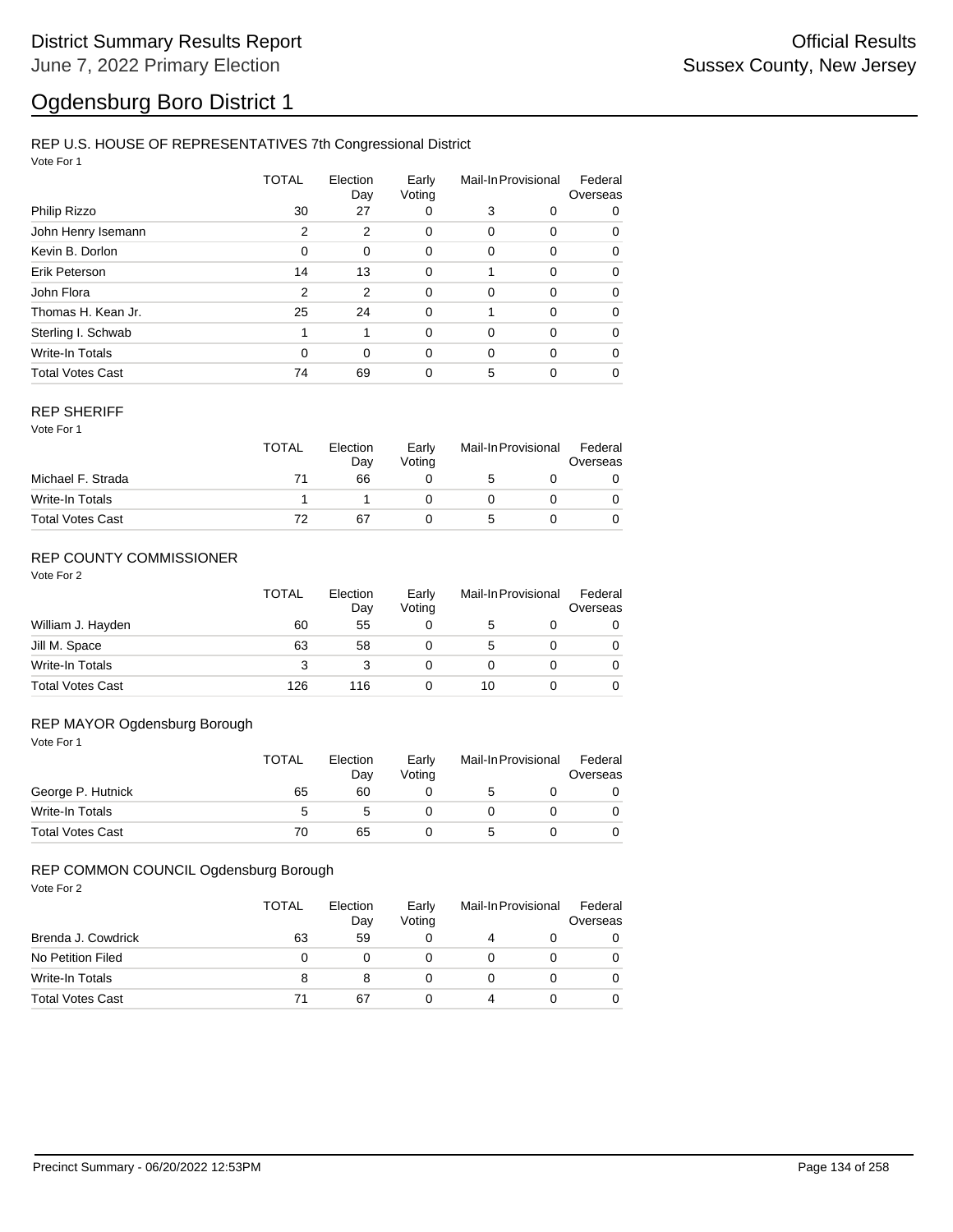| <b>Statistics</b>                | <b>TOTAL</b> | Election<br>Day | Early<br>Voting | Mail-In Provisional |   | Federal<br>Overseas |
|----------------------------------|--------------|-----------------|-----------------|---------------------|---|---------------------|
| Registered Voters - Total        | 931          |                 |                 |                     |   |                     |
| Registered Voters - Democratic   | 213          |                 |                 |                     |   |                     |
| Registered Voters - Republican   | 408          |                 |                 |                     |   |                     |
| <b>Ballots Cast - Total</b>      | 127          | 102             | 0               | 25                  | 0 | $\Omega$            |
| <b>Ballots Cast - Democratic</b> | 38           | 24              | $\mathbf 0$     | 14                  | 0 | $\Omega$            |
| <b>Ballots Cast - Republican</b> | 89           | 78              | $\mathbf 0$     | 11                  | 0 | $\Omega$            |
| Voter Turnout - Total            | 13.64%       |                 |                 |                     |   |                     |
| Voter Turnout - Democratic       | 17.84%       |                 |                 |                     |   |                     |
| Voter Turnout - Republican       | 21.81%       |                 |                 |                     |   |                     |

## DEM U.S. HOUSE OF REPRESENTATIVES 7th Congressional District

Vote For 1

|                         | <b>TOTAL</b> | Election<br>Day | Early<br>Voting | Mail-In Provisional |  | Federal<br>Overseas |
|-------------------------|--------------|-----------------|-----------------|---------------------|--|---------------------|
| Roger Bacon             | 3            |                 |                 |                     |  |                     |
| Tom Malinowski          | 35           | 21              |                 | 14                  |  | 0                   |
| Write-In Totals         | 0            |                 |                 |                     |  | 0                   |
| <b>Total Votes Cast</b> | 38           | 24              |                 | 14                  |  | 0                   |

## DEM SHERIFF

Vote For 1

|                         | TOTAL | Election<br>Dav | Early<br>Votina | Mail-In Provisional |  | Federal<br>Overseas |
|-------------------------|-------|-----------------|-----------------|---------------------|--|---------------------|
| No Petition Filed       |       |                 |                 |                     |  |                     |
| Write-In Totals         |       |                 |                 |                     |  |                     |
| <b>Total Votes Cast</b> |       |                 |                 |                     |  |                     |

## DEM COUNTY COMMISSIONER

Vote For 2

|                         | <b>TOTAL</b> | Election<br>Day | Early<br>Votina | Mail-In Provisional |  | Federal<br>Overseas |
|-------------------------|--------------|-----------------|-----------------|---------------------|--|---------------------|
| Damaris Lira            | 31           | 21              |                 | 10                  |  | 0                   |
| Camila DiResta          | 34           | 21              |                 | 13                  |  | 0                   |
| Write-In Totals         | 0            |                 |                 |                     |  | $\Omega$            |
| <b>Total Votes Cast</b> | 65           | 42              |                 | 23                  |  | 0                   |

## DEM MAYOR Ogdensburg Borough

Vote For 1

|                         | <b>TOTAL</b> | Election<br>Day | Early<br>Votina | Mail-In Provisional | Federal<br>Overseas |
|-------------------------|--------------|-----------------|-----------------|---------------------|---------------------|
| No Petition Filed       |              |                 |                 |                     |                     |
| Write-In Totals         |              |                 |                 |                     | 0                   |
| <b>Total Votes Cast</b> |              |                 |                 |                     | 0                   |

## DEM COMMON COUNCIL Ogdensburg Borough

Vote For 2

|                         | <b>TOTAL</b> | Election<br>Day | Early<br>Voting | Mail-In Provisional |  | Federal<br>Overseas |
|-------------------------|--------------|-----------------|-----------------|---------------------|--|---------------------|
| No Petition Filed       | $\mathbf{0}$ |                 |                 |                     |  |                     |
| No Petition Filed       | 0            |                 |                 |                     |  |                     |
| Write-In Totals         | 0            |                 |                 |                     |  |                     |
| <b>Total Votes Cast</b> | $\mathbf{0}$ |                 |                 |                     |  |                     |

Precinct Summary - 06/20/2022 12:53PM Page 135 of 258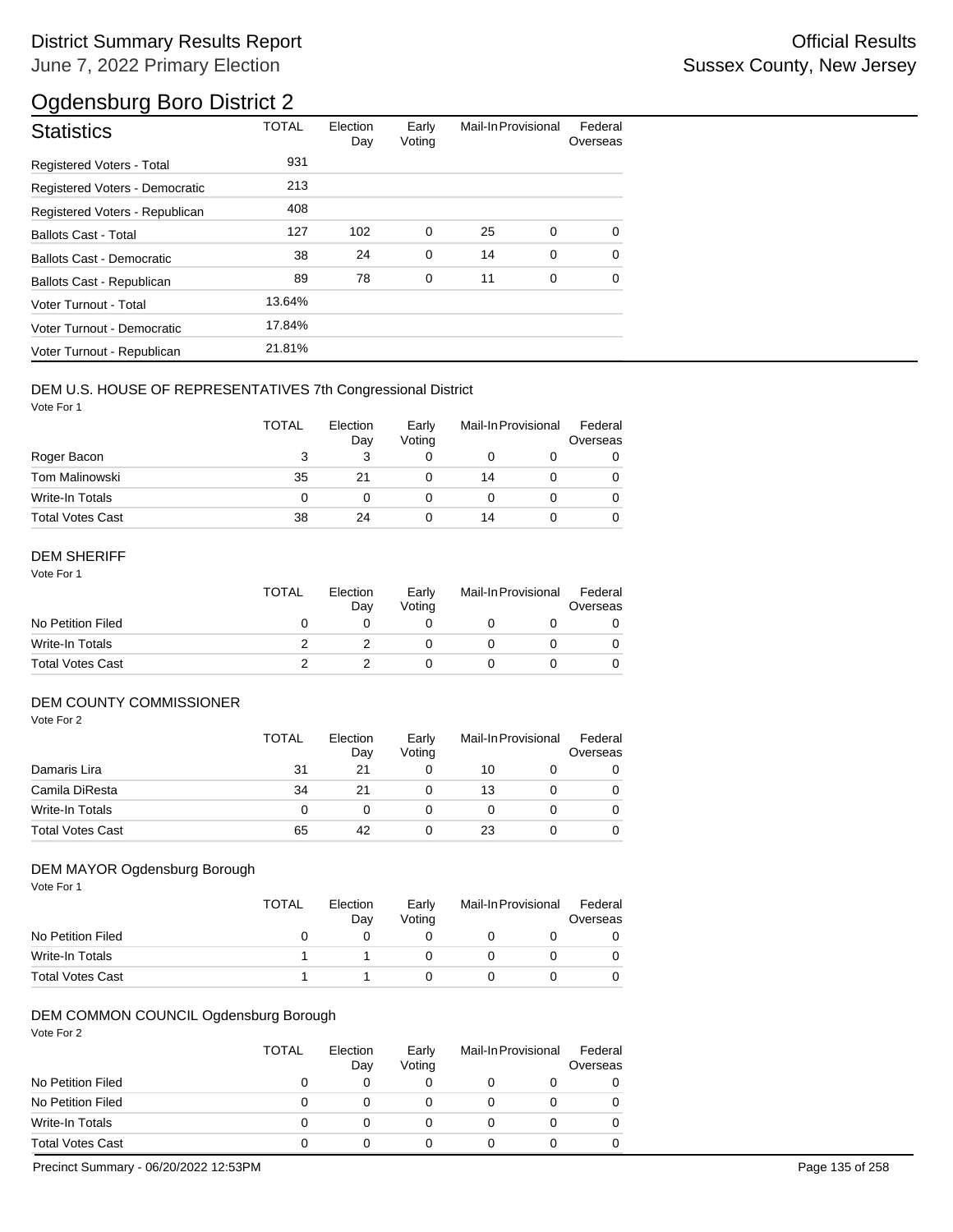## REP U.S. HOUSE OF REPRESENTATIVES 7th Congressional District

Vote For 1

|                         | TOTAL | Election<br>Day | Early<br>Voting | Mail-In Provisional |          | Federal<br>Overseas |  |
|-------------------------|-------|-----------------|-----------------|---------------------|----------|---------------------|--|
| Philip Rizzo            | 33    | 29              | 0               | 4                   | 0        | 0                   |  |
| John Henry Isemann      | 4     | 4               | 0               | 0                   | 0        | 0                   |  |
| Kevin B. Dorlon         | 2     | 1               | 0               |                     | 0        | 0                   |  |
| Erik Peterson           | 14    | 12              | 0               | 2                   | $\Omega$ | $\Omega$            |  |
| John Flora              | 4     | 1               | $\mathbf 0$     | 3                   | $\Omega$ | $\Omega$            |  |
| Thomas H. Kean Jr.      | 30    | 29              | 0               |                     | $\Omega$ | 0                   |  |
| Sterling I. Schwab      | 0     | $\Omega$        | $\Omega$        | 0                   | $\Omega$ | $\Omega$            |  |
| <b>Write-In Totals</b>  |       | 1               | 0               | 0                   | $\Omega$ | $\Omega$            |  |
| <b>Total Votes Cast</b> | 88    | 77              | 0               | 11                  | 0        | 0                   |  |

#### REP SHERIFF

Vote For 1

|                         | TOTAL | Election<br>Day | Early<br>Votina | Mail-In Provisional |  | Federal<br>Overseas |
|-------------------------|-------|-----------------|-----------------|---------------------|--|---------------------|
| Michael F. Strada       | 82    |                 |                 |                     |  |                     |
| Write-In Totals         |       |                 |                 |                     |  |                     |
| <b>Total Votes Cast</b> | 84    |                 |                 |                     |  |                     |

## REP COUNTY COMMISSIONER

Vote For 2

|                         | TOTAL | Election<br>Day | Early<br>Voting | Mail-In Provisional |  | Federal<br>Overseas |
|-------------------------|-------|-----------------|-----------------|---------------------|--|---------------------|
| William J. Hayden       | 67    | 58              | 0               |                     |  | 0                   |
| Jill M. Space           | 73    | 62              | 0               |                     |  | 0                   |
| Write-In Totals         |       |                 | 0               |                     |  | 0                   |
| <b>Total Votes Cast</b> | 142   | 122             | 0               | 20                  |  | 0                   |

#### Vote For 1 REP MAYOR Ogdensburg Borough

| .                       | <b>TOTAL</b> | Election<br>Dav | Early<br>Votina | Mail-In Provisional |  | Federal<br>Overseas |
|-------------------------|--------------|-----------------|-----------------|---------------------|--|---------------------|
| George P. Hutnick       | 70           | 59              |                 |                     |  |                     |
| Write-In Totals         | 13           | 13              |                 |                     |  |                     |
| <b>Total Votes Cast</b> | 83           |                 |                 |                     |  |                     |

## REP COMMON COUNCIL Ogdensburg Borough

|                         | TOTAL | Election<br>Day | Early<br>Votina | Mail-In Provisional |  | Federal<br>Overseas |
|-------------------------|-------|-----------------|-----------------|---------------------|--|---------------------|
| Brenda J. Cowdrick      | 68    | 58              |                 | 10                  |  |                     |
| No Petition Filed       | 0     |                 |                 |                     |  |                     |
| Write-In Totals         | 17    |                 |                 |                     |  | 0                   |
| <b>Total Votes Cast</b> | 85    | 75              |                 | 10                  |  |                     |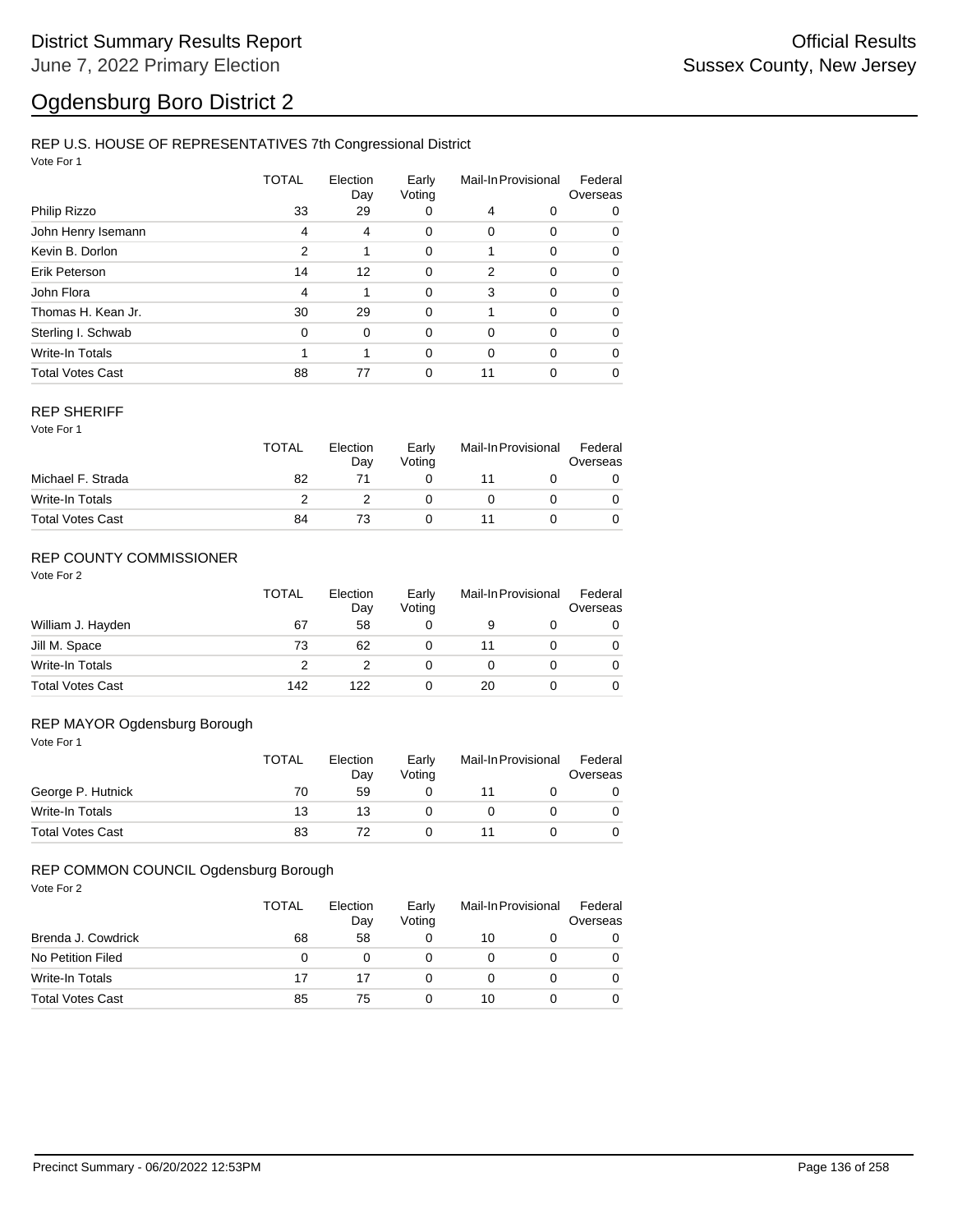# Sandyston Twp, District 1

| <b>Statistics</b>              | <b>TOTAL</b> | Election<br>Day | Early<br>Voting | Mail-In Provisional |          | Federal<br>Overseas |
|--------------------------------|--------------|-----------------|-----------------|---------------------|----------|---------------------|
| Registered Voters - Total      | 1.564        |                 |                 |                     |          |                     |
| Registered Voters - Democratic | 309          |                 |                 |                     |          |                     |
| Registered Voters - Republican | 802          |                 |                 |                     |          |                     |
| <b>Ballots Cast - Total</b>    | 278          | 218             | 4               | 54                  | 2        | $\Omega$            |
| Ballots Cast - Democratic      | 52           | 18              | $\mathbf 0$     | 34                  | $\Omega$ | $\Omega$            |
| Ballots Cast - Republican      | 226          | 200             | 4               | 20                  | 2        | $\Omega$            |
| Voter Turnout - Total          | 17.77%       |                 |                 |                     |          |                     |
| Voter Turnout - Democratic     | 16.83%       |                 |                 |                     |          |                     |
| Voter Turnout - Republican     | 28.18%       |                 |                 |                     |          |                     |

## DEM U.S. HOUSE OF REPRESENTATIVES 5th Congressional District

Vote For 1

|                         | <b>TOTAL</b> | Election<br>Day | Early<br>Votina | Mail-In Provisional |  | Federal<br>Overseas |
|-------------------------|--------------|-----------------|-----------------|---------------------|--|---------------------|
| Josh Gottheimer         | 49           | 15              |                 | 34                  |  |                     |
| Write-In Totals         |              |                 |                 |                     |  |                     |
| <b>Total Votes Cast</b> | 49           | 15              |                 | 34                  |  |                     |

#### DEM SHERIFF

Vote For 1

|                         | <b>TOTAL</b> | Election<br>Dav | Early<br>Votina | Mail-In Provisional |  | Federal<br>Overseas |  |
|-------------------------|--------------|-----------------|-----------------|---------------------|--|---------------------|--|
| No Petition Filed       |              |                 |                 |                     |  |                     |  |
| Write-In Totals         |              |                 |                 |                     |  | $\Omega$            |  |
| <b>Total Votes Cast</b> |              |                 |                 |                     |  |                     |  |

## DEM COUNTY COMMISSIONER

Vote For 2

|                         | <b>TOTAL</b> | Election<br>Day | Early<br>Voting |    | Mail-In Provisional | Federal<br>Overseas |
|-------------------------|--------------|-----------------|-----------------|----|---------------------|---------------------|
| Damaris Lira            | 46           | 16              |                 | 30 |                     | 0                   |
| Camila DiResta          | 49           |                 |                 | 32 |                     | $\Omega$            |
| Write-In Totals         |              |                 |                 |    |                     | $\Omega$            |
| <b>Total Votes Cast</b> | 95           | 33              |                 | 62 |                     | 0                   |

## DEM TOWNSHIP COMMITTEE Sandyston Township

|                         | TOTAL | Election<br>Day | Early<br>Votina | Mail-In Provisional | Federal<br>Overseas |
|-------------------------|-------|-----------------|-----------------|---------------------|---------------------|
| No Petition Filed       |       |                 |                 |                     |                     |
| Write-In Totals         | 4     |                 |                 |                     |                     |
| <b>Total Votes Cast</b> | 4     |                 |                 |                     |                     |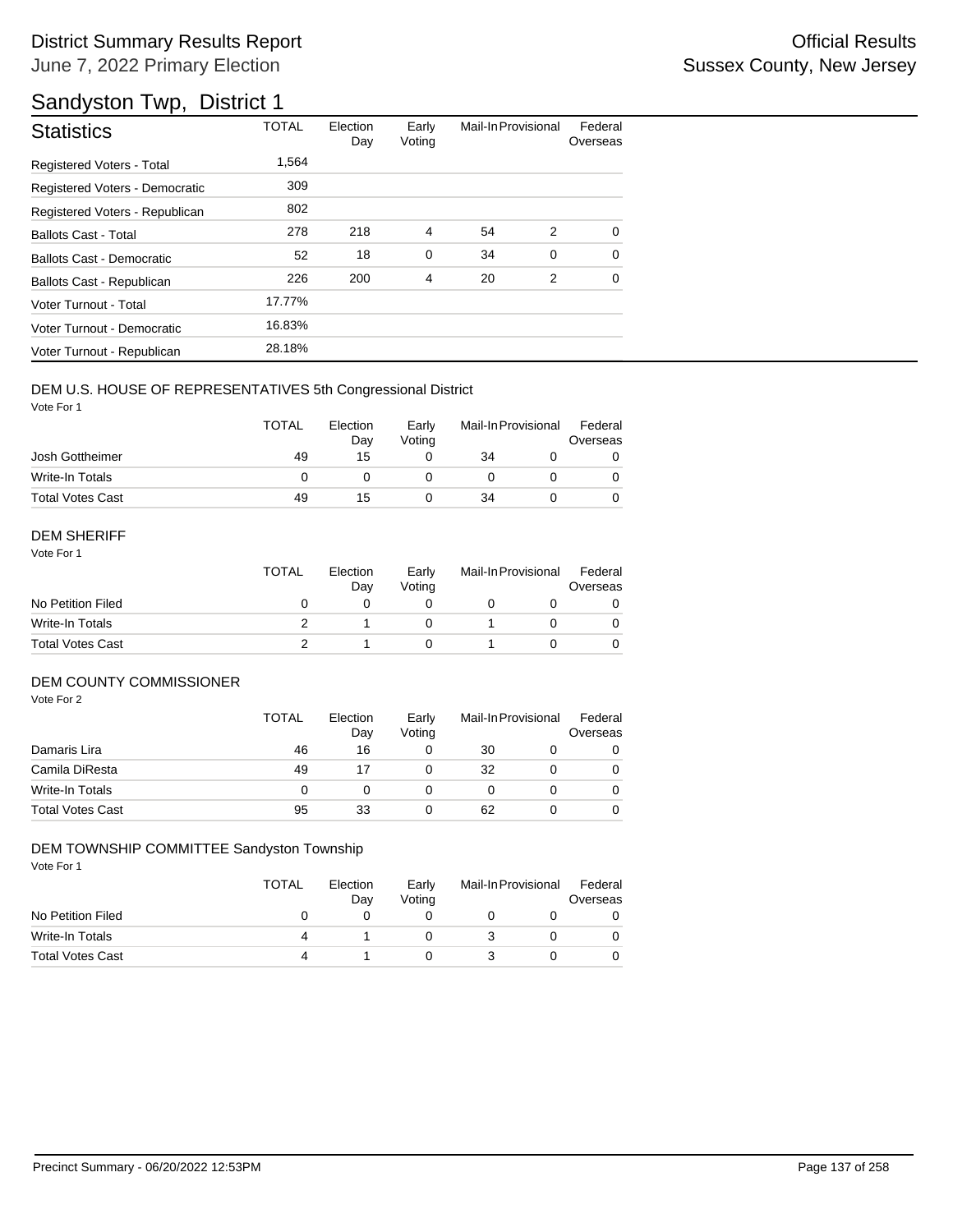# Sandyston Twp, District 1

## REP U.S. HOUSE OF REPRESENTATIVES 5th Congressional District

Vote For 1

|                         | TOTAL | Election<br>Day | Early<br>Voting |    | Mail-In Provisional | Federal<br>Overseas |
|-------------------------|-------|-----------------|-----------------|----|---------------------|---------------------|
| Frank T. Pallotta       | 132   | 116             |                 | 13 | 2                   | 0                   |
| Nick DeGregorio         | 87    | 79              | 3               | 5  | 0                   | 0                   |
| Sab Skenderi            | 4     | 4               | $\Omega$        | 0  | 0                   | 0                   |
| Fred Schneiderman       |       |                 | 0               | 0  | 0                   | $\Omega$            |
| <b>Write-In Totals</b>  | 0     | 0               | 0               | 0  | 0                   | $\Omega$            |
| <b>Total Votes Cast</b> | 224   | 200             | 4               | 18 | 2                   | 0                   |

## REP SHERIFF

Vote For 1

|                         | TOTAL | Election<br>Dav | Early<br>Votina | Mail-In Provisional |  | Federal<br>Overseas |
|-------------------------|-------|-----------------|-----------------|---------------------|--|---------------------|
| Michael F. Strada       | 216   | 191             |                 | 19                  |  |                     |
| Write-In Totals         |       |                 |                 |                     |  |                     |
| <b>Total Votes Cast</b> | 219   | 193             |                 | 20                  |  |                     |

## REP COUNTY COMMISSIONER

Vote For 2

|                         | <b>TOTAL</b> | Election<br>Day | Early<br>Voting | Mail-In Provisional |  | Federal<br>Overseas |
|-------------------------|--------------|-----------------|-----------------|---------------------|--|---------------------|
| William J. Hayden       | 178          | 154             | 3               | 19                  |  | 0                   |
| Jill M. Space           | 189          | 170             |                 | 16                  |  | 0                   |
| Write-In Totals         | 0            |                 |                 |                     |  | $\Omega$            |
| <b>Total Votes Cast</b> | 367          | 324             | 6               | 35                  |  | 0                   |

#### REP TOWNSHIP COMMITTEE Sandyston Township

|                         | <b>TOTAL</b> | Election<br>Dav | Early<br>Votina | Mail-In Provisional |  | Federal<br>Overseas |
|-------------------------|--------------|-----------------|-----------------|---------------------|--|---------------------|
| Kamala Hull             | 202          | 178             |                 | 18                  |  |                     |
| Write-In Totals         | 12           | 12              |                 |                     |  |                     |
| <b>Total Votes Cast</b> | 214          | 190             |                 | 18                  |  |                     |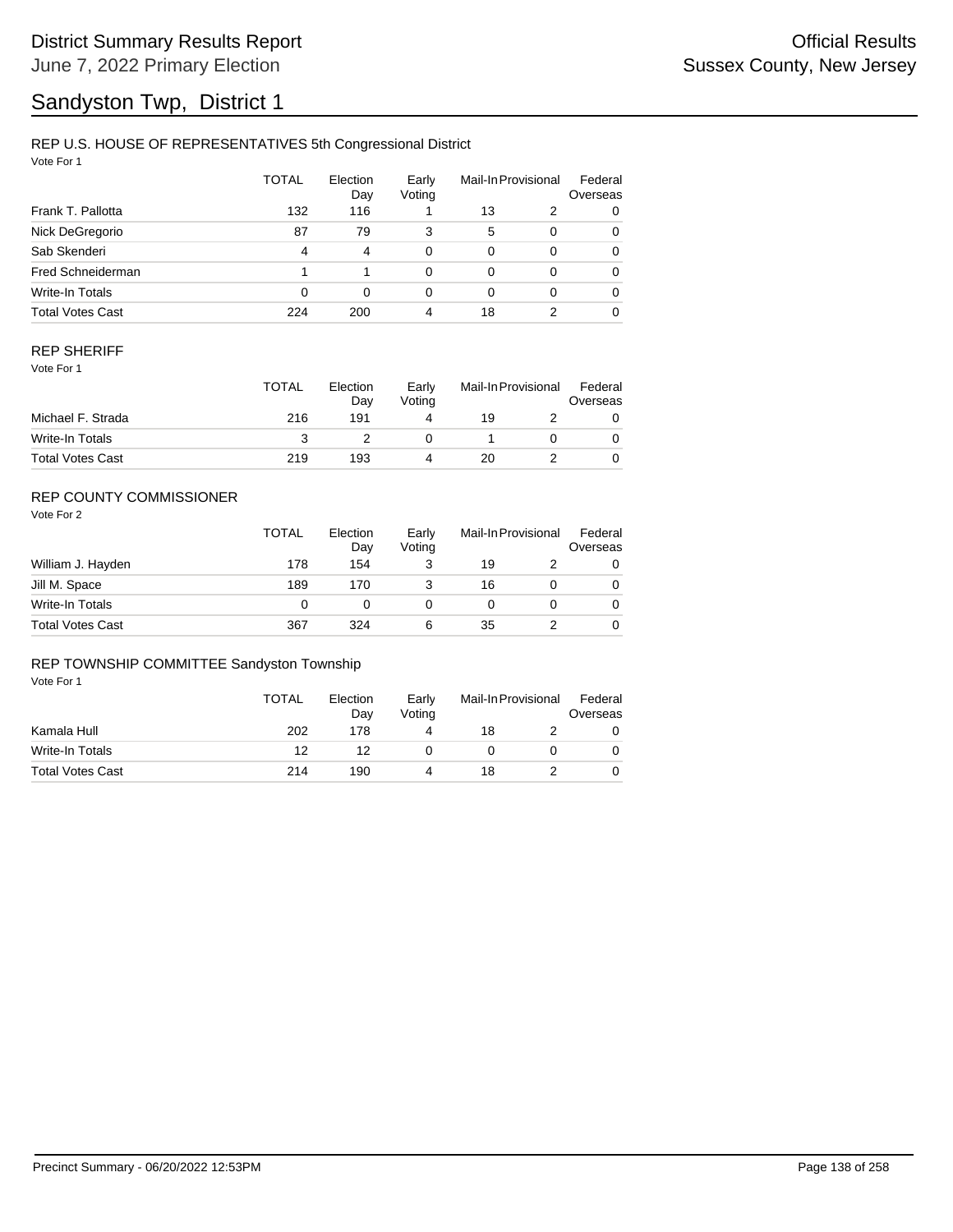| <b>Statistics</b>                | <b>TOTAL</b> | Election<br>Day | Early<br>Voting | Mail-In Provisional |   | Federal<br>Overseas |
|----------------------------------|--------------|-----------------|-----------------|---------------------|---|---------------------|
| <b>Registered Voters - Total</b> | 1,570        |                 |                 |                     |   |                     |
| Registered Voters - Democratic   | 359          |                 |                 |                     |   |                     |
| Registered Voters - Republican   | 636          |                 |                 |                     |   |                     |
| <b>Ballots Cast - Total</b>      | 161          | 107             | 5               | 49                  | 0 | $\Omega$            |
| <b>Ballots Cast - Democratic</b> | 44           | 17              | 1               | 26                  | 0 | $\Omega$            |
| Ballots Cast - Republican        | 117          | 90              | 4               | 23                  | 0 | $\Omega$            |
| Voter Turnout - Total            | 10.25%       |                 |                 |                     |   |                     |
| Voter Turnout - Democratic       | 12.26%       |                 |                 |                     |   |                     |
| Voter Turnout - Republican       | 18.40%       |                 |                 |                     |   |                     |

## DEM U.S. HOUSE OF REPRESENTATIVES 7th Congressional District

Vote For 1

|                         | <b>TOTAL</b> | Election<br>Day | Early<br>Voting | Mail-In Provisional |  | Federal<br>Overseas |
|-------------------------|--------------|-----------------|-----------------|---------------------|--|---------------------|
| Roger Bacon             |              | 0               |                 |                     |  |                     |
| Tom Malinowski          | 42           |                 |                 | 24                  |  | 0                   |
| Write-In Totals         | 0            |                 |                 |                     |  |                     |
| <b>Total Votes Cast</b> | 44           |                 |                 | 26                  |  |                     |

## DEM SHERIFF

Vote For 1

|                         | TOTAL | Election<br>Dav | Early<br>Votina | Mail-In Provisional |  | Federal<br>Overseas |
|-------------------------|-------|-----------------|-----------------|---------------------|--|---------------------|
| No Petition Filed       |       |                 |                 |                     |  |                     |
| Write-In Totals         |       |                 |                 |                     |  |                     |
| <b>Total Votes Cast</b> |       |                 |                 |                     |  |                     |

## DEM COUNTY COMMISSIONER

Vote For 2

|                         | <b>TOTAL</b> | Election<br>Day | Early<br>Votina | Mail-In Provisional |  | Federal<br>Overseas |
|-------------------------|--------------|-----------------|-----------------|---------------------|--|---------------------|
| Damaris Lira            | 40           | 15              |                 | 24                  |  |                     |
| Camila DiResta          | 43           |                 |                 | 25                  |  | 0                   |
| Write-In Totals         | O            |                 |                 |                     |  | 0                   |
| <b>Total Votes Cast</b> | 83           | 32              |                 | 49                  |  | 0                   |

## REP U.S. HOUSE OF REPRESENTATIVES 7th Congressional District

|                         | TOTAL    | Election<br>Day | Early<br>Voting | Mail-In Provisional |          | Federal<br>Overseas |
|-------------------------|----------|-----------------|-----------------|---------------------|----------|---------------------|
| Philip Rizzo            | 48       | 41              | 0               | 7                   | 0        | 0                   |
| John Henry Isemann      | 6        | 5               | 0               |                     | 0        | 0                   |
| Kevin B. Dorlon         | 2        | $\overline{2}$  | 0               | 0                   | 0        | 0                   |
| Erik Peterson           | 17       | 13              | 3               |                     | $\Omega$ | 0                   |
| John Flora              | 8        | 5               | 0               | 3                   | $\Omega$ | 0                   |
| Thomas H. Kean Jr.      | 35       | 24              | 1               | 10                  | $\Omega$ | 0                   |
| Sterling I. Schwab      |          | 0               | 0               |                     | 0        | 0                   |
| Write-In Totals         | $\Omega$ | 0               | 0               | $\Omega$            | $\Omega$ | 0                   |
| <b>Total Votes Cast</b> | 117      | 90              | 4               | 23                  | 0        | 0                   |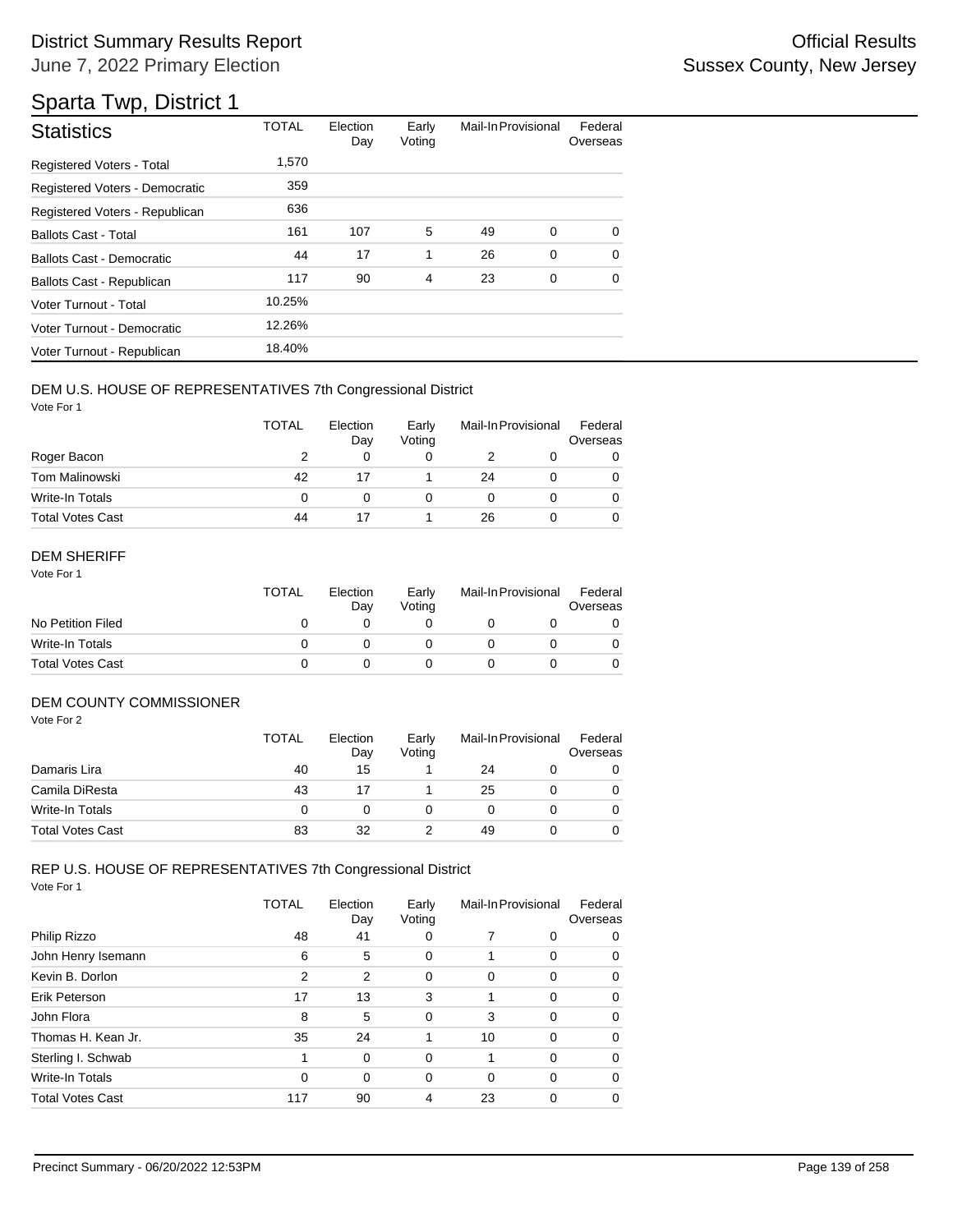## REP SHERIFF

Vote For 1

|                         | TOTAL | Election<br>Dav | Early<br>Votina | Mail-In Provisional |  | Federal<br>Overseas |
|-------------------------|-------|-----------------|-----------------|---------------------|--|---------------------|
| Michael F. Strada       | 108   | 84              |                 | 20                  |  |                     |
| Write-In Totals         |       |                 |                 |                     |  |                     |
| <b>Total Votes Cast</b> | 110   | 85              |                 |                     |  |                     |

## REP COUNTY COMMISSIONER

|                         | <b>TOTAL</b> | Election<br>Day | Early<br>Voting |    | Mail-In Provisional | Federal<br>Overseas |
|-------------------------|--------------|-----------------|-----------------|----|---------------------|---------------------|
| William J. Hayden       | 103          | 81              | 4               | 18 |                     | 0                   |
| Jill M. Space           | 92           | 72              | 4               | 16 |                     | 0                   |
| Write-In Totals         | 4            |                 |                 |    |                     | 0                   |
| <b>Total Votes Cast</b> | 199          | 154             |                 | 37 |                     | 0                   |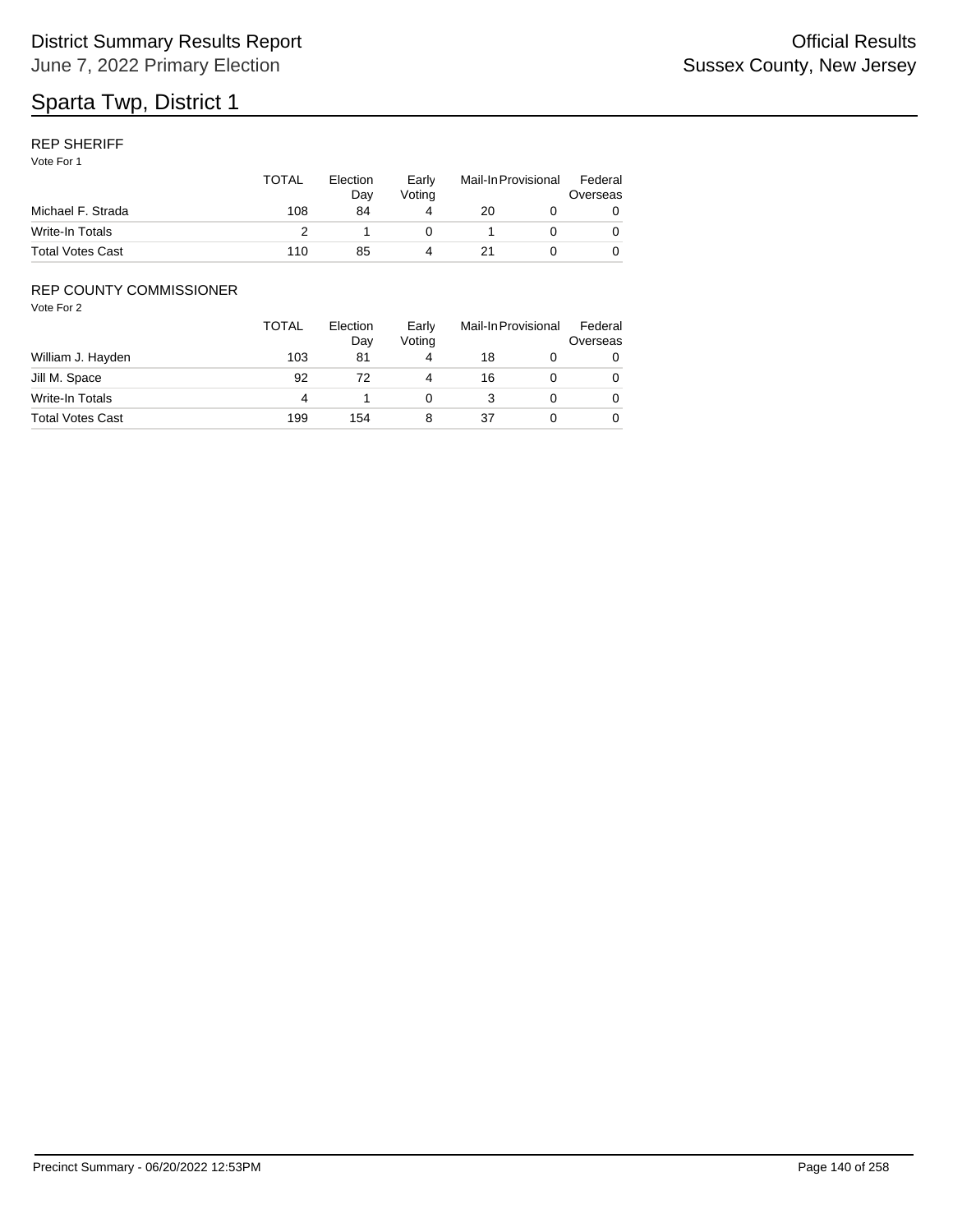## District Summary Results Report **Contract Contract Contract Contract Contract Contract Contract Contract Contract Contract Contract Contract Contract Contract Contract Contract Contract Contract Contract Contract Contract** June 7, 2022 Primary Election

## Sparta Twp, District 2

| <b>Statistics</b>                | <b>TOTAL</b> | Election<br>Day | Early<br>Voting | Mail-In Provisional |   | Federal<br>Overseas |
|----------------------------------|--------------|-----------------|-----------------|---------------------|---|---------------------|
| Registered Voters - Total        | 914          |                 |                 |                     |   |                     |
| Registered Voters - Democratic   | 272          |                 |                 |                     |   |                     |
| Registered Voters - Republican   | 322          |                 |                 |                     |   |                     |
| <b>Ballots Cast - Total</b>      | 101          | 72              | 0               | 27                  | 2 | 0                   |
| <b>Ballots Cast - Democratic</b> | 38           | 18              | $\mathbf 0$     | 18                  | 2 | $\Omega$            |
| Ballots Cast - Republican        | 63           | 54              | 0               | 9                   | 0 | $\Omega$            |
| Voter Turnout - Total            | 11.05%       |                 |                 |                     |   |                     |
| Voter Turnout - Democratic       | 13.97%       |                 |                 |                     |   |                     |
| Voter Turnout - Republican       | 19.57%       |                 |                 |                     |   |                     |

## DEM U.S. HOUSE OF REPRESENTATIVES 7th Congressional District

Vote For 1

|                         | <b>TOTAL</b> | Election<br>Day | Early<br>Voting | Mail-In Provisional |  | Federal<br>Overseas |
|-------------------------|--------------|-----------------|-----------------|---------------------|--|---------------------|
| Roger Bacon             |              |                 |                 |                     |  |                     |
| <b>Tom Malinowski</b>   | 36           | 16              |                 | 18                  |  | 0                   |
| Write-In Totals         | 0            |                 |                 |                     |  |                     |
| <b>Total Votes Cast</b> | 38           | 18              |                 | 18                  |  |                     |

## DEM SHERIFF

Vote For 1

|                         | <b>TOTAL</b> | Election<br>Dav | Early<br>Votina | Mail-In Provisional |  | Federal<br>Overseas |
|-------------------------|--------------|-----------------|-----------------|---------------------|--|---------------------|
| No Petition Filed       |              |                 |                 |                     |  |                     |
| Write-In Totals         | 5            |                 |                 |                     |  |                     |
| <b>Total Votes Cast</b> | 5            |                 |                 |                     |  |                     |

## DEM COUNTY COMMISSIONER

Vote For 2

|                         | TOTAL | Election<br>Day | Early<br>Votina | Mail-In Provisional |  | Federal<br>Overseas |
|-------------------------|-------|-----------------|-----------------|---------------------|--|---------------------|
| Damaris Lira            | 35    | 16              |                 |                     |  |                     |
| Camila DiResta          | 33    | 15              |                 | 16                  |  | $\Omega$            |
| Write-In Totals         | 0     |                 |                 |                     |  | 0                   |
| <b>Total Votes Cast</b> | 68    | 31              |                 | 33                  |  |                     |

# REP U.S. HOUSE OF REPRESENTATIVES 7th Congressional District

|                         | TOTAL    | Election<br>Day | Early<br>Voting |   | Mail-In Provisional | Federal<br>Overseas |
|-------------------------|----------|-----------------|-----------------|---|---------------------|---------------------|
| Philip Rizzo            | 25       | 22              | 0               | 3 | 0                   | 0                   |
| John Henry Isemann      |          | 0               | 0               |   | $\Omega$            | 0                   |
| Kevin B. Dorlon         | 5        | 5               | 0               | 0 | $\Omega$            | 0                   |
| Erik Peterson           | 7        | 4               | 0               | 3 | $\Omega$            | 0                   |
| John Flora              | 3        | 3               | 0               | 0 | $\Omega$            | 0                   |
| Thomas H. Kean Jr.      | 22       | 20              | 0               | 2 | $\Omega$            | 0                   |
| Sterling I. Schwab      | $\Omega$ | 0               | 0               | 0 | $\Omega$            | 0                   |
| Write-In Totals         | 0        | 0               | 0               | 0 | $\Omega$            | 0                   |
| <b>Total Votes Cast</b> | 63       | 54              | 0               | 9 | $\Omega$            | 0                   |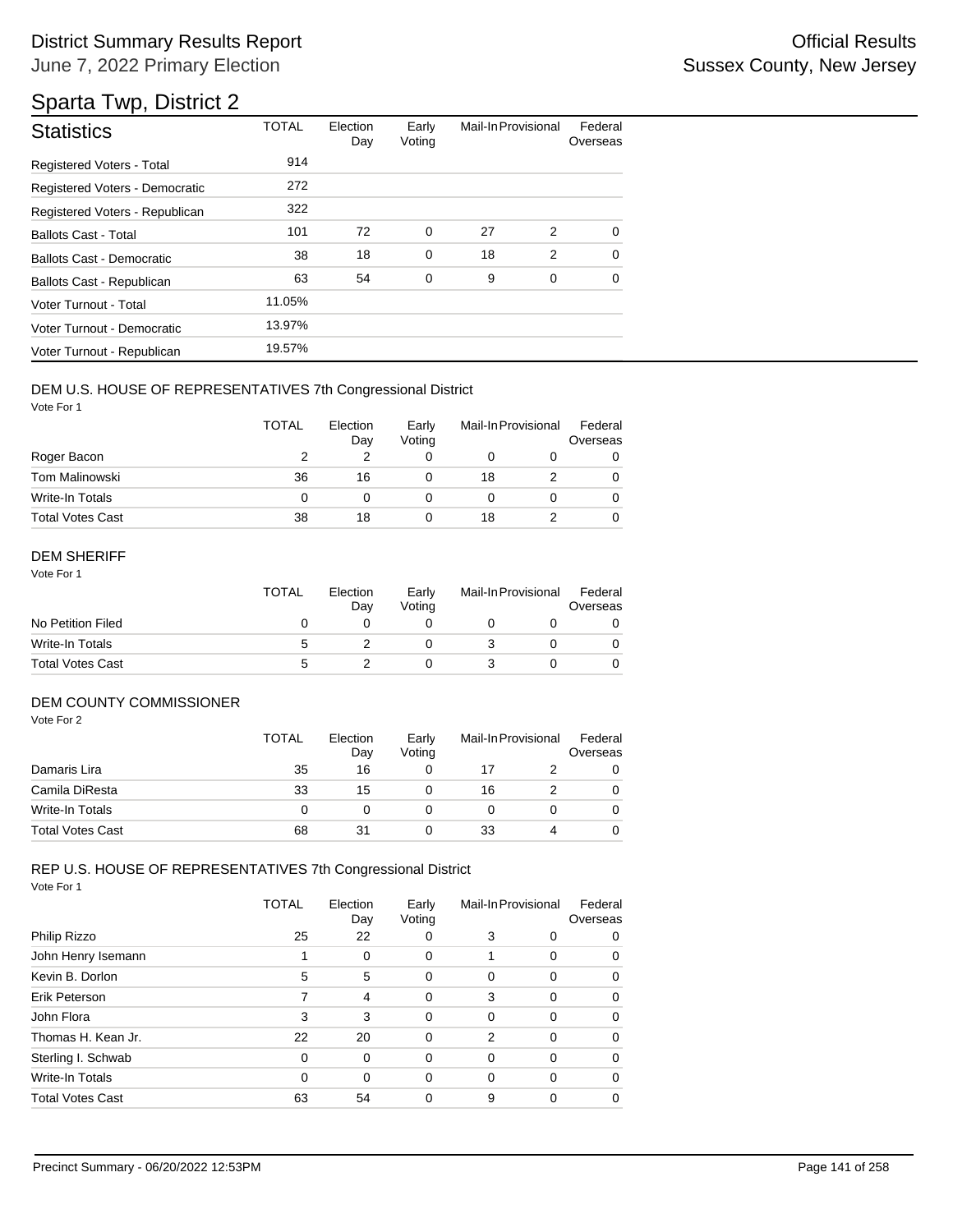## REP SHERIFF

Vote For 1

|                         | <b>TOTAL</b> | Election<br>Dav | Early<br>Votina | Mail-In Provisional |  | Federal<br>Overseas |  |
|-------------------------|--------------|-----------------|-----------------|---------------------|--|---------------------|--|
| Michael F. Strada       | 60           | 51              |                 |                     |  |                     |  |
| Write-In Totals         |              |                 |                 |                     |  |                     |  |
| <b>Total Votes Cast</b> | 60           | 51              |                 | 9                   |  |                     |  |

## REP COUNTY COMMISSIONER

|                         | TOTAL | Election<br>Day | Early<br>Voting | Mail-In Provisional | Federal<br>Overseas |
|-------------------------|-------|-----------------|-----------------|---------------------|---------------------|
| William J. Hayden       | 52    | 44              |                 |                     | 0                   |
| Jill M. Space           | 55    | 47              |                 |                     | 0                   |
| Write-In Totals         |       |                 |                 |                     | 0                   |
| <b>Total Votes Cast</b> | 108   | 91              |                 |                     | 0                   |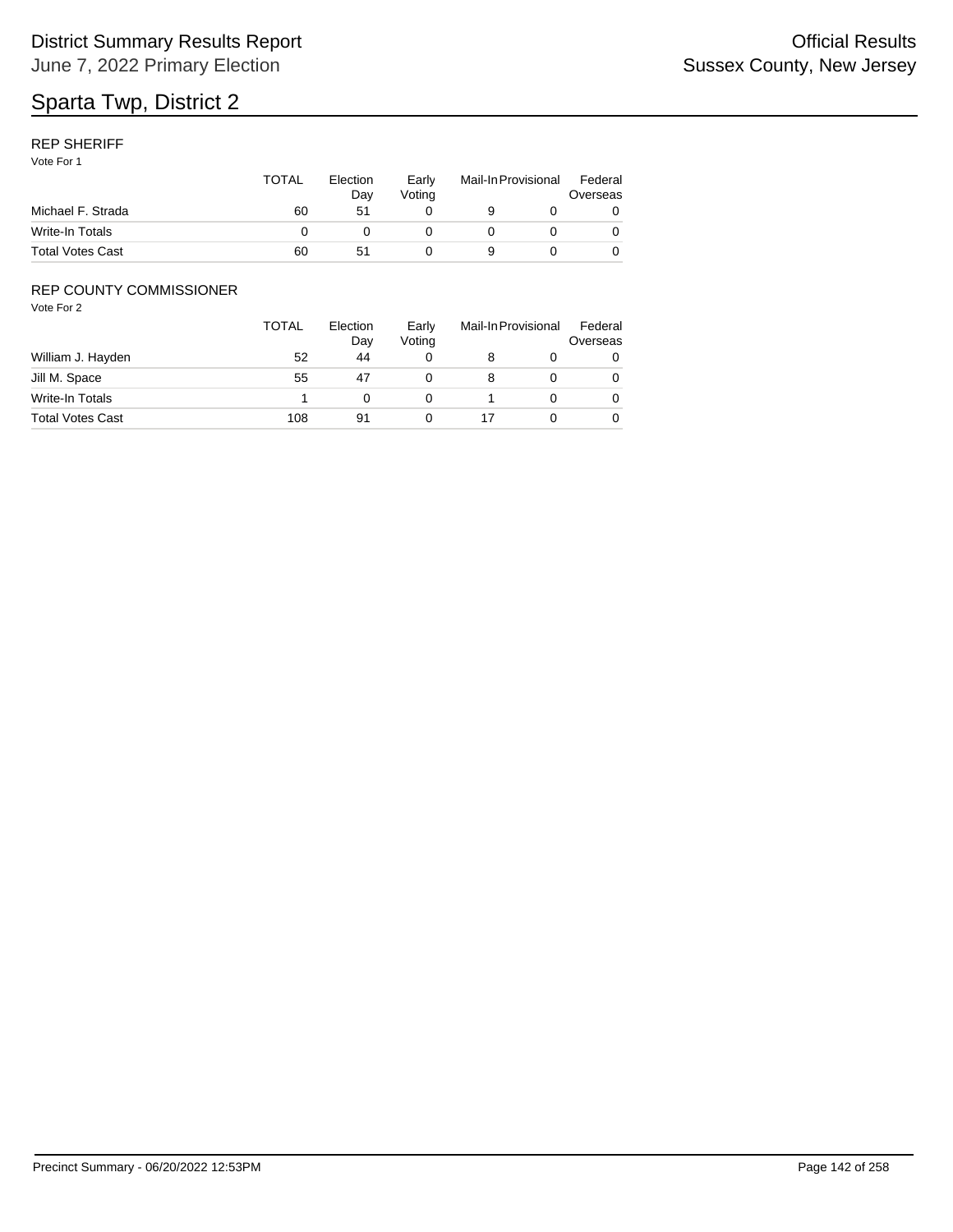| <b>Statistics</b>                | <b>TOTAL</b> | Election<br>Day | Early<br>Voting | Mail-In Provisional |   | Federal<br>Overseas |
|----------------------------------|--------------|-----------------|-----------------|---------------------|---|---------------------|
| <b>Registered Voters - Total</b> | 1,450        |                 |                 |                     |   |                     |
| Registered Voters - Democratic   | 336          |                 |                 |                     |   |                     |
| Registered Voters - Republican   | 589          |                 |                 |                     |   |                     |
| <b>Ballots Cast - Total</b>      | 168          | 121             | 2               | 44                  | 1 | $\Omega$            |
| Ballots Cast - Democratic        | 56           | 23              | $\mathbf 0$     | 33                  | 0 | $\Omega$            |
| Ballots Cast - Republican        | 112          | 98              | $\overline{2}$  | 11                  | 1 | $\Omega$            |
| Voter Turnout - Total            | 11.59%       |                 |                 |                     |   |                     |
| Voter Turnout - Democratic       | 16.67%       |                 |                 |                     |   |                     |
| Voter Turnout - Republican       | 19.02%       |                 |                 |                     |   |                     |

## DEM U.S. HOUSE OF REPRESENTATIVES 7th Congressional District

Vote For 1

|                         | <b>TOTAL</b> | Election<br>Day | Early<br>Voting |    | Mail-In Provisional | Federal<br>Overseas |
|-------------------------|--------------|-----------------|-----------------|----|---------------------|---------------------|
| Roger Bacon             | O            | 0               |                 |    |                     |                     |
| <b>Tom Malinowski</b>   | 56           | 23              |                 | 33 |                     |                     |
| Write-In Totals         | 0            | 0               |                 |    |                     |                     |
| <b>Total Votes Cast</b> | 56           | 23              |                 | 33 |                     |                     |

## DEM SHERIFF

Vote For 1

|                         | TOTAL | Election<br>Day | Early<br>Votina | Mail-In Provisional |  | Federal<br>Overseas |  |
|-------------------------|-------|-----------------|-----------------|---------------------|--|---------------------|--|
| No Petition Filed       |       |                 |                 |                     |  |                     |  |
| Write-In Totals         | :5    |                 |                 |                     |  |                     |  |
| <b>Total Votes Cast</b> | 5     |                 |                 |                     |  |                     |  |

## DEM COUNTY COMMISSIONER

Vote For 2

|                         | <b>TOTAL</b> | Election<br>Day | Early<br>Votina |    | Mail-In Provisional | Federal<br>Overseas |
|-------------------------|--------------|-----------------|-----------------|----|---------------------|---------------------|
| Damaris Lira            | 45           | 19              |                 | 26 |                     |                     |
| Camila DiResta          | 49           | 21              |                 | 28 |                     | 0                   |
| Write-In Totals         |              |                 |                 |    |                     | 0                   |
| <b>Total Votes Cast</b> | 95           | 40              |                 | 55 |                     |                     |

# REP U.S. HOUSE OF REPRESENTATIVES 7th Congressional District

|                         | TOTAL | Election<br>Day | Early<br>Voting | Mail-In Provisional |          | Federal<br>Overseas |
|-------------------------|-------|-----------------|-----------------|---------------------|----------|---------------------|
| Philip Rizzo            | 40    | 40              | 0               | 0                   | 0        | 0                   |
| John Henry Isemann      |       |                 | 0               | 0                   | 0        | 0                   |
| Kevin B. Dorlon         | 1     |                 | 0               | 0                   | $\Omega$ | 0                   |
| Erik Peterson           | 7     | 6               | 0               | 1                   | $\Omega$ | 0                   |
| John Flora              | 13    | 13              | 0               | 0                   | $\Omega$ | 0                   |
| Thomas H. Kean Jr.      | 45    | 36              | 2               | 6                   |          | 0                   |
| Sterling I. Schwab      | 1     | 1               | $\Omega$        | 0                   | $\Omega$ | 0                   |
| Write-In Totals         | 0     | 0               | 0               | 0                   | $\Omega$ | 0                   |
| <b>Total Votes Cast</b> | 108   | 98              | 2               | 7                   |          | 0                   |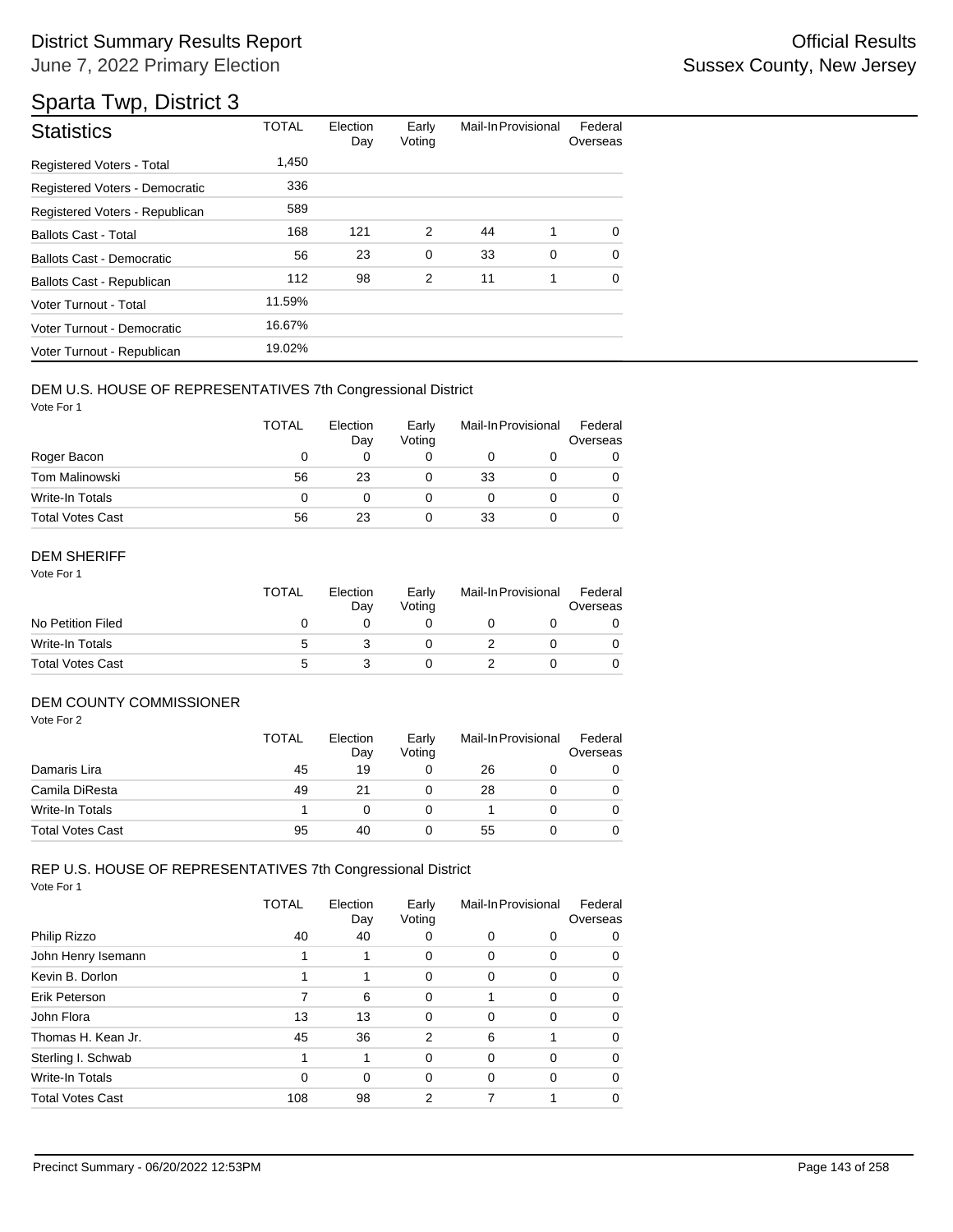## REP SHERIFF

Vote For 1

| Michael F. Strada       | <b>TOTAL</b><br>102 | Election<br>Dav<br>90 | Early<br>Votina | Mail-In Provisional |  | Federal<br>Overseas |
|-------------------------|---------------------|-----------------------|-----------------|---------------------|--|---------------------|
|                         |                     |                       |                 |                     |  |                     |
| Write-In Totals         |                     |                       |                 |                     |  |                     |
| <b>Total Votes Cast</b> | 103                 | 91                    |                 |                     |  |                     |

## REP COUNTY COMMISSIONER

|                         | <b>TOTAL</b> | Election<br>Day | Early<br>Voting |    | Mail-In Provisional | Federal<br>Overseas |
|-------------------------|--------------|-----------------|-----------------|----|---------------------|---------------------|
| William J. Hayden       | 93           | 81              | 0               |    |                     |                     |
| Jill M. Space           | 96           | 84              | 0               | 11 |                     | 0                   |
| Write-In Totals         |              |                 | Ω               |    |                     | 0                   |
| <b>Total Votes Cast</b> | 191          | 167             | 0               | 22 |                     | 0                   |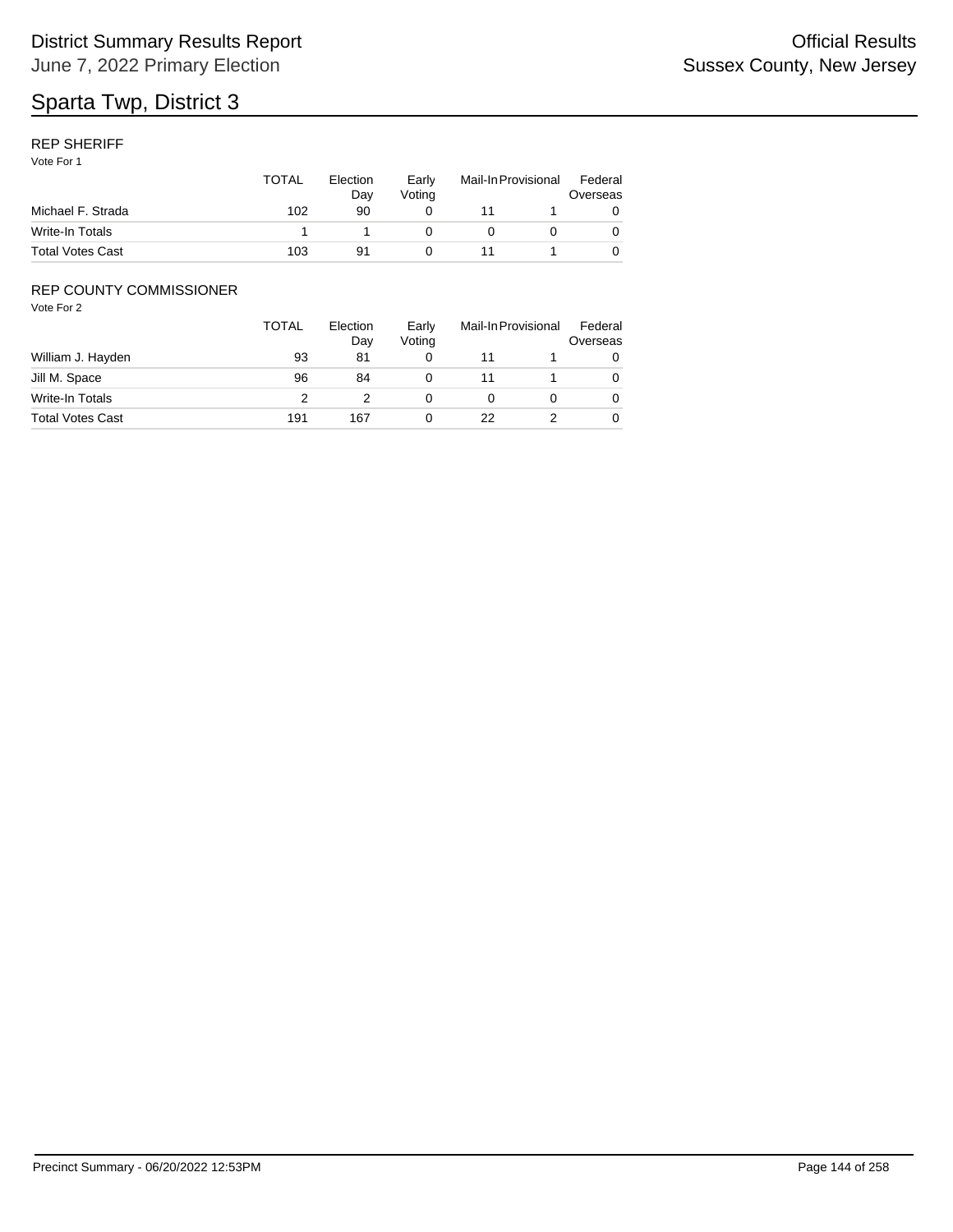## Sparta Twp, District 4

| <b>Statistics</b>                | <b>TOTAL</b> | Election<br>Day | Early<br>Voting | Mail-In Provisional |             | Federal<br>Overseas |
|----------------------------------|--------------|-----------------|-----------------|---------------------|-------------|---------------------|
| Registered Voters - Total        | 870          |                 |                 |                     |             |                     |
| Registered Voters - Democratic   | 189          |                 |                 |                     |             |                     |
| Registered Voters - Republican   | 358          |                 |                 |                     |             |                     |
| <b>Ballots Cast - Total</b>      | 113          | 61              | 7               | 44                  | 1           | $\Omega$            |
| <b>Ballots Cast - Democratic</b> | 37           | 7               | $\overline{2}$  | 28                  | $\mathbf 0$ | $\Omega$            |
| Ballots Cast - Republican        | 76           | 54              | 5               | 16                  | 1           | $\Omega$            |
| Voter Turnout - Total            | 12.99%       |                 |                 |                     |             |                     |
| Voter Turnout - Democratic       | 19.58%       |                 |                 |                     |             |                     |
| Voter Turnout - Republican       | 21.23%       |                 |                 |                     |             |                     |

#### DEM U.S. HOUSE OF REPRESENTATIVES 7th Congressional District

Vote For 1

|                         | <b>TOTAL</b> | Election<br>Day | Early<br>Voting | Mail-In Provisional |  | Federal<br>Overseas |
|-------------------------|--------------|-----------------|-----------------|---------------------|--|---------------------|
| Roger Bacon             | O            |                 |                 |                     |  |                     |
| Tom Malinowski          | 37           |                 |                 | 28                  |  |                     |
| Write-In Totals         | 0            |                 |                 |                     |  |                     |
| <b>Total Votes Cast</b> | 37           |                 |                 | 28                  |  |                     |

#### DEM SHERIFF

Vote For 1

|                         | <b>TOTAL</b> | Election<br>Dav | Early<br>Votina | Mail-In Provisional |  | Federal<br>Overseas |
|-------------------------|--------------|-----------------|-----------------|---------------------|--|---------------------|
| No Petition Filed       |              |                 |                 |                     |  |                     |
| Write-In Totals         |              |                 |                 |                     |  |                     |
| <b>Total Votes Cast</b> |              |                 |                 |                     |  |                     |

#### DEM COUNTY COMMISSIONER

Vote For 2

|                         | <b>TOTAL</b> | Election<br>Day | Early<br>Votina | Mail-In Provisional |  | Federal<br>Overseas |
|-------------------------|--------------|-----------------|-----------------|---------------------|--|---------------------|
| Damaris Lira            | 33           |                 |                 | 24                  |  | 0                   |
| Camila DiResta          | 32           | 6               |                 | 24                  |  | 0                   |
| Write-In Totals         | 0            |                 |                 |                     |  | 0                   |
| <b>Total Votes Cast</b> | 65           | 13              |                 | 48                  |  | 0                   |

## REP U.S. HOUSE OF REPRESENTATIVES 7th Congressional District

|                         | TOTAL    | Election<br>Day | Early<br>Voting | Mail-In Provisional |          | Federal<br>Overseas |
|-------------------------|----------|-----------------|-----------------|---------------------|----------|---------------------|
| Philip Rizzo            | 22       | 14              | 0               |                     |          | 0                   |
| John Henry Isemann      | 2        |                 | 0               |                     | $\Omega$ | 0                   |
| Kevin B. Dorlon         | 0        | 0               | 0               | 0                   | $\Omega$ | 0                   |
| Erik Peterson           | 9        | 9               | 0               | $\Omega$            | $\Omega$ | 0                   |
| John Flora              | 4        | $\overline{2}$  | 0               | 2                   | $\Omega$ | 0                   |
| Thomas H. Kean Jr.      | 39       | 28              | 5               | 6                   | $\Omega$ | 0                   |
| Sterling I. Schwab      | $\Omega$ | $\Omega$        | 0               | $\Omega$            | $\Omega$ | 0                   |
| Write-In Totals         | $\Omega$ | $\Omega$        | 0               | $\Omega$            | $\Omega$ | 0                   |
| <b>Total Votes Cast</b> | 76       | 54              | 5               | 16                  |          | 0                   |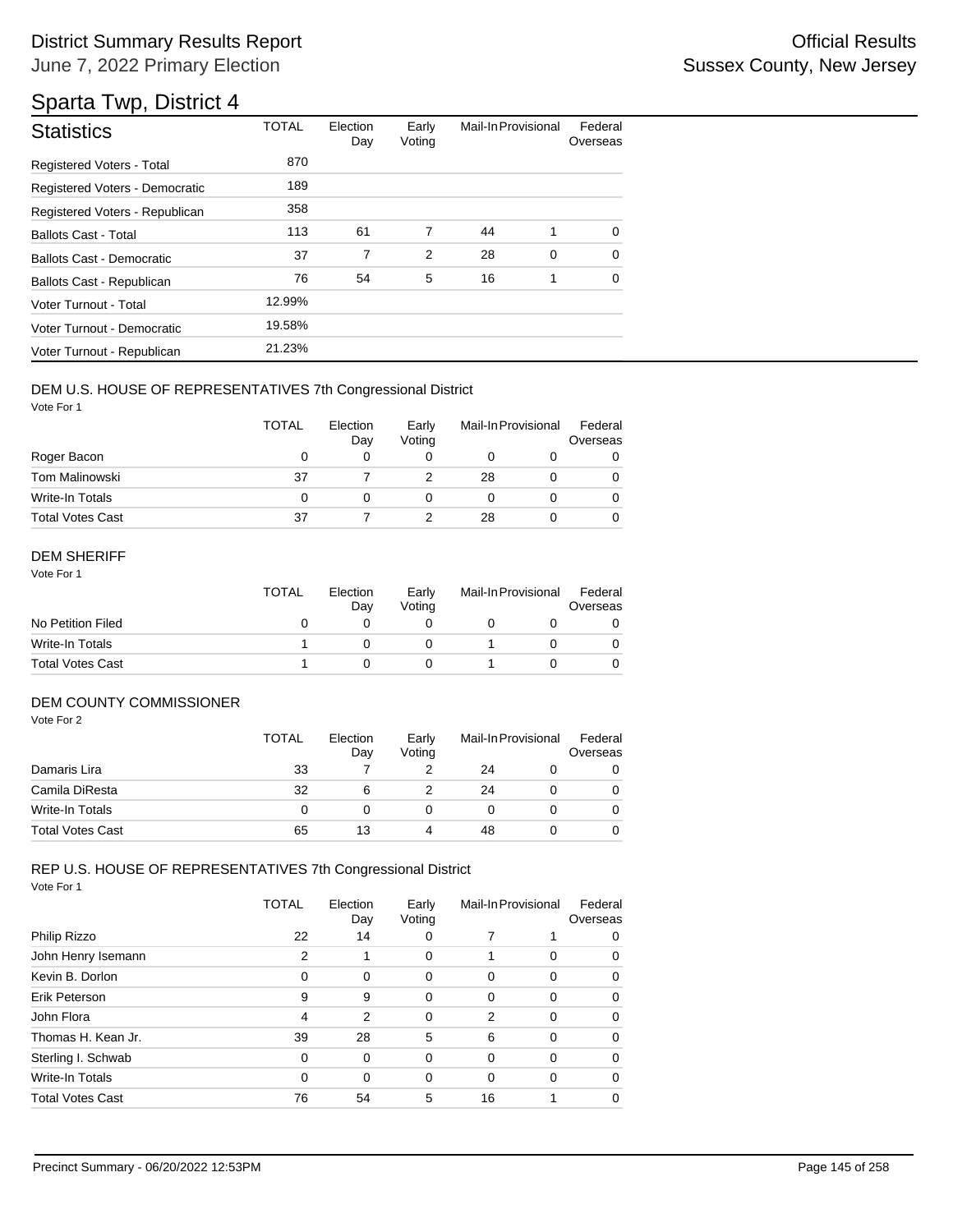#### REP SHERIFF

Vote For 1

|                         | TOTAL | Election<br>Dav | Early<br>Votina | Mail-In Provisional |  | Federal<br>Overseas |
|-------------------------|-------|-----------------|-----------------|---------------------|--|---------------------|
| Michael F. Strada       | 70    | 49              |                 | 16                  |  |                     |
| Write-In Totals         |       |                 |                 |                     |  |                     |
| <b>Total Votes Cast</b> |       | 50              |                 | 16                  |  |                     |

### REP COUNTY COMMISSIONER

|                         | TOTAL | Election<br>Day | Early<br>Voting |    | Mail-In Provisional |   |
|-------------------------|-------|-----------------|-----------------|----|---------------------|---|
| William J. Hayden       | 59    | 40              | 4               | 14 |                     | 0 |
| Jill M. Space           | 64    | 45              | 5               | 14 |                     | 0 |
| Write-In Totals         |       |                 |                 |    |                     | 0 |
| <b>Total Votes Cast</b> | 124   | 85              | 9               | 29 |                     | 0 |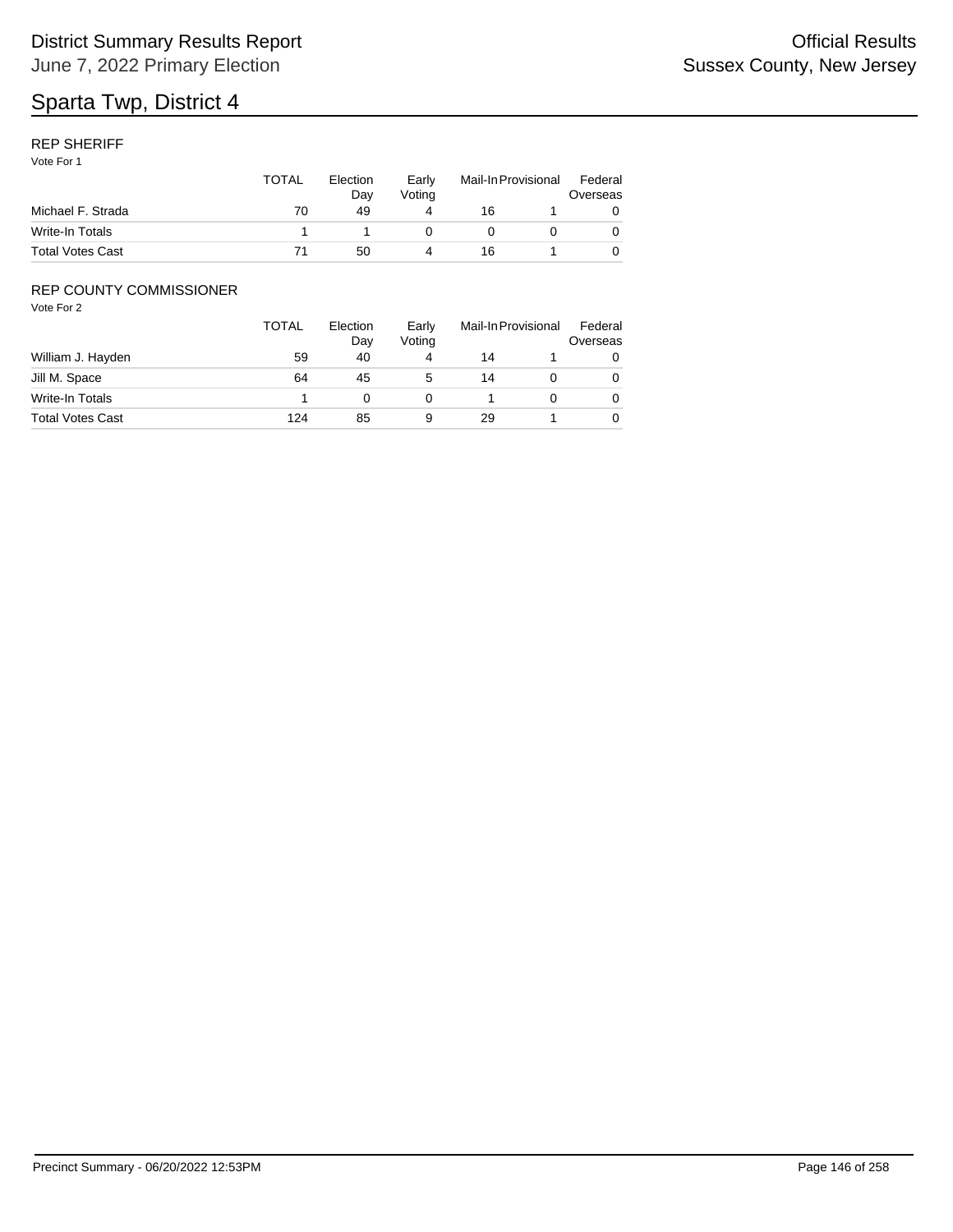| <b>Statistics</b>                | <b>TOTAL</b> | Election<br>Day | Early<br>Voting | Mail-In Provisional |   | Federal<br>Overseas |
|----------------------------------|--------------|-----------------|-----------------|---------------------|---|---------------------|
| <b>Registered Voters - Total</b> | 1,087        |                 |                 |                     |   |                     |
| Registered Voters - Democratic   | 313          |                 |                 |                     |   |                     |
| Registered Voters - Republican   | 388          |                 |                 |                     |   |                     |
| <b>Ballots Cast - Total</b>      | 128          | 83              | 6               | 38                  | 1 | $\Omega$            |
| <b>Ballots Cast - Democratic</b> | 55           | 23              | 4               | 28                  | 0 | $\Omega$            |
| Ballots Cast - Republican        | 73           | 60              | $\overline{2}$  | 10                  | 1 | $\Omega$            |
| Voter Turnout - Total            | 11.78%       |                 |                 |                     |   |                     |
| Voter Turnout - Democratic       | 17.57%       |                 |                 |                     |   |                     |
| Voter Turnout - Republican       | 18.81%       |                 |                 |                     |   |                     |

#### DEM U.S. HOUSE OF REPRESENTATIVES 7th Congressional District

Vote For 1

|                         | TOTAL | Election<br>Day | Early<br>Voting | Mail-In Provisional |  | Federal<br>Overseas |
|-------------------------|-------|-----------------|-----------------|---------------------|--|---------------------|
| Roger Bacon             | O     |                 |                 |                     |  |                     |
| Tom Malinowski          | 55    | 23              | 4               | 28                  |  |                     |
| Write-In Totals         | 0     |                 |                 |                     |  |                     |
| <b>Total Votes Cast</b> | 55    | 23              | 4               | 28                  |  |                     |

#### DEM SHERIFF

Vote For 1

|                         | TOTAL | Election<br>Dav | Early<br>Votina | Mail-In Provisional |  | Federal<br>Overseas |
|-------------------------|-------|-----------------|-----------------|---------------------|--|---------------------|
| No Petition Filed       |       |                 |                 |                     |  |                     |
| Write-In Totals         |       |                 |                 |                     |  |                     |
| <b>Total Votes Cast</b> |       |                 |                 |                     |  |                     |

### DEM COUNTY COMMISSIONER

Vote For 2

|                         | <b>TOTAL</b> | Election<br>Day | Early<br>Votina | Mail-In Provisional |  | Federal<br>Overseas |
|-------------------------|--------------|-----------------|-----------------|---------------------|--|---------------------|
| Damaris Lira            | 50           | 21              |                 | 26                  |  |                     |
| Camila DiResta          | 51           | 21              |                 | 27                  |  | 0                   |
| Write-In Totals         |              |                 |                 |                     |  | 0                   |
| <b>Total Votes Cast</b> | 101          | 42              | 6               | 53                  |  |                     |

## REP U.S. HOUSE OF REPRESENTATIVES 7th Congressional District

|                         | TOTAL    | Election<br>Day | Early<br>Voting | Mail-In Provisional |          | Federal<br>Overseas |
|-------------------------|----------|-----------------|-----------------|---------------------|----------|---------------------|
| Philip Rizzo            | 28       | 25              | 0               | 3                   | 0        | 0                   |
| John Henry Isemann      |          |                 | 0               | 0                   | 0        | 0                   |
| Kevin B. Dorlon         | 3        | 3               | 0               | 0                   | $\Omega$ | 0                   |
| Erik Peterson           | 12       | 12              | 0               | $\Omega$            | $\Omega$ | 0                   |
| John Flora              |          |                 | 0               | $\Omega$            | $\Omega$ | 0                   |
| Thomas H. Kean Jr.      | 25       | 17              | 2               | 5                   | 1        | 0                   |
| Sterling I. Schwab      |          |                 | $\Omega$        | $\Omega$            | $\Omega$ | 0                   |
| Write-In Totals         | $\Omega$ | $\Omega$        | 0               | $\Omega$            | $\Omega$ | 0                   |
| <b>Total Votes Cast</b> | 71       | 60              | 2               | 8                   |          | 0                   |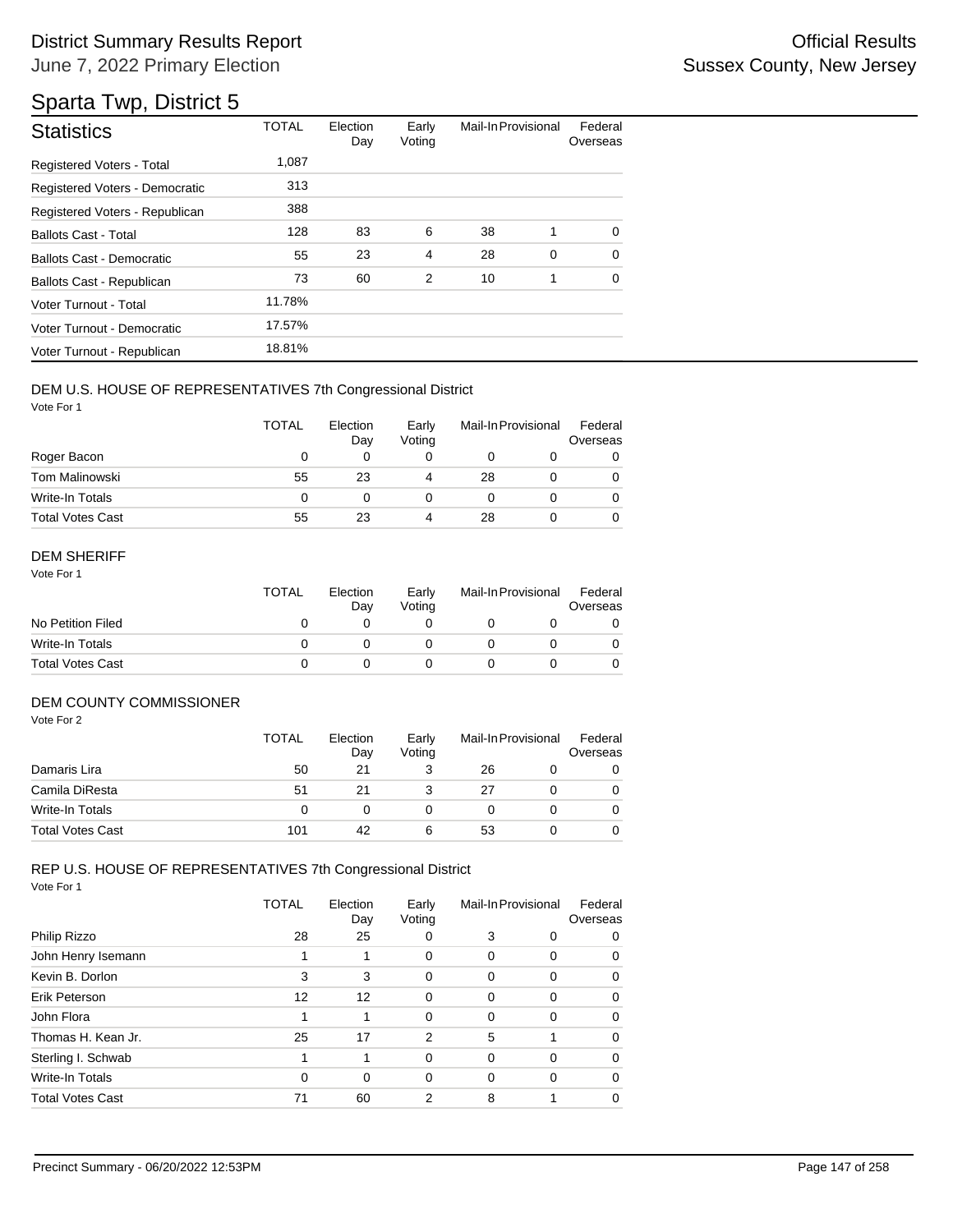#### REP SHERIFF

Vote For 1

|                         | <b>TOTAL</b> | Election<br>Dav | Early<br>Votina | Mail-In Provisional |  | Federal<br>Overseas |
|-------------------------|--------------|-----------------|-----------------|---------------------|--|---------------------|
| Michael F. Strada       | 70           | 57              |                 | 10                  |  |                     |
| Write-In Totals         |              |                 |                 |                     |  |                     |
| <b>Total Votes Cast</b> | 70           | 57              |                 | 10                  |  |                     |

### REP COUNTY COMMISSIONER

|                         | TOTAL | Election<br>Day | Early<br>Voting |    | Mail-In Provisional | Federal<br>Overseas |
|-------------------------|-------|-----------------|-----------------|----|---------------------|---------------------|
| William J. Hayden       | 60    | 50              |                 |    |                     | O                   |
| Jill M. Space           | 61    | 51              |                 |    |                     | 0                   |
| Write-In Totals         |       |                 |                 |    |                     | 0                   |
| <b>Total Votes Cast</b> | 121   | 101             |                 | 16 |                     | 0                   |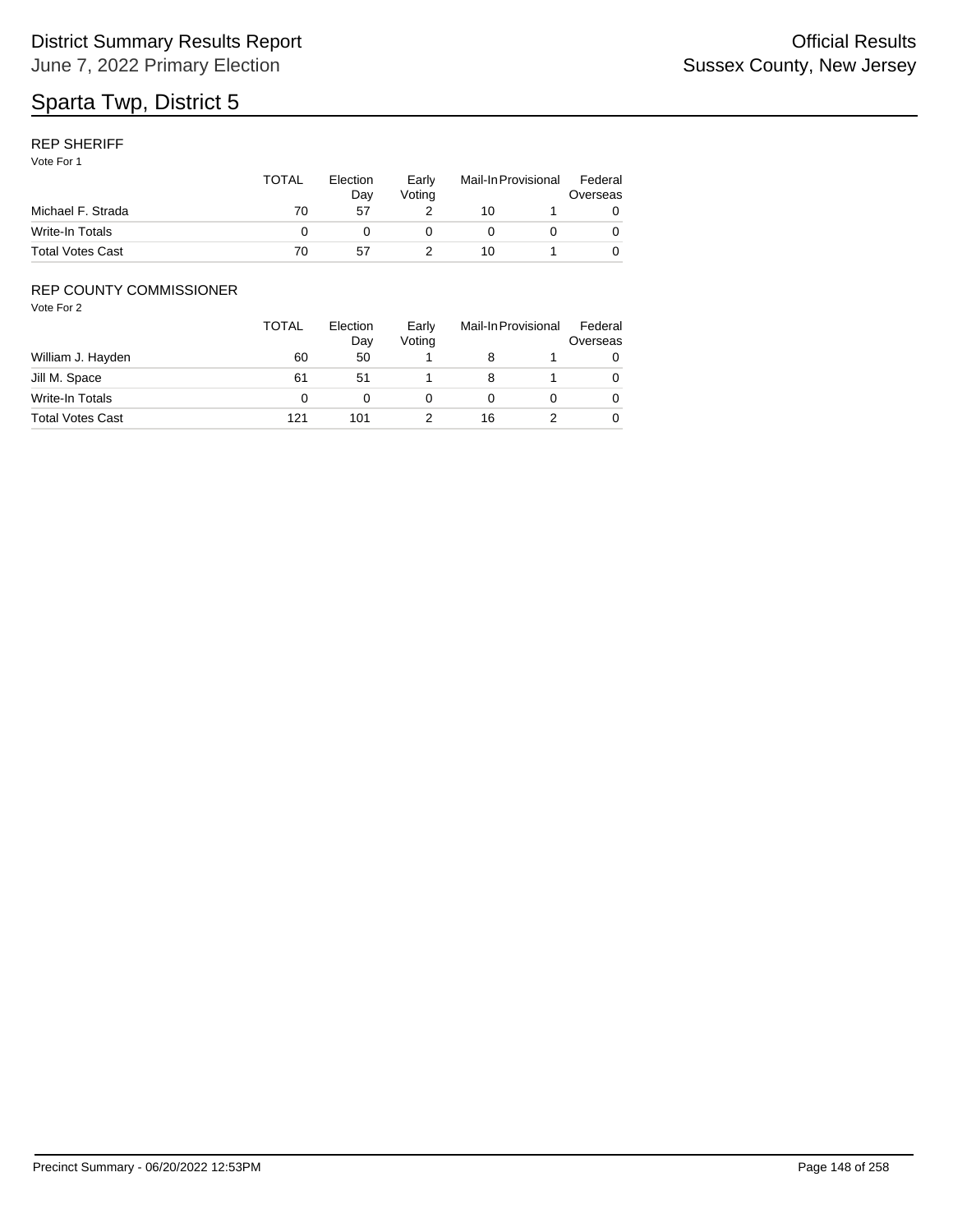# Sparta Twp, District 6

| <b>Statistics</b>              | <b>TOTAL</b> |    | Early<br>Voting | Mail-In Provisional |             | Federal<br>Overseas |
|--------------------------------|--------------|----|-----------------|---------------------|-------------|---------------------|
| Registered Voters - Total      | 863          |    |                 |                     |             |                     |
| Registered Voters - Democratic | 225          |    |                 |                     |             |                     |
| Registered Voters - Republican | 329          |    |                 |                     |             |                     |
| <b>Ballots Cast - Total</b>    | 92           | 62 | $\overline{2}$  | 27                  | 1           | $\Omega$            |
| Ballots Cast - Democratic      | 35           | 19 | 1               | 15                  | $\mathbf 0$ | $\Omega$            |
| Ballots Cast - Republican      | 57           | 43 | 1               | 12                  | 1           | 0                   |
| Voter Turnout - Total          | 10.66%       |    |                 |                     |             |                     |
| Voter Turnout - Democratic     | 15.56%       |    |                 |                     |             |                     |
| Voter Turnout - Republican     | 17.33%       |    |                 |                     |             |                     |

#### DEM U.S. HOUSE OF REPRESENTATIVES 7th Congressional District

Vote For 1

|                         | <b>TOTAL</b> | Election<br>Day | Early<br>Voting | Mail-In Provisional |  | Federal<br>Overseas |
|-------------------------|--------------|-----------------|-----------------|---------------------|--|---------------------|
| Roger Bacon             |              |                 |                 |                     |  |                     |
| Tom Malinowski          | 33           | 18              |                 | 14                  |  |                     |
| Write-In Totals         | 0            |                 |                 |                     |  |                     |
| <b>Total Votes Cast</b> | 35           | 19              |                 | 15                  |  |                     |

#### DEM SHERIFF

Vote For 1

|                         | <b>TOTAL</b> | Election<br>Dav | Early<br>Votina | Mail-In Provisional |  | Federal<br>Overseas |  |
|-------------------------|--------------|-----------------|-----------------|---------------------|--|---------------------|--|
| No Petition Filed       |              |                 |                 |                     |  |                     |  |
| Write-In Totals         |              |                 |                 |                     |  |                     |  |
| <b>Total Votes Cast</b> |              |                 |                 |                     |  |                     |  |

#### DEM COUNTY COMMISSIONER

Vote For 2

|                         | <b>TOTAL</b> | Election<br>Day | Early<br>Votina | Mail-In Provisional |  | Federal<br>Overseas |
|-------------------------|--------------|-----------------|-----------------|---------------------|--|---------------------|
| Damaris Lira            | 30           | 14              |                 | 15                  |  |                     |
| Camila DiResta          | 34           | 18              |                 | 15                  |  | 0                   |
| Write-In Totals         | O            |                 |                 |                     |  | 0                   |
| <b>Total Votes Cast</b> | 64           | 32              |                 | 30                  |  | 0                   |

## REP U.S. HOUSE OF REPRESENTATIVES 7th Congressional District

|                         | TOTAL    | Election<br>Day | Early<br>Voting |          | Mail-In Provisional | Federal<br>Overseas |
|-------------------------|----------|-----------------|-----------------|----------|---------------------|---------------------|
| Philip Rizzo            | 29       | 23              |                 | 5        | 0                   | 0                   |
| John Henry Isemann      | 3        |                 | 0               | 2        | 0                   | 0                   |
| Kevin B. Dorlon         | 0        | 0               | 0               | 0        | $\Omega$            | 0                   |
| Erik Peterson           | 3        | 3               | 0               | $\Omega$ | $\Omega$            | 0                   |
| John Flora              | 7        | 7               | 0               | 0        | $\Omega$            | 0                   |
| Thomas H. Kean Jr.      | 14       | 9               | 0               | 4        |                     | 0                   |
| Sterling I. Schwab      | $\Omega$ | 0               | $\Omega$        | 0        | $\Omega$            | 0                   |
| Write-In Totals         | 0        | 0               | 0               | 0        | $\Omega$            | 0                   |
| <b>Total Votes Cast</b> | 56       | 43              |                 | 11       |                     | 0                   |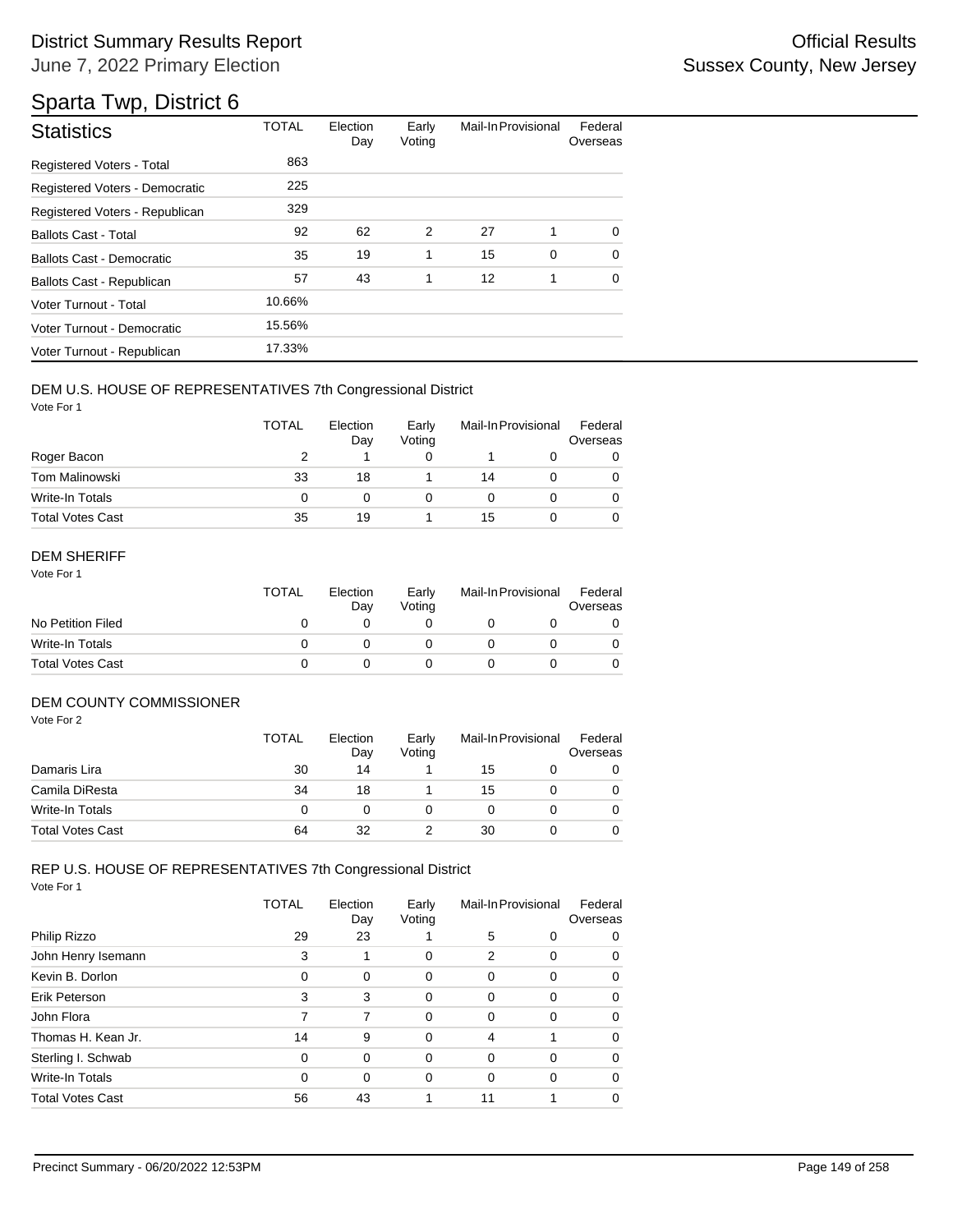#### REP SHERIFF

Vote For 1

|                         | <b>TOTAL</b> | Election<br>Dav | Early<br>Votina | Mail-In Provisional |  | Federal<br>Overseas |
|-------------------------|--------------|-----------------|-----------------|---------------------|--|---------------------|
| Michael F. Strada       | 51           | 42              |                 |                     |  |                     |
| Write-In Totals         |              |                 |                 |                     |  |                     |
| <b>Total Votes Cast</b> | 54           | 42              |                 | 10                  |  |                     |

### REP COUNTY COMMISSIONER

|                         | TOTAL | Election<br>Day | Early<br>Voting |    | Mail-In Provisional | Federal<br>Overseas |
|-------------------------|-------|-----------------|-----------------|----|---------------------|---------------------|
| William J. Hayden       | 44    | 33              |                 |    |                     | 0                   |
| Jill M. Space           | 47    | 35              |                 | 10 |                     | 0                   |
| Write-In Totals         |       |                 |                 |    |                     | 0                   |
| <b>Total Votes Cast</b> | 91    | 68              |                 | 19 |                     | 0                   |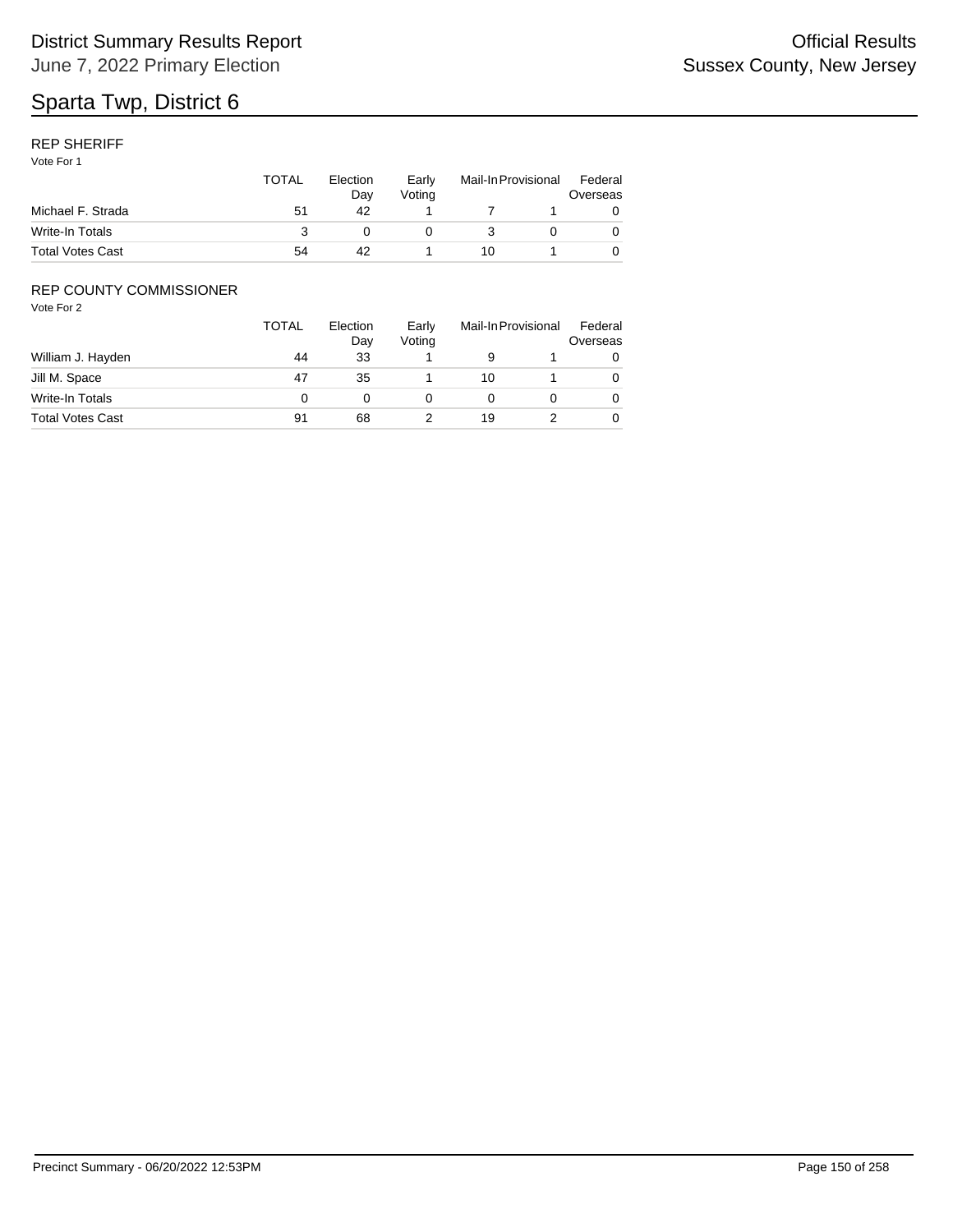# Sparta Twp, District 7

| <b>Statistics</b>                | <b>TOTAL</b> | Election<br>Day | Early<br>Voting | Mail-In Provisional |                | Federal<br>Overseas |
|----------------------------------|--------------|-----------------|-----------------|---------------------|----------------|---------------------|
| Registered Voters - Total        | 1,328        |                 |                 |                     |                |                     |
| Registered Voters - Democratic   | 320          |                 |                 |                     |                |                     |
| Registered Voters - Republican   | 515          |                 |                 |                     |                |                     |
| <b>Ballots Cast - Total</b>      | 155          | 101             | 2               | 47                  | 5              | 0                   |
| <b>Ballots Cast - Democratic</b> | 55           | 21              | 0               | 30                  | $\overline{4}$ | $\Omega$            |
| Ballots Cast - Republican        | 100          | 80              | 2               | 17                  | 1              | $\mathbf 0$         |
| Voter Turnout - Total            | 11.67%       |                 |                 |                     |                |                     |
| Voter Turnout - Democratic       | 17.19%       |                 |                 |                     |                |                     |
| Voter Turnout - Republican       | 19.42%       |                 |                 |                     |                |                     |

#### DEM U.S. HOUSE OF REPRESENTATIVES 7th Congressional District

Vote For 1

|                         | <b>TOTAL</b> | Election<br>Day | Early<br>Voting | Mail-In Provisional |  | Federal<br>Overseas |
|-------------------------|--------------|-----------------|-----------------|---------------------|--|---------------------|
| Roger Bacon             | 6            | 4               |                 |                     |  |                     |
| <b>Tom Malinowski</b>   | 49           |                 |                 | 29                  |  |                     |
| Write-In Totals         | 0            |                 |                 |                     |  |                     |
| <b>Total Votes Cast</b> | 55           |                 |                 | 30                  |  |                     |

#### DEM SHERIFF

Vote For 1

|                         | TOTAL | Election<br>Dav | Early<br>Votina | Mail-In Provisional |  | Federal<br>Overseas |
|-------------------------|-------|-----------------|-----------------|---------------------|--|---------------------|
| No Petition Filed       |       |                 |                 |                     |  |                     |
| Write-In Totals         |       |                 |                 |                     |  |                     |
| <b>Total Votes Cast</b> |       |                 |                 |                     |  |                     |

#### DEM COUNTY COMMISSIONER

Vote For 2

|                         | <b>TOTAL</b> | Election<br>Day | Early<br>Votina | Mail-In Provisional |  | Federal<br>Overseas |
|-------------------------|--------------|-----------------|-----------------|---------------------|--|---------------------|
| Damaris Lira            | 48           | 19              |                 | 26                  |  | 0                   |
| Camila DiResta          | 46           |                 |                 | 26                  |  | 0                   |
| Write-In Totals         |              |                 |                 |                     |  | 0                   |
| <b>Total Votes Cast</b> | 94           | 36              |                 | 52                  |  | 0                   |

## REP U.S. HOUSE OF REPRESENTATIVES 7th Congressional District

|                         | TOTAL    | Election<br>Day | Early<br>Voting | Mail-In Provisional |          | Federal<br>Overseas |
|-------------------------|----------|-----------------|-----------------|---------------------|----------|---------------------|
| Philip Rizzo            | 31       | 29              | 0               |                     |          | 0                   |
| John Henry Isemann      | 4        | 3               | 0               |                     | $\Omega$ | 0                   |
| Kevin B. Dorlon         | $\Omega$ | 0               | 0               | 0                   | 0        | 0                   |
| Erik Peterson           | 12       | 7               | 0               | 5                   | $\Omega$ | 0                   |
| John Flora              | 4        | 3               | 0               |                     | $\Omega$ | 0                   |
| Thomas H. Kean Jr.      | 46       | 35              | 2               | 9                   | $\Omega$ | 0                   |
| Sterling I. Schwab      | $\Omega$ | $\Omega$        | 0               | $\Omega$            | $\Omega$ | 0                   |
| Write-In Totals         | 3        | 3               | 0               | $\Omega$            | $\Omega$ | 0                   |
| <b>Total Votes Cast</b> | 100      | 80              | 2               | 17                  |          | 0                   |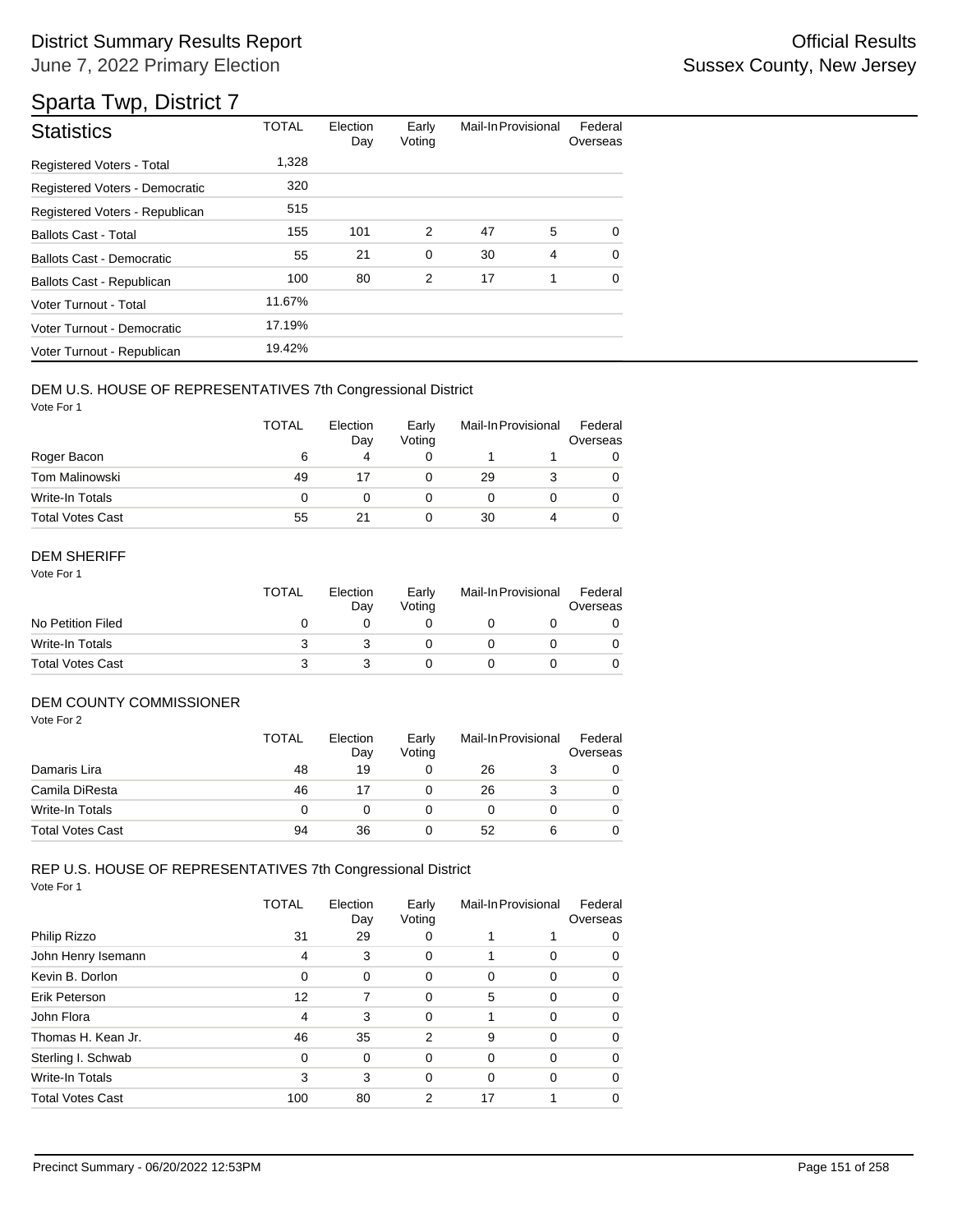#### REP SHERIFF

Vote For 1

|                         | TOTAL | Election<br>Dav | Early<br>Votina | Mail-In Provisional |  | Federal<br>Overseas |
|-------------------------|-------|-----------------|-----------------|---------------------|--|---------------------|
| Michael F. Strada       | 92    | 73              |                 |                     |  |                     |
| Write-In Totals         |       |                 |                 |                     |  |                     |
| <b>Total Votes Cast</b> | 94    | $\sqrt{5}$      |                 |                     |  |                     |

### REP COUNTY COMMISSIONER

|                         | <b>TOTAL</b> | Election<br>Day | Early<br>Voting | Mail-In Provisional |  | Federal<br>Overseas |
|-------------------------|--------------|-----------------|-----------------|---------------------|--|---------------------|
| William J. Hayden       | 81           | 65              |                 | 13                  |  | 0                   |
| Jill M. Space           | 93           | 74              |                 | 16                  |  | 0                   |
| Write-In Totals         | 3            |                 |                 |                     |  | 0                   |
| <b>Total Votes Cast</b> | 177          | 142             | 4               | 29                  |  | 0                   |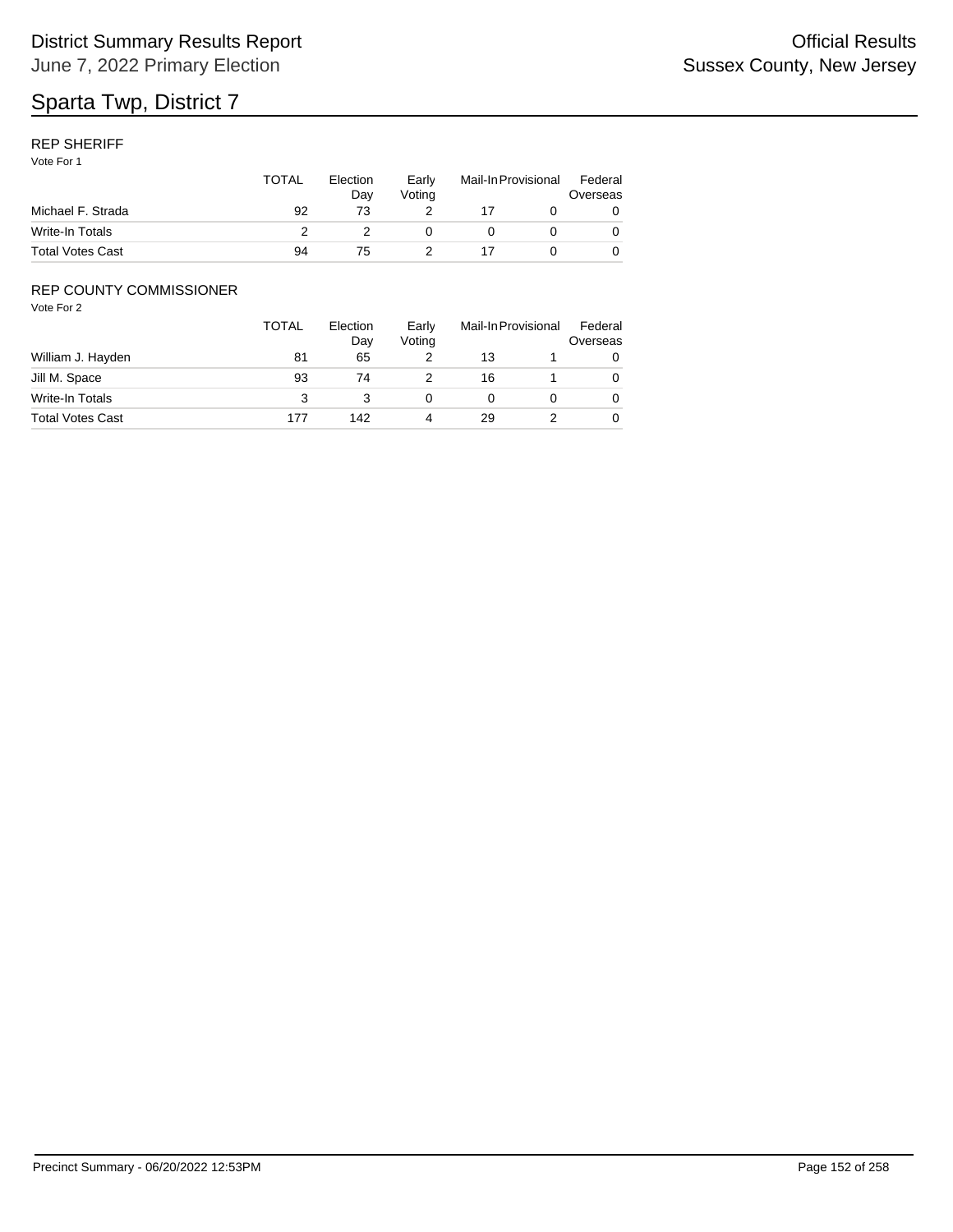| <b>Statistics</b>                | <b>TOTAL</b> | Election<br>Day | Early<br>Voting | Mail-In Provisional |   | Federal<br>Overseas |
|----------------------------------|--------------|-----------------|-----------------|---------------------|---|---------------------|
| <b>Registered Voters - Total</b> | 1,051        |                 |                 |                     |   |                     |
| Registered Voters - Democratic   | 270          |                 |                 |                     |   |                     |
| Registered Voters - Republican   | 392          |                 |                 |                     |   |                     |
| <b>Ballots Cast - Total</b>      | 112          | 71              | 0               | 41                  | 0 | $\Omega$            |
| <b>Ballots Cast - Democratic</b> | 40           | 15              | 0               | 25                  | 0 | $\Omega$            |
| Ballots Cast - Republican        | 72           | 56              | 0               | 16                  | 0 | 0                   |
| Voter Turnout - Total            | 10.66%       |                 |                 |                     |   |                     |
| Voter Turnout - Democratic       | 14.81%       |                 |                 |                     |   |                     |
| Voter Turnout - Republican       | 18.37%       |                 |                 |                     |   |                     |

#### DEM U.S. HOUSE OF REPRESENTATIVES 7th Congressional District

Vote For 1

|                         | <b>TOTAL</b> | Election<br>Day | Early<br>Voting | Mail-In Provisional |  | Federal<br>Overseas |
|-------------------------|--------------|-----------------|-----------------|---------------------|--|---------------------|
| Roger Bacon             | O            | 0               |                 |                     |  |                     |
| <b>Tom Malinowski</b>   | 40           | 15              |                 | 25                  |  |                     |
| Write-In Totals         | 0            | O               |                 |                     |  |                     |
| <b>Total Votes Cast</b> | 40           | 15              |                 | 25                  |  |                     |

#### DEM SHERIFF

Vote For 1

|                         | <b>TOTAL</b> | Election<br>Dav | Early<br>Votina | Mail-In Provisional |  | Federal<br>Overseas |  |
|-------------------------|--------------|-----------------|-----------------|---------------------|--|---------------------|--|
| No Petition Filed       |              |                 |                 |                     |  |                     |  |
| Write-In Totals         |              |                 |                 |                     |  |                     |  |
| <b>Total Votes Cast</b> |              |                 |                 |                     |  |                     |  |

#### DEM COUNTY COMMISSIONER

Vote For 2

|                         | <b>TOTAL</b> | Election<br>Day | Early<br>Votina | Mail-In Provisional |  | Federal<br>Overseas |
|-------------------------|--------------|-----------------|-----------------|---------------------|--|---------------------|
| Damaris Lira            | 39           | 15              |                 | 24                  |  |                     |
| Camila DiResta          | 38           | 15              |                 | 23                  |  | 0                   |
| Write-In Totals         | 0            |                 |                 |                     |  | 0                   |
| <b>Total Votes Cast</b> | 77           | 30              |                 | 47                  |  |                     |

## REP U.S. HOUSE OF REPRESENTATIVES 7th Congressional District

|                         | TOTAL | Election<br>Day | Early<br>Voting | Mail-In Provisional |          | Federal<br>Overseas |
|-------------------------|-------|-----------------|-----------------|---------------------|----------|---------------------|
| Philip Rizzo            | 25    | 20              | 0               | 5                   | 0        | 0                   |
| John Henry Isemann      | 3     | 2               | 0               | 1                   | 0        | 0                   |
| Kevin B. Dorlon         | 0     | 0               | 0               | 0                   | $\Omega$ | 0                   |
| Erik Peterson           | 11    | 6               | 0               | 5                   | $\Omega$ | 0                   |
| John Flora              | 4     | 3               | 0               | 1                   | $\Omega$ | 0                   |
| Thomas H. Kean Jr.      | 25    | 23              | 0               | 2                   | $\Omega$ | 0                   |
| Sterling I. Schwab      | 1     | 1               | $\Omega$        | 0                   | $\Omega$ | 0                   |
| Write-In Totals         | 0     | 0               | 0               | 0                   | $\Omega$ | 0                   |
| <b>Total Votes Cast</b> | 69    | 55              | 0               | 14                  | $\Omega$ | 0                   |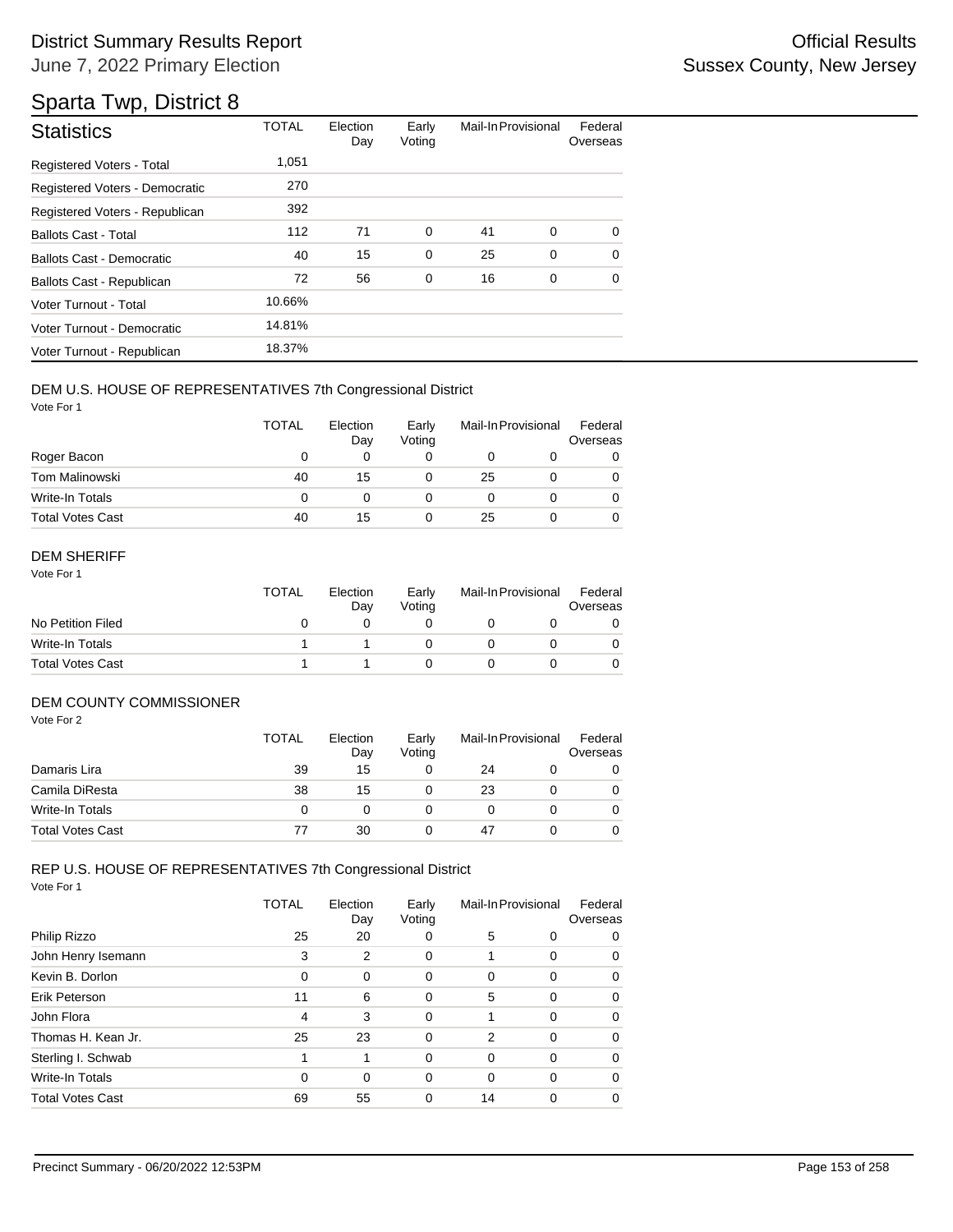#### REP SHERIFF

Vote For 1

|                         | <b>TOTAL</b> | Election<br>Dav | Early<br>Votina | Mail-In Provisional |  | Federal<br>Overseas |
|-------------------------|--------------|-----------------|-----------------|---------------------|--|---------------------|
| Michael F. Strada       | 62           | 49              |                 | 13                  |  |                     |
| Write-In Totals         |              |                 |                 |                     |  |                     |
| <b>Total Votes Cast</b> | 62           | 49              |                 | 13                  |  |                     |

### REP COUNTY COMMISSIONER

|                         | <b>TOTAL</b> | Election<br>Day | Early<br>Voting | Mail-In Provisional |  | Federal<br>Overseas |
|-------------------------|--------------|-----------------|-----------------|---------------------|--|---------------------|
| William J. Hayden       | 59           | 46              |                 | 13                  |  | 0                   |
| Jill M. Space           | 57           | 47              |                 | 10                  |  | 0                   |
| Write-In Totals         |              |                 |                 |                     |  | 0                   |
| <b>Total Votes Cast</b> | 117          | 94              |                 | 23                  |  | 0                   |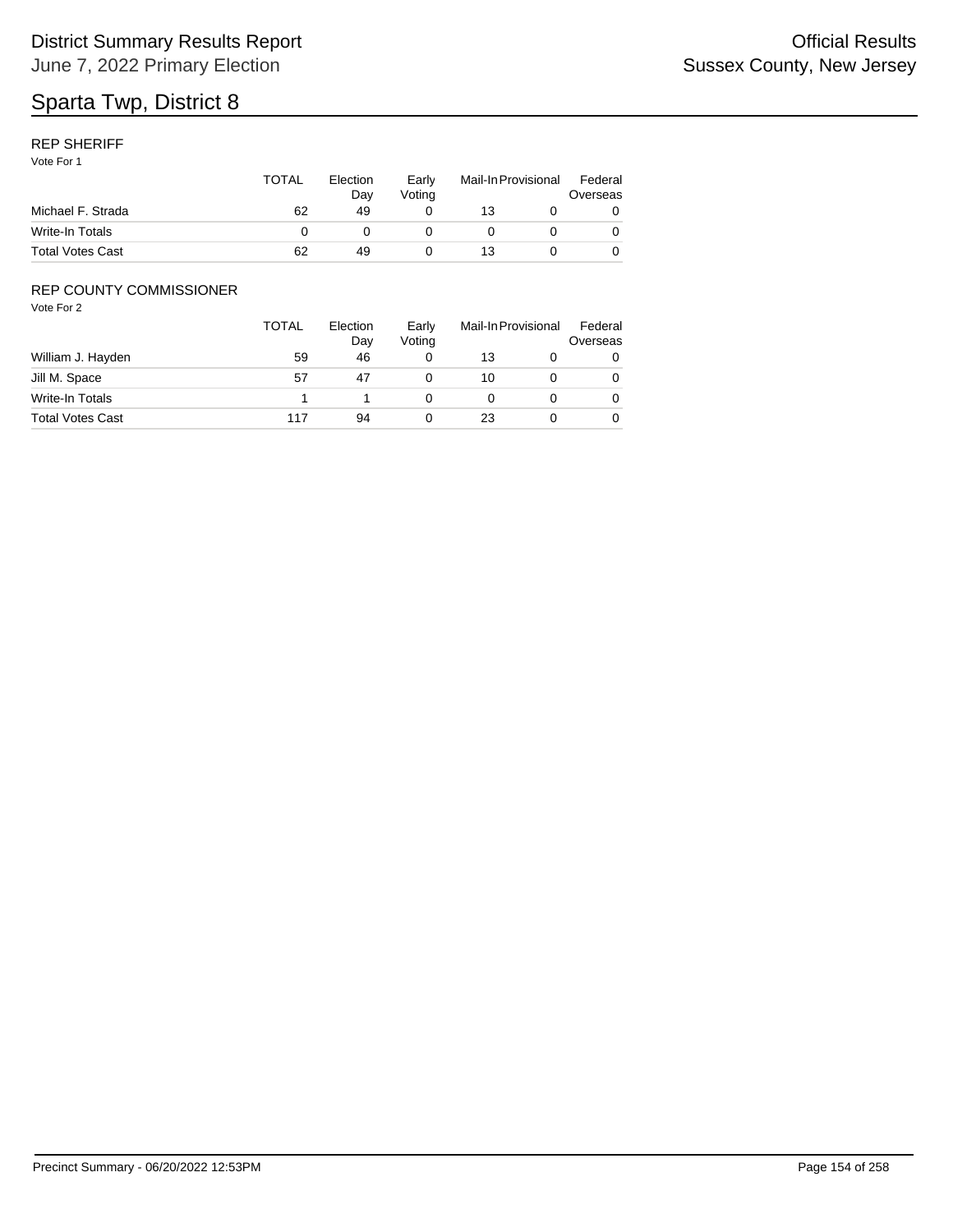# Sparta Twp, District 9

| <b>Statistics</b>                | <b>TOTAL</b> | Election<br>Day | Early<br>Voting | Mail-In Provisional |             | Federal<br>Overseas |
|----------------------------------|--------------|-----------------|-----------------|---------------------|-------------|---------------------|
| Registered Voters - Total        | 875          |                 |                 |                     |             |                     |
| Registered Voters - Democratic   | 221          |                 |                 |                     |             |                     |
| Registered Voters - Republican   | 346          |                 |                 |                     |             |                     |
| <b>Ballots Cast - Total</b>      | 134          | 93              | 1               | 39                  | 1           | 0                   |
| <b>Ballots Cast - Democratic</b> | 53           | 25              | $\mathbf 0$     | 28                  | $\mathbf 0$ | $\Omega$            |
| Ballots Cast - Republican        | 81           | 68              | 1               | 11                  | 1           | $\Omega$            |
| Voter Turnout - Total            | 15.31%       |                 |                 |                     |             |                     |
| Voter Turnout - Democratic       | 23.98%       |                 |                 |                     |             |                     |
| Voter Turnout - Republican       | 23.41%       |                 |                 |                     |             |                     |

#### DEM U.S. HOUSE OF REPRESENTATIVES 7th Congressional District

Vote For 1

|                         | <b>TOTAL</b> | Election<br>Day | Early<br>Voting | Mail-In Provisional |  | Federal<br>Overseas |
|-------------------------|--------------|-----------------|-----------------|---------------------|--|---------------------|
| Roger Bacon             |              |                 |                 |                     |  |                     |
| Tom Malinowski          | 49           | 23              |                 | 26                  |  | 0                   |
| Write-In Totals         | 0            |                 |                 |                     |  |                     |
| <b>Total Votes Cast</b> | 51           | 24              |                 | 27                  |  |                     |

#### DEM SHERIFF

Vote For 1

|                         | TOTAL | Election<br>Dav | Early<br>Votina | Mail-In Provisional |  | Federal<br>Overseas |  |
|-------------------------|-------|-----------------|-----------------|---------------------|--|---------------------|--|
| No Petition Filed       |       |                 |                 |                     |  |                     |  |
| Write-In Totals         |       |                 |                 |                     |  |                     |  |
| <b>Total Votes Cast</b> |       |                 |                 |                     |  |                     |  |

#### DEM COUNTY COMMISSIONER

Vote For 2

|                         | <b>TOTAL</b> | Election<br>Day | Early<br>Votina | Mail-In Provisional |  | Federal<br>Overseas |
|-------------------------|--------------|-----------------|-----------------|---------------------|--|---------------------|
| Damaris Lira            | 45           | 21              |                 | 24                  |  |                     |
| Camila DiResta          | 51           | 24              |                 | 27                  |  | 0                   |
| Write-In Totals         |              |                 |                 |                     |  | 0                   |
| <b>Total Votes Cast</b> | 96           | 45              |                 | 51                  |  |                     |

## REP U.S. HOUSE OF REPRESENTATIVES 7th Congressional District

|                         | TOTAL    | Election<br>Day | Early<br>Voting | Mail-In Provisional |          | Federal<br>Overseas |
|-------------------------|----------|-----------------|-----------------|---------------------|----------|---------------------|
| Philip Rizzo            | 29       | 25              | 0               | 3                   |          | 0                   |
| John Henry Isemann      | 2        | 0               | 0               | 2                   | $\Omega$ | 0                   |
| Kevin B. Dorlon         | 0        | 0               | 0               | 0                   | $\Omega$ | 0                   |
| Erik Peterson           | 9        | 9               | 0               | 0                   | $\Omega$ | 0                   |
| John Flora              | 8        | 7               |                 | $\Omega$            | $\Omega$ | 0                   |
| Thomas H. Kean Jr.      | 32       | 27              | 0               | 5                   | $\Omega$ | 0                   |
| Sterling I. Schwab      | 0        | 0               | 0               | 0                   | $\Omega$ | 0                   |
| Write-In Totals         | $\Omega$ | 0               | 0               | 0                   | $\Omega$ | 0                   |
| <b>Total Votes Cast</b> | 80       | 68              |                 | 10                  |          | 0                   |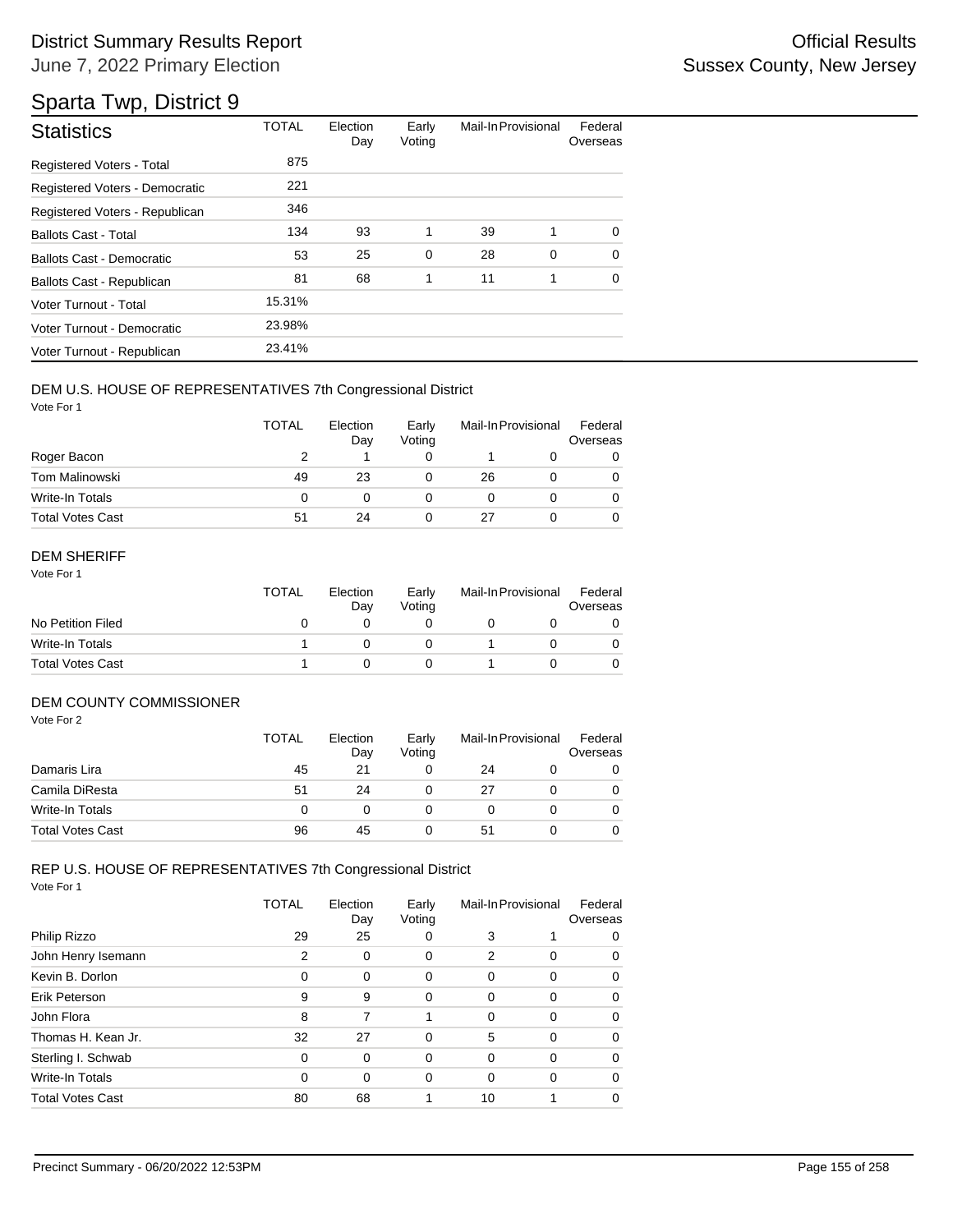#### REP SHERIFF

Vote For 1

|                         | TOTAL | Election<br>Dav | Early<br>Votina | Mail-In Provisional |  | Federal<br>Overseas |
|-------------------------|-------|-----------------|-----------------|---------------------|--|---------------------|
| Michael F. Strada       | 74    | 62              |                 | 10                  |  |                     |
| Write-In Totals         |       |                 |                 |                     |  |                     |
| <b>Total Votes Cast</b> | 74    | 62              |                 | 10                  |  |                     |

### REP COUNTY COMMISSIONER

|                         | <b>TOTAL</b> | Election<br>Day | Early<br>Voting | Mail-In Provisional |  | Federal<br>Overseas |
|-------------------------|--------------|-----------------|-----------------|---------------------|--|---------------------|
| William J. Hayden       | 65           | 53              |                 | 10                  |  | 0                   |
| Jill M. Space           | 70           | 57              |                 | 11                  |  | 0                   |
| Write-In Totals         |              |                 |                 |                     |  | 0                   |
| <b>Total Votes Cast</b> | 135          | 110             |                 | 21                  |  | 0                   |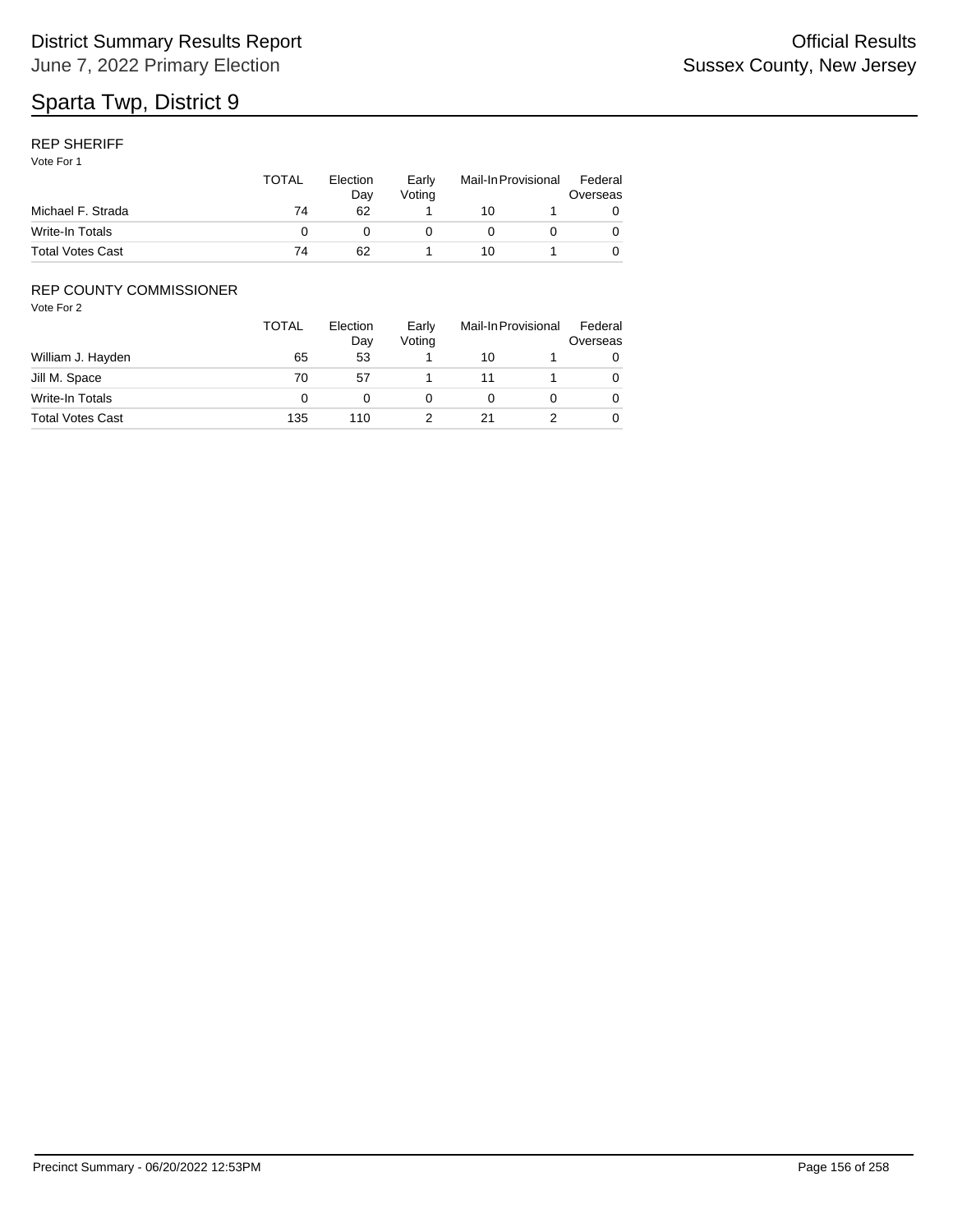# Sparta Twp, District 10

| <b>Statistics</b>                | <b>TOTAL</b> | Election<br>Day | Early<br>Voting | Mail-In Provisional |   | Federal<br>Overseas |
|----------------------------------|--------------|-----------------|-----------------|---------------------|---|---------------------|
| Registered Voters - Total        | 943          |                 |                 |                     |   |                     |
| Registered Voters - Democratic   | 262          |                 |                 |                     |   |                     |
| Registered Voters - Republican   | 381          |                 |                 |                     |   |                     |
| <b>Ballots Cast - Total</b>      | 139          | 77              | 4               | 56                  | 2 | $\Omega$            |
| <b>Ballots Cast - Democratic</b> | 55           | 16              | 1               | 36                  | 2 | $\Omega$            |
| <b>Ballots Cast - Republican</b> | 84           | 61              | 3               | 20                  | 0 | $\Omega$            |
| Voter Turnout - Total            | 14.74%       |                 |                 |                     |   |                     |
| Voter Turnout - Democratic       | 20.99%       |                 |                 |                     |   |                     |
| Voter Turnout - Republican       | 22.05%       |                 |                 |                     |   |                     |

#### DEM U.S. HOUSE OF REPRESENTATIVES 7th Congressional District

Vote For 1

|                         | <b>TOTAL</b> | Election<br>Day | Early<br>Voting | Mail-In Provisional |  | Federal<br>Overseas |
|-------------------------|--------------|-----------------|-----------------|---------------------|--|---------------------|
| Roger Bacon             |              |                 |                 |                     |  |                     |
| <b>Tom Malinowski</b>   | 51           | 15              |                 | 33                  |  | 0                   |
| Write-In Totals         | 0            | 0               |                 |                     |  |                     |
| <b>Total Votes Cast</b> | 54           | 16              |                 | 35                  |  |                     |

#### DEM SHERIFF

Vote For 1

|                         | <b>TOTAL</b> | Election<br>Dav | Early<br>Votina | Mail-In Provisional |  | Federal<br>Overseas |
|-------------------------|--------------|-----------------|-----------------|---------------------|--|---------------------|
| No Petition Filed       |              |                 |                 |                     |  |                     |
| Write-In Totals         |              |                 |                 |                     |  |                     |
| <b>Total Votes Cast</b> |              |                 |                 |                     |  |                     |

#### DEM COUNTY COMMISSIONER

Vote For 2

|                         | <b>TOTAL</b> | Election<br>Day | Early<br>Votina | Mail-In Provisional |  | Federal<br>Overseas |
|-------------------------|--------------|-----------------|-----------------|---------------------|--|---------------------|
| Damaris Lira            | 47           | 12              |                 | 34                  |  |                     |
| Camila DiResta          | 52           | 15              |                 | 36                  |  | 0                   |
| Write-In Totals         | O            |                 |                 |                     |  | 0                   |
| <b>Total Votes Cast</b> | 99           | 27              |                 | 70                  |  |                     |

## REP U.S. HOUSE OF REPRESENTATIVES 7th Congressional District

|                         | TOTAL | Election<br>Day | Early<br>Voting | Mail-In Provisional |          | Federal<br>Overseas |
|-------------------------|-------|-----------------|-----------------|---------------------|----------|---------------------|
| Philip Rizzo            | 27    | 22              | 0               | 5                   | 0        | 0                   |
| John Henry Isemann      | 3     |                 |                 |                     | $\Omega$ | 0                   |
| Kevin B. Dorlon         |       |                 | 0               | 0                   | $\Omega$ | 0                   |
| Erik Peterson           | 9     | 6               | 0               | 3                   | $\Omega$ | 0                   |
| John Flora              | 5     | 4               | 0               |                     | $\Omega$ | 0                   |
| Thomas H. Kean Jr.      | 38    | 27              | 2               | 9                   | $\Omega$ | 0                   |
| Sterling I. Schwab      | 0     | 0               | 0               | 0                   | $\Omega$ | 0                   |
| Write-In Totals         | 0     | 0               | 0               | 0                   | $\Omega$ | 0                   |
| <b>Total Votes Cast</b> | 83    | 61              | 3               | 19                  | $\Omega$ | 0                   |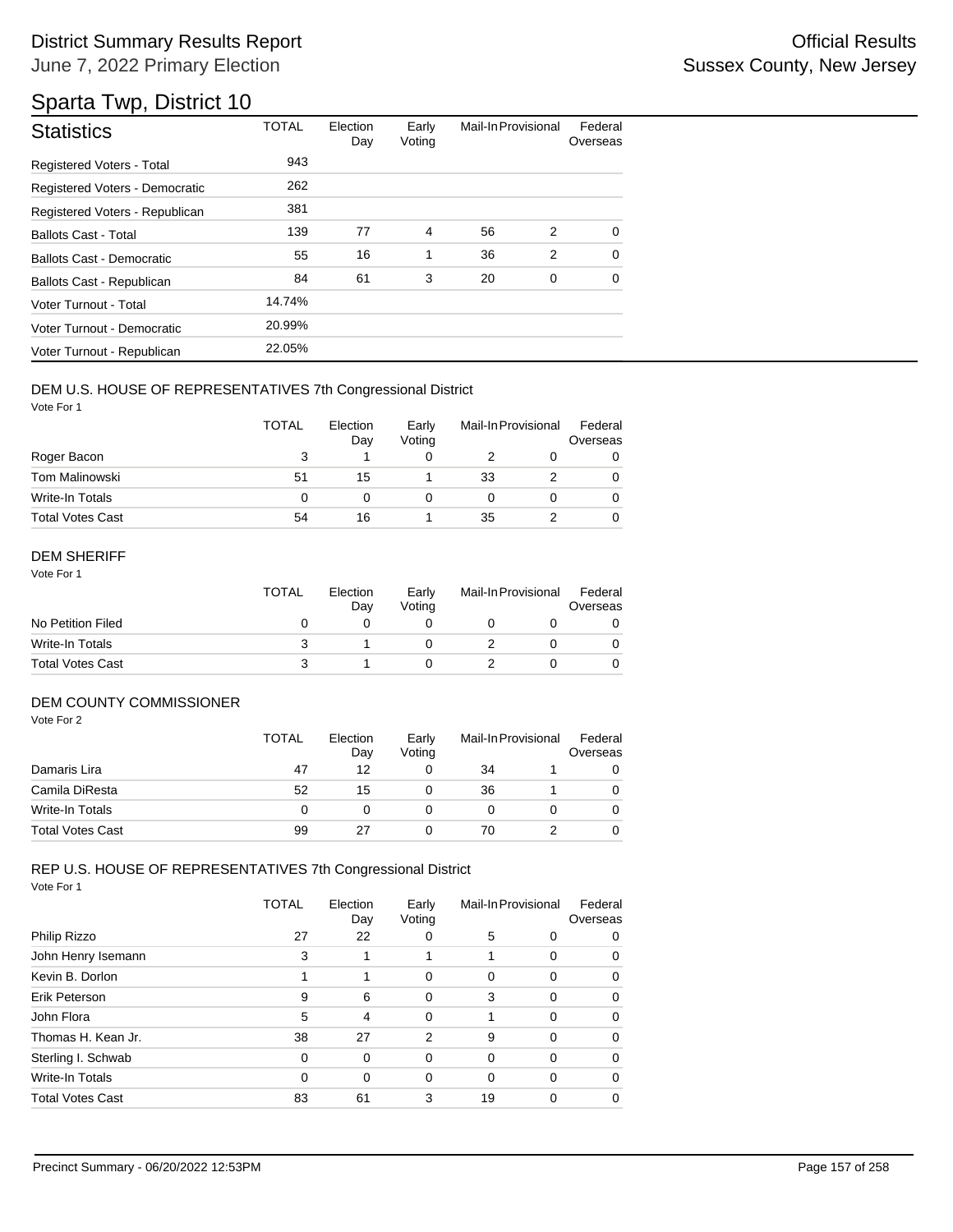#### REP SHERIFF

Vote For 1

|                         | TOTAL | Election<br>Dav | Early<br>Votina | Mail-In Provisional |  | Federal<br>Overseas |
|-------------------------|-------|-----------------|-----------------|---------------------|--|---------------------|
| Michael F. Strada       | 79    | 57              |                 | 19                  |  |                     |
| Write-In Totals         |       |                 |                 |                     |  |                     |
| <b>Total Votes Cast</b> | 80    | 58              |                 | 19                  |  |                     |

### REP COUNTY COMMISSIONER

|                         | <b>TOTAL</b> | Election<br>Day | Early<br>Voting |    | Mail-In Provisional | Federal<br>Overseas |
|-------------------------|--------------|-----------------|-----------------|----|---------------------|---------------------|
| William J. Hayden       | 64           | 44              |                 |    |                     | 0                   |
| Jill M. Space           | 64           | 42              |                 | 19 |                     | 0                   |
| Write-In Totals         |              |                 |                 |    |                     | 0                   |
| <b>Total Votes Cast</b> | 128          | 86              | 6               | 36 |                     | 0                   |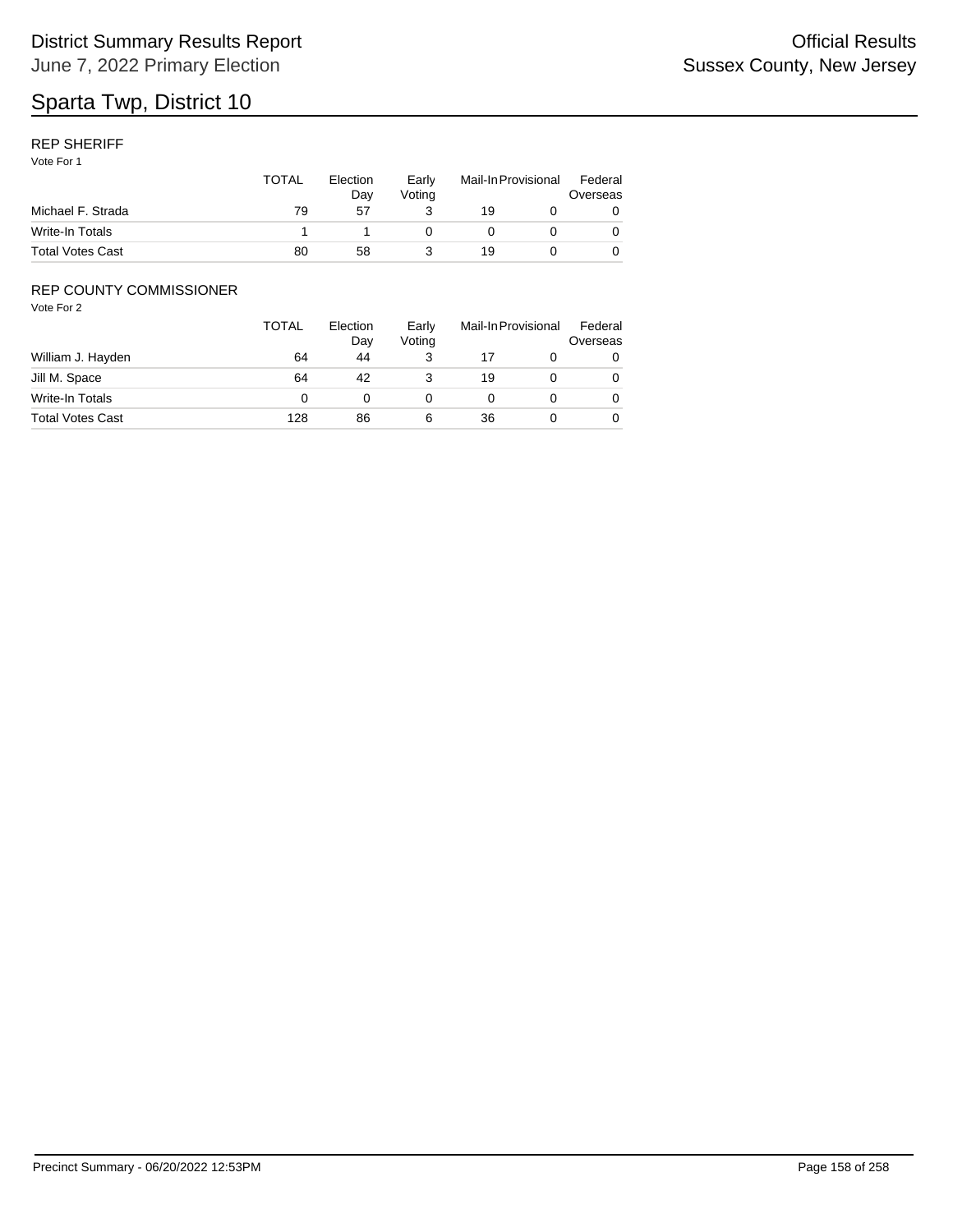| <b>Statistics</b>                | <b>TOTAL</b> | Election<br>Day | Early<br>Voting | Mail-In Provisional |   | Federal<br>Overseas |
|----------------------------------|--------------|-----------------|-----------------|---------------------|---|---------------------|
| <b>Registered Voters - Total</b> | 1,218        |                 |                 |                     |   |                     |
| Registered Voters - Democratic   | 301          |                 |                 |                     |   |                     |
| Registered Voters - Republican   | 481          |                 |                 |                     |   |                     |
| <b>Ballots Cast - Total</b>      | 126          | 91              | $\mathbf 0$     | 34                  | 1 | $\Omega$            |
| <b>Ballots Cast - Democratic</b> | 49           | 23              | $\mathbf 0$     | 25                  | 1 | $\Omega$            |
| Ballots Cast - Republican        | 77           | 68              | 0               | 9                   | 0 | $\Omega$            |
| Voter Turnout - Total            | 10.34%       |                 |                 |                     |   |                     |
| Voter Turnout - Democratic       | 16.28%       |                 |                 |                     |   |                     |
| Voter Turnout - Republican       | 16.01%       |                 |                 |                     |   |                     |

#### DEM U.S. HOUSE OF REPRESENTATIVES 7th Congressional District

Vote For 1

|                         | TOTAL | Election<br>Day | Early<br>Voting | Mail-In Provisional |  | Federal<br>Overseas |
|-------------------------|-------|-----------------|-----------------|---------------------|--|---------------------|
| Roger Bacon             |       |                 |                 |                     |  | 0                   |
| Tom Malinowski          | 45    | 21              |                 | 23                  |  |                     |
| Write-In Totals         |       |                 |                 |                     |  |                     |
| <b>Total Votes Cast</b> | 49    | 23              |                 | 25                  |  |                     |

#### DEM SHERIFF

Vote For 1

|                         | TOTAL | Election<br>Dav | Early<br>Votina | Mail-In Provisional |  | Federal<br>Overseas |  |
|-------------------------|-------|-----------------|-----------------|---------------------|--|---------------------|--|
| No Petition Filed       |       |                 |                 |                     |  |                     |  |
| Write-In Totals         |       |                 |                 |                     |  |                     |  |
| <b>Total Votes Cast</b> |       |                 |                 |                     |  |                     |  |

### DEM COUNTY COMMISSIONER

Vote For 2

|                         | <b>TOTAL</b> | Election<br>Day | Early<br>Votina |    | Mail-In Provisional | Federal<br>Overseas |
|-------------------------|--------------|-----------------|-----------------|----|---------------------|---------------------|
| Damaris Lira            | 48           | 23              |                 | 24 |                     | 0                   |
| Camila DiResta          | 45           | 20              |                 | 24 |                     | 0                   |
| Write-In Totals         | 0            | ი               |                 |    |                     | 0                   |
| <b>Total Votes Cast</b> | 93           | 43              |                 | 48 |                     | 0                   |

## REP U.S. HOUSE OF REPRESENTATIVES 7th Congressional District

|                         | TOTAL    | Election<br>Day | Early<br>Voting | Mail-In Provisional |          | Federal<br>Overseas |
|-------------------------|----------|-----------------|-----------------|---------------------|----------|---------------------|
| Philip Rizzo            | 33       | 30              | 0               | 3                   | 0        | 0                   |
| John Henry Isemann      | 2        | 2               | 0               | 0                   | 0        | 0                   |
| Kevin B. Dorlon         | 2        | $\overline{2}$  | 0               | 0                   | $\Omega$ | 0                   |
| Erik Peterson           | 11       | 11              | 0               | 0                   | $\Omega$ | 0                   |
| John Flora              | 5        | 5               | 0               | $\Omega$            | $\Omega$ | 0                   |
| Thomas H. Kean Jr.      | 24       | 18              | 0               | 6                   | $\Omega$ | 0                   |
| Sterling I. Schwab      | 0        | 0               | 0               | 0                   | $\Omega$ | 0                   |
| Write-In Totals         | $\Omega$ | 0               | 0               | 0                   | $\Omega$ | 0                   |
| <b>Total Votes Cast</b> | 77       | 68              | 0               | 9                   | $\Omega$ | 0                   |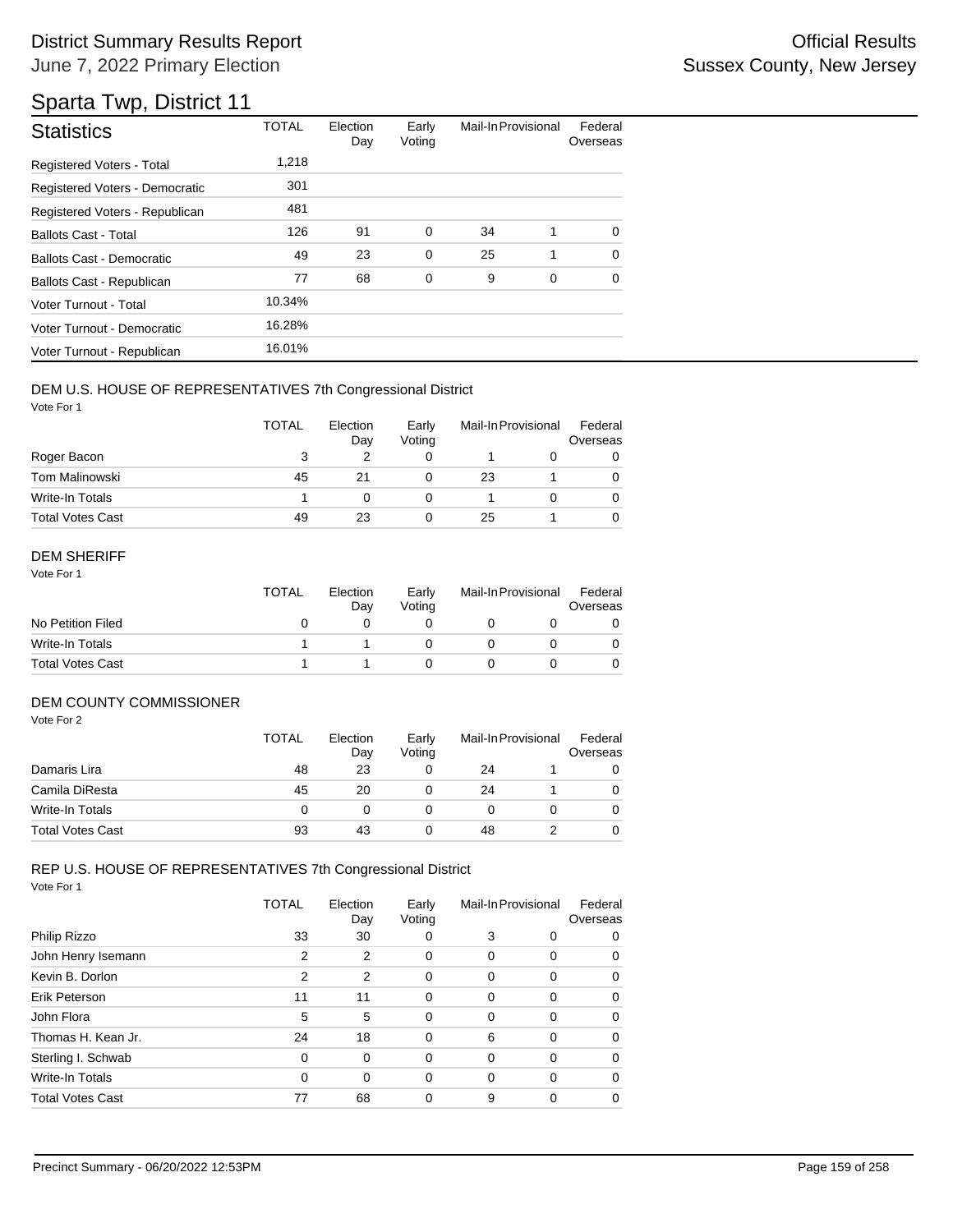#### REP SHERIFF

Vote For 1

|                         | TOTAL | Election<br>Dav | Early<br>Votina | Mail-In Provisional |  | Federal<br>Overseas |
|-------------------------|-------|-----------------|-----------------|---------------------|--|---------------------|
| Michael F. Strada       | 72    | 64              |                 |                     |  |                     |
| Write-In Totals         |       |                 |                 |                     |  |                     |
| <b>Total Votes Cast</b> | 72    | 64              |                 |                     |  |                     |

### REP COUNTY COMMISSIONER

|                         | <b>TOTAL</b> | Election<br>Day | Early<br>Voting |    | Mail-In Provisional | Federal<br>Overseas |
|-------------------------|--------------|-----------------|-----------------|----|---------------------|---------------------|
| William J. Hayden       | 56           | 48              |                 |    |                     | 0                   |
| Jill M. Space           | 57           | 49              |                 |    |                     | 0                   |
| Write-In Totals         | っ            |                 |                 |    |                     | 0                   |
| <b>Total Votes Cast</b> | 115          | 99              |                 | 16 |                     | 0                   |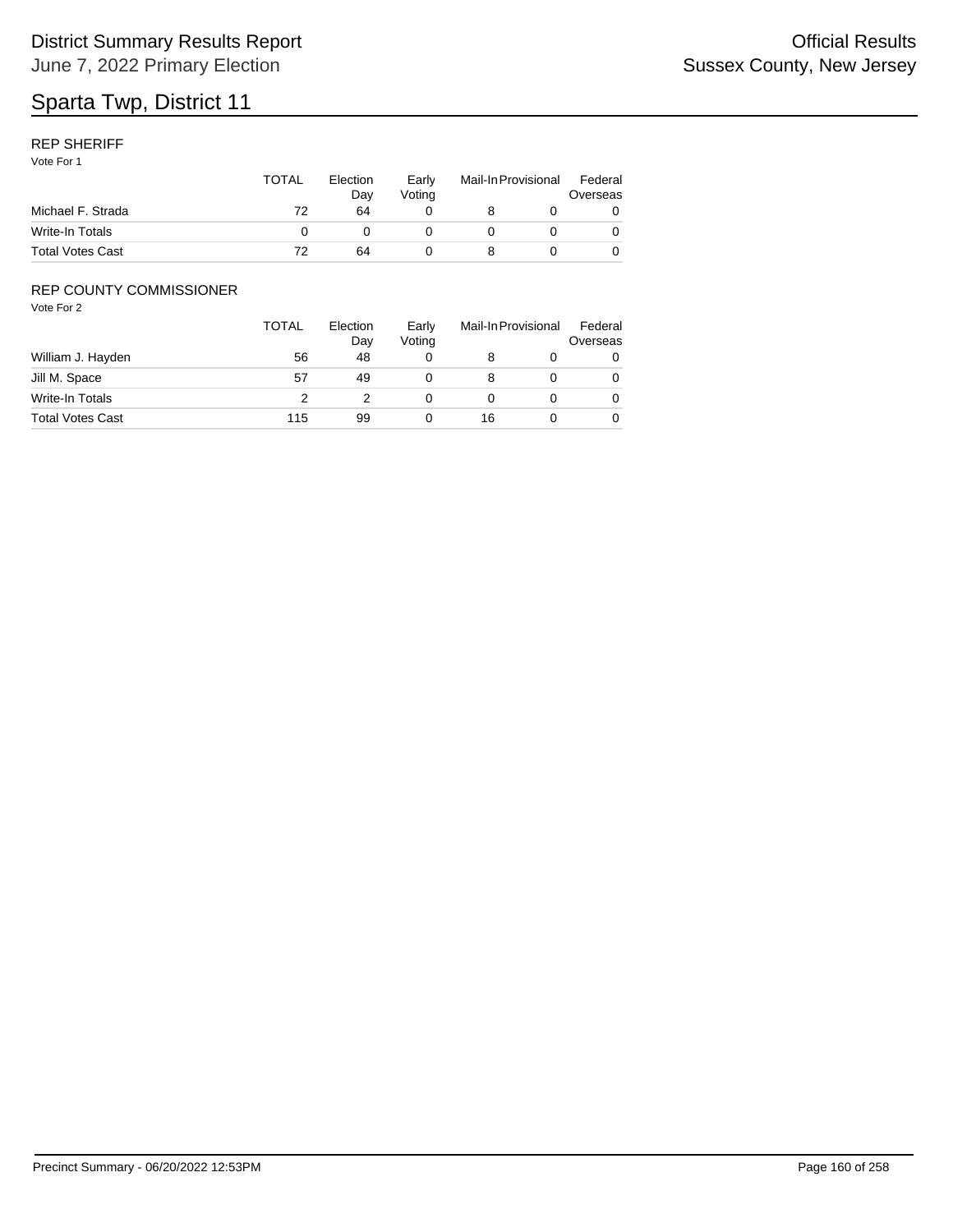## Sparta Twp, District 12

| <b>Statistics</b>                | <b>TOTAL</b> | Election<br>Day | Early<br>Voting | Mail-In Provisional |   | Federal<br>Overseas |
|----------------------------------|--------------|-----------------|-----------------|---------------------|---|---------------------|
| Registered Voters - Total        | 2,040        |                 |                 |                     |   |                     |
| Registered Voters - Democratic   | 506          |                 |                 |                     |   |                     |
| Registered Voters - Republican   | 802          |                 |                 |                     |   |                     |
| <b>Ballots Cast - Total</b>      | 226          | 151             | 3               | 67                  | 5 | $\Omega$            |
| Ballots Cast - Democratic        | 69           | 25              | $\mathbf 0$     | 41                  | 3 | $\Omega$            |
| <b>Ballots Cast - Republican</b> | 157          | 126             | 3               | 26                  | 2 | $\Omega$            |
| Voter Turnout - Total            | 11.08%       |                 |                 |                     |   |                     |
| Voter Turnout - Democratic       | 13.64%       |                 |                 |                     |   |                     |
| Voter Turnout - Republican       | 19.58%       |                 |                 |                     |   |                     |

#### DEM U.S. HOUSE OF REPRESENTATIVES 7th Congressional District

Vote For 1

|                         | <b>TOTAL</b> | Election<br>Day | Early<br>Voting | Mail-In Provisional |  | Federal<br>Overseas |
|-------------------------|--------------|-----------------|-----------------|---------------------|--|---------------------|
| Roger Bacon             | 6            | 4               |                 |                     |  |                     |
| <b>Tom Malinowski</b>   | 62           | 20              |                 | 40                  |  | 0                   |
| Write-In Totals         |              |                 |                 |                     |  |                     |
| <b>Total Votes Cast</b> | 69           | 25              |                 | 41                  |  |                     |

#### DEM SHERIFF

Vote For 1

|                         | <b>TOTAL</b> | Election<br>Dav | Early<br>Votina | Mail-In Provisional |  | Federal<br>Overseas |
|-------------------------|--------------|-----------------|-----------------|---------------------|--|---------------------|
| No Petition Filed       |              |                 |                 |                     |  |                     |
| Write-In Totals         |              |                 |                 |                     |  |                     |
| <b>Total Votes Cast</b> | Δ            |                 |                 |                     |  |                     |

#### DEM COUNTY COMMISSIONER

Vote For 2

|                         | TOTAL | Election<br>Day | Early<br>Votina |    | Mail-In Provisional | Federal<br>Overseas |
|-------------------------|-------|-----------------|-----------------|----|---------------------|---------------------|
| Damaris Lira            | 62    | 22              |                 | 37 |                     | 0                   |
| Camila DiResta          | 61    | 21              |                 | 38 |                     | $\Omega$            |
| Write-In Totals         |       |                 |                 |    |                     | 0                   |
| <b>Total Votes Cast</b> | 124   | 44              |                 | 75 |                     | 0                   |

## REP U.S. HOUSE OF REPRESENTATIVES 7th Congressional District

|                         | TOTAL | Election<br>Day | Early<br>Voting | Mail-In Provisional |             | Federal<br>Overseas |
|-------------------------|-------|-----------------|-----------------|---------------------|-------------|---------------------|
| Philip Rizzo            | 63    | 51              | 3               | 7                   | 2           | 0                   |
| John Henry Isemann      | 9     | 9               | 0               | 0                   | 0           | 0                   |
| Kevin B. Dorlon         | 6     | 3               | 0               | 3                   | $\mathbf 0$ | 0                   |
| Erik Peterson           | 22    | 18              | 0               | 4                   | $\Omega$    | $\Omega$            |
| John Flora              | 11    | 10              | 0               |                     | $\Omega$    | 0                   |
| Thomas H. Kean Jr.      | 40    | 33              | $\mathbf 0$     | 7                   | $\mathbf 0$ | 0                   |
| Sterling I. Schwab      | 1     | $\Omega$        | 0               |                     | $\Omega$    | 0                   |
| Write-In Totals         | 2     | $\Omega$        | 0               | 2                   | $\Omega$    | $\Omega$            |
| <b>Total Votes Cast</b> | 154   | 124             | 3               | 25                  | 2           | 0                   |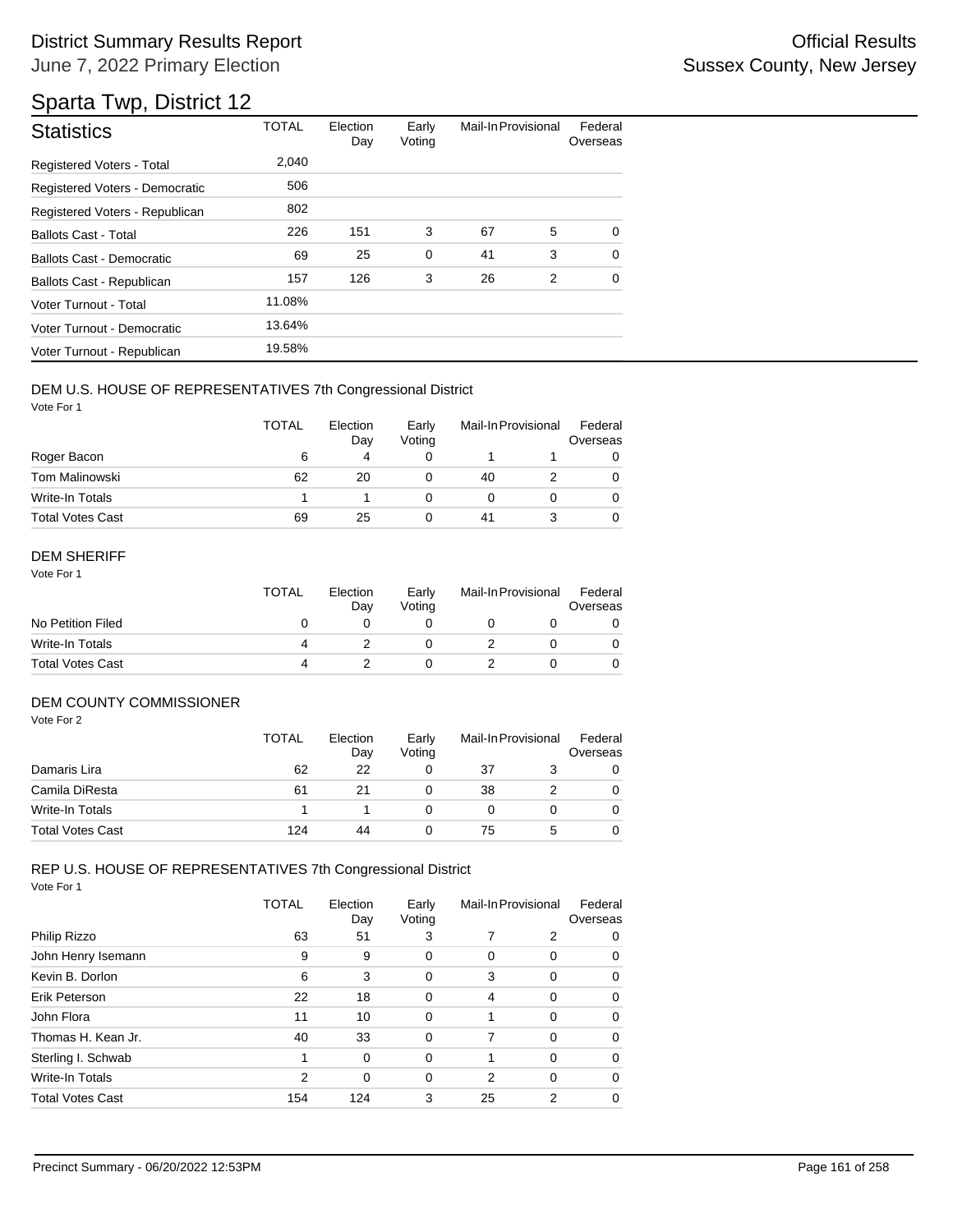#### REP SHERIFF

Vote For 1

|                         | TOTAL | Election<br>Dav<br>120 | Early<br>Votina | Mail-In Provisional |  | Federal<br>Overseas |
|-------------------------|-------|------------------------|-----------------|---------------------|--|---------------------|
| Michael F. Strada       | 147   |                        |                 | 22                  |  |                     |
| Write-In Totals         |       |                        |                 |                     |  |                     |
| <b>Total Votes Cast</b> | 150   | 121                    |                 | 24                  |  |                     |

### REP COUNTY COMMISSIONER

|                         | <b>TOTAL</b> | Election<br>Day | Early<br>Voting |    | Mail-In Provisional | Federal<br>Overseas |
|-------------------------|--------------|-----------------|-----------------|----|---------------------|---------------------|
| William J. Hayden       | 130          | 104             |                 | 21 |                     | 0                   |
| Jill M. Space           | 127          | 100             |                 | 22 |                     | 0                   |
| Write-In Totals         |              |                 |                 | 5  |                     | 0                   |
| <b>Total Votes Cast</b> | 264          | 206             | 6               | 48 |                     | 0                   |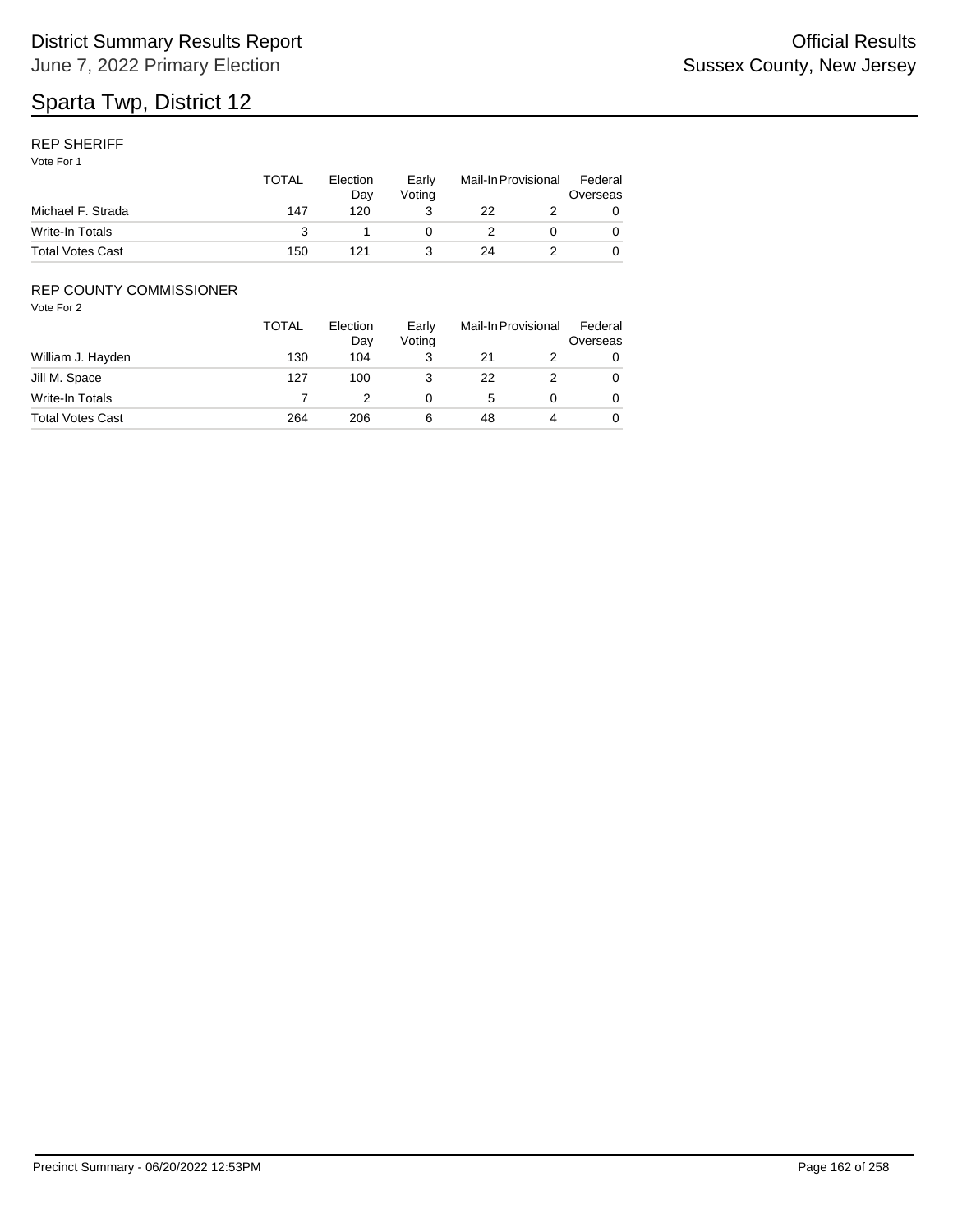# Sparta Twp, District 13

| <b>Statistics</b>                | <b>TOTAL</b> | Election<br>Day | Early<br>Voting | Mail-In Provisional |   | Federal<br>Overseas |
|----------------------------------|--------------|-----------------|-----------------|---------------------|---|---------------------|
| Registered Voters - Total        | 1.330        |                 |                 |                     |   |                     |
| Registered Voters - Democratic   | 342          |                 |                 |                     |   |                     |
| Registered Voters - Republican   | 509          |                 |                 |                     |   |                     |
| <b>Ballots Cast - Total</b>      | 153          | 98              | 0               | 55                  | 0 | $\Omega$            |
| <b>Ballots Cast - Democratic</b> | 62           | 29              | $\mathbf 0$     | 33                  | 0 | $\Omega$            |
| Ballots Cast - Republican        | 91           | 69              | $\mathbf 0$     | 22                  | 0 | $\Omega$            |
| Voter Turnout - Total            | 11.50%       |                 |                 |                     |   |                     |
| Voter Turnout - Democratic       | 18.13%       |                 |                 |                     |   |                     |
| Voter Turnout - Republican       | 17.88%       |                 |                 |                     |   |                     |

#### DEM U.S. HOUSE OF REPRESENTATIVES 7th Congressional District

Vote For 1

|                         | <b>TOTAL</b> | Election<br>Day | Early<br>Voting | Mail-In Provisional |  | Federal<br>Overseas |
|-------------------------|--------------|-----------------|-----------------|---------------------|--|---------------------|
| Roger Bacon             | O            |                 |                 |                     |  |                     |
| Tom Malinowski          | 62           | 29              |                 | 33                  |  |                     |
| Write-In Totals         | 0            |                 |                 |                     |  |                     |
| <b>Total Votes Cast</b> | 62           | 29              |                 | 33                  |  |                     |

#### DEM SHERIFF

Vote For 1

|                         | TOTAL | Election<br>Dav | Early<br>Votina | Mail-In Provisional |  | Federal<br>Overseas |
|-------------------------|-------|-----------------|-----------------|---------------------|--|---------------------|
| No Petition Filed       |       |                 |                 |                     |  |                     |
| Write-In Totals         |       |                 |                 |                     |  |                     |
| <b>Total Votes Cast</b> |       |                 |                 |                     |  |                     |

#### DEM COUNTY COMMISSIONER

Vote For 2

|                         | <b>TOTAL</b> | Election<br>Day | Early<br>Votina | Mail-In Provisional |  | Federal<br>Overseas |
|-------------------------|--------------|-----------------|-----------------|---------------------|--|---------------------|
| Damaris Lira            | 56           | 24              |                 | 32                  |  |                     |
| Camila DiResta          | 60           | 27              |                 | 33                  |  | 0                   |
| Write-In Totals         |              | O               |                 |                     |  | 0                   |
| <b>Total Votes Cast</b> | 116          | 51              |                 | 65                  |  |                     |

## REP U.S. HOUSE OF REPRESENTATIVES 7th Congressional District

|                         | <b>TOTAL</b> | Election<br>Day | Early<br>Voting | Mail-In Provisional |          | Federal<br>Overseas |
|-------------------------|--------------|-----------------|-----------------|---------------------|----------|---------------------|
| Philip Rizzo            | 35           | 27              | 0               | 8                   | 0        | 0                   |
| John Henry Isemann      | 4            |                 | 0               | 3                   | 0        | 0                   |
| Kevin B. Dorlon         |              | $\Omega$        | 0               |                     | $\Omega$ | 0                   |
| Erik Peterson           | 19           | 15              | 0               | 4                   | $\Omega$ | 0                   |
| John Flora              | 3            | 3               | 0               | $\Omega$            | $\Omega$ | 0                   |
| Thomas H. Kean Jr.      | 26           | 21              | 0               | 5                   | $\Omega$ | 0                   |
| Sterling I. Schwab      | 3            | $\overline{2}$  | 0               |                     | $\Omega$ | 0                   |
| Write-In Totals         | $\Omega$     | 0               | 0               | $\Omega$            | $\Omega$ | 0                   |
| <b>Total Votes Cast</b> | 91           | 69              | 0               | 22                  | 0        | 0                   |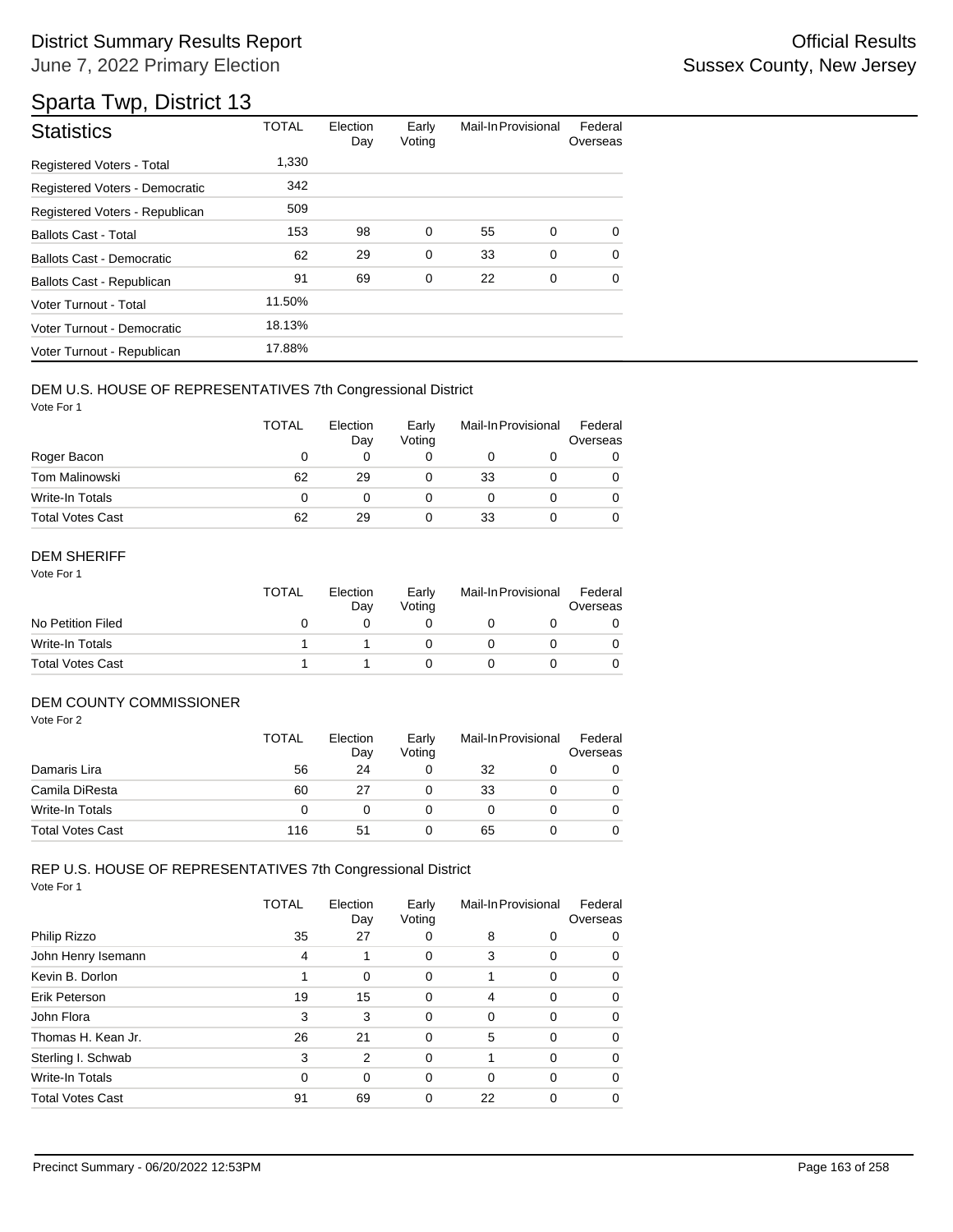#### REP SHERIFF

Vote For 1

|                         | TOTAL | Election<br>Dav<br>66 | Early<br>Votina | Mail-In Provisional |  | Federal<br>Overseas |
|-------------------------|-------|-----------------------|-----------------|---------------------|--|---------------------|
| Michael F. Strada       | 88    |                       |                 | 22                  |  |                     |
| Write-In Totals         |       |                       |                 |                     |  |                     |
| <b>Total Votes Cast</b> | 89    | 67                    |                 | 22                  |  |                     |

### REP COUNTY COMMISSIONER

|                         | <b>TOTAL</b> | Election<br>Day | Early<br>Voting |    | Mail-In Provisional | Federal<br>Overseas |
|-------------------------|--------------|-----------------|-----------------|----|---------------------|---------------------|
| William J. Hayden       | 84           | 62              |                 | 22 |                     | 0                   |
| Jill M. Space           | 80           | 63              |                 |    |                     | 0                   |
| Write-In Totals         | 3            |                 |                 |    |                     | 0                   |
| <b>Total Votes Cast</b> | 167          | 127             |                 | 40 |                     | 0                   |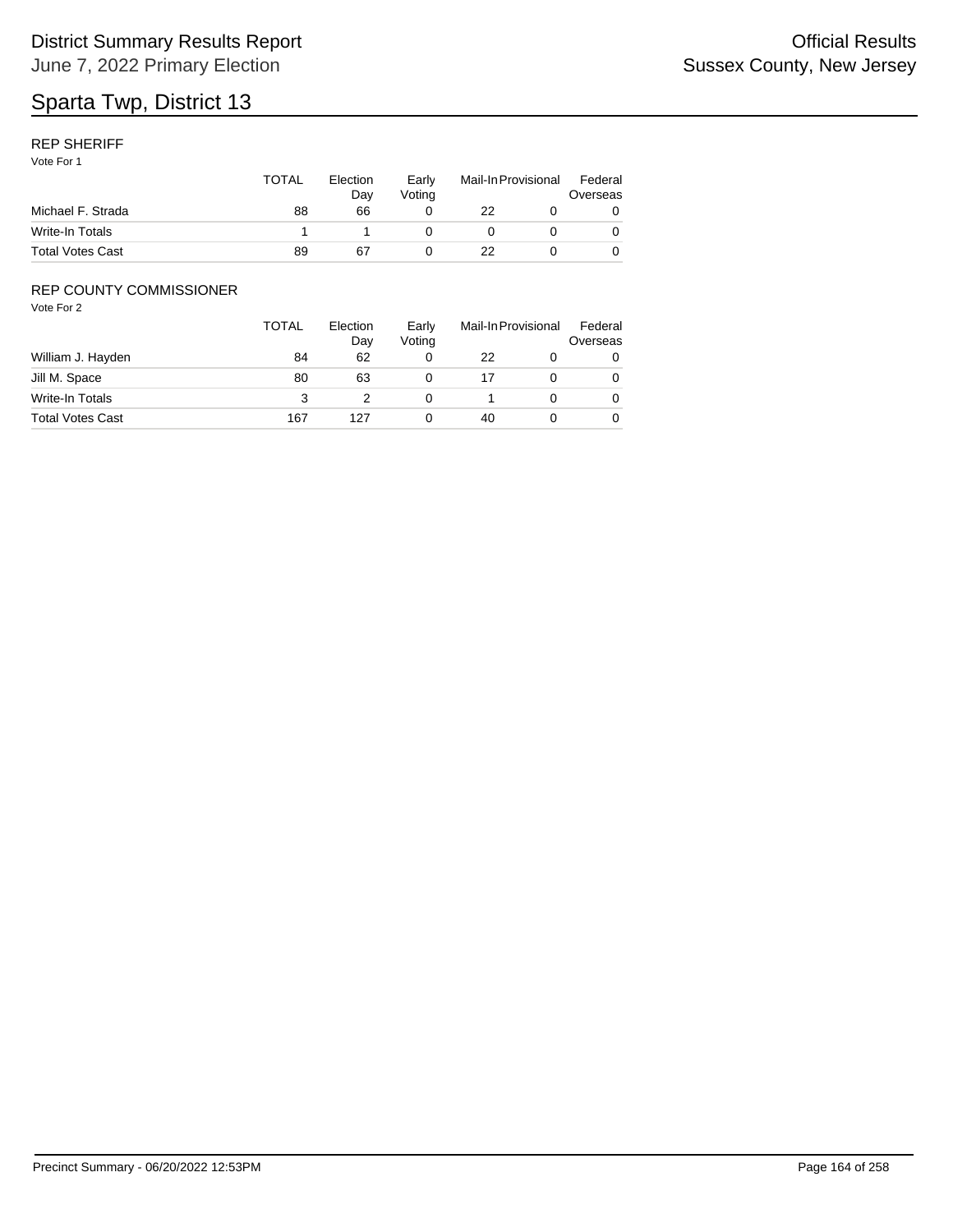### District Summary Results Report **Container and Container Container Container Container Container Container Container** June 7, 2022 Primary Election

## Sparta Twp, District 14

| <b>Statistics</b>                | <b>TOTAL</b> | Election<br>Day | Early<br>Voting | Mail-In Provisional |   | Federal<br>Overseas |
|----------------------------------|--------------|-----------------|-----------------|---------------------|---|---------------------|
| Registered Voters - Total        | 942          |                 |                 |                     |   |                     |
| Registered Voters - Democratic   | 217          |                 |                 |                     |   |                     |
| Registered Voters - Republican   | 410          |                 |                 |                     |   |                     |
| <b>Ballots Cast - Total</b>      | 124          | 66              | 2               | 54                  | 2 | 0                   |
| <b>Ballots Cast - Democratic</b> | 51           | 12              | 1               | 37                  | 1 | $\Omega$            |
| Ballots Cast - Republican        | 73           | 54              | 1               | 17                  | 1 | $\Omega$            |
| Voter Turnout - Total            | 13.16%       |                 |                 |                     |   |                     |
| Voter Turnout - Democratic       | 23.50%       |                 |                 |                     |   |                     |
| Voter Turnout - Republican       | 17.80%       |                 |                 |                     |   |                     |

#### DEM U.S. HOUSE OF REPRESENTATIVES 7th Congressional District

Vote For 1

|                         | <b>TOTAL</b> | Election<br>Day | Early<br>Voting | Mail-In Provisional |  | Federal<br>Overseas |
|-------------------------|--------------|-----------------|-----------------|---------------------|--|---------------------|
| Roger Bacon             |              |                 |                 |                     |  |                     |
| Tom Malinowski          | 48           | 12              |                 | 34                  |  |                     |
| Write-In Totals         |              | O               |                 |                     |  |                     |
| <b>Total Votes Cast</b> | 51           | 12              |                 | 37                  |  |                     |

#### DEM SHERIFF

Vote For 1

|                         | <b>TOTAL</b> | Election<br>Dav | Early<br>Votina | Mail-In Provisional |  | Federal<br>Overseas |
|-------------------------|--------------|-----------------|-----------------|---------------------|--|---------------------|
| No Petition Filed       |              |                 |                 |                     |  |                     |
| Write-In Totals         |              |                 |                 |                     |  |                     |
| <b>Total Votes Cast</b> |              |                 |                 |                     |  |                     |

#### DEM COUNTY COMMISSIONER

Vote For 2

|                         | <b>TOTAL</b> | Election<br>Day | Early<br>Votina | Mail-In Provisional |  | Federal<br>Overseas |
|-------------------------|--------------|-----------------|-----------------|---------------------|--|---------------------|
| Damaris Lira            | 42           | 10              |                 | 30                  |  |                     |
| Camila DiResta          | 47           | 10              |                 | 35                  |  | 0                   |
| Write-In Totals         | Δ            | O               |                 | 4                   |  | 0                   |
| <b>Total Votes Cast</b> | 93           | 20              |                 | 69                  |  |                     |

## REP U.S. HOUSE OF REPRESENTATIVES 7th Congressional District

|                         | TOTAL    | Election<br>Day | Early<br>Voting | Mail-In Provisional |             | Federal<br>Overseas |
|-------------------------|----------|-----------------|-----------------|---------------------|-------------|---------------------|
| Philip Rizzo            | 24       | 20              | 0               | 4                   | 0           | 0                   |
| John Henry Isemann      | 4        | 3               | 0               |                     | $\Omega$    | 0                   |
| Kevin B. Dorlon         |          | 0               | 0               |                     | $\Omega$    | 0                   |
| Erik Peterson           | 9        | 4               | 0               | 5                   | $\mathbf 0$ | 0                   |
| John Flora              |          |                 | 0               | $\Omega$            | $\Omega$    | 0                   |
| Thomas H. Kean Jr.      | 33       | 25              |                 | 6                   |             | 0                   |
| Sterling I. Schwab      |          |                 | $\Omega$        | $\Omega$            | $\Omega$    | 0                   |
| Write-In Totals         | $\Omega$ | 0               | 0               | $\Omega$            | $\Omega$    | 0                   |
| <b>Total Votes Cast</b> | 73       | 54              |                 | 17                  |             | 0                   |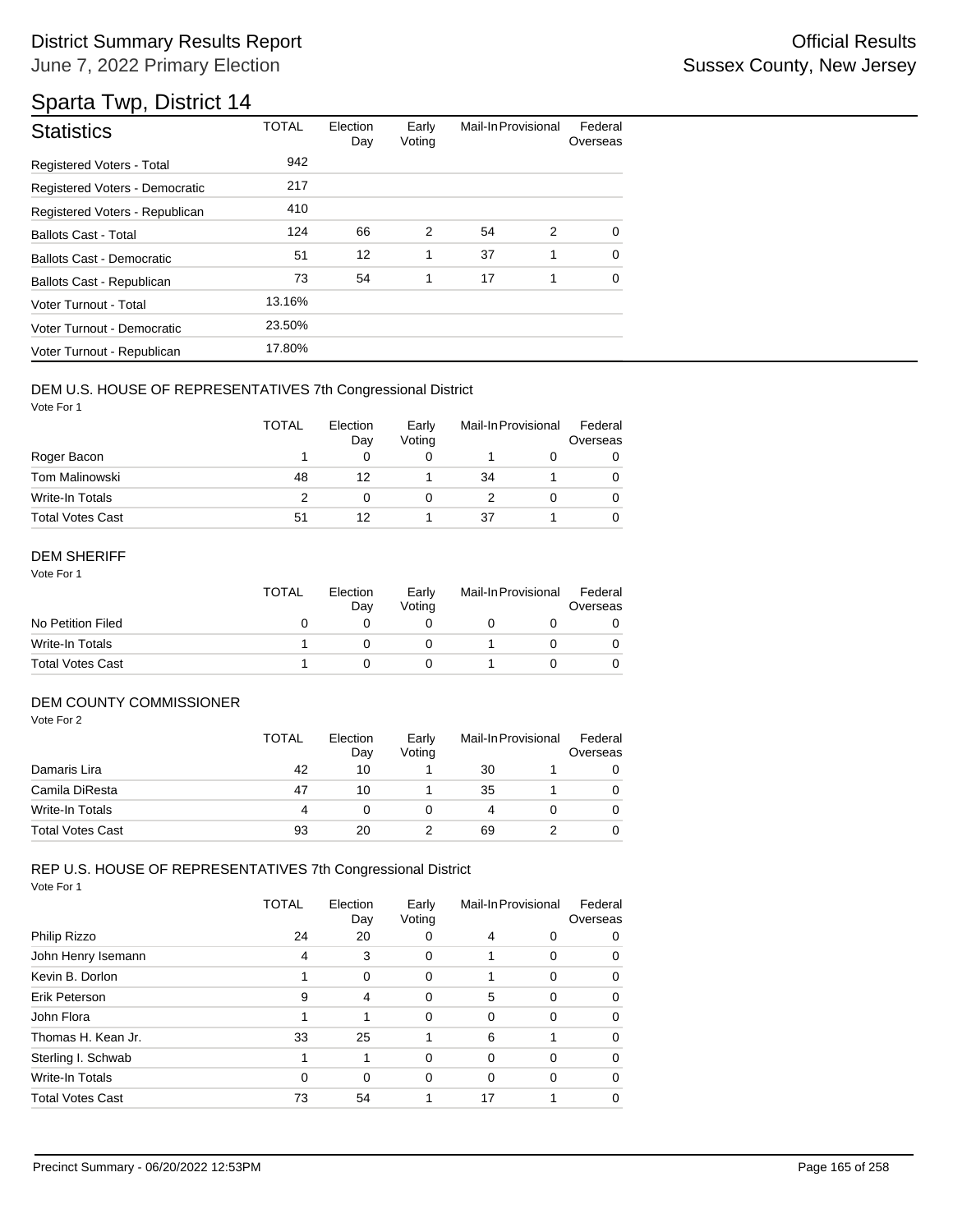#### REP SHERIFF

Vote For 1

|                         | TOTAL | Election<br>Dav | Early<br>Votina | Mail-In Provisional |  | Federal<br>Overseas |
|-------------------------|-------|-----------------|-----------------|---------------------|--|---------------------|
| Michael F. Strada       | 67    | 51              |                 | 15                  |  |                     |
| Write-In Totals         |       |                 |                 |                     |  |                     |
| <b>Total Votes Cast</b> | 67    | 51              |                 | 15                  |  |                     |

### REP COUNTY COMMISSIONER

|                         | <b>TOTAL</b> | Election<br>Day | Early<br>Voting |    | Mail-In Provisional | Federal<br>Overseas |
|-------------------------|--------------|-----------------|-----------------|----|---------------------|---------------------|
| William J. Hayden       | 53           | 35              |                 | 16 |                     |                     |
| Jill M. Space           | 60           | 43              |                 | 16 |                     | 0                   |
| Write-In Totals         |              |                 |                 |    |                     | 0                   |
| <b>Total Votes Cast</b> | 113          | 78              |                 | 32 |                     |                     |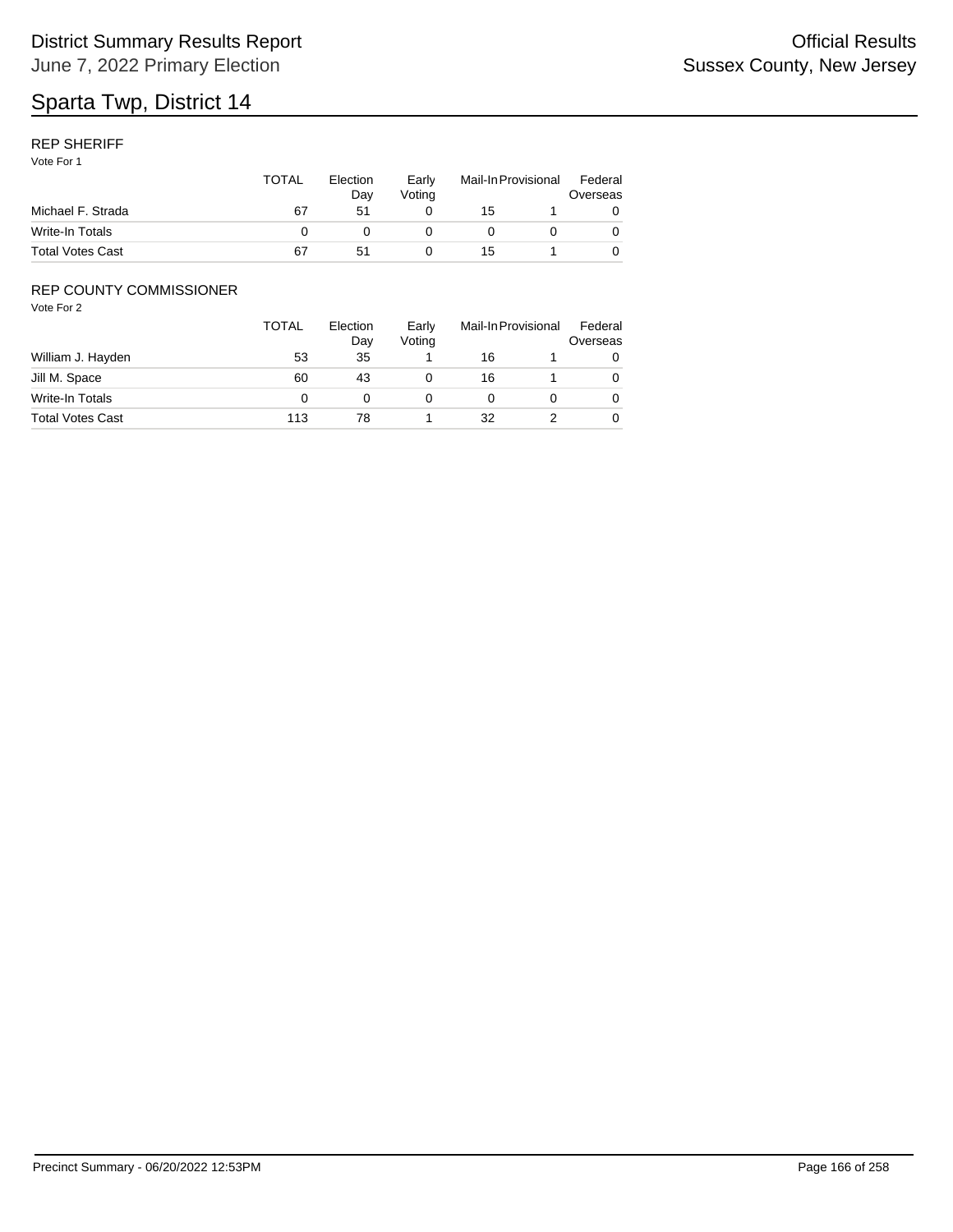## Stanhope Boro, District 1

| <b>Statistics</b>              | <b>TOTAL</b> | Election<br>Day | Early<br>Voting | Mail-In Provisional |             | Federal<br>Overseas |
|--------------------------------|--------------|-----------------|-----------------|---------------------|-------------|---------------------|
| Registered Voters - Total      | 841          |                 |                 |                     |             |                     |
| Registered Voters - Democratic | 245          |                 |                 |                     |             |                     |
| Registered Voters - Republican | 298          |                 |                 |                     |             |                     |
| <b>Ballots Cast - Total</b>    | 130          | 99              | 5               | 26                  | 0           | $\Omega$            |
| Ballots Cast - Democratic      | 50           | 32              | $\overline{4}$  | 14                  | $\mathbf 0$ | $\Omega$            |
| Ballots Cast - Republican      | 80           | 67              | 1               | 12                  | 0           | $\Omega$            |
| Voter Turnout - Total          | 15.46%       |                 |                 |                     |             |                     |
| Voter Turnout - Democratic     | 20.41%       |                 |                 |                     |             |                     |
| Voter Turnout - Republican     | 26.85%       |                 |                 |                     |             |                     |

#### DEM U.S. HOUSE OF REPRESENTATIVES 7th Congressional District

Vote For 1

|                         | TOTAL | Election<br>Day | Early<br>Voting | Mail-In Provisional |  | Federal<br>Overseas |
|-------------------------|-------|-----------------|-----------------|---------------------|--|---------------------|
| Roger Bacon             |       |                 |                 |                     |  |                     |
| <b>Tom Malinowski</b>   | 47    | 29              | 4               | 14                  |  |                     |
| Write-In Totals         |       |                 |                 |                     |  |                     |
| <b>Total Votes Cast</b> | 50    | 32              |                 | 14                  |  |                     |

#### DEM SHERIFF

Vote For 1

|                         | TOTAL | Election<br>Dav | Early<br>Votina | Mail-In Provisional |  | Federal<br>Overseas |
|-------------------------|-------|-----------------|-----------------|---------------------|--|---------------------|
| No Petition Filed       |       |                 |                 |                     |  |                     |
| Write-In Totals         |       |                 |                 |                     |  |                     |
| <b>Total Votes Cast</b> |       |                 |                 |                     |  |                     |

### DEM COUNTY COMMISSIONER

Vote For 2

|                         | <b>TOTAL</b> | Election<br>Day | Early<br>Votina |    | Mail-In Provisional | Federal<br>Overseas |
|-------------------------|--------------|-----------------|-----------------|----|---------------------|---------------------|
| Damaris Lira            | 42           | 24              | 4               | 14 |                     | 0                   |
| Camila DiResta          | 43           | 26              |                 | 14 |                     | 0                   |
| Write-In Totals         |              |                 |                 |    |                     | 0                   |
| <b>Total Votes Cast</b> | 87           | 52              |                 | 28 |                     | 0                   |

#### DEM BOROUGH COUNCIL Stanhope Borough

|                         | <b>TOTAL</b> | Election<br>Day | Early<br>Voting | Mail-In Provisional | Federal<br>Overseas |
|-------------------------|--------------|-----------------|-----------------|---------------------|---------------------|
| No Petition Filed       |              |                 | O               |                     |                     |
| No Petition Filed       |              |                 |                 |                     |                     |
| Write-In Totals         |              |                 | 0               |                     |                     |
| <b>Total Votes Cast</b> |              |                 |                 |                     |                     |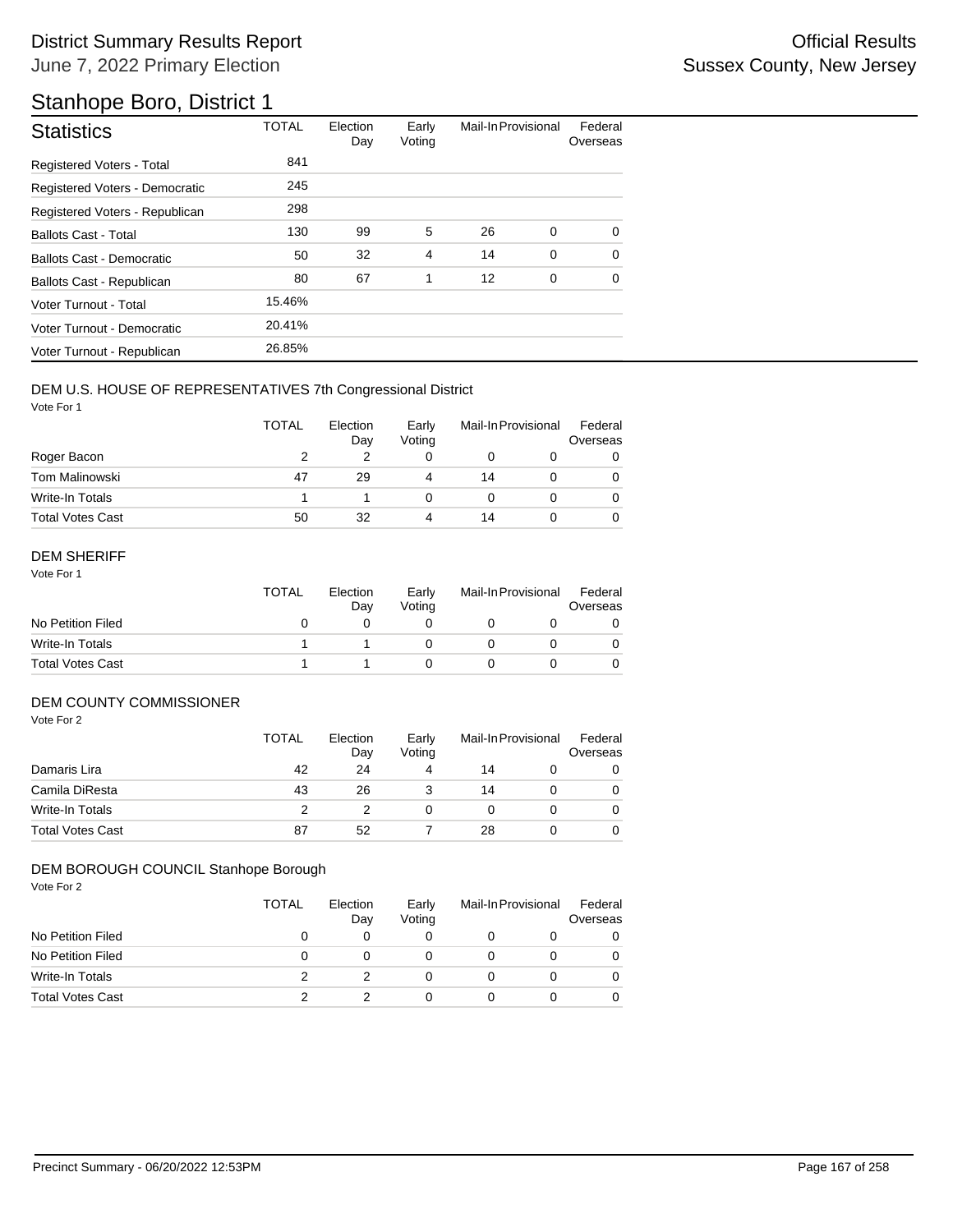## Stanhope Boro, District 1

#### REP U.S. HOUSE OF REPRESENTATIVES 7th Congressional District

Vote For 1

|                         | TOTAL    | Election<br>Day | Early<br>Voting | Mail-In Provisional |             | Federal<br>Overseas |  |
|-------------------------|----------|-----------------|-----------------|---------------------|-------------|---------------------|--|
| Philip Rizzo            | 25       | 25              | 0               | 0                   | 0           | 0                   |  |
| John Henry Isemann      | 6        | 6               | 0               | 0                   | 0           | 0                   |  |
| Kevin B. Dorlon         | 6        | 5               |                 | 0                   | $\Omega$    | 0                   |  |
| Erik Peterson           | 11       | 6               | $\Omega$        | 5                   | 0           | 0                   |  |
| John Flora              | 5        | 5               | $\mathbf 0$     | 0                   | $\mathbf 0$ | 0                   |  |
| Thomas H. Kean Jr.      | 25       | 20              | 0               | 5                   | 0           | 0                   |  |
| Sterling I. Schwab      | $\Omega$ | 0               | $\Omega$        | 0                   | $\Omega$    | $\Omega$            |  |
| Write-In Totals         | $\Omega$ | 0               | $\Omega$        | $\Omega$            | $\Omega$    | 0                   |  |
| <b>Total Votes Cast</b> | 78       | 67              |                 | 10                  | 0           | 0                   |  |

#### REP SHERIFF

Vote For 1

|                         | <b>TOTAL</b> | Election<br>Day | Early<br>Voting | Mail-In Provisional |  | Federal<br>Overseas |
|-------------------------|--------------|-----------------|-----------------|---------------------|--|---------------------|
| Michael F. Strada       | 76           | 63              |                 | 12                  |  |                     |
| Write-In Totals         |              |                 |                 |                     |  |                     |
| <b>Total Votes Cast</b> | 76           | 63              |                 | 12                  |  |                     |

### REP COUNTY COMMISSIONER

Vote For 2

|                         | <b>TOTAL</b> | Election<br>Day | Early<br>Voting | Mail-In Provisional |  | Federal<br>Overseas |
|-------------------------|--------------|-----------------|-----------------|---------------------|--|---------------------|
| William J. Hayden       | 65           | 55              |                 |                     |  | 0                   |
| Jill M. Space           | 69           | 57              |                 |                     |  | 0                   |
| Write-In Totals         | 0            |                 |                 |                     |  | 0                   |
| <b>Total Votes Cast</b> | 134          | 112             |                 | 20                  |  |                     |

#### REP BOROUGH COUNCIL Stanhope Borough

|                         | TOTAL | Election<br>Day | Early<br>Voting | Mail-In Provisional |  | Federal<br>Overseas |
|-------------------------|-------|-----------------|-----------------|---------------------|--|---------------------|
| Michael Vance           | 75    | 63              |                 |                     |  | 0                   |
| Diana M. Kuncken        | 70    | 57              |                 | 12                  |  | 0                   |
| Write-In Totals         | 0     |                 |                 |                     |  | 0                   |
| <b>Total Votes Cast</b> | 145   | 120             |                 | 23                  |  | 0                   |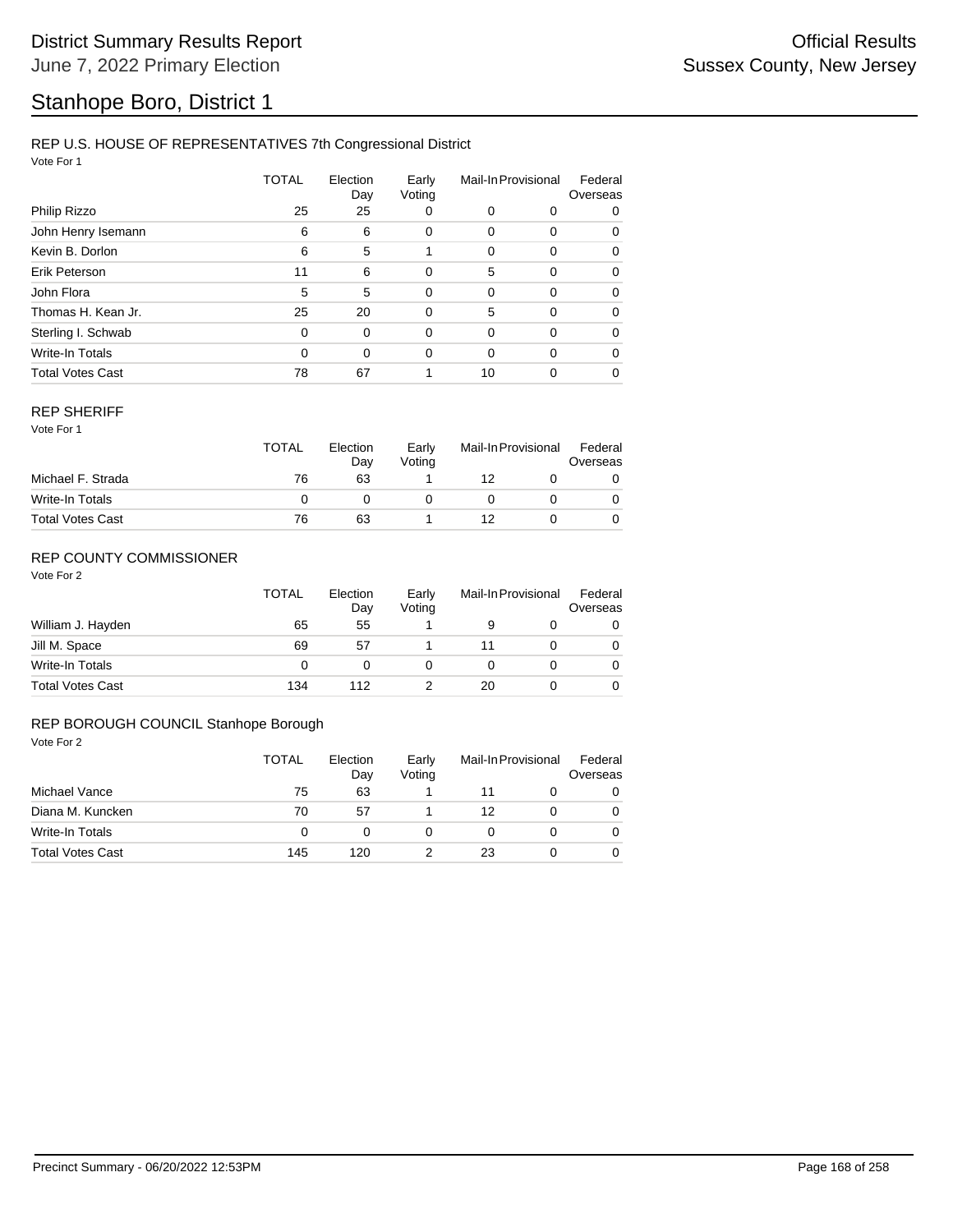## Stanhope Boro, District 2

| <b>Statistics</b>                | <b>TOTAL</b> | Election<br>Day | Early<br>Voting | Mail-In Provisional |          | Federal<br>Overseas |
|----------------------------------|--------------|-----------------|-----------------|---------------------|----------|---------------------|
| <b>Registered Voters - Total</b> | 1.084        |                 |                 |                     |          |                     |
| Registered Voters - Democratic   | 303          |                 |                 |                     |          |                     |
| Registered Voters - Republican   | 378          |                 |                 |                     |          |                     |
| <b>Ballots Cast - Total</b>      | 135          | 89              | 11              | 35                  | 0        | $\Omega$            |
| Ballots Cast - Democratic        | 38           | 11              | 3               | 24                  | $\Omega$ | $\Omega$            |
| Ballots Cast - Republican        | 97           | 78              | 8               | 11                  | 0        | $\Omega$            |
| Voter Turnout - Total            | 12.45%       |                 |                 |                     |          |                     |
| Voter Turnout - Democratic       | 12.54%       |                 |                 |                     |          |                     |
| Voter Turnout - Republican       | 25.66%       |                 |                 |                     |          |                     |

#### DEM U.S. HOUSE OF REPRESENTATIVES 7th Congressional District

Vote For 1

|                         | TOTAL | Election<br>Day | Early<br>Voting | Mail-In Provisional |  | Federal<br>Overseas |
|-------------------------|-------|-----------------|-----------------|---------------------|--|---------------------|
| Roger Bacon             |       |                 |                 |                     |  |                     |
| <b>Tom Malinowski</b>   | 36    | 10              |                 | 24                  |  |                     |
| Write-In Totals         | 0     |                 |                 |                     |  |                     |
| <b>Total Votes Cast</b> | 38    | 11              |                 | 24                  |  |                     |

#### DEM SHERIFF

Vote For 1

|                         | TOTAL | Election<br>Dav | Early<br>Votina | Mail-In Provisional |  | Federal<br>Overseas |
|-------------------------|-------|-----------------|-----------------|---------------------|--|---------------------|
| No Petition Filed       |       |                 |                 |                     |  |                     |
| Write-In Totals         |       |                 |                 |                     |  |                     |
| <b>Total Votes Cast</b> |       |                 |                 |                     |  |                     |

### DEM COUNTY COMMISSIONER

Vote For 2

|                         | <b>TOTAL</b> | Election<br>Day | Early<br>Votina | Mail-In Provisional |  | Federal<br>Overseas |
|-------------------------|--------------|-----------------|-----------------|---------------------|--|---------------------|
| Damaris Lira            | 36           | 11              |                 | 22                  |  | 0                   |
| Camila DiResta          | 35           | 10              |                 | 23                  |  | 0                   |
| Write-In Totals         | 0            |                 |                 |                     |  | $\Omega$            |
| <b>Total Votes Cast</b> | 71           | 21              | 5               | 45                  |  | 0                   |

#### DEM BOROUGH COUNCIL Stanhope Borough

|                         | <b>TOTAL</b> | Election<br>Day | Early<br>Voting | Mail-In Provisional | Federal<br>Overseas |
|-------------------------|--------------|-----------------|-----------------|---------------------|---------------------|
| No Petition Filed       |              |                 | O               |                     |                     |
| No Petition Filed       |              |                 |                 |                     |                     |
| Write-In Totals         |              |                 | $\mathbf{0}$    |                     |                     |
| <b>Total Votes Cast</b> |              |                 |                 |                     |                     |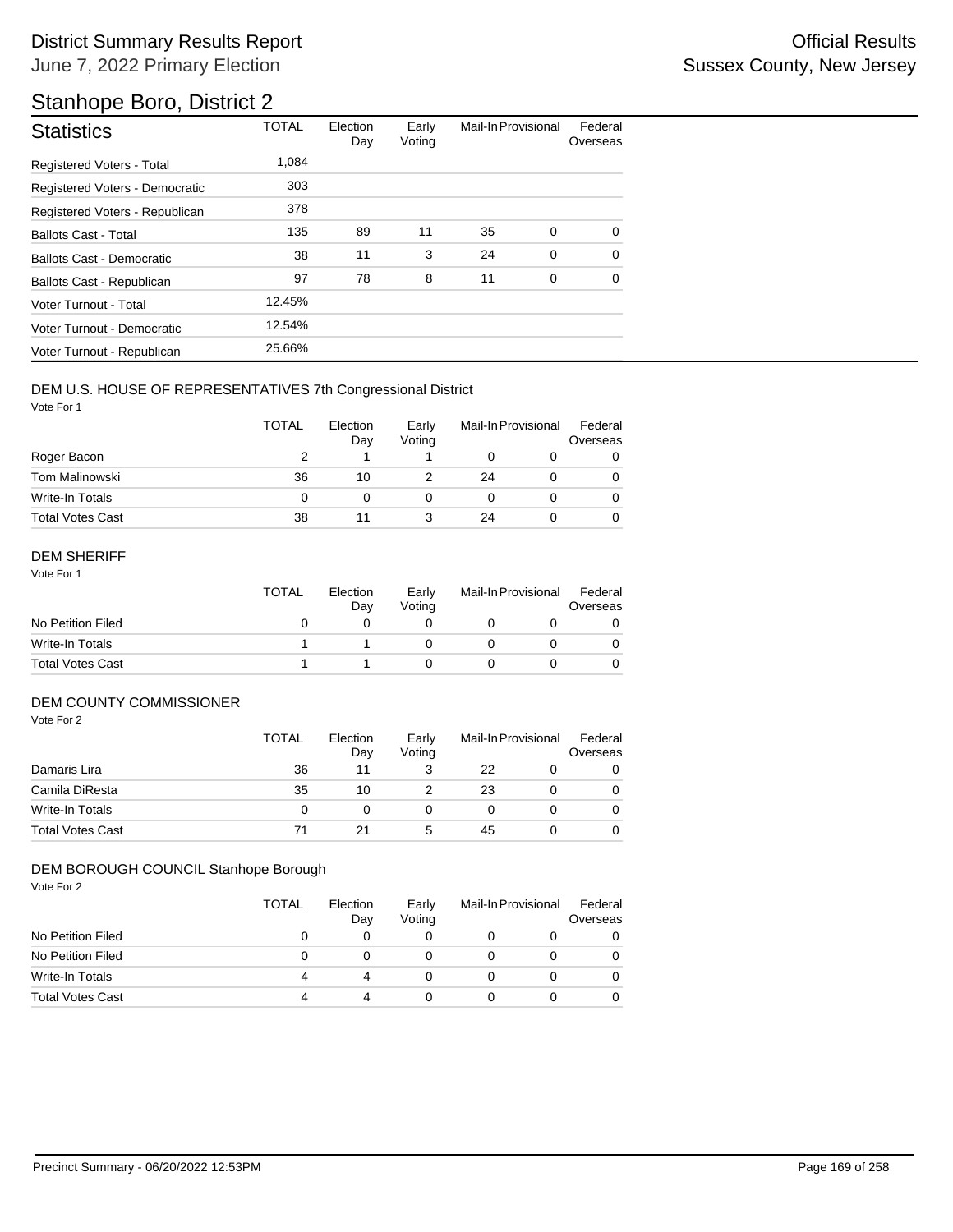## Stanhope Boro, District 2

#### REP U.S. HOUSE OF REPRESENTATIVES 7th Congressional District

Vote For 1

|                         | <b>TOTAL</b> | Election<br>Day | Early<br>Voting | Mail-In Provisional |             | Federal<br>Overseas |
|-------------------------|--------------|-----------------|-----------------|---------------------|-------------|---------------------|
| Philip Rizzo            | 34           | 30              | 2               | 2                   | 0           | 0                   |
| John Henry Isemann      | 2            | 2               | 0               | 0                   | 0           | 0                   |
| Kevin B. Dorlon         | 5            | 5               | $\Omega$        | 0                   | 0           | 0                   |
| Erik Peterson           | 15           | 10              | $\overline{2}$  | 3                   | 0           | 0                   |
| John Flora              | 7            | 7               | $\mathbf 0$     | 0                   | $\mathbf 0$ | 0                   |
| Thomas H. Kean Jr.      | 31           | 23              | 3               | 5                   | 0           | 0                   |
| Sterling I. Schwab      |              | 1               | $\Omega$        | 0                   | 0           | 0                   |
| Write-In Totals         | $\Omega$     | 0               | $\Omega$        | $\Omega$            | 0           | 0                   |
| <b>Total Votes Cast</b> | 95           | 78              |                 | 10                  | 0           | 0                   |

#### REP SHERIFF

Vote For 1

|                         | TOTAL | Election<br>Day | Early<br>Votina | Mail-In Provisional |  | Federal<br>Overseas |
|-------------------------|-------|-----------------|-----------------|---------------------|--|---------------------|
| Michael F. Strada       | 88    |                 |                 |                     |  |                     |
| Write-In Totals         |       |                 |                 |                     |  |                     |
| <b>Total Votes Cast</b> | 90    | 74              |                 |                     |  |                     |

### REP COUNTY COMMISSIONER

Vote For 2

|                         | <b>TOTAL</b> | Election<br>Day | Early<br>Voting | Mail-In Provisional |  | Federal<br>Overseas |
|-------------------------|--------------|-----------------|-----------------|---------------------|--|---------------------|
| William J. Hayden       | 81           | 65              |                 | 9                   |  | 0                   |
| Jill M. Space           | 79           | 65              | 5               | 9                   |  | 0                   |
| Write-In Totals         |              |                 | 0               |                     |  | 0                   |
| <b>Total Votes Cast</b> | 162          | 132             | 12              | 18                  |  |                     |

#### REP BOROUGH COUNCIL Stanhope Borough

|                         | TOTAL | Election<br>Day | Early<br>Voting | Mail-In Provisional |  | Federal<br>Overseas |
|-------------------------|-------|-----------------|-----------------|---------------------|--|---------------------|
| Michael Vance           | 81    | 68              | 5               | 8                   |  | 0                   |
| Diana M. Kuncken        | 85    | 69              | 6               | 10                  |  | 0                   |
| Write-In Totals         | 3     |                 | 0               |                     |  | 0                   |
| <b>Total Votes Cast</b> | 169   | 139             |                 | 19                  |  | 0                   |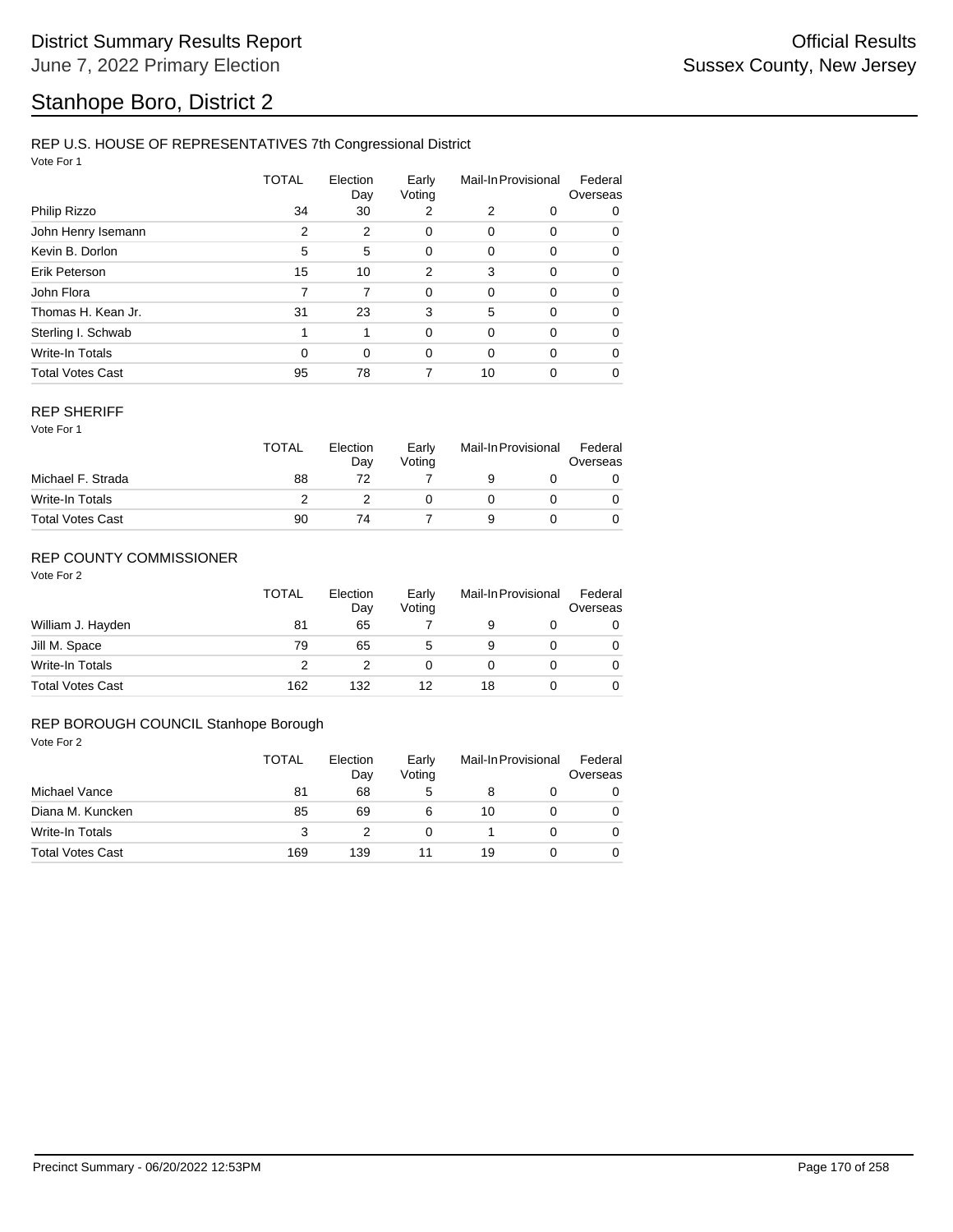## Stanhope Boro, District 3

| <b>Statistics</b>                | <b>TOTAL</b> | Election<br>Day | Early<br>Voting | Mail-In Provisional |   | Federal<br>Overseas |
|----------------------------------|--------------|-----------------|-----------------|---------------------|---|---------------------|
| <b>Registered Voters - Total</b> | 832          |                 |                 |                     |   |                     |
| Registered Voters - Democratic   | 240          |                 |                 |                     |   |                     |
| Registered Voters - Republican   | 280          |                 |                 |                     |   |                     |
| <b>Ballots Cast - Total</b>      | 87           | 69              | 1               | 17                  | 0 | $\Omega$            |
| Ballots Cast - Democratic        | 29           | 15              | $\mathbf 0$     | 14                  | 0 | $\Omega$            |
| Ballots Cast - Republican        | 58           | 54              | 1               | 3                   | 0 | $\Omega$            |
| Voter Turnout - Total            | 10.46%       |                 |                 |                     |   |                     |
| Voter Turnout - Democratic       | 12.08%       |                 |                 |                     |   |                     |
| Voter Turnout - Republican       | 20.71%       |                 |                 |                     |   |                     |

#### DEM U.S. HOUSE OF REPRESENTATIVES 7th Congressional District

Vote For 1

|                         | <b>TOTAL</b> | Election<br>Day | Early<br>Voting | Mail-In Provisional |  | Federal<br>Overseas |
|-------------------------|--------------|-----------------|-----------------|---------------------|--|---------------------|
| Roger Bacon             | 3            |                 |                 |                     |  | 0                   |
| <b>Tom Malinowski</b>   | 25           | 12              |                 | 13                  |  |                     |
| Write-In Totals         | O            |                 |                 |                     |  |                     |
| <b>Total Votes Cast</b> | 28           | 14              |                 | 14                  |  |                     |

#### DEM SHERIFF

Vote For 1

|                         | TOTAL | Election<br>Dav | Early<br>Votina | Mail-In Provisional |  | Federal<br>Overseas |
|-------------------------|-------|-----------------|-----------------|---------------------|--|---------------------|
| No Petition Filed       |       |                 |                 |                     |  |                     |
| Write-In Totals         |       |                 |                 |                     |  |                     |
| <b>Total Votes Cast</b> |       |                 |                 |                     |  |                     |

### DEM COUNTY COMMISSIONER

Vote For 2

|                         | <b>TOTAL</b> | Election<br>Day | Early<br>Votina | Mail-In Provisional | Federal<br>Overseas |
|-------------------------|--------------|-----------------|-----------------|---------------------|---------------------|
| Damaris Lira            | 25           | 12              |                 | 13                  | 0                   |
| Camila DiResta          | 24           | 11              |                 | 13                  | 0                   |
| Write-In Totals         | 0            |                 |                 |                     | $\Omega$            |
| <b>Total Votes Cast</b> | 49           | 23              |                 | 26                  | 0                   |

#### DEM BOROUGH COUNCIL Stanhope Borough

|                         | <b>TOTAL</b> | Election<br>Day | Early<br>Voting | Mail-In Provisional | Federal<br>Overseas |
|-------------------------|--------------|-----------------|-----------------|---------------------|---------------------|
| No Petition Filed       |              |                 | O               |                     |                     |
| No Petition Filed       |              |                 |                 |                     |                     |
| Write-In Totals         |              |                 | 0               |                     |                     |
| <b>Total Votes Cast</b> |              |                 |                 |                     |                     |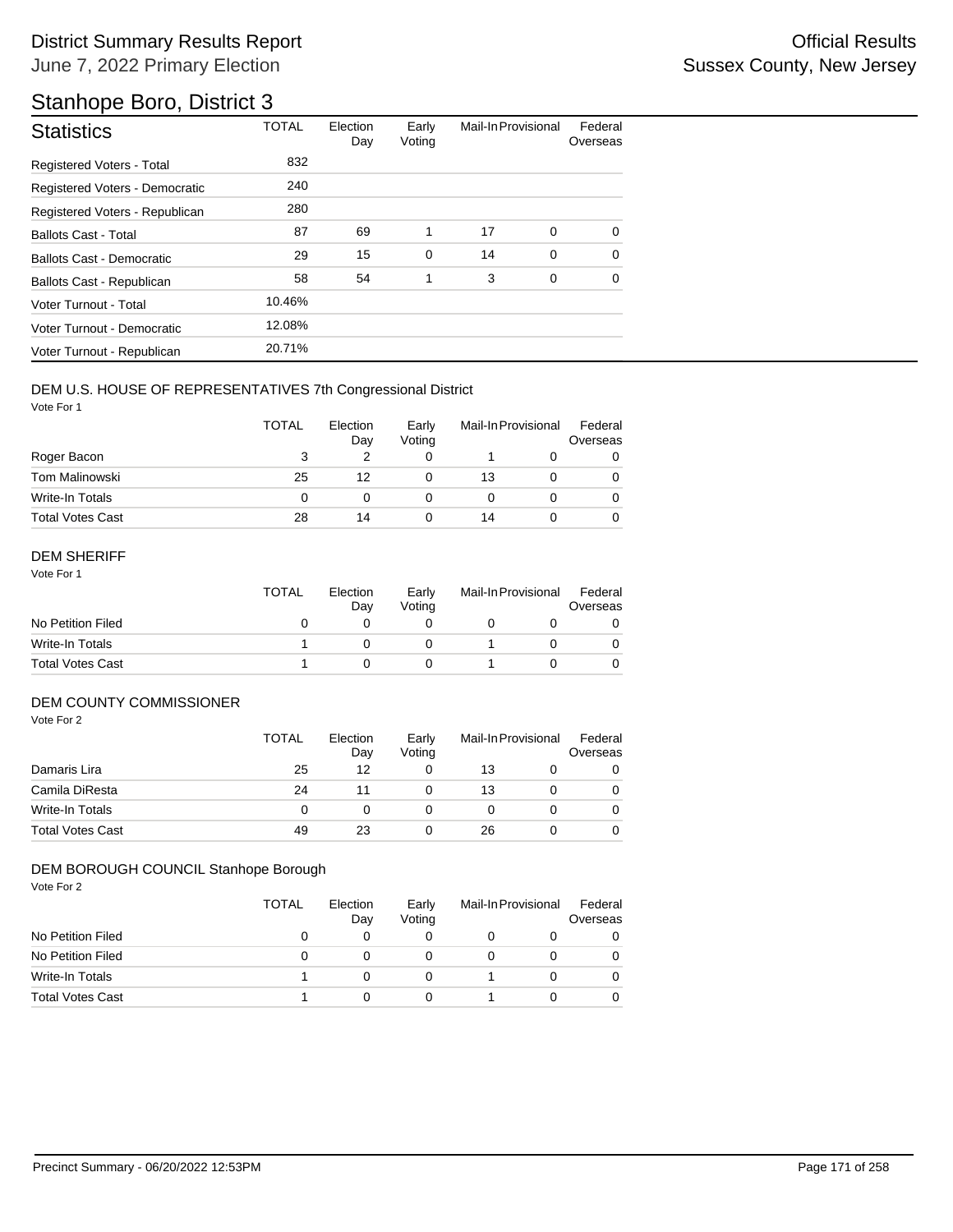## Stanhope Boro, District 3

#### REP U.S. HOUSE OF REPRESENTATIVES 7th Congressional District

Vote For 1

|                         | TOTAL    | Election<br>Day | Early<br>Voting | Mail-In Provisional |          | Federal<br>Overseas |  |
|-------------------------|----------|-----------------|-----------------|---------------------|----------|---------------------|--|
| Philip Rizzo            | 23       | 20              |                 | 2                   | 0        | 0                   |  |
| John Henry Isemann      | 2        | 2               | 0               | 0                   | 0        | 0                   |  |
| Kevin B. Dorlon         |          | 1               | 0               | 0                   | 0        | 0                   |  |
| Erik Peterson           | 8        | 8               | $\Omega$        | 0                   | $\Omega$ | $\Omega$            |  |
| John Flora              |          | 7               | $\Omega$        | $\Omega$            | $\Omega$ | $\Omega$            |  |
| Thomas H. Kean Jr.      | 16       | 15              | 0               |                     | $\Omega$ | $\Omega$            |  |
| Sterling I. Schwab      | $\Omega$ | $\Omega$        | $\Omega$        | 0                   | $\Omega$ | $\Omega$            |  |
| <b>Write-In Totals</b>  | $\Omega$ | $\Omega$        | $\Omega$        | 0                   | $\Omega$ | $\Omega$            |  |
| <b>Total Votes Cast</b> | 57       | 53              |                 | 3                   | 0        | $\Omega$            |  |

#### REP SHERIFF

Vote For 1

|                         | TOTAL | Election<br>Day | Early<br>Votina | Mail-In Provisional |  | Federal<br>Overseas |  |
|-------------------------|-------|-----------------|-----------------|---------------------|--|---------------------|--|
| Michael F. Strada       | 50    | 46              |                 |                     |  |                     |  |
| Write-In Totals         |       |                 |                 |                     |  |                     |  |
| <b>Total Votes Cast</b> | 52    | 48              |                 |                     |  |                     |  |

### REP COUNTY COMMISSIONER

Vote For 2

|                         | <b>TOTAL</b> | Election<br>Day | Early<br>Voting | Mail-In Provisional |  | Federal<br>Overseas |
|-------------------------|--------------|-----------------|-----------------|---------------------|--|---------------------|
| William J. Hayden       | 48           | 44              |                 |                     |  | 0                   |
| Jill M. Space           | 48           | 44              |                 |                     |  | 0                   |
| Write-In Totals         |              |                 |                 |                     |  | 0                   |
| <b>Total Votes Cast</b> | 97           | 89              |                 | 6                   |  | 0                   |

#### REP BOROUGH COUNCIL Stanhope Borough

|                         | <b>TOTAL</b> | Election<br>Day | Early<br>Voting | Mail-In Provisional |  | Federal<br>Overseas |
|-------------------------|--------------|-----------------|-----------------|---------------------|--|---------------------|
| Michael Vance           | 52           | 48              |                 |                     |  | 0                   |
| Diana M. Kuncken        | 54           | 50              |                 |                     |  | 0                   |
| Write-In Totals         | 0            |                 |                 |                     |  | 0                   |
| <b>Total Votes Cast</b> | 106          | 98              |                 | 6                   |  | 0                   |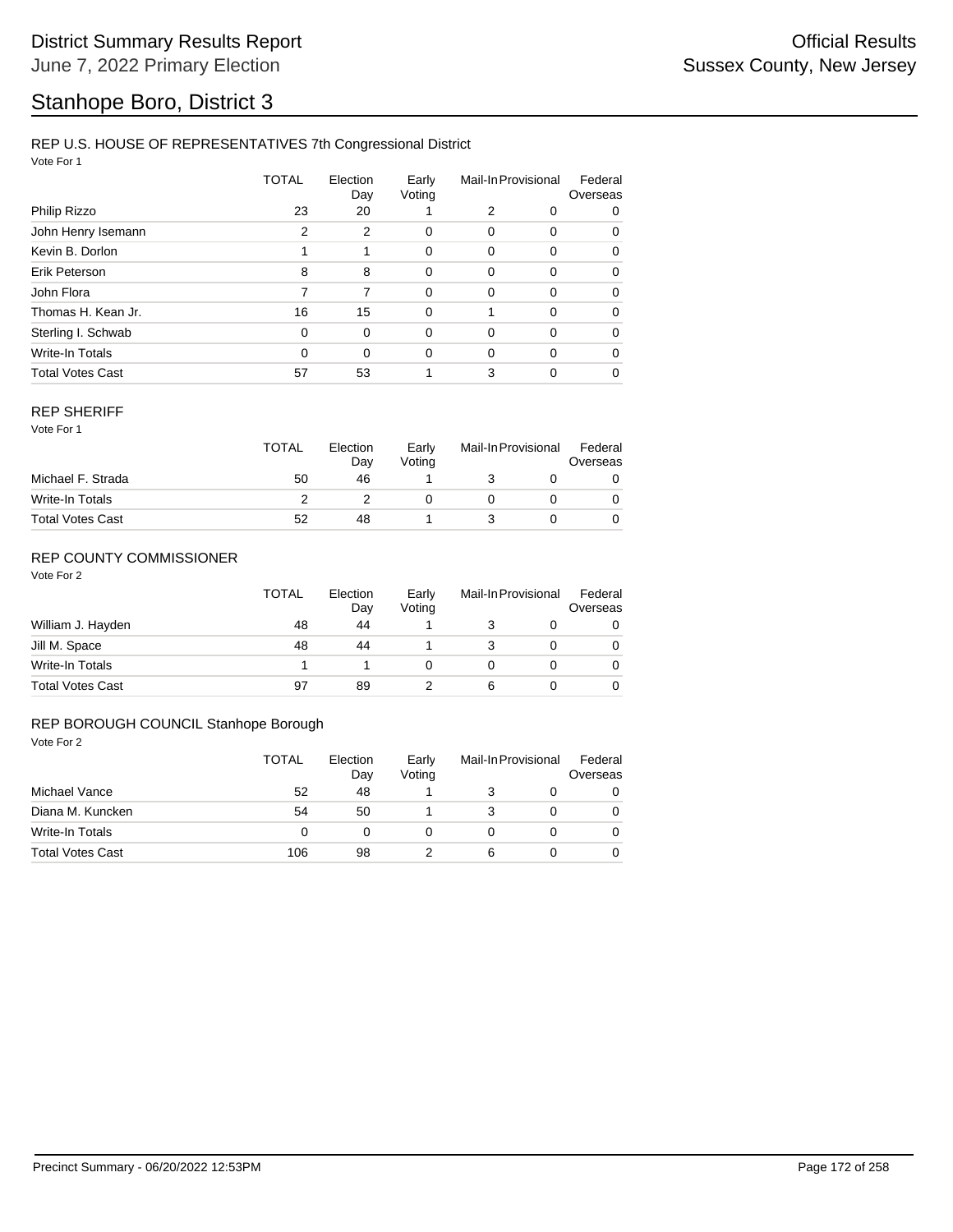## Stillwater Twp, District 1

| <b>Statistics</b>                | <b>TOTAL</b> | Election<br>Day | Early<br>Voting | Mail-In Provisional |   | Federal<br>Overseas |
|----------------------------------|--------------|-----------------|-----------------|---------------------|---|---------------------|
| Registered Voters - Total        | 1,279        |                 |                 |                     |   |                     |
| Registered Voters - Democratic   | 274          |                 |                 |                     |   |                     |
| Registered Voters - Republican   | 682          |                 |                 |                     |   |                     |
| <b>Ballots Cast - Total</b>      | 302          | 243             | 5               | 51                  | 3 | $\Omega$            |
| <b>Ballots Cast - Democratic</b> | 57           | 23              | $\mathbf 0$     | 32                  | 2 | $\Omega$            |
| Ballots Cast - Republican        | 245          | 220             | 5               | 19                  | 1 | $\Omega$            |
| Voter Turnout - Total            | 23.61%       |                 |                 |                     |   |                     |
| Voter Turnout - Democratic       | 20.80%       |                 |                 |                     |   |                     |
| Voter Turnout - Republican       | 35.92%       |                 |                 |                     |   |                     |

#### DEM U.S. HOUSE OF REPRESENTATIVES 7th Congressional District

Vote For 1

|                         | TOTAL | Election<br>Day | Early<br>Voting | Mail-In Provisional |  | Federal<br>Overseas |
|-------------------------|-------|-----------------|-----------------|---------------------|--|---------------------|
| Roger Bacon             | 11    | 5               |                 |                     |  | 0                   |
| <b>Tom Malinowski</b>   | 45    | 18              |                 | 27                  |  |                     |
| Write-In Totals         | 0     |                 |                 |                     |  |                     |
| <b>Total Votes Cast</b> | 56    | 23              |                 | 31                  |  |                     |

#### DEM SHERIFF

Vote For 1

|                         | <b>TOTAL</b> | Election<br>Dav | Early<br>Votina | Mail-In Provisional |  | Federal<br>Overseas |
|-------------------------|--------------|-----------------|-----------------|---------------------|--|---------------------|
| No Petition Filed       |              |                 |                 |                     |  |                     |
| Write-In Totals         | 5            |                 |                 |                     |  |                     |
| <b>Total Votes Cast</b> | 5            |                 |                 |                     |  |                     |

### DEM COUNTY COMMISSIONER

Vote For 2

|                         | <b>TOTAL</b> | Election<br>Day | Early<br>Votina |    | Mail-In Provisional | Federal<br>Overseas |
|-------------------------|--------------|-----------------|-----------------|----|---------------------|---------------------|
| Damaris Lira            | 47           | 19              |                 | 28 |                     | 0                   |
| Camila DiResta          | 49           |                 |                 | 30 |                     | 0                   |
| Write-In Totals         | 4            |                 |                 |    |                     | 0                   |
| <b>Total Votes Cast</b> | 100          | 38              |                 | 60 |                     | 0                   |

#### DEM TOWNSHIP COMMITTEE Stillwater Township

|                         | <b>TOTAL</b> | Election<br>Day | Early<br>Voting | Mail-In Provisional |  | Federal<br>Overseas |
|-------------------------|--------------|-----------------|-----------------|---------------------|--|---------------------|
| No Petition Filed       |              |                 |                 |                     |  |                     |
| No Petition Filed       | 0            |                 |                 |                     |  |                     |
| Write-In Totals         | 11           | Δ               |                 |                     |  |                     |
| <b>Total Votes Cast</b> |              |                 |                 |                     |  |                     |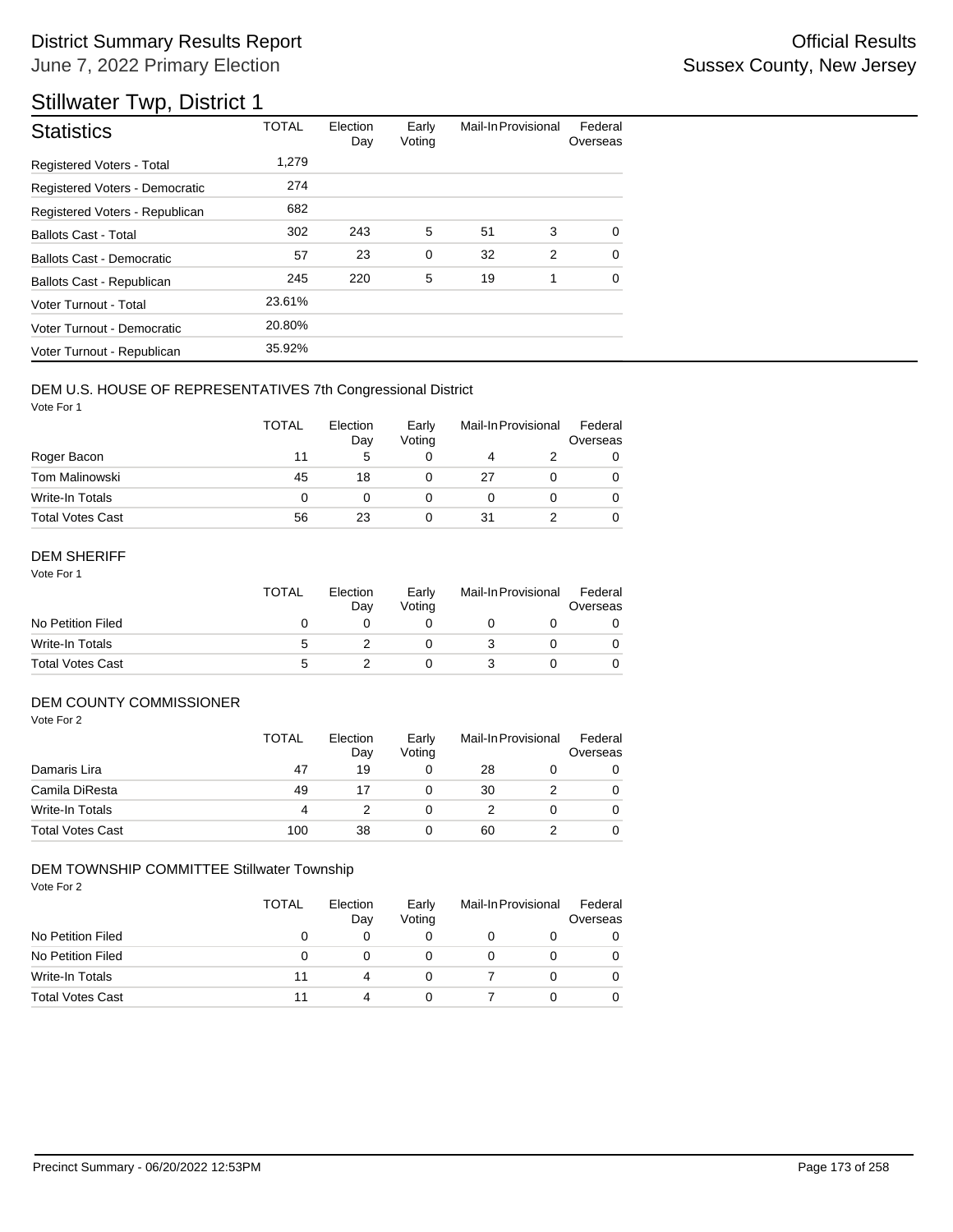## Stillwater Twp, District 1

#### REP U.S. HOUSE OF REPRESENTATIVES 7th Congressional District

Vote For 1

|                         | <b>TOTAL</b> | Election<br>Day | Early<br>Voting | Mail-In Provisional |          | Federal<br>Overseas |  |
|-------------------------|--------------|-----------------|-----------------|---------------------|----------|---------------------|--|
| Philip Rizzo            | 68           | 64              |                 | 3                   | 0        | 0                   |  |
| John Henry Isemann      | 4            | 2               | 2               | 0                   | 0        | 0                   |  |
| Kevin B. Dorlon         | 7            | 4               | 0               | 3                   | 0        | 0                   |  |
| Erik Peterson           | 25           | 24              | 0               | 1                   | $\Omega$ | 0                   |  |
| John Flora              | 31           | 29              | $\mathbf 0$     | 1                   | 1        | 0                   |  |
| Thomas H. Kean Jr.      | 93           | 84              | 1               | 8                   | 0        | 0                   |  |
| Sterling I. Schwab      | 3            | 1               |                 |                     | 0        | $\Omega$            |  |
| Write-In Totals         | 4            | 4               | $\Omega$        | $\Omega$            | $\Omega$ | 0                   |  |
| <b>Total Votes Cast</b> | 235          | 212             | 5               | 17                  |          | 0                   |  |

#### REP SHERIFF

Vote For 1

|                         | <b>TOTAL</b> | Election<br>Dav<br>188 | Early<br>Votina<br>5 | Mail-In Provisional |  | Federal<br>Overseas |
|-------------------------|--------------|------------------------|----------------------|---------------------|--|---------------------|
| Michael F. Strada       | 211          |                        |                      | 18                  |  |                     |
| Write-In Totals         |              |                        |                      |                     |  |                     |
| <b>Total Votes Cast</b> | 218          | 194                    | 5                    | 19                  |  |                     |

### REP COUNTY COMMISSIONER

Vote For 2

|                         | <b>TOTAL</b> | Election<br>Day | Early<br>Voting | Mail-In Provisional |  | Federal<br>Overseas |
|-------------------------|--------------|-----------------|-----------------|---------------------|--|---------------------|
| William J. Hayden       | 185          | 167             | 4               | 14                  |  | 0                   |
| Jill M. Space           | 197          | 177             | 4               | 16                  |  | 0                   |
| Write-In Totals         | 5            |                 |                 |                     |  | 0                   |
| <b>Total Votes Cast</b> | 387          | 346             | 8               | 33                  |  | 0                   |

#### Vote For 2 REP TOWNSHIP COMMITTEE Stillwater Township

|                         | <b>TOTAL</b> | Election<br>Day | Early<br>Voting | Mail-In Provisional |   | Federal<br>Overseas |
|-------------------------|--------------|-----------------|-----------------|---------------------|---|---------------------|
| Dawn A. Delaney         | 172          | 153             | 3               | 15                  |   | $\Omega$            |
| Timmy Lee Fisher        | 100          | 91              | 2               |                     | 0 | $\Omega$            |
| Vera A. Rumsey          | 152          | 134             | 5               | 12                  |   | $\Omega$            |
| Write-In Totals         | 11           | 9               | 0               |                     | 0 | $\Omega$            |
| <b>Total Votes Cast</b> | 435          | 387             | 10              | 36                  | 2 | $\Omega$            |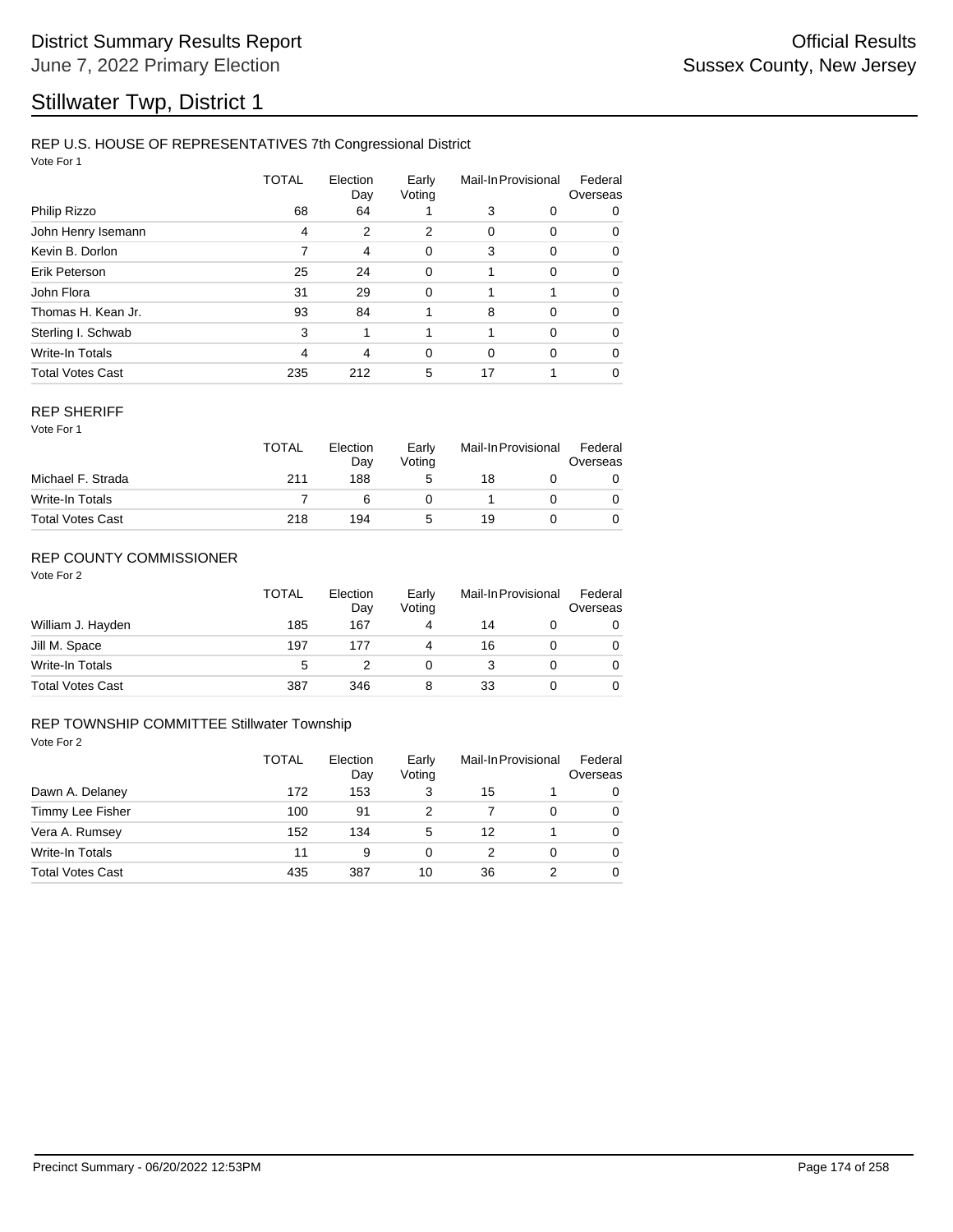## Stillwater Twp, District 2

| <b>Statistics</b>                | <b>TOTAL</b> | Election<br>Day | Early<br>Voting | Mail-In Provisional |   | Federal<br>Overseas |
|----------------------------------|--------------|-----------------|-----------------|---------------------|---|---------------------|
| Registered Voters - Total        | 1,158        |                 |                 |                     |   |                     |
| Registered Voters - Democratic   | 219          |                 |                 |                     |   |                     |
| Registered Voters - Republican   | 586          |                 |                 |                     |   |                     |
| <b>Ballots Cast - Total</b>      | 235          | 182             | 6               | 43                  | 4 | $\Omega$            |
| <b>Ballots Cast - Democratic</b> | 48           | 23              | $\overline{2}$  | 21                  | 2 | $\Omega$            |
| Ballots Cast - Republican        | 187          | 159             | 4               | 22                  | 2 | $\mathbf 0$         |
| Voter Turnout - Total            | 20.29%       |                 |                 |                     |   |                     |
| Voter Turnout - Democratic       | 21.92%       |                 |                 |                     |   |                     |
| Voter Turnout - Republican       | 31.91%       |                 |                 |                     |   |                     |

#### DEM U.S. HOUSE OF REPRESENTATIVES 7th Congressional District

Vote For 1

|                         | <b>TOTAL</b> | Election<br>Day | Early<br>Voting | Mail-In Provisional |  | Federal<br>Overseas |
|-------------------------|--------------|-----------------|-----------------|---------------------|--|---------------------|
| Roger Bacon             | 3            |                 |                 |                     |  |                     |
| Tom Malinowski          | 43           | 20              |                 | 21                  |  |                     |
| Write-In Totals         |              |                 |                 |                     |  |                     |
| <b>Total Votes Cast</b> | 47           | 22              |                 | 21                  |  |                     |

#### DEM SHERIFF

Vote For 1

|                         | TOTAL | Election<br>Dav | Early<br>Votina | Mail-In Provisional |  | Federal<br>Overseas |
|-------------------------|-------|-----------------|-----------------|---------------------|--|---------------------|
| No Petition Filed       |       |                 |                 |                     |  |                     |
| Write-In Totals         |       |                 |                 |                     |  |                     |
| <b>Total Votes Cast</b> |       |                 |                 |                     |  |                     |

### DEM COUNTY COMMISSIONER

Vote For 2

|                         | <b>TOTAL</b> | Election<br>Day | Early<br>Votina | Mail-In Provisional |  | Federal<br>Overseas |
|-------------------------|--------------|-----------------|-----------------|---------------------|--|---------------------|
| Damaris Lira            | 39           | 17              |                 | 19                  |  |                     |
| Camila DiResta          | 41           | 19              |                 | 19                  |  | 0                   |
| Write-In Totals         | 6            |                 |                 |                     |  | 0                   |
| <b>Total Votes Cast</b> | 86           | 38              | 4               | 42                  |  | 0                   |

#### DEM TOWNSHIP COMMITTEE Stillwater Township

|                         | <b>TOTAL</b> | Election<br>Day | Early<br>Voting | Mail-In Provisional | Federal<br>Overseas |
|-------------------------|--------------|-----------------|-----------------|---------------------|---------------------|
| No Petition Filed       |              |                 |                 |                     |                     |
| No Petition Filed       |              |                 |                 |                     |                     |
| Write-In Totals         | 5            |                 |                 |                     |                     |
| <b>Total Votes Cast</b> | 5            |                 |                 |                     |                     |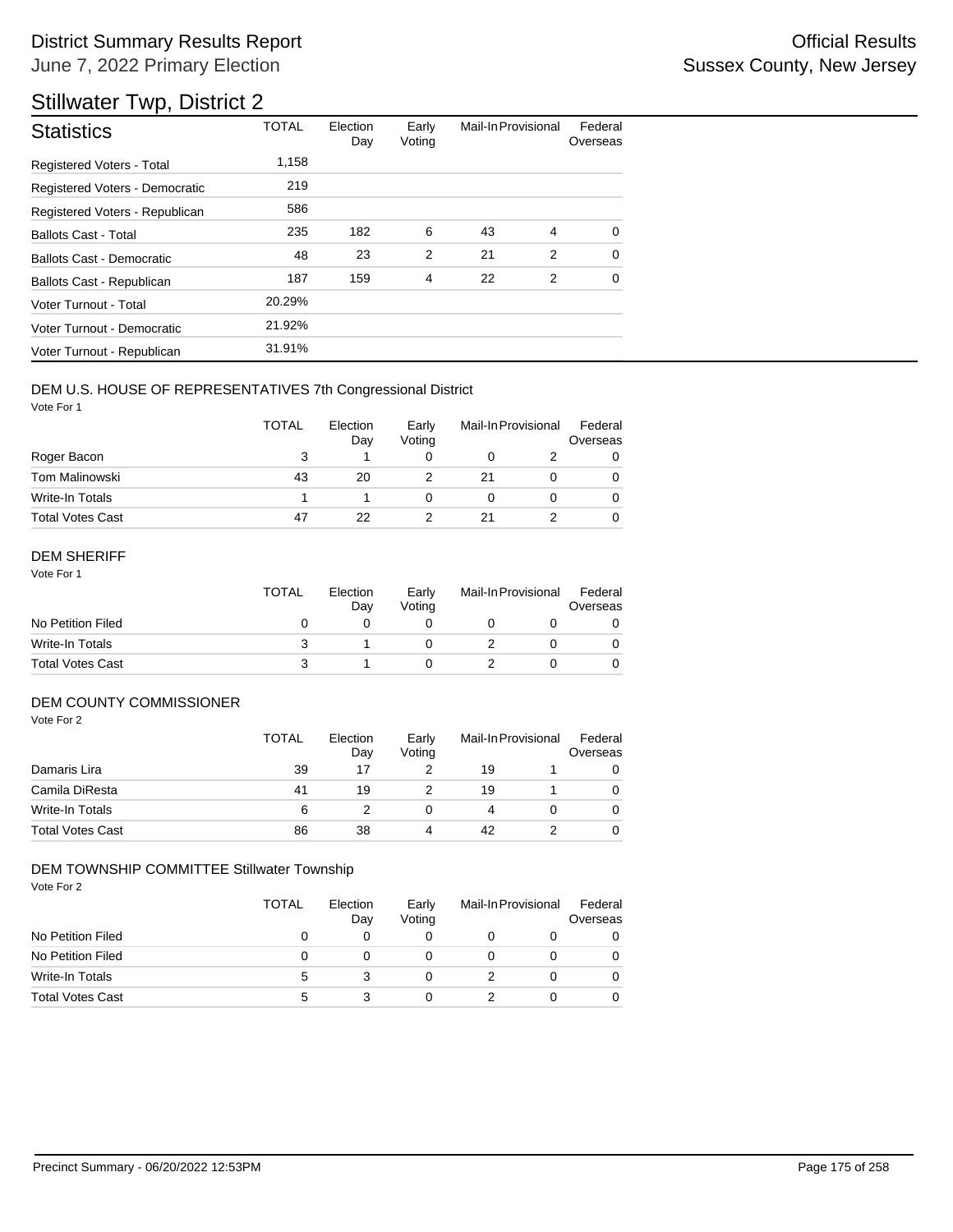## Stillwater Twp, District 2

#### REP U.S. HOUSE OF REPRESENTATIVES 7th Congressional District

Vote For 1

|                         | TOTAL    | Election<br>Day | Early<br>Voting | Mail-In Provisional |                | Federal<br>Overseas |  |
|-------------------------|----------|-----------------|-----------------|---------------------|----------------|---------------------|--|
| Philip Rizzo            | 61       | 54              |                 | 5                   |                | 0                   |  |
| John Henry Isemann      | 3        | 3               | 0               | 0                   | 0              | 0                   |  |
| Kevin B. Dorlon         | 2        | 2               | 0               | 0                   | 0              | 0                   |  |
| Erik Peterson           | 19       | 19              | 0               | 0                   | 0              | 0                   |  |
| John Flora              | 26       | 21              | 3               | 1                   | 1              | $\Omega$            |  |
| Thomas H. Kean Jr.      | 67       | 53              | 0               | 14                  | 0              | 0                   |  |
| Sterling I. Schwab      | 1        | 1               | $\Omega$        | $\Omega$            | 0              | $\Omega$            |  |
| Write-In Totals         | $\Omega$ | $\Omega$        | $\Omega$        | $\Omega$            | $\Omega$       | 0                   |  |
| <b>Total Votes Cast</b> | 179      | 153             | 4               | 20                  | $\overline{2}$ | 0                   |  |

#### REP SHERIFF

Vote For 1

|                         | <b>TOTAL</b> | Election<br>Day<br>143 | Early<br>Voting<br>4 | Mail-In Provisional |  | Federal<br>Overseas |
|-------------------------|--------------|------------------------|----------------------|---------------------|--|---------------------|
| Michael F. Strada       | 170          |                        |                      | 21                  |  |                     |
| Write-In Totals         |              |                        |                      |                     |  |                     |
| <b>Total Votes Cast</b> | 171          | 144                    | Δ                    | 21                  |  |                     |

### REP COUNTY COMMISSIONER

Vote For 2

|                         | <b>TOTAL</b> | Election<br>Day | Early<br>Voting | Mail-In Provisional |   | Federal<br>Overseas |
|-------------------------|--------------|-----------------|-----------------|---------------------|---|---------------------|
| William J. Hayden       | 156          | 132             |                 | 19                  |   | 0                   |
| Jill M. Space           | 158          | 134             | 4               | 18                  |   | 0                   |
| Write-In Totals         | 3            |                 | 0               |                     |   | 0                   |
| <b>Total Votes Cast</b> | 317          | 268             |                 | 38                  | 4 |                     |

#### Vote For 2 REP TOWNSHIP COMMITTEE Stillwater Township

|                         | <b>TOTAL</b> | Election<br>Day | Early<br>Voting | Mail-In Provisional |   | Federal<br>Overseas |
|-------------------------|--------------|-----------------|-----------------|---------------------|---|---------------------|
| Dawn A. Delaney         | 147          | 124             |                 | 19                  |   | $\Omega$            |
| Timmy Lee Fisher        | 69           | 58              | 2               |                     | 2 | $\Omega$            |
| Vera A. Rumsey          | 128          | 110             |                 | 16                  | 0 | 0                   |
| Write-In Totals         |              |                 | 0               | 0                   | 0 | $\Omega$            |
| <b>Total Votes Cast</b> | 345          | 293             | 6               | 42                  | 4 | $\Omega$            |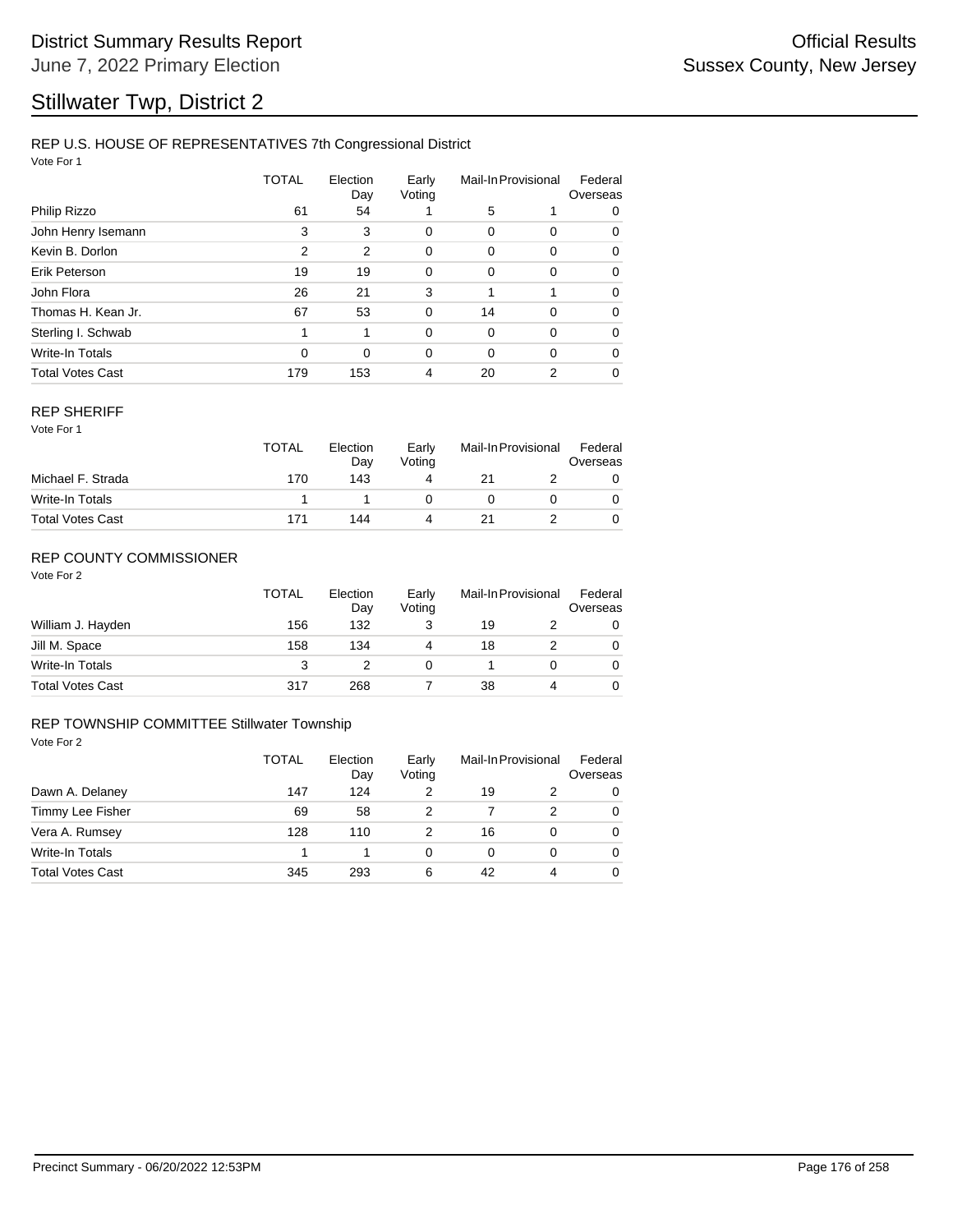## Stillwater Twp, District 3

| <b>Statistics</b>                | <b>TOTAL</b> | Election<br>Day | Early<br>Voting | Mail-In Provisional |   | Federal<br>Overseas |
|----------------------------------|--------------|-----------------|-----------------|---------------------|---|---------------------|
| <b>Registered Voters - Total</b> | 863          |                 |                 |                     |   |                     |
| Registered Voters - Democratic   | 222          |                 |                 |                     |   |                     |
| Registered Voters - Republican   | 366          |                 |                 |                     |   |                     |
| <b>Ballots Cast - Total</b>      | 158          | 116             | 3               | 35                  | 4 | 0                   |
| Ballots Cast - Democratic        | 41           | 20              | 1               | 17                  | 3 | $\Omega$            |
| Ballots Cast - Republican        | 117          | 96              | 2               | 18                  | 1 | $\Omega$            |
| Voter Turnout - Total            | 18.31%       |                 |                 |                     |   |                     |
| Voter Turnout - Democratic       | 18.47%       |                 |                 |                     |   |                     |
| Voter Turnout - Republican       | 31.97%       |                 |                 |                     |   |                     |

#### DEM U.S. HOUSE OF REPRESENTATIVES 7th Congressional District

Vote For 1

|                         | <b>TOTAL</b> | Election<br>Day | Early<br>Voting | Mail-In Provisional |  | Federal<br>Overseas |
|-------------------------|--------------|-----------------|-----------------|---------------------|--|---------------------|
| Roger Bacon             | 5            |                 |                 |                     |  |                     |
| <b>Tom Malinowski</b>   | 33           | 14              |                 | 15                  |  |                     |
| Write-In Totals         | 0            |                 |                 |                     |  |                     |
| <b>Total Votes Cast</b> | 38           |                 |                 |                     |  |                     |

#### DEM SHERIFF

Vote For 1

|                         | <b>TOTAL</b> | Election<br>Dav | Early<br>Votina | Mail-In Provisional |  | Federal<br>Overseas |
|-------------------------|--------------|-----------------|-----------------|---------------------|--|---------------------|
| No Petition Filed       |              |                 |                 |                     |  |                     |
| Write-In Totals         | 5            |                 |                 |                     |  |                     |
| <b>Total Votes Cast</b> | 5            |                 |                 |                     |  |                     |

### DEM COUNTY COMMISSIONER

Vote For 2

|                         | <b>TOTAL</b> | Election<br>Day | Early<br>Votina | Mail-In Provisional |   | Federal<br>Overseas |
|-------------------------|--------------|-----------------|-----------------|---------------------|---|---------------------|
| Damaris Lira            | 33           | 14              |                 | 15                  |   | 0                   |
| Camila DiResta          | 36           | 15              |                 |                     |   | 0                   |
| Write-In Totals         | 0            |                 |                 |                     |   | 0                   |
| <b>Total Votes Cast</b> | 69           | 29              |                 | 32                  | 6 | 0                   |

#### DEM TOWNSHIP COMMITTEE Stillwater Township

|                         | <b>TOTAL</b> | Election<br>Day | Early<br>Voting | Mail-In Provisional | Federal<br>Overseas |
|-------------------------|--------------|-----------------|-----------------|---------------------|---------------------|
| No Petition Filed       |              |                 |                 |                     |                     |
| No Petition Filed       | 0            |                 |                 |                     |                     |
| Write-In Totals         | 13           | 4               |                 |                     |                     |
| <b>Total Votes Cast</b> | 13           |                 |                 |                     |                     |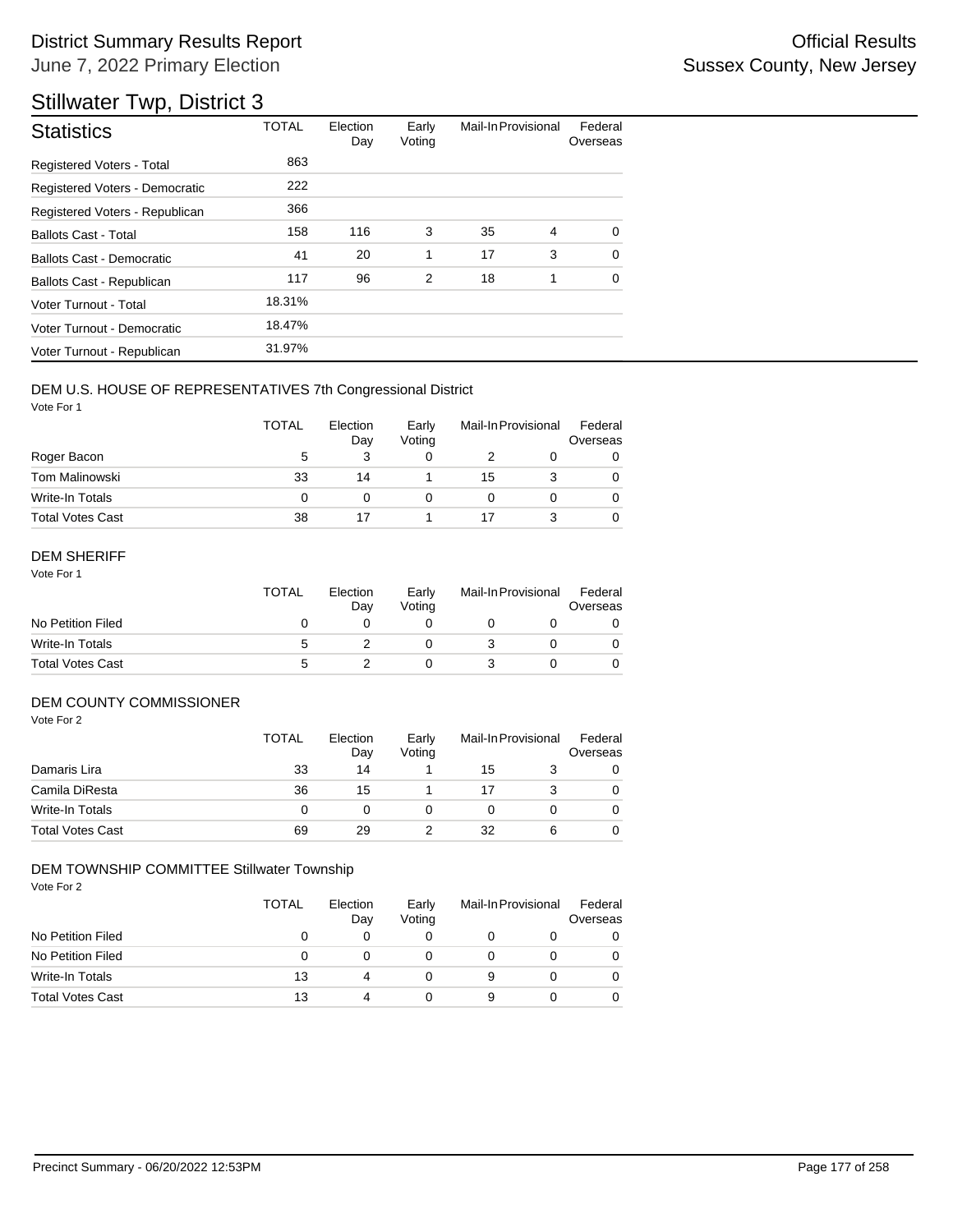## Stillwater Twp, District 3

#### REP U.S. HOUSE OF REPRESENTATIVES 7th Congressional District

Vote For 1

|                         | TOTAL          | Election<br>Day | Early<br>Voting | Mail-In Provisional |             | Federal<br>Overseas |  |
|-------------------------|----------------|-----------------|-----------------|---------------------|-------------|---------------------|--|
| Philip Rizzo            | 29             | 22              | 0               |                     | 0           | 0                   |  |
| John Henry Isemann      | 3              | 1               | 0               | $\overline{2}$      | 0           | 0                   |  |
| Kevin B. Dorlon         | 2              | 1               | 0               |                     | 0           | 0                   |  |
| Erik Peterson           | 14             | 13              | 0               |                     | $\Omega$    | $\Omega$            |  |
| John Flora              | 12             | 11              | $\mathbf 0$     | 1                   | $\mathbf 0$ | $\Omega$            |  |
| Thomas H. Kean Jr.      | 52             | 43              | 2               | 6                   | 1           | 0                   |  |
| Sterling I. Schwab      | $\mathfrak{p}$ | 2               | 0               | $\Omega$            | $\Omega$    | 0                   |  |
| <b>Write-In Totals</b>  | $\Omega$       | $\Omega$        | $\Omega$        | $\Omega$            | $\Omega$    | 0                   |  |
| <b>Total Votes Cast</b> | 114            | 93              | 2               | 18                  |             | 0                   |  |

#### REP SHERIFF

Vote For 1

|                         | <b>TOTAL</b> | Election<br>Day | Early<br>Votina | Mail-In Provisional |  | Federal<br>Overseas |
|-------------------------|--------------|-----------------|-----------------|---------------------|--|---------------------|
| Michael F. Strada       | 108          | 90              |                 | 16                  |  |                     |
| Write-In Totals         |              |                 |                 |                     |  |                     |
| <b>Total Votes Cast</b> | 108          | 90              |                 | 16                  |  |                     |

### REP COUNTY COMMISSIONER

Vote For 2

|                         | <b>TOTAL</b> | Election<br>Day | Early<br>Voting | Mail-In Provisional |  | Federal<br>Overseas |
|-------------------------|--------------|-----------------|-----------------|---------------------|--|---------------------|
| William J. Hayden       | 95           | 77              |                 | 15                  |  | 0                   |
| Jill M. Space           | 107          | 90              |                 | 15                  |  | 0                   |
| Write-In Totals         | 0            |                 |                 |                     |  | 0                   |
| <b>Total Votes Cast</b> | 202          | 167             | 4               | 30                  |  | 0                   |

#### Vote For 2 REP TOWNSHIP COMMITTEE Stillwater Township

|                         | <b>TOTAL</b> | Election<br>Day<br>80 | Early<br>Voting | Mail-In Provisional |   | Federal<br>Overseas |
|-------------------------|--------------|-----------------------|-----------------|---------------------|---|---------------------|
| Dawn A. Delaney         | 100          |                       |                 | 17                  |   | $\Omega$            |
| Timmy Lee Fisher        | 47           | 37                    |                 | 9                   | 0 | $\Omega$            |
| Vera A. Rumsey          | 72           | 61                    |                 | 9                   |   | $\Omega$            |
| Write-In Totals         |              |                       | 0               | 0                   | 0 | $\Omega$            |
| <b>Total Votes Cast</b> | 220          | 179                   | 4               | 35                  | 2 | $\Omega$            |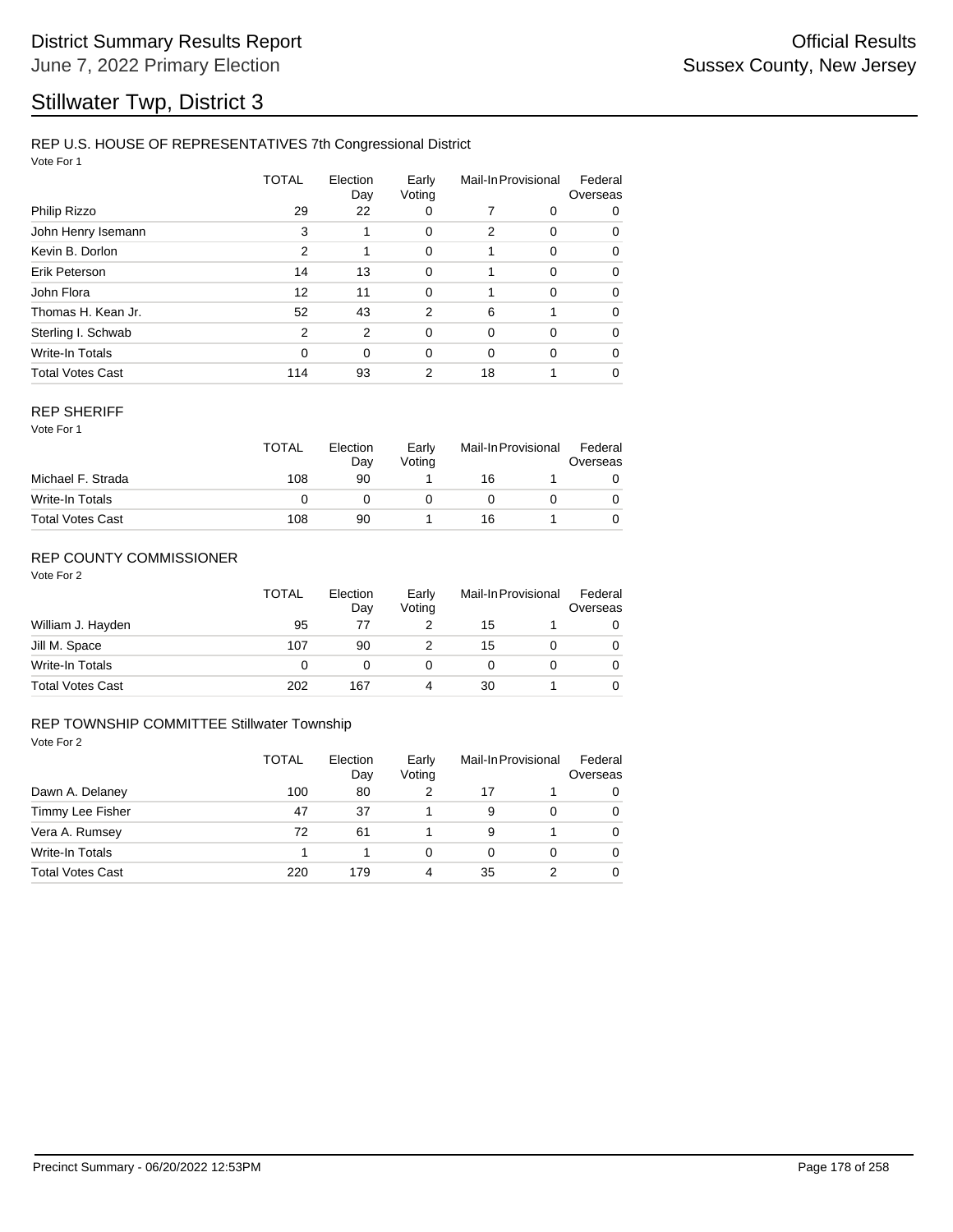## Sussex Boro, District 1

| <b>Statistics</b>                | <b>TOTAL</b> | Election<br>Day | Early<br>Voting | Mail-In Provisional |   | Federal<br>Overseas |
|----------------------------------|--------------|-----------------|-----------------|---------------------|---|---------------------|
| <b>Registered Voters - Total</b> | 1.373        |                 |                 |                     |   |                     |
| Registered Voters - Democratic   | 318          |                 |                 |                     |   |                     |
| Registered Voters - Republican   | 534          |                 |                 |                     |   |                     |
| <b>Ballots Cast - Total</b>      | 166          | 125             | 8               | 32                  | 1 | $\Omega$            |
| Ballots Cast - Democratic        | 35           | 16              | $\overline{4}$  | 15                  | 0 | $\Omega$            |
| Ballots Cast - Republican        | 131          | 109             | $\overline{4}$  | 17                  | 1 | $\Omega$            |
| Voter Turnout - Total            | 12.09%       |                 |                 |                     |   |                     |
| Voter Turnout - Democratic       | 11.01%       |                 |                 |                     |   |                     |
| Voter Turnout - Republican       | 24.53%       |                 |                 |                     |   |                     |

#### DEM U.S. HOUSE OF REPRESENTATIVES 5th Congressional District

Vote For 1

|                         | <b>TOTAL</b> | Election<br>Day |   | Mail-In Provisional |  | Federal<br>Overseas |  |
|-------------------------|--------------|-----------------|---|---------------------|--|---------------------|--|
| Josh Gottheimer         | 33           | 14              | 4 | 15                  |  |                     |  |
| Write-In Totals         |              |                 |   |                     |  |                     |  |
| <b>Total Votes Cast</b> | 35           | 16              | Δ | 15                  |  |                     |  |

#### DEM SHERIFF

Vote For 1

|                         | <b>TOTAL</b><br>Election |  | Early<br>Votina | Mail-In Provisional |  | Federal<br>Overseas |  |
|-------------------------|--------------------------|--|-----------------|---------------------|--|---------------------|--|
| No Petition Filed       |                          |  |                 |                     |  |                     |  |
| Write-In Totals         |                          |  |                 |                     |  | 0                   |  |
| <b>Total Votes Cast</b> |                          |  |                 |                     |  |                     |  |

#### DEM COUNTY COMMISSIONER

Vote For 2

|                         | <b>TOTAL</b> | Election<br>Day | Early<br>Votina |    | Mail-In Provisional | Federal<br>Overseas |
|-------------------------|--------------|-----------------|-----------------|----|---------------------|---------------------|
| Damaris Lira            | 32           | 13              | 4               | 15 |                     | 0                   |
| Camila DiResta          | 29           | 13              |                 | 14 |                     | 0                   |
| Write-In Totals         |              |                 |                 |    |                     | $\Omega$            |
| <b>Total Votes Cast</b> | 63           | 28              | 6               | 29 |                     | 0                   |

#### DEM BOROUGH COUNCIL Sussex Borough

| Vote For 2              | <b>TOTAL</b> | Election<br>Day | Early<br>Voting | Mail-In Provisional |   | Federal<br>Overseas |  |
|-------------------------|--------------|-----------------|-----------------|---------------------|---|---------------------|--|
| No Petition Filed       | 0            | 0               | 0               |                     | O |                     |  |
| No Petition Filed       | 0            | 0               | 0               |                     | 0 |                     |  |
| <b>Write-In Totals</b>  | 6            | 4               | 0               |                     | 0 |                     |  |
| <b>Total Votes Cast</b> | 6            | 4               | 0               |                     | 0 |                     |  |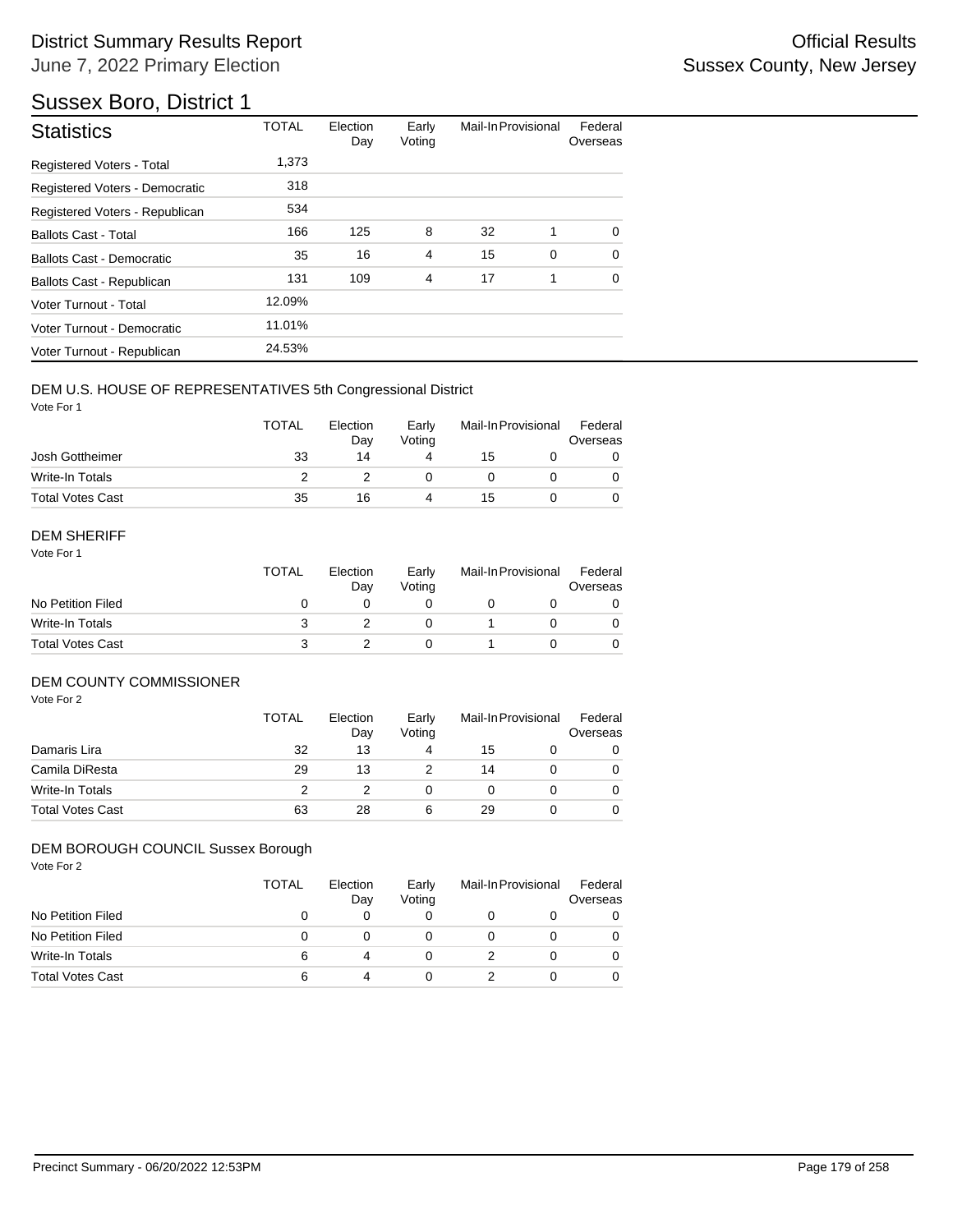## Sussex Boro, District 1

#### REP U.S. HOUSE OF REPRESENTATIVES 5th Congressional District

Vote For 1

|                         | <b>TOTAL</b> | Election<br>Day | Early<br>Voting | Mail-In Provisional |          | Federal<br>Overseas |
|-------------------------|--------------|-----------------|-----------------|---------------------|----------|---------------------|
| Frank T. Pallotta       | 70           | 61              | 3               | 6                   | 0        | 0                   |
| Nick DeGregorio         | 51           | 38              |                 | 11                  |          | 0                   |
| Sab Skenderi            | 3            | 3               | 0               | 0                   | $\Omega$ | 0                   |
| Fred Schneiderman       | 5            | 5               | 0               | 0                   | $\Omega$ | 0                   |
| Write-In Totals         | 0            | $\Omega$        | 0               | 0                   | $\Omega$ | 0                   |
| <b>Total Votes Cast</b> | 129          | 107             | 4               | 17                  |          | 0                   |

#### REP SHERIFF

Vote For 1

|                         | <b>TOTAL</b> | Election<br>Day | Early<br>Votina | Mail-In Provisional |  | Federal<br>Overseas |  |
|-------------------------|--------------|-----------------|-----------------|---------------------|--|---------------------|--|
| Michael F. Strada       | 121          | 99              | 4               |                     |  |                     |  |
| Write-In Totals         |              |                 |                 |                     |  |                     |  |
| <b>Total Votes Cast</b> | 122          | 100             |                 |                     |  |                     |  |

### REP COUNTY COMMISSIONER

Vote For 2

|                         | <b>TOTAL</b> | Election<br>Day | Early<br>Voting | Mail-In Provisional |  | Federal<br>Overseas |
|-------------------------|--------------|-----------------|-----------------|---------------------|--|---------------------|
| William J. Hayden       | 97           | 79              | 3               | 14                  |  | 0                   |
| Jill M. Space           | 106          | 88              |                 | 15                  |  | $\Omega$            |
| Write-In Totals         | 12           |                 |                 | 5                   |  | $\Omega$            |
| <b>Total Votes Cast</b> | 215          | 174             | 5               | 34                  |  | 0                   |

#### REP BOROUGH COUNCIL Sussex Borough

|                         | TOTAL | Election<br>Day | Early<br>Voting | Mail-In Provisional |  | Federal<br>Overseas |
|-------------------------|-------|-----------------|-----------------|---------------------|--|---------------------|
| John Ross               | 117   | 100             |                 | 12                  |  | 0                   |
| Mario Poggi             | 98    | 82              |                 | 14                  |  |                     |
| Write-In Totals         |       |                 |                 | :5                  |  | 0                   |
| <b>Total Votes Cast</b> | 222   | 184             | 5               | 31                  |  |                     |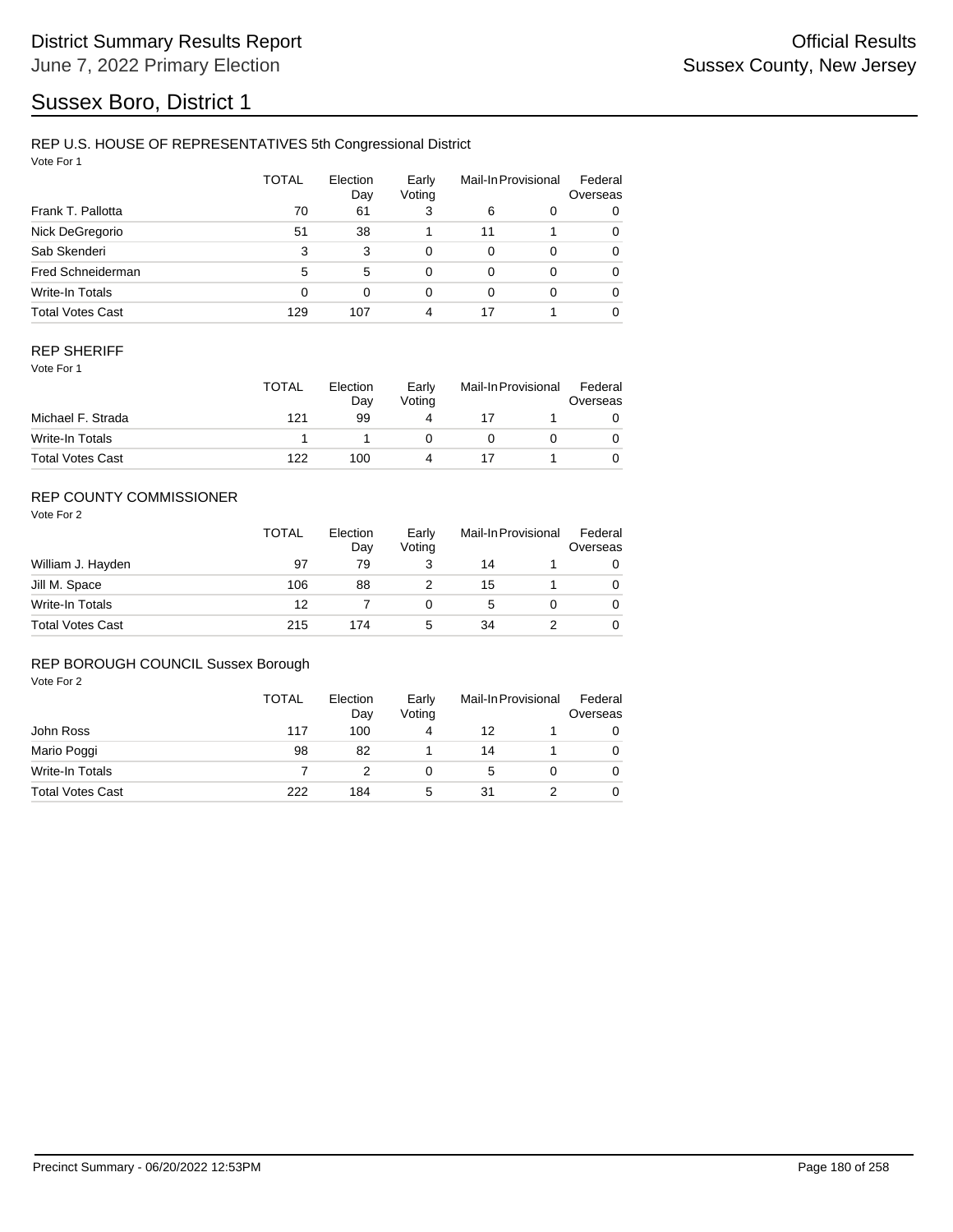# Vernon Twp, District 1

| <b>Statistics</b>                | <b>TOTAL</b> | Election<br>Day | Early<br>Voting | Mail-In Provisional |             | Federal<br>Overseas |
|----------------------------------|--------------|-----------------|-----------------|---------------------|-------------|---------------------|
| Registered Voters - Total        | 853          |                 |                 |                     |             |                     |
| Registered Voters - Democratic   | 223          |                 |                 |                     |             |                     |
| Registered Voters - Republican   | 328          |                 |                 |                     |             |                     |
| <b>Ballots Cast - Total</b>      | 91           | 60              | 2               | 29                  | 0           | $\Omega$            |
| <b>Ballots Cast - Democratic</b> | 32           | 9               | $\mathbf 0$     | 23                  | $\mathbf 0$ | $\Omega$            |
| Ballots Cast - Republican        | 59           | 51              | 2               | 6                   | 0           | 0                   |
| Voter Turnout - Total            | 10.67%       |                 |                 |                     |             |                     |
| Voter Turnout - Democratic       | 14.35%       |                 |                 |                     |             |                     |
| Voter Turnout - Republican       | 17.99%       |                 |                 |                     |             |                     |

#### DEM U.S. HOUSE OF REPRESENTATIVES 5th Congressional District

Vote For 1

|                         | <b>TOTAL</b> | Election<br>Dav | Early<br>Votina | Mail-In Provisional |  | Federal<br>Overseas |
|-------------------------|--------------|-----------------|-----------------|---------------------|--|---------------------|
| Josh Gottheimer         | 32           | 9               |                 | 23                  |  |                     |
| Write-In Totals         |              |                 |                 |                     |  |                     |
| <b>Total Votes Cast</b> | 32           | 9               |                 | 23                  |  |                     |

#### DEM SHERIFF

Vote For 1

|                         | <b>TOTAL</b> | Election<br>Day | Early<br>Votina | Mail-In Provisional |  | Federal<br>Overseas |  |
|-------------------------|--------------|-----------------|-----------------|---------------------|--|---------------------|--|
| No Petition Filed       |              |                 |                 |                     |  |                     |  |
| Write-In Totals         |              |                 |                 |                     |  | $\Omega$            |  |
| <b>Total Votes Cast</b> |              |                 |                 |                     |  |                     |  |

#### DEM COUNTY COMMISSIONER

Vote For 2

|                         | <b>TOTAL</b> | Election<br>Day | Early<br>Votina |    | Mail-In Provisional | Federal<br>Overseas |
|-------------------------|--------------|-----------------|-----------------|----|---------------------|---------------------|
| Damaris Lira            | 28           |                 |                 | 21 |                     | 0                   |
| Camila DiResta          | 29           |                 |                 | 21 |                     | 0                   |
| Write-In Totals         | 0            |                 |                 |    |                     | $\Omega$            |
| <b>Total Votes Cast</b> | 57           | 15              |                 | 42 |                     | 0                   |

|                         | TOTAL | Election<br>Day | Early<br>Voting | Mail-In Provisional |   | Federal<br>Overseas |
|-------------------------|-------|-----------------|-----------------|---------------------|---|---------------------|
| Frank T. Pallotta       | 28    | 27              | 0               |                     | 0 | 0                   |
| Nick DeGregorio         | 22    | 18              | 2               | 2                   | 0 | 0                   |
| Sab Skenderi            | 6     | 5               | 0               |                     | 0 | 0                   |
| Fred Schneiderman       |       | 0               | 0               |                     | 0 | 0                   |
| Write-In Totals         | 0     | 0               | 0               | 0                   | 0 | 0                   |
| <b>Total Votes Cast</b> | 57    | 50              | 2               | 5                   | 0 | 0                   |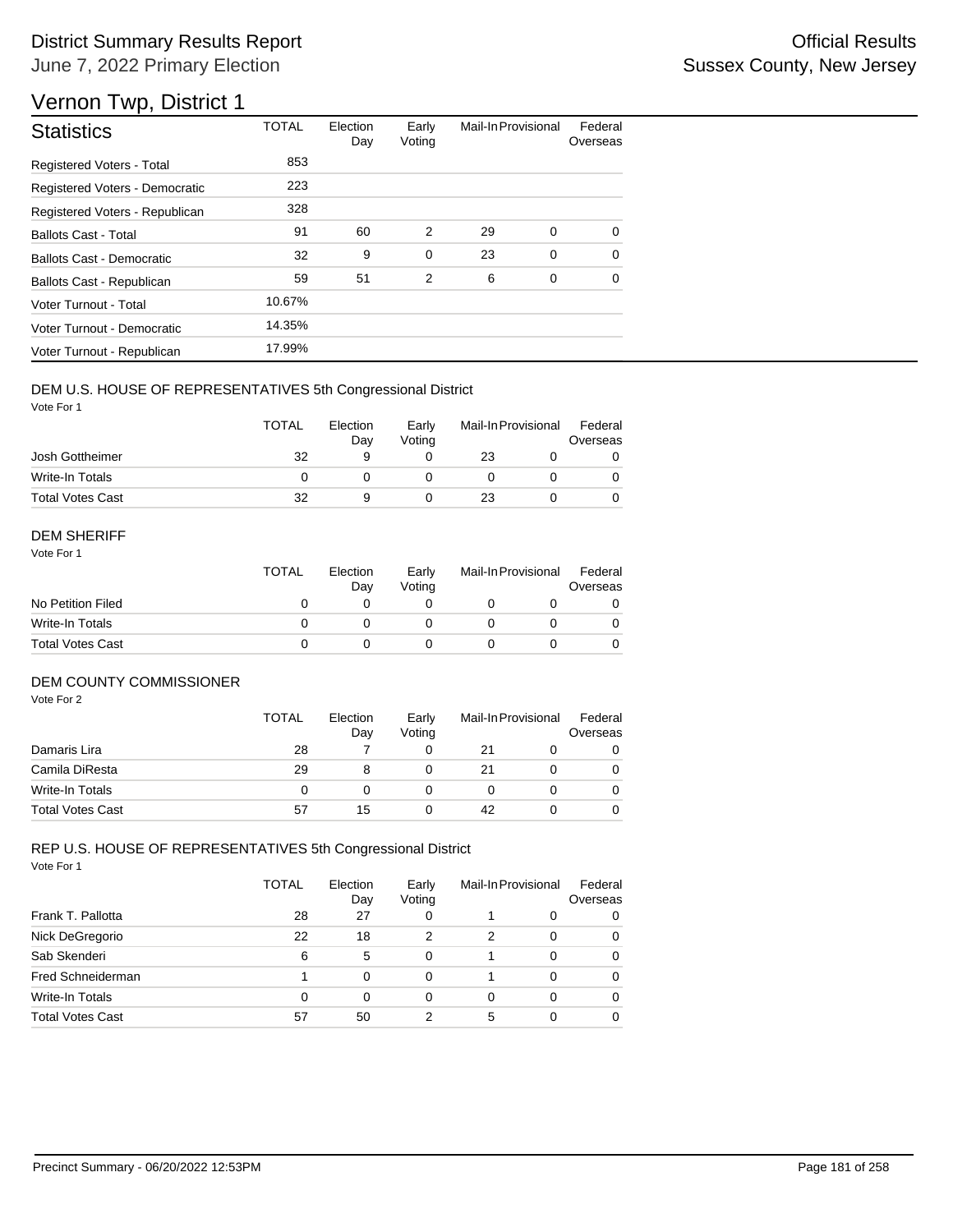### REP SHERIFF

Vote For 1

|                         | <b>TOTAL</b> | Election<br>Dav | Early<br>Votina | Mail-In Provisional |  | Federal<br>Overseas |
|-------------------------|--------------|-----------------|-----------------|---------------------|--|---------------------|
| Michael F. Strada       | 58           | 50              |                 |                     |  |                     |
| Write-In Totals         |              |                 |                 |                     |  |                     |
| <b>Total Votes Cast</b> | 58           | 50              |                 |                     |  |                     |

## REP COUNTY COMMISSIONER

|                         | <b>TOTAL</b> | Election<br>Day | Early<br>Voting | Mail-In Provisional |  | Federal<br>Overseas |
|-------------------------|--------------|-----------------|-----------------|---------------------|--|---------------------|
| William J. Hayden       | 45           | 40              |                 |                     |  |                     |
| Jill M. Space           | 47           | 39              |                 | 6                   |  | 0                   |
| Write-In Totals         |              |                 |                 |                     |  | 0                   |
| <b>Total Votes Cast</b> | 92           | 79              |                 | 9                   |  |                     |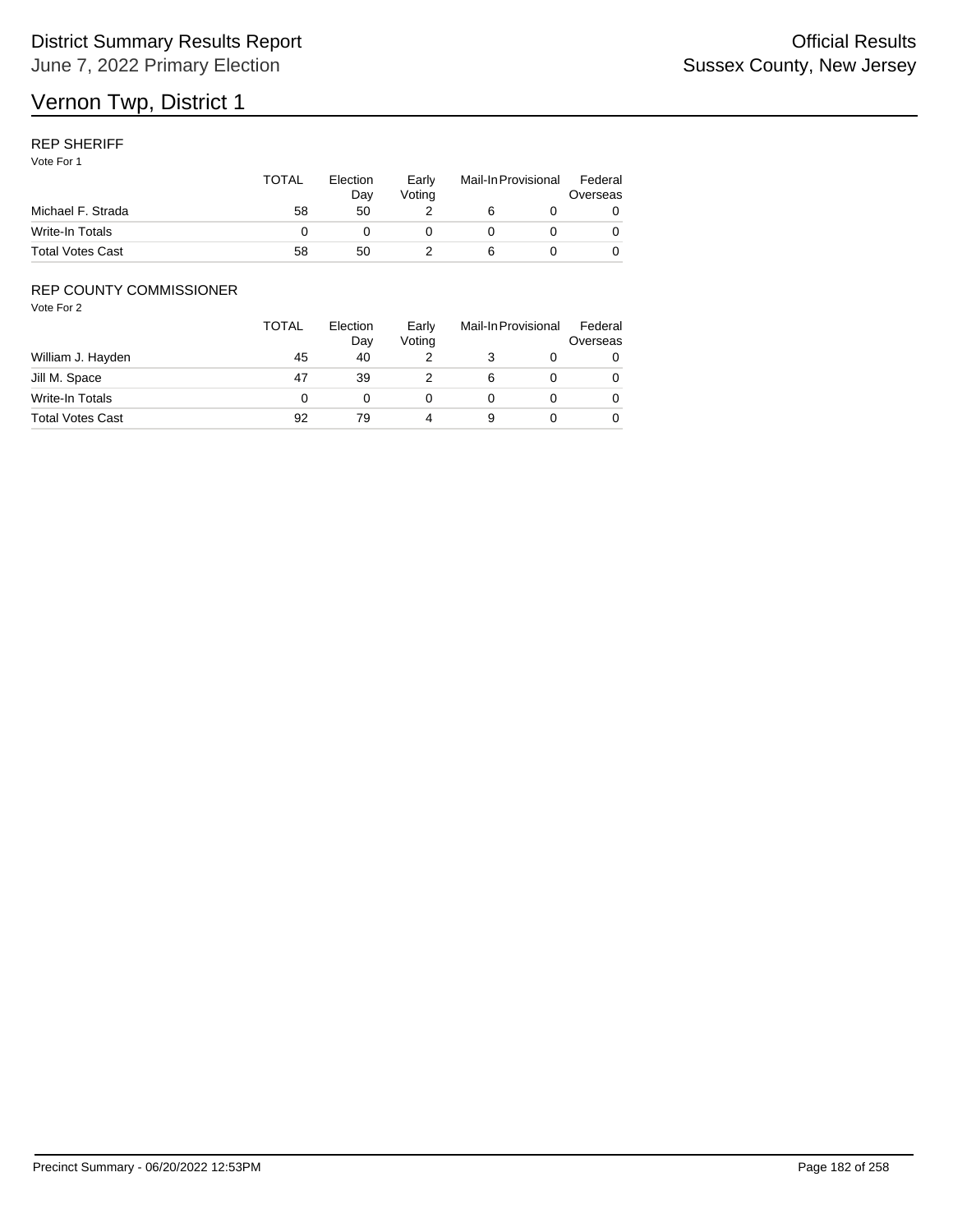# Vernon Twp, District 2

| <b>Statistics</b>                | <b>TOTAL</b> | Election<br>Day | Early<br>Voting | Mail-In Provisional |   | Federal<br>Overseas |
|----------------------------------|--------------|-----------------|-----------------|---------------------|---|---------------------|
| <b>Registered Voters - Total</b> | 747          |                 |                 |                     |   |                     |
| Registered Voters - Democratic   | 165          |                 |                 |                     |   |                     |
| Registered Voters - Republican   | 286          |                 |                 |                     |   |                     |
| <b>Ballots Cast - Total</b>      | 59           | 50              | 1               | 8                   | 0 | $\Omega$            |
| Ballots Cast - Democratic        | 19           | 13              | 0               | 6                   | 0 | $\Omega$            |
| Ballots Cast - Republican        | 40           | 37              | 1               | 2                   | 0 | $\Omega$            |
| Voter Turnout - Total            | 7.90%        |                 |                 |                     |   |                     |
| Voter Turnout - Democratic       | 11.52%       |                 |                 |                     |   |                     |
| Voter Turnout - Republican       | 13.99%       |                 |                 |                     |   |                     |

## DEM U.S. HOUSE OF REPRESENTATIVES 5th Congressional District

Vote For 1

|                         | <b>TOTAL</b> | Election<br>Dav | Early<br>Votina | Mail-In Provisional |  | Federal<br>Overseas |
|-------------------------|--------------|-----------------|-----------------|---------------------|--|---------------------|
| Josh Gottheimer         | 18           | 12              |                 |                     |  |                     |
| Write-In Totals         |              |                 |                 |                     |  |                     |
| <b>Total Votes Cast</b> | 18           |                 |                 |                     |  |                     |

#### DEM SHERIFF

Vote For 1

|                         | <b>TOTAL</b> | Election<br>Dav | Early<br>Votina | Mail-In Provisional |  | Federal<br>Overseas |  |
|-------------------------|--------------|-----------------|-----------------|---------------------|--|---------------------|--|
| No Petition Filed       |              |                 |                 |                     |  |                     |  |
| Write-In Totals         |              |                 |                 |                     |  | $\Omega$            |  |
| <b>Total Votes Cast</b> |              |                 |                 |                     |  |                     |  |

## DEM COUNTY COMMISSIONER

Vote For 2

|                         | <b>TOTAL</b> | Election<br>Day | Early<br>Votina | Mail-In Provisional |  | Federal<br>Overseas |
|-------------------------|--------------|-----------------|-----------------|---------------------|--|---------------------|
| Damaris Lira            | 14           | 9               |                 | 5                   |  | 0                   |
| Camila DiResta          | 15           | 10              |                 | 5                   |  | 0                   |
| Write-In Totals         | 0            |                 |                 |                     |  | 0                   |
| <b>Total Votes Cast</b> | 29           | 19              |                 | 10                  |  | 0                   |

|                         | <b>TOTAL</b> | Election<br>Day | Early<br>Voting |          | Mail-In Provisional | Federal<br>Overseas |
|-------------------------|--------------|-----------------|-----------------|----------|---------------------|---------------------|
| Frank T. Pallotta       | 28           | 26              |                 |          | 0                   | 0                   |
| Nick DeGregorio         | 11           | 10              | 0               |          | 0                   | 0                   |
| Sab Skenderi            |              |                 | 0               | $\Omega$ | 0                   | 0                   |
| Fred Schneiderman       | 0            | $\Omega$        | 0               | 0        | 0                   | 0                   |
| Write-In Totals         | 0            | 0               | 0               | 0        | 0                   | 0                   |
| <b>Total Votes Cast</b> | 40           | 37              |                 | 2        | 0                   | 0                   |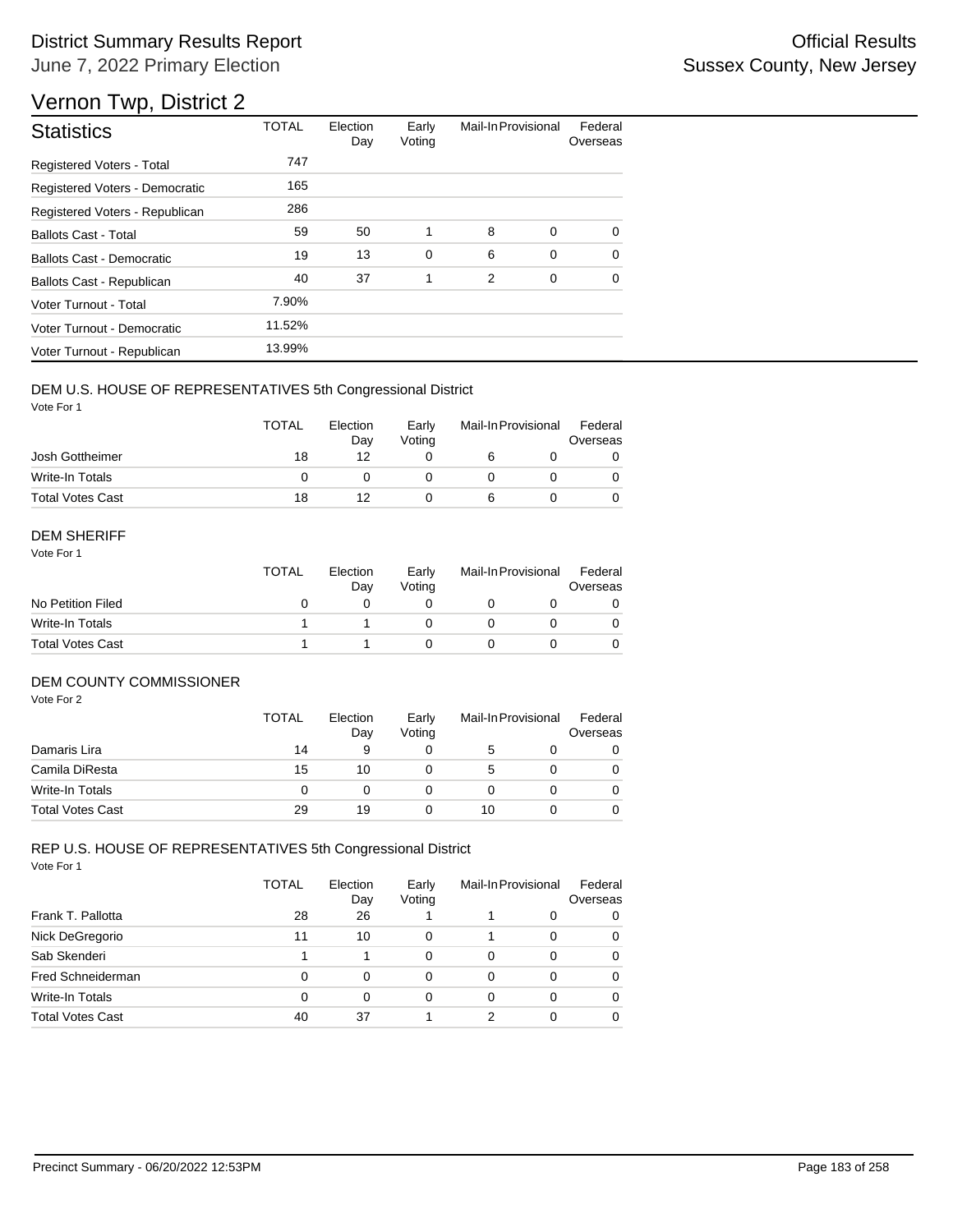### REP SHERIFF

Vote For 1

|                         | <b>TOTAL</b> | Election<br>Dav | Early<br>Votina | Mail-In Provisional |  | Federal<br>Overseas |  |
|-------------------------|--------------|-----------------|-----------------|---------------------|--|---------------------|--|
| Michael F. Strada       | 40           | 37              |                 |                     |  |                     |  |
| Write-In Totals         |              |                 |                 |                     |  |                     |  |
| <b>Total Votes Cast</b> | 40           | 37              |                 |                     |  |                     |  |

## REP COUNTY COMMISSIONER

|                         | <b>TOTAL</b> | Election<br>Day | Early<br>Voting | Mail-In Provisional |  | Federal<br>Overseas |
|-------------------------|--------------|-----------------|-----------------|---------------------|--|---------------------|
| William J. Hayden       | 27           | 25              |                 |                     |  | 0                   |
| Jill M. Space           | 35           | 33              |                 |                     |  | 0                   |
| Write-In Totals         |              |                 |                 |                     |  | 0                   |
| <b>Total Votes Cast</b> | 65           | 59              |                 |                     |  | 0                   |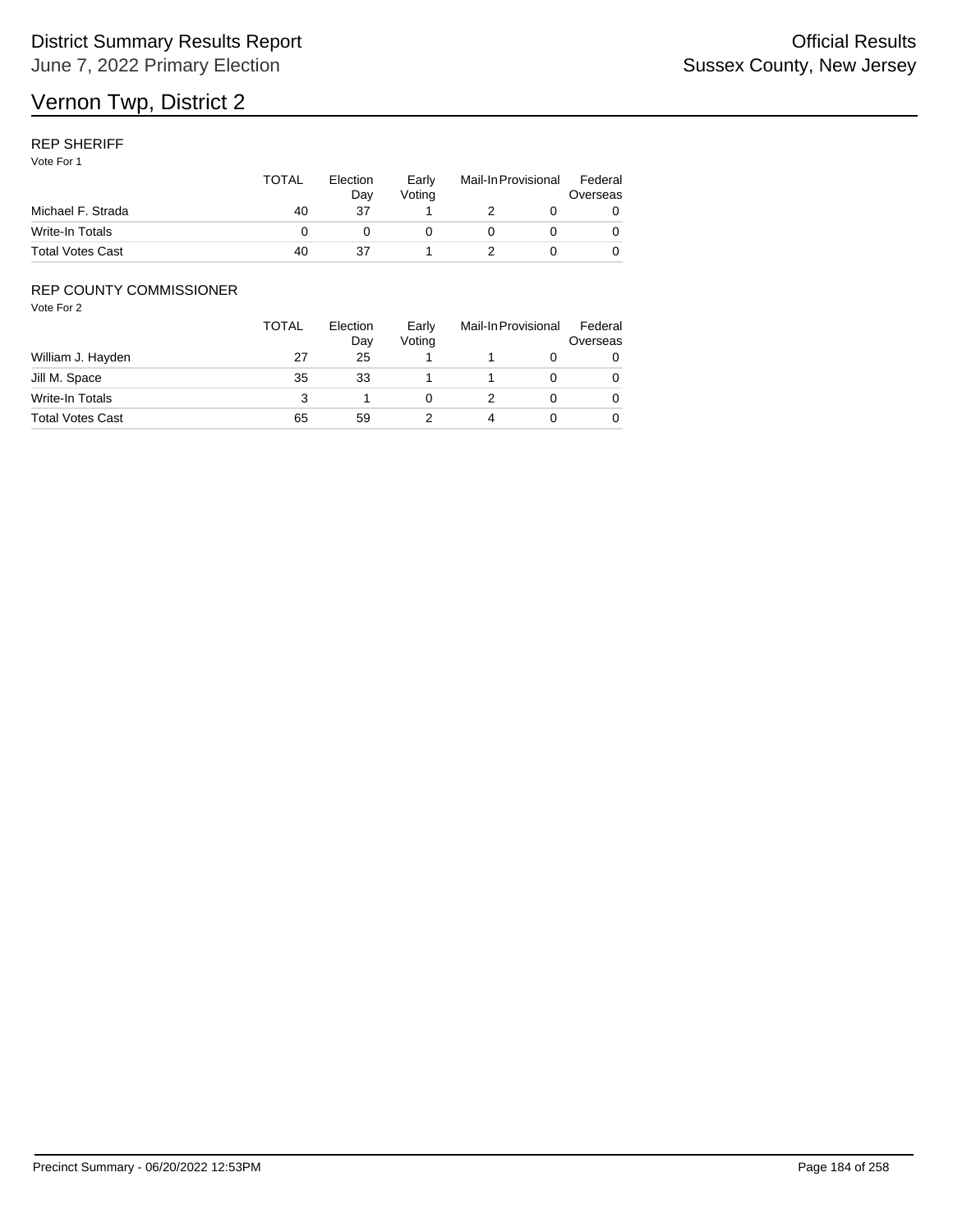# Vernon Twp, District 3

| <b>Statistics</b>                | <b>TOTAL</b> | Election<br>Day | Early<br>Voting | Mail-In Provisional |   | Federal<br>Overseas |
|----------------------------------|--------------|-----------------|-----------------|---------------------|---|---------------------|
| <b>Registered Voters - Total</b> | 840          |                 |                 |                     |   |                     |
| Registered Voters - Democratic   | 196          |                 |                 |                     |   |                     |
| Registered Voters - Republican   | 346          |                 |                 |                     |   |                     |
| <b>Ballots Cast - Total</b>      | 97           | 70              | 1               | 26                  | 0 | $\Omega$            |
| Ballots Cast - Democratic        | 24           | 8               | 0               | 16                  | 0 | $\Omega$            |
| Ballots Cast - Republican        | 73           | 62              | 1               | 10                  | 0 | $\Omega$            |
| Voter Turnout - Total            | 11.55%       |                 |                 |                     |   |                     |
| Voter Turnout - Democratic       | 12.24%       |                 |                 |                     |   |                     |
| Voter Turnout - Republican       | 21.10%       |                 |                 |                     |   |                     |

## DEM U.S. HOUSE OF REPRESENTATIVES 5th Congressional District

Vote For 1

|                         | <b>TOTAL</b> | Election<br>Day | Early<br>Votina | Mail-In Provisional |  | Federal<br>Overseas |
|-------------------------|--------------|-----------------|-----------------|---------------------|--|---------------------|
| Josh Gottheimer         | 24           |                 |                 | 16                  |  |                     |
| Write-In Totals         |              |                 |                 |                     |  |                     |
| <b>Total Votes Cast</b> | 24           |                 |                 | 16                  |  |                     |

#### DEM SHERIFF

Vote For 1

|                         | <b>TOTAL</b> | Election<br>Dav | Early<br>Votina | Mail-In Provisional |  | Federal<br>Overseas |  |
|-------------------------|--------------|-----------------|-----------------|---------------------|--|---------------------|--|
| No Petition Filed       |              |                 |                 |                     |  |                     |  |
| Write-In Totals         |              |                 |                 |                     |  | $\Omega$            |  |
| <b>Total Votes Cast</b> |              |                 |                 |                     |  |                     |  |

## DEM COUNTY COMMISSIONER

Vote For 2

|                         | <b>TOTAL</b> | Election<br>Day | Early<br>Votina | Mail-In Provisional |  | Federal<br>Overseas |
|-------------------------|--------------|-----------------|-----------------|---------------------|--|---------------------|
| Damaris Lira            | 23           | 8               |                 | 15                  |  | 0                   |
| Camila DiResta          | 22           | 8               |                 | 14                  |  | 0                   |
| <b>Write-In Totals</b>  |              |                 |                 |                     |  | 0                   |
| <b>Total Votes Cast</b> | 45           | 16              |                 | 29                  |  | 0                   |

|                         | TOTAL | Election<br>Day | Early<br>Voting | Mail-In Provisional |   | Federal<br>Overseas |
|-------------------------|-------|-----------------|-----------------|---------------------|---|---------------------|
| Frank T. Pallotta       | 46    | 40              |                 | 5                   | 0 | 0                   |
| Nick DeGregorio         | 24    | 19              | 0               | 5                   | 0 | 0                   |
| Sab Skenderi            | 3     | 3               | 0               | 0                   | 0 | 0                   |
| Fred Schneiderman       | 0     | 0               | 0               | 0                   | 0 | 0                   |
| <b>Write-In Totals</b>  | 0     | 0               | 0               | 0                   | 0 | 0                   |
| <b>Total Votes Cast</b> | 73    | 62              |                 | 10                  | ი | 0                   |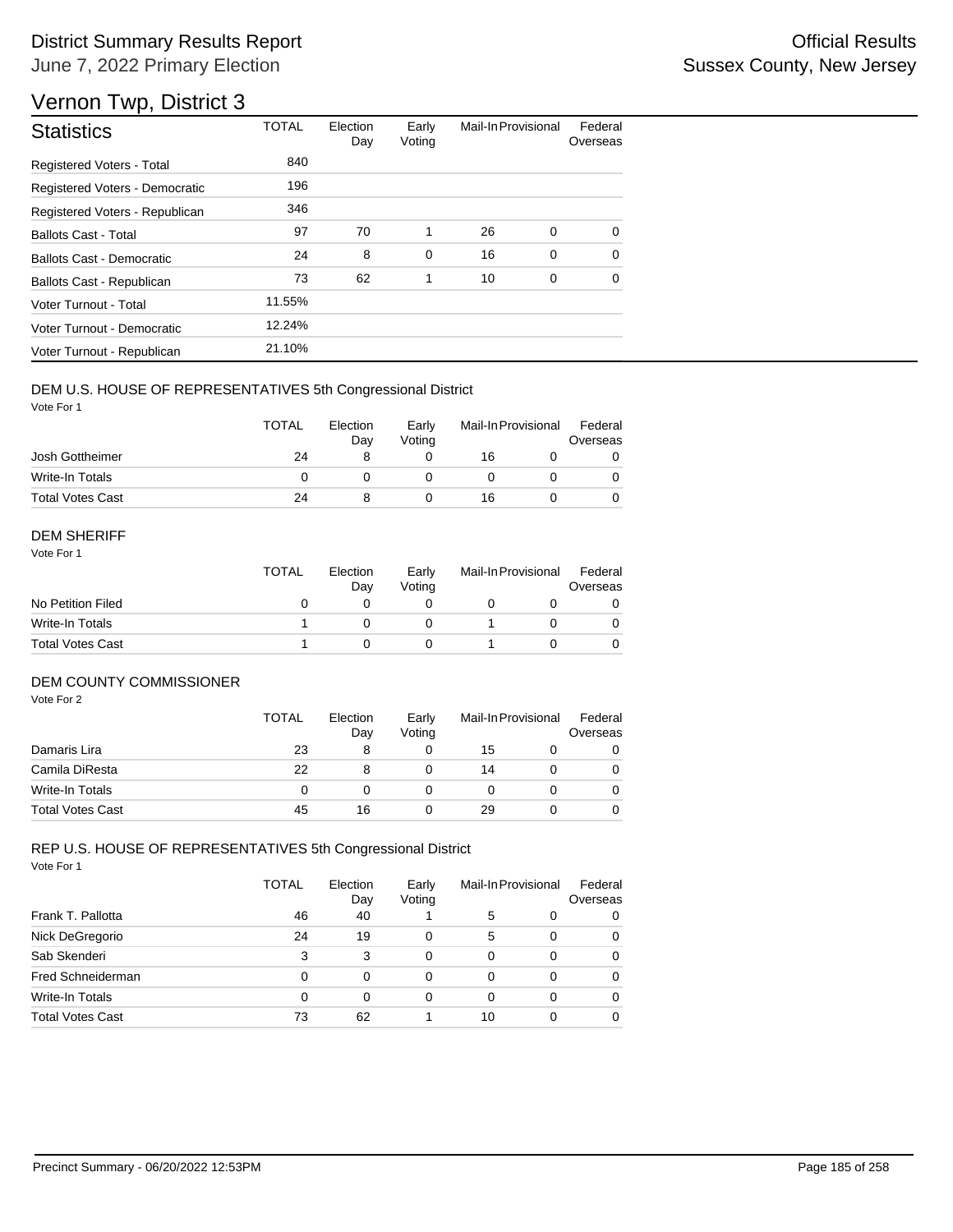## REP SHERIFF

Vote For 1

|                         | TOTAL | Election<br>Dav | Early<br>Votina | Mail-In Provisional |  | Federal<br>Overseas |  |
|-------------------------|-------|-----------------|-----------------|---------------------|--|---------------------|--|
| Michael F. Strada       | 69    | 59              |                 |                     |  |                     |  |
| Write-In Totals         |       |                 |                 |                     |  |                     |  |
| <b>Total Votes Cast</b> | 69    | 59              |                 | a                   |  |                     |  |

## REP COUNTY COMMISSIONER

|                         | TOTAL | Election<br>Day | Early<br>Voting |    | Mail-In Provisional |   |
|-------------------------|-------|-----------------|-----------------|----|---------------------|---|
| William J. Hayden       | 50    | 40              |                 | 10 |                     | 0 |
| Jill M. Space           | 55    | 46              |                 | 9  |                     | 0 |
| Write-In Totals         |       |                 |                 |    |                     | 0 |
| <b>Total Votes Cast</b> | 105   | 86              |                 | 19 |                     | 0 |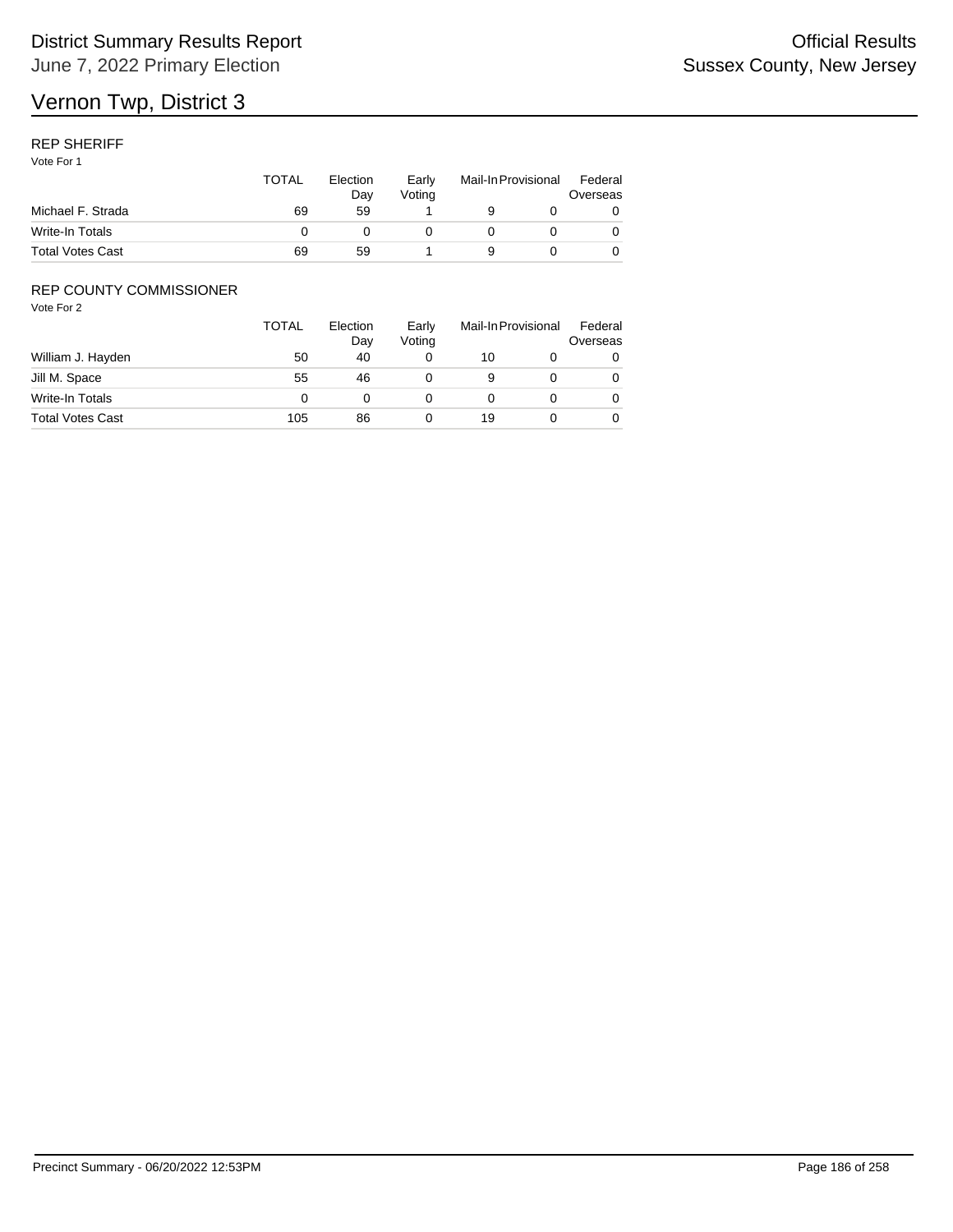# Vernon Twp, District 4

| <b>Statistics</b>                | <b>TOTAL</b> | Election<br>Day | Early<br>Voting | Mail-In Provisional |   | Federal<br>Overseas |
|----------------------------------|--------------|-----------------|-----------------|---------------------|---|---------------------|
| <b>Registered Voters - Total</b> | 873          |                 |                 |                     |   |                     |
| Registered Voters - Democratic   | 176          |                 |                 |                     |   |                     |
| Registered Voters - Republican   | 355          |                 |                 |                     |   |                     |
| <b>Ballots Cast - Total</b>      | 91           | 73              | 2               | 16                  | 0 | $\Omega$            |
| Ballots Cast - Democratic        | 23           | 13              | $\mathbf 0$     | 10                  | 0 | $\mathbf 0$         |
| Ballots Cast - Republican        | 68           | 60              | $\overline{2}$  | 6                   | 0 | $\Omega$            |
| Voter Turnout - Total            | 10.42%       |                 |                 |                     |   |                     |
| Voter Turnout - Democratic       | 13.07%       |                 |                 |                     |   |                     |
| Voter Turnout - Republican       | 19.15%       |                 |                 |                     |   |                     |

## DEM U.S. HOUSE OF REPRESENTATIVES 5th Congressional District

Vote For 1

|                         | <b>TOTAL</b> | Election<br>Dav | Early<br>Votina | Mail-In Provisional |  | Federal<br>Overseas |
|-------------------------|--------------|-----------------|-----------------|---------------------|--|---------------------|
| Josh Gottheimer         | 23           | 13              |                 | 10                  |  |                     |
| Write-In Totals         |              |                 |                 |                     |  |                     |
| <b>Total Votes Cast</b> | 23           | 13              |                 | 10                  |  |                     |

#### DEM SHERIFF

Vote For 1

| <b>TOTAL</b> | Election<br>Day | Early<br>Votina |  |  | Federal<br>Overseas |  |
|--------------|-----------------|-----------------|--|--|---------------------|--|
|              |                 |                 |  |  |                     |  |
| 5            |                 |                 |  |  | $\Omega$            |  |
| 5            |                 |                 |  |  |                     |  |
|              |                 |                 |  |  | Mail-In Provisional |  |

#### DEM COUNTY COMMISSIONER

Vote For 2

|                         | <b>TOTAL</b> | Election<br>Day | Early<br>Votina | Mail-In Provisional |  | Federal<br>Overseas |
|-------------------------|--------------|-----------------|-----------------|---------------------|--|---------------------|
| Damaris Lira            | 21           | 12              |                 | 9                   |  | 0                   |
| Camila DiResta          | 20           | 11              |                 | 9                   |  | 0                   |
| Write-In Totals         | 0            |                 |                 |                     |  | $\Omega$            |
| <b>Total Votes Cast</b> | 41           | 23              |                 | 18                  |  | 0                   |

|                         | <b>TOTAL</b> | Election<br>Day | Early<br>Voting | Mail-In Provisional |   | Federal<br>Overseas |
|-------------------------|--------------|-----------------|-----------------|---------------------|---|---------------------|
| Frank T. Pallotta       | 38           | 33              | 2               | 3                   | 0 | 0                   |
| Nick DeGregorio         | 29           | 26              | 0               | 3                   | 0 | 0                   |
| Sab Skenderi            |              |                 | 0               | $\Omega$            | 0 | 0                   |
| Fred Schneiderman       | 0            | $\Omega$        | 0               | 0                   | 0 | 0                   |
| Write-In Totals         | 0            | 0               | 0               | 0                   | 0 | 0                   |
| <b>Total Votes Cast</b> | 68           | 60              | 2               | 6                   | 0 | 0                   |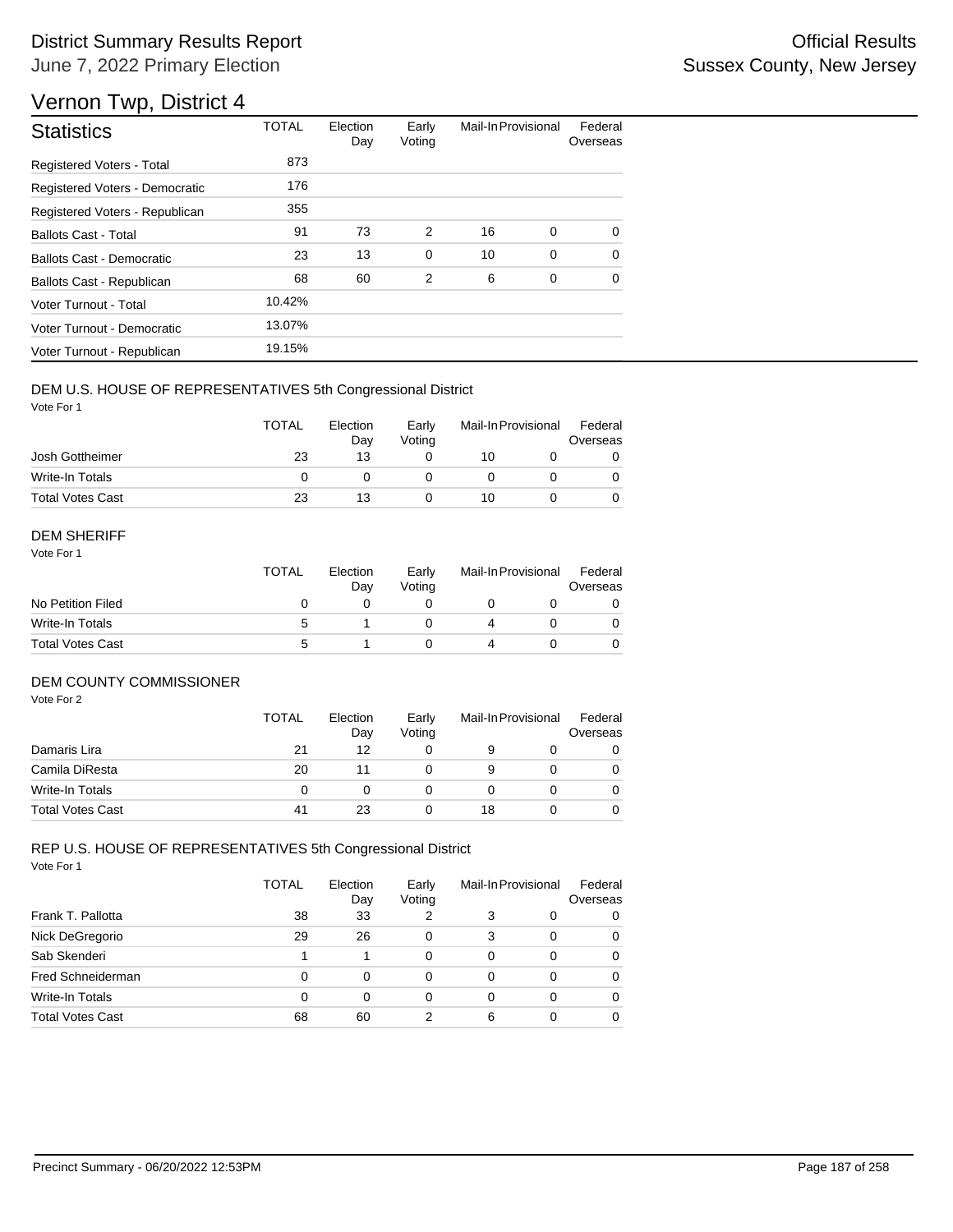## REP SHERIFF

Vote For 1

|                         | <b>TOTAL</b> | Election<br>Dav | Early<br>Votina | Mail-In Provisional |  | Federal<br>Overseas |  |
|-------------------------|--------------|-----------------|-----------------|---------------------|--|---------------------|--|
| Michael F. Strada       | 63           | 55              |                 |                     |  |                     |  |
| Write-In Totals         |              |                 |                 |                     |  |                     |  |
| <b>Total Votes Cast</b> | 64           | 56              |                 |                     |  |                     |  |

## REP COUNTY COMMISSIONER

|                         | <b>TOTAL</b> | Election<br>Day | Early<br>Voting | Mail-In Provisional |  | Federal<br>Overseas |
|-------------------------|--------------|-----------------|-----------------|---------------------|--|---------------------|
| William J. Hayden       | 54           | 47              |                 | 5                   |  | 0                   |
| Jill M. Space           | 62           | 54              |                 | 6                   |  | 0                   |
| Write-In Totals         |              |                 |                 |                     |  | 0                   |
| <b>Total Votes Cast</b> | 118          | 103             |                 |                     |  | 0                   |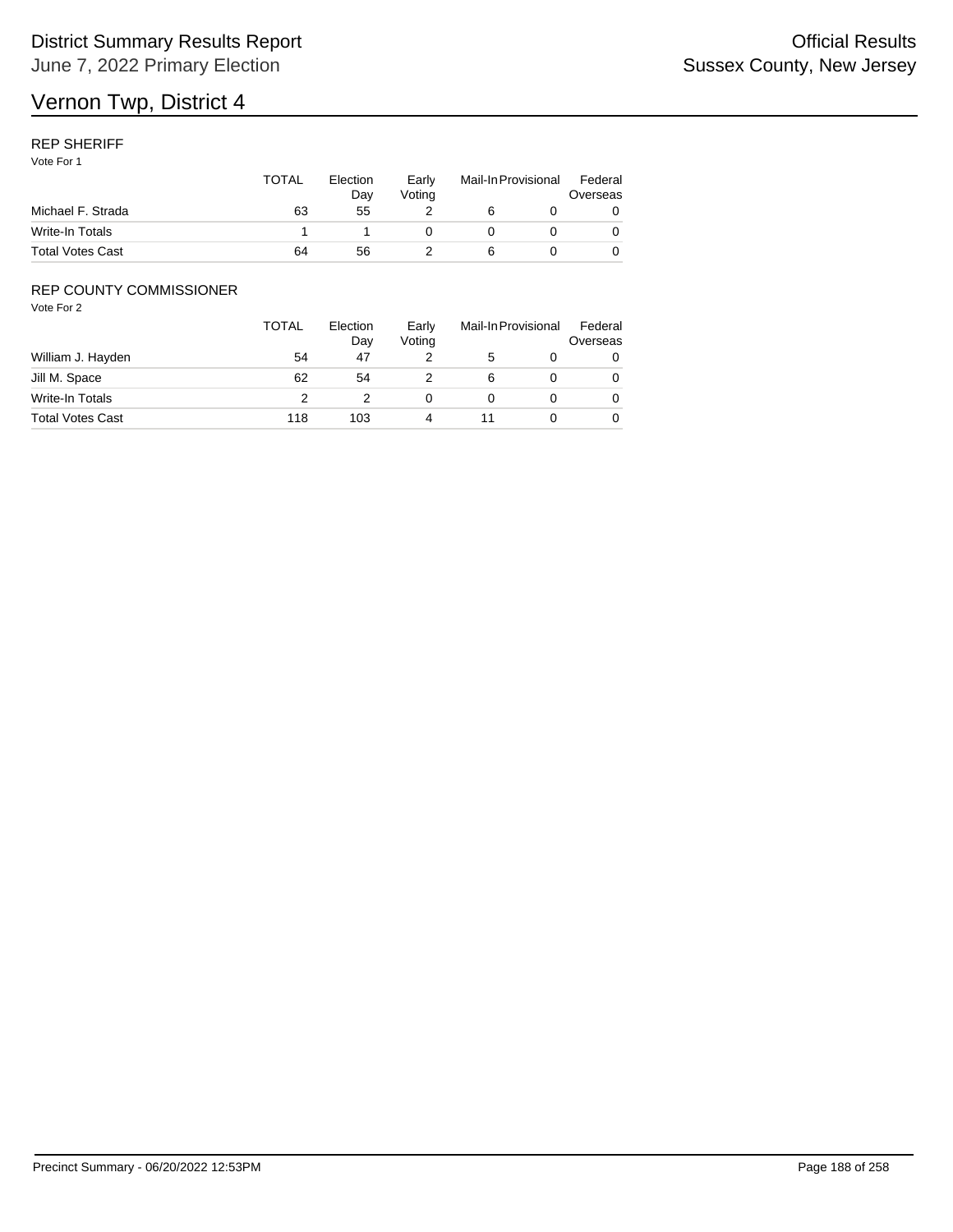# Vernon Twp, District 5

| <b>Statistics</b>                | <b>TOTAL</b> | Election<br>Day | Early<br>Voting | Mail-In Provisional |             | Federal<br>Overseas |
|----------------------------------|--------------|-----------------|-----------------|---------------------|-------------|---------------------|
| <b>Registered Voters - Total</b> | 817          |                 |                 |                     |             |                     |
| Registered Voters - Democratic   | 187          |                 |                 |                     |             |                     |
| Registered Voters - Republican   | 308          |                 |                 |                     |             |                     |
| <b>Ballots Cast - Total</b>      | 114          | 88              | 0               | 24                  | 2           | $\Omega$            |
| Ballots Cast - Democratic        | 30           | 11              | $\mathbf 0$     | 17                  | 2           | $\Omega$            |
| Ballots Cast - Republican        | 84           | 77              | 0               | 7                   | $\mathbf 0$ | $\Omega$            |
| Voter Turnout - Total            | 13.95%       |                 |                 |                     |             |                     |
| Voter Turnout - Democratic       | 16.04%       |                 |                 |                     |             |                     |
| Voter Turnout - Republican       | 27.27%       |                 |                 |                     |             |                     |

## DEM U.S. HOUSE OF REPRESENTATIVES 5th Congressional District

Vote For 1

|                         | <b>TOTAL</b> | Election<br>Day | Early<br>Votina | Mail-In Provisional |  | Federal<br>Overseas |
|-------------------------|--------------|-----------------|-----------------|---------------------|--|---------------------|
| Josh Gottheimer         | 29           | 10              |                 |                     |  |                     |
| Write-In Totals         |              |                 |                 |                     |  |                     |
| <b>Total Votes Cast</b> | 29           | 10              |                 |                     |  |                     |

#### DEM SHERIFF

Vote For 1

|                         | <b>TOTAL</b> | Election<br>Day | Early<br>Votina | Mail-In Provisional |  | Federal<br>Overseas |  |
|-------------------------|--------------|-----------------|-----------------|---------------------|--|---------------------|--|
| No Petition Filed       |              |                 |                 |                     |  |                     |  |
| Write-In Totals         |              |                 |                 |                     |  |                     |  |
| <b>Total Votes Cast</b> |              |                 |                 |                     |  |                     |  |

## DEM COUNTY COMMISSIONER

Vote For 2

|                         | <b>TOTAL</b> | Election<br>Day | Early<br>Votina | Mail-In Provisional |  | Federal<br>Overseas |
|-------------------------|--------------|-----------------|-----------------|---------------------|--|---------------------|
| Damaris Lira            | 26           | 10              |                 | 16                  |  | 0                   |
| Camila DiResta          | 24           | 8               |                 | 14                  |  | 0                   |
| Write-In Totals         |              |                 |                 |                     |  | 0                   |
| <b>Total Votes Cast</b> | 50           | 18              |                 | 30                  |  | 0                   |

|                         | <b>TOTAL</b> | Election<br>Day | Early<br>Voting |   | Mail-In Provisional | Federal<br>Overseas |
|-------------------------|--------------|-----------------|-----------------|---|---------------------|---------------------|
| Frank T. Pallotta       | 38           | 36              | 0               | 2 | 0                   | 0                   |
| Nick DeGregorio         | 41           | 37              | 0               | 4 | 0                   | 0                   |
| Sab Skenderi            | 2            |                 | 0               |   | 0                   | 0                   |
| Fred Schneiderman       | 2            | 2               | 0               | 0 | 0                   | 0                   |
| Write-In Totals         | 0            | 0               | 0               | 0 | 0                   | 0                   |
| <b>Total Votes Cast</b> | 83           | 76              | 0               |   | 0                   | 0                   |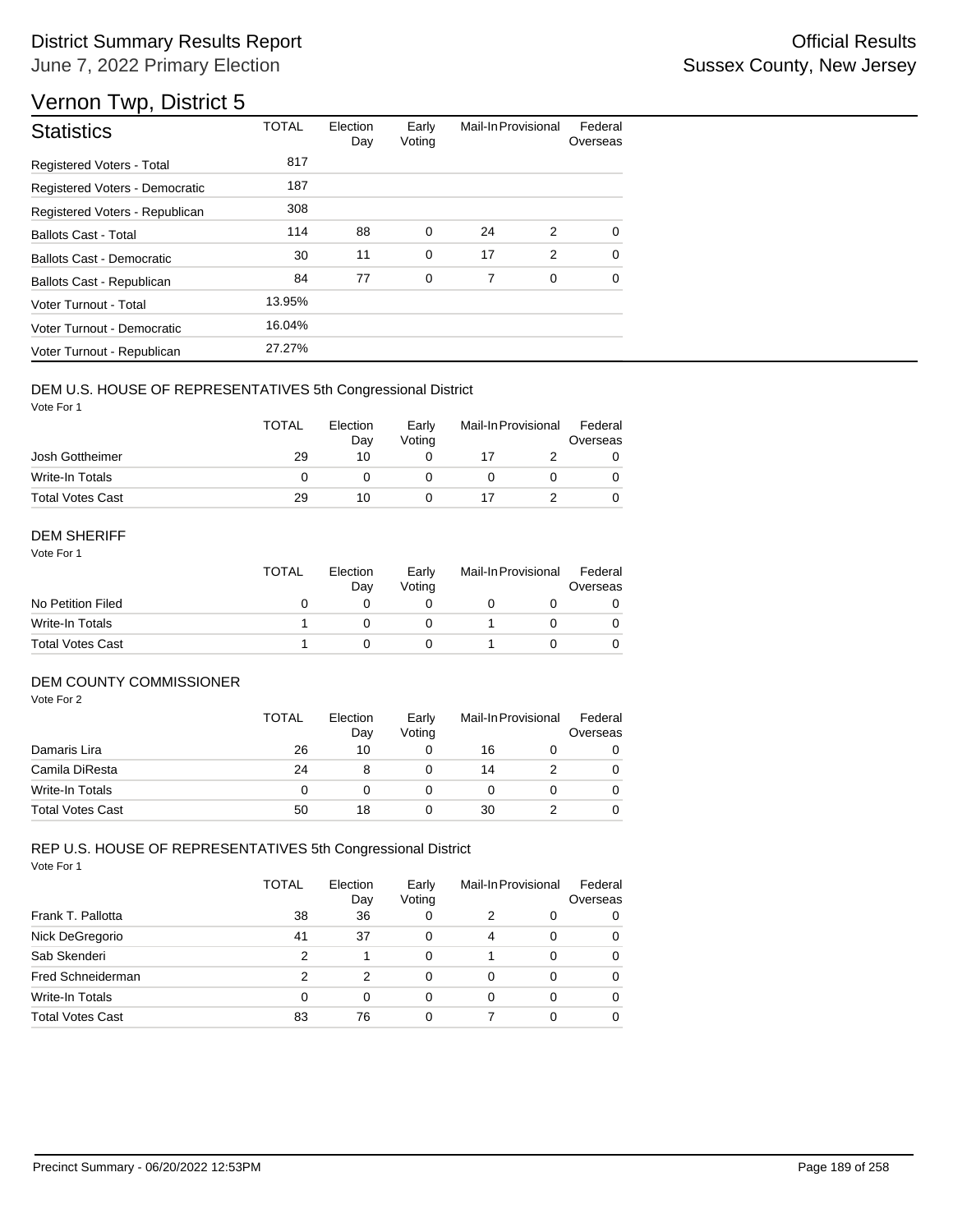## REP SHERIFF

Vote For 1

|                         | <b>TOTAL</b> | Election<br>Dav | Early<br>Votina | Mail-In Provisional |  | Federal<br>Overseas |  |
|-------------------------|--------------|-----------------|-----------------|---------------------|--|---------------------|--|
| Michael F. Strada       | 78           |                 |                 |                     |  |                     |  |
| Write-In Totals         |              |                 |                 |                     |  |                     |  |
| <b>Total Votes Cast</b> | 79           |                 |                 |                     |  |                     |  |

## REP COUNTY COMMISSIONER

|                         | <b>TOTAL</b> | Election<br>Day | Early<br>Voting |    | Mail-In Provisional |   |
|-------------------------|--------------|-----------------|-----------------|----|---------------------|---|
| William J. Hayden       | 71           | 66              |                 | 5  |                     | 0 |
| Jill M. Space           | 67           | 60              |                 |    |                     | 0 |
| Write-In Totals         |              |                 |                 |    |                     | 0 |
| <b>Total Votes Cast</b> | 138          | 126             |                 | 12 |                     | 0 |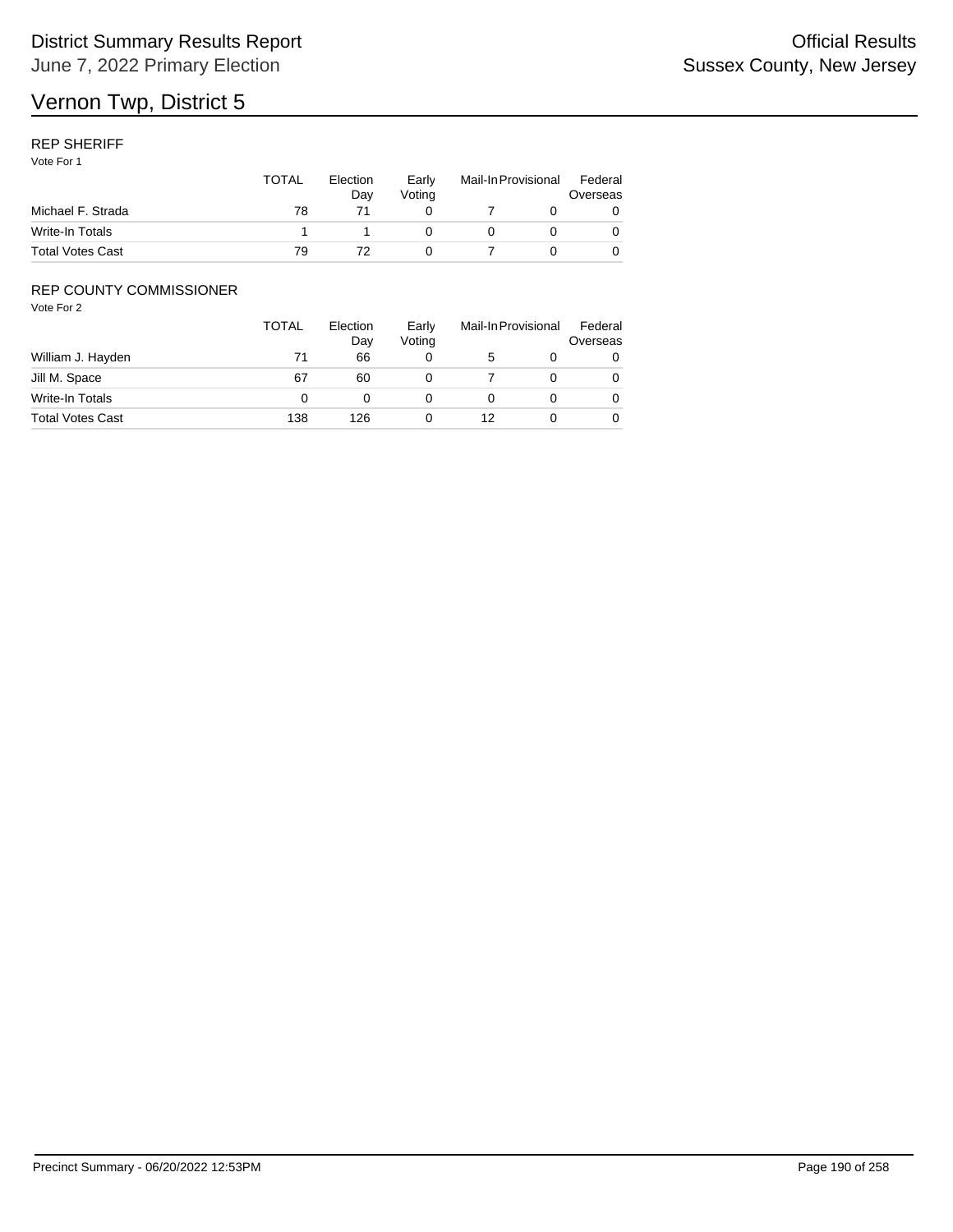# Vernon Twp, District 6

| <b>Statistics</b>                | <b>TOTAL</b> | Election<br>Day | Early<br>Voting | Mail-In Provisional |   | Federal<br>Overseas |
|----------------------------------|--------------|-----------------|-----------------|---------------------|---|---------------------|
| <b>Registered Voters - Total</b> | 780          |                 |                 |                     |   |                     |
| Registered Voters - Democratic   | 169          |                 |                 |                     |   |                     |
| Registered Voters - Republican   | 353          |                 |                 |                     |   |                     |
| <b>Ballots Cast - Total</b>      | 98           | 58              | 3               | 37                  | 0 | $\Omega$            |
| <b>Ballots Cast - Democratic</b> | 28           | 7               | $\mathbf 0$     | 21                  | 0 | $\Omega$            |
| Ballots Cast - Republican        | 70           | 51              | 3               | 16                  | 0 | $\Omega$            |
| Voter Turnout - Total            | 12.56%       |                 |                 |                     |   |                     |
| Voter Turnout - Democratic       | 16.57%       |                 |                 |                     |   |                     |
| Voter Turnout - Republican       | 19.83%       |                 |                 |                     |   |                     |

#### DEM U.S. HOUSE OF REPRESENTATIVES 5th Congressional District

Vote For 1

|                         | <b>TOTAL</b> | Election<br>Dav | Early<br>Votina | Mail-In Provisional |  | Federal<br>Overseas |  |
|-------------------------|--------------|-----------------|-----------------|---------------------|--|---------------------|--|
| Josh Gottheimer         | 27           |                 |                 |                     |  |                     |  |
| Write-In Totals         |              |                 |                 |                     |  |                     |  |
| <b>Total Votes Cast</b> | 28           |                 |                 |                     |  |                     |  |

#### DEM SHERIFF

Vote For 1

|                         | <b>TOTAL</b> | Election<br>Dav | Early<br>Votina | Mail-In Provisional |  | Federal<br>Overseas |  |
|-------------------------|--------------|-----------------|-----------------|---------------------|--|---------------------|--|
| No Petition Filed       |              |                 |                 |                     |  |                     |  |
| Write-In Totals         |              |                 |                 |                     |  | $\Omega$            |  |
| <b>Total Votes Cast</b> |              |                 |                 |                     |  |                     |  |

## DEM COUNTY COMMISSIONER

Vote For 2

|                         | <b>TOTAL</b> | Election<br>Day | Early<br>Votina | Mail-In Provisional |  | Federal<br>Overseas |
|-------------------------|--------------|-----------------|-----------------|---------------------|--|---------------------|
| Damaris Lira            | 27           | 6               |                 | 21                  |  | 0                   |
| Camila DiResta          | 25           | 6               |                 | 19                  |  | 0                   |
| <b>Write-In Totals</b>  |              |                 |                 |                     |  | 0                   |
| <b>Total Votes Cast</b> | 54           | 14              |                 | 40                  |  | 0                   |

|                         | <b>TOTAL</b> | Election<br>Day | Early<br>Voting |    | Mail-In Provisional | Federal<br>Overseas |
|-------------------------|--------------|-----------------|-----------------|----|---------------------|---------------------|
| Frank T. Pallotta       | 35           | 25              | 3               |    | 0                   | 0                   |
| Nick DeGregorio         | 28           | 20              | 0               | 8  | 0                   | 0                   |
| Sab Skenderi            |              | 6               | 0               |    | 0                   | 0                   |
| Fred Schneiderman       | 0            | $\Omega$        | 0               | 0  | 0                   | 0                   |
| Write-In Totals         | 0            | 0               | 0               | 0  | 0                   | 0                   |
| <b>Total Votes Cast</b> | 70           | 51              | 3               | 16 | 0                   | 0                   |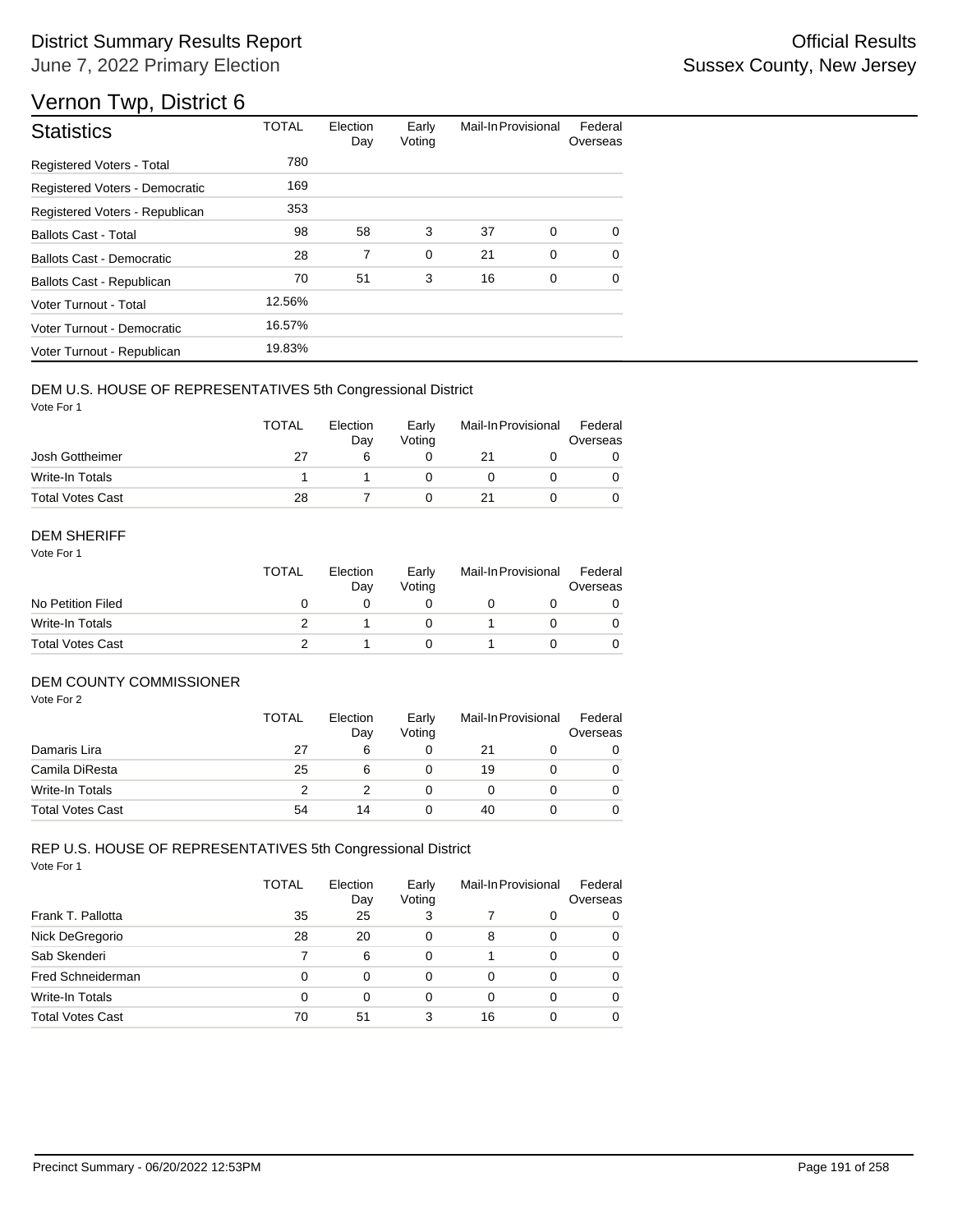### REP SHERIFF

Vote For 1

|                         | TOTAL | Election<br>Dav<br>48 | Early<br>Votina | Mail-In Provisional |  | Federal<br>Overseas |
|-------------------------|-------|-----------------------|-----------------|---------------------|--|---------------------|
| Michael F. Strada       | 65    |                       |                 | 14                  |  |                     |
| Write-In Totals         |       |                       |                 |                     |  |                     |
| <b>Total Votes Cast</b> | 67    | 50                    |                 | 14                  |  |                     |

## REP COUNTY COMMISSIONER

|                         | <b>TOTAL</b> | Election<br>Day | Early<br>Voting | Mail-In Provisional |  | Federal<br>Overseas |
|-------------------------|--------------|-----------------|-----------------|---------------------|--|---------------------|
| William J. Hayden       | 58           | 42              |                 | 15                  |  | 0                   |
| Jill M. Space           | 58           | 40              |                 | 15                  |  | 0                   |
| Write-In Totals         |              |                 |                 |                     |  | 0                   |
| <b>Total Votes Cast</b> | 116          | 82              | 4               | 30                  |  | 0                   |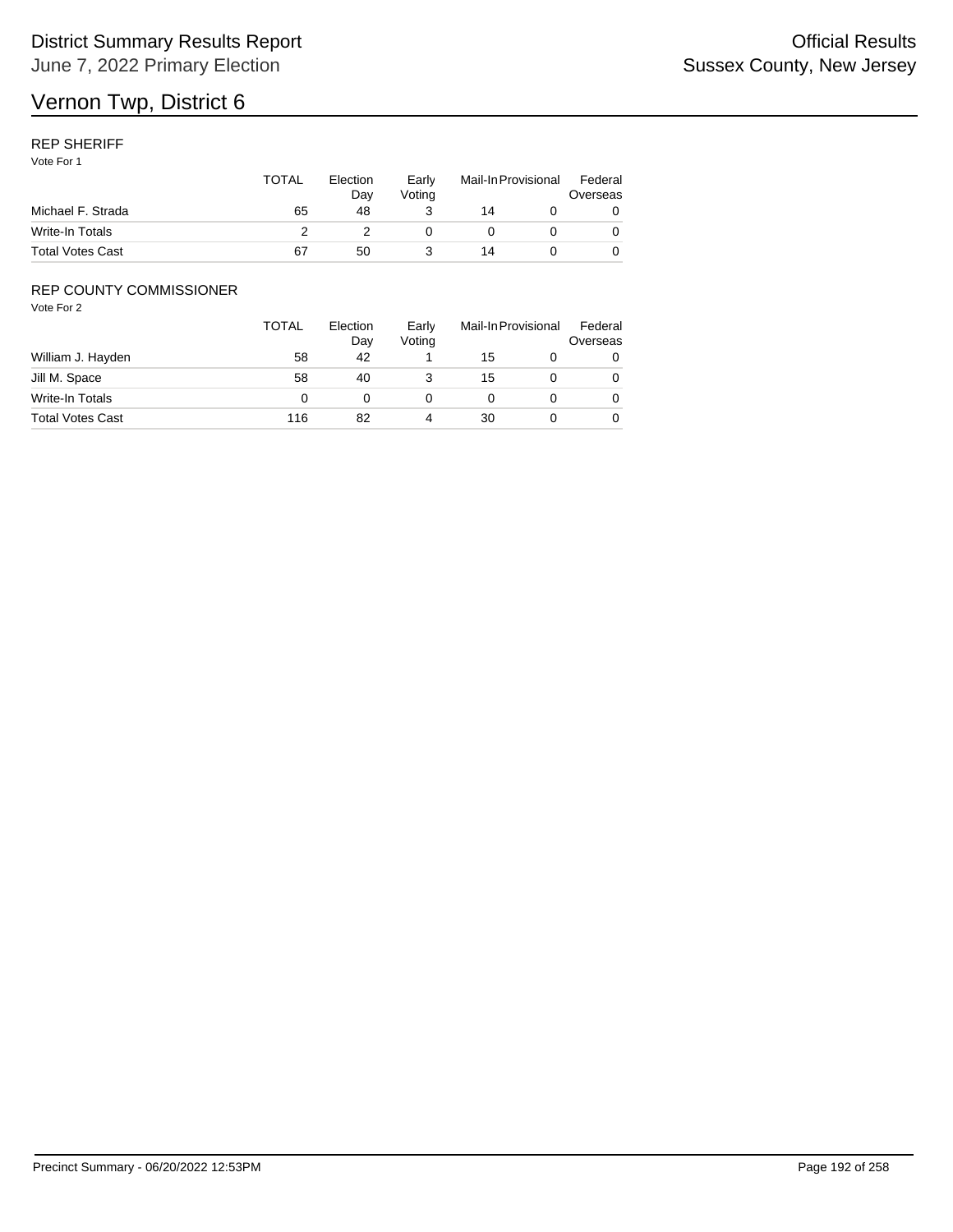# Vernon Twp, District 7

| <b>Statistics</b>                | <b>TOTAL</b> | Election<br>Day | Early<br>Voting | Mail-In Provisional |             | Federal<br>Overseas |
|----------------------------------|--------------|-----------------|-----------------|---------------------|-------------|---------------------|
| Registered Voters - Total        | 990          |                 |                 |                     |             |                     |
| Registered Voters - Democratic   | 277          |                 |                 |                     |             |                     |
| Registered Voters - Republican   | 372          |                 |                 |                     |             |                     |
| <b>Ballots Cast - Total</b>      | 135          | 96              | 3               | 36                  | 0           | 0                   |
| <b>Ballots Cast - Democratic</b> | 46           | 19              | 1               | 26                  | $\mathbf 0$ | $\Omega$            |
| Ballots Cast - Republican        | 89           | 77              | $\overline{2}$  | 10                  | 0           | 0                   |
| Voter Turnout - Total            | 13.64%       |                 |                 |                     |             |                     |
| Voter Turnout - Democratic       | 16.61%       |                 |                 |                     |             |                     |
| Voter Turnout - Republican       | 23.92%       |                 |                 |                     |             |                     |

#### DEM U.S. HOUSE OF REPRESENTATIVES 5th Congressional District

Vote For 1

|                         | <b>TOTAL</b> | Election<br>Dav | Early<br>Votina | Mail-In Provisional |  | Federal<br>Overseas |
|-------------------------|--------------|-----------------|-----------------|---------------------|--|---------------------|
| Josh Gottheimer         | 45           | 18              |                 | 26                  |  |                     |
| Write-In Totals         |              |                 |                 |                     |  |                     |
| <b>Total Votes Cast</b> | 46           | 19              |                 | 26                  |  |                     |

#### DEM SHERIFF

Vote For 1

|                         | <b>TOTAL</b> | Election<br>Dav | Early<br>Votina | Mail-In Provisional |  | Federal<br>Overseas |  |
|-------------------------|--------------|-----------------|-----------------|---------------------|--|---------------------|--|
| No Petition Filed       |              |                 |                 |                     |  |                     |  |
| Write-In Totals         |              |                 |                 |                     |  | $\Omega$            |  |
| <b>Total Votes Cast</b> |              |                 |                 |                     |  |                     |  |

#### DEM COUNTY COMMISSIONER

Vote For 2

|                         | <b>TOTAL</b> | Election<br>Day | Early<br>Votina |    | Mail-In Provisional |          |
|-------------------------|--------------|-----------------|-----------------|----|---------------------|----------|
| Damaris Lira            | 42           | 17              |                 | 24 |                     | 0        |
| Camila DiResta          | 44           | 18              |                 | 25 |                     | 0        |
| Write-In Totals         |              |                 |                 |    |                     | $\Omega$ |
| <b>Total Votes Cast</b> | 86           | 35              |                 | 49 |                     | 0        |

|                         | TOTAL | Election<br>Day | Early<br>Voting | Mail-In Provisional |   | Federal<br>Overseas |
|-------------------------|-------|-----------------|-----------------|---------------------|---|---------------------|
| Frank T. Pallotta       | 53    | 49              |                 | 3                   | 0 | 0                   |
| Nick DeGregorio         | 29    | 22              | 0               |                     | 0 | 0                   |
| Sab Skenderi            | 3     | 3               | 0               | 0                   | 0 | 0                   |
| Fred Schneiderman       | 4     | 3               |                 | 0                   | 0 | 0                   |
| <b>Write-In Totals</b>  | 0     | 0               | 0               | 0                   | 0 | 0                   |
| <b>Total Votes Cast</b> | 89    | 77              | 2               | 10                  |   | 0                   |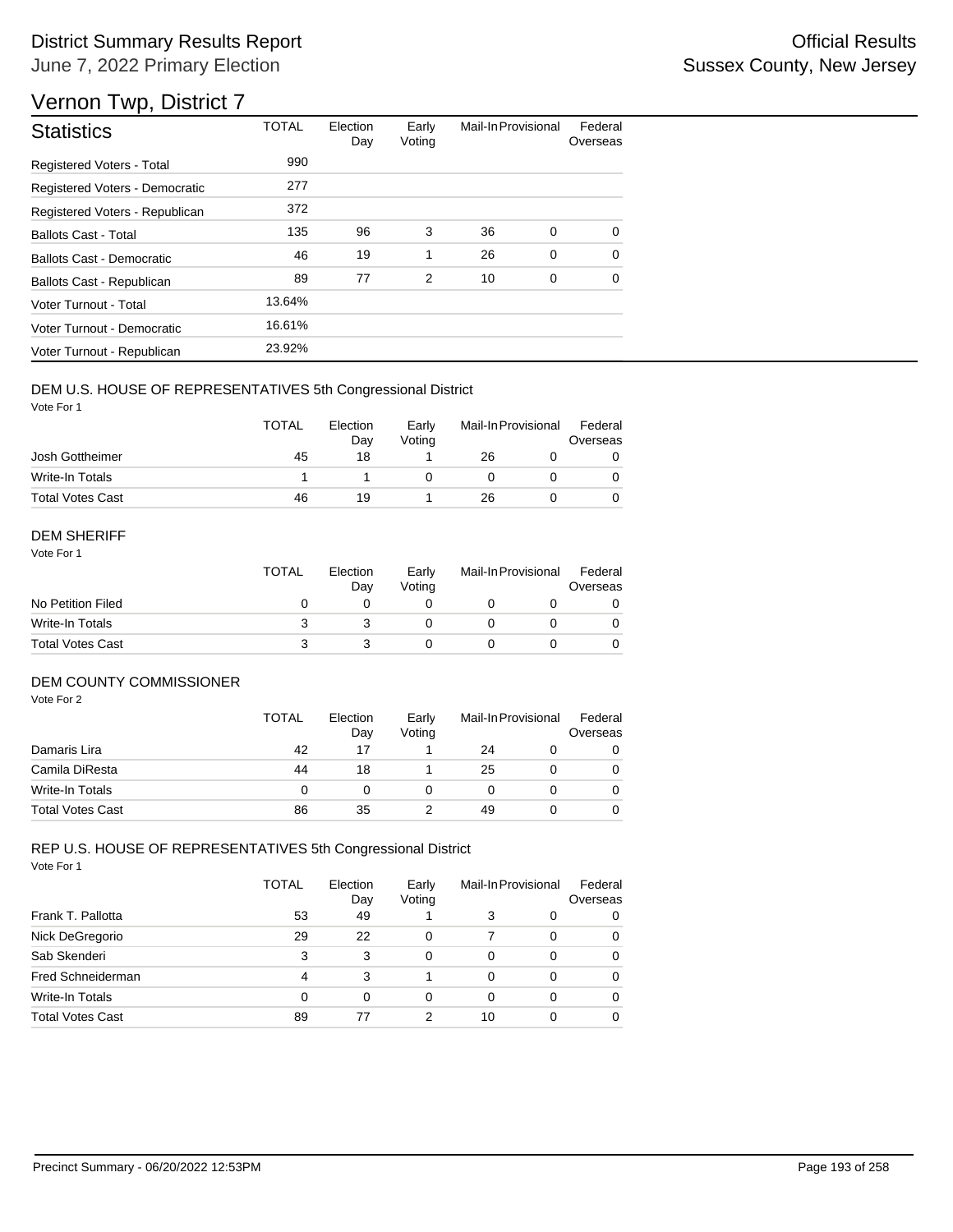## REP SHERIFF

Vote For 1

|                         | <b>TOTAL</b> | Election<br>Dav<br>69 | Early<br>Votina | Mail-In Provisional |  | Federal<br>Overseas |  |
|-------------------------|--------------|-----------------------|-----------------|---------------------|--|---------------------|--|
| Michael F. Strada       | 80           |                       |                 | 10                  |  |                     |  |
| Write-In Totals         |              |                       |                 |                     |  |                     |  |
| <b>Total Votes Cast</b> | 80           | 69                    |                 | 10                  |  |                     |  |

## REP COUNTY COMMISSIONER

|                         | <b>TOTAL</b> | Election<br>Day | Early<br>Voting |    | Mail-In Provisional | Federal<br>Overseas |
|-------------------------|--------------|-----------------|-----------------|----|---------------------|---------------------|
| William J. Hayden       | 68           | 57              |                 | 10 |                     | 0                   |
| Jill M. Space           | 69           | 58              |                 | 10 |                     | 0                   |
| Write-In Totals         |              |                 |                 |    |                     | 0                   |
| <b>Total Votes Cast</b> | 137          | 115             |                 | 20 |                     | 0                   |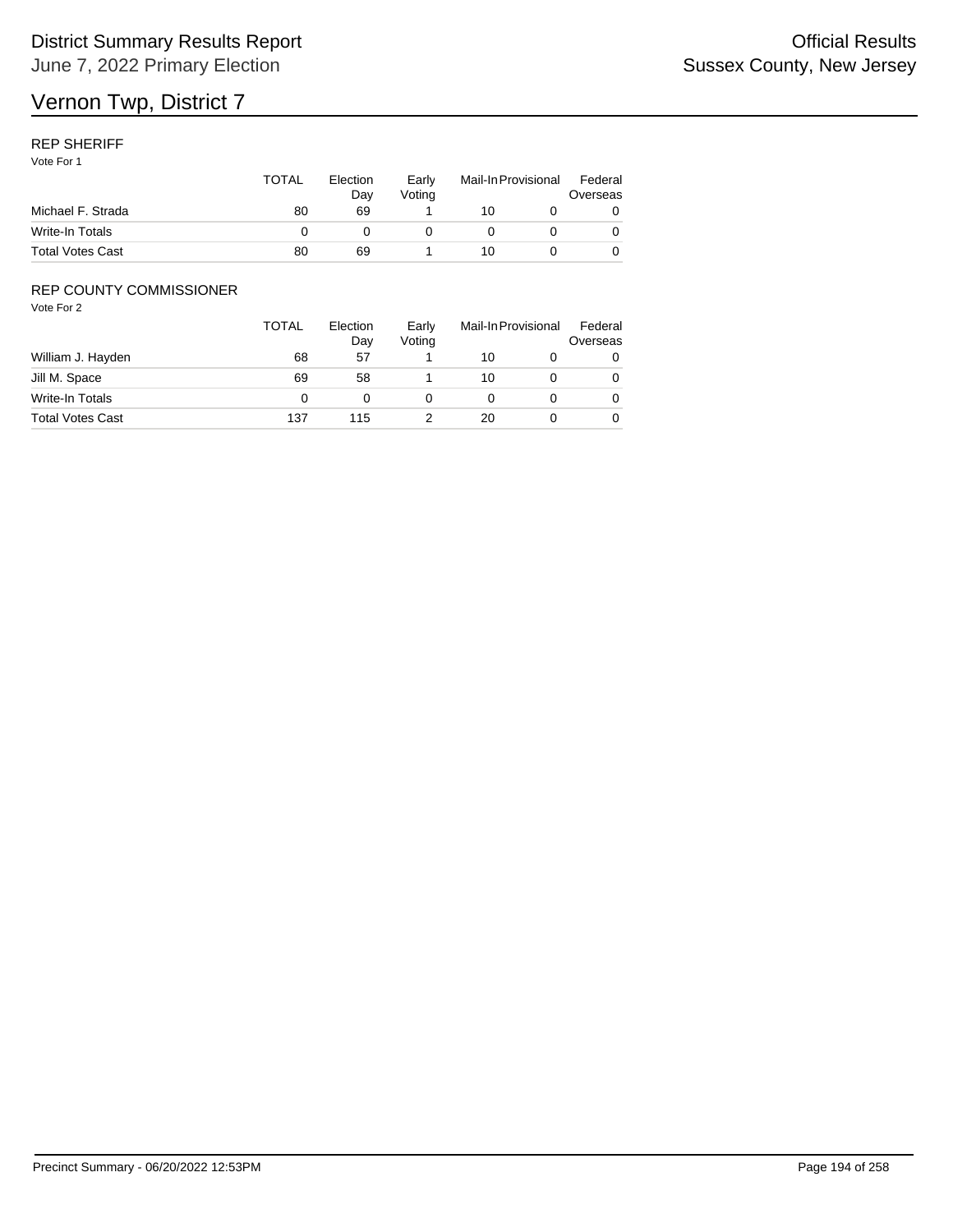# Vernon Twp, District 8

| <b>Statistics</b>                | <b>TOTAL</b> | Election<br>Day | Early<br>Voting | Mail-In Provisional |   | Federal<br>Overseas |
|----------------------------------|--------------|-----------------|-----------------|---------------------|---|---------------------|
| <b>Registered Voters - Total</b> | 1,007        |                 |                 |                     |   |                     |
| Registered Voters - Democratic   | 201          |                 |                 |                     |   |                     |
| Registered Voters - Republican   | 430          |                 |                 |                     |   |                     |
| <b>Ballots Cast - Total</b>      | 123          | 98              | 0               | 24                  | 1 | $\Omega$            |
| Ballots Cast - Democratic        | 24           | 15              | $\mathbf 0$     | 9                   | 0 | $\Omega$            |
| Ballots Cast - Republican        | 99           | 83              | $\mathbf 0$     | 15                  | 1 | $\Omega$            |
| Voter Turnout - Total            | 12.21%       |                 |                 |                     |   |                     |
| Voter Turnout - Democratic       | 11.94%       |                 |                 |                     |   |                     |
| Voter Turnout - Republican       | 23.02%       |                 |                 |                     |   |                     |

## DEM U.S. HOUSE OF REPRESENTATIVES 5th Congressional District

Vote For 1

|                         | <b>TOTAL</b> | Election<br>Day | Early<br>Votina | Mail-In Provisional |  | Federal<br>Overseas |  |
|-------------------------|--------------|-----------------|-----------------|---------------------|--|---------------------|--|
| Josh Gottheimer         | 24           | 15              |                 |                     |  |                     |  |
| Write-In Totals         |              |                 |                 |                     |  |                     |  |
| <b>Total Votes Cast</b> | 24           | 15              |                 |                     |  |                     |  |

#### DEM SHERIFF

Vote For 1

|                         | <b>TOTAL</b> | Election<br>Dav | Early<br>Votina | Mail-In Provisional |  | Federal<br>Overseas |  |
|-------------------------|--------------|-----------------|-----------------|---------------------|--|---------------------|--|
| No Petition Filed       |              |                 |                 |                     |  |                     |  |
| Write-In Totals         |              |                 |                 |                     |  | $\Omega$            |  |
| <b>Total Votes Cast</b> |              |                 |                 |                     |  |                     |  |

#### DEM COUNTY COMMISSIONER

Vote For 2

|                         | <b>TOTAL</b> | Election<br>Day | Early<br>Votina |    | Mail-In Provisional | Federal<br>Overseas |
|-------------------------|--------------|-----------------|-----------------|----|---------------------|---------------------|
| Damaris Lira            | 20           | 13              |                 |    |                     | 0                   |
| Camila DiResta          | 20           | 11              |                 | 9  |                     | 0                   |
| Write-In Totals         |              |                 |                 |    |                     | $\Omega$            |
| <b>Total Votes Cast</b> | 40           | 24              |                 | 16 |                     | 0                   |

|                         | TOTAL | Election<br>Day | Early<br>Voting | Mail-In Provisional |   | Federal<br>Overseas |
|-------------------------|-------|-----------------|-----------------|---------------------|---|---------------------|
| Frank T. Pallotta       | 56    | 50              | 0               | 5                   |   | 0                   |
| Nick DeGregorio         | 37    | 31              | 0               | 6                   | 0 | 0                   |
| Sab Skenderi            | 2     | $\Omega$        | 0               | 2                   | 0 | 0                   |
| Fred Schneiderman       | 2     |                 | 0               |                     | 0 | 0                   |
| <b>Write-In Totals</b>  | 0     | 0               | 0               | 0                   | 0 | 0                   |
| <b>Total Votes Cast</b> | 97    | 82              | 0               | 14                  |   | 0                   |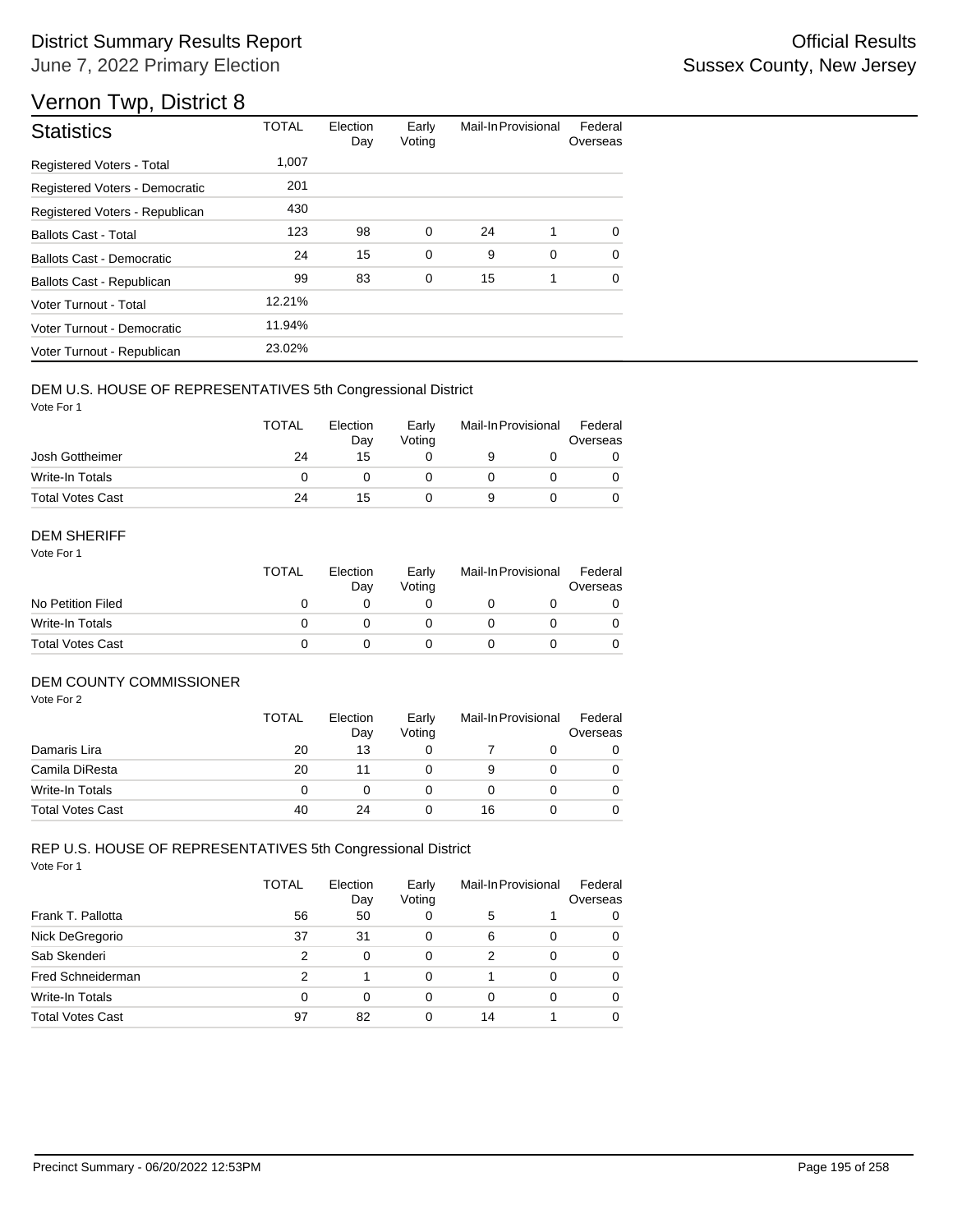## REP SHERIFF

Vote For 1

|                         | TOTAL | Election<br>Dav | Early<br>Votina | Mail-In Provisional |  | Federal<br>Overseas |
|-------------------------|-------|-----------------|-----------------|---------------------|--|---------------------|
| Michael F. Strada       | 92    |                 |                 | 14                  |  |                     |
| Write-In Totals         |       |                 |                 |                     |  |                     |
| <b>Total Votes Cast</b> | 94    |                 |                 | 15                  |  |                     |

## REP COUNTY COMMISSIONER

|                         | TOTAL | Election<br>Day | Early<br>Voting | Mail-In Provisional | Federal<br>Overseas |
|-------------------------|-------|-----------------|-----------------|---------------------|---------------------|
| William J. Hayden       | 74    | 61              |                 | 12                  |                     |
| Jill M. Space           | 80    | 67              |                 | 12                  | 0                   |
| Write-In Totals         | 4     |                 |                 |                     | 0                   |
| <b>Total Votes Cast</b> | 158   | 128             |                 | 28                  | 0                   |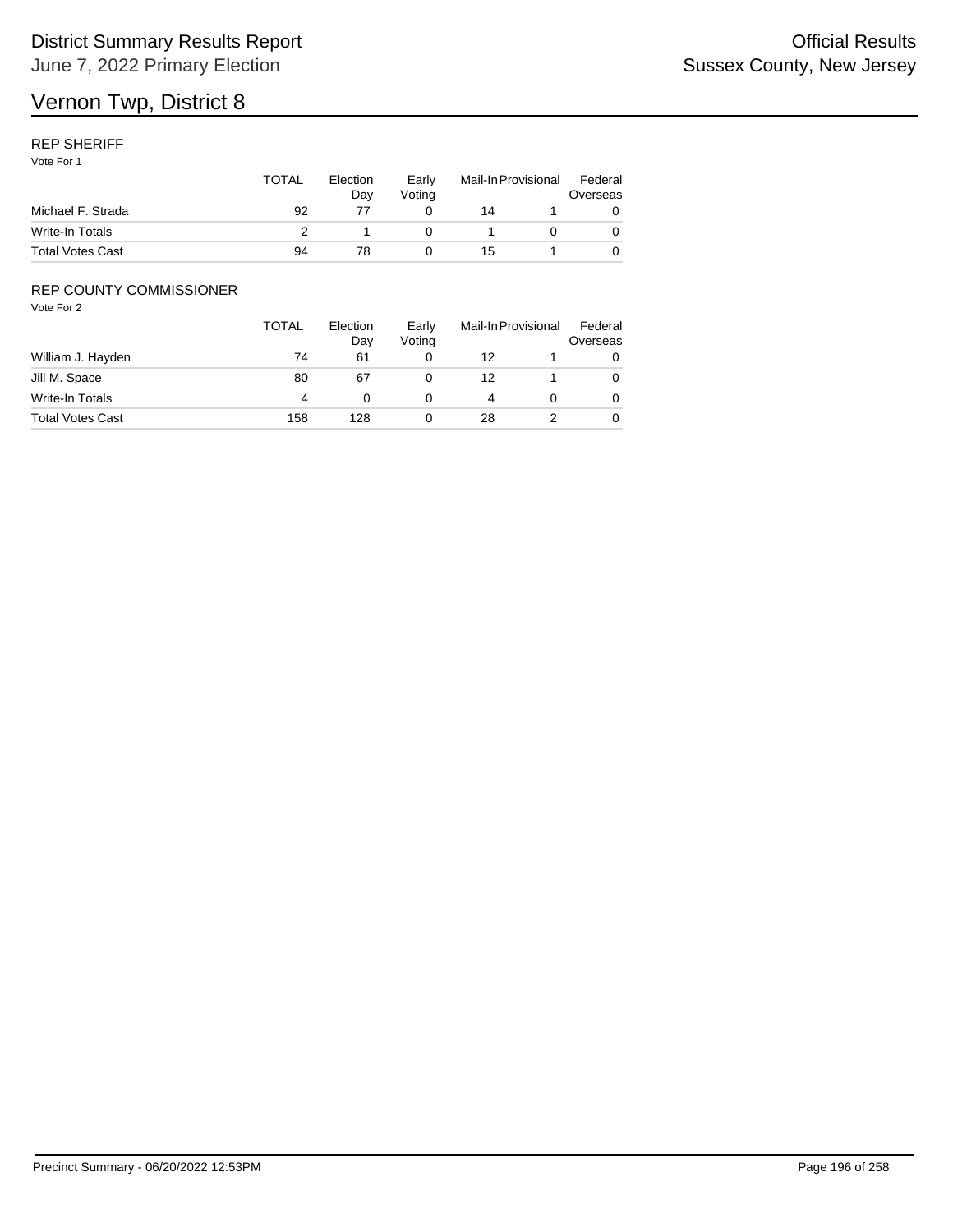# Vernon Twp, District 9

| <b>Statistics</b>                | <b>TOTAL</b> | Election<br>Day | Early<br>Voting | Mail-In Provisional |   | Federal<br>Overseas |
|----------------------------------|--------------|-----------------|-----------------|---------------------|---|---------------------|
| <b>Registered Voters - Total</b> | 822          |                 |                 |                     |   |                     |
| Registered Voters - Democratic   | 197          |                 |                 |                     |   |                     |
| Registered Voters - Republican   | 322          |                 |                 |                     |   |                     |
| <b>Ballots Cast - Total</b>      | 103          | 78              | 0               | 24                  | 1 | $\Omega$            |
| Ballots Cast - Democratic        | 29           | 12              | $\mathbf 0$     | 16                  | 1 | $\Omega$            |
| Ballots Cast - Republican        | 74           | 66              | 0               | 8                   | 0 | $\Omega$            |
| Voter Turnout - Total            | 12.53%       |                 |                 |                     |   |                     |
| Voter Turnout - Democratic       | 14.72%       |                 |                 |                     |   |                     |
| Voter Turnout - Republican       | 22.98%       |                 |                 |                     |   |                     |

## DEM U.S. HOUSE OF REPRESENTATIVES 5th Congressional District

Vote For 1

|                         | <b>TOTAL</b> | Election<br>Dav | Early<br>Votina | Mail-In Provisional |  | Federal<br>Overseas |  |
|-------------------------|--------------|-----------------|-----------------|---------------------|--|---------------------|--|
| Josh Gottheimer         | 28           |                 |                 | 16                  |  |                     |  |
| Write-In Totals         |              |                 |                 |                     |  |                     |  |
| <b>Total Votes Cast</b> | 29           | 12              |                 | 16                  |  |                     |  |

#### DEM SHERIFF

Vote For 1

|                         | <b>TOTAL</b> | Election<br>Dav | Early<br>Votina | Mail-In Provisional |  | Federal<br>Overseas |  |
|-------------------------|--------------|-----------------|-----------------|---------------------|--|---------------------|--|
| No Petition Filed       |              |                 |                 |                     |  |                     |  |
| Write-In Totals         |              |                 |                 |                     |  | $\Omega$            |  |
| <b>Total Votes Cast</b> |              |                 |                 |                     |  |                     |  |

#### DEM COUNTY COMMISSIONER

Vote For 2

|                         | <b>TOTAL</b> | Election<br>Day | Early<br>Votina |    | Mail-In Provisional | Federal<br>Overseas |
|-------------------------|--------------|-----------------|-----------------|----|---------------------|---------------------|
| Damaris Lira            | 27           | 10              |                 | 16 |                     | 0                   |
| Camila DiResta          | 26           | 9               |                 | 16 |                     | 0                   |
| Write-In Totals         |              |                 |                 |    |                     | 0                   |
| <b>Total Votes Cast</b> | 54           | 20              |                 | 32 |                     | 0                   |

|                         | TOTAL | Election<br>Day | Early<br>Voting | Mail-In Provisional |   | Federal<br>Overseas |
|-------------------------|-------|-----------------|-----------------|---------------------|---|---------------------|
| Frank T. Pallotta       | 48    | 43              | 0               | 5                   | 0 | 0                   |
| Nick DeGregorio         | 26    | 23              | 0               | 3                   | 0 | 0                   |
| Sab Skenderi            | 0     | $\Omega$        | 0               | 0                   | 0 | 0                   |
| Fred Schneiderman       | 0     | 0               | 0               | 0                   | 0 | 0                   |
| Write-In Totals         | 0     | 0               | 0               | 0                   | 0 | 0                   |
| <b>Total Votes Cast</b> | 74    | 66              | 0               | 8                   | ი | 0                   |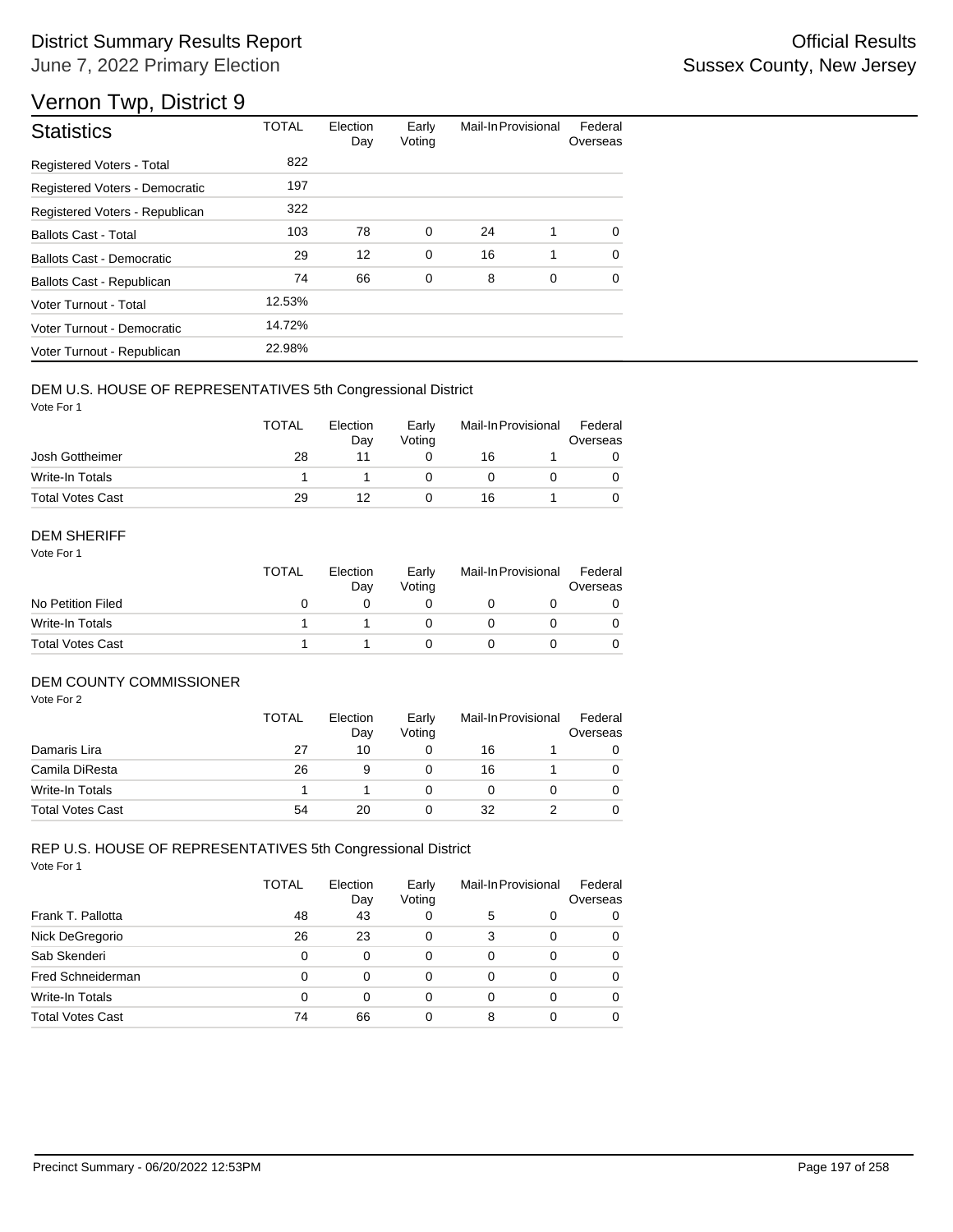### REP SHERIFF

Vote For 1

|                         | TOTAL | Election<br>Dav | Early<br>Votina | Mail-In Provisional |  | Federal<br>Overseas |
|-------------------------|-------|-----------------|-----------------|---------------------|--|---------------------|
| Michael F. Strada       | 69    | 62              |                 |                     |  |                     |
| Write-In Totals         |       |                 |                 |                     |  |                     |
| <b>Total Votes Cast</b> | 69    | 62              |                 |                     |  |                     |

## REP COUNTY COMMISSIONER

|                         | TOTAL | Election<br>Day | Early<br>Voting |    | Mail-In Provisional |   |
|-------------------------|-------|-----------------|-----------------|----|---------------------|---|
| William J. Hayden       | 56    | 50              |                 | 6  |                     | 0 |
| Jill M. Space           | 59    | 52              |                 |    |                     | 0 |
| Write-In Totals         |       |                 |                 |    |                     | 0 |
| <b>Total Votes Cast</b> | 115   | 102             |                 | 13 |                     | 0 |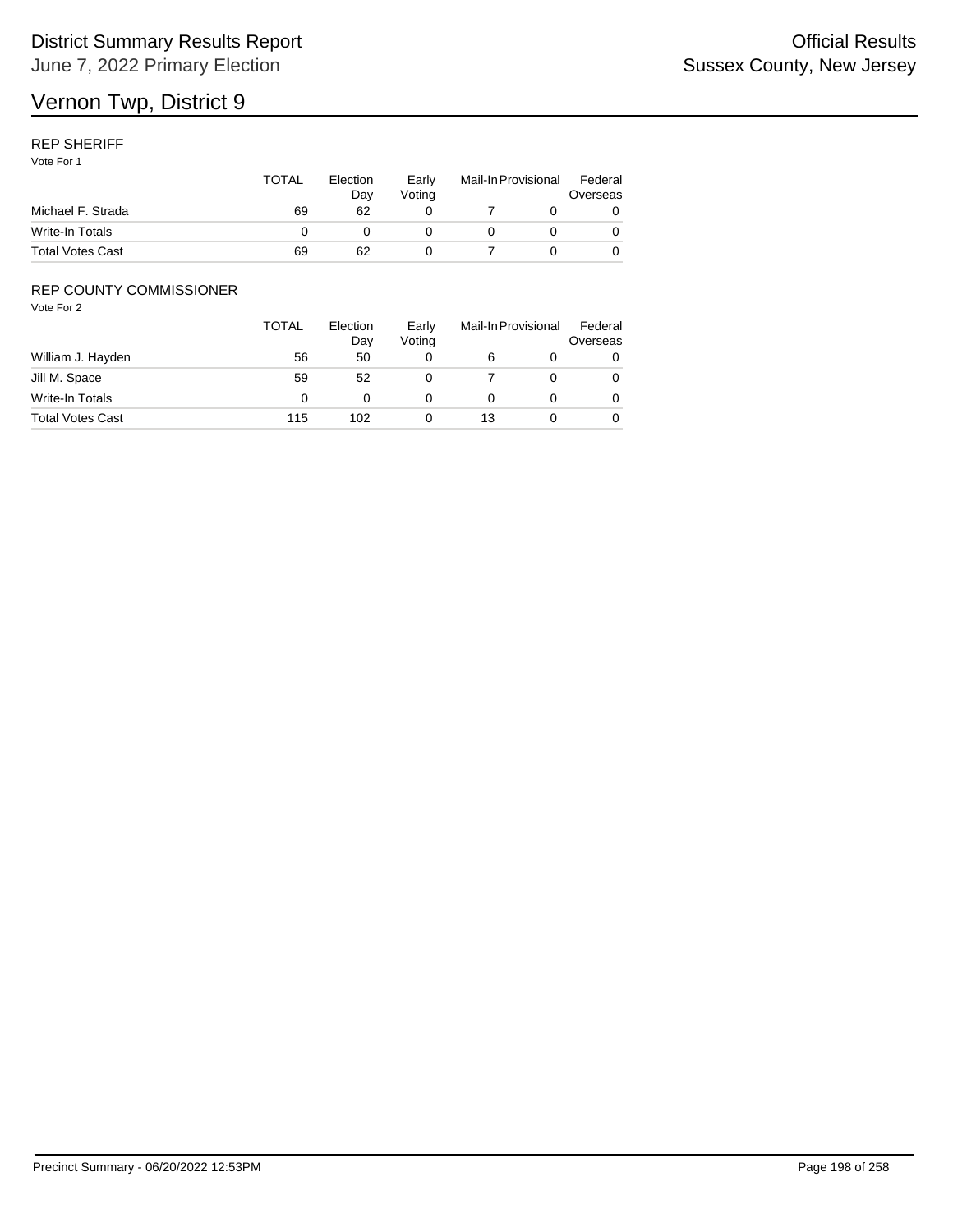# Vernon Twp, District 10

| <b>Statistics</b>                | <b>TOTAL</b> | Election<br>Day | Early<br>Voting | Mail-In Provisional |   | Federal<br>Overseas |
|----------------------------------|--------------|-----------------|-----------------|---------------------|---|---------------------|
| <b>Registered Voters - Total</b> | 930          |                 |                 |                     |   |                     |
| Registered Voters - Democratic   | 199          |                 |                 |                     |   |                     |
| Registered Voters - Republican   | 403          |                 |                 |                     |   |                     |
| <b>Ballots Cast - Total</b>      | 94           | 65              | $\mathbf 0$     | 28                  | 1 | $\Omega$            |
| Ballots Cast - Democratic        | 29           | 15              | $\mathbf 0$     | 13                  | 1 | $\Omega$            |
| Ballots Cast - Republican        | 65           | 50              | $\mathbf 0$     | 15                  | 0 | $\Omega$            |
| Voter Turnout - Total            | 10.11%       |                 |                 |                     |   |                     |
| Voter Turnout - Democratic       | 14.57%       |                 |                 |                     |   |                     |
| Voter Turnout - Republican       | 16.13%       |                 |                 |                     |   |                     |

#### DEM U.S. HOUSE OF REPRESENTATIVES 5th Congressional District

Vote For 1

|                         | <b>TOTAL</b> | Election<br>Day | Early<br>Votina | Mail-In Provisional |  | Federal<br>Overseas |
|-------------------------|--------------|-----------------|-----------------|---------------------|--|---------------------|
| Josh Gottheimer         | 29           | 15              |                 | 13                  |  |                     |
| Write-In Totals         |              |                 |                 |                     |  |                     |
| <b>Total Votes Cast</b> | 29           | 15              |                 | 13                  |  |                     |

#### DEM SHERIFF

Vote For 1

|                         | <b>TOTAL</b> | Election<br>Dav | Early<br>Votina | Mail-In Provisional |  | Federal<br>Overseas |
|-------------------------|--------------|-----------------|-----------------|---------------------|--|---------------------|
| No Petition Filed       |              |                 |                 |                     |  |                     |
| Write-In Totals         |              |                 |                 |                     |  |                     |
| <b>Total Votes Cast</b> |              |                 |                 |                     |  |                     |

#### DEM COUNTY COMMISSIONER

Vote For 2

|                         | <b>TOTAL</b> | Election<br>Day | Early<br>Votina |    | Mail-In Provisional | Federal<br>Overseas |
|-------------------------|--------------|-----------------|-----------------|----|---------------------|---------------------|
| Damaris Lira            | 29           | 15              |                 | 13 |                     | 0                   |
| Camila DiResta          | 28           | 15              |                 | 12 |                     | 0                   |
| Write-In Totals         |              |                 |                 |    |                     | 0                   |
| <b>Total Votes Cast</b> | 57           | 30              |                 | 25 |                     | 0                   |

|                         | <b>TOTAL</b> | Election<br>Day | Early<br>Voting |          | Mail-In Provisional | Federal<br>Overseas |
|-------------------------|--------------|-----------------|-----------------|----------|---------------------|---------------------|
| Frank T. Pallotta       | 29           | 22              | 0               |          | 0                   | 0                   |
| Nick DeGregorio         | 30           | 25              | 0               | 5        | $\Omega$            | $\Omega$            |
| Sab Skenderi            | 3            | 3               | 0               | $\Omega$ | $\Omega$            | $\Omega$            |
| Fred Schneiderman       |              | $\Omega$        | 0               |          | 0                   | $\Omega$            |
| Write-In Totals         | 2            | $\Omega$        | 0               | 2        | 0                   | $\Omega$            |
| <b>Total Votes Cast</b> | 65           | 50              | 0               | 15       |                     | $\Omega$            |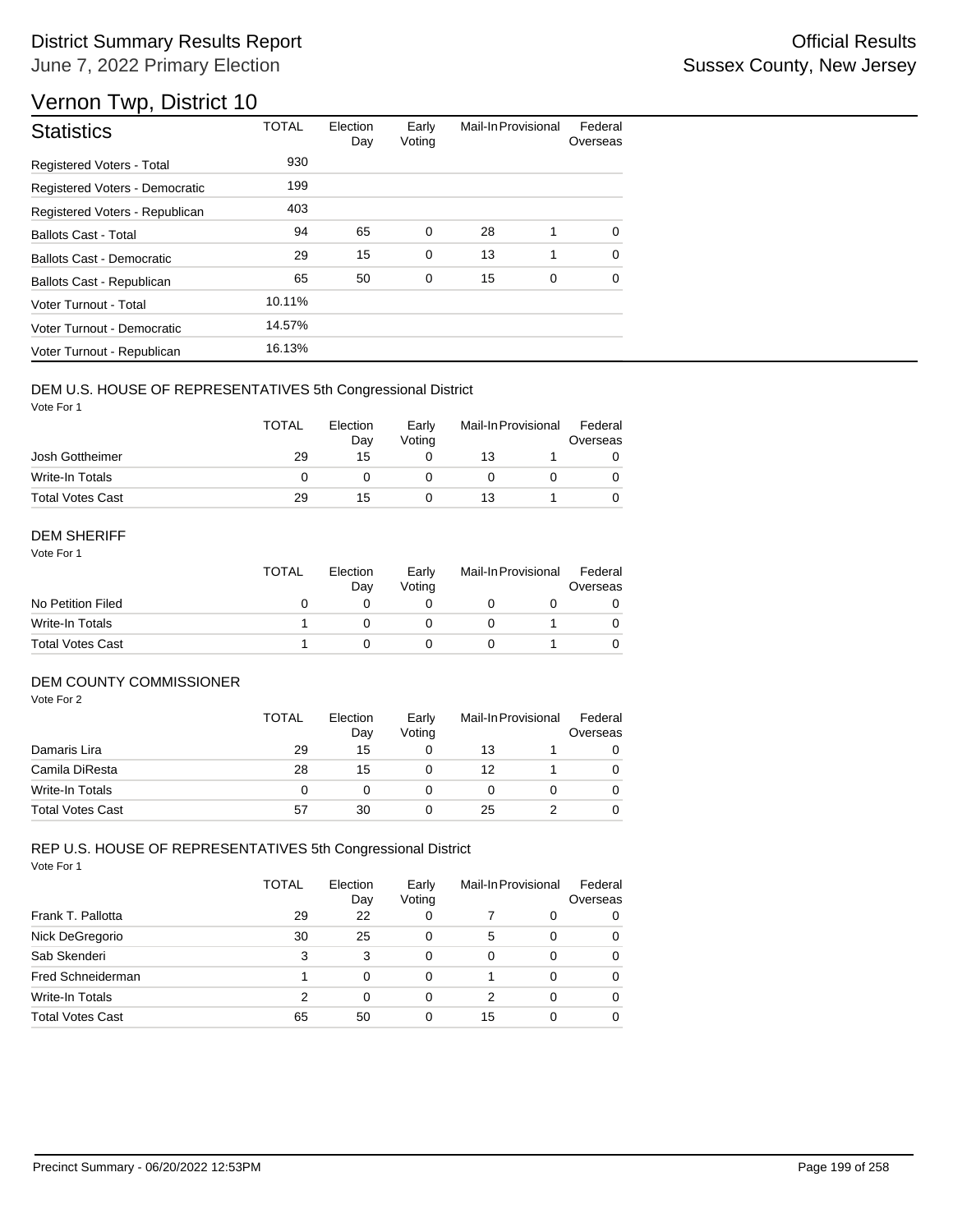### REP SHERIFF

Vote For 1

|                         | <b>TOTAL</b> | Election<br>Dav<br>42 | Early<br>Votina | Mail-In Provisional |  | Federal<br>Overseas |
|-------------------------|--------------|-----------------------|-----------------|---------------------|--|---------------------|
| Michael F. Strada       | 54           |                       |                 | 12                  |  |                     |
| Write-In Totals         |              |                       |                 |                     |  |                     |
| <b>Total Votes Cast</b> | 55           | 42                    |                 | 13                  |  |                     |

## REP COUNTY COMMISSIONER

|                         | <b>TOTAL</b> | Election<br>Day | Early<br>Voting | Mail-In Provisional |  | Federal<br>Overseas |
|-------------------------|--------------|-----------------|-----------------|---------------------|--|---------------------|
| William J. Hayden       | 47           | 35              |                 | 12                  |  | 0                   |
| Jill M. Space           | 48           | 37              |                 | 11                  |  | 0                   |
| Write-In Totals         | 4            |                 |                 |                     |  | 0                   |
| <b>Total Votes Cast</b> | 99           |                 |                 |                     |  | 0                   |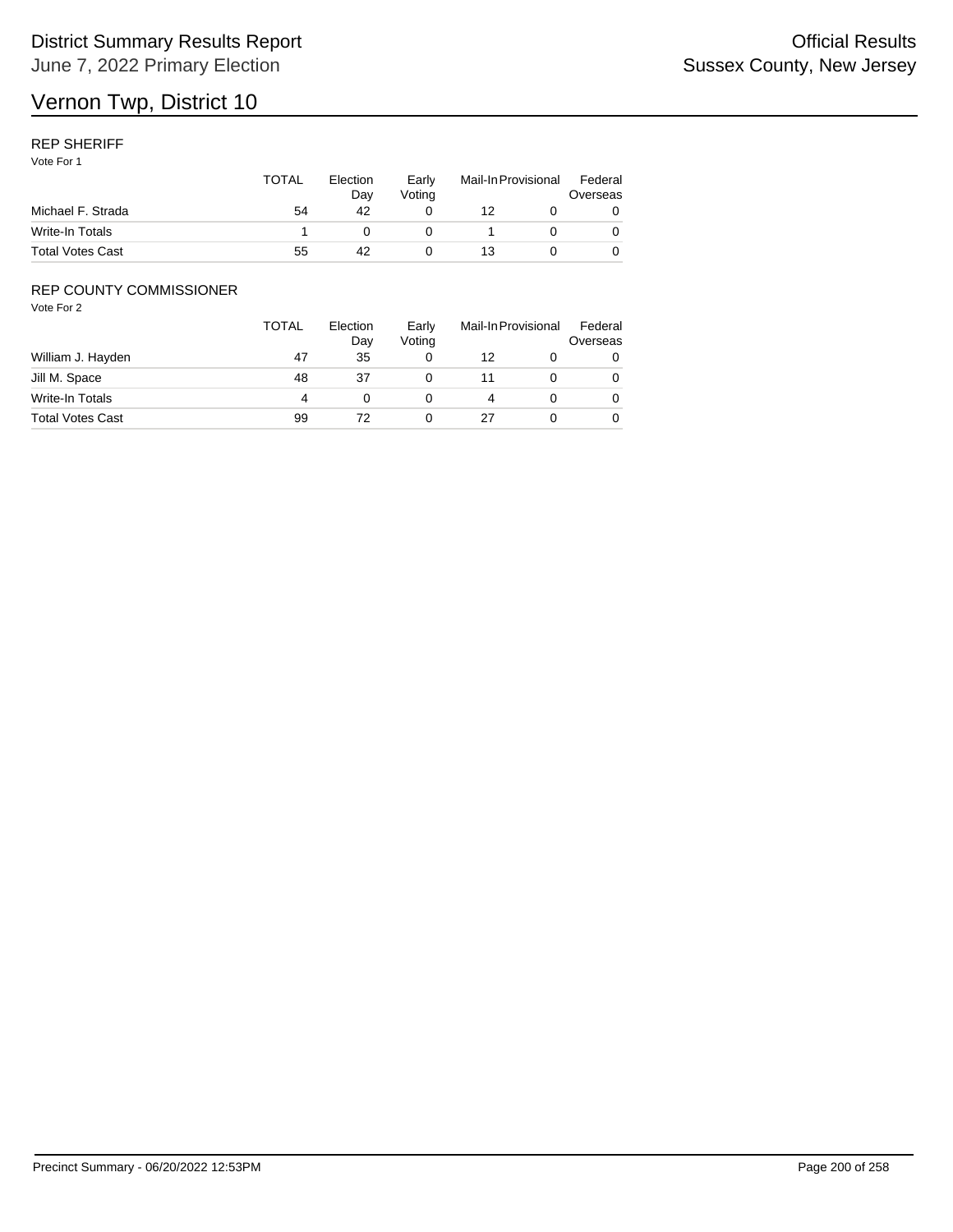# Vernon Twp, District 11

| <b>Statistics</b>                | <b>TOTAL</b> | Election<br>Day | Early<br>Voting | Mail-In Provisional |   | Federal<br>Overseas |
|----------------------------------|--------------|-----------------|-----------------|---------------------|---|---------------------|
| Registered Voters - Total        | 678          |                 |                 |                     |   |                     |
| Registered Voters - Democratic   | 139          |                 |                 |                     |   |                     |
| Registered Voters - Republican   | 294          |                 |                 |                     |   |                     |
| <b>Ballots Cast - Total</b>      | 77           | 64              | $\mathbf 0$     | 13                  | 0 | $\Omega$            |
| <b>Ballots Cast - Democratic</b> | 13           | 5               | $\mathbf 0$     | 8                   | 0 | $\Omega$            |
| Ballots Cast - Republican        | 64           | 59              | 0               | 5                   | 0 | 0                   |
| Voter Turnout - Total            | 11.36%       |                 |                 |                     |   |                     |
| Voter Turnout - Democratic       | 9.35%        |                 |                 |                     |   |                     |
| Voter Turnout - Republican       | 21.77%       |                 |                 |                     |   |                     |

#### DEM U.S. HOUSE OF REPRESENTATIVES 5th Congressional District

Vote For 1

|                         | <b>TOTAL</b> | Election<br>Dav | Early<br>Votina | Mail-In Provisional |  | Federal<br>Overseas |
|-------------------------|--------------|-----------------|-----------------|---------------------|--|---------------------|
| Josh Gottheimer         | 13           |                 |                 |                     |  |                     |
| Write-In Totals         |              |                 |                 |                     |  |                     |
| <b>Total Votes Cast</b> | 13           |                 |                 |                     |  |                     |

#### DEM SHERIFF

Vote For 1

|                         | TOTAL | Election<br>Dav | Early<br>Votina | Mail-In Provisional |  | Federal<br>Overseas |  |
|-------------------------|-------|-----------------|-----------------|---------------------|--|---------------------|--|
| No Petition Filed       |       |                 |                 |                     |  |                     |  |
| Write-In Totals         |       |                 |                 |                     |  | $\Omega$            |  |
| <b>Total Votes Cast</b> |       |                 |                 |                     |  |                     |  |

#### DEM COUNTY COMMISSIONER

Vote For 2

|                         | <b>TOTAL</b> | Election<br>Day | Early<br>Votina |    | Mail-In Provisional | Federal<br>Overseas |
|-------------------------|--------------|-----------------|-----------------|----|---------------------|---------------------|
| Damaris Lira            | 13           | 5               |                 |    |                     | 0                   |
| Camila DiResta          | 10           | 4               |                 |    |                     | 0                   |
| Write-In Totals         |              |                 |                 |    |                     | $\Omega$            |
| <b>Total Votes Cast</b> | 23           | 9               |                 | 14 |                     | 0                   |

|                         | TOTAL | Election<br>Day | Early<br>Voting | Mail-In Provisional |   | Federal<br>Overseas |
|-------------------------|-------|-----------------|-----------------|---------------------|---|---------------------|
| Frank T. Pallotta       | 37    | 36              | 0               |                     | 0 | 0                   |
| Nick DeGregorio         | 21    | 17              | 0               | $\overline{4}$      | 0 | 0                   |
| Sab Skenderi            | 5     | 5               | 0               | 0                   | 0 | 0                   |
| Fred Schneiderman       |       |                 | 0               | 0                   | 0 | 0                   |
| Write-In Totals         | 0     | 0               | 0               | 0                   | 0 | 0                   |
| <b>Total Votes Cast</b> | 64    | 59              | 0               | 5                   | 0 | 0                   |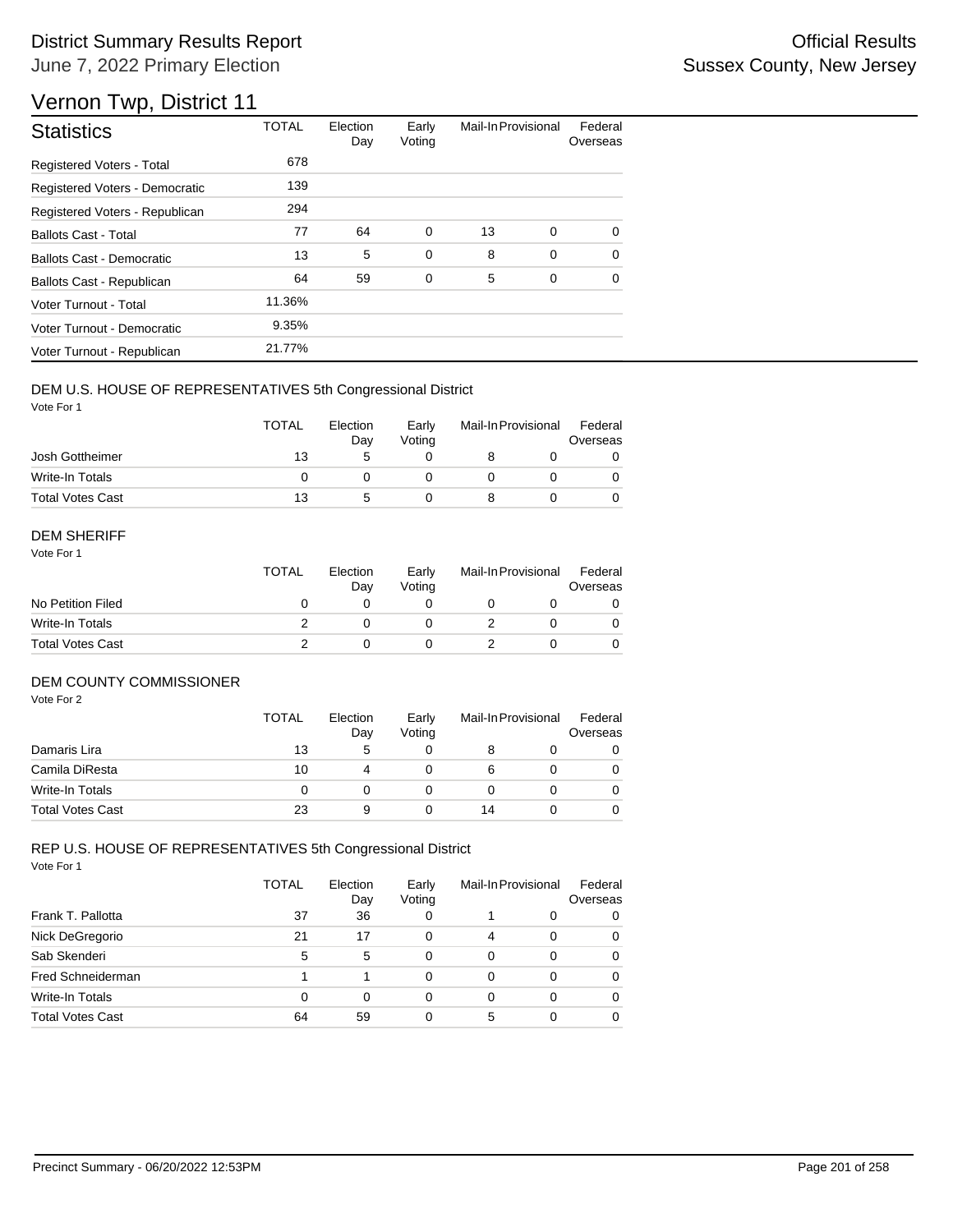#### REP SHERIFF

Vote For 1

|                         | <b>TOTAL</b> | Election<br>Dav | Early<br>Votina | Mail-In Provisional |  | Federal<br>Overseas |
|-------------------------|--------------|-----------------|-----------------|---------------------|--|---------------------|
| Michael F. Strada       | 62           | 57              |                 | 5                   |  |                     |
| Write-In Totals         |              |                 |                 |                     |  |                     |
| <b>Total Votes Cast</b> | 62           | 57              |                 |                     |  |                     |

## REP COUNTY COMMISSIONER

|                         | <b>TOTAL</b> | Election<br>Day | Early<br>Voting | Mail-In Provisional |  | Federal<br>Overseas |
|-------------------------|--------------|-----------------|-----------------|---------------------|--|---------------------|
| William J. Hayden       | 53           | 50              | 0               |                     |  | 0                   |
| Jill M. Space           | 59           | 55              |                 | 4                   |  | 0                   |
| Write-In Totals         |              |                 |                 |                     |  | 0                   |
| <b>Total Votes Cast</b> | 112          | 105             |                 |                     |  | 0                   |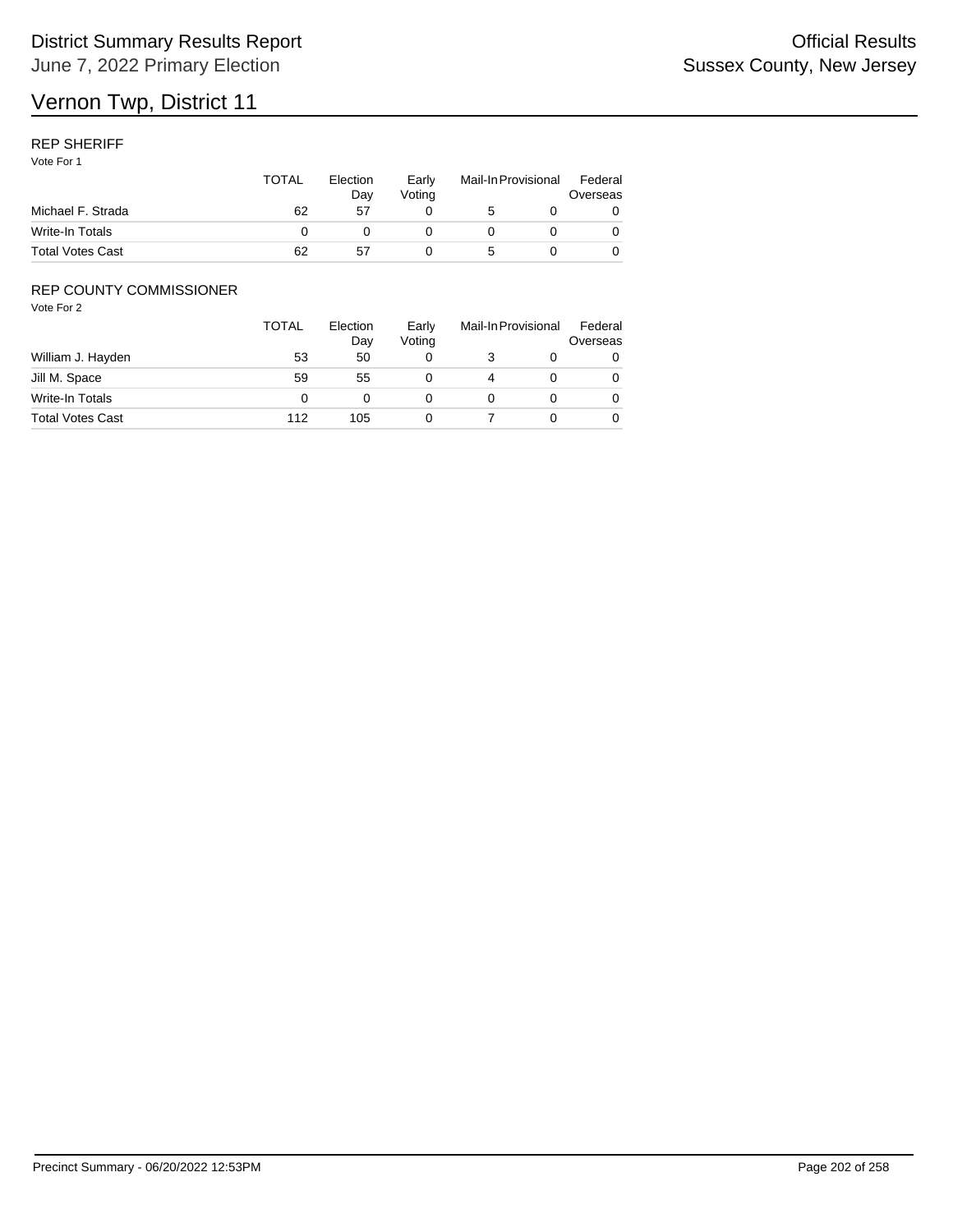# Vernon Twp, District 12

| <b>Statistics</b>              | <b>TOTAL</b> | Election<br>Day | Early<br>Voting | Mail-In Provisional |   | Federal<br>Overseas |
|--------------------------------|--------------|-----------------|-----------------|---------------------|---|---------------------|
| Registered Voters - Total      | 1,159        |                 |                 |                     |   |                     |
| Registered Voters - Democratic | 250          |                 |                 |                     |   |                     |
| Registered Voters - Republican | 472          |                 |                 |                     |   |                     |
| <b>Ballots Cast - Total</b>    | 160          | 109             | 1               | 47                  | 3 | $\Omega$            |
| Ballots Cast - Democratic      | 44           | 15              | 0               | 28                  | 1 | $\Omega$            |
| Ballots Cast - Republican      | 116          | 94              | 1               | 19                  | 2 | $\Omega$            |
| Voter Turnout - Total          | 13.80%       |                 |                 |                     |   |                     |
| Voter Turnout - Democratic     | 17.60%       |                 |                 |                     |   |                     |
| Voter Turnout - Republican     | 24.58%       |                 |                 |                     |   |                     |

## DEM U.S. HOUSE OF REPRESENTATIVES 5th Congressional District

Vote For 1

|                         | <b>TOTAL</b> | Election<br>Day | Early<br>Votina | Mail-In Provisional |  | Federal<br>Overseas |  |
|-------------------------|--------------|-----------------|-----------------|---------------------|--|---------------------|--|
| Josh Gottheimer         | 44           | 15              |                 | 28                  |  |                     |  |
| Write-In Totals         |              |                 |                 |                     |  |                     |  |
| <b>Total Votes Cast</b> | 44           | 15              |                 | 28                  |  |                     |  |

#### DEM SHERIFF

Vote For 1

|                         | <b>TOTAL</b> | Election<br>Dav | Early<br>Votina | Mail-In Provisional |  | Federal<br>Overseas |  |
|-------------------------|--------------|-----------------|-----------------|---------------------|--|---------------------|--|
| No Petition Filed       |              |                 |                 |                     |  |                     |  |
| Write-In Totals         |              |                 |                 |                     |  | $\Omega$            |  |
| <b>Total Votes Cast</b> |              |                 |                 |                     |  |                     |  |

#### DEM COUNTY COMMISSIONER

Vote For 2

|                         | <b>TOTAL</b> | Election<br>Day | Early<br>Votina |    | Mail-In Provisional | Federal<br>Overseas |
|-------------------------|--------------|-----------------|-----------------|----|---------------------|---------------------|
| Damaris Lira            | 40           | 13              |                 | 26 |                     |                     |
| Camila DiResta          | 43           | 15              |                 | 27 |                     | 0                   |
| Write-In Totals         | 0            |                 |                 |    |                     | $\Omega$            |
| <b>Total Votes Cast</b> | 83           | 28              |                 | 53 |                     | 0                   |

|                         | TOTAL | Election<br>Day | Early<br>Voting | Mail-In Provisional |   | Federal<br>Overseas |
|-------------------------|-------|-----------------|-----------------|---------------------|---|---------------------|
| Frank T. Pallotta       | 74    | 60              |                 | 11                  | 2 | 0                   |
| Nick DeGregorio         | 32    | 27              | 0               | 5                   | 0 | 0                   |
| Sab Skenderi            |       | 4               | 0               | 3                   | 0 | 0                   |
| Fred Schneiderman       | 2     | 2               | 0               | 0                   | 0 | 0                   |
| Write-In Totals         |       |                 | 0               | 0                   | 0 | 0                   |
| <b>Total Votes Cast</b> | 116   | 94              |                 | 19                  | 2 | 0                   |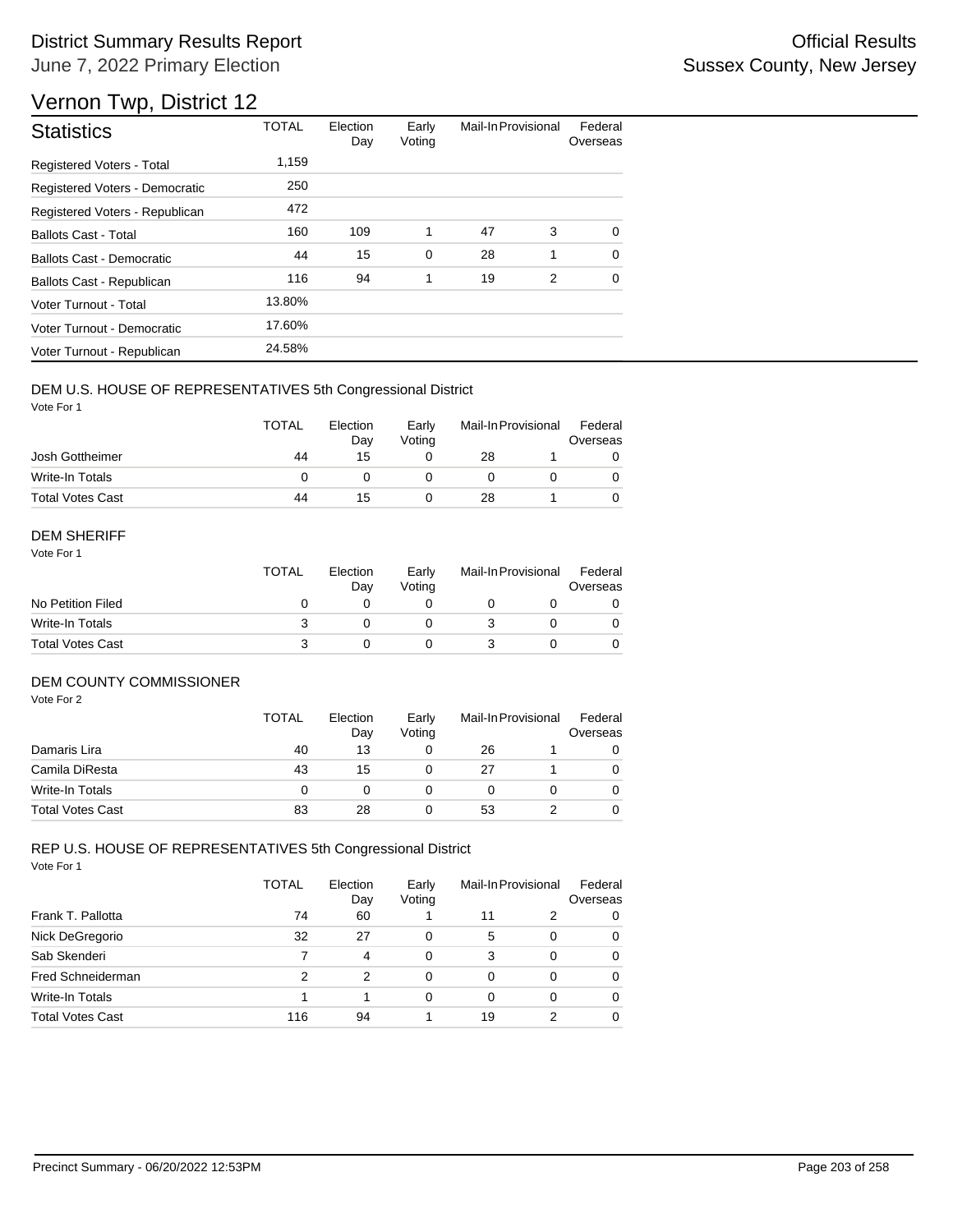### REP SHERIFF

Vote For 1

|                         | TOTAL | Election<br>Dav | Early<br>Votina | Mail-In Provisional |  | Federal<br>Overseas |
|-------------------------|-------|-----------------|-----------------|---------------------|--|---------------------|
| Michael F. Strada       | 107   | 87              |                 | 19                  |  |                     |
| Write-In Totals         |       |                 |                 |                     |  |                     |
| <b>Total Votes Cast</b> | 108   | 88              |                 | 19                  |  |                     |

## REP COUNTY COMMISSIONER

|                         | TOTAL | Election<br>Day | Early<br>Voting | Mail-In Provisional |  | Federal<br>Overseas |
|-------------------------|-------|-----------------|-----------------|---------------------|--|---------------------|
| William J. Hayden       | 99    | 79              |                 | 19                  |  | 0                   |
| Jill M. Space           | 94    | 75              |                 | 18                  |  | 0                   |
| Write-In Totals         |       |                 |                 |                     |  | 0                   |
| <b>Total Votes Cast</b> | 194   | 155             |                 | 37                  |  | 0                   |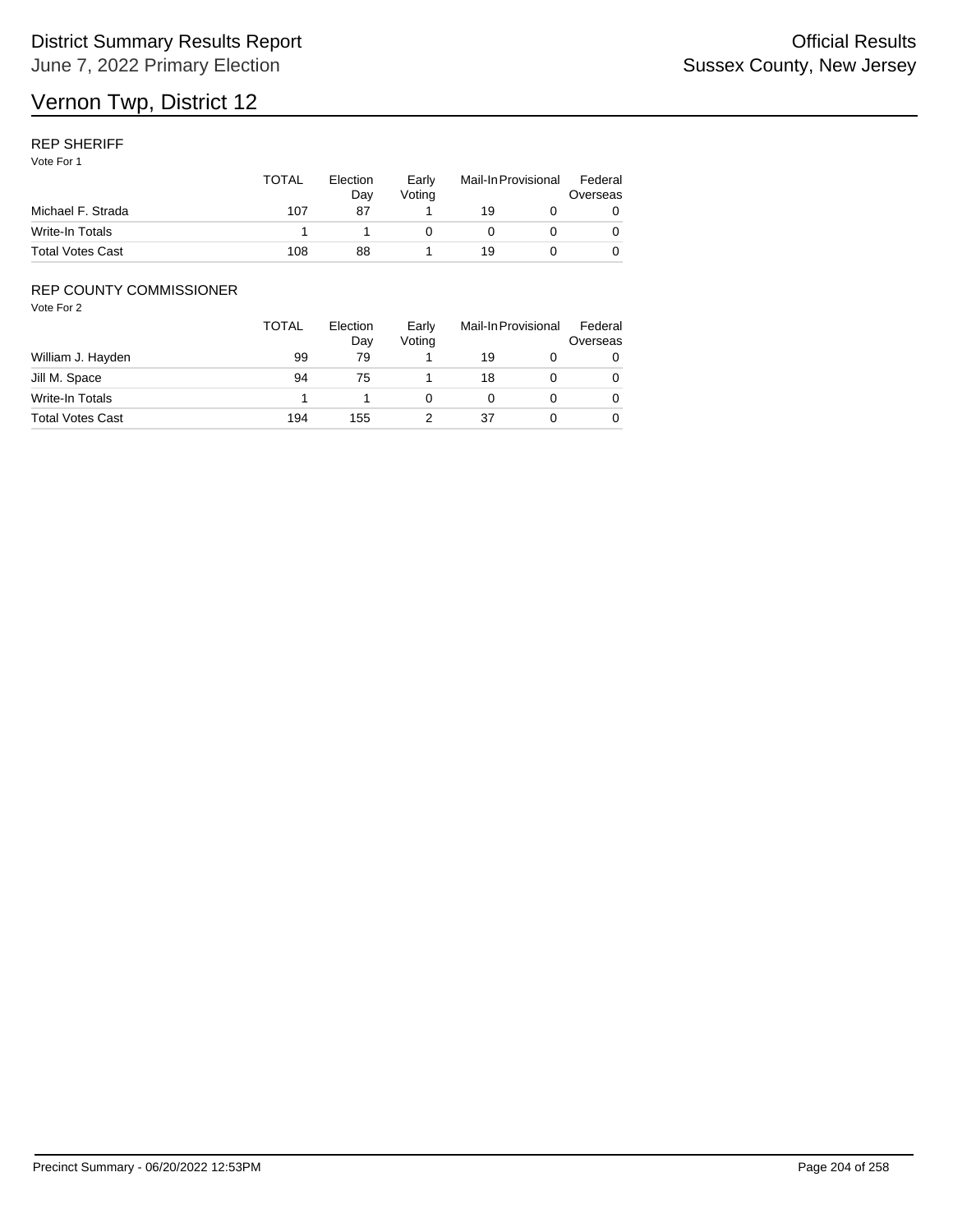# Vernon Twp, District 13

| <b>Statistics</b>                | <b>TOTAL</b> | Election<br>Day | Early<br>Voting | Mail-In Provisional |   | Federal<br>Overseas |
|----------------------------------|--------------|-----------------|-----------------|---------------------|---|---------------------|
| <b>Registered Voters - Total</b> | 686          |                 |                 |                     |   |                     |
| Registered Voters - Democratic   | 160          |                 |                 |                     |   |                     |
| Registered Voters - Republican   | 281          |                 |                 |                     |   |                     |
| <b>Ballots Cast - Total</b>      | 92           | 66              | 1               | 25                  | 0 | $\Omega$            |
| Ballots Cast - Democratic        | 24           | 11              | 0               | 13                  | 0 | $\Omega$            |
| Ballots Cast - Republican        | 68           | 55              | 1               | 12                  | 0 | $\Omega$            |
| Voter Turnout - Total            | 13.41%       |                 |                 |                     |   |                     |
| Voter Turnout - Democratic       | 15.00%       |                 |                 |                     |   |                     |
| Voter Turnout - Republican       | 24.20%       |                 |                 |                     |   |                     |

## DEM U.S. HOUSE OF REPRESENTATIVES 5th Congressional District

Vote For 1

|                         | <b>TOTAL</b> | Election<br>Dav | Early<br>Votina | Mail-In Provisional |  | Federal<br>Overseas |
|-------------------------|--------------|-----------------|-----------------|---------------------|--|---------------------|
| Josh Gottheimer         | 24           |                 |                 | 13                  |  |                     |
| Write-In Totals         |              |                 |                 |                     |  |                     |
| <b>Total Votes Cast</b> | 24           |                 |                 | 13                  |  |                     |

#### DEM SHERIFF

Vote For 1

|                         | <b>TOTAL</b> | Election<br>Dav | Early<br>Votina | Mail-In Provisional |  | Federal<br>Overseas |
|-------------------------|--------------|-----------------|-----------------|---------------------|--|---------------------|
| No Petition Filed       |              |                 |                 |                     |  |                     |
| Write-In Totals         | 6            |                 |                 | 5                   |  | $\Omega$            |
| <b>Total Votes Cast</b> | 6            |                 |                 |                     |  |                     |

#### DEM COUNTY COMMISSIONER

Vote For 2

|                         | <b>TOTAL</b> | Election<br>Day | Early<br>Votina | Mail-In Provisional |  | Federal<br>Overseas |
|-------------------------|--------------|-----------------|-----------------|---------------------|--|---------------------|
| Damaris Lira            | 23           | 10              |                 | 13                  |  | 0                   |
| Camila DiResta          | 22           | 9               |                 | 13                  |  | 0                   |
| Write-In Totals         | 0            |                 |                 |                     |  | $\Omega$            |
| <b>Total Votes Cast</b> | 45           | 19              |                 | 26                  |  | 0                   |

|                         | TOTAL | Election<br>Day | Early<br>Voting | Mail-In Provisional |   | Federal<br>Overseas |
|-------------------------|-------|-----------------|-----------------|---------------------|---|---------------------|
| Frank T. Pallotta       | 37    | 32              |                 | 4                   | 0 | 0                   |
| Nick DeGregorio         | 23    | 19              | 0               | $\overline{4}$      | 0 | 0                   |
| Sab Skenderi            | 3     | 2               | 0               |                     | 0 | 0                   |
| Fred Schneiderman       | 3     | 2               | 0               |                     | 0 | 0                   |
| Write-In Totals         | 0     | 0               | 0               | 0                   | 0 | 0                   |
| <b>Total Votes Cast</b> | 66    | 55              |                 | 10                  | ი | 0                   |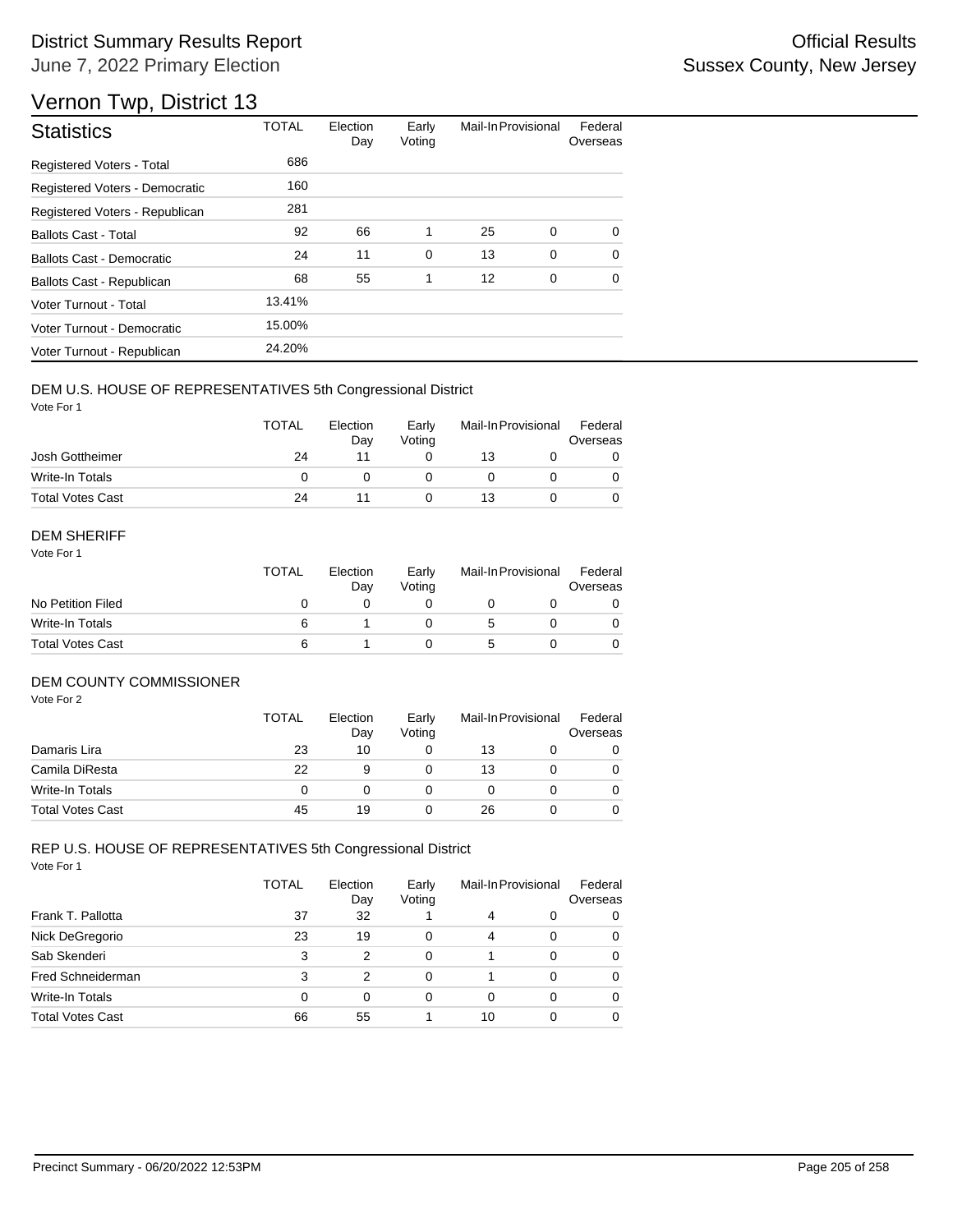### REP SHERIFF

Vote For 1

| Michael F. Strada       | TOTAL | Election<br>Dav<br>47 | Early<br>Votina | Mail-In Provisional |  | Federal<br>Overseas |
|-------------------------|-------|-----------------------|-----------------|---------------------|--|---------------------|
|                         | 60    |                       |                 | 12                  |  |                     |
| Write-In Totals         |       |                       |                 |                     |  |                     |
| <b>Total Votes Cast</b> | 60    | 47                    |                 |                     |  |                     |

## REP COUNTY COMMISSIONER

|                         | <b>TOTAL</b> | Election<br>Day | Early<br>Voting |    | Mail-In Provisional |   |
|-------------------------|--------------|-----------------|-----------------|----|---------------------|---|
| William J. Hayden       | 53           | 42              |                 | 10 |                     | 0 |
| Jill M. Space           | 57           | 47              |                 |    |                     | 0 |
| Write-In Totals         |              |                 |                 |    |                     | 0 |
| <b>Total Votes Cast</b> | 110          | 89              |                 | 19 |                     | 0 |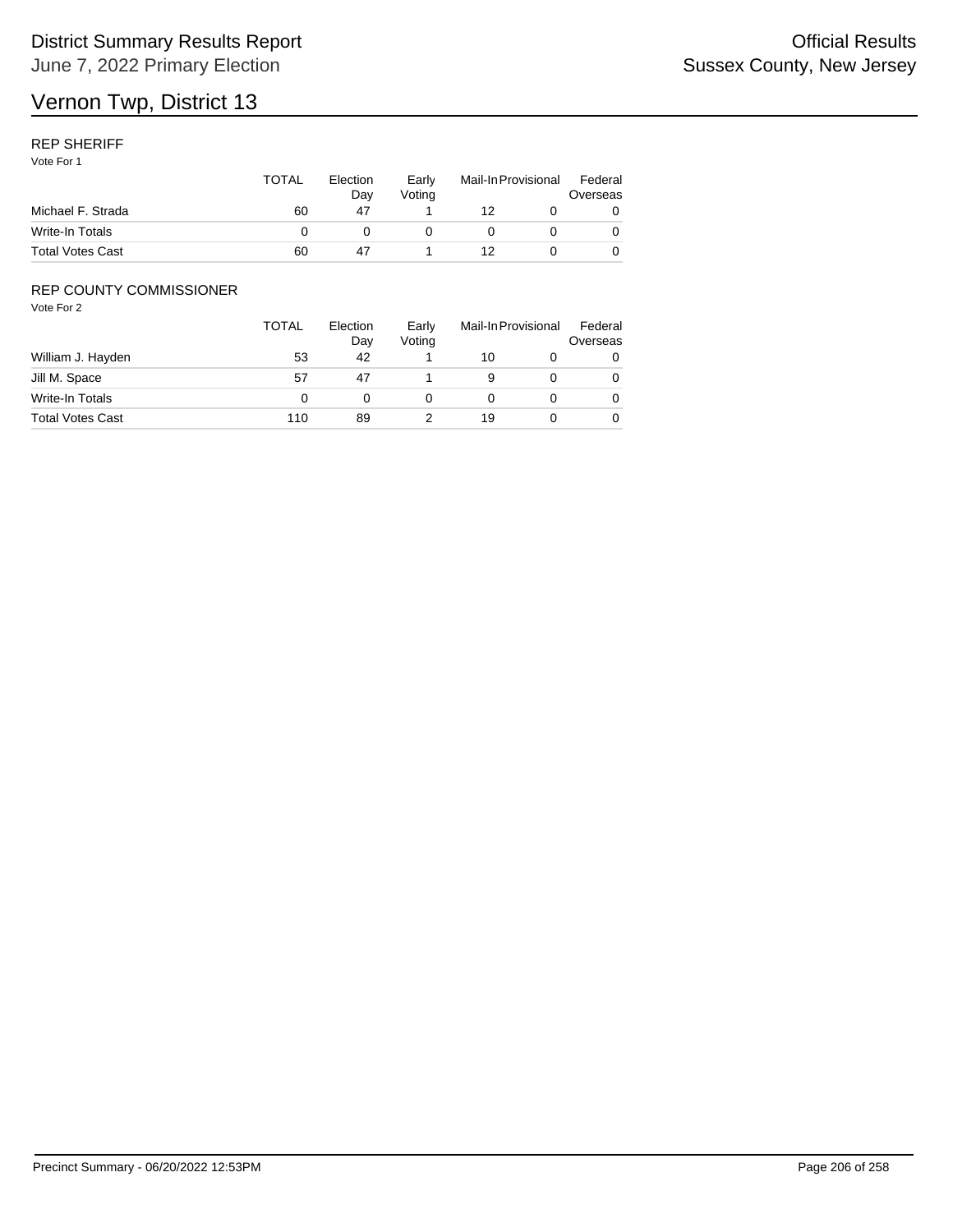# Vernon Twp, District 14

| <b>Statistics</b>                | <b>TOTAL</b> | Election<br>Day | Early<br>Voting | Mail-In Provisional |             | Federal<br>Overseas |
|----------------------------------|--------------|-----------------|-----------------|---------------------|-------------|---------------------|
| Registered Voters - Total        | 716          |                 |                 |                     |             |                     |
| Registered Voters - Democratic   | 175          |                 |                 |                     |             |                     |
| Registered Voters - Republican   | 292          |                 |                 |                     |             |                     |
| <b>Ballots Cast - Total</b>      | 95           | 75              | 0               | 20                  | 0           | $\Omega$            |
| <b>Ballots Cast - Democratic</b> | 26           | 13              | $\mathbf 0$     | 13                  | $\mathbf 0$ | $\Omega$            |
| Ballots Cast - Republican        | 69           | 62              | 0               | 7                   | 0           | $\Omega$            |
| Voter Turnout - Total            | 13.27%       |                 |                 |                     |             |                     |
| Voter Turnout - Democratic       | 14.86%       |                 |                 |                     |             |                     |
| Voter Turnout - Republican       | 23.63%       |                 |                 |                     |             |                     |

## DEM U.S. HOUSE OF REPRESENTATIVES 5th Congressional District

Vote For 1

|                         | <b>TOTAL</b> | Election<br>Day | Early<br>Votina | Mail-In Provisional |  | Federal<br>Overseas |
|-------------------------|--------------|-----------------|-----------------|---------------------|--|---------------------|
| Josh Gottheimer         | 26           | 13              |                 | 13                  |  |                     |
| Write-In Totals         |              |                 |                 |                     |  |                     |
| <b>Total Votes Cast</b> | 26           | 13              |                 | 13                  |  |                     |

#### DEM SHERIFF

Vote For 1

|                         | <b>TOTAL</b> | Election<br>Dav | Early<br>Votina | Mail-In Provisional |  | Federal<br>Overseas |  |
|-------------------------|--------------|-----------------|-----------------|---------------------|--|---------------------|--|
| No Petition Filed       |              |                 |                 |                     |  |                     |  |
| Write-In Totals         |              |                 |                 |                     |  | 0                   |  |
| <b>Total Votes Cast</b> |              |                 |                 |                     |  |                     |  |

#### DEM COUNTY COMMISSIONER

Vote For 2

|                         | <b>TOTAL</b> | Election<br>Day | Early<br>Votina | Mail-In Provisional |  | Federal<br>Overseas |
|-------------------------|--------------|-----------------|-----------------|---------------------|--|---------------------|
| Damaris Lira            | 23           | 12              |                 | 11                  |  | 0                   |
| Camila DiResta          | 22           | 13              |                 | 9                   |  | 0                   |
| Write-In Totals         | 0            |                 |                 |                     |  | $\Omega$            |
| <b>Total Votes Cast</b> | 45           | 25              |                 | 20                  |  | 0                   |

|                         | TOTAL | Election<br>Day | Early<br>Voting | Mail-In Provisional |   | Federal<br>Overseas |
|-------------------------|-------|-----------------|-----------------|---------------------|---|---------------------|
| Frank T. Pallotta       | 45    | 42              | 0               | 3                   | 0 | 0                   |
| Nick DeGregorio         | 21    | 17              | 0               | $\overline{4}$      | 0 | 0                   |
| Sab Skenderi            |       |                 | 0               | 0                   | 0 | 0                   |
| Fred Schneiderman       |       |                 | 0               | 0                   | 0 | 0                   |
| Write-In Totals         | 0     | 0               | 0               | 0                   | 0 | 0                   |
| <b>Total Votes Cast</b> | 68    | 61              | 0               |                     | 0 | 0                   |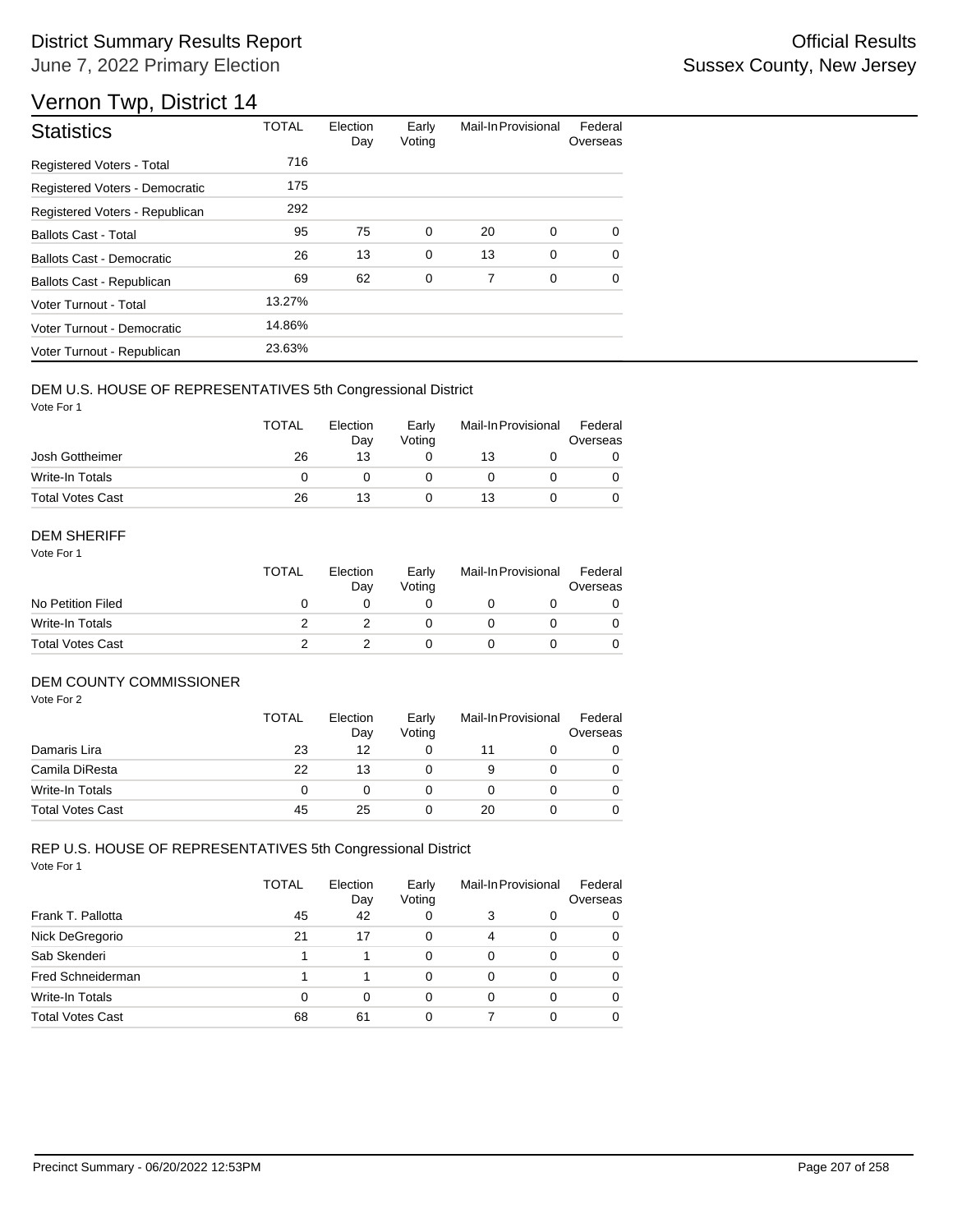### REP SHERIFF

Vote For 1

|                         | <b>TOTAL</b> | Election<br>Dav | Early<br>Votina | Mail-In Provisional |  | Federal<br>Overseas |  |
|-------------------------|--------------|-----------------|-----------------|---------------------|--|---------------------|--|
| Michael F. Strada       | 63           | 56              |                 |                     |  |                     |  |
| Write-In Totals         |              |                 |                 |                     |  |                     |  |
| <b>Total Votes Cast</b> | 63           | 56              |                 |                     |  |                     |  |

## REP COUNTY COMMISSIONER

|                         | <b>TOTAL</b> | Election<br>Day | Early<br>Voting |    | Mail-In Provisional |   |
|-------------------------|--------------|-----------------|-----------------|----|---------------------|---|
| William J. Hayden       | 51           | 44              |                 |    |                     | 0 |
| Jill M. Space           | 54           | 47              |                 |    |                     | 0 |
| Write-In Totals         |              |                 |                 |    |                     | 0 |
| <b>Total Votes Cast</b> | 105          | 91              |                 | 14 |                     | 0 |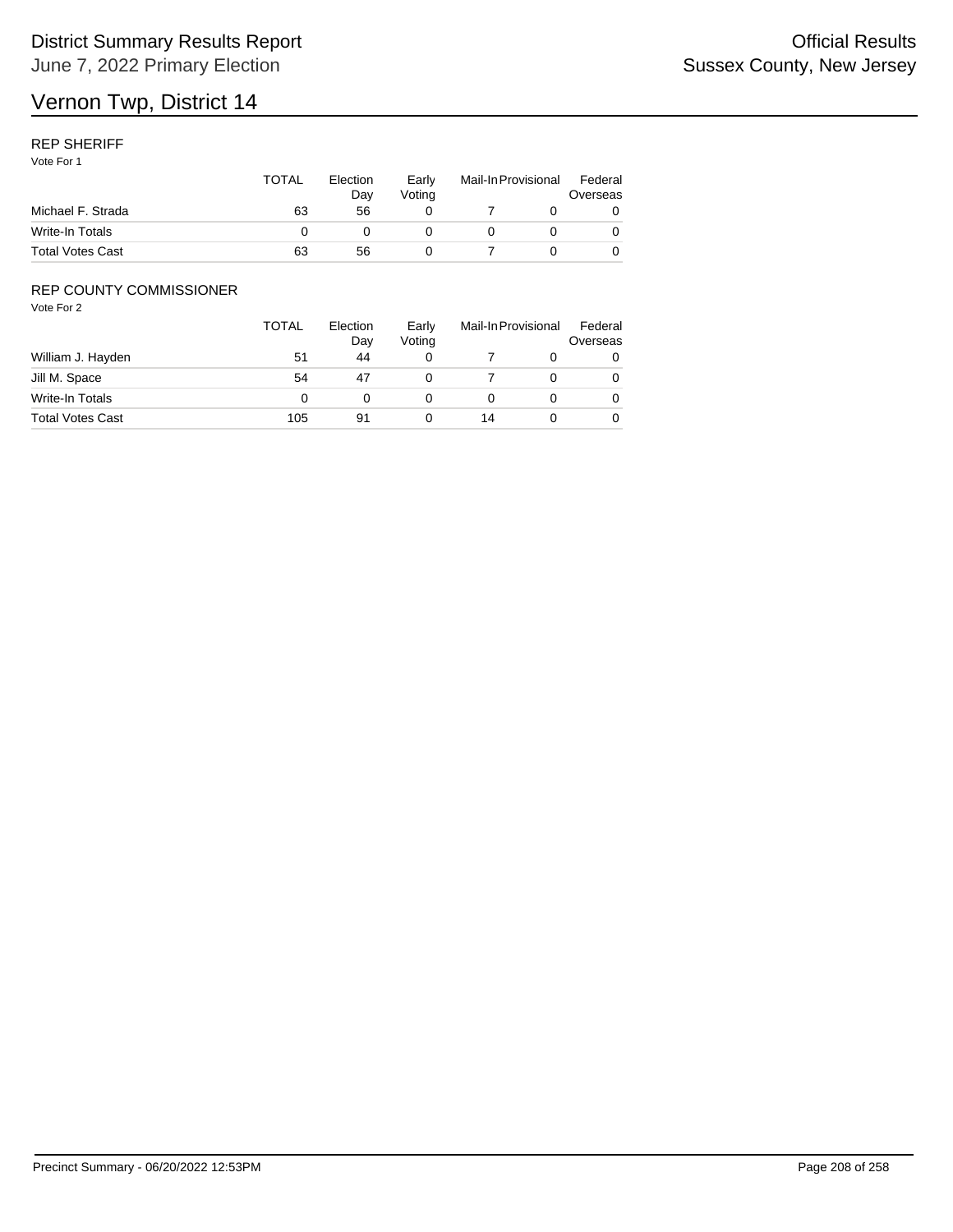# Vernon Twp, District 15

| <b>Statistics</b>              | <b>TOTAL</b> | Election<br>Day | Early<br>Voting | Mail-In Provisional |   | Federal<br>Overseas |
|--------------------------------|--------------|-----------------|-----------------|---------------------|---|---------------------|
| Registered Voters - Total      | 820          |                 |                 |                     |   |                     |
| Registered Voters - Democratic | 189          |                 |                 |                     |   |                     |
| Registered Voters - Republican | 324          |                 |                 |                     |   |                     |
| <b>Ballots Cast - Total</b>    | 91           | 72              | 1               | 18                  | 0 | $\Omega$            |
| Ballots Cast - Democratic      | 12           | 7               | $\mathbf 0$     | 5                   | 0 | $\Omega$            |
| Ballots Cast - Republican      | 79           | 65              | 1               | 13                  | 0 | $\Omega$            |
| Voter Turnout - Total          | 11.10%       |                 |                 |                     |   |                     |
| Voter Turnout - Democratic     | 6.35%        |                 |                 |                     |   |                     |
| Voter Turnout - Republican     | 24.38%       |                 |                 |                     |   |                     |

## DEM U.S. HOUSE OF REPRESENTATIVES 5th Congressional District

Vote For 1

|                         | TOTAL | Election<br>Dav | Early<br>Votina | Mail-In Provisional |  | Federal<br>Overseas |  |
|-------------------------|-------|-----------------|-----------------|---------------------|--|---------------------|--|
| Josh Gottheimer         | 12    |                 |                 |                     |  |                     |  |
| Write-In Totals         |       |                 |                 |                     |  |                     |  |
| <b>Total Votes Cast</b> | 12    |                 |                 |                     |  |                     |  |

#### DEM SHERIFF

Vote For 1

|                         | <b>TOTAL</b> | Election<br>Dav | Early<br>Votina | Mail-In Provisional |  | Federal<br>Overseas |  |
|-------------------------|--------------|-----------------|-----------------|---------------------|--|---------------------|--|
| No Petition Filed       |              |                 |                 |                     |  |                     |  |
| Write-In Totals         |              |                 |                 |                     |  | $\Omega$            |  |
| <b>Total Votes Cast</b> |              |                 |                 |                     |  |                     |  |

#### DEM COUNTY COMMISSIONER

Vote For 2

|                         | <b>TOTAL</b> | Election<br>Day | Early<br>Votina | Mail-In Provisional |  | Federal<br>Overseas |
|-------------------------|--------------|-----------------|-----------------|---------------------|--|---------------------|
| Damaris Lira            | 11           |                 |                 | 4                   |  | 0                   |
| Camila DiResta          | 11           |                 |                 | 5                   |  | 0                   |
| Write-In Totals         | 0            |                 |                 |                     |  | $\Omega$            |
| <b>Total Votes Cast</b> | 22           | 13              |                 | 9                   |  |                     |

|                         | TOTAL | Election<br>Day | Early<br>Voting | Mail-In Provisional |   | Federal<br>Overseas |
|-------------------------|-------|-----------------|-----------------|---------------------|---|---------------------|
| Frank T. Pallotta       | 42    | 37              |                 | 4                   | 0 | 0                   |
| Nick DeGregorio         | 28    | 24              | 0               | $\overline{4}$      | 0 | 0                   |
| Sab Skenderi            | 5     | 2               | 0               | 3                   | 0 | 0                   |
| Fred Schneiderman       | 3     | 2               | 0               |                     | 0 | 0                   |
| Write-In Totals         | 0     | 0               | 0               | 0                   | 0 | 0                   |
| <b>Total Votes Cast</b> | 78    | 65              |                 | 12                  | 0 | 0                   |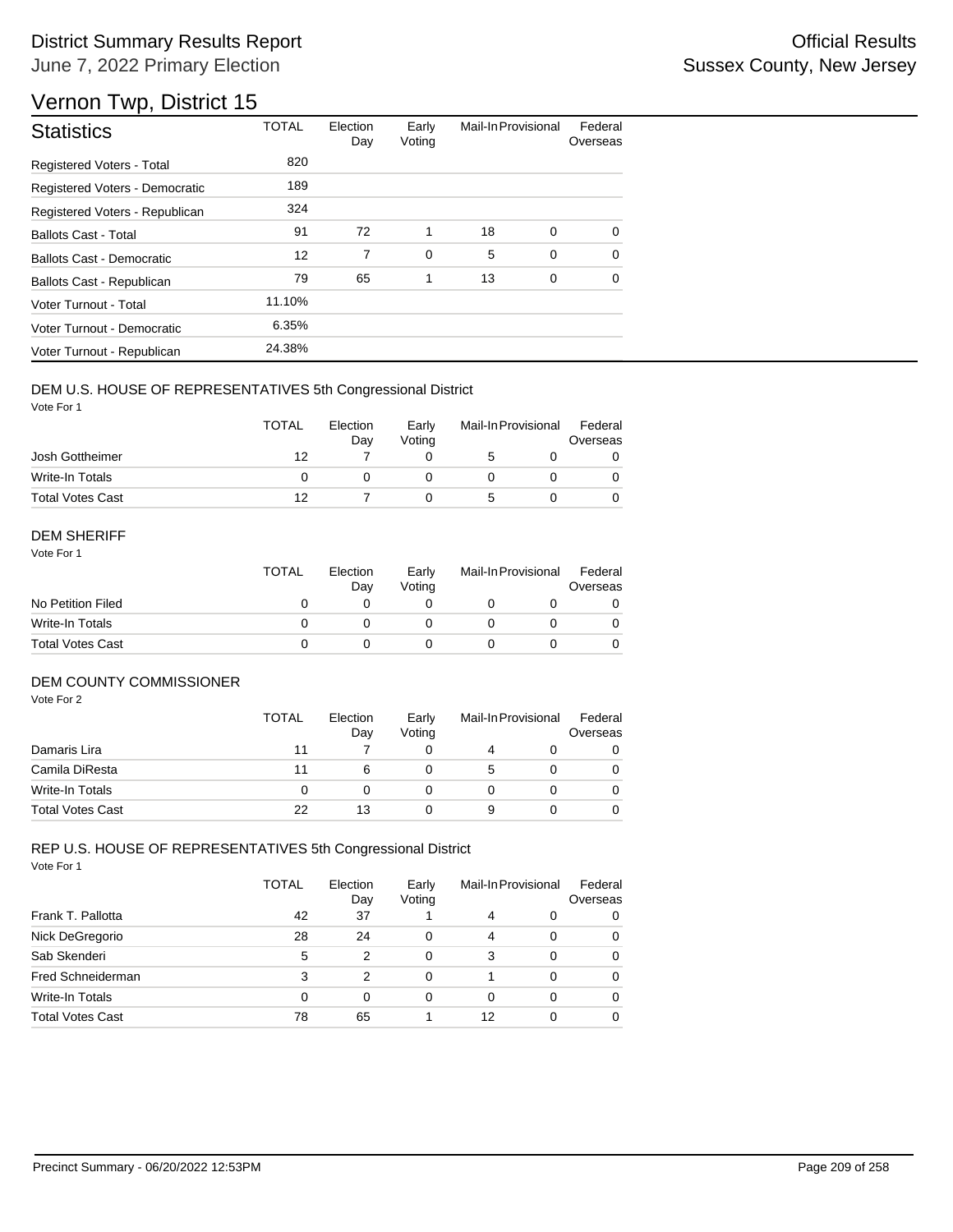### REP SHERIFF

Vote For 1

|                         | <b>TOTAL</b> | Election<br>Dav | Early<br>Votina | Mail-In Provisional |  | Federal<br>Overseas |  |
|-------------------------|--------------|-----------------|-----------------|---------------------|--|---------------------|--|
| Michael F. Strada       | 76           | 62              |                 | 13                  |  |                     |  |
| Write-In Totals         |              |                 |                 |                     |  |                     |  |
| <b>Total Votes Cast</b> | 76           | 62              |                 | 13                  |  |                     |  |

## REP COUNTY COMMISSIONER

|                         | <b>TOTAL</b> | Election<br>Day | Early<br>Voting |    | Mail-In Provisional |   |
|-------------------------|--------------|-----------------|-----------------|----|---------------------|---|
| William J. Hayden       | 67           | 55              |                 |    |                     | 0 |
| Jill M. Space           | 63           | 50              |                 | 12 |                     | 0 |
| Write-In Totals         |              |                 |                 |    |                     | 0 |
| <b>Total Votes Cast</b> | 132          | 105             |                 | 25 |                     | 0 |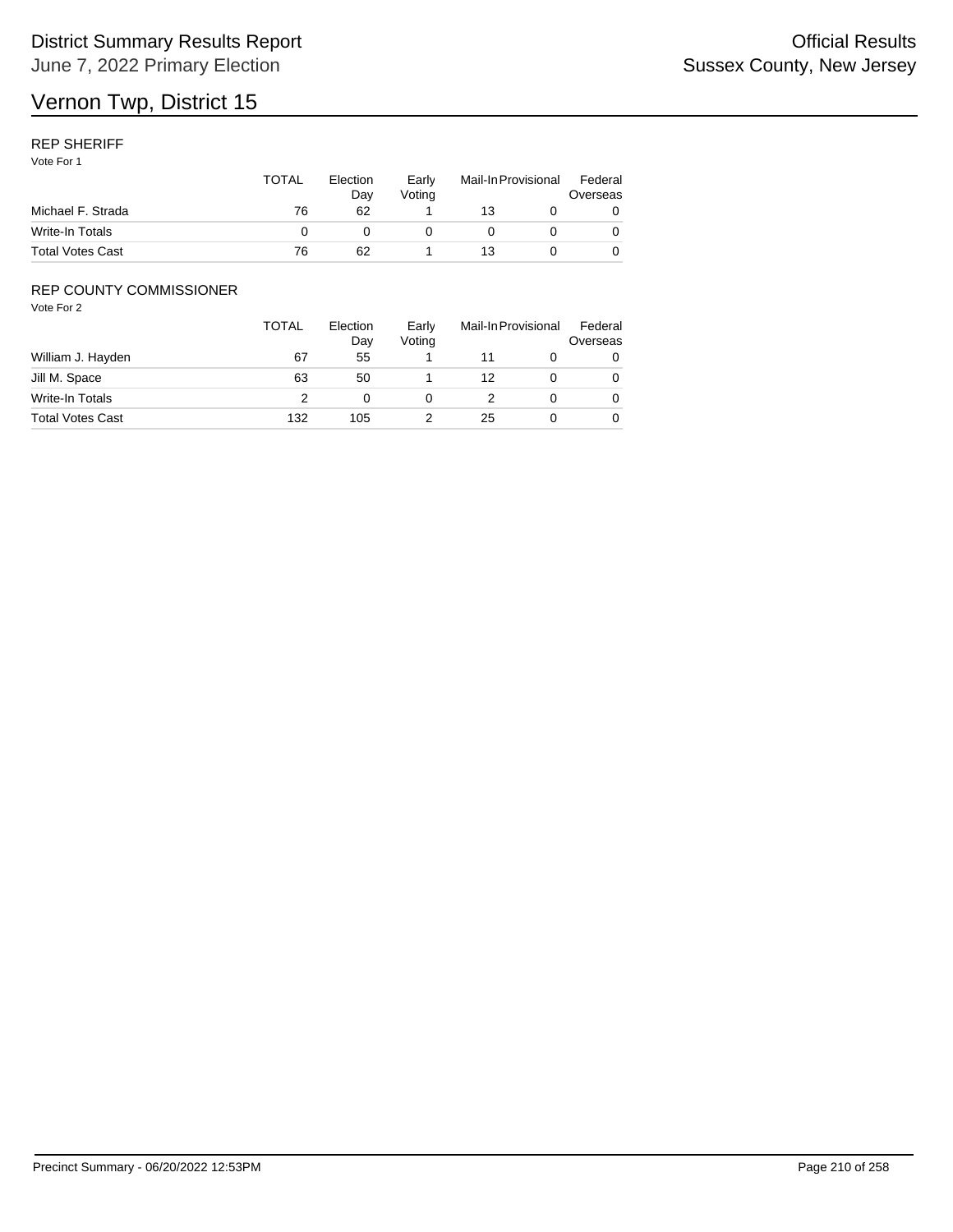# Vernon Twp, District 16

| <b>Statistics</b>                | <b>TOTAL</b> | Election<br>Day | Early<br>Voting | Mail-In Provisional |             | Federal<br>Overseas |
|----------------------------------|--------------|-----------------|-----------------|---------------------|-------------|---------------------|
| Registered Voters - Total        | 806          |                 |                 |                     |             |                     |
| Registered Voters - Democratic   | 155          |                 |                 |                     |             |                     |
| Registered Voters - Republican   | 338          |                 |                 |                     |             |                     |
| <b>Ballots Cast - Total</b>      | 107          | 91              | $\mathbf 0$     | 16                  | $\mathbf 0$ | $\Omega$            |
| <b>Ballots Cast - Democratic</b> | 16           | 9               | $\mathbf 0$     | 7                   | $\Omega$    | $\Omega$            |
| Ballots Cast - Republican        | 91           | 82              | 0               | 9                   | 0           | 0                   |
| Voter Turnout - Total            | 13.28%       |                 |                 |                     |             |                     |
| Voter Turnout - Democratic       | 10.32%       |                 |                 |                     |             |                     |
| Voter Turnout - Republican       | 26.92%       |                 |                 |                     |             |                     |

#### DEM U.S. HOUSE OF REPRESENTATIVES 5th Congressional District

Vote For 1

|                         | TOTAL | Election<br>Dav | Early<br>Votina | Mail-In Provisional |  | Federal<br>Overseas |  |
|-------------------------|-------|-----------------|-----------------|---------------------|--|---------------------|--|
| Josh Gottheimer         | 14    |                 |                 |                     |  |                     |  |
| Write-In Totals         |       |                 |                 |                     |  |                     |  |
| <b>Total Votes Cast</b> | 15    |                 |                 |                     |  |                     |  |

#### DEM SHERIFF

Vote For 1

|                         | <b>TOTAL</b> | Election<br>Dav | Early<br>Votina | Mail-In Provisional |  | Federal<br>Overseas |  |
|-------------------------|--------------|-----------------|-----------------|---------------------|--|---------------------|--|
| No Petition Filed       |              |                 |                 |                     |  |                     |  |
| Write-In Totals         |              |                 |                 |                     |  | $\Omega$            |  |
| <b>Total Votes Cast</b> |              |                 |                 |                     |  |                     |  |

#### DEM COUNTY COMMISSIONER

Vote For 2

|                         | <b>TOTAL</b> | Election<br>Day | Early<br>Votina | Mail-In Provisional |  | Federal<br>Overseas |
|-------------------------|--------------|-----------------|-----------------|---------------------|--|---------------------|
| Damaris Lira            | 9            | 5               |                 | 4                   |  | 0                   |
| Camila DiResta          | 11           | .5              |                 | 6                   |  | 0                   |
| Write-In Totals         |              |                 |                 |                     |  | $\Omega$            |
| <b>Total Votes Cast</b> | 21           |                 |                 | 10                  |  | 0                   |

|                         | TOTAL    | Election<br>Day | Early<br>Voting | Mail-In Provisional |   | Federal<br>Overseas |
|-------------------------|----------|-----------------|-----------------|---------------------|---|---------------------|
| Frank T. Pallotta       | 57       | 53              | 0               | 4                   | 0 | 0                   |
| Nick DeGregorio         | 30       | 28              | 0               | 2                   | 0 | 0                   |
| Sab Skenderi            |          |                 | 0               | 0                   | 0 | 0                   |
| Fred Schneiderman       | 2        | 0               | 0               | 2                   | 0 | 0                   |
| Write-In Totals         | $\Omega$ | 0               | 0               | 0                   | 0 | 0                   |
| <b>Total Votes Cast</b> | 90       | 82              | 0               | 8                   | 0 | 0                   |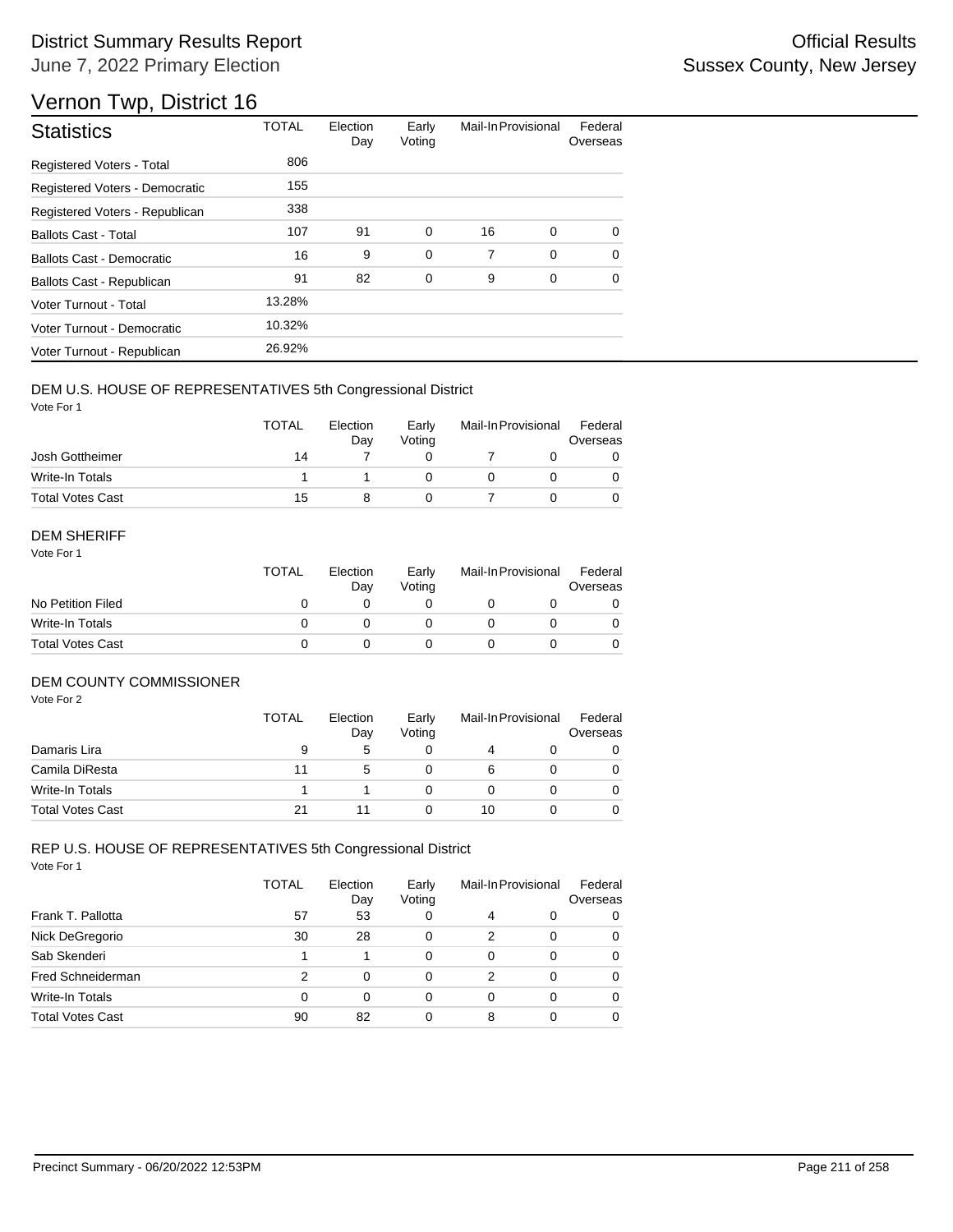#### REP SHERIFF

Vote For 1

|                         | <b>TOTAL</b> | Election<br>Dav | Early<br>Votina | Mail-In Provisional |  | Federal<br>Overseas |  |
|-------------------------|--------------|-----------------|-----------------|---------------------|--|---------------------|--|
| Michael F. Strada       | 84           |                 |                 |                     |  |                     |  |
| Write-In Totals         |              |                 |                 |                     |  |                     |  |
| <b>Total Votes Cast</b> | 84           |                 |                 |                     |  |                     |  |

## REP COUNTY COMMISSIONER

|                         | <b>TOTAL</b> | Election<br>Day | Early<br>Voting | Mail-In Provisional |  | Federal<br>Overseas |  |
|-------------------------|--------------|-----------------|-----------------|---------------------|--|---------------------|--|
| William J. Hayden       | 67           | 64              |                 |                     |  | 0                   |  |
| Jill M. Space           | 75           | 68              |                 |                     |  | 0                   |  |
| Write-In Totals         |              |                 |                 |                     |  | 0                   |  |
| <b>Total Votes Cast</b> | 143          | 133             |                 | 10                  |  | 0                   |  |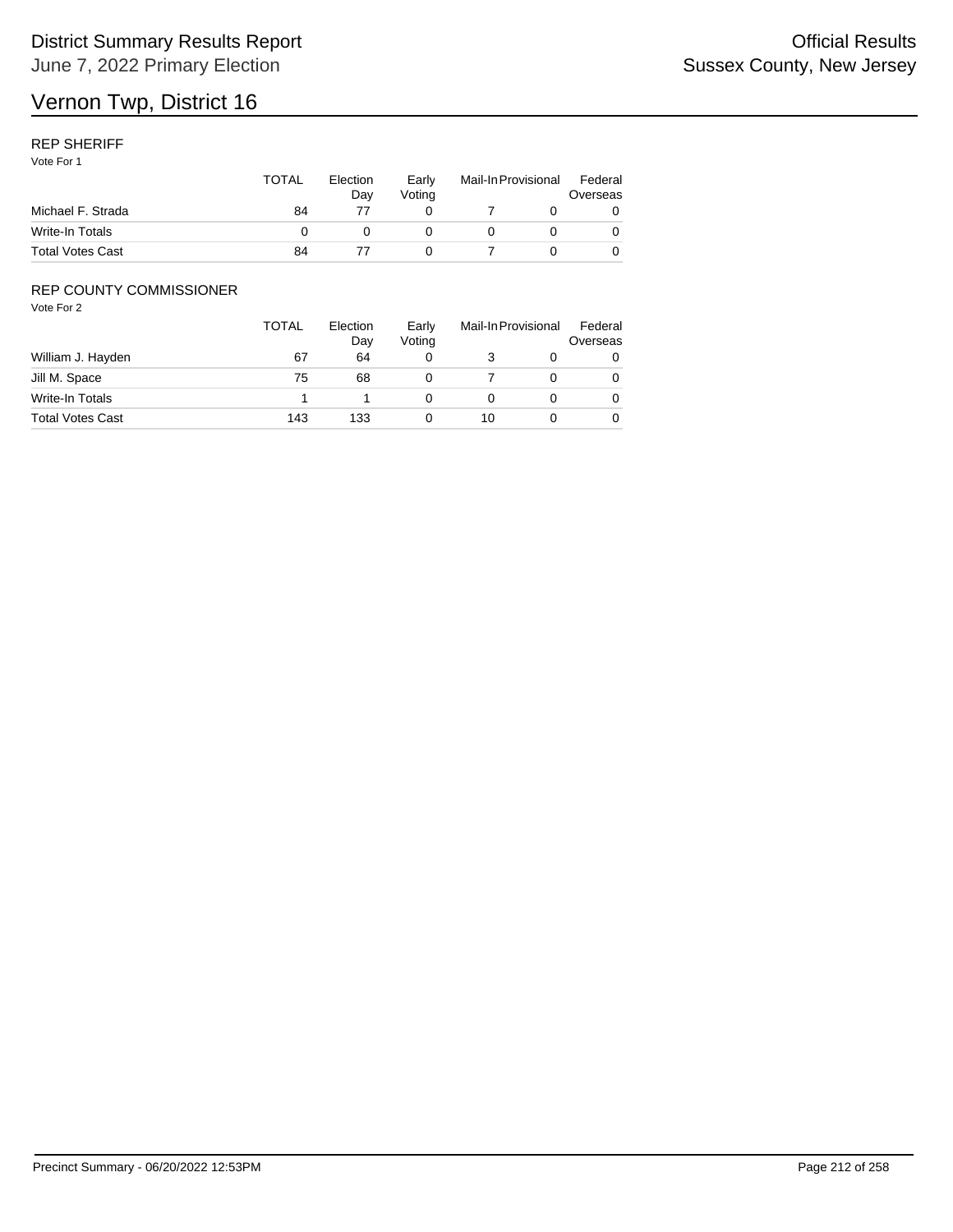# Vernon Twp, District 17

| <b>Statistics</b>                | <b>TOTAL</b> | Election<br>Day | Early<br>Voting | Mail-In Provisional |             | Federal<br>Overseas |
|----------------------------------|--------------|-----------------|-----------------|---------------------|-------------|---------------------|
| Registered Voters - Total        | 781          |                 |                 |                     |             |                     |
| Registered Voters - Democratic   | 243          |                 |                 |                     |             |                     |
| Registered Voters - Republican   | 304          |                 |                 |                     |             |                     |
| <b>Ballots Cast - Total</b>      | 124          | 85              | 3               | 36                  | 0           | $\Omega$            |
| <b>Ballots Cast - Democratic</b> | 39           | 13              | 1               | 25                  | $\mathbf 0$ | $\Omega$            |
| Ballots Cast - Republican        | 85           | 72              | 2               | 11                  | 0           | 0                   |
| Voter Turnout - Total            | 15.88%       |                 |                 |                     |             |                     |
| Voter Turnout - Democratic       | 16.05%       |                 |                 |                     |             |                     |
| Voter Turnout - Republican       | 27.96%       |                 |                 |                     |             |                     |

#### DEM U.S. HOUSE OF REPRESENTATIVES 5th Congressional District

Vote For 1

|                         | <b>TOTAL</b> | Election<br>Dav | Early<br>Votina | Mail-In Provisional |  | Federal<br>Overseas |  |
|-------------------------|--------------|-----------------|-----------------|---------------------|--|---------------------|--|
| Josh Gottheimer         | 38           | 13              |                 | 24                  |  |                     |  |
| Write-In Totals         |              |                 |                 |                     |  |                     |  |
| <b>Total Votes Cast</b> | 39           | 13              |                 | 25                  |  |                     |  |

#### DEM SHERIFF

Vote For 1

|                         | <b>TOTAL</b> | Election<br>Dav | Early<br>Votina | Mail-In Provisional |  | Federal<br>Overseas |  |
|-------------------------|--------------|-----------------|-----------------|---------------------|--|---------------------|--|
| No Petition Filed       |              |                 |                 |                     |  |                     |  |
| Write-In Totals         |              |                 |                 |                     |  | $\Omega$            |  |
| <b>Total Votes Cast</b> |              |                 |                 |                     |  |                     |  |

## DEM COUNTY COMMISSIONER

Vote For 2

|                         | <b>TOTAL</b> | Election<br>Day | Early<br>Votina | Mail-In Provisional |  | Federal<br>Overseas |
|-------------------------|--------------|-----------------|-----------------|---------------------|--|---------------------|
| Damaris Lira            | 38           | 12              |                 | 25                  |  | 0                   |
| Camila DiResta          | 37           | 12              |                 | 24                  |  | 0                   |
| Write-In Totals         |              |                 |                 |                     |  | 0                   |
| <b>Total Votes Cast</b> | 75           | 24              |                 | 49                  |  | 0                   |

|                         | TOTAL | Election<br>Day | Early<br>Voting | Mail-In Provisional |   | Federal<br>Overseas |
|-------------------------|-------|-----------------|-----------------|---------------------|---|---------------------|
| Frank T. Pallotta       | 42    | 36              | 2               | 4                   | 0 | 0                   |
| Nick DeGregorio         | 31    | 27              | 0               | $\overline{4}$      | 0 | 0                   |
| Sab Skenderi            | 11    | 8               | 0               | 3                   | 0 | 0                   |
| Fred Schneiderman       |       |                 | 0               | 0                   | 0 | 0                   |
| Write-In Totals         | 0     | 0               | 0               | 0                   | 0 | 0                   |
| <b>Total Votes Cast</b> | 85    | 72              | 2               | 11                  |   | 0                   |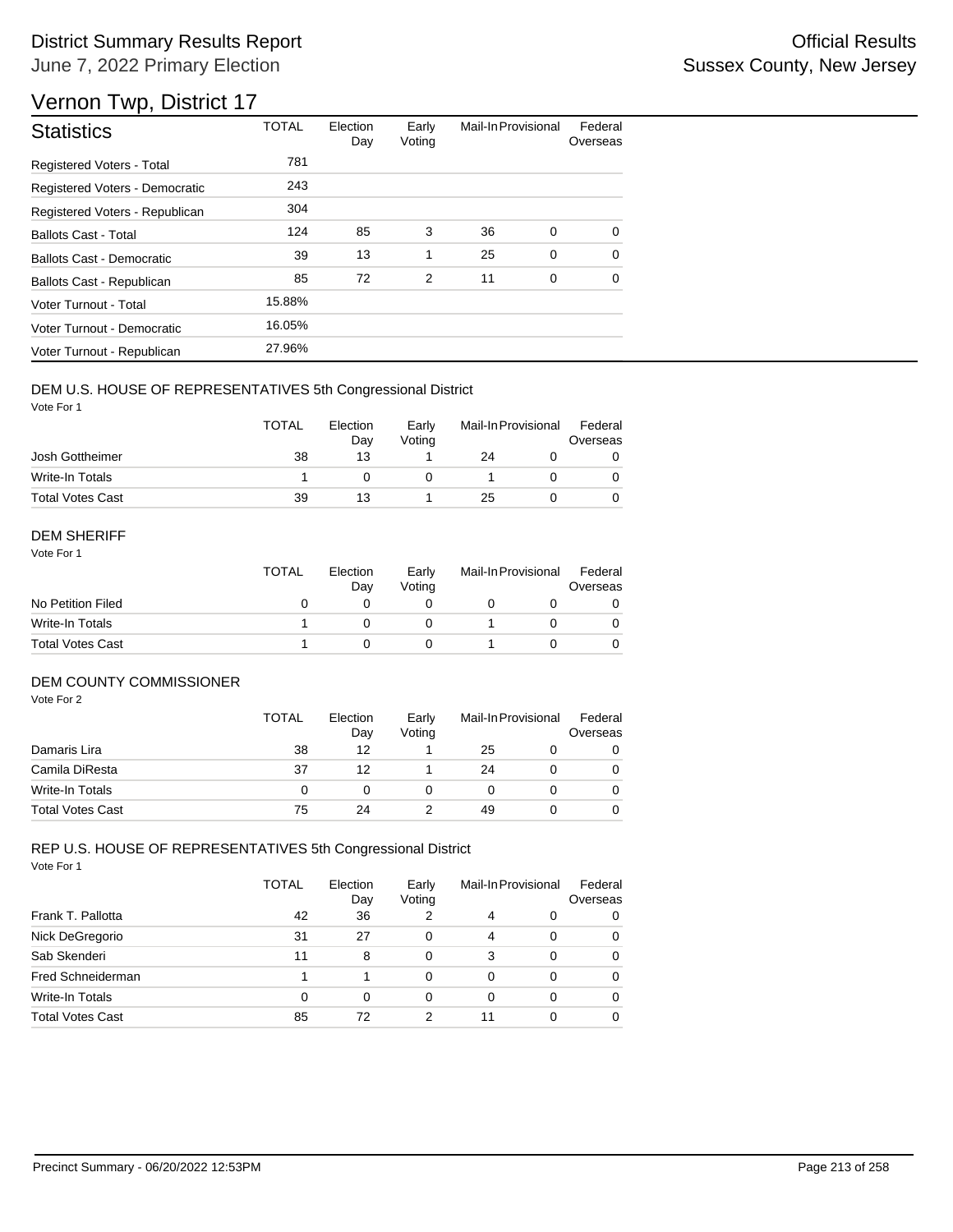### REP SHERIFF

Vote For 1

|                         | TOTAL | Election<br>Dav | Early<br>Votina | Mail-In Provisional |  | Federal<br>Overseas |  |
|-------------------------|-------|-----------------|-----------------|---------------------|--|---------------------|--|
| Michael F. Strada       | 81    | 68              |                 |                     |  |                     |  |
| Write-In Totals         |       |                 |                 |                     |  |                     |  |
| <b>Total Votes Cast</b> | 82    | 69              |                 |                     |  |                     |  |

## REP COUNTY COMMISSIONER

|                         | TOTAL | Election<br>Day | Early<br>Voting | Mail-In Provisional |  | Federal<br>Overseas |
|-------------------------|-------|-----------------|-----------------|---------------------|--|---------------------|
| William J. Hayden       | 68    | 56              |                 | 10                  |  | 0                   |
| Jill M. Space           | 67    | 55              |                 | 10                  |  | 0                   |
| Write-In Totals         |       |                 |                 |                     |  | 0                   |
| <b>Total Votes Cast</b> | 136   | 112             | 4               | 20                  |  | 0                   |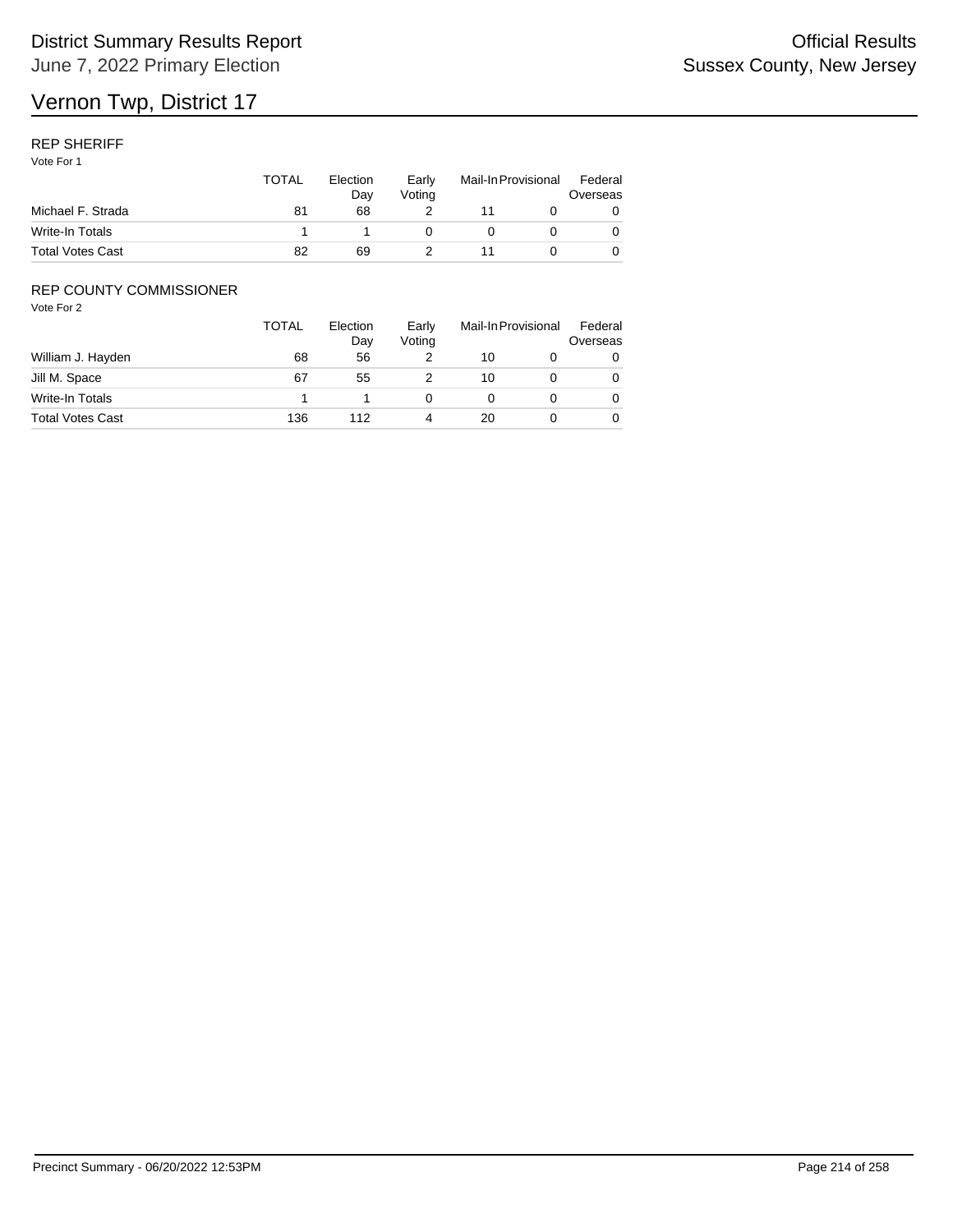# Vernon Twp, District 18

| <b>Statistics</b>              | <b>TOTAL</b> | Election<br>Day | Early<br>Voting | Mail-In Provisional |             | Federal<br>Overseas |
|--------------------------------|--------------|-----------------|-----------------|---------------------|-------------|---------------------|
| Registered Voters - Total      | 1,507        |                 |                 |                     |             |                     |
| Registered Voters - Democratic | 390          |                 |                 |                     |             |                     |
| Registered Voters - Republican | 497          |                 |                 |                     |             |                     |
| <b>Ballots Cast - Total</b>    | 122          | 77              | 2               | 42                  | 1           | $\Omega$            |
| Ballots Cast - Democratic      | 52           | 17              | 0               | 34                  | 1           | $\Omega$            |
| Ballots Cast - Republican      | 70           | 60              | 2               | 8                   | $\mathbf 0$ | $\mathbf 0$         |
| Voter Turnout - Total          | 8.10%        |                 |                 |                     |             |                     |
| Voter Turnout - Democratic     | 13.33%       |                 |                 |                     |             |                     |
| Voter Turnout - Republican     | 14.08%       |                 |                 |                     |             |                     |

## DEM U.S. HOUSE OF REPRESENTATIVES 5th Congressional District

Vote For 1

|                         | <b>TOTAL</b> | Election<br>Dav | Early<br>Votina | Mail-In Provisional |  | Federal<br>Overseas |
|-------------------------|--------------|-----------------|-----------------|---------------------|--|---------------------|
| Josh Gottheimer         | 50           | 16              |                 | 33                  |  |                     |
| Write-In Totals         |              |                 |                 |                     |  |                     |
| <b>Total Votes Cast</b> | 50           | 16              |                 | 33                  |  |                     |

#### DEM SHERIFF

Vote For 1

|                         | <b>TOTAL</b> | Election<br>Day | Early<br>Votina | Mail-In Provisional |  | Federal<br>Overseas |  |
|-------------------------|--------------|-----------------|-----------------|---------------------|--|---------------------|--|
| No Petition Filed       |              |                 |                 |                     |  |                     |  |
| Write-In Totals         |              |                 |                 |                     |  | 0                   |  |
| <b>Total Votes Cast</b> |              |                 |                 |                     |  |                     |  |

#### DEM COUNTY COMMISSIONER

Vote For 2

|                         | <b>TOTAL</b> | Election<br>Day | Early<br>Votina |    | Mail-In Provisional | Federal<br>Overseas |
|-------------------------|--------------|-----------------|-----------------|----|---------------------|---------------------|
| Damaris Lira            | 43           | 13              |                 | 30 |                     | 0                   |
| Camila DiResta          | 45           | 13              |                 | 31 |                     | 0                   |
| Write-In Totals         |              |                 |                 |    |                     | $\Omega$            |
| <b>Total Votes Cast</b> | 88           | 26              |                 | 61 |                     |                     |

|                         | TOTAL    | Election<br>Day | Early<br>Voting | Mail-In Provisional |   | Federal<br>Overseas |
|-------------------------|----------|-----------------|-----------------|---------------------|---|---------------------|
| Frank T. Pallotta       | 32       | 28              |                 | 3                   | 0 | 0                   |
| Nick DeGregorio         | 33       | 28              |                 | $\overline{4}$      | 0 | 0                   |
| Sab Skenderi            | 3        | 3               | 0               | 0                   | 0 | 0                   |
| Fred Schneiderman       | 2        |                 | 0               |                     | 0 | 0                   |
| Write-In Totals         | $\Omega$ | 0               | 0               | 0                   | 0 | 0                   |
| <b>Total Votes Cast</b> | 70       | 60              | 2               | 8                   | ი | 0                   |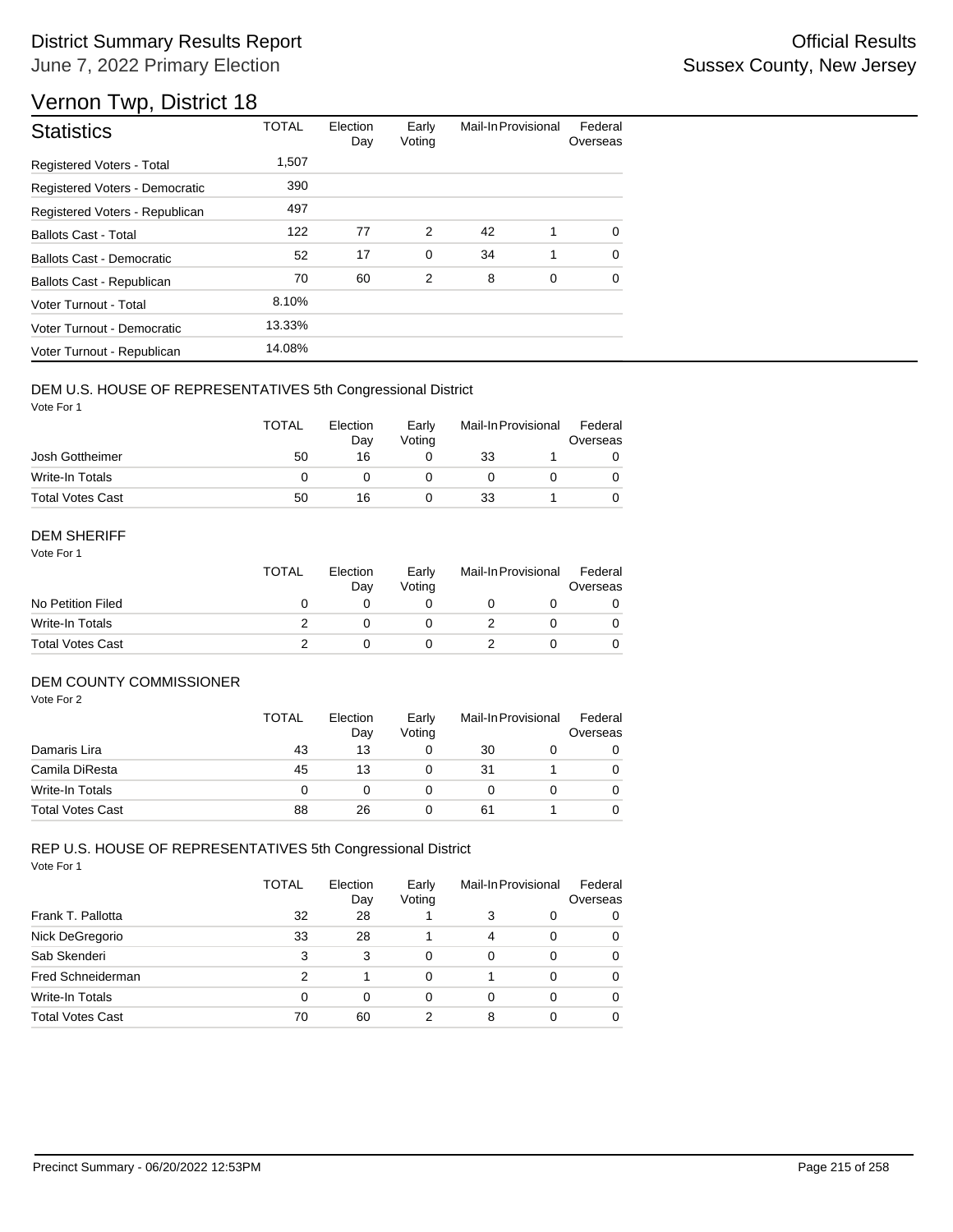### REP SHERIFF

Vote For 1

|                         | <b>TOTAL</b> | Election<br>Dav<br>57 | Early<br>Votina | Mail-In Provisional |  | Federal<br>Overseas |
|-------------------------|--------------|-----------------------|-----------------|---------------------|--|---------------------|
| Michael F. Strada       | 67           |                       |                 |                     |  |                     |
| Write-In Totals         |              |                       |                 |                     |  |                     |
| <b>Total Votes Cast</b> | 67           | 57                    |                 |                     |  |                     |

## REP COUNTY COMMISSIONER

|                         | <b>TOTAL</b> | Election<br>Day | Early<br>Voting |    | Mail-In Provisional | Federal<br>Overseas |
|-------------------------|--------------|-----------------|-----------------|----|---------------------|---------------------|
| William J. Hayden       | 57           | 47              |                 |    |                     | 0                   |
| Jill M. Space           | 52           | 44              |                 | 6  |                     | 0                   |
| Write-In Totals         |              |                 |                 |    |                     | $\Omega$            |
| <b>Total Votes Cast</b> | 109          | 91              |                 | 14 |                     | 0                   |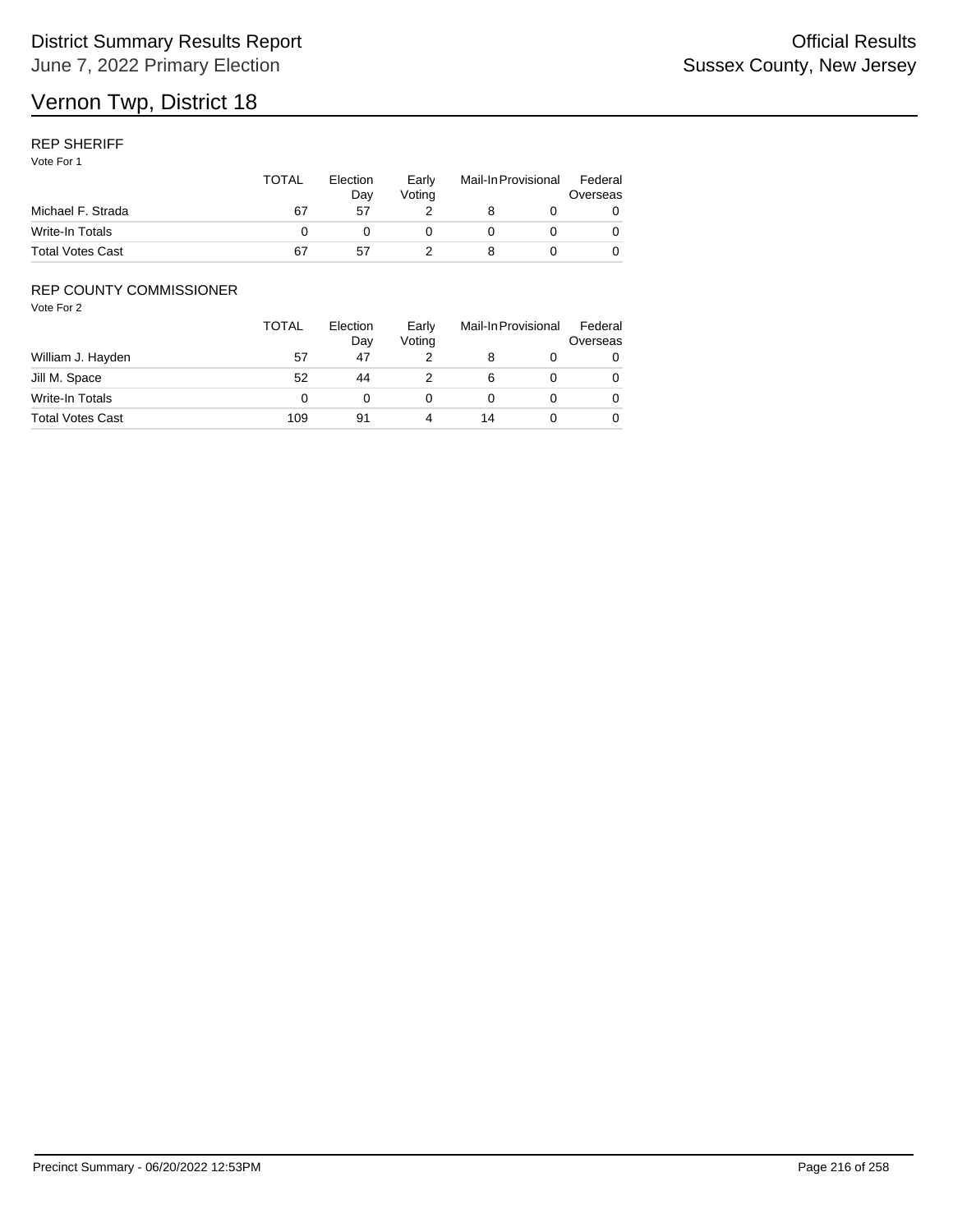# District Summary Results Report **Container and Container Container Container Container Container Container Container** June 7, 2022 Primary Election

# Vernon Twp, District 19

| <b>Statistics</b>                | <b>TOTAL</b> | Election<br>Day | Early<br>Voting | Mail-In Provisional |   | Federal<br>Overseas |
|----------------------------------|--------------|-----------------|-----------------|---------------------|---|---------------------|
| <b>Registered Voters - Total</b> | 797          |                 |                 |                     |   |                     |
| Registered Voters - Democratic   | 156          |                 |                 |                     |   |                     |
| Registered Voters - Republican   | 361          |                 |                 |                     |   |                     |
| <b>Ballots Cast - Total</b>      | 92           | 67              | $\mathbf 0$     | 25                  | 0 | $\Omega$            |
| Ballots Cast - Democratic        | 22           | 8               | $\mathbf 0$     | 14                  | 0 | $\Omega$            |
| Ballots Cast - Republican        | 70           | 59              | 0               | 11                  | 0 | $\Omega$            |
| Voter Turnout - Total            | 11.54%       |                 |                 |                     |   |                     |
| Voter Turnout - Democratic       | 14.10%       |                 |                 |                     |   |                     |
| Voter Turnout - Republican       | 19.39%       |                 |                 |                     |   |                     |

### DEM U.S. HOUSE OF REPRESENTATIVES 5th Congressional District

Vote For 1

|                         | <b>TOTAL</b> | Election<br>Dav | Early<br>Votina | Mail-In Provisional |  | Federal<br>Overseas |
|-------------------------|--------------|-----------------|-----------------|---------------------|--|---------------------|
| Josh Gottheimer         | 21           |                 |                 | 14                  |  |                     |
| Write-In Totals         |              |                 |                 |                     |  |                     |
| <b>Total Votes Cast</b> | 22           |                 |                 | 14                  |  |                     |

#### DEM SHERIFF

Vote For 1

|                         | <b>TOTAL</b> | Election<br>Dav | Early<br>Votina | Mail-In Provisional |  | Federal<br>Overseas |  |
|-------------------------|--------------|-----------------|-----------------|---------------------|--|---------------------|--|
| No Petition Filed       |              |                 |                 |                     |  |                     |  |
| Write-In Totals         |              |                 |                 |                     |  | $\Omega$            |  |
| <b>Total Votes Cast</b> |              |                 |                 |                     |  |                     |  |

### DEM COUNTY COMMISSIONER

Vote For 2

|                         | <b>TOTAL</b> | Election<br>Day | Early<br>Votina | Mail-In Provisional |  | Federal<br>Overseas |
|-------------------------|--------------|-----------------|-----------------|---------------------|--|---------------------|
| Damaris Lira            | 17           | 5               |                 | 12                  |  | 0                   |
| Camila DiResta          | 19           | 6               |                 | 13                  |  | 0                   |
| Write-In Totals         |              |                 |                 |                     |  | 0                   |
| <b>Total Votes Cast</b> | 38           | 13              |                 | 25                  |  | 0                   |

#### Vote For 1 REP U.S. HOUSE OF REPRESENTATIVES 5th Congressional District

|                         | <b>TOTAL</b> | Election<br>Day | Early<br>Voting | Mail-In Provisional |   | Federal<br>Overseas |
|-------------------------|--------------|-----------------|-----------------|---------------------|---|---------------------|
| Frank T. Pallotta       | 48           | 42              | 0               | 6                   | 0 | 0                   |
| Nick DeGregorio         | 20           | 16              | 0               | $\overline{4}$      | 0 | 0                   |
| Sab Skenderi            | 0            | 0               | 0               | 0                   | 0 | 0                   |
| Fred Schneiderman       |              |                 | 0               | 0                   | 0 | 0                   |
| Write-In Totals         | 0            | 0               | 0               | 0                   | 0 | 0                   |
| <b>Total Votes Cast</b> | 69           | 59              | 0               | 10                  |   | 0                   |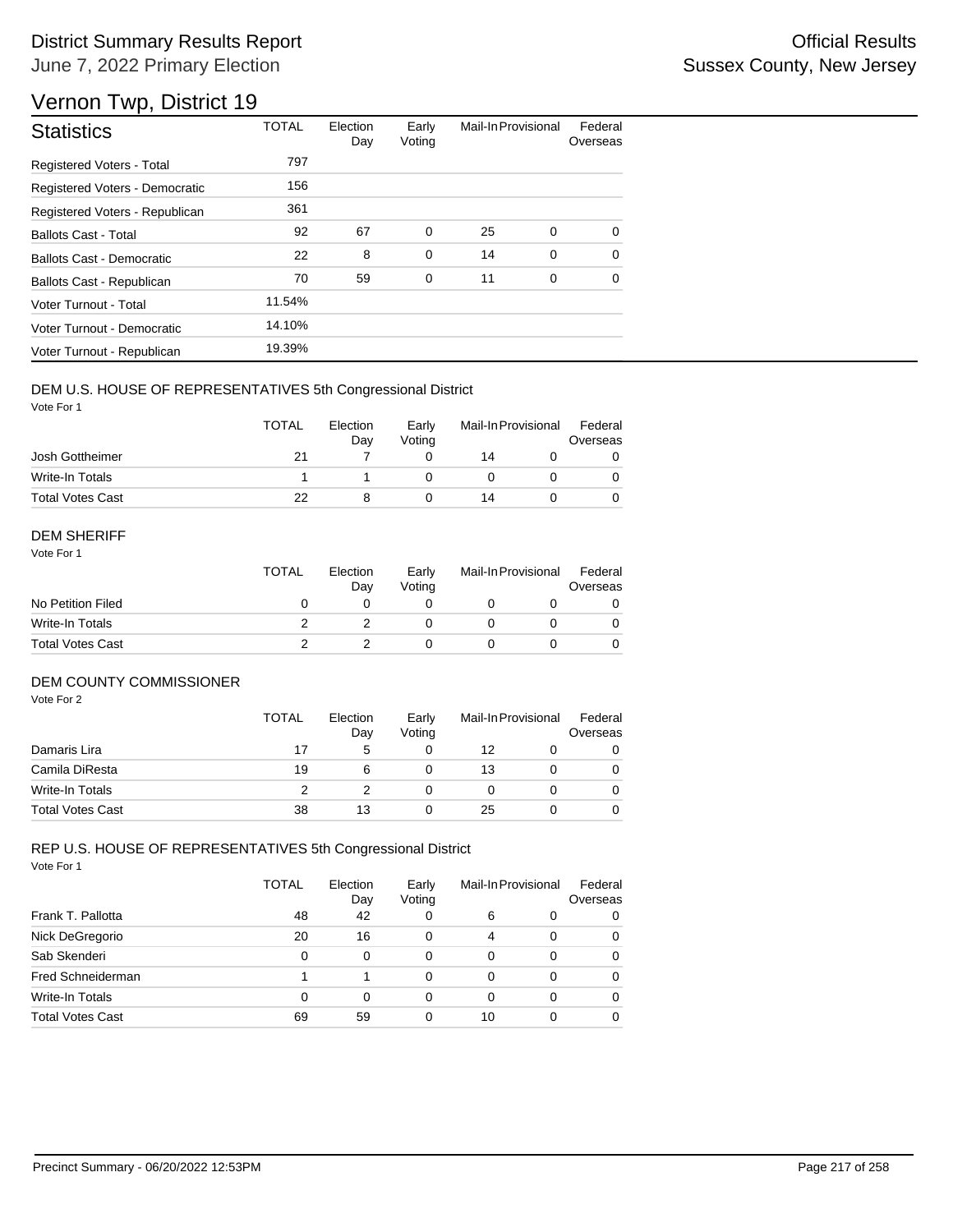# Vernon Twp, District 19

### REP SHERIFF

Vote For 1

|                         | TOTAL | Election<br>Dav | Early<br>Votina | Mail-In Provisional |  | Federal<br>Overseas |
|-------------------------|-------|-----------------|-----------------|---------------------|--|---------------------|
| Michael F. Strada       | 68    | 58              |                 | 10                  |  |                     |
| Write-In Totals         |       |                 |                 |                     |  |                     |
| <b>Total Votes Cast</b> | 68    | 58              |                 | 10                  |  |                     |

## REP COUNTY COMMISSIONER

|                         | <b>TOTAL</b> | Election<br>Day | Early<br>Voting | Mail-In Provisional |  | Federal<br>Overseas |
|-------------------------|--------------|-----------------|-----------------|---------------------|--|---------------------|
| William J. Hayden       | 58           | 50              |                 |                     |  | 0                   |
| Jill M. Space           | 61           | 51              |                 | 10                  |  | 0                   |
| Write-In Totals         |              |                 |                 |                     |  | 0                   |
| <b>Total Votes Cast</b> | 120          | 101             |                 | 19                  |  | 0                   |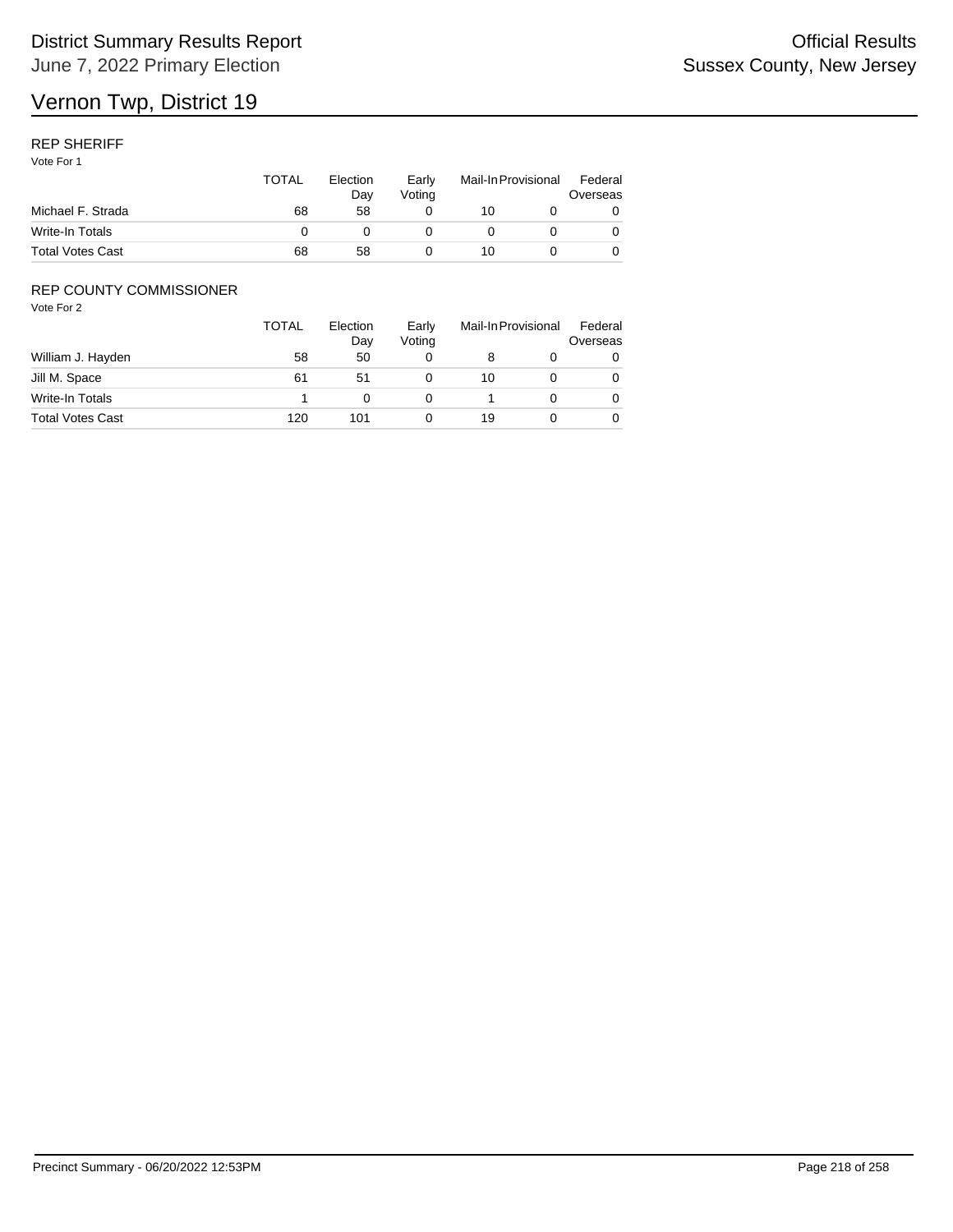# District Summary Results Report **Container and Container Container Container Container Container Container Container** June 7, 2022 Primary Election

# Vernon Twp, District 20

| <b>Statistics</b>              | <b>TOTAL</b> | Election<br>Day | Early<br>Voting | Mail-In Provisional |   | Federal<br>Overseas |
|--------------------------------|--------------|-----------------|-----------------|---------------------|---|---------------------|
| Registered Voters - Total      | 1,033        |                 |                 |                     |   |                     |
| Registered Voters - Democratic | 262          |                 |                 |                     |   |                     |
| Registered Voters - Republican | 414          |                 |                 |                     |   |                     |
| <b>Ballots Cast - Total</b>    | 108          | 79              | 0               | 28                  | 1 | $\Omega$            |
| Ballots Cast - Democratic      | 32           | 13              | $\mathbf 0$     | 18                  | 1 | $\Omega$            |
| Ballots Cast - Republican      | 76           | 66              | $\mathbf 0$     | 10                  | 0 | $\Omega$            |
| Voter Turnout - Total          | 10.46%       |                 |                 |                     |   |                     |
| Voter Turnout - Democratic     | 12.21%       |                 |                 |                     |   |                     |
| Voter Turnout - Republican     | 18.36%       |                 |                 |                     |   |                     |

### DEM U.S. HOUSE OF REPRESENTATIVES 5th Congressional District

Vote For 1

|                         | <b>TOTAL</b> | Election<br>Dav | Early<br>Votina | Mail-In Provisional |  | Federal<br>Overseas |  |
|-------------------------|--------------|-----------------|-----------------|---------------------|--|---------------------|--|
| Josh Gottheimer         | 30           |                 |                 | 18                  |  |                     |  |
| Write-In Totals         |              |                 |                 |                     |  |                     |  |
| <b>Total Votes Cast</b> | 31           |                 |                 | 18                  |  |                     |  |

#### DEM SHERIFF

Vote For 1

|                         | <b>TOTAL</b> | Election<br>Day | Early<br>Votina | Mail-In Provisional |  | Federal<br>Overseas |  |
|-------------------------|--------------|-----------------|-----------------|---------------------|--|---------------------|--|
| No Petition Filed       |              |                 |                 |                     |  |                     |  |
| Write-In Totals         |              |                 |                 |                     |  |                     |  |
| <b>Total Votes Cast</b> |              |                 |                 |                     |  |                     |  |

### DEM COUNTY COMMISSIONER

Vote For 2

|                         | <b>TOTAL</b> | Election<br>Day | Early<br>Votina | Mail-In Provisional |  | Federal<br>Overseas |
|-------------------------|--------------|-----------------|-----------------|---------------------|--|---------------------|
| Damaris Lira            | 27           | 10              |                 | 17                  |  | 0                   |
| Camila DiResta          | 31           | 12              |                 | 18                  |  | 0                   |
| Write-In Totals         |              |                 |                 |                     |  | $\Omega$            |
| <b>Total Votes Cast</b> | 60           | 24              |                 | 35                  |  |                     |

#### Vote For 1 REP U.S. HOUSE OF REPRESENTATIVES 5th Congressional District

|                         | <b>TOTAL</b> | Election<br>Day | Early<br>Voting |          | Mail-In Provisional | Federal<br>Overseas |
|-------------------------|--------------|-----------------|-----------------|----------|---------------------|---------------------|
| Frank T. Pallotta       | 44           | 40              | 0               | 4        | 0                   | 0                   |
| Nick DeGregorio         | 28           | 23              | 0               | 5        | 0                   | 0                   |
| Sab Skenderi            | 0            | $\Omega$        | 0               | $\Omega$ | 0                   | 0                   |
| Fred Schneiderman       | 2            | 2               | 0               | 0        | 0                   | 0                   |
| Write-In Totals         |              | $\Omega$        | 0               |          | 0                   | 0                   |
| <b>Total Votes Cast</b> | 75           | 65              | 0               | 10       | 0                   | 0                   |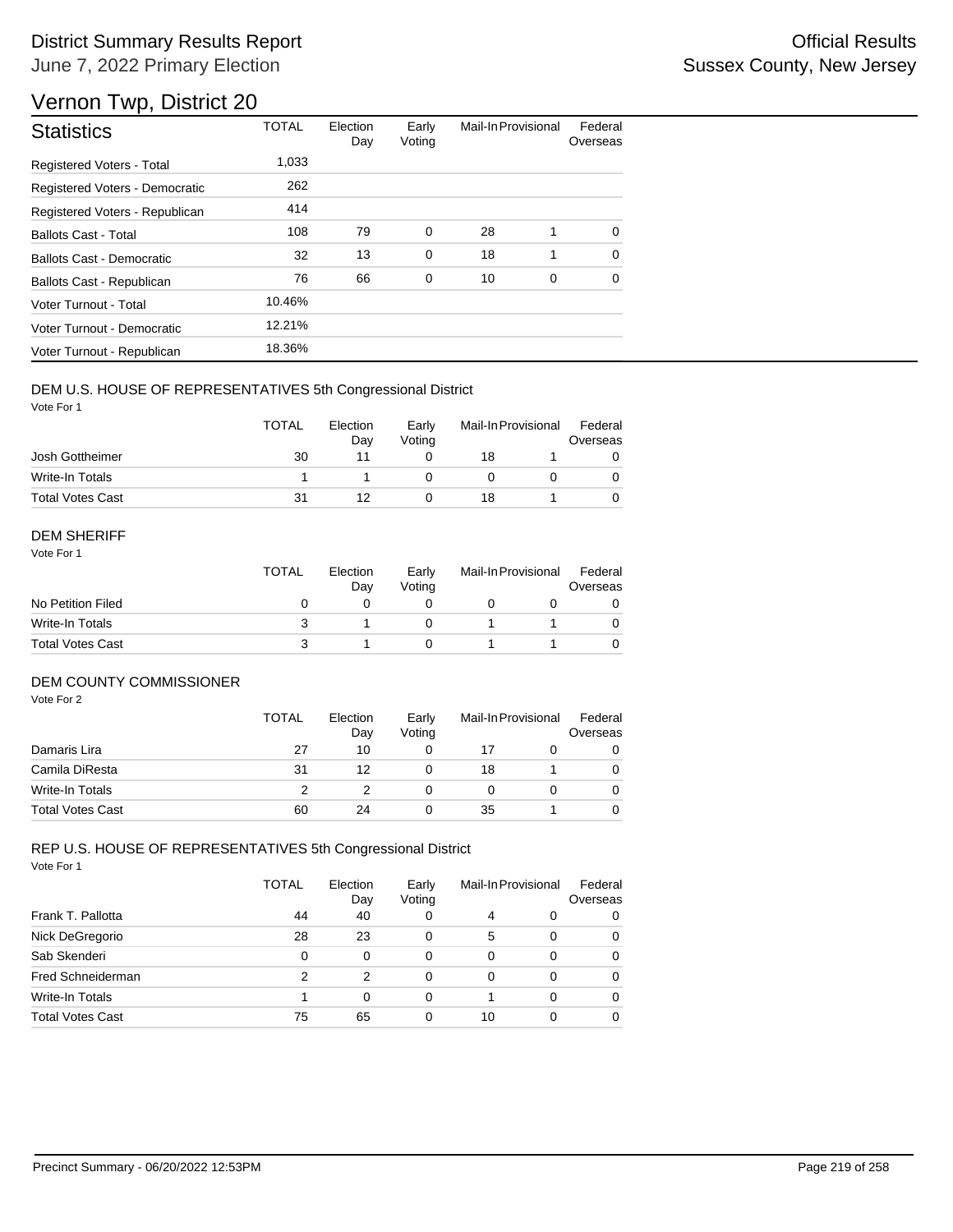# Vernon Twp, District 20

### REP SHERIFF

Vote For 1

|                         | <b>TOTAL</b> | Election<br>Dav | Early<br>Votina | Mail-In Provisional |  | Federal<br>Overseas |
|-------------------------|--------------|-----------------|-----------------|---------------------|--|---------------------|
| Michael F. Strada       | 68           | 60              |                 |                     |  |                     |
| Write-In Totals         |              |                 |                 |                     |  |                     |
| <b>Total Votes Cast</b> | 70           | 62              |                 |                     |  |                     |

## REP COUNTY COMMISSIONER

|                         | <b>TOTAL</b> | Election<br>Day | Early<br>Voting | Mail-In Provisional |   |
|-------------------------|--------------|-----------------|-----------------|---------------------|---|
| William J. Hayden       | 62           | 54              |                 |                     | 0 |
| Jill M. Space           | 65           | 57              |                 |                     | 0 |
| Write-In Totals         | 3            |                 |                 |                     | 0 |
| <b>Total Votes Cast</b> | 130          | 113             |                 |                     | 0 |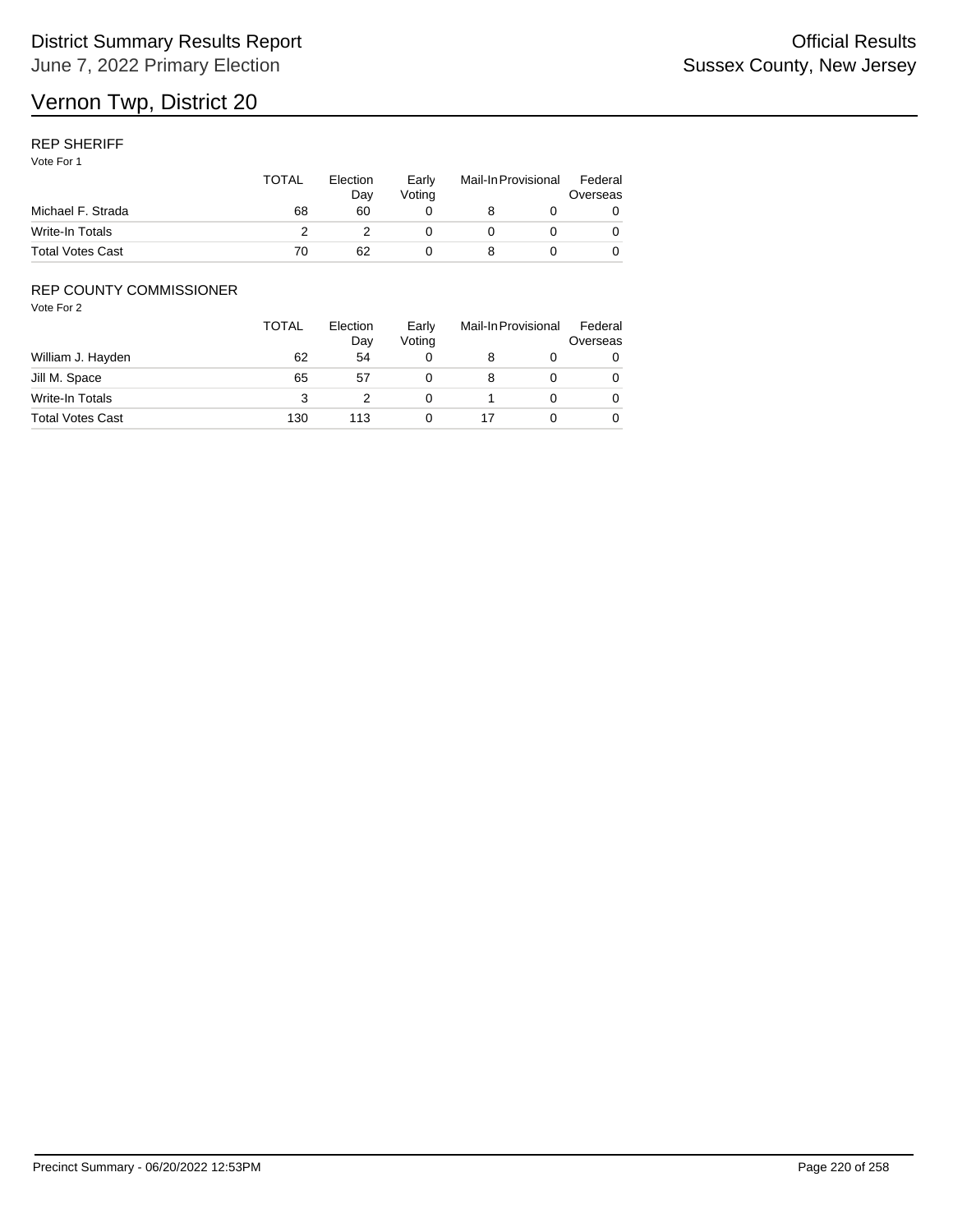# District Summary Results Report **Contract Contract Contract Contract Contract Contract Contract Contract Contract Contract Contract Contract Contract Contract Contract Contract Contract Contract Contract Contract Contract** June 7, 2022 Primary Election

# Walpack Twp, District 1

| <b>Statistics</b>                | <b>TOTAL</b> | Election<br>Day | Early<br>Voting | Mail-In Provisional |             | Federal<br>Overseas |
|----------------------------------|--------------|-----------------|-----------------|---------------------|-------------|---------------------|
| Registered Voters - Total        | 10           |                 |                 |                     |             |                     |
| Registered Voters - Democratic   | 2            |                 |                 |                     |             |                     |
| Registered Voters - Republican   | 8            |                 |                 |                     |             |                     |
| <b>Ballots Cast - Total</b>      | 3            | 1               | 0               | 2                   | 0           | 0                   |
| <b>Ballots Cast - Democratic</b> | 1            | 1               | $\mathbf 0$     | 0                   | $\mathbf 0$ | $\Omega$            |
| Ballots Cast - Republican        | 2            | $\mathbf 0$     | 0               | 2                   | 0           | $\Omega$            |
| Voter Turnout - Total            | 30.00%       |                 |                 |                     |             |                     |
| Voter Turnout - Democratic       | 50.00%       |                 |                 |                     |             |                     |
| Voter Turnout - Republican       | 25.00%       |                 |                 |                     |             |                     |

### DEM U.S. HOUSE OF REPRESENTATIVES 7th Congressional District

Vote For 1

|                         | <b>TOTAL</b> | Election<br>Day | Early<br>Voting | Mail-In Provisional |  | Federal<br>Overseas |
|-------------------------|--------------|-----------------|-----------------|---------------------|--|---------------------|
| Roger Bacon             | O            |                 |                 |                     |  |                     |
| Tom Malinowski          |              |                 |                 |                     |  |                     |
| Write-In Totals         | $\mathbf{I}$ |                 |                 |                     |  |                     |
| <b>Total Votes Cast</b> |              |                 |                 |                     |  |                     |

### DEM SHERIFF

Vote For 1

|                         | <b>TOTAL</b> | Election<br>Day | Early<br>Votina | Mail-In Provisional |  | Federal<br>Overseas |
|-------------------------|--------------|-----------------|-----------------|---------------------|--|---------------------|
| No Petition Filed       |              |                 |                 |                     |  |                     |
| Write-In Totals         |              |                 |                 |                     |  |                     |
| <b>Total Votes Cast</b> |              |                 |                 |                     |  |                     |

## DEM COUNTY COMMISSIONER

Vote For 2

|                         | <b>TOTAL</b> | Election<br>Day | Early<br>Voting | Mail-In Provisional |  | Federal<br>Overseas |
|-------------------------|--------------|-----------------|-----------------|---------------------|--|---------------------|
| Damaris Lira            |              |                 |                 |                     |  | 0                   |
| Camila DiResta          |              |                 |                 |                     |  | $\Omega$            |
| Write-In Totals         |              |                 |                 |                     |  | $\Omega$            |
| <b>Total Votes Cast</b> |              |                 |                 |                     |  | $\Omega$            |

### DEM TOWNSHIP COMMITTEE Walpack Township

|                         | <b>TOTAL</b> | Election<br>Dav | Early<br>Votina | Mail-In Provisional |  | Federal<br>Overseas |
|-------------------------|--------------|-----------------|-----------------|---------------------|--|---------------------|
| Janina Wycalek          |              |                 |                 |                     |  |                     |
| Write-In Totals         |              |                 |                 |                     |  |                     |
| <b>Total Votes Cast</b> |              |                 |                 |                     |  |                     |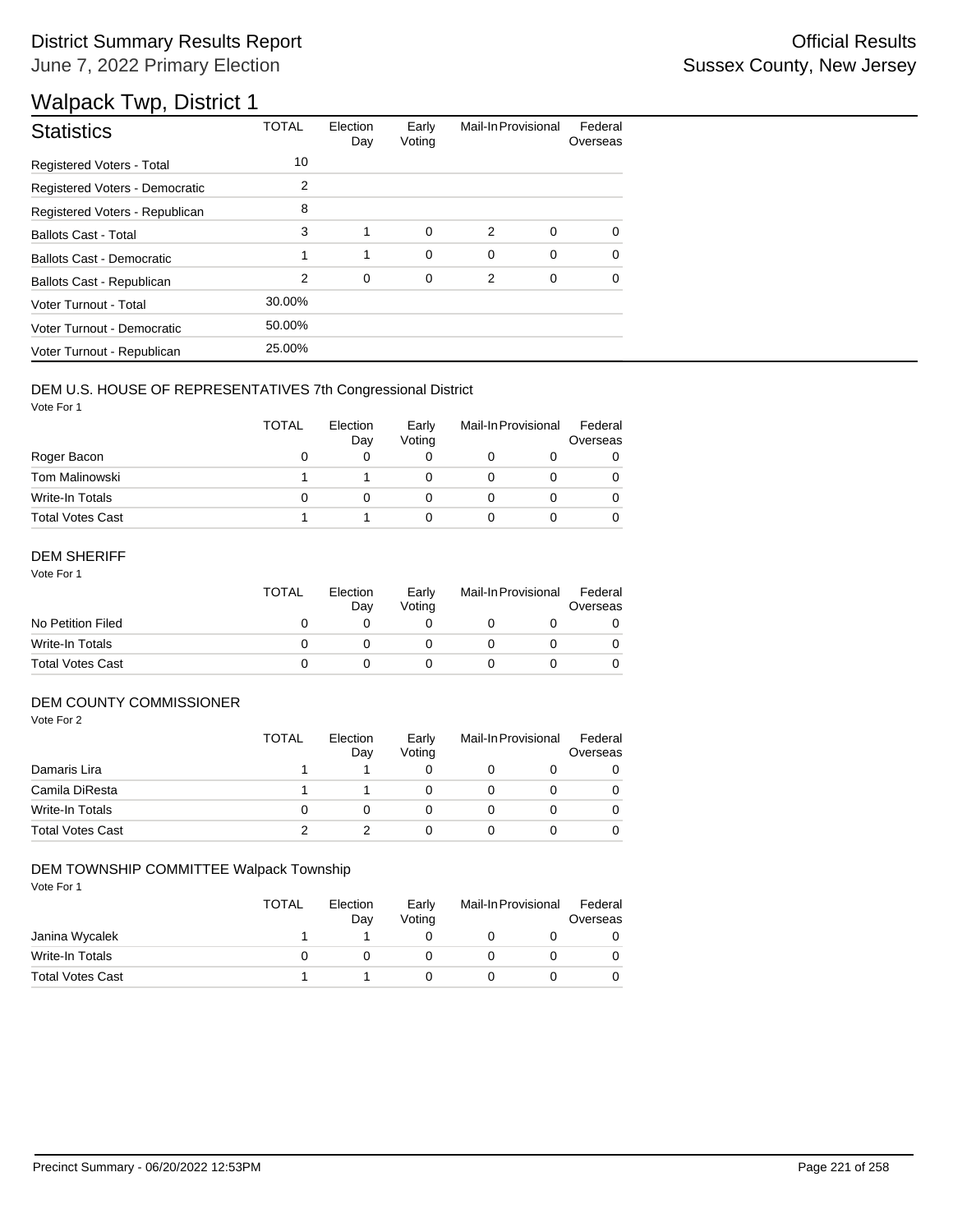# Walpack Twp, District 1

### REP U.S. HOUSE OF REPRESENTATIVES 7th Congressional District

Vote For 1

|                         | TOTAL    | Election<br>Day | Early<br>Voting | Mail-In Provisional |          | Federal<br>Overseas |  |
|-------------------------|----------|-----------------|-----------------|---------------------|----------|---------------------|--|
| Philip Rizzo            | 0        | 0               | 0               | 0                   | 0        | 0                   |  |
| John Henry Isemann      | $\Omega$ | 0               | 0               | 0                   | 0        | 0                   |  |
| Kevin B. Dorlon         | 2        | 0               | 0               | 2                   | $\Omega$ | 0                   |  |
| Erik Peterson           | 0        | 0               | 0               | 0                   | $\Omega$ | 0                   |  |
| John Flora              | 0        | 0               | 0               | 0                   | 0        | 0                   |  |
| Thomas H. Kean Jr.      | 0        | 0               | 0               | 0                   | $\Omega$ | 0                   |  |
| Sterling I. Schwab      | $\Omega$ | 0               | $\Omega$        | 0                   | 0        | 0                   |  |
| Write-In Totals         | 0        | $\Omega$        | $\Omega$        | 0                   | $\Omega$ | 0                   |  |
| <b>Total Votes Cast</b> | 2        | 0               | 0               | 2                   | ი        | 0                   |  |

#### REP SHERIFF

Vote For 1

|                         | <b>TOTAL</b> | Election<br>Dav | Early<br>Votina | Mail-In Provisional |  | Federal<br>Overseas |
|-------------------------|--------------|-----------------|-----------------|---------------------|--|---------------------|
| Michael F. Strada       |              |                 |                 |                     |  |                     |
| Write-In Totals         |              |                 |                 |                     |  |                     |
| <b>Total Votes Cast</b> |              |                 |                 |                     |  |                     |

## REP COUNTY COMMISSIONER

Vote For 2

|                         | <b>TOTAL</b> | Election<br>Day | Early<br>Voting | Mail-In Provisional |  | Federal<br>Overseas |
|-------------------------|--------------|-----------------|-----------------|---------------------|--|---------------------|
| William J. Hayden       |              |                 |                 |                     |  | 0                   |
| Jill M. Space           |              |                 |                 |                     |  | 0                   |
| Write-In Totals         | 0            |                 |                 |                     |  | 0                   |
| <b>Total Votes Cast</b> | 4            |                 |                 | 4                   |  | 0                   |

### REP TOWNSHIP COMMITTEE Walpack Township

|                         | <b>TOTAL</b> | Election<br>Dav | Early<br>Votina | Mail-In Provisional |  | Federal<br>Overseas |
|-------------------------|--------------|-----------------|-----------------|---------------------|--|---------------------|
| No Petition Filed       |              |                 |                 |                     |  |                     |
| Write-In Totals         |              |                 |                 |                     |  |                     |
| <b>Total Votes Cast</b> |              |                 |                 |                     |  |                     |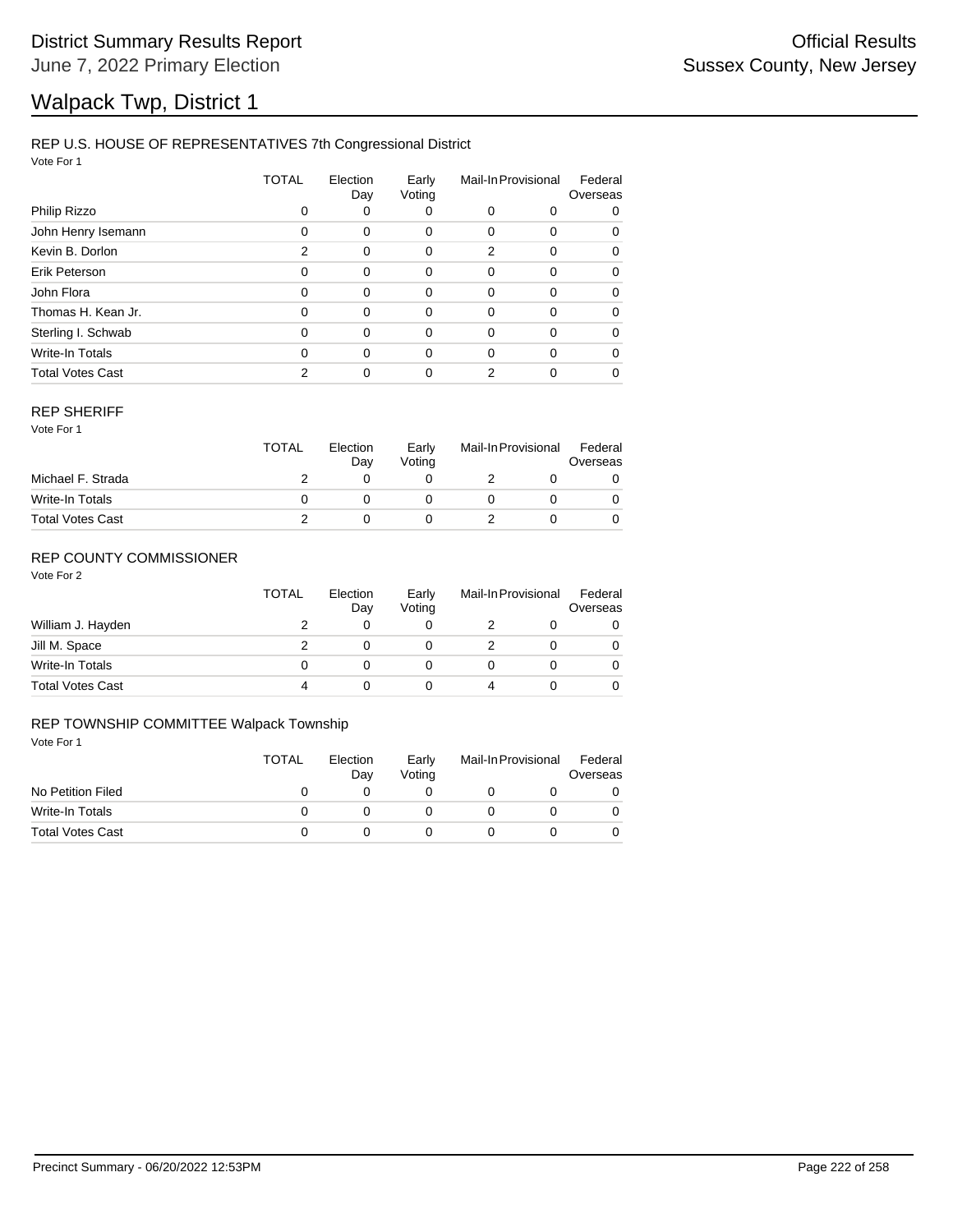# District Summary Results Report **Container and Container Container Container Container Container Container Container** June 7, 2022 Primary Election

# Wantage Twp, District 1

| <b>Statistics</b>                | <b>TOTAL</b> | Election<br>Day | Early<br>Voting | Mail-In Provisional |   | Federal<br>Overseas |
|----------------------------------|--------------|-----------------|-----------------|---------------------|---|---------------------|
| Registered Voters - Total        | 744          |                 |                 |                     |   |                     |
| Registered Voters - Democratic   | 132          |                 |                 |                     |   |                     |
| Registered Voters - Republican   | 369          |                 |                 |                     |   |                     |
| <b>Ballots Cast - Total</b>      | 119          | 76              | 1               | 41                  | 1 | $\Omega$            |
| <b>Ballots Cast - Democratic</b> | 22           | 4               | 1               | 17                  | 0 | $\Omega$            |
| Ballots Cast - Republican        | 97           | 72              | $\mathbf 0$     | 24                  | 1 | $\Omega$            |
| Voter Turnout - Total            | 15.99%       |                 |                 |                     |   |                     |
| Voter Turnout - Democratic       | 16.67%       |                 |                 |                     |   |                     |
| Voter Turnout - Republican       | 26.29%       |                 |                 |                     |   |                     |

### DEM U.S. HOUSE OF REPRESENTATIVES 5th Congressional District

Vote For 1

|                         | <b>TOTAL</b> | Election<br>Dav | Early<br>Votina | Mail-In Provisional |  | Federal<br>Overseas |  |
|-------------------------|--------------|-----------------|-----------------|---------------------|--|---------------------|--|
| Josh Gottheimer         | 21           |                 |                 |                     |  |                     |  |
| Write-In Totals         |              |                 |                 |                     |  |                     |  |
| <b>Total Votes Cast</b> | 21           |                 |                 |                     |  |                     |  |

#### DEM SHERIFF

Vote For 1

|                         | <b>TOTAL</b> | Election<br>Day | Early<br>Votina | Mail-In Provisional |  | Federal<br>Overseas |  |
|-------------------------|--------------|-----------------|-----------------|---------------------|--|---------------------|--|
| No Petition Filed       |              |                 |                 |                     |  |                     |  |
| Write-In Totals         |              |                 |                 |                     |  | $\Omega$            |  |
| <b>Total Votes Cast</b> |              |                 |                 |                     |  |                     |  |

### DEM COUNTY COMMISSIONER

Vote For 2

|                         | <b>TOTAL</b> | Election<br>Day | Early<br>Votina |    | Mail-In Provisional | Federal<br>Overseas |
|-------------------------|--------------|-----------------|-----------------|----|---------------------|---------------------|
| Damaris Lira            | 21           | 4               |                 | 16 |                     | 0                   |
| Camila DiResta          | 21           |                 |                 |    |                     | 0                   |
| Write-In Totals         |              |                 |                 |    |                     | $\Omega$            |
| <b>Total Votes Cast</b> | 42           |                 |                 | 33 |                     | 0                   |

## DEM TOWNSHIP COMMITTEE Wantage Township

|                         | TOTAL | Election<br>Dav | Early<br>Votina | Mail-In Provisional | Federal<br>Overseas |
|-------------------------|-------|-----------------|-----------------|---------------------|---------------------|
| No Petition Filed       |       |                 |                 |                     |                     |
| Write-In Totals         |       |                 |                 |                     |                     |
| <b>Total Votes Cast</b> |       |                 |                 |                     |                     |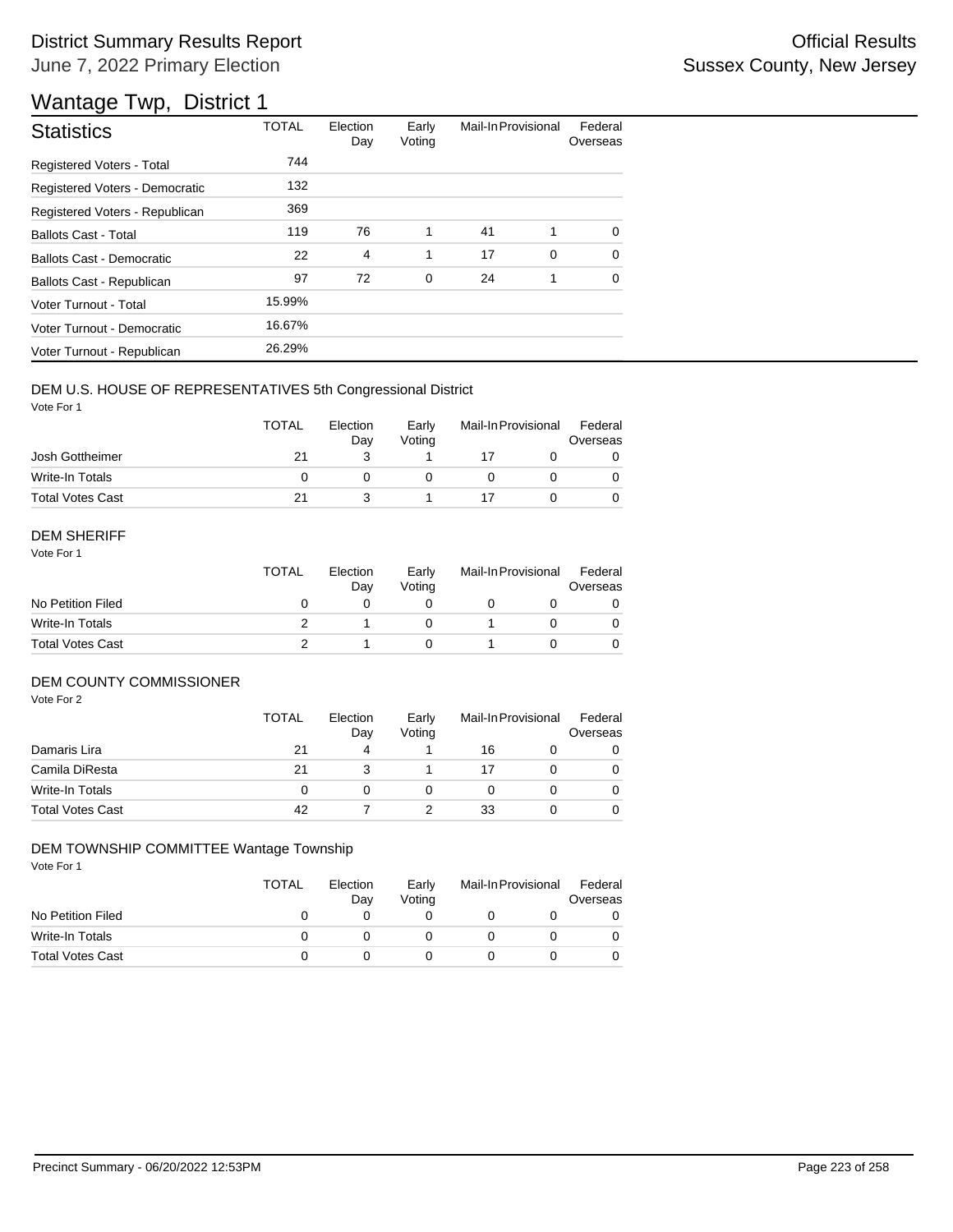### REP U.S. HOUSE OF REPRESENTATIVES 5th Congressional District

Vote For 1

|                         | <b>TOTAL</b> | Election<br>Day | Early<br>Voting | Mail-In Provisional |          | Federal<br>Overseas |  |
|-------------------------|--------------|-----------------|-----------------|---------------------|----------|---------------------|--|
| Frank T. Pallotta       | 46           | 32              | 0               | 13                  |          | 0                   |  |
| Nick DeGregorio         | 41           | 37              | 0               | 4                   | $\Omega$ | 0                   |  |
| Sab Skenderi            | 3            | 2               | $\Omega$        |                     | $\Omega$ | 0                   |  |
| Fred Schneiderman       | 3            | 0               | $\Omega$        | 3                   | $\Omega$ | 0                   |  |
| Write-In Totals         | 0            | 0               | 0               | $\Omega$            | $\Omega$ | 0                   |  |
| <b>Total Votes Cast</b> | 93           | 71              | 0               | 21                  |          | 0                   |  |

### REP SHERIFF

Vote For 1

|                         | <b>TOTAL</b> | Election<br>Day | Early<br>Votina | Mail-In Provisional |  | Federal<br>Overseas |
|-------------------------|--------------|-----------------|-----------------|---------------------|--|---------------------|
| Michael F. Strada       | 93           | 69              |                 | 23                  |  |                     |
| Write-In Totals         |              |                 |                 |                     |  |                     |
| <b>Total Votes Cast</b> | 93           | 69              |                 | 23                  |  |                     |

## REP COUNTY COMMISSIONER

Vote For 2

|                         | TOTAL | Election<br>Day | Early<br>Voting |    | Mail-In Provisional | Federal<br>Overseas |
|-------------------------|-------|-----------------|-----------------|----|---------------------|---------------------|
| William J. Hayden       | 78    | 60              |                 | 18 |                     | 0                   |
| Jill M. Space           | 80    | 60              |                 | 19 |                     | 0                   |
| Write-In Totals         |       | O               |                 |    |                     | 0                   |
| <b>Total Votes Cast</b> | 159   | 120             |                 | 38 |                     | 0                   |

#### REP TOWNSHIP COMMITTEE Wantage Township

|                         | TOTAL | Election<br>Day | Early<br>Voting | Mail-In Provisional |  | Federal<br>Overseas |
|-------------------------|-------|-----------------|-----------------|---------------------|--|---------------------|
| Ronald Bassani          | 69    | 52              | 0               | 16                  |  |                     |
| Michael Ferrarella      | 22    | 18              |                 | 4                   |  |                     |
| Write-In Totals         | 3     |                 |                 |                     |  |                     |
| <b>Total Votes Cast</b> | 94    |                 |                 | 22                  |  |                     |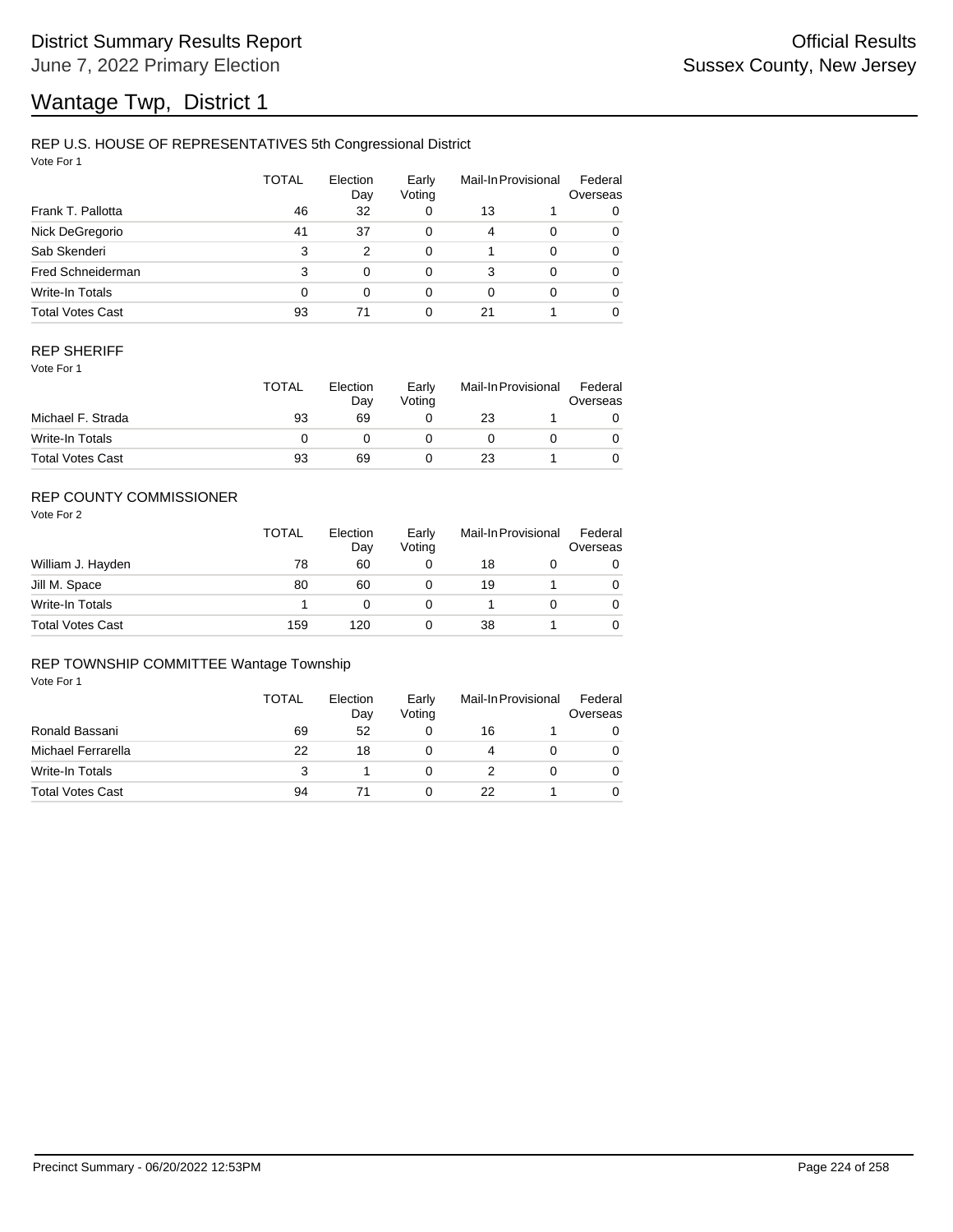# District Summary Results Report **Container and Container Container Container Container Container Container Container** June 7, 2022 Primary Election

# Wantage Twp, District 2

| <b>Statistics</b>                | <b>TOTAL</b> | Election<br>Day | Early<br>Voting | Mail-In Provisional |   | Federal<br>Overseas |
|----------------------------------|--------------|-----------------|-----------------|---------------------|---|---------------------|
| Registered Voters - Total        | 1,230        |                 |                 |                     |   |                     |
| Registered Voters - Democratic   | 174          |                 |                 |                     |   |                     |
| Registered Voters - Republican   | 683          |                 |                 |                     |   |                     |
| <b>Ballots Cast - Total</b>      | 200          | 152             | 6               | 42                  | 0 | $\Omega$            |
| <b>Ballots Cast - Democratic</b> | 23           | 9               | 1               | 13                  | 0 | $\Omega$            |
| Ballots Cast - Republican        | 177          | 143             | 5               | 29                  | 0 | 0                   |
| Voter Turnout - Total            | 16.26%       |                 |                 |                     |   |                     |
| Voter Turnout - Democratic       | 13.22%       |                 |                 |                     |   |                     |
| Voter Turnout - Republican       | 25.92%       |                 |                 |                     |   |                     |

### DEM U.S. HOUSE OF REPRESENTATIVES 5th Congressional District

Vote For 1

|                         | <b>TOTAL</b> | Election<br>Dav | Early<br>Votina | Mail-In Provisional |  | Federal<br>Overseas |
|-------------------------|--------------|-----------------|-----------------|---------------------|--|---------------------|
| Josh Gottheimer         | 21           |                 |                 | 12                  |  |                     |
| Write-In Totals         |              |                 |                 |                     |  |                     |
| <b>Total Votes Cast</b> | 21           |                 |                 | 12                  |  |                     |

#### DEM SHERIFF

Vote For 1

|                         | <b>TOTAL</b> | Election<br>Dav | Early<br>Votina | Mail-In Provisional |  | Federal<br>Overseas |  |
|-------------------------|--------------|-----------------|-----------------|---------------------|--|---------------------|--|
| No Petition Filed       |              |                 |                 |                     |  |                     |  |
| Write-In Totals         |              |                 |                 |                     |  | $\Omega$            |  |
| <b>Total Votes Cast</b> |              |                 |                 |                     |  |                     |  |

### DEM COUNTY COMMISSIONER

Vote For 2

|                         | <b>TOTAL</b> | Election<br>Day | Early<br>Votina |    | Mail-In Provisional | Federal<br>Overseas |
|-------------------------|--------------|-----------------|-----------------|----|---------------------|---------------------|
| Damaris Lira            | 20           |                 |                 | 12 |                     | 0                   |
| Camila DiResta          | 21           |                 |                 | 13 |                     | 0                   |
| Write-In Totals         |              |                 |                 |    |                     | 0                   |
| <b>Total Votes Cast</b> | 41           | 14              |                 | 25 |                     | 0                   |

## DEM TOWNSHIP COMMITTEE Wantage Township

|                         | TOTAL | Election<br>Day | Early<br>Votina | Mail-In Provisional | Federal<br>Overseas |
|-------------------------|-------|-----------------|-----------------|---------------------|---------------------|
| No Petition Filed       |       |                 |                 |                     |                     |
| Write-In Totals         |       |                 |                 |                     |                     |
| <b>Total Votes Cast</b> |       |                 |                 |                     |                     |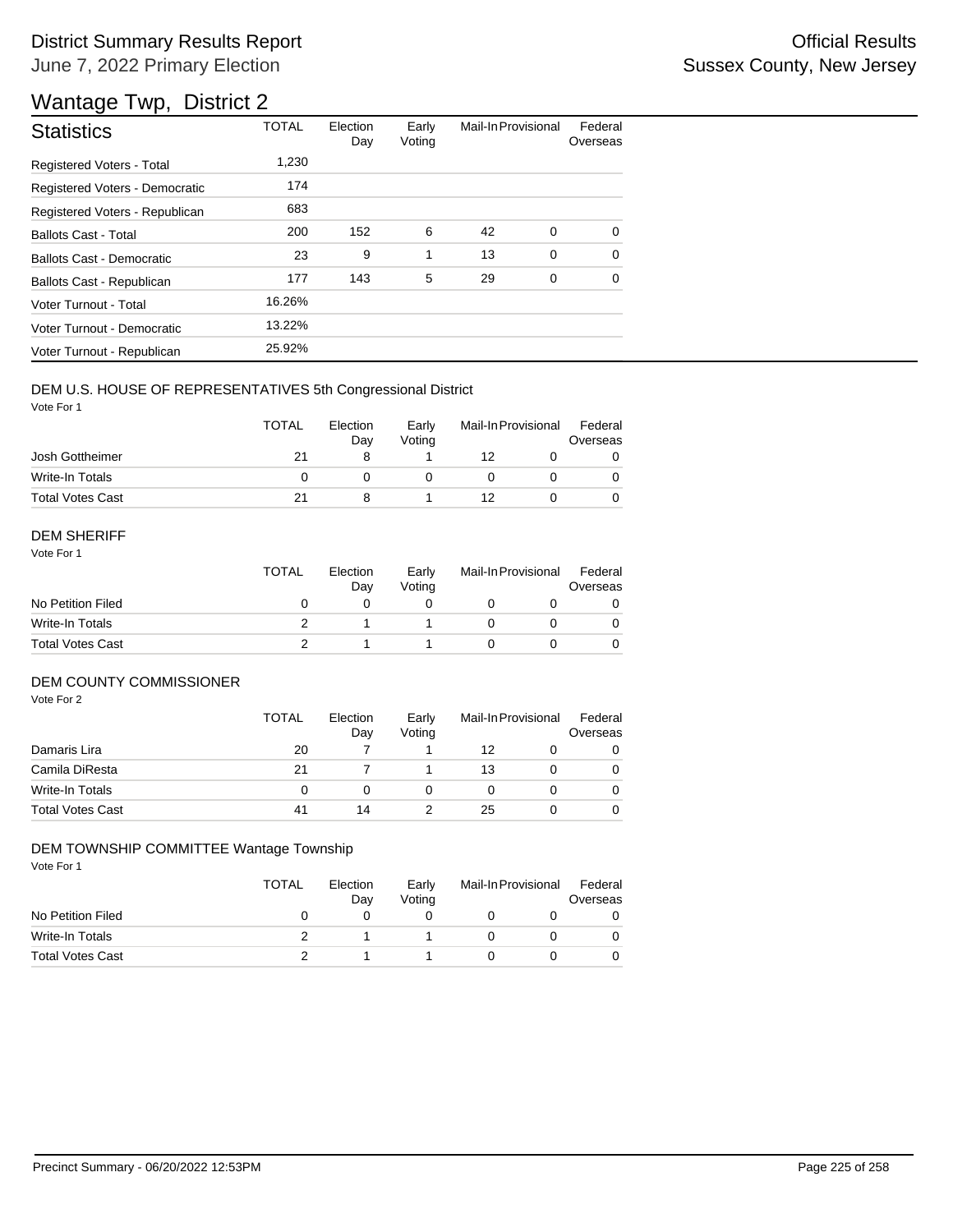## REP U.S. HOUSE OF REPRESENTATIVES 5th Congressional District

Vote For 1

|                         | <b>TOTAL</b> | Election<br>Day | Early<br>Voting |          | Mail-In Provisional | Federal<br>Overseas |
|-------------------------|--------------|-----------------|-----------------|----------|---------------------|---------------------|
| Frank T. Pallotta       | 107          | 94              | 3               | 10       | 0                   | 0                   |
| Nick DeGregorio         | 60           | 45              |                 | 14       | $\Omega$            | 0                   |
| Sab Skenderi            | 4            | 3               | $\Omega$        |          | $\Omega$            | 0                   |
| Fred Schneiderman       |              | 0               | $\Omega$        |          | $\Omega$            | 0                   |
| Write-In Totals         | 0            | 0               | 0               | $\Omega$ | $\Omega$            | 0                   |
| <b>Total Votes Cast</b> | 172          | 142             | 4               | 26       |                     | 0                   |

### REP SHERIFF

Vote For 1

|                         | TOTAL | Election<br>Day | Early<br>Votina | Mail-In Provisional |  | Federal<br>Overseas |
|-------------------------|-------|-----------------|-----------------|---------------------|--|---------------------|
| Michael F. Strada       | 161   | 131             | 5               | 25                  |  |                     |
| Write-In Totals         |       |                 |                 |                     |  |                     |
| <b>Total Votes Cast</b> | 164   | 132             | G               | 27                  |  |                     |

## REP COUNTY COMMISSIONER

Vote For 2

|                         | <b>TOTAL</b> | Election<br>Day | Early<br>Voting |    | Mail-In Provisional |   |
|-------------------------|--------------|-----------------|-----------------|----|---------------------|---|
| William J. Hayden       | 139          | 113             | 4               | 22 |                     | 0 |
| Jill M. Space           | 145          | 115             | 4               | 26 |                     | 0 |
| Write-In Totals         | 5            |                 |                 |    |                     | 0 |
| <b>Total Votes Cast</b> | 289          | 230             | 8               | 51 |                     | 0 |

### REP TOWNSHIP COMMITTEE Wantage Township

|                         | TOTAL | Election<br>Day | Early<br>Voting | Mail-In Provisional |  | Federal<br>Overseas |
|-------------------------|-------|-----------------|-----------------|---------------------|--|---------------------|
| Ronald Bassani          | 128   | 104             |                 | 20                  |  | 0                   |
| Michael Ferrarella      | 33    | 28              |                 |                     |  |                     |
| Write-In Totals         | 3     |                 |                 |                     |  |                     |
| <b>Total Votes Cast</b> | 164   | 133             | 5               | 26                  |  |                     |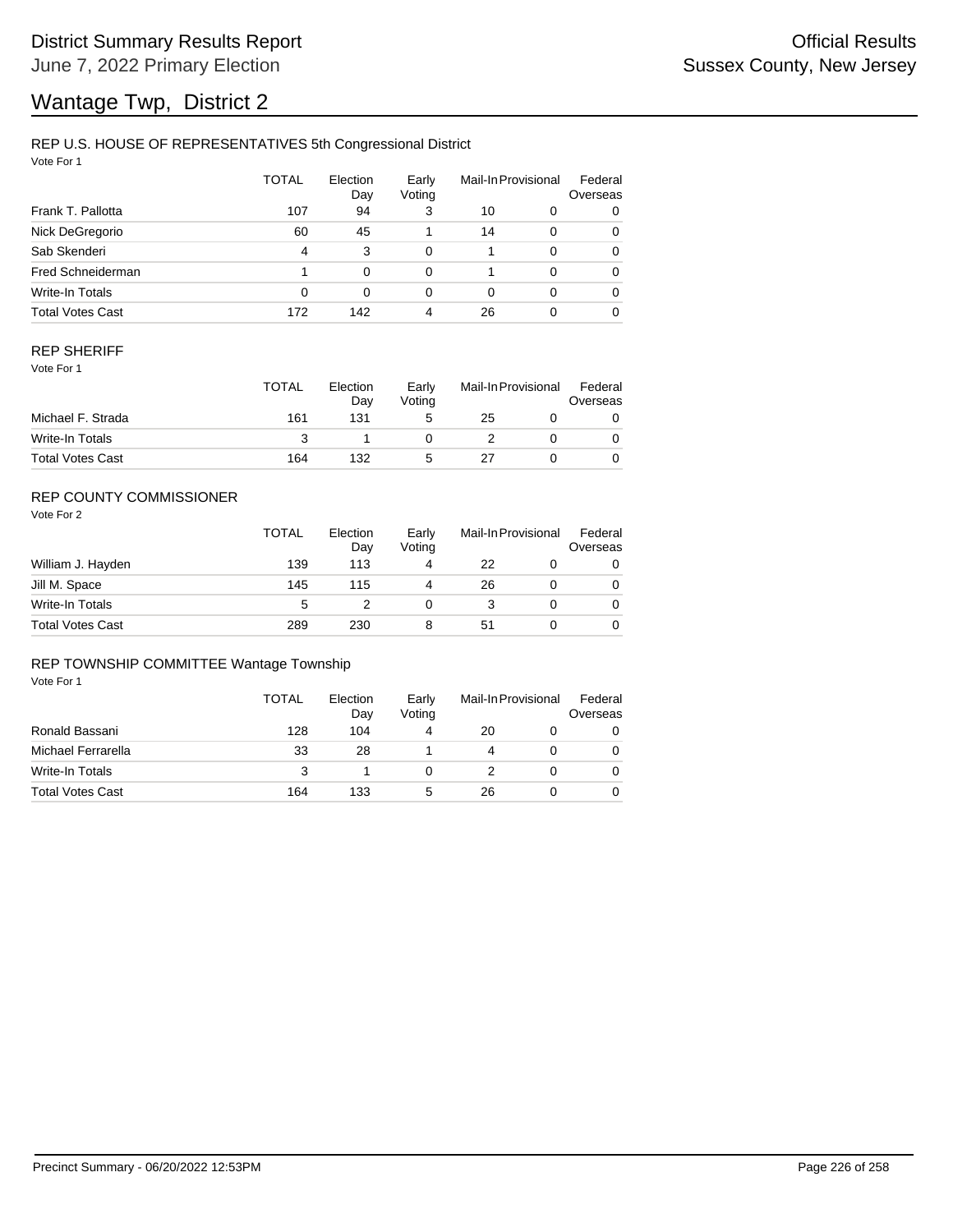| <b>Statistics</b>              | <b>TOTAL</b> | Election<br>Day | Early<br>Voting | Mail-In Provisional |   | Federal<br>Overseas |
|--------------------------------|--------------|-----------------|-----------------|---------------------|---|---------------------|
| Registered Voters - Total      | 1.301        |                 |                 |                     |   |                     |
| Registered Voters - Democratic | 213          |                 |                 |                     |   |                     |
| Registered Voters - Republican | 708          |                 |                 |                     |   |                     |
| <b>Ballots Cast - Total</b>    | 229          | 178             | 5               | 46                  | 0 | $\Omega$            |
| Ballots Cast - Democratic      | 34           | 11              | $\mathbf 0$     | 23                  | 0 | $\Omega$            |
| Ballots Cast - Republican      | 195          | 167             | 5               | 23                  | 0 | $\Omega$            |
| Voter Turnout - Total          | 17.60%       |                 |                 |                     |   |                     |
| Voter Turnout - Democratic     | 15.96%       |                 |                 |                     |   |                     |
| Voter Turnout - Republican     | 27.54%       |                 |                 |                     |   |                     |

### DEM U.S. HOUSE OF REPRESENTATIVES 5th Congressional District

Vote For 1

|                         | <b>TOTAL</b> | Election<br>Dav | Early<br>Votina | Mail-In Provisional |  | Federal<br>Overseas |
|-------------------------|--------------|-----------------|-----------------|---------------------|--|---------------------|
| Josh Gottheimer         | 34           |                 |                 | 23                  |  |                     |
| Write-In Totals         |              |                 |                 |                     |  |                     |
| <b>Total Votes Cast</b> | 34           |                 |                 | 23                  |  |                     |

#### DEM SHERIFF

Vote For 1

|                         | <b>TOTAL</b> | Election<br>Dav | Early<br>Votina | Mail-In Provisional |  | Federal<br>Overseas |  |
|-------------------------|--------------|-----------------|-----------------|---------------------|--|---------------------|--|
| No Petition Filed       |              |                 |                 |                     |  |                     |  |
| Write-In Totals         |              |                 |                 |                     |  | $\Omega$            |  |
| <b>Total Votes Cast</b> |              |                 |                 |                     |  |                     |  |

### DEM COUNTY COMMISSIONER

Vote For 2

|                         | <b>TOTAL</b> | Election<br>Day | Early<br>Voting | Mail-In Provisional |  | Federal<br>Overseas |
|-------------------------|--------------|-----------------|-----------------|---------------------|--|---------------------|
| Damaris Lira            | 33           | 11              |                 | 22                  |  | 0                   |
| Camila DiResta          | 32           | 11              |                 | 21                  |  | $\Omega$            |
| Write-In Totals         |              |                 |                 |                     |  | $\Omega$            |
| <b>Total Votes Cast</b> | 65           | 22              |                 | 43                  |  | 0                   |

### DEM TOWNSHIP COMMITTEE Wantage Township

|                         | TOTAL        | Election<br>Day | Early<br>Votina | Mail-In Provisional |  | Federal<br>Overseas |
|-------------------------|--------------|-----------------|-----------------|---------------------|--|---------------------|
| No Petition Filed       | $\mathbf{0}$ |                 |                 |                     |  |                     |
| Write-In Totals         |              |                 |                 |                     |  |                     |
| <b>Total Votes Cast</b> |              |                 |                 |                     |  |                     |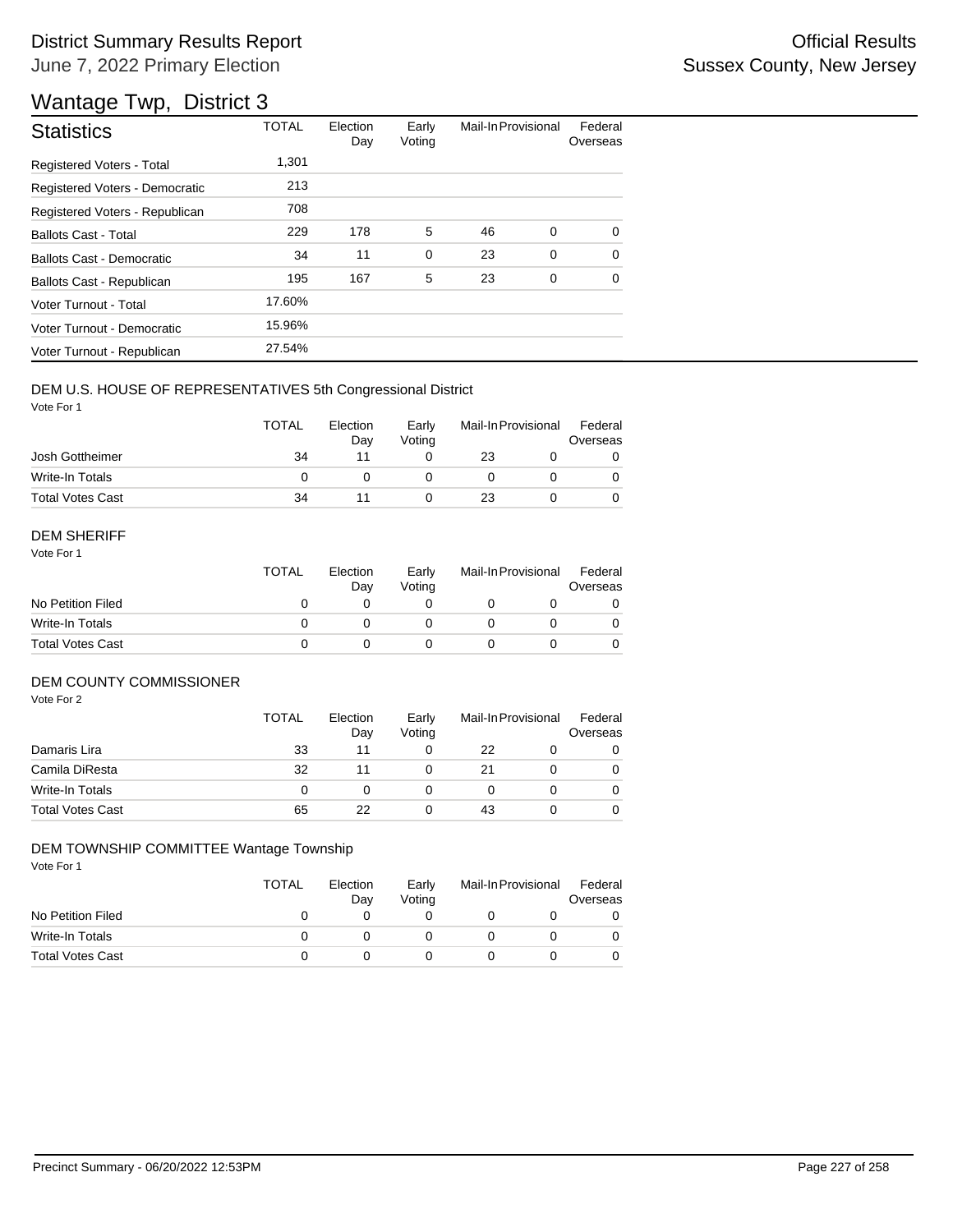## REP U.S. HOUSE OF REPRESENTATIVES 5th Congressional District

Vote For 1

|                         | <b>TOTAL</b> | Election<br>Day | Early<br>Voting |    | Mail-In Provisional | Federal<br>Overseas |
|-------------------------|--------------|-----------------|-----------------|----|---------------------|---------------------|
| Frank T. Pallotta       | 110          | 104             | 0               | 6  | 0                   | 0                   |
| Nick DeGregorio         | 68           | 49              | 5               | 14 | $\Omega$            | 0                   |
| Sab Skenderi            | 9            |                 | 0               | 2  | $\Omega$            | 0                   |
| Fred Schneiderman       | 3            | 3               | 0               | 0  | $\Omega$            | 0                   |
| Write-In Totals         | 2            | 2               | 0               | 0  | $\Omega$            | 0                   |
| <b>Total Votes Cast</b> | 192          | 165             | 5               | 22 | $\Omega$            | 0                   |

### REP SHERIFF

Vote For 1

|                         | <b>TOTAL</b> | Election<br>Day | Early<br>Votina | Mail-In Provisional |  | Federal<br>Overseas |
|-------------------------|--------------|-----------------|-----------------|---------------------|--|---------------------|
| Michael F. Strada       | 187          | 162             | 5               | 20                  |  |                     |
| Write-In Totals         |              |                 |                 |                     |  |                     |
| <b>Total Votes Cast</b> | 189          | 163             | G               | 21                  |  |                     |

## REP COUNTY COMMISSIONER

Vote For 2

|                         | <b>TOTAL</b> | Election<br>Day | Early<br>Voting | Mail-In Provisional |  | Federal<br>Overseas |
|-------------------------|--------------|-----------------|-----------------|---------------------|--|---------------------|
| William J. Hayden       | 150          | 127             | 5               | 18                  |  | 0                   |
| Jill M. Space           | 173          | 149             | 5               | 19                  |  | 0                   |
| Write-In Totals         | 5            |                 |                 |                     |  | 0                   |
| <b>Total Votes Cast</b> | 328          | 280             | 10              | 38                  |  | 0                   |

#### REP TOWNSHIP COMMITTEE Wantage Township

|                         | TOTAL | Election<br>Day | Early<br>Voting | Mail-In Provisional |  | Federal<br>Overseas |
|-------------------------|-------|-----------------|-----------------|---------------------|--|---------------------|
| Ronald Bassani          | 155   | 131             | 5               | 19                  |  | 0                   |
| Michael Ferrarella      | 35    | 33              |                 |                     |  |                     |
| Write-In Totals         |       |                 |                 |                     |  |                     |
| <b>Total Votes Cast</b> | 191   | 165             | 5               |                     |  |                     |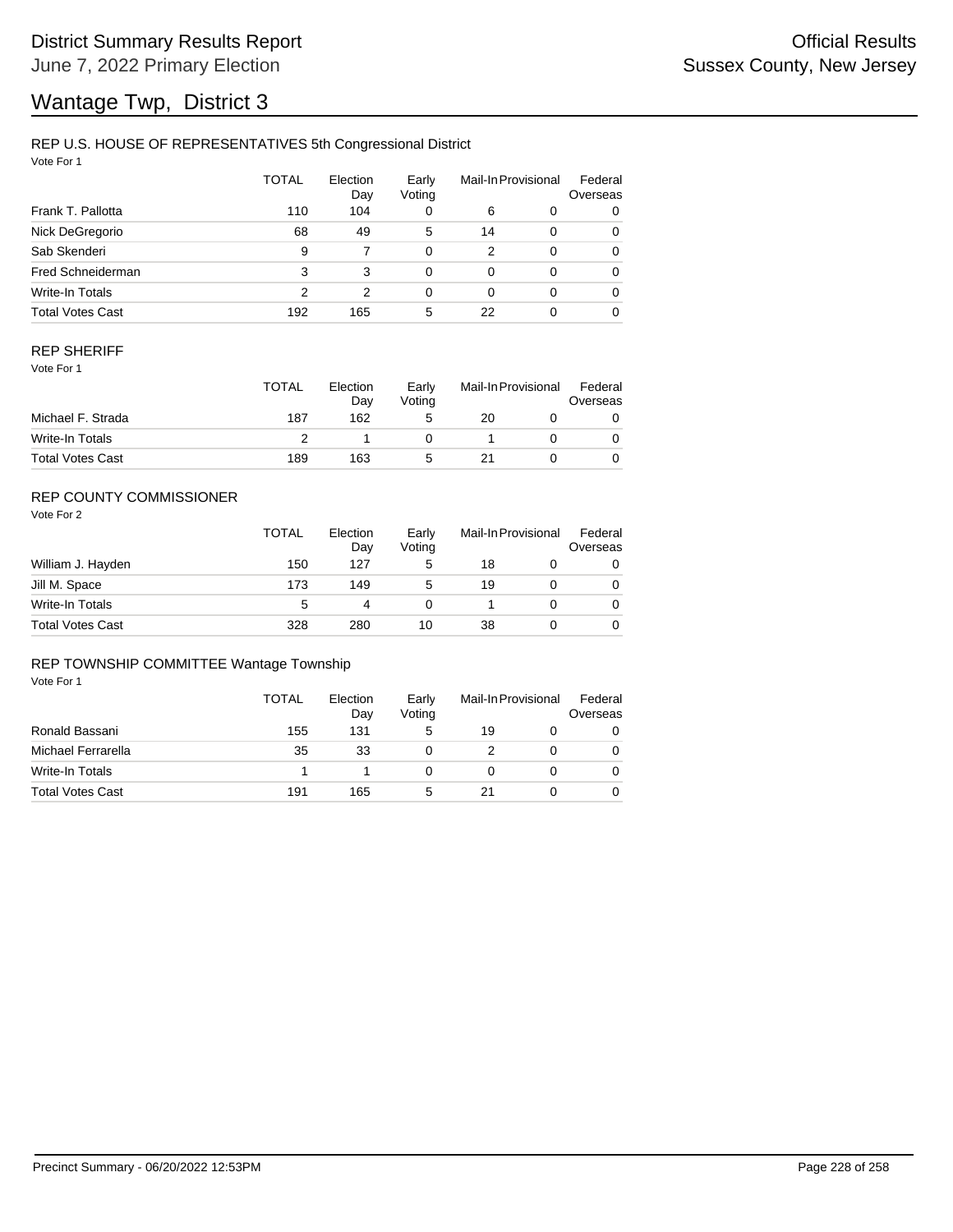| <b>Statistics</b>                | <b>TOTAL</b> | Election<br>Day | Early<br>Voting | Mail-In Provisional |             | Federal<br>Overseas |
|----------------------------------|--------------|-----------------|-----------------|---------------------|-------------|---------------------|
| Registered Voters - Total        | 1,261        |                 |                 |                     |             |                     |
| Registered Voters - Democratic   | 277          |                 |                 |                     |             |                     |
| Registered Voters - Republican   | 520          |                 |                 |                     |             |                     |
| <b>Ballots Cast - Total</b>      | 155          | 99              | 11              | 45                  | 0           | $\Omega$            |
| <b>Ballots Cast - Democratic</b> | 37           | 8               | 1               | 28                  | $\mathbf 0$ | $\Omega$            |
| Ballots Cast - Republican        | 118          | 91              | 10              | 17                  | 0           | 0                   |
| Voter Turnout - Total            | 12.29%       |                 |                 |                     |             |                     |
| Voter Turnout - Democratic       | 13.36%       |                 |                 |                     |             |                     |
| Voter Turnout - Republican       | 22.69%       |                 |                 |                     |             |                     |

### DEM U.S. HOUSE OF REPRESENTATIVES 5th Congressional District

Vote For 1

|                         | <b>TOTAL</b> | Election<br>Dav | Early<br>Votina | Mail-In Provisional |  | Federal<br>Overseas |  |
|-------------------------|--------------|-----------------|-----------------|---------------------|--|---------------------|--|
| Josh Gottheimer         | 35           |                 |                 | 26                  |  |                     |  |
| Write-In Totals         |              |                 |                 |                     |  |                     |  |
| <b>Total Votes Cast</b> | 35           |                 |                 | 26                  |  |                     |  |

#### DEM SHERIFF

Vote For 1

|                         | <b>TOTAL</b> | Election<br>Dav | Early<br>Votina | Mail-In Provisional |  | Federal<br>Overseas |  |
|-------------------------|--------------|-----------------|-----------------|---------------------|--|---------------------|--|
| No Petition Filed       |              |                 |                 |                     |  |                     |  |
| Write-In Totals         |              |                 |                 |                     |  | $\Omega$            |  |
| <b>Total Votes Cast</b> |              |                 |                 |                     |  |                     |  |

### DEM COUNTY COMMISSIONER

Vote For 2

|                         | <b>TOTAL</b> | Election<br>Day | Early<br>Voting | Mail-In Provisional |  | Federal<br>Overseas |
|-------------------------|--------------|-----------------|-----------------|---------------------|--|---------------------|
| Damaris Lira            | 32           | 6               |                 | 25                  |  | 0                   |
| Camila DiResta          | 30           | 5               |                 | 24                  |  | $\Omega$            |
| Write-In Totals         |              |                 |                 |                     |  | $\Omega$            |
| <b>Total Votes Cast</b> | 64           | 13              |                 | 49                  |  | 0                   |

### DEM TOWNSHIP COMMITTEE Wantage Township

|                         | TOTAL | Election<br>Day | Early<br>Votina | Mail-In Provisional |  | Federal<br>Overseas |
|-------------------------|-------|-----------------|-----------------|---------------------|--|---------------------|
| No Petition Filed       |       |                 |                 |                     |  |                     |
| Write-In Totals         |       |                 |                 |                     |  |                     |
| <b>Total Votes Cast</b> |       |                 |                 |                     |  |                     |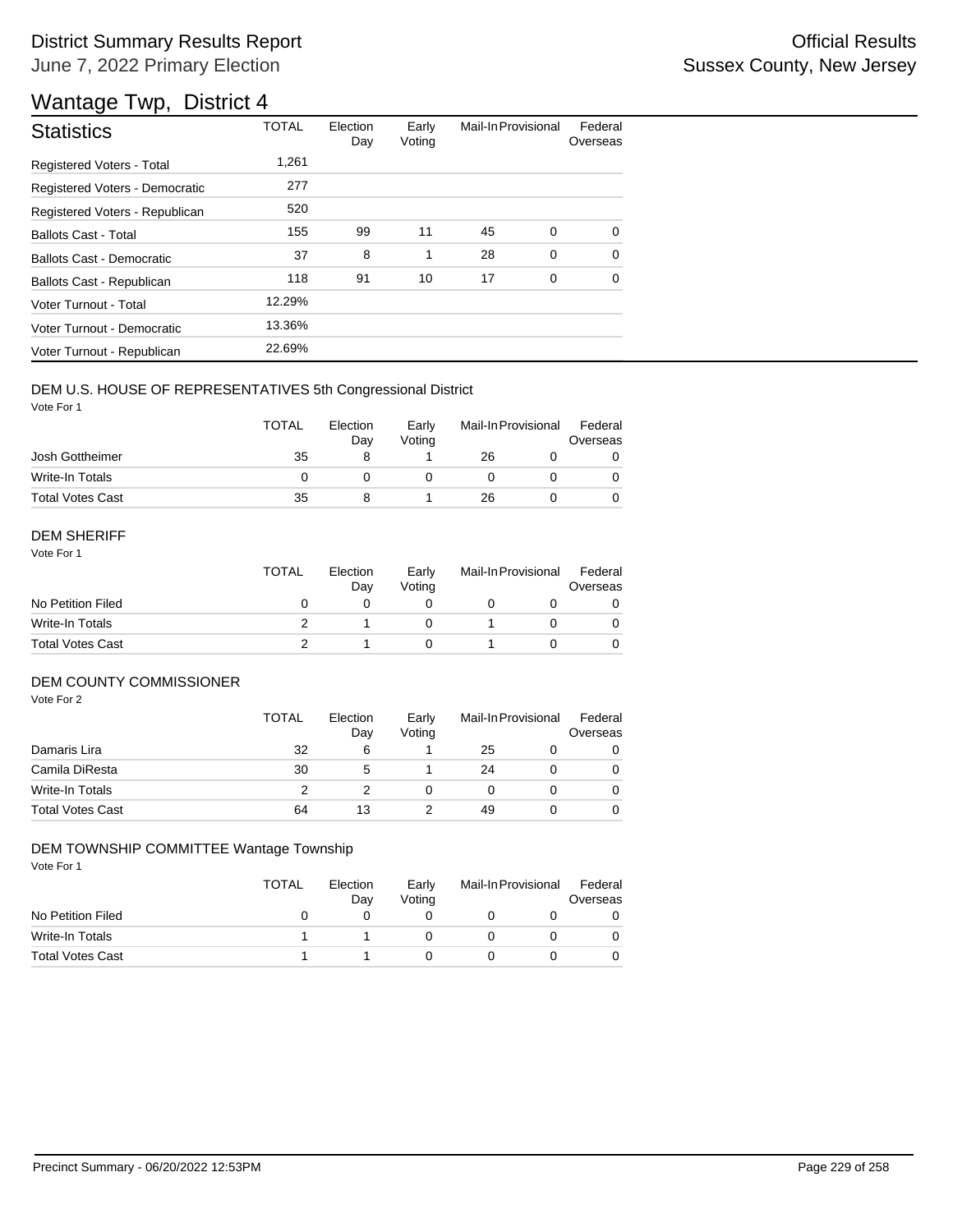## REP U.S. HOUSE OF REPRESENTATIVES 5th Congressional District

Vote For 1

|                         | <b>TOTAL</b> | Election<br>Day | Early<br>Voting |    | Mail-In Provisional | Federal<br>Overseas |
|-------------------------|--------------|-----------------|-----------------|----|---------------------|---------------------|
| Frank T. Pallotta       | 64           | 52              |                 | 5  | 0                   | 0                   |
| Nick DeGregorio         | 45           | 34              | 3               | 8  | $\Omega$            | 0                   |
| Sab Skenderi            | 5            | 2               | 0               | 3  | $\Omega$            | 0                   |
| Fred Schneiderman       | 4            | 3               | 0               |    | $\Omega$            | 0                   |
| Write-In Totals         | 0            | $\Omega$        | 0               | 0  | $\Omega$            | 0                   |
| <b>Total Votes Cast</b> | 118          | 91              | 10              | 17 | $\Omega$            | 0                   |

### REP SHERIFF

Vote For 1

|                         | <b>TOTAL</b> | Election<br>Day | Early<br>Votina | Mail-In Provisional |  | Federal<br>Overseas |
|-------------------------|--------------|-----------------|-----------------|---------------------|--|---------------------|
| Michael F. Strada       | 114          | 87              | 10              |                     |  |                     |
| Write-In Totals         |              |                 |                 |                     |  |                     |
| <b>Total Votes Cast</b> | 115          | 88              | 10              |                     |  |                     |

## REP COUNTY COMMISSIONER

Vote For 2

|                         | <b>TOTAL</b> | Election<br>Day | Early<br>Votina | Mail-In Provisional |  | Federal<br>Overseas |
|-------------------------|--------------|-----------------|-----------------|---------------------|--|---------------------|
| William J. Hayden       | 90           | 70              | 6               | 14                  |  | 0                   |
| Jill M. Space           | 100          | 79              |                 | 14                  |  | 0                   |
| Write-In Totals         |              |                 |                 |                     |  | 0                   |
| <b>Total Votes Cast</b> | 191          | 150             | 13              | 28                  |  | 0                   |

#### REP TOWNSHIP COMMITTEE Wantage Township

|                         | TOTAL    | Election<br>Day | Early<br>Voting | Mail-In Provisional |  | Federal<br>Overseas |
|-------------------------|----------|-----------------|-----------------|---------------------|--|---------------------|
| Ronald Bassani          | 101      | 78              | 10              | 13                  |  | 0                   |
| Michael Ferrarella      | 14       | 10              |                 | 4                   |  |                     |
| Write-In Totals         | $\Omega$ |                 |                 |                     |  |                     |
| <b>Total Votes Cast</b> | 115      | 88              | 10              |                     |  |                     |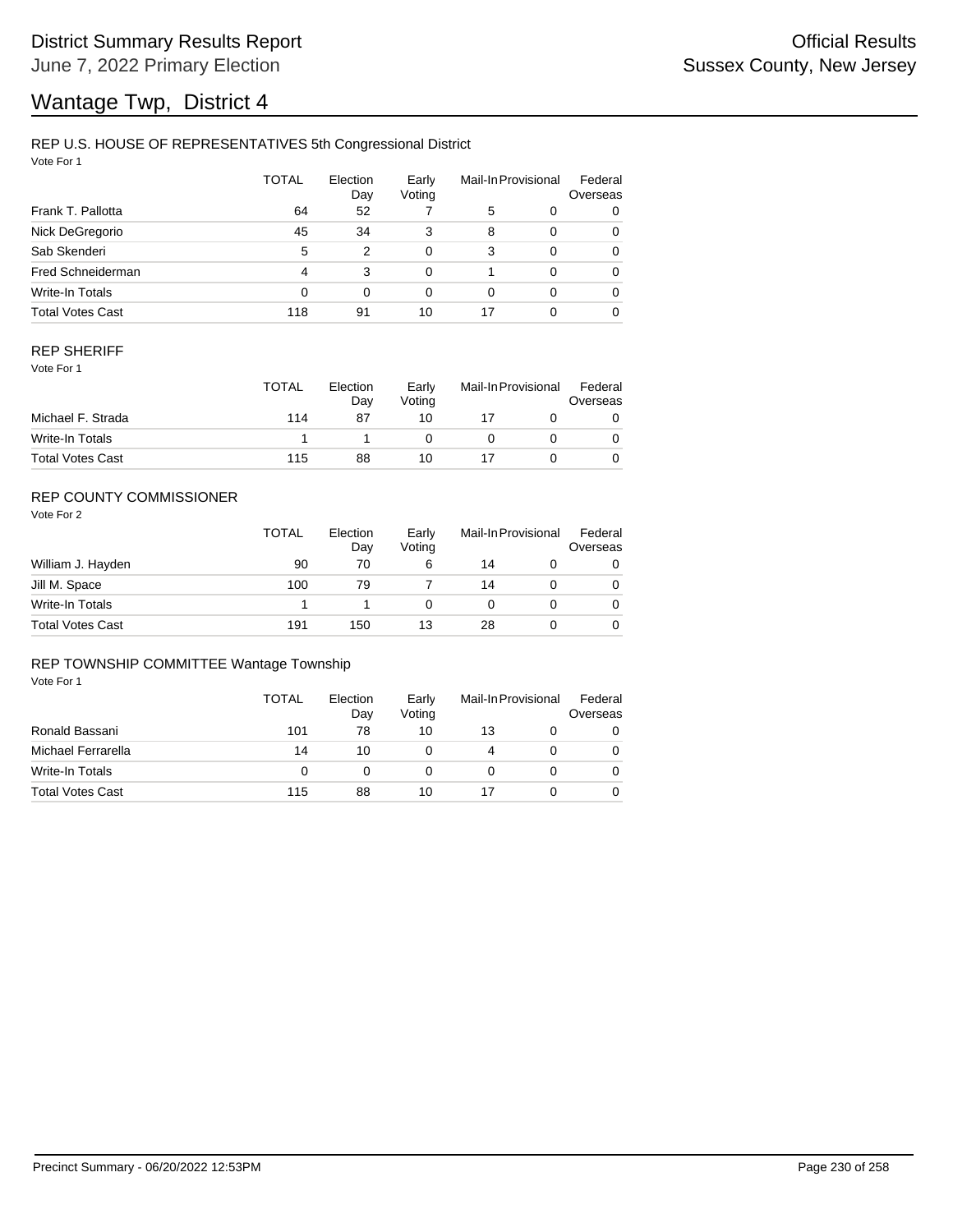| <b>Statistics</b>              | <b>TOTAL</b> | Election<br>Day | Early<br>Voting | Mail-In Provisional |   | Federal<br>Overseas |
|--------------------------------|--------------|-----------------|-----------------|---------------------|---|---------------------|
| Registered Voters - Total      | 1,190        |                 |                 |                     |   |                     |
| Registered Voters - Democratic | 204          |                 |                 |                     |   |                     |
| Registered Voters - Republican | 621          |                 |                 |                     |   |                     |
| <b>Ballots Cast - Total</b>    | 205          | 143             | 8               | 52                  | 2 | $\Omega$            |
| Ballots Cast - Democratic      | 45           | 12              | 1               | 32                  | 0 | $\Omega$            |
| Ballots Cast - Republican      | 160          | 131             | 7               | 20                  | 2 | $\Omega$            |
| Voter Turnout - Total          | 17.23%       |                 |                 |                     |   |                     |
| Voter Turnout - Democratic     | 22.06%       |                 |                 |                     |   |                     |
| Voter Turnout - Republican     | 25.76%       |                 |                 |                     |   |                     |

### DEM U.S. HOUSE OF REPRESENTATIVES 5th Congressional District

Vote For 1

|                         | <b>TOTAL</b> | Election<br>Dav | Early<br>Votina | Mail-In Provisional |  | Federal<br>Overseas |  |
|-------------------------|--------------|-----------------|-----------------|---------------------|--|---------------------|--|
| Josh Gottheimer         | 44           | 12              |                 | 31                  |  |                     |  |
| Write-In Totals         |              |                 |                 |                     |  |                     |  |
| <b>Total Votes Cast</b> | 45           |                 |                 | 32                  |  |                     |  |

#### DEM SHERIFF

Vote For 1

|                         | <b>TOTAL</b> | Election<br>Dav | Early<br>Votina | Mail-In Provisional |  | Federal<br>Overseas |  |
|-------------------------|--------------|-----------------|-----------------|---------------------|--|---------------------|--|
| No Petition Filed       |              |                 |                 |                     |  |                     |  |
| Write-In Totals         |              |                 |                 |                     |  | $\Omega$            |  |
| <b>Total Votes Cast</b> |              |                 |                 |                     |  |                     |  |

### DEM COUNTY COMMISSIONER

Vote For 2

|                         | <b>TOTAL</b> | Election<br>Day | Early<br>Voting | Mail-In Provisional |  | Federal<br>Overseas |
|-------------------------|--------------|-----------------|-----------------|---------------------|--|---------------------|
| Damaris Lira            | 36           | 10              |                 | 25                  |  | 0                   |
| Camila DiResta          | 40           | 10              |                 | 29                  |  | $\Omega$            |
| Write-In Totals         |              |                 |                 |                     |  | $\Omega$            |
| <b>Total Votes Cast</b> | 76           | 20              |                 | 54                  |  | 0                   |

### DEM TOWNSHIP COMMITTEE Wantage Township

|                         | TOTAL | Election<br>Day | Early<br>Votina | Mail-In Provisional |  | Federal<br>Overseas |
|-------------------------|-------|-----------------|-----------------|---------------------|--|---------------------|
| No Petition Filed       |       |                 |                 |                     |  |                     |
| Write-In Totals         | 4     |                 |                 |                     |  |                     |
| <b>Total Votes Cast</b> | 4     |                 |                 |                     |  |                     |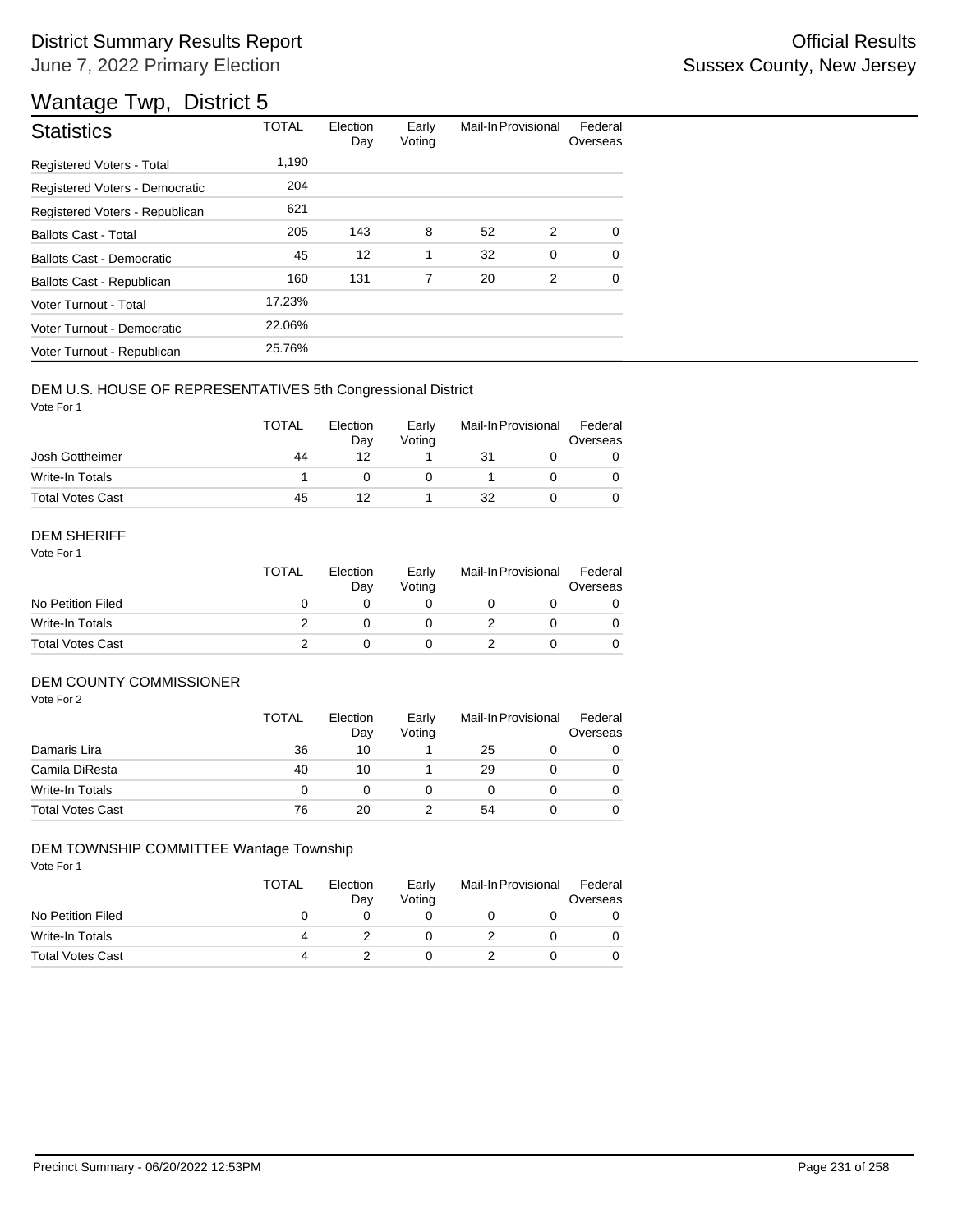### REP U.S. HOUSE OF REPRESENTATIVES 5th Congressional District

Vote For 1

|                         | TOTAL | Election<br>Day | Early<br>Voting |          | Mail-In Provisional | Federal<br>Overseas |
|-------------------------|-------|-----------------|-----------------|----------|---------------------|---------------------|
| Frank T. Pallotta       | 87    | 77              | 4               | 6        | 0                   | 0                   |
| Nick DeGregorio         | 56    | 46              | 2               | 6        | 2                   | 0                   |
| Sab Skenderi            | 12    | 6               | $\Omega$        | 6        | $\Omega$            | 0                   |
| Fred Schneiderman       | 3     |                 |                 |          | $\Omega$            | 0                   |
| Write-In Totals         | 0     | 0               | $\Omega$        | $\Omega$ | $\Omega$            | 0                   |
| <b>Total Votes Cast</b> | 158   | 130             |                 | 19       | 2                   | 0                   |

### REP SHERIFF

Vote For 1

|                         | <b>TOTAL</b> | Election<br>Dav | Early<br>Votina | Mail-In Provisional |  | Federal<br>Overseas |
|-------------------------|--------------|-----------------|-----------------|---------------------|--|---------------------|
| Michael F. Strada       | 146          | 120             |                 |                     |  |                     |
| Write-In Totals         |              |                 |                 |                     |  |                     |
| <b>Total Votes Cast</b> | 154          | 127             |                 | 18                  |  |                     |

## REP COUNTY COMMISSIONER

Vote For 2

|                         | <b>TOTAL</b> | Election<br>Day | Early<br>Votina | Mail-In Provisional |   | Federal<br>Overseas |
|-------------------------|--------------|-----------------|-----------------|---------------------|---|---------------------|
| William J. Hayden       | 120          | 97              |                 | 14                  |   | 0                   |
| Jill M. Space           | 137          | 113             |                 | 15                  |   | 0                   |
| Write-In Totals         | 3            |                 |                 |                     |   | 0                   |
| <b>Total Votes Cast</b> | 260          | 213             | 14              | 29                  | 4 | 0                   |

#### REP TOWNSHIP COMMITTEE Wantage Township

|                         | TOTAL | Election<br>Day | Early<br>Voting | Mail-In Provisional |  | Federal<br>Overseas |
|-------------------------|-------|-----------------|-----------------|---------------------|--|---------------------|
| Ronald Bassani          | 114   | 96              | 6               | 11                  |  |                     |
| Michael Ferrarella      | 43    | 33              |                 |                     |  |                     |
| Write-In Totals         |       |                 |                 |                     |  |                     |
| <b>Total Votes Cast</b> | 159   | 131             |                 | 19                  |  |                     |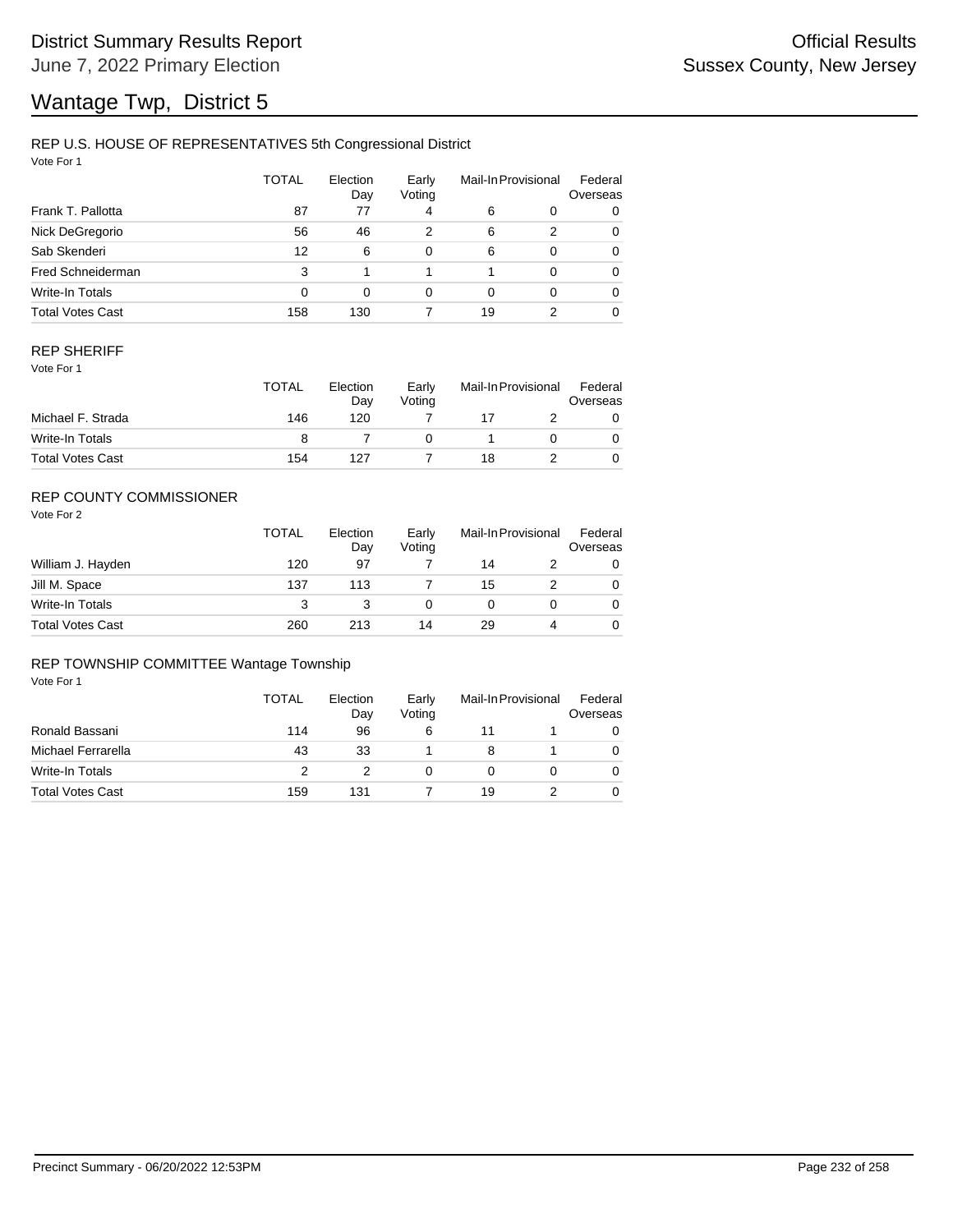# District Summary Results Report **Container and Container Container Container Container Container Container Container** June 7, 2022 Primary Election

# Wantage Twp, District 6

| <b>Statistics</b>              | <b>TOTAL</b> | Election<br>Day | Early<br>Voting | Mail-In Provisional |   | Federal<br>Overseas |
|--------------------------------|--------------|-----------------|-----------------|---------------------|---|---------------------|
| Registered Voters - Total      | 852          |                 |                 |                     |   |                     |
| Registered Voters - Democratic | 152          |                 |                 |                     |   |                     |
| Registered Voters - Republican | 432          |                 |                 |                     |   |                     |
| <b>Ballots Cast - Total</b>    | 173          | 134             | $\overline{4}$  | 35                  | 0 | $\Omega$            |
| Ballots Cast - Democratic      | 39           | 16              | 0               | 23                  | 0 | $\Omega$            |
| Ballots Cast - Republican      | 134          | 118             | $\overline{4}$  | 12                  | 0 | $\Omega$            |
| Voter Turnout - Total          | 20.31%       |                 |                 |                     |   |                     |
| Voter Turnout - Democratic     | 25.66%       |                 |                 |                     |   |                     |
| Voter Turnout - Republican     | 31.02%       |                 |                 |                     |   |                     |

### DEM U.S. HOUSE OF REPRESENTATIVES 5th Congressional District

Vote For 1

|                         | <b>TOTAL</b> | Election<br>Day | Early<br>Votina | Mail-In Provisional |  | Federal<br>Overseas |
|-------------------------|--------------|-----------------|-----------------|---------------------|--|---------------------|
| Josh Gottheimer         | 39           | 16              |                 | 23                  |  |                     |
| Write-In Totals         |              |                 |                 |                     |  |                     |
| <b>Total Votes Cast</b> | 39           | 16              |                 | 23                  |  |                     |

#### DEM SHERIFF

Vote For 1

|                         | <b>TOTAL</b> | Election<br>Dav | Early<br>Votina | Mail-In Provisional |  | Federal<br>Overseas |  |
|-------------------------|--------------|-----------------|-----------------|---------------------|--|---------------------|--|
| No Petition Filed       |              |                 |                 |                     |  |                     |  |
| Write-In Totals         |              |                 |                 |                     |  | $\Omega$            |  |
| <b>Total Votes Cast</b> |              |                 |                 |                     |  |                     |  |

#### DEM COUNTY COMMISSIONER

Vote For 2

|                         | <b>TOTAL</b> | Election<br>Day | Early<br>Voting | Mail-In Provisional |  | Federal<br>Overseas |
|-------------------------|--------------|-----------------|-----------------|---------------------|--|---------------------|
| Damaris Lira            | 34           | 13              |                 | 21                  |  | 0                   |
| Camila DiResta          | 34           | 12              |                 | 22                  |  | $\Omega$            |
| Write-In Totals         |              |                 |                 |                     |  | $\Omega$            |
| <b>Total Votes Cast</b> | 68           | 25              |                 | 43                  |  | 0                   |

### DEM TOWNSHIP COMMITTEE Wantage Township

|                         | TOTAL | Election<br>Day | Early<br>Voting | Mail-In Provisional |  | Federal<br>Overseas |  |
|-------------------------|-------|-----------------|-----------------|---------------------|--|---------------------|--|
| No Petition Filed       |       |                 |                 |                     |  |                     |  |
| Write-In Totals         |       |                 |                 |                     |  |                     |  |
| <b>Total Votes Cast</b> |       |                 |                 |                     |  |                     |  |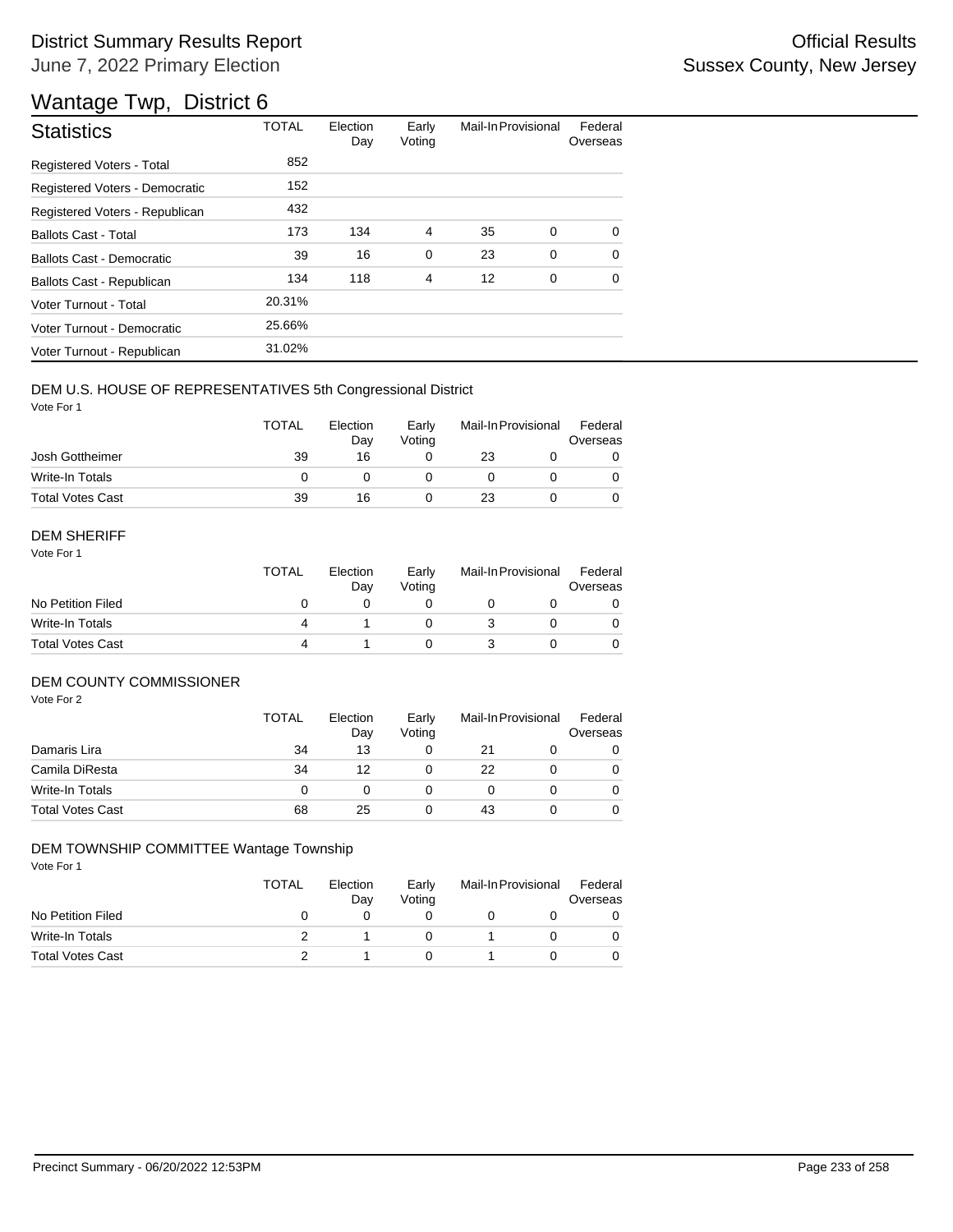## REP U.S. HOUSE OF REPRESENTATIVES 5th Congressional District

Vote For 1

|                         | <b>TOTAL</b> | Election<br>Day | Early<br>Voting |          | Mail-In Provisional | Federal<br>Overseas |
|-------------------------|--------------|-----------------|-----------------|----------|---------------------|---------------------|
| Frank T. Pallotta       | 76           | 64              | 4               | 8        | 0                   | 0                   |
| Nick DeGregorio         | 49           | 48              | 0               |          | $\Omega$            | 0                   |
| Sab Skenderi            | 5            | 4               | $\Omega$        |          | $\Omega$            | 0                   |
| Fred Schneiderman       | 0            | 0               | $\Omega$        | $\Omega$ | $\Omega$            | 0                   |
| Write-In Totals         | 0            | 0               | $\Omega$        | 0        | $\Omega$            | 0                   |
| <b>Total Votes Cast</b> | 130          | 116             | 4               | 10       |                     | 0                   |

### REP SHERIFF

Vote For 1

|                         | <b>TOTAL</b> | Election<br>Dav | Early<br>Votina | Mail-In Provisional |  | Federal<br>Overseas |
|-------------------------|--------------|-----------------|-----------------|---------------------|--|---------------------|
| Michael F. Strada       | 120          | 104             | 4               | 12                  |  |                     |
| Write-In Totals         |              |                 |                 |                     |  |                     |
| <b>Total Votes Cast</b> | 123          | 107             | 4               | 12                  |  |                     |

## REP COUNTY COMMISSIONER

Vote For 2

|                         | <b>TOTAL</b> | Election<br>Day | Early<br>Votina | Mail-In Provisional |  | Federal<br>Overseas |
|-------------------------|--------------|-----------------|-----------------|---------------------|--|---------------------|
| William J. Hayden       | 105          | 91              |                 |                     |  | 0                   |
| Jill M. Space           | 114          | 98              | 4               | 12                  |  | 0                   |
| Write-In Totals         |              |                 |                 |                     |  | 0                   |
| <b>Total Votes Cast</b> | 220          | 190             |                 | 23                  |  | 0                   |

#### REP TOWNSHIP COMMITTEE Wantage Township

|                         | TOTAL | Election<br>Day | Early<br>Voting | Mail-In Provisional |  | Federal<br>Overseas |
|-------------------------|-------|-----------------|-----------------|---------------------|--|---------------------|
| Ronald Bassani          | 102   | 89              |                 | 10                  |  | 0                   |
| Michael Ferrarella      | 27    | 24              |                 |                     |  |                     |
| Write-In Totals         | 0     |                 |                 |                     |  |                     |
| <b>Total Votes Cast</b> | 129   | 113             |                 | 12                  |  |                     |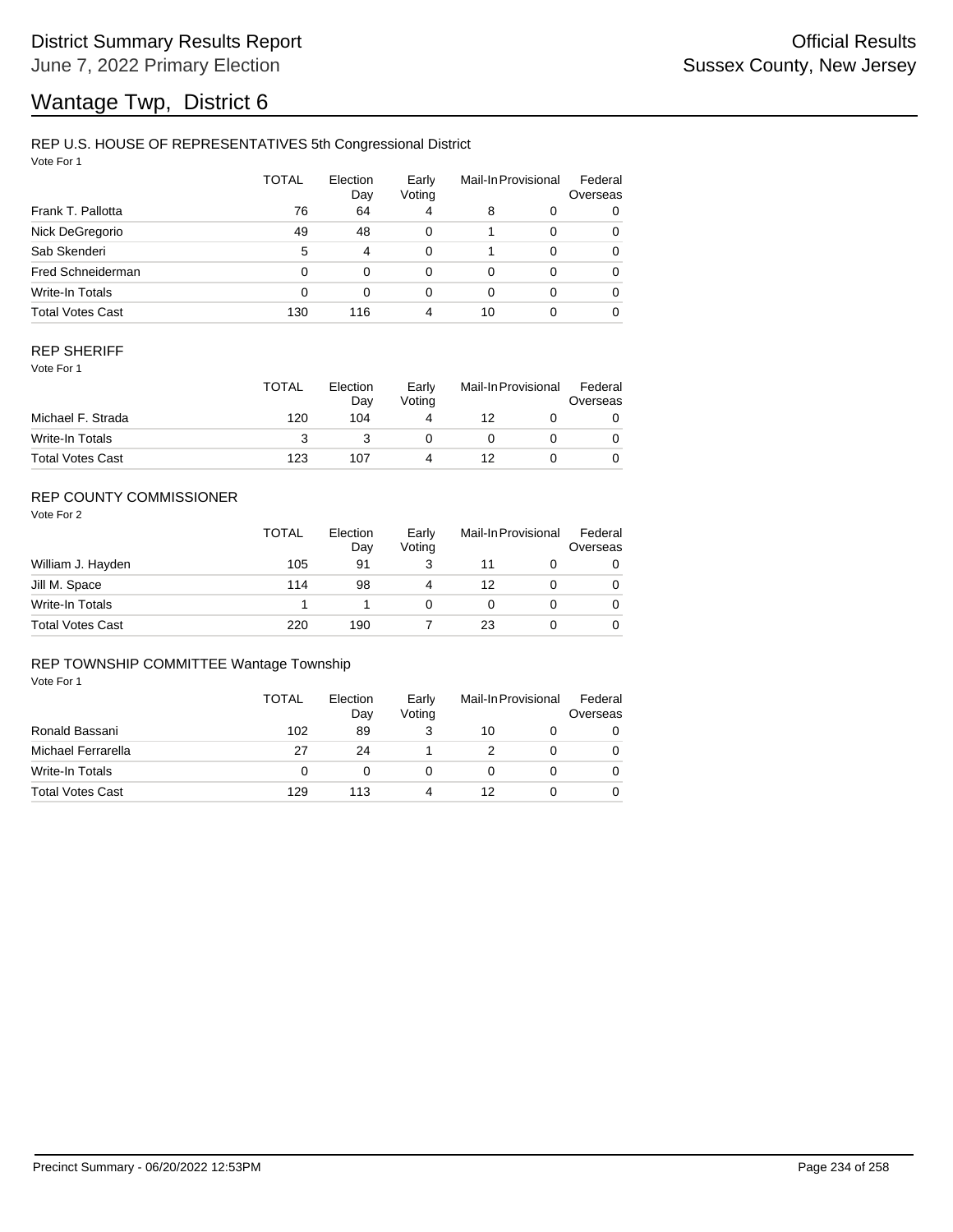| <b>Statistics</b>              | <b>TOTAL</b> | Election<br>Day | Early<br>Voting | Mail-In Provisional |          | Federal<br>Overseas |
|--------------------------------|--------------|-----------------|-----------------|---------------------|----------|---------------------|
| Registered Voters - Total      | 1,118        |                 |                 |                     |          |                     |
| Registered Voters - Democratic | 231          |                 |                 |                     |          |                     |
| Registered Voters - Republican | 497          |                 |                 |                     |          |                     |
| <b>Ballots Cast - Total</b>    | 163          | 118             | 8               | 35                  | 2        | $\Omega$            |
| Ballots Cast - Democratic      | 42           | 19              | 2               | 21                  | $\Omega$ | $\Omega$            |
| Ballots Cast - Republican      | 121          | 99              | 6               | 14                  | 2        | $\Omega$            |
| Voter Turnout - Total          | 14.58%       |                 |                 |                     |          |                     |
| Voter Turnout - Democratic     | 18.18%       |                 |                 |                     |          |                     |
| Voter Turnout - Republican     | 24.35%       |                 |                 |                     |          |                     |

### DEM U.S. HOUSE OF REPRESENTATIVES 5th Congressional District

Vote For 1

|                         | <b>TOTAL</b> | Election<br>Dav | Early<br>Votina | Mail-In Provisional |  | Federal<br>Overseas |  |
|-------------------------|--------------|-----------------|-----------------|---------------------|--|---------------------|--|
| Josh Gottheimer         | 40           | 18              |                 | 20                  |  |                     |  |
| Write-In Totals         |              |                 |                 |                     |  |                     |  |
| <b>Total Votes Cast</b> | 41           | 18              |                 |                     |  |                     |  |

#### DEM SHERIFF

Vote For 1

|                         | <b>TOTAL</b> | Election<br>Dav | Early<br>Votina | Mail-In Provisional |  | Federal<br>Overseas |  |
|-------------------------|--------------|-----------------|-----------------|---------------------|--|---------------------|--|
| No Petition Filed       |              |                 |                 |                     |  |                     |  |
| Write-In Totals         |              |                 |                 |                     |  | $\Omega$            |  |
| <b>Total Votes Cast</b> |              |                 |                 |                     |  |                     |  |

### DEM COUNTY COMMISSIONER

Vote For 2

|                         | <b>TOTAL</b> | Election<br>Day | Early<br>Voting | Mail-In Provisional |  | Federal<br>Overseas |
|-------------------------|--------------|-----------------|-----------------|---------------------|--|---------------------|
| Damaris Lira            | 37           | 16              |                 | 19                  |  | 0                   |
| Camila DiResta          | 32           | 15              |                 | 15                  |  | $\Omega$            |
| Write-In Totals         |              |                 |                 |                     |  | 0                   |
| <b>Total Votes Cast</b> | 70           | 31              | 4               | 35                  |  | 0                   |

### DEM TOWNSHIP COMMITTEE Wantage Township

|                         | TOTAL        | Election<br>Day | Early<br>Votina | Mail-In Provisional |  | Federal<br>Overseas |  |
|-------------------------|--------------|-----------------|-----------------|---------------------|--|---------------------|--|
| No Petition Filed       | $\mathbf{0}$ |                 |                 |                     |  |                     |  |
| Write-In Totals         | 4            |                 |                 |                     |  |                     |  |
| <b>Total Votes Cast</b> | 4            |                 |                 |                     |  |                     |  |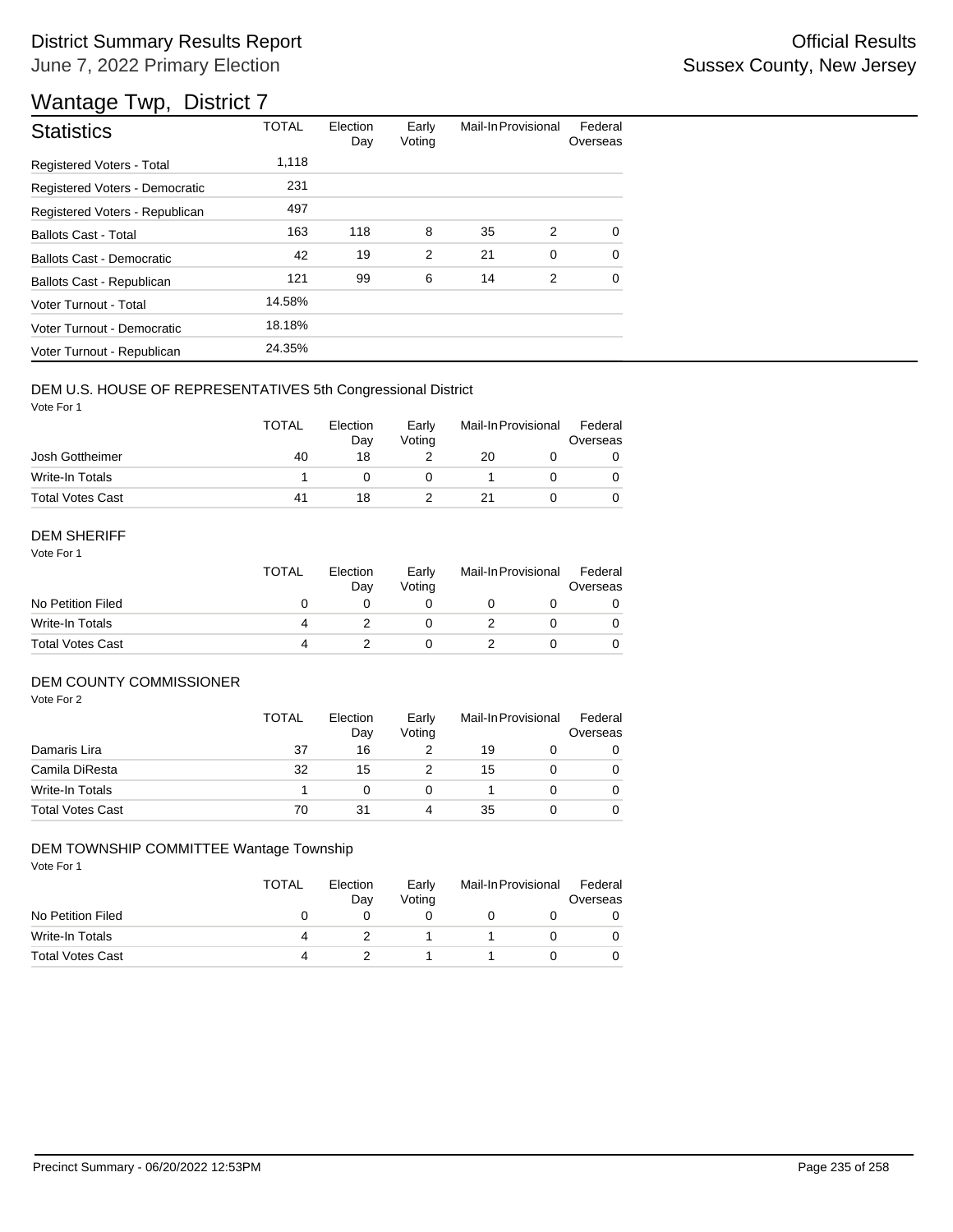### REP U.S. HOUSE OF REPRESENTATIVES 5th Congressional District

Vote For 1

|                         | TOTAL | Election<br>Day | Early<br>Voting |          | Mail-In Provisional | Federal<br>Overseas |
|-------------------------|-------|-----------------|-----------------|----------|---------------------|---------------------|
| Frank T. Pallotta       | 76    | 65              | 3               | 6        | 2                   | 0                   |
| Nick DeGregorio         | 42    | 31              | 3               | 8        | $\Omega$            | 0                   |
| Sab Skenderi            | 3     | 3               | 0               | $\Omega$ | $\Omega$            | 0                   |
| Fred Schneiderman       | 0     | 0               | 0               | $\Omega$ | 0                   | 0                   |
| Write-In Totals         | 0     | 0               | 0               | 0        | $\Omega$            | 0                   |
| <b>Total Votes Cast</b> | 121   | 99              | 6               | 14       |                     | 0                   |

### REP SHERIFF

Vote For 1

|                         | TOTAL | Election<br>Day | Early<br>Votina | Mail-In Provisional |  | Federal<br>Overseas |
|-------------------------|-------|-----------------|-----------------|---------------------|--|---------------------|
| Michael F. Strada       | 113   | 94              | 5               | 12                  |  |                     |
| Write-In Totals         |       |                 |                 |                     |  |                     |
| <b>Total Votes Cast</b> | 113   | 94              | G               | 12                  |  |                     |

## REP COUNTY COMMISSIONER

Vote For 2

|                         | <b>TOTAL</b> | Election<br>Day | Early<br>Voting | Mail-In Provisional |  | Federal<br>Overseas |
|-------------------------|--------------|-----------------|-----------------|---------------------|--|---------------------|
| William J. Hayden       | 95           | 79              | 6               | 9                   |  | 0                   |
| Jill M. Space           | 101          | 83              | 6               | 10                  |  | 0                   |
| Write-In Totals         | 0            |                 |                 |                     |  | 0                   |
| <b>Total Votes Cast</b> | 196          | 162             | 12              | 19                  |  | 0                   |

#### REP TOWNSHIP COMMITTEE Wantage Township

|                         | TOTAL    | Election<br>Day | Early<br>Voting | Mail-In Provisional |  | Federal<br>Overseas |
|-------------------------|----------|-----------------|-----------------|---------------------|--|---------------------|
| Ronald Bassani          | 83       | 68              | 6               |                     |  |                     |
| Michael Ferrarella      | 37       | 31              |                 | 5                   |  |                     |
| Write-In Totals         | $\Omega$ |                 |                 |                     |  |                     |
| <b>Total Votes Cast</b> | 120      | 99              | 6               | 13                  |  |                     |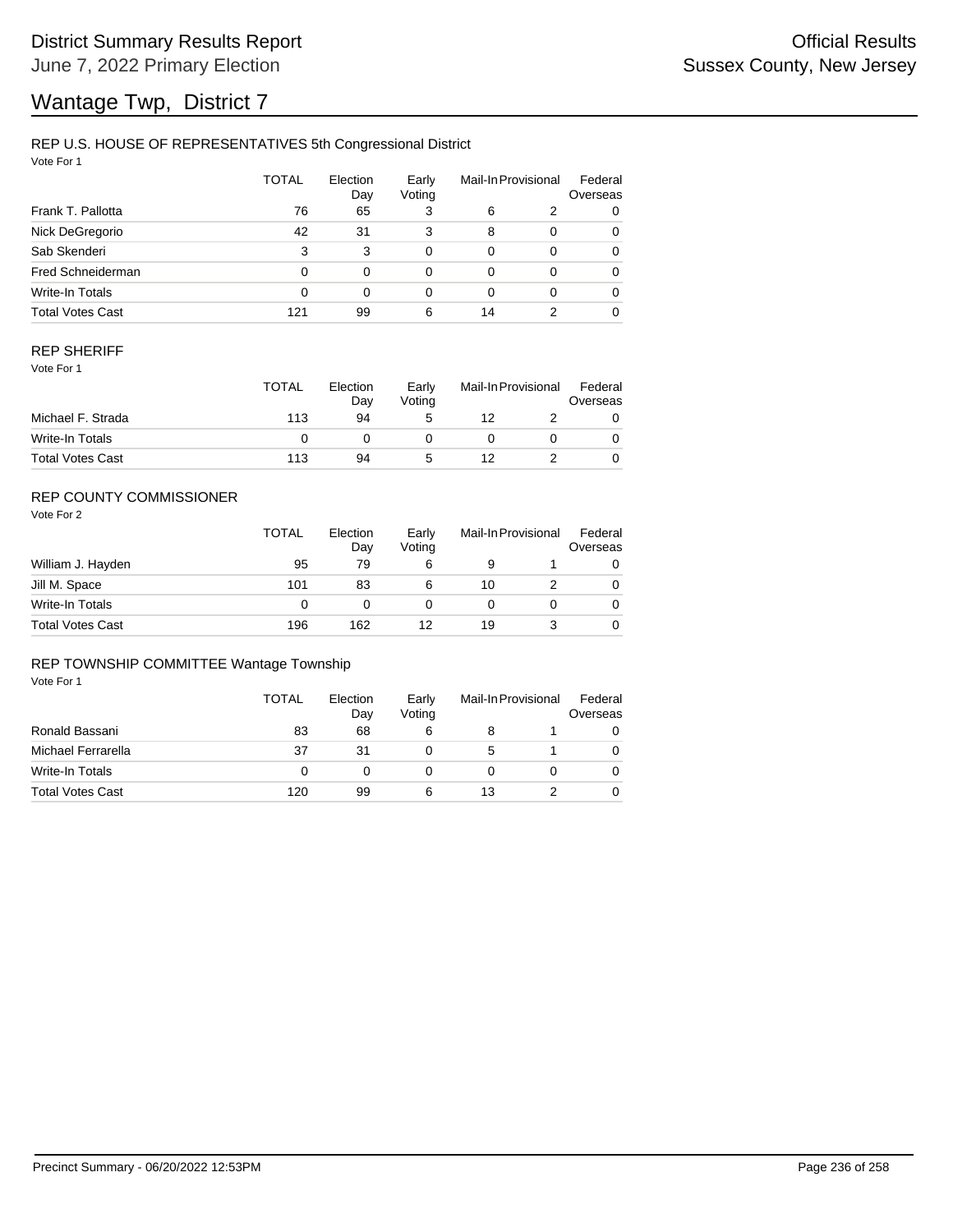| <b>Statistics</b>                | <b>TOTAL</b> | Election<br>Day | Early<br>Voting | Mail-In Provisional |   | Federal<br>Overseas |
|----------------------------------|--------------|-----------------|-----------------|---------------------|---|---------------------|
| Registered Voters - Total        | 921          |                 |                 |                     |   |                     |
| Registered Voters - Democratic   | 153          |                 |                 |                     |   |                     |
| Registered Voters - Republican   | 465          |                 |                 |                     |   |                     |
| <b>Ballots Cast - Total</b>      | 132          | 100             | 6               | 25                  | 1 | $\Omega$            |
| <b>Ballots Cast - Democratic</b> | 21           | 8               | $\overline{2}$  | 10                  | 1 | $\Omega$            |
| Ballots Cast - Republican        | 111          | 92              | $\overline{4}$  | 15                  | 0 | 0                   |
| Voter Turnout - Total            | 14.33%       |                 |                 |                     |   |                     |
| Voter Turnout - Democratic       | 13.73%       |                 |                 |                     |   |                     |
| Voter Turnout - Republican       | 23.87%       |                 |                 |                     |   |                     |

### DEM U.S. HOUSE OF REPRESENTATIVES 5th Congressional District

Vote For 1

|                         | <b>TOTAL</b> | Election<br>Dav | Early<br>Votina | Mail-In Provisional |  | Federal<br>Overseas |  |
|-------------------------|--------------|-----------------|-----------------|---------------------|--|---------------------|--|
| Josh Gottheimer         | 21           |                 |                 | 10                  |  |                     |  |
| Write-In Totals         |              |                 |                 |                     |  |                     |  |
| <b>Total Votes Cast</b> |              |                 |                 | 10                  |  |                     |  |

#### DEM SHERIFF

Vote For 1

|                         | <b>TOTAL</b> | Election<br>Dav | Early<br>Votina | Mail-In Provisional |  | Federal<br>Overseas |  |
|-------------------------|--------------|-----------------|-----------------|---------------------|--|---------------------|--|
| No Petition Filed       |              |                 |                 |                     |  |                     |  |
| Write-In Totals         |              |                 |                 |                     |  | $\Omega$            |  |
| <b>Total Votes Cast</b> |              |                 |                 |                     |  |                     |  |

#### DEM COUNTY COMMISSIONER

Vote For 2

|                         | <b>TOTAL</b> | Election<br>Day | Early<br>Voting | Mail-In Provisional |  | Federal<br>Overseas |
|-------------------------|--------------|-----------------|-----------------|---------------------|--|---------------------|
| Damaris Lira            | 19           |                 |                 | 10                  |  |                     |
| Camila DiResta          | 18           | 6               |                 | 10                  |  | 0                   |
| Write-In Totals         |              |                 |                 |                     |  | $\Omega$            |
| <b>Total Votes Cast</b> | 37           | 13              |                 | 20                  |  | 0                   |

### DEM TOWNSHIP COMMITTEE Wantage Township

|                         | TOTAL | Election<br>Dav | Early<br>Votina | Mail-In Provisional |  | Federal<br>Overseas |  |
|-------------------------|-------|-----------------|-----------------|---------------------|--|---------------------|--|
| No Petition Filed       |       |                 |                 |                     |  |                     |  |
| Write-In Totals         |       |                 |                 |                     |  |                     |  |
| <b>Total Votes Cast</b> |       |                 |                 |                     |  |                     |  |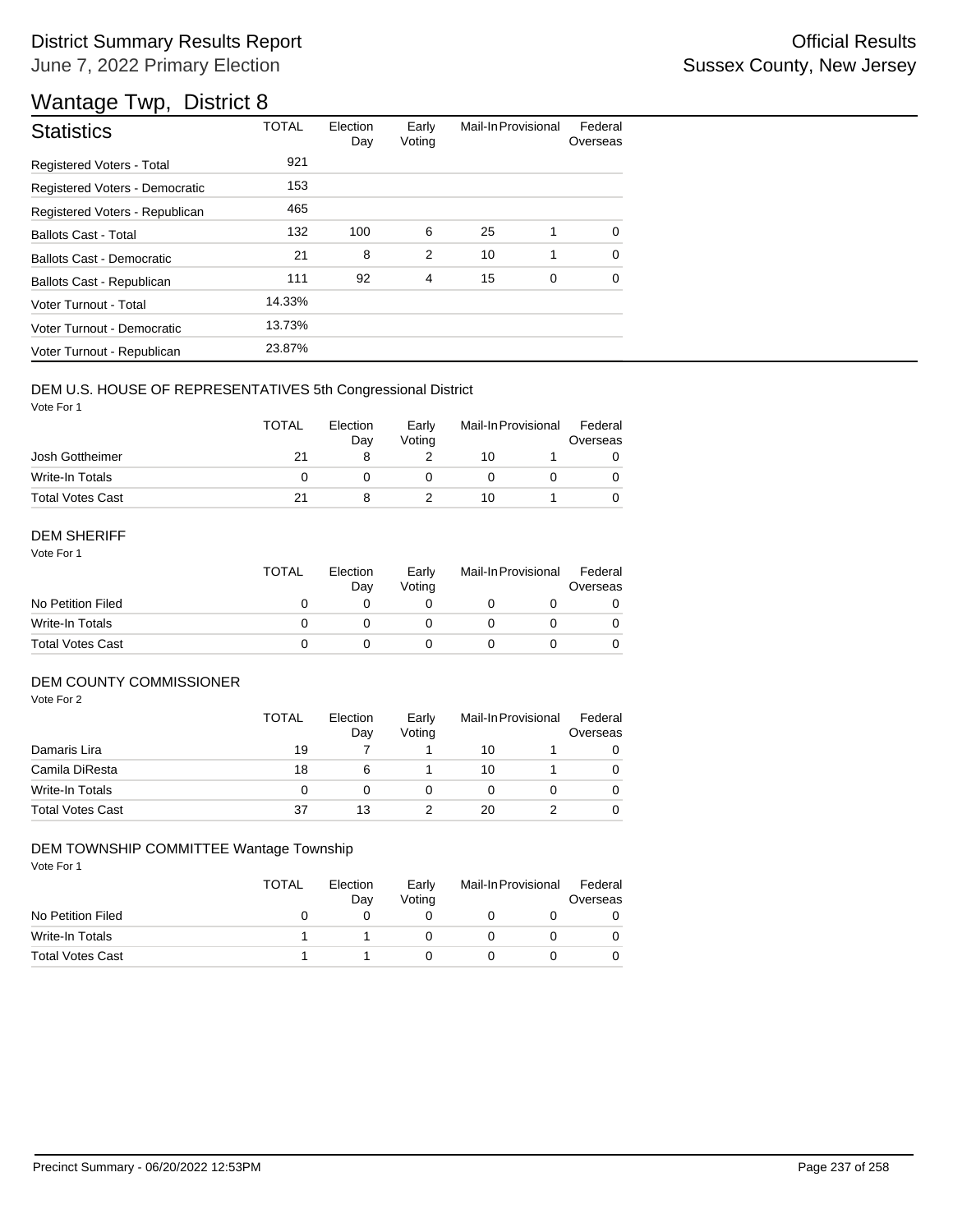## REP U.S. HOUSE OF REPRESENTATIVES 5th Congressional District

Vote For 1

|                         | <b>TOTAL</b> | Election<br>Day | Early<br>Voting | Mail-In Provisional |          | Federal<br>Overseas |
|-------------------------|--------------|-----------------|-----------------|---------------------|----------|---------------------|
| Frank T. Pallotta       | 63           | 52              | 2               | 9                   | 0        | 0                   |
| Nick DeGregorio         | 40           | 35              | 2               | 3                   | $\Omega$ | 0                   |
| Sab Skenderi            |              |                 | 0               | $\Omega$            | $\Omega$ | 0                   |
| Fred Schneiderman       | 5            | 3               | 0               | 2                   | $\Omega$ | 0                   |
| Write-In Totals         |              | $\Omega$        | 0               |                     | $\Omega$ | 0                   |
| <b>Total Votes Cast</b> | 110          | 91              | 4               | 15                  | $\Omega$ | 0                   |

### REP SHERIFF

Vote For 1

|                         | <b>TOTAL</b> | Election<br>Dav | Early<br>Votina | Mail-In Provisional |  | Federal<br>Overseas |
|-------------------------|--------------|-----------------|-----------------|---------------------|--|---------------------|
| Michael F. Strada       | 106          | 89              | 4               | 13                  |  |                     |
| Write-In Totals         |              |                 |                 |                     |  |                     |
| <b>Total Votes Cast</b> | 107          | 89              | Δ               | 14                  |  |                     |

## REP COUNTY COMMISSIONER

Vote For 2

|                         | <b>TOTAL</b> | Election<br>Day | Early<br>Votina | Mail-In Provisional |  | Federal<br>Overseas |
|-------------------------|--------------|-----------------|-----------------|---------------------|--|---------------------|
| William J. Hayden       | 92           | 75              | 4               | 13                  |  | 0                   |
| Jill M. Space           | 95           | 78              |                 | 13                  |  | 0                   |
| Write-In Totals         | 3            |                 |                 |                     |  | 0                   |
| <b>Total Votes Cast</b> | 190          | 154             |                 | 28                  |  | 0                   |

### REP TOWNSHIP COMMITTEE Wantage Township

|                         | TOTAL | Election<br>Day | Early<br>Voting | Mail-In Provisional |  | Federal<br>Overseas |
|-------------------------|-------|-----------------|-----------------|---------------------|--|---------------------|
| Ronald Bassani          | 84    | 69              |                 | 11                  |  | 0                   |
| Michael Ferrarella      | 20    | 18              |                 |                     |  |                     |
| Write-In Totals         |       |                 |                 |                     |  |                     |
| <b>Total Votes Cast</b> | 105   | 87              |                 | 14                  |  |                     |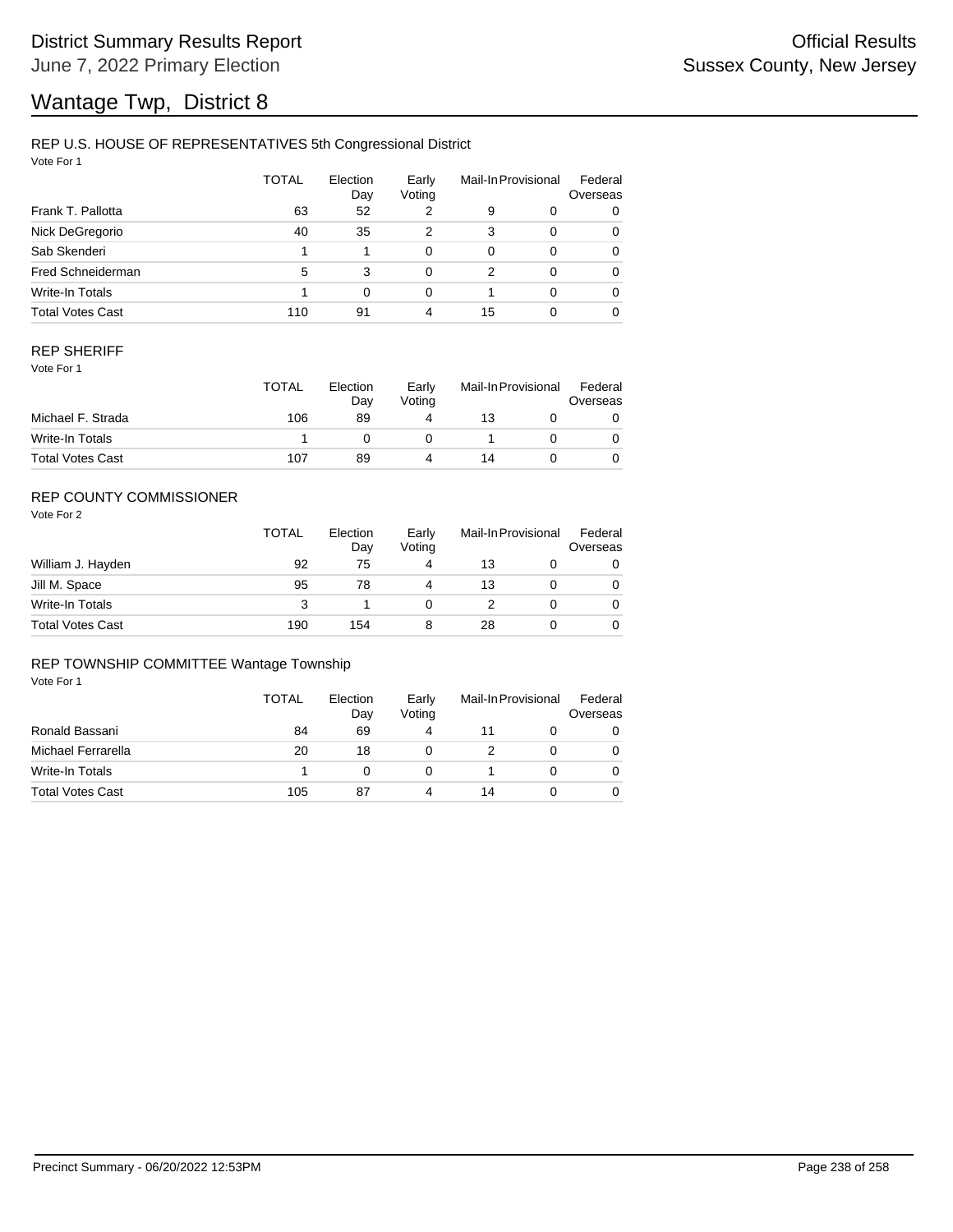# District Summary Results Report **Contract Contract Contract Contract Contract Contract Contract Contract Contract Contract Contract Contract Contract Contract Contract Contract Contract Contract Contract Contract Contract** June 7, 2022 Primary Election

# FED Overseas 5th

| <b>Statistics</b>                | <b>TOTAL</b> | Election<br>Day | Early<br>Voting | Mail-In Provisional |   | Federal<br>Overseas |
|----------------------------------|--------------|-----------------|-----------------|---------------------|---|---------------------|
| <b>Registered Voters - Total</b> | 0            |                 |                 |                     |   |                     |
| Registered Voters - Democratic   | 0            |                 |                 |                     |   |                     |
| Registered Voters - Republican   | 0            |                 |                 |                     |   |                     |
| <b>Ballots Cast - Total</b>      | 7            | $\mathbf 0$     | 0               | 0                   | 0 | 7                   |
| <b>Ballots Cast - Democratic</b> | 4            | $\mathbf 0$     | $\mathbf 0$     | 0                   | 0 | $\overline{4}$      |
| Ballots Cast - Republican        | 3            | $\mathbf 0$     | 0               | 0                   | 0 | 3                   |
| Voter Turnout - Total            | $0.00\%$     |                 |                 |                     |   |                     |
| Voter Turnout - Democratic       | $0.00\%$     |                 |                 |                     |   |                     |
| Voter Turnout - Republican       | $0.00\%$     |                 |                 |                     |   |                     |

#### DEM U.S. HOUSE OF REPRESENTATIVES 5th Congressional District

Vote For 1

|                         | TOTAL | Election<br>Day | Early<br>Votina | Mail-In Provisional |   |
|-------------------------|-------|-----------------|-----------------|---------------------|---|
| Josh Gottheimer         | 4     |                 |                 |                     | 4 |
| Write-In Totals         |       |                 |                 |                     |   |
| <b>Total Votes Cast</b> | 4     |                 |                 |                     | 4 |

## DEM U.S. HOUSE OF REPRESENTATIVES 7th Congressional District

Vote For 1

|                         | <b>TOTAL</b> | Election<br>Day | Early<br>Voting | Mail-In Provisional | Federal<br>Overseas |
|-------------------------|--------------|-----------------|-----------------|---------------------|---------------------|
| Roger Bacon             |              |                 |                 |                     | 0                   |
| Tom Malinowski          |              |                 |                 |                     | 0                   |
| Write-In Totals         |              |                 |                 |                     | 0                   |
| <b>Total Votes Cast</b> |              |                 |                 |                     | 0                   |

## DEM SHERIFF

| Vote For 1        |              |                 |                 |                     |                     |
|-------------------|--------------|-----------------|-----------------|---------------------|---------------------|
|                   | <b>TOTAL</b> | Election<br>Dav | Early<br>Votina | Mail-In Provisional | Federal<br>Overseas |
| No Petition Filed |              |                 |                 |                     |                     |
| Write-In Totals   |              |                 |                 |                     |                     |

## DEM COUNTY COMMISSIONER

Vote For 2

|                         | TOTAL | Election<br>Day | Early<br>Voting | Mail-In Provisional | Federal<br>Overseas |
|-------------------------|-------|-----------------|-----------------|---------------------|---------------------|
| Damaris Lira            | 0     | 0               |                 |                     | 0                   |
| Camila DiResta          | O     |                 |                 |                     | 0                   |
| Write-In Totals         | 0     |                 |                 |                     |                     |
| <b>Total Votes Cast</b> | 0     |                 |                 |                     |                     |

Total Votes Cast  $\begin{array}{ccccccccc}\n0 & 0 & 0 & 0 & 0 & 0\n\end{array}$ 

## DEM BOROUGH COUNCIL Andover Borough

|                         | TOTAL | Election<br>Day | Early<br>Voting | Mail-In Provisional | Federal<br>Overseas |
|-------------------------|-------|-----------------|-----------------|---------------------|---------------------|
| Randolph Mallon         |       | 0               |                 |                     |                     |
| No Petition Filed       | 0     |                 |                 |                     |                     |
| Write-In Totals         | 0     | O               |                 |                     |                     |
| <b>Total Votes Cast</b> |       |                 |                 |                     |                     |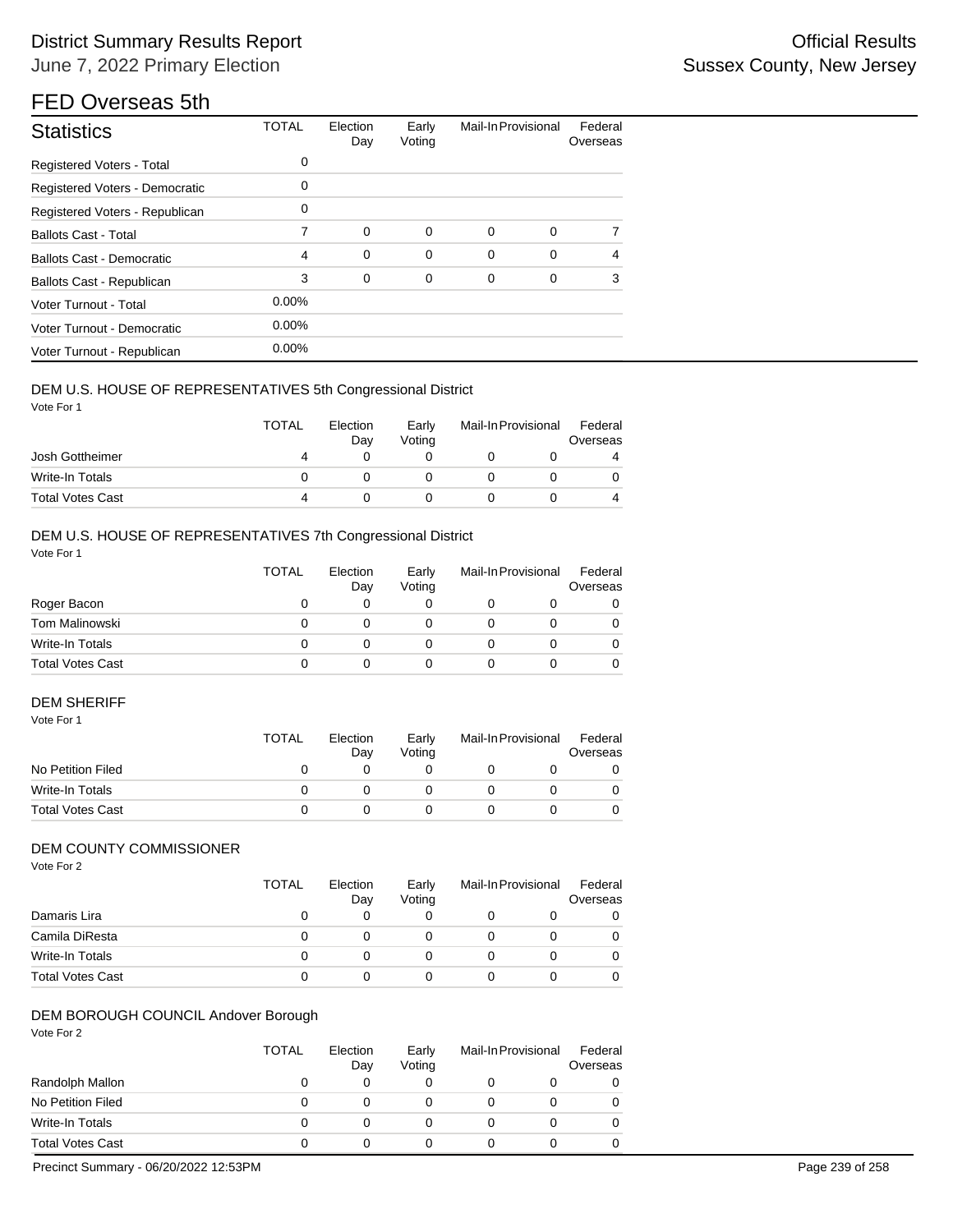### DEM TOWNSHIP COMMITTEE Andover Township

| Vote For |  |  |
|----------|--|--|
|          |  |  |

|                         | TOTAL | Election<br>Dav | Early<br>Votina | Mail-In Provisional | Federal<br>Overseas |
|-------------------------|-------|-----------------|-----------------|---------------------|---------------------|
| No Petition Filed       |       |                 |                 |                     |                     |
| Write-In Totals         |       |                 |                 |                     |                     |
| <b>Total Votes Cast</b> |       |                 |                 |                     |                     |

### DEM BOROUGH COUNCIL Branchville Borough

Vote For 2

|                         | <b>TOTAL</b> | Election<br>Day | Early<br>Voting | Mail-In Provisional |   |
|-------------------------|--------------|-----------------|-----------------|---------------------|---|
| No Petition Filed       |              |                 |                 |                     | 0 |
| No Petition Filed       |              |                 |                 |                     |   |
| Write-In Totals         |              |                 |                 |                     | 0 |
| <b>Total Votes Cast</b> |              |                 |                 |                     |   |

#### DEM TOWNSHIP COMMITTEE Frankford Township

Vote For 2

|                         | TOTAL | Election<br>Day | Early<br>Voting | Mail-In Provisional<br>Overseas |  |
|-------------------------|-------|-----------------|-----------------|---------------------------------|--|
| No Petition Filed       |       |                 |                 |                                 |  |
| No Petition Filed       |       |                 |                 |                                 |  |
| Write-In Totals         |       |                 |                 |                                 |  |
| <b>Total Votes Cast</b> |       |                 |                 |                                 |  |

### DEM COMMON COUNCIL Franklin Borough

Vote For 2

|                         | TOTAL | Election<br>Day | Early<br>Voting | Mail-In Provisional | Federal<br>Overseas |
|-------------------------|-------|-----------------|-----------------|---------------------|---------------------|
| No Petition Filed       | O     | 0               |                 |                     |                     |
| No Petition Filed       | 0     |                 |                 |                     |                     |
| Write-In Totals         | 0     |                 |                 |                     |                     |
| <b>Total Votes Cast</b> | 0     |                 |                 |                     |                     |

## DEM TOWNSHIP COMMITTEE Fredon Township 3-yr

Vote For 1

|                         | <b>TOTAL</b> | Election<br>Day | Early<br>Voting | Mail-In Provisional | Federal<br>Overseas |
|-------------------------|--------------|-----------------|-----------------|---------------------|---------------------|
| No Petition Filed       |              |                 |                 |                     |                     |
| Write-In Totals         |              |                 |                 |                     |                     |
| <b>Total Votes Cast</b> |              |                 |                 |                     |                     |

### DEM TOWNSHIP COMMITTEE Fredon Township 1-yr

|                         | <b>TOTAL</b> | Election<br>Dav | Early<br>Votina | Mail-In Provisional |  |
|-------------------------|--------------|-----------------|-----------------|---------------------|--|
| No Petition Filed       |              |                 |                 |                     |  |
| Write-In Totals         |              |                 |                 |                     |  |
| <b>Total Votes Cast</b> |              |                 |                 |                     |  |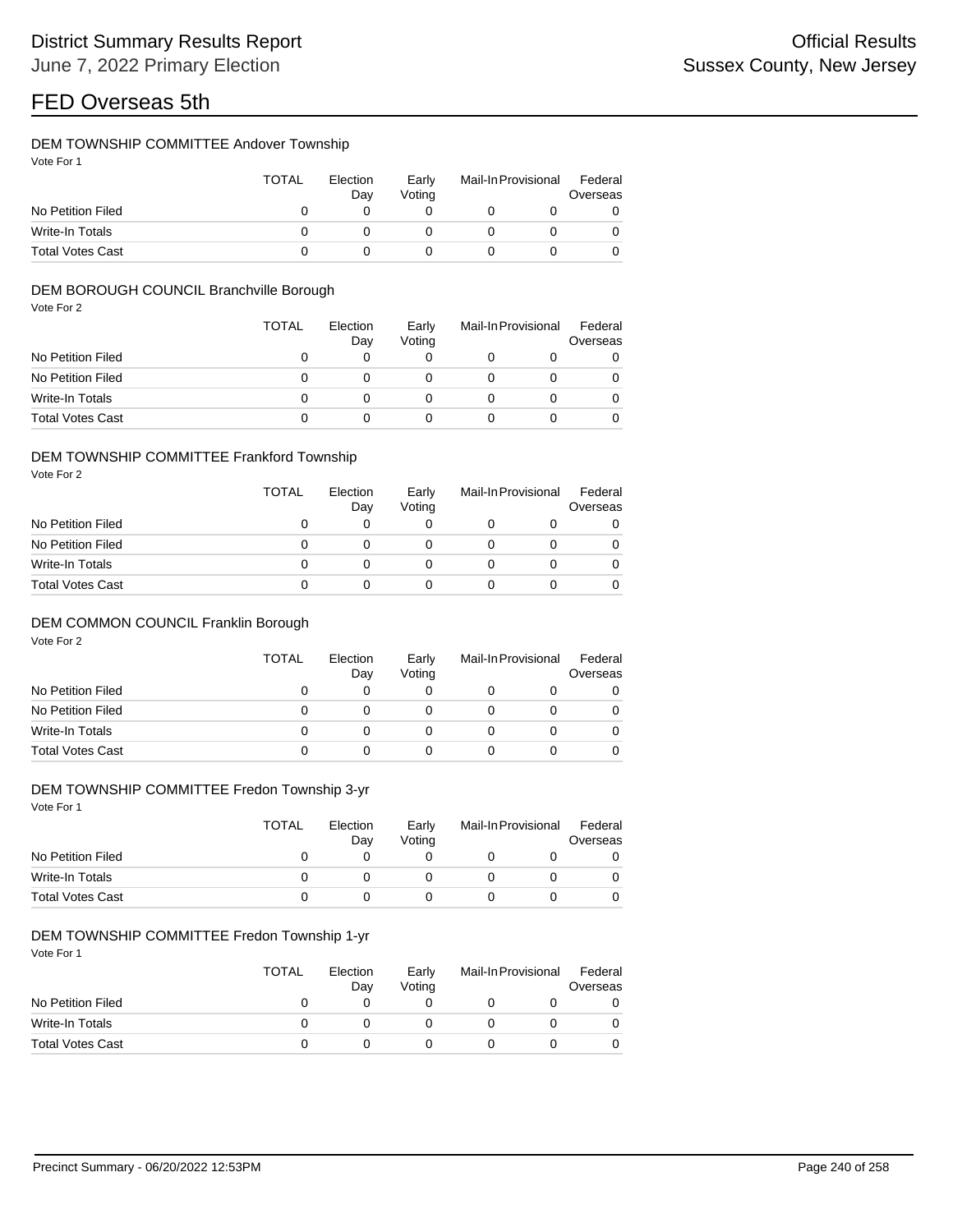### DEM TOWNSHIP COMMITTEE Green Township 3-yr

| Vote For 2 |  |
|------------|--|
|            |  |

|                         | TOTAL | Election<br>Day | Early<br>Voting | Mail-In Provisional | Federal<br>Overseas |
|-------------------------|-------|-----------------|-----------------|---------------------|---------------------|
| No Petition Filed       |       |                 |                 |                     | 0                   |
| No Petition Filed       | ი     |                 |                 |                     | 0                   |
| Write-In Totals         |       |                 |                 |                     | 0                   |
| <b>Total Votes Cast</b> |       |                 |                 |                     | 0                   |

### DEM TOWNSHIP COMMITTEE Green Township 2-yr

Vote For 1

|                         | TOTAL | Election<br>Dav | Early<br>Votina | Mail-In Provisional | Federal<br>Overseas |
|-------------------------|-------|-----------------|-----------------|---------------------|---------------------|
| No Petition Filed       |       |                 |                 |                     |                     |
| Write-In Totals         |       |                 |                 |                     |                     |
| <b>Total Votes Cast</b> |       |                 |                 |                     |                     |

### DEM MAYOR Hamburg Borough

Vote For 1

|                         | <b>TOTAL</b> | Election<br>Dav | Early<br>Votina | Mail-In Provisional |  |  |
|-------------------------|--------------|-----------------|-----------------|---------------------|--|--|
| No Petition Filed       |              |                 |                 |                     |  |  |
| Write-In Totals         |              |                 |                 |                     |  |  |
| <b>Total Votes Cast</b> |              |                 |                 |                     |  |  |

#### DEM BOROUGH COUNCIL Hamburg Borough

Vote For 2

|                         | TOTAL | Election<br>Day | Early<br>Voting | Mail-In Provisional |  | Federal<br>Overseas |  |
|-------------------------|-------|-----------------|-----------------|---------------------|--|---------------------|--|
| No Petition Filed       |       |                 |                 |                     |  |                     |  |
| No Petition Filed       |       |                 |                 |                     |  |                     |  |
| Write-In Totals         |       |                 |                 |                     |  |                     |  |
| <b>Total Votes Cast</b> |       |                 |                 |                     |  |                     |  |

### DEM TOWNSHIP COMMITTEE Hampton Township

Vote For 1

|                         | <b>TOTAL</b> | Election<br>Dav | Early<br>Votina | Mail-In Provisional |  |
|-------------------------|--------------|-----------------|-----------------|---------------------|--|
| No Petition Filed       |              |                 |                 |                     |  |
| Write-In Totals         |              |                 |                 |                     |  |
| <b>Total Votes Cast</b> |              |                 |                 |                     |  |

### DEM TOWNSHIP COUNCIL Hardyston Township

|                         | <b>TOTAL</b> | Election<br>Day | Early<br>Voting | Mail-In Provisional | Federal<br>Overseas |
|-------------------------|--------------|-----------------|-----------------|---------------------|---------------------|
| No Petition Filed       |              |                 |                 |                     | 0                   |
| No Petition Filed       |              |                 |                 |                     | 0                   |
| Write-In Totals         |              | $\mathbf{0}$    |                 |                     | 0                   |
| <b>Total Votes Cast</b> |              |                 |                 |                     | 0                   |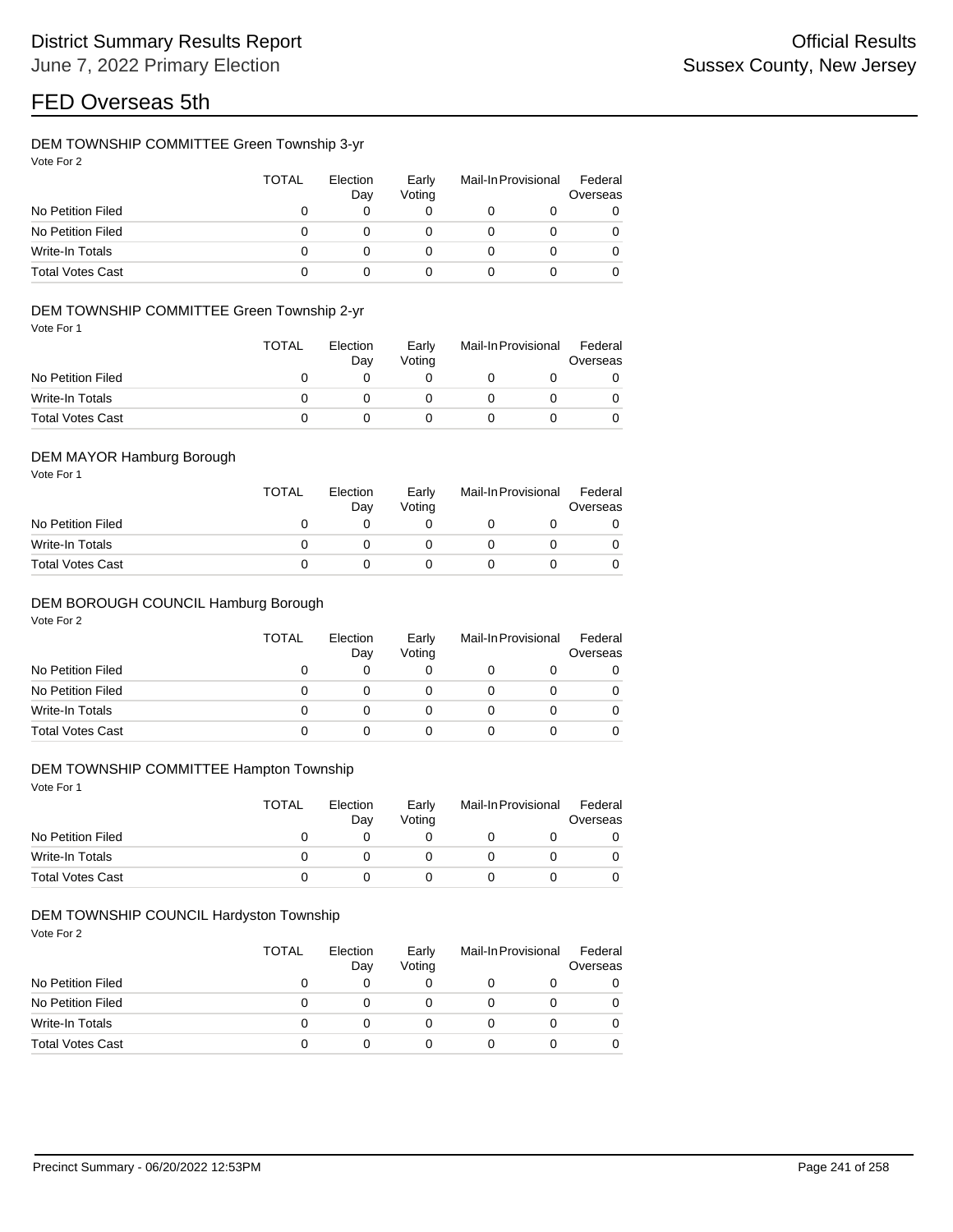## DEM BOROUGH COUNCIL Hopatcong Borough

| Vote For 2 |  |  |  |
|------------|--|--|--|
|------------|--|--|--|

|                         | <b>TOTAL</b> | Election<br>Day | Early<br>Voting | Mail-In Provisional |  | Federal<br>Overseas |  |
|-------------------------|--------------|-----------------|-----------------|---------------------|--|---------------------|--|
| Mara Modes              |              |                 |                 |                     |  | 0                   |  |
| No Petition Filed       |              |                 |                 |                     |  | 0                   |  |
| Write-In Totals         |              |                 |                 |                     |  | 0                   |  |
| <b>Total Votes Cast</b> |              |                 |                 |                     |  | 0                   |  |

### DEM TOWNSHIP COMMITTEE Lafayette Township

Vote For 2

|                         | <b>TOTAL</b> | Election<br>Day | Early<br>Voting | Mail-In Provisional | Federal<br>Overseas |
|-------------------------|--------------|-----------------|-----------------|---------------------|---------------------|
| No Petition Filed       | O            |                 |                 |                     | 0                   |
| No Petition Filed       | 0            |                 |                 |                     | 0                   |
| Write-In Totals         | O            |                 |                 |                     | $\Omega$            |
| <b>Total Votes Cast</b> | Ω            |                 |                 |                     | 0                   |

#### DEM TOWNSHIP COMMITTEE Montague Township

Vote For 1

|                         | <b>TOTAL</b> | Mail-In Provisional<br>Election<br>Early<br>Votina<br>Dav |  | Federal<br>Overseas |  |
|-------------------------|--------------|-----------------------------------------------------------|--|---------------------|--|
| No Petition Filed       |              |                                                           |  |                     |  |
| Write-In Totals         |              |                                                           |  |                     |  |
| <b>Total Votes Cast</b> |              |                                                           |  |                     |  |

### DEM MAYOR Ogdensburg Borough

Vote For 1

|                         | <b>TOTAL</b> | Election<br>Dav | Early<br>Votina | Mail-In Provisional | Federal<br>Overseas |
|-------------------------|--------------|-----------------|-----------------|---------------------|---------------------|
| No Petition Filed       |              |                 |                 |                     |                     |
| Write-In Totals         |              |                 |                 |                     |                     |
| <b>Total Votes Cast</b> |              |                 |                 |                     |                     |

### DEM COMMON COUNCIL Ogdensburg Borough

Vote For 2

|                         | TOTAL | Election<br>Day | Early<br>Votina | Mail-In Provisional |  | Federal<br>Overseas |
|-------------------------|-------|-----------------|-----------------|---------------------|--|---------------------|
| No Petition Filed       |       | 0               |                 |                     |  |                     |
| No Petition Filed       |       |                 |                 |                     |  |                     |
| Write-In Totals         | 0     |                 |                 |                     |  |                     |
| <b>Total Votes Cast</b> | O     |                 |                 |                     |  |                     |

### DEM TOWNSHIP COMMITTEE Sandyston Township

|                         | <b>TOTAL</b> | Election<br>Dav | Early<br>Votina | Mail-In Provisional | Federal<br>Overseas |
|-------------------------|--------------|-----------------|-----------------|---------------------|---------------------|
| No Petition Filed       |              |                 |                 |                     |                     |
| Write-In Totals         |              |                 |                 |                     |                     |
| <b>Total Votes Cast</b> |              |                 |                 |                     |                     |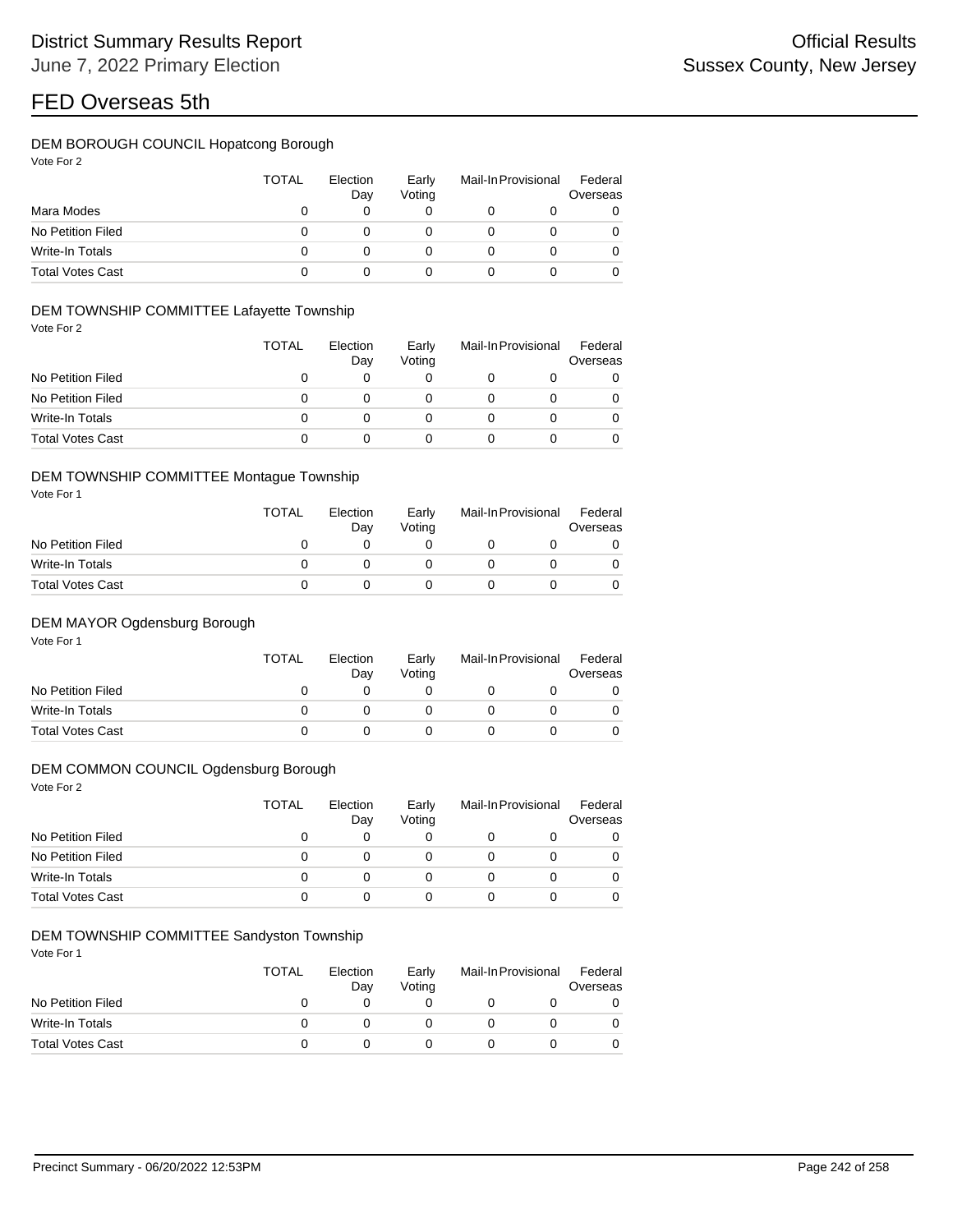## DEM BOROUGH COUNCIL Stanhope Borough

| Vote For 2 |  |  |
|------------|--|--|
|------------|--|--|

|                         | TOTAL | Election<br>Day | Early<br>Voting | Mail-In Provisional |  | Federal<br>Overseas |  |
|-------------------------|-------|-----------------|-----------------|---------------------|--|---------------------|--|
| No Petition Filed       |       |                 |                 |                     |  | 0                   |  |
| No Petition Filed       |       |                 |                 |                     |  | 0                   |  |
| Write-In Totals         |       |                 |                 |                     |  | 0                   |  |
| <b>Total Votes Cast</b> |       |                 |                 |                     |  | 0                   |  |

### DEM TOWNSHIP COMMITTEE Stillwater Township

Vote For 2

|                         | <b>TOTAL</b> | Election<br>Day |  | Mail-In Provisional<br>Early<br>Voting |  | Federal<br>Overseas |  |
|-------------------------|--------------|-----------------|--|----------------------------------------|--|---------------------|--|
| No Petition Filed       | 0            |                 |  |                                        |  | 0                   |  |
| No Petition Filed       | 0            |                 |  |                                        |  | 0                   |  |
| Write-In Totals         | 0            |                 |  |                                        |  | 0                   |  |
| <b>Total Votes Cast</b> | O            |                 |  |                                        |  | 0                   |  |

#### DEM BOROUGH COUNCIL Sussex Borough

Vote For 2

|                         | TOTAL | Election<br>Day | Early<br>Voting | Mail-In Provisional |   |
|-------------------------|-------|-----------------|-----------------|---------------------|---|
| No Petition Filed       | 0     | 0               |                 |                     | 0 |
| No Petition Filed       | Ω     |                 |                 |                     | 0 |
| Write-In Totals         | Ω     |                 |                 |                     | 0 |
| <b>Total Votes Cast</b> |       |                 |                 |                     |   |

### DEM TOWNSHIP COMMITTEE Walpack Township

Vote For 1

|                         | <b>TOTAL</b> | Election<br>Day | Early<br>Voting | Mail-In Provisional | Federal<br>Overseas |
|-------------------------|--------------|-----------------|-----------------|---------------------|---------------------|
| Janina Wycalek          |              |                 |                 |                     |                     |
| Write-In Totals         |              |                 |                 |                     |                     |
| <b>Total Votes Cast</b> |              |                 |                 |                     |                     |

#### DEM TOWNSHIP COMMITTEE Wantage Township

Vote For 1

|                         | <b>TOTAL</b> | Election<br>Day | Early<br>Voting | Mail-In Provisional |  | Federal<br>Overseas |  |
|-------------------------|--------------|-----------------|-----------------|---------------------|--|---------------------|--|
| No Petition Filed       |              |                 |                 |                     |  |                     |  |
| Write-In Totals         |              |                 |                 |                     |  |                     |  |
| <b>Total Votes Cast</b> |              |                 |                 |                     |  |                     |  |

### REP U.S. HOUSE OF REPRESENTATIVES 5th Congressional District

|                         | TOTAL    | Election<br>Early<br>Voting<br>Day |   | Mail-In Provisional |          | Federal<br>Overseas |
|-------------------------|----------|------------------------------------|---|---------------------|----------|---------------------|
| Frank T. Pallotta       |          | 0                                  | 0 | 0                   | 0        |                     |
| Nick DeGregorio         |          | 0                                  | 0 | 0                   | 0        | 2                   |
| Sab Skenderi            |          | 0                                  | 0 | 0                   | 0        | 0                   |
| Fred Schneiderman       | $\Omega$ | 0                                  | 0 | 0                   | 0        | 0                   |
| Write-In Totals         |          | 0                                  | 0 | 0                   | $\Omega$ | 0                   |
| <b>Total Votes Cast</b> | 3        | 0                                  | 0 | 0                   | 0        | 3                   |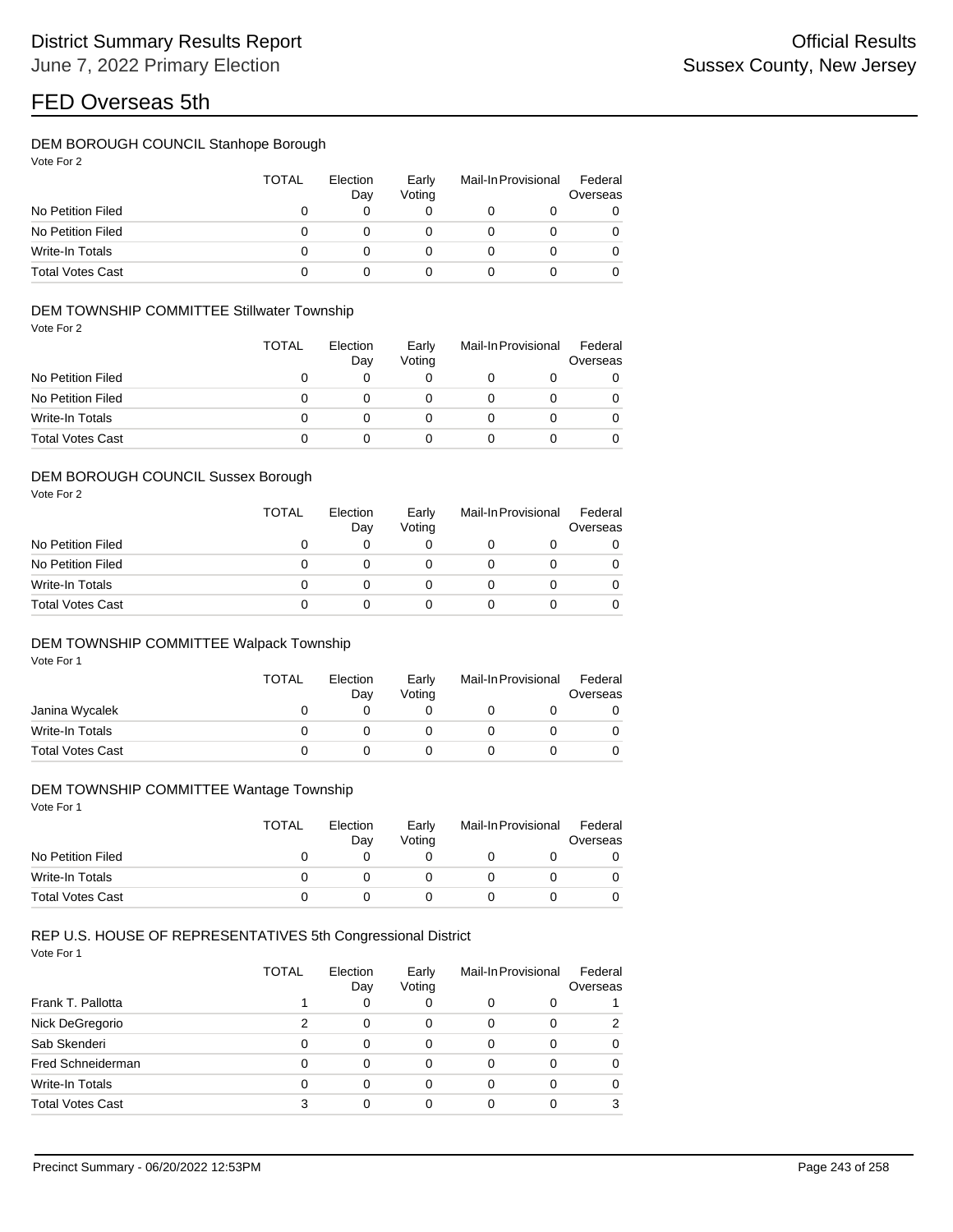### REP U.S. HOUSE OF REPRESENTATIVES 7th Congressional District

Vote For 1

|                         | TOTAL    | Election<br>Day |          |          | Mail-In Provisional |          |
|-------------------------|----------|-----------------|----------|----------|---------------------|----------|
| Philip Rizzo            |          | 0               | 0        | 0        | 0                   | 0        |
| John Henry Isemann      | $\Omega$ | $\Omega$        | 0        | 0        | 0                   | 0        |
| Kevin B. Dorlon         | $\Omega$ | $\Omega$        | 0        | $\Omega$ | 0                   | 0        |
| Erik Peterson           | $\Omega$ | $\Omega$        | $\Omega$ | 0        | 0                   | $\Omega$ |
| John Flora              | $\Omega$ | $\Omega$        | 0        | 0        | 0                   | 0        |
| Thomas H. Kean Jr.      | $\Omega$ | $\Omega$        | 0        | $\Omega$ | 0                   | $\Omega$ |
| Sterling I. Schwab      | $\Omega$ | $\Omega$        | $\Omega$ | 0        | 0                   | $\Omega$ |
| Write-In Totals         | $\Omega$ | $\Omega$        | $\Omega$ | $\Omega$ | 0                   | 0        |
| <b>Total Votes Cast</b> |          | 0               | 0        | 0        | 0                   | 0        |

#### REP SHERIFF

Vote For 1

|                         | <b>TOTAL</b><br>Election<br>Day |  | Early<br>Votina | Mail-In Provisional |  | Federal<br>Overseas |  |
|-------------------------|---------------------------------|--|-----------------|---------------------|--|---------------------|--|
| Michael F. Strada       |                                 |  |                 |                     |  |                     |  |
| Write-In Totals         |                                 |  |                 |                     |  |                     |  |
| <b>Total Votes Cast</b> |                                 |  |                 |                     |  |                     |  |

## REP COUNTY COMMISSIONER

Vote For 2

|                         | <b>TOTAL</b> | Election<br>Day | Early<br>Voting | Mail-In Provisional |   |
|-------------------------|--------------|-----------------|-----------------|---------------------|---|
| William J. Hayden       | 0            |                 | 0               |                     | 0 |
| Jill M. Space           | 0            |                 | O               |                     | 0 |
| Write-In Totals         | 0            |                 | O               |                     | 0 |
| <b>Total Votes Cast</b> | 0            |                 |                 |                     | 0 |

### REP BOROUGH COUNCIL Andover Borough

| Vote For 2              |              |                 |                 |                     |   |                     |
|-------------------------|--------------|-----------------|-----------------|---------------------|---|---------------------|
|                         | <b>TOTAL</b> | Election<br>Day | Early<br>Voting | Mail-In Provisional |   | Federal<br>Overseas |
| Jason Lane              | 0            | 0               | 0               | O                   | O | $\Omega$            |
| No Petition Filed       | 0            | 0               | 0               | 0                   | 0 | $\Omega$            |
| <b>Write-In Totals</b>  | 0            | 0               | 0               | 0                   | 0 | $\Omega$            |
| <b>Total Votes Cast</b> | 0            | 0               | 0               | 0                   | 0 | $\Omega$            |

#### REP TOWNSHIP COMMITTEE Andover Township

|                          | TOTAL | Election<br>Day | Early<br>Votina | Mail-In Provisional |  | Federal<br>Overseas |  |
|--------------------------|-------|-----------------|-----------------|---------------------|--|---------------------|--|
| Ellsworth E. Bensley Jr. |       |                 |                 |                     |  |                     |  |
| Write-In Totals          |       |                 |                 |                     |  |                     |  |
| <b>Total Votes Cast</b>  |       |                 |                 |                     |  |                     |  |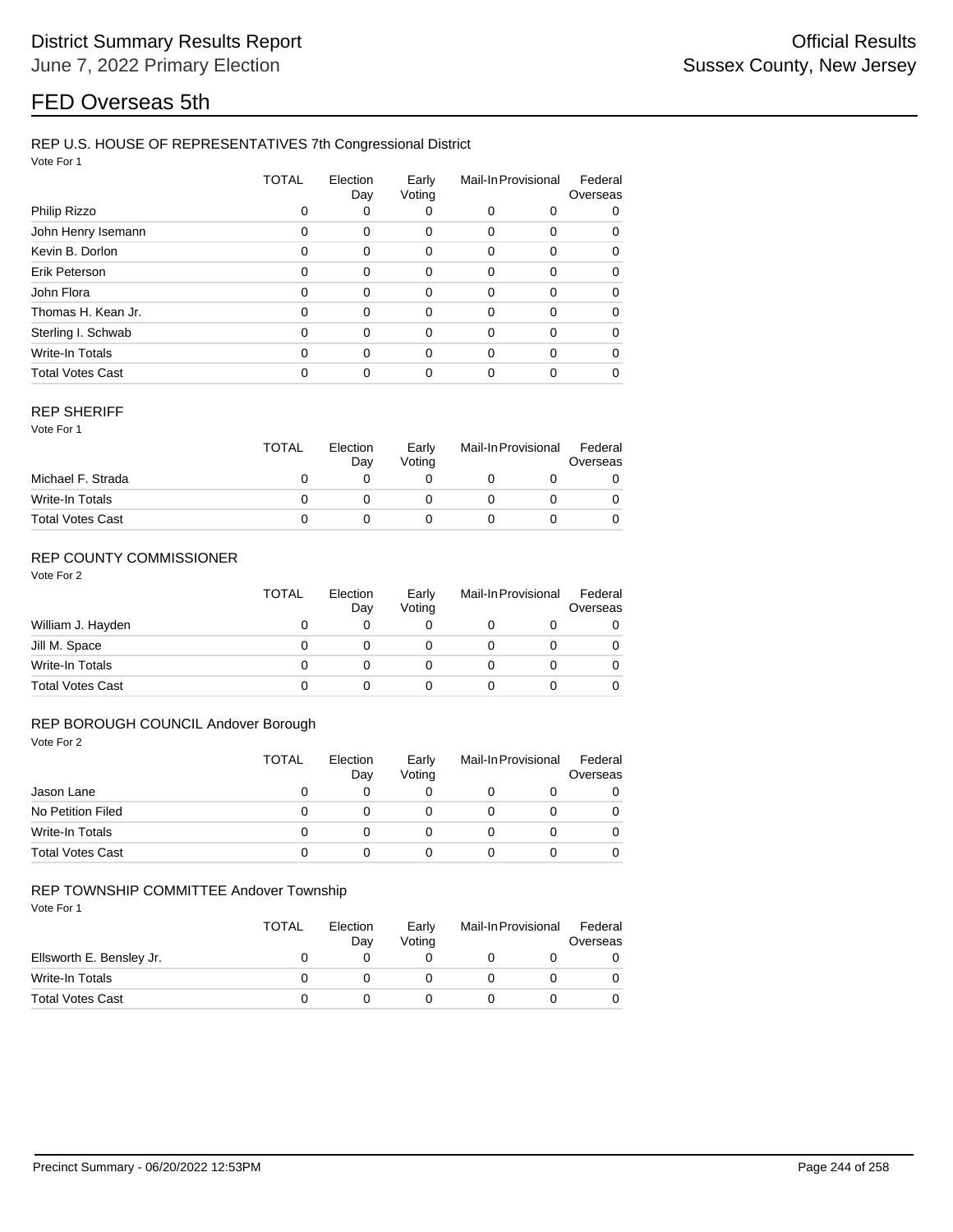### REP BOROUGH COUNCIL Branchville Borough

|                         | TOTAL | Election<br>Day | Early<br>Voting | Mail-In Provisional |  | Federal<br>Overseas |
|-------------------------|-------|-----------------|-----------------|---------------------|--|---------------------|
| H. Lee Doremus          | O     |                 |                 |                     |  | 0                   |
| Richard N. Van Stone    | 0     |                 |                 |                     |  | 0                   |
| Write-In Totals         | O     | O               |                 |                     |  | 0                   |
| <b>Total Votes Cast</b> |       |                 |                 |                     |  | 0                   |

### REP TOWNSHIP COMMITTEE Frankford Township

Vote For 2

|                         | <b>TOTAL</b> | Election<br>Day | Early<br>Voting | Mail-In Provisional |  | Federal<br>Overseas |  |
|-------------------------|--------------|-----------------|-----------------|---------------------|--|---------------------|--|
| Nicholas Civitan        |              |                 |                 |                     |  |                     |  |
| Emery Castimore, Jr.    |              |                 |                 |                     |  | 0                   |  |
| Write-In Totals         |              |                 |                 |                     |  | 0                   |  |
| <b>Total Votes Cast</b> |              |                 |                 |                     |  | 0                   |  |

#### REP COMMON COUNCIL Franklin Borough

Vote For 2

|                         | TOTAL | Election<br>Day | Early<br>Votina | Mail-In Provisional |  | Federal<br>Overseas |
|-------------------------|-------|-----------------|-----------------|---------------------|--|---------------------|
| Concetto Formica        | Ω     |                 |                 |                     |  | 0                   |
| Stephen M. Skellenger   | Ω     |                 |                 |                     |  | 0                   |
| Write-In Totals         | 0     |                 |                 |                     |  | 0                   |
| <b>Total Votes Cast</b> | 0     |                 |                 |                     |  |                     |

#### REP TOWNSHIP COMMITTEE Fredon Township 3-yr

Vote For 1

|                         | <b>TOTAL</b> | Election<br>Day | Early<br>Voting | Mail-In Provisional |  | Federal<br>Overseas |  |
|-------------------------|--------------|-----------------|-----------------|---------------------|--|---------------------|--|
| Carl Lazzaro            |              |                 |                 |                     |  |                     |  |
| Write-In Totals         |              |                 |                 |                     |  |                     |  |
| <b>Total Votes Cast</b> |              |                 |                 |                     |  |                     |  |

## REP TOWNSHIP COMMITTEE Fredon Township 1-yr

Vote For 1

|                         | TOTAL | Election<br>Day | Early<br>Voting | Mail-In Provisional |  | Federal<br>Overseas |  |
|-------------------------|-------|-----------------|-----------------|---------------------|--|---------------------|--|
| Christopher E. Nichols  |       |                 |                 |                     |  |                     |  |
| Write-In Totals         |       |                 |                 |                     |  |                     |  |
| <b>Total Votes Cast</b> |       |                 |                 |                     |  |                     |  |

### REP TOWNSHIP COMMITTEE Green Township 3-yr

|                         | <b>TOTAL</b> | Election<br>Day | Early<br>Voting | Mail-In Provisional |  | Federal<br>Overseas |  |
|-------------------------|--------------|-----------------|-----------------|---------------------|--|---------------------|--|
| Bader G. Qarmout        | 0            | 0               | 0               | 0                   |  | 0                   |  |
| Michael P. Rose         | 0            | 0               |                 | 0                   |  | 0                   |  |
| Fausto Moyano           | 0            | 0               | 0               | 0                   |  | 0                   |  |
| <b>Write-In Totals</b>  | 0            | 0               | 0               | 0                   |  | 0                   |  |
| <b>Total Votes Cast</b> | 0            | 0               |                 |                     |  | 0                   |  |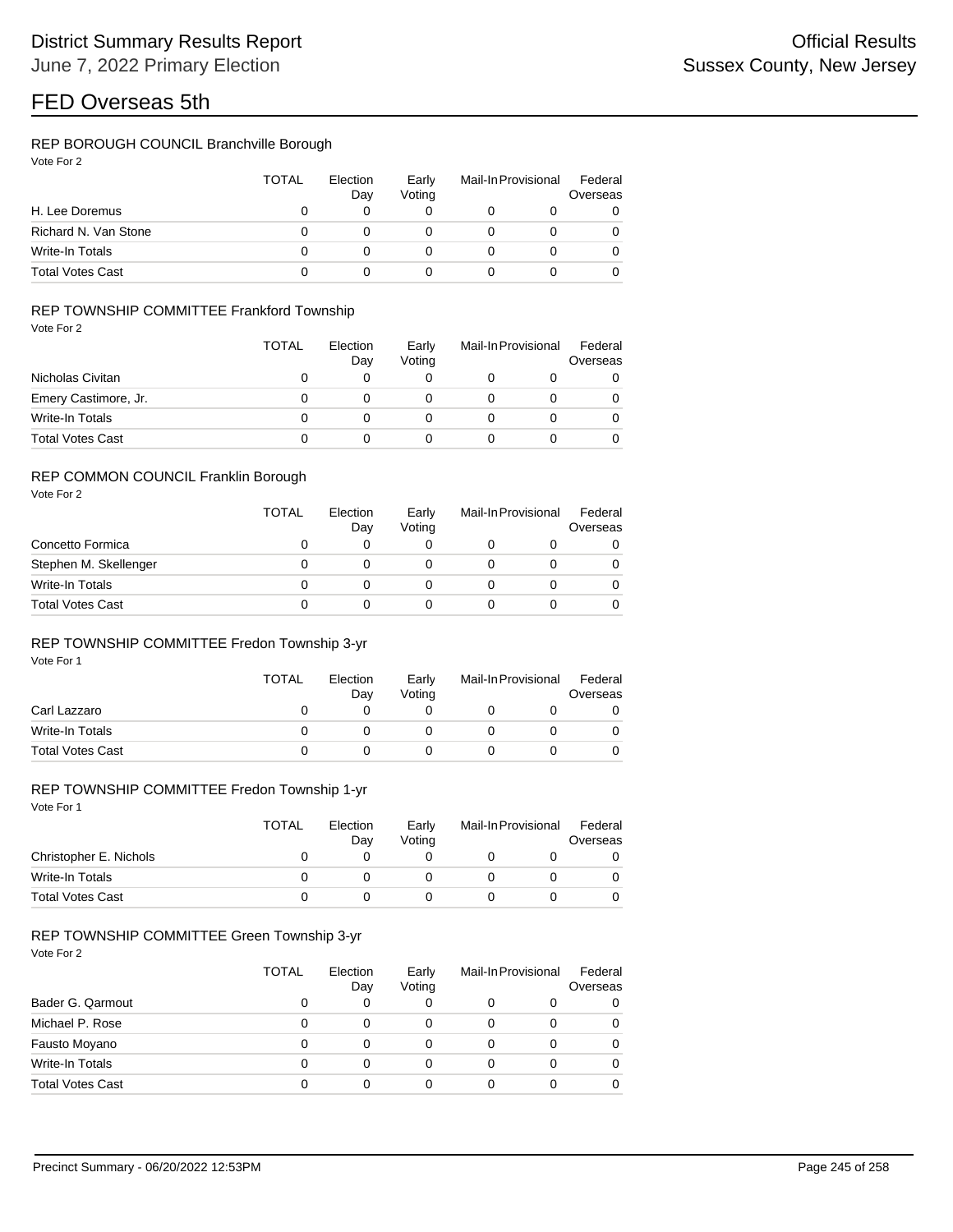### REP TOWNSHIP COMMITTEE Green Township 2-yr

| Vote For 1 |  |
|------------|--|
|            |  |

|                         | <b>TOTAL</b> | Election<br>Day | Early<br>Votina | Mail-In Provisional |  | Federal<br>Overseas |
|-------------------------|--------------|-----------------|-----------------|---------------------|--|---------------------|
| James DeYoung           |              |                 |                 |                     |  | 0                   |
| Joseph R. DelBagno      |              |                 |                 |                     |  | 0                   |
| Write-In Totals         |              |                 |                 |                     |  | 0                   |
| <b>Total Votes Cast</b> |              |                 |                 |                     |  | 0                   |

### REP MAYOR Hamburg Borough

|                             | <b>TOTAL</b> | Election<br>Dav | Early<br>Votina | Mail-In Provisional |  | Federal<br>Overseas |  |
|-----------------------------|--------------|-----------------|-----------------|---------------------|--|---------------------|--|
| <b>Richard Krasnomowitz</b> |              |                 |                 |                     |  |                     |  |
| Write-In Totals             |              |                 |                 |                     |  |                     |  |
| <b>Total Votes Cast</b>     |              |                 |                 |                     |  |                     |  |

#### REP BOROUGH COUNCIL Hamburg Borough

Vote For 2

|                         | <b>TOTAL</b> | Election<br>Day | Early<br>Votina | Mail-In Provisional | Federal<br>Overseas |  |
|-------------------------|--------------|-----------------|-----------------|---------------------|---------------------|--|
| John Burd               |              |                 |                 |                     |                     |  |
| Russell F. Law          |              |                 |                 |                     |                     |  |
| Write-In Totals         |              |                 |                 |                     |                     |  |
| <b>Total Votes Cast</b> |              |                 |                 |                     |                     |  |

### REP TOWNSHIP COMMITTEE Hampton Township

Vote For 1

|                         | <b>TOTAL</b> | Election<br>Early<br>Votina<br>Day |  | Mail-In Provisional |  | Federal<br>Overseas |  |
|-------------------------|--------------|------------------------------------|--|---------------------|--|---------------------|--|
| Eileen Klose            |              |                                    |  |                     |  |                     |  |
| Write-In Totals         |              |                                    |  |                     |  |                     |  |
| <b>Total Votes Cast</b> |              |                                    |  |                     |  |                     |  |

### REP TOWNSHIP COUNCIL Hardyston Township

Vote For 2

|                         | TOTAL | Election<br>Day | Early<br>Votina | Mail-In Provisional | Federal<br>Overseas |  |
|-------------------------|-------|-----------------|-----------------|---------------------|---------------------|--|
| Stanley J. Kula         |       | 0               |                 |                     |                     |  |
| Santo Verrilli          |       | O               |                 |                     |                     |  |
| Write-In Totals         |       | 0               |                 |                     |                     |  |
| <b>Total Votes Cast</b> |       |                 |                 |                     |                     |  |

### REP BOROUGH COUNCIL Hopatcong Borough

|                          | <b>TOTAL</b> | Election<br>Day | Early<br>Voting | Mail-In Provisional |   | Federal<br>Overseas |  |
|--------------------------|--------------|-----------------|-----------------|---------------------|---|---------------------|--|
| Jennifer Johnson         | O            | 0               |                 | 0                   |   | 0                   |  |
| <b>Bradley Hoferkamp</b> |              | 0               | 0               | 0                   |   | 0                   |  |
| <b>Christine Smith</b>   | 0            | 0               |                 | 0                   | 0 | 0                   |  |
| Write-In Totals          | 0            | 0               | 0               | 0                   | 0 | 0                   |  |
| <b>Total Votes Cast</b>  | 0            | 0               |                 | 0                   |   | 0                   |  |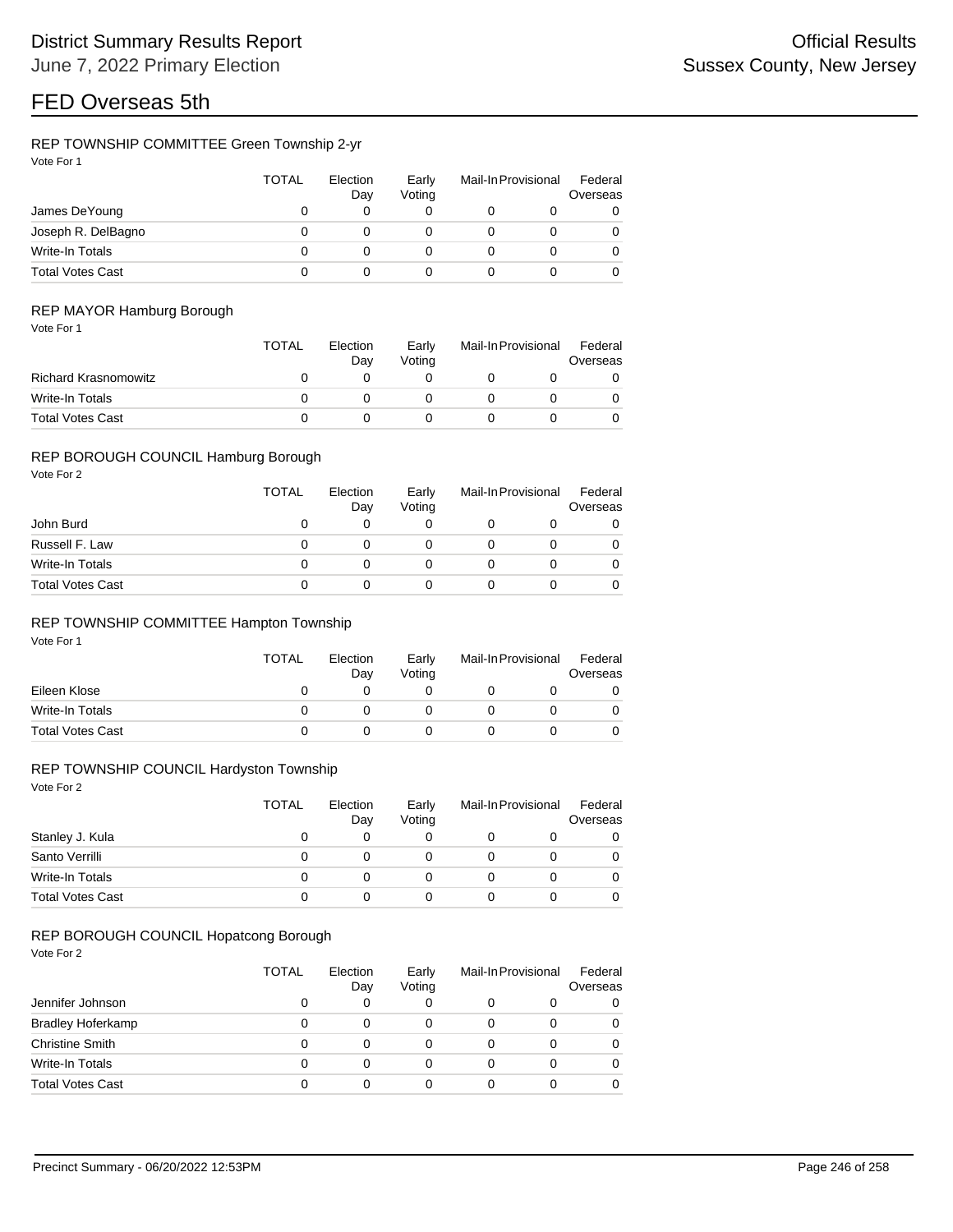### REP TOWNSHIP COMMITTEE Lafayette Township

| Vote For 2 |  |
|------------|--|
|            |  |

|                         | <b>TOTAL</b> | Election<br>Day | Early<br>Voting | Mail-In Provisional | Federal<br>Overseas |
|-------------------------|--------------|-----------------|-----------------|---------------------|---------------------|
| <b>Richard Hughes</b>   |              |                 |                 |                     | 0                   |
| <b>Patrick Geaney</b>   |              |                 |                 |                     | 0                   |
| Write-In Totals         |              |                 |                 |                     | 0                   |
| <b>Total Votes Cast</b> |              |                 |                 |                     | 0                   |

### REP TOWNSHIP COMMITTEE Montague Township

Vote For 1

|                         | <b>TOTAL</b> | Election<br>Dav | Early<br>Votina |  | Mail-In Provisional |  |
|-------------------------|--------------|-----------------|-----------------|--|---------------------|--|
| Richard E. Innella      |              |                 |                 |  |                     |  |
| Write-In Totals         |              |                 |                 |  |                     |  |
| <b>Total Votes Cast</b> |              |                 |                 |  |                     |  |

### REP MAYOR Ogdensburg Borough

Vote For 1

|                         | <b>TOTAL</b> | Election<br>Day | Early<br>Votina | Mail-In Provisional |  |
|-------------------------|--------------|-----------------|-----------------|---------------------|--|
| George P. Hutnick       |              |                 |                 |                     |  |
| Write-In Totals         |              |                 |                 |                     |  |
| <b>Total Votes Cast</b> |              |                 |                 |                     |  |

#### REP COMMON COUNCIL Ogdensburg Borough

Vote For 2

|                         | <b>TOTAL</b> | Election<br>Day | Early<br>Voting | Mail-In Provisional | Federal<br>Overseas |
|-------------------------|--------------|-----------------|-----------------|---------------------|---------------------|
| Brenda J. Cowdrick      |              |                 |                 |                     |                     |
| No Petition Filed       |              |                 |                 |                     |                     |
| Write-In Totals         |              |                 |                 |                     |                     |
| <b>Total Votes Cast</b> |              |                 |                 |                     |                     |

### REP TOWNSHIP COMMITTEE Sandyston Township

Vote For 1

|                         | TOTAL | Election<br>Dav | Early<br>Votina | Mail-In Provisional |  |
|-------------------------|-------|-----------------|-----------------|---------------------|--|
| Kamala Hull             |       |                 |                 |                     |  |
| Write-In Totals         |       |                 |                 |                     |  |
| <b>Total Votes Cast</b> |       |                 |                 |                     |  |

#### REP BOROUGH COUNCIL Stanhope Borough

|                         | <b>TOTAL</b> | Election<br>Day | Early<br>Voting | Mail-In Provisional | Federal<br>Overseas |  |
|-------------------------|--------------|-----------------|-----------------|---------------------|---------------------|--|
| Michael Vance           |              |                 |                 |                     | 0                   |  |
| Diana M. Kuncken        |              |                 |                 |                     | 0                   |  |
| Write-In Totals         |              | $\mathbf{0}$    |                 |                     | 0                   |  |
| <b>Total Votes Cast</b> |              |                 |                 |                     | 0                   |  |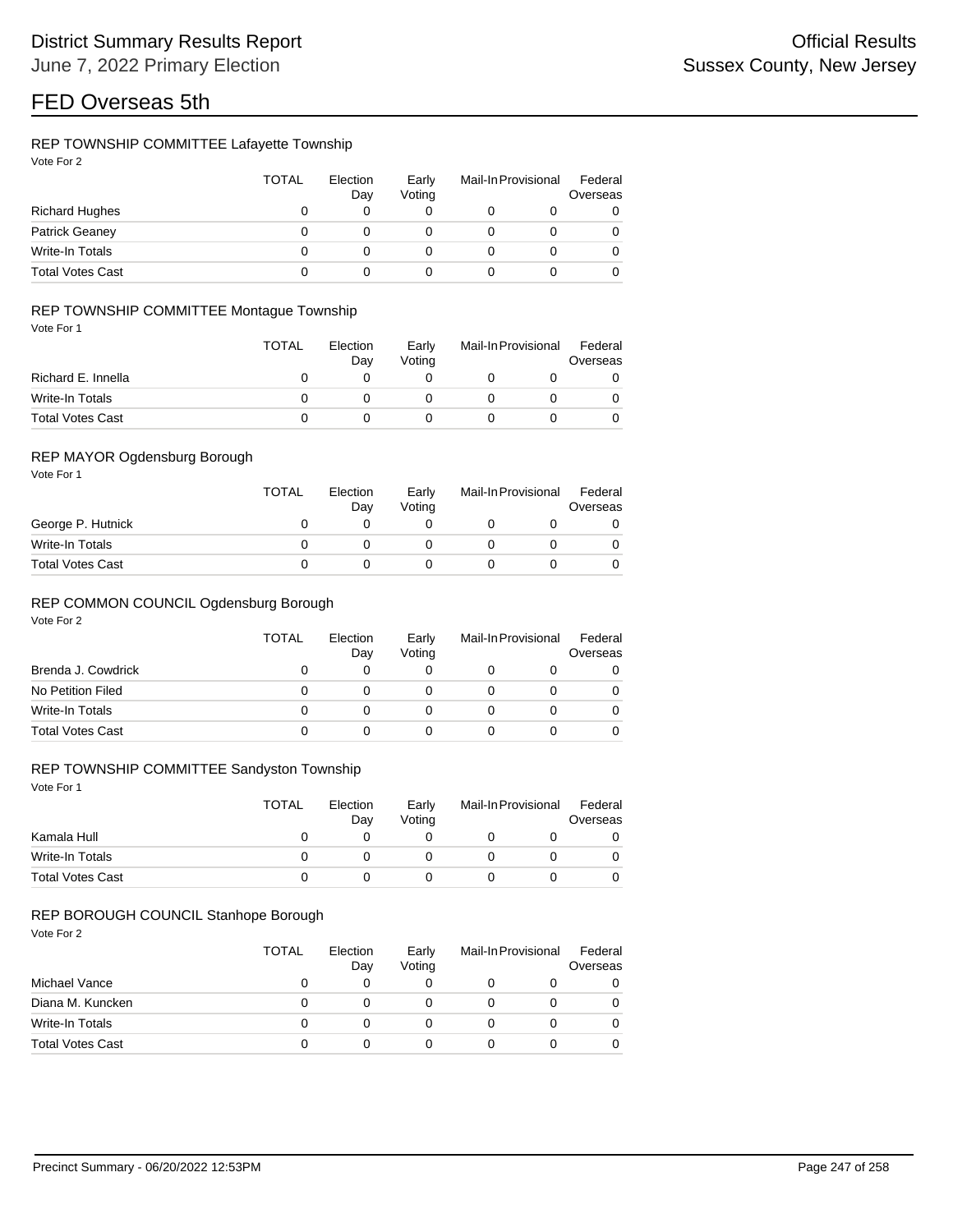### REP TOWNSHIP COMMITTEE Stillwater Township

| Vote For |  |
|----------|--|
|          |  |

|                         | <b>TOTAL</b> | Election<br>Day | Early<br>Voting | Mail-In Provisional |   | Federal<br>Overseas |
|-------------------------|--------------|-----------------|-----------------|---------------------|---|---------------------|
| Dawn A. Delaney         | 0            | 0               | 0               |                     |   |                     |
| Timmy Lee Fisher        | 0            | 0               | 0               |                     | 0 |                     |
| Vera A. Rumsey          | 0            | 0               | 0               |                     | o |                     |
| Write-In Totals         | 0            | 0               | 0               |                     | o | 0                   |
| <b>Total Votes Cast</b> | 0            |                 |                 |                     |   |                     |

### REP BOROUGH COUNCIL Sussex Borough

Vote For 2

|                         | <b>TOTAL</b> | Election<br>Day | Early<br>Votina | Mail-In Provisional | Federal<br>Overseas |
|-------------------------|--------------|-----------------|-----------------|---------------------|---------------------|
| John Ross               |              |                 |                 |                     | 0                   |
| Mario Poggi             |              |                 |                 |                     | 0                   |
| Write-In Totals         |              |                 |                 |                     | 0                   |
| <b>Total Votes Cast</b> |              |                 |                 |                     | 0                   |

## REP TOWNSHIP COMMITTEE Walpack Township

Vote For 1

|                         | <b>TOTAL</b> | Election<br>Dav | Early<br>Votina | Mail-In Provisional | Federal<br>Overseas |
|-------------------------|--------------|-----------------|-----------------|---------------------|---------------------|
| No Petition Filed       |              |                 |                 |                     |                     |
| Write-In Totals         |              |                 |                 |                     |                     |
| <b>Total Votes Cast</b> |              |                 |                 |                     |                     |

### REP TOWNSHIP COMMITTEE Wantage Township

|                         | TOTAL | Election<br>Day | Early<br>Votina | Mail-In Provisional | Federal<br>Overseas |
|-------------------------|-------|-----------------|-----------------|---------------------|---------------------|
| Ronald Bassani          | 0     | 0               | 0               | O                   |                     |
| Michael Ferrarella      | 0     |                 |                 |                     |                     |
| Write-In Totals         | 0     |                 |                 |                     |                     |
| <b>Total Votes Cast</b> | 0     |                 |                 |                     |                     |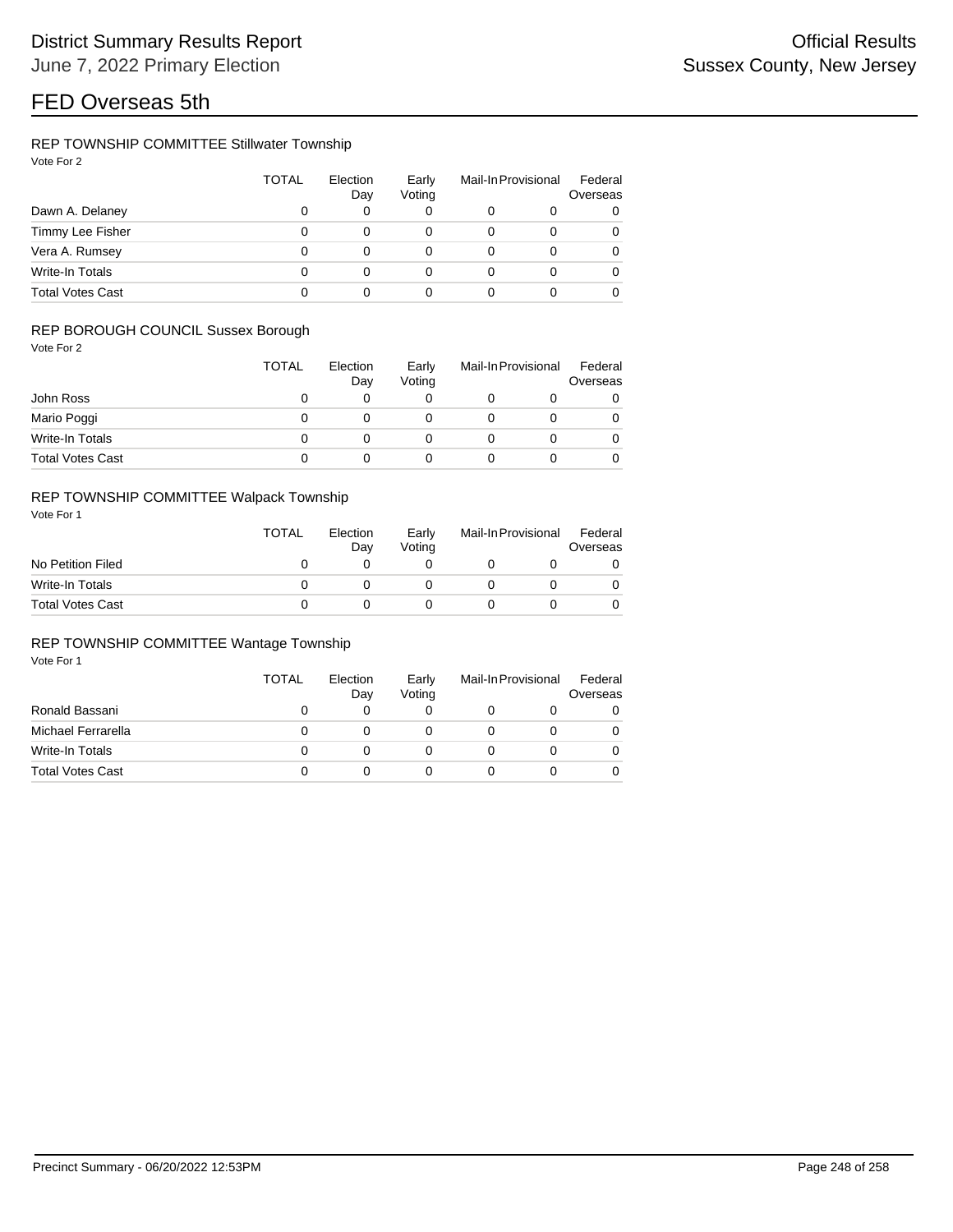# District Summary Results Report **Container and Container Container Container Container Container Container Container** June 7, 2022 Primary Election

# FED Overseas 7th

| <b>Statistics</b>                | <b>TOTAL</b> | Election<br>Day | Early<br>Voting | Mail-In Provisional |             | Federal<br>Overseas |
|----------------------------------|--------------|-----------------|-----------------|---------------------|-------------|---------------------|
| Registered Voters - Total        | 0            |                 |                 |                     |             |                     |
| Registered Voters - Democratic   | 0            |                 |                 |                     |             |                     |
| Registered Voters - Republican   | 0            |                 |                 |                     |             |                     |
| <b>Ballots Cast - Total</b>      | 7            | $\mathbf 0$     | 0               | 0                   | $\mathbf 0$ | 7                   |
| <b>Ballots Cast - Democratic</b> | 4            | 0               | 0               | 0                   | 0           | $\overline{4}$      |
| Ballots Cast - Republican        | 3            | 0               | 0               | 0                   | 0           | 3                   |
| Voter Turnout - Total            | $0.00\%$     |                 |                 |                     |             |                     |
| Voter Turnout - Democratic       | $0.00\%$     |                 |                 |                     |             |                     |
| Voter Turnout - Republican       | $0.00\%$     |                 |                 |                     |             |                     |

#### DEM U.S. HOUSE OF REPRESENTATIVES 5th Congressional District

Vote For 1

|                         | <b>TOTAL</b> | Election<br>Dav | Early<br>Votina | Mail-In Provisional | Federal<br>Overseas |
|-------------------------|--------------|-----------------|-----------------|---------------------|---------------------|
| Josh Gottheimer         |              |                 |                 |                     |                     |
| Write-In Totals         |              |                 |                 |                     |                     |
| <b>Total Votes Cast</b> |              |                 |                 |                     |                     |

## DEM U.S. HOUSE OF REPRESENTATIVES 7th Congressional District

Vote For 1

|                         | <b>TOTAL</b> | Election<br>Day | Early<br>Voting | Mail-In Provisional | Federal<br>Overseas |
|-------------------------|--------------|-----------------|-----------------|---------------------|---------------------|
| Roger Bacon             |              |                 |                 |                     | 0                   |
| Tom Malinowski          | 4            |                 |                 |                     | 4                   |
| Write-In Totals         |              |                 |                 |                     | 0                   |
| <b>Total Votes Cast</b> | 4            |                 |                 |                     | 4                   |

## DEM SHERIFF

| Vote For 1              |       |                 |                 |                     |                     |
|-------------------------|-------|-----------------|-----------------|---------------------|---------------------|
|                         | TOTAL | Election<br>Day | Early<br>Votina | Mail-In Provisional | Federal<br>Overseas |
| No Petition Filed       |       | O               |                 |                     | 0                   |
| Write-In Totals         |       |                 |                 |                     | 0                   |
| <b>Total Votes Cast</b> |       |                 |                 |                     |                     |

### DEM COUNTY COMMISSIONER

Vote For 2

|                         | <b>TOTAL</b> | Election<br>Day | Early<br>Voting | Mail-In Provisional | Federal<br>Overseas |
|-------------------------|--------------|-----------------|-----------------|---------------------|---------------------|
| Damaris Lira            | $\mathbf{0}$ | 0               |                 |                     |                     |
| Camila DiResta          | 0            |                 |                 |                     |                     |
| Write-In Totals         | O            |                 |                 |                     |                     |
| <b>Total Votes Cast</b> | 0            |                 |                 |                     |                     |

#### DEM BOROUGH COUNCIL Andover Borough

Vote For 2

|                         | <b>TOTAL</b> | Election<br>Day | Early<br>Voting | Mail-In Provisional | Federal<br>Overseas |
|-------------------------|--------------|-----------------|-----------------|---------------------|---------------------|
| Randolph Mallon         | $\mathbf{0}$ | 0               |                 |                     |                     |
| No Petition Filed       | 0            |                 |                 |                     |                     |
| Write-In Totals         | Ω            |                 |                 |                     |                     |
| <b>Total Votes Cast</b> | 0            |                 |                 |                     |                     |

Precinct Summary - 06/20/2022 12:53PM Page 249 of 258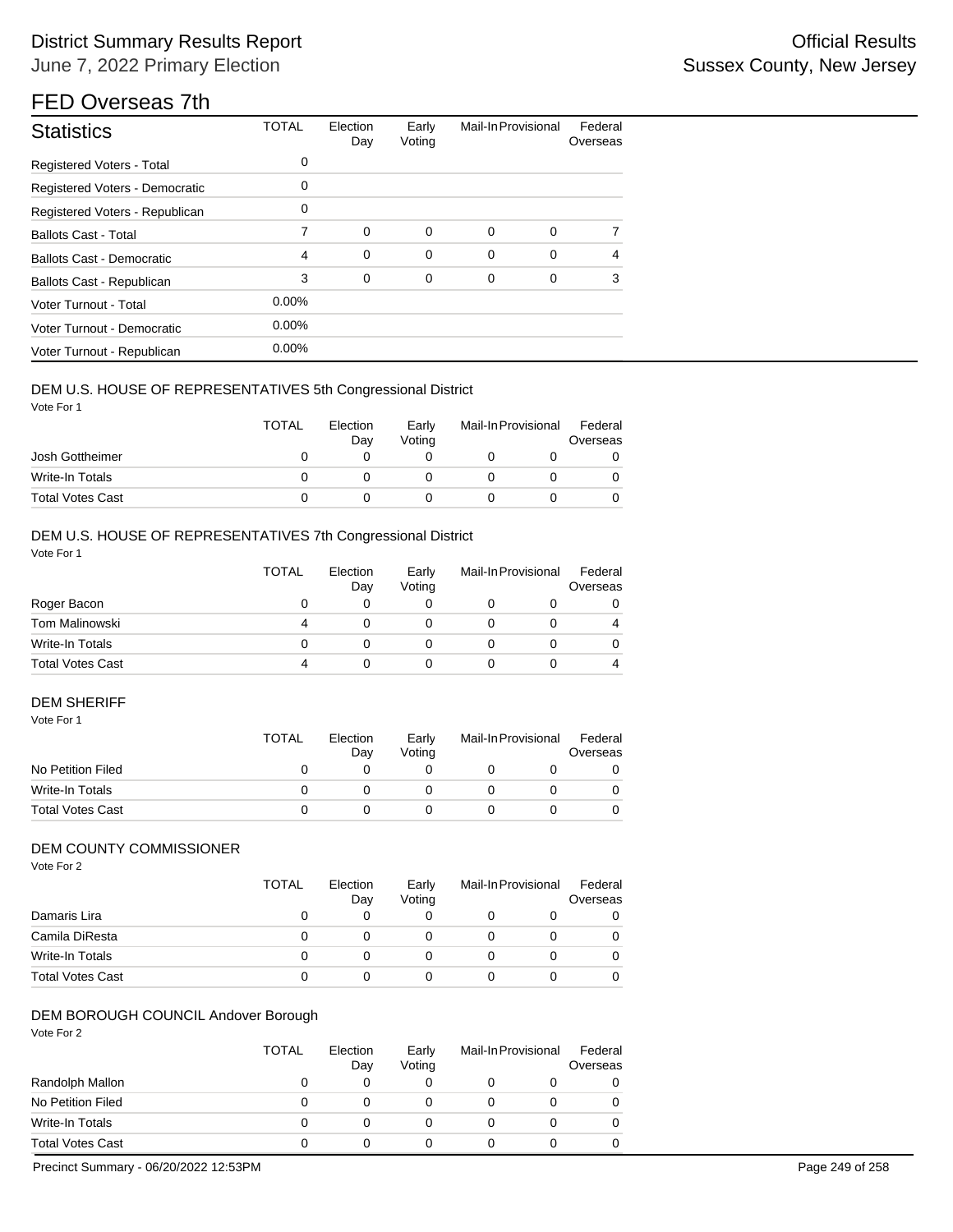### DEM TOWNSHIP COMMITTEE Andover Township

| Vote For |  |  |
|----------|--|--|
|          |  |  |

|                         | <b>TOTAL</b> | Election<br>Dav | Early<br>Votina |  | Mail-In Provisional |   |
|-------------------------|--------------|-----------------|-----------------|--|---------------------|---|
| No Petition Filed       |              |                 |                 |  |                     |   |
| Write-In Totals         |              |                 |                 |  |                     | 0 |
| <b>Total Votes Cast</b> |              |                 |                 |  |                     |   |

### DEM BOROUGH COUNCIL Branchville Borough

Vote For 2

|                         | <b>TOTAL</b> | Election<br>Day | Early<br>Voting | Mail-In Provisional | Federal<br>Overseas |  |
|-------------------------|--------------|-----------------|-----------------|---------------------|---------------------|--|
| No Petition Filed       |              |                 |                 |                     | 0                   |  |
| No Petition Filed       |              |                 |                 |                     | 0                   |  |
| Write-In Totals         |              |                 |                 |                     | 0                   |  |
| <b>Total Votes Cast</b> |              |                 |                 |                     |                     |  |

#### DEM TOWNSHIP COMMITTEE Frankford Township

Vote For 2

|                         | TOTAL | Election<br>Day | Early<br>Voting | Mail-In Provisional | Federal<br>Overseas |  |
|-------------------------|-------|-----------------|-----------------|---------------------|---------------------|--|
| No Petition Filed       |       |                 |                 |                     |                     |  |
| No Petition Filed       |       |                 |                 |                     |                     |  |
| Write-In Totals         |       |                 |                 |                     |                     |  |
| <b>Total Votes Cast</b> |       |                 |                 |                     |                     |  |

### DEM COMMON COUNCIL Franklin Borough

Vote For 2

|                         | TOTAL | Election<br>Day | Early<br>Voting | Mail-In Provisional |  | Federal<br>Overseas |
|-------------------------|-------|-----------------|-----------------|---------------------|--|---------------------|
| No Petition Filed       | O     | 0               |                 |                     |  |                     |
| No Petition Filed       | 0     |                 |                 |                     |  |                     |
| Write-In Totals         | 0     |                 |                 |                     |  |                     |
| <b>Total Votes Cast</b> | 0     |                 |                 |                     |  |                     |

## DEM TOWNSHIP COMMITTEE Fredon Township 3-yr

Vote For 1

|                         | <b>TOTAL</b> | Election<br>Day | Early<br>Voting | Mail-In Provisional |  | Federal<br>Overseas |  |
|-------------------------|--------------|-----------------|-----------------|---------------------|--|---------------------|--|
| No Petition Filed       |              |                 |                 |                     |  |                     |  |
| Write-In Totals         |              |                 |                 |                     |  |                     |  |
| <b>Total Votes Cast</b> |              |                 |                 |                     |  |                     |  |

### DEM TOWNSHIP COMMITTEE Fredon Township 1-yr

|                         | <b>TOTAL</b><br>Election<br>Day |  | Early<br>Votina | Mail-In Provisional |  | Federal<br>Overseas |  |
|-------------------------|---------------------------------|--|-----------------|---------------------|--|---------------------|--|
| No Petition Filed       |                                 |  |                 |                     |  |                     |  |
| Write-In Totals         |                                 |  |                 |                     |  |                     |  |
| <b>Total Votes Cast</b> |                                 |  |                 |                     |  |                     |  |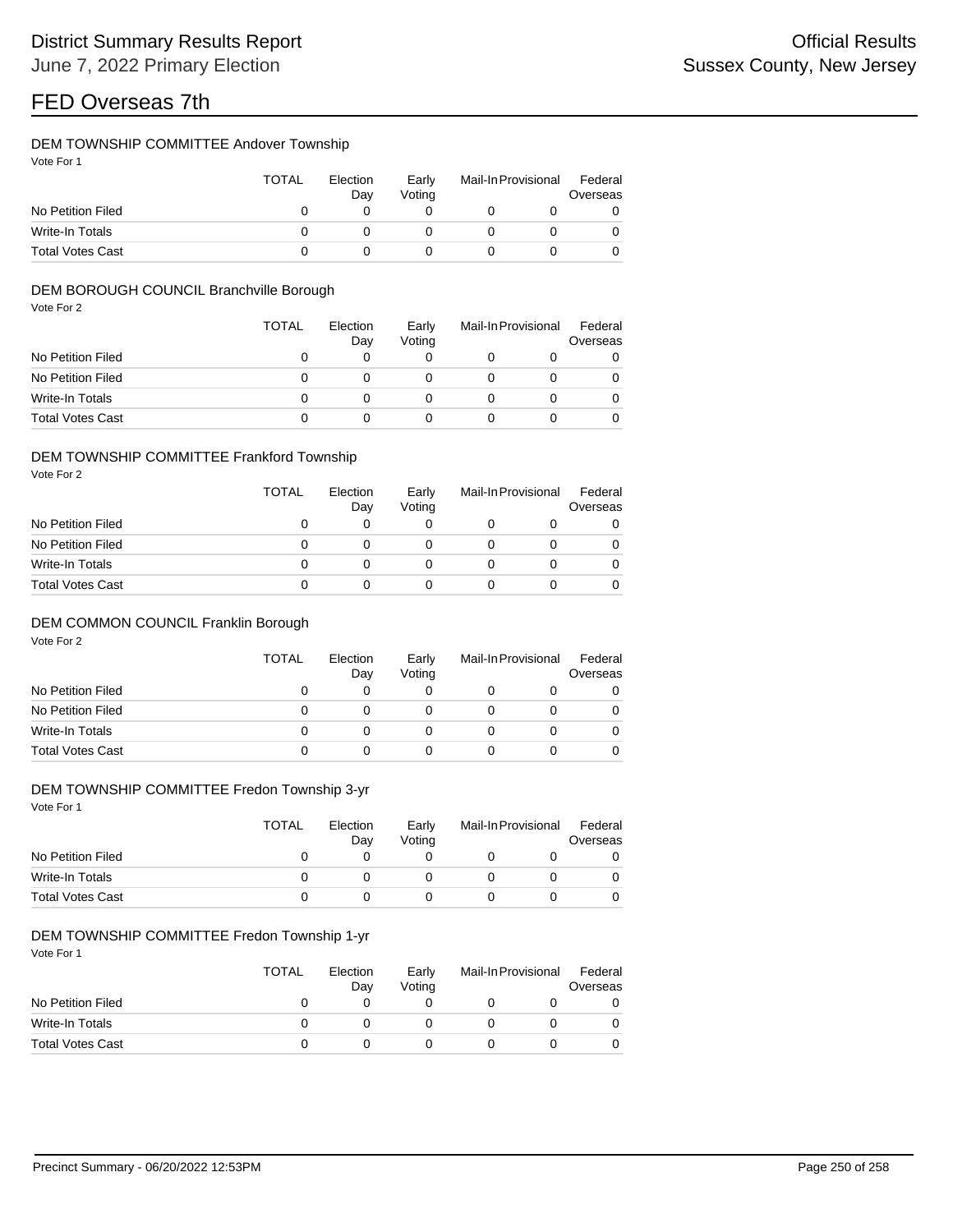### DEM TOWNSHIP COMMITTEE Green Township 3-yr

| Vote For 2 |  |
|------------|--|
|            |  |

|                         | TOTAL | Election<br>Day | Early<br>Voting | Mail-In Provisional | Federal<br>Overseas |
|-------------------------|-------|-----------------|-----------------|---------------------|---------------------|
| No Petition Filed       |       |                 |                 |                     | 0                   |
| No Petition Filed       | ი     |                 |                 |                     | 0                   |
| Write-In Totals         |       |                 |                 |                     | 0                   |
| <b>Total Votes Cast</b> |       |                 |                 |                     | 0                   |

### DEM TOWNSHIP COMMITTEE Green Township 2-yr

Vote For 1

|                         | <b>TOTAL</b> | Election<br>Dav | Early<br>Votina | Mail-In Provisional |  | Federal<br>Overseas |  |
|-------------------------|--------------|-----------------|-----------------|---------------------|--|---------------------|--|
| No Petition Filed       |              |                 |                 |                     |  |                     |  |
| Write-In Totals         |              |                 |                 |                     |  |                     |  |
| <b>Total Votes Cast</b> |              |                 |                 |                     |  |                     |  |

### DEM MAYOR Hamburg Borough

Vote For 1

|                         | <b>TOTAL</b> | Election<br>Dav | Early<br>Votina | Mail-In Provisional |  | Federal<br>Overseas |  |
|-------------------------|--------------|-----------------|-----------------|---------------------|--|---------------------|--|
| No Petition Filed       |              |                 |                 |                     |  |                     |  |
| Write-In Totals         |              |                 |                 |                     |  |                     |  |
| <b>Total Votes Cast</b> |              |                 |                 |                     |  |                     |  |

#### DEM BOROUGH COUNCIL Hamburg Borough

Vote For 2

|                         | <b>TOTAL</b> | Election<br>Day | Early<br>Voting | Mail-In Provisional | Federal<br>Overseas |  |
|-------------------------|--------------|-----------------|-----------------|---------------------|---------------------|--|
| No Petition Filed       |              | 0               |                 |                     |                     |  |
| No Petition Filed       |              |                 |                 |                     |                     |  |
| Write-In Totals         |              |                 |                 |                     |                     |  |
| <b>Total Votes Cast</b> |              |                 |                 |                     |                     |  |

### DEM TOWNSHIP COMMITTEE Hampton Township

Vote For 1

|                         | <b>TOTAL</b><br>Election<br>Dav |  | Early<br>Votina | Mail-In Provisional |  | Federal<br>Overseas |  |
|-------------------------|---------------------------------|--|-----------------|---------------------|--|---------------------|--|
| No Petition Filed       |                                 |  |                 |                     |  |                     |  |
| Write-In Totals         |                                 |  |                 |                     |  |                     |  |
| <b>Total Votes Cast</b> |                                 |  |                 |                     |  |                     |  |

### DEM TOWNSHIP COUNCIL Hardyston Township

|                         | <b>TOTAL</b> | Election<br>Day | Early<br>Voting | Mail-In Provisional | Federal<br>Overseas |
|-------------------------|--------------|-----------------|-----------------|---------------------|---------------------|
| No Petition Filed       |              |                 |                 |                     | 0                   |
| No Petition Filed       |              |                 |                 |                     | 0                   |
| Write-In Totals         |              |                 |                 |                     |                     |
| <b>Total Votes Cast</b> |              |                 |                 |                     |                     |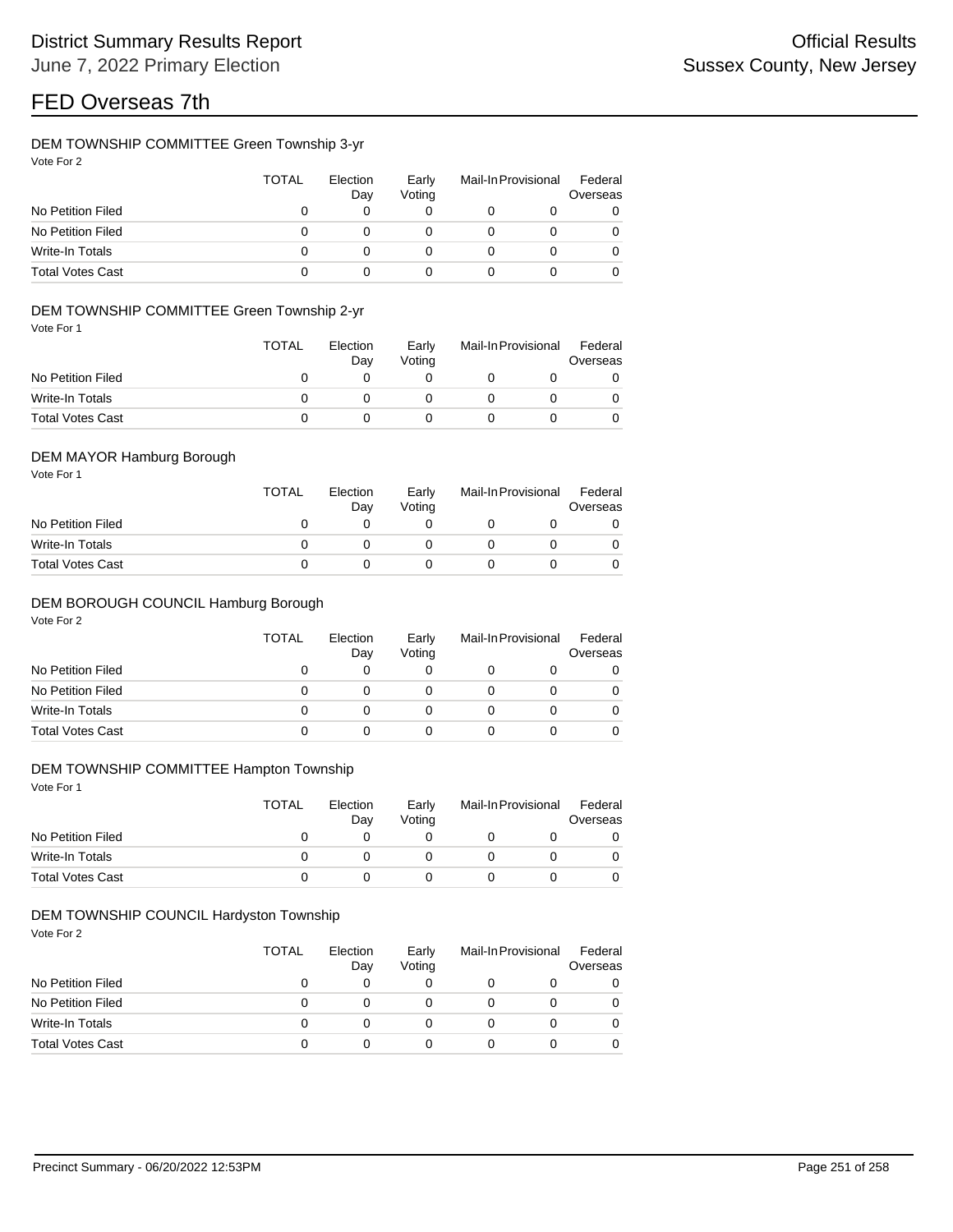## DEM BOROUGH COUNCIL Hopatcong Borough

| Vote For |  |
|----------|--|
|          |  |

|                         | TOTAL | Election<br>Day | Early<br>Voting | Mail-In Provisional |  | Federal<br>Overseas |
|-------------------------|-------|-----------------|-----------------|---------------------|--|---------------------|
| Mara Modes              |       |                 |                 |                     |  | 0                   |
| No Petition Filed       |       |                 |                 |                     |  | 0                   |
| Write-In Totals         |       |                 |                 |                     |  | 0                   |
| <b>Total Votes Cast</b> |       |                 |                 |                     |  | 0                   |

### DEM TOWNSHIP COMMITTEE Lafayette Township

Vote For 2

|                         | <b>TOTAL</b> | Election<br>Day | Early<br>Voting | Mail-In Provisional | Federal<br>Overseas |
|-------------------------|--------------|-----------------|-----------------|---------------------|---------------------|
| No Petition Filed       | O            |                 |                 |                     | 0                   |
| No Petition Filed       | 0            |                 |                 |                     | 0                   |
| Write-In Totals         | O            |                 |                 |                     | $\Omega$            |
| <b>Total Votes Cast</b> | Ω            |                 |                 |                     | 0                   |

#### DEM TOWNSHIP COMMITTEE Montague Township

Vote For 1

|                         | <b>TOTAL</b> | Election<br>Dav | Early<br>Votina | Mail-In Provisional |  | Federal<br>Overseas |
|-------------------------|--------------|-----------------|-----------------|---------------------|--|---------------------|
| No Petition Filed       |              |                 |                 |                     |  |                     |
| Write-In Totals         |              |                 |                 |                     |  |                     |
| <b>Total Votes Cast</b> |              |                 |                 |                     |  |                     |

### DEM MAYOR Ogdensburg Borough

Vote For 1

|                         | <b>TOTAL</b> | Election<br>Dav | Early<br>Votina | Mail-In Provisional | Federal<br>Overseas |
|-------------------------|--------------|-----------------|-----------------|---------------------|---------------------|
| No Petition Filed       |              |                 |                 |                     |                     |
| Write-In Totals         |              |                 |                 |                     |                     |
| <b>Total Votes Cast</b> |              |                 |                 |                     |                     |

### DEM COMMON COUNCIL Ogdensburg Borough

Vote For 2

|                         | TOTAL | Election<br>Day | Early<br>Votina | Mail-In Provisional |  | Federal<br>Overseas |
|-------------------------|-------|-----------------|-----------------|---------------------|--|---------------------|
| No Petition Filed       |       | 0               |                 |                     |  |                     |
| No Petition Filed       |       |                 |                 |                     |  |                     |
| Write-In Totals         | 0     |                 |                 |                     |  |                     |
| <b>Total Votes Cast</b> | O     |                 |                 |                     |  |                     |

### DEM TOWNSHIP COMMITTEE Sandyston Township

|                         | <b>TOTAL</b> | Election<br>Dav | Early<br>Votina | Mail-In Provisional | Federal<br>Overseas |
|-------------------------|--------------|-----------------|-----------------|---------------------|---------------------|
| No Petition Filed       |              |                 |                 |                     |                     |
| Write-In Totals         |              |                 |                 |                     |                     |
| <b>Total Votes Cast</b> |              |                 |                 |                     |                     |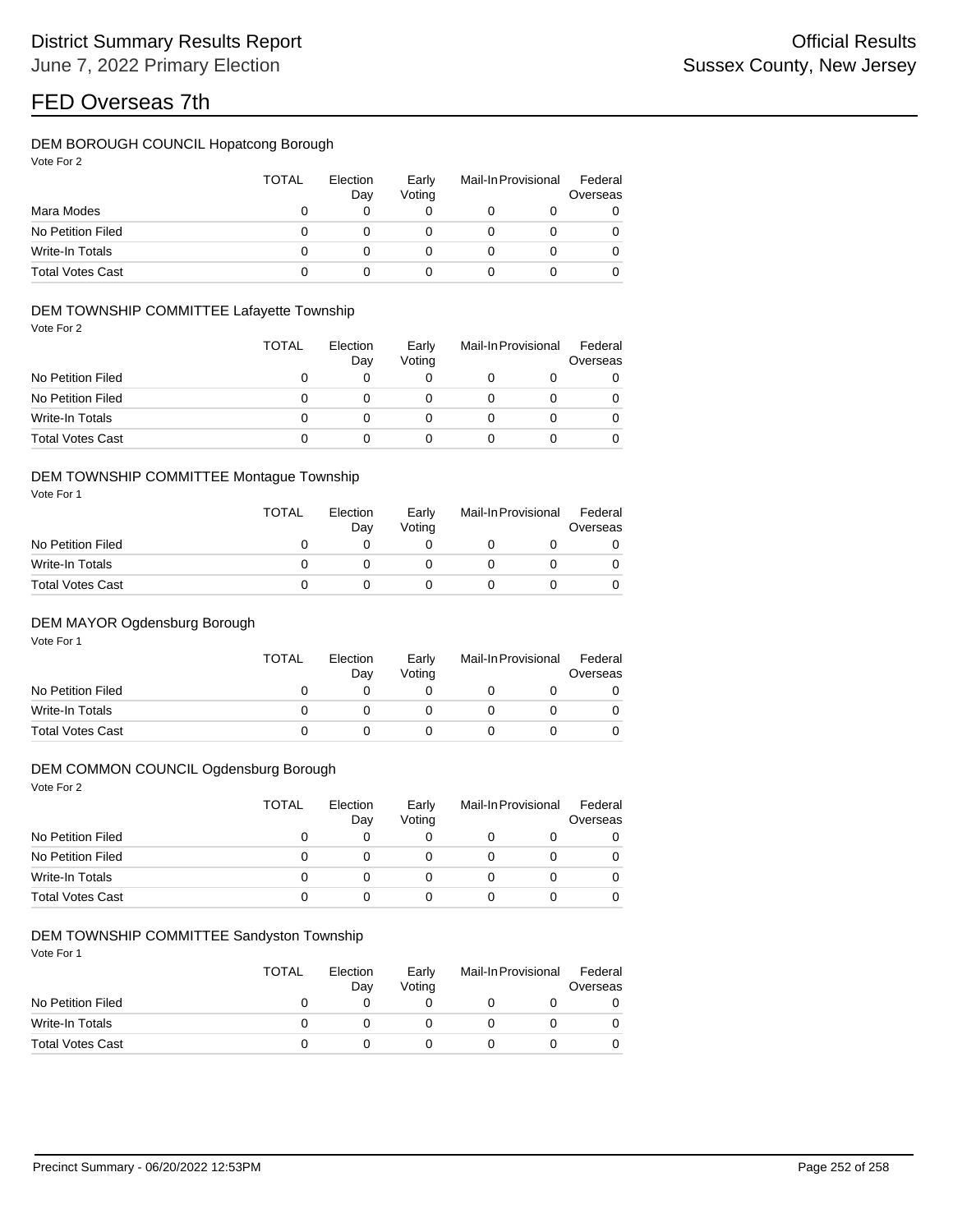## DEM BOROUGH COUNCIL Stanhope Borough

| Vote For 2 |  |  |
|------------|--|--|
|------------|--|--|

|                         | TOTAL | Election<br>Day | Early<br>Voting | Mail-In Provisional | Federal<br>Overseas |
|-------------------------|-------|-----------------|-----------------|---------------------|---------------------|
| No Petition Filed       |       |                 |                 |                     | 0                   |
| No Petition Filed       |       |                 |                 |                     | 0                   |
| Write-In Totals         |       |                 |                 |                     | 0                   |
| <b>Total Votes Cast</b> |       |                 |                 |                     | 0                   |

## DEM TOWNSHIP COMMITTEE Stillwater Township

Vote For 2

|                         | <b>TOTAL</b> | Election<br>Day | Early<br>Voting | Mail-In Provisional | Federal<br>Overseas |
|-------------------------|--------------|-----------------|-----------------|---------------------|---------------------|
| No Petition Filed       | 0            |                 |                 |                     | 0                   |
| No Petition Filed       | 0            |                 |                 |                     | 0                   |
| Write-In Totals         | 0            |                 |                 |                     | 0                   |
| <b>Total Votes Cast</b> | O            |                 |                 |                     | 0                   |

#### DEM BOROUGH COUNCIL Sussex Borough

Vote For 2

|                         | <b>TOTAL</b> | Election<br>Day | Early<br>Voting | Mail-In Provisional | Federal<br>Overseas |
|-------------------------|--------------|-----------------|-----------------|---------------------|---------------------|
| No Petition Filed       | 0            |                 |                 |                     | 0                   |
| No Petition Filed       | 0            |                 |                 |                     | 0                   |
| <b>Write-In Totals</b>  | 0            |                 |                 |                     | 0                   |
| <b>Total Votes Cast</b> | 0            |                 |                 |                     | 0                   |

## DEM TOWNSHIP COMMITTEE Walpack Township

Vote For 1

|                         | <b>TOTAL</b> | Election<br>Day | Early<br>Voting | Mail-In Provisional | Federal<br>Overseas |
|-------------------------|--------------|-----------------|-----------------|---------------------|---------------------|
| Janina Wycalek          |              |                 |                 |                     |                     |
| Write-In Totals         |              |                 |                 |                     |                     |
| <b>Total Votes Cast</b> |              |                 |                 |                     |                     |

#### DEM TOWNSHIP COMMITTEE Wantage Township

Vote For 1

|                         | <b>TOTAL</b> | Election<br>Day | Early<br>Voting | Mail-In Provisional | Federal<br>Overseas |
|-------------------------|--------------|-----------------|-----------------|---------------------|---------------------|
| No Petition Filed       |              |                 |                 |                     |                     |
| Write-In Totals         |              |                 |                 |                     |                     |
| <b>Total Votes Cast</b> |              |                 |                 |                     |                     |

## REP U.S. HOUSE OF REPRESENTATIVES 5th Congressional District

|                         | TOTAL    | Election<br>Day | Early<br>Voting |   | Mail-In Provisional | Federal<br>Overseas |
|-------------------------|----------|-----------------|-----------------|---|---------------------|---------------------|
| Frank T. Pallotta       |          | 0               | 0               | 0 | 0                   | 0                   |
| Nick DeGregorio         |          | 0               | 0               | 0 | 0                   | 0                   |
| Sab Skenderi            |          | 0               | 0               | 0 | 0                   | 0                   |
| Fred Schneiderman       | $\Omega$ | 0               | 0               | 0 | 0                   | 0                   |
| Write-In Totals         |          | 0               | 0               | 0 | 0                   | 0                   |
| <b>Total Votes Cast</b> |          | 0               | 0               | 0 | ი                   | 0                   |
|                         |          |                 |                 |   |                     |                     |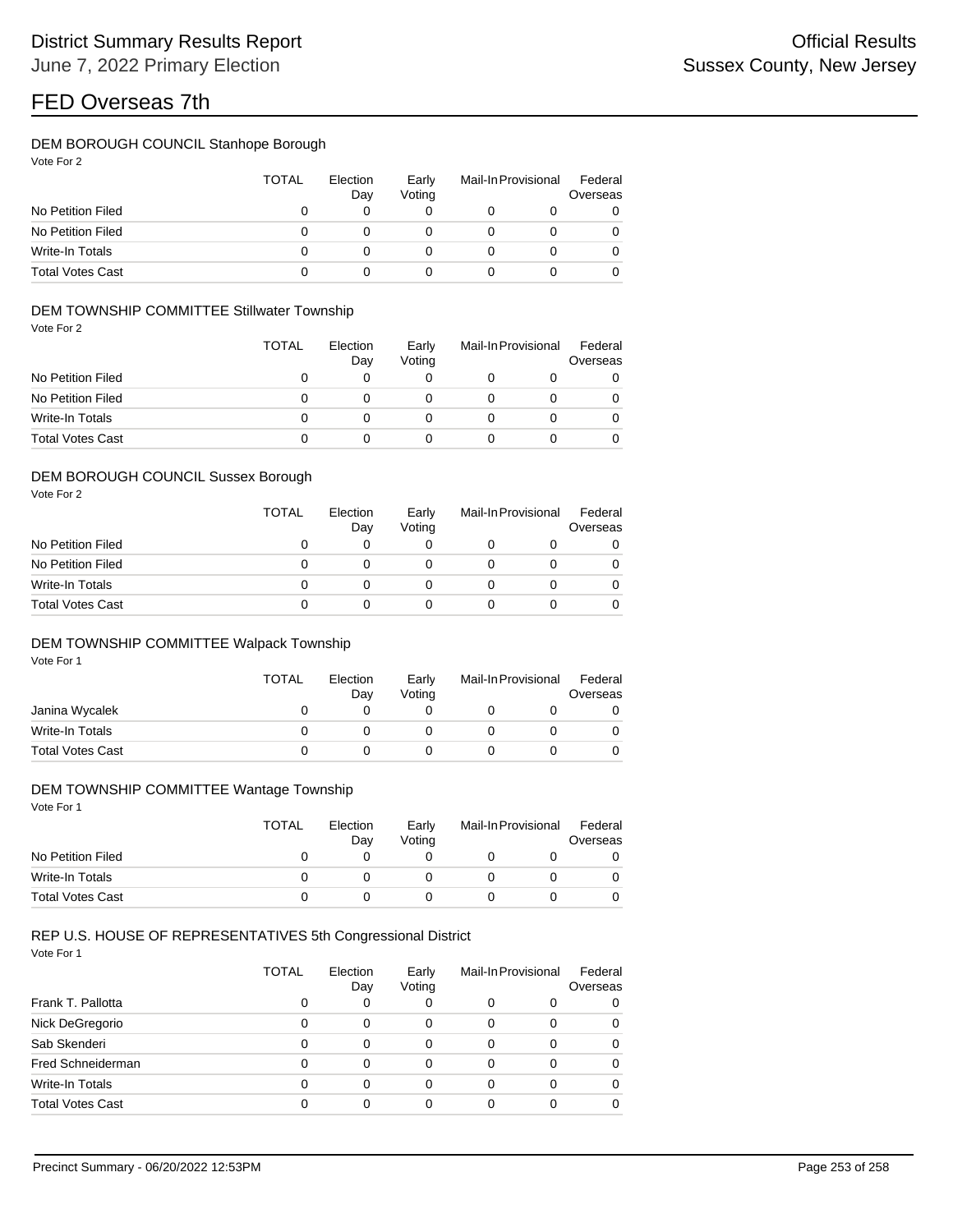## REP U.S. HOUSE OF REPRESENTATIVES 7th Congressional District

Vote For 1

|                         | TOTAL | Election<br>Day | Early<br>Voting | Mail-In Provisional |   | Federal<br>Overseas |  |
|-------------------------|-------|-----------------|-----------------|---------------------|---|---------------------|--|
| Philip Rizzo            |       | 0               | 0               | 0                   | 0 | 2                   |  |
| John Henry Isemann      | 0     | 0               | 0               | 0                   | 0 | 0                   |  |
| Kevin B. Dorlon         | 0     | 0               | $\Omega$        | 0                   | 0 | 0                   |  |
| Erik Peterson           | 0     | 0               | 0               | 0                   | 0 | 0                   |  |
| John Flora              | 0     | 0               | $\Omega$        | 0                   | 0 | 0                   |  |
| Thomas H. Kean Jr.      |       | 0               | $\Omega$        | 0                   | 0 |                     |  |
| Sterling I. Schwab      | 0     | 0               | $\Omega$        | 0                   | 0 | 0                   |  |
| Write-In Totals         | 0     | 0               | $\Omega$        | 0                   | 0 | $\Omega$            |  |
| <b>Total Votes Cast</b> |       | 0               | 0               | 0                   | 0 | 3                   |  |

#### REP SHERIFF

Vote For 1

|                         | <b>TOTAL</b> | Election<br>Day | Early<br>Votina | Mail-In Provisional | Federal<br>Overseas |
|-------------------------|--------------|-----------------|-----------------|---------------------|---------------------|
| Michael F. Strada       |              |                 |                 |                     |                     |
| Write-In Totals         |              |                 |                 |                     |                     |
| <b>Total Votes Cast</b> |              |                 |                 |                     |                     |

## REP COUNTY COMMISSIONER

Vote For 2

|                         | <b>TOTAL</b> | Election<br>Day | Early<br>Voting | Mail-In Provisional |  | Federal<br>Overseas |
|-------------------------|--------------|-----------------|-----------------|---------------------|--|---------------------|
| William J. Hayden       | 0            |                 | 0               |                     |  | 0                   |
| Jill M. Space           | 0            |                 | O               |                     |  | 0                   |
| Write-In Totals         | 0            |                 | O               |                     |  | 0                   |
| <b>Total Votes Cast</b> | 0            |                 |                 |                     |  | 0                   |

## REP BOROUGH COUNCIL Andover Borough

| Vote For 2              |              |                 |                 |                     |   |                     |
|-------------------------|--------------|-----------------|-----------------|---------------------|---|---------------------|
|                         | <b>TOTAL</b> | Election<br>Day | Early<br>Voting | Mail-In Provisional |   | Federal<br>Overseas |
| Jason Lane              | 0            | 0               | 0               | O                   | O | $\Omega$            |
| No Petition Filed       | 0            | 0               | 0               | 0                   | 0 | $\Omega$            |
| Write-In Totals         | 0            | 0               | 0               | 0                   | 0 | $\Omega$            |
| <b>Total Votes Cast</b> | 0            | 0               | 0               | 0                   | 0 | $\Omega$            |

#### REP TOWNSHIP COMMITTEE Andover Township

|                          | TOTAL | Election<br>Day | Early<br>Votina | Mail-In Provisional |  | Federal<br>Overseas |  |
|--------------------------|-------|-----------------|-----------------|---------------------|--|---------------------|--|
| Ellsworth E. Bensley Jr. |       |                 |                 |                     |  |                     |  |
| Write-In Totals          |       |                 |                 |                     |  |                     |  |
| <b>Total Votes Cast</b>  |       |                 |                 |                     |  |                     |  |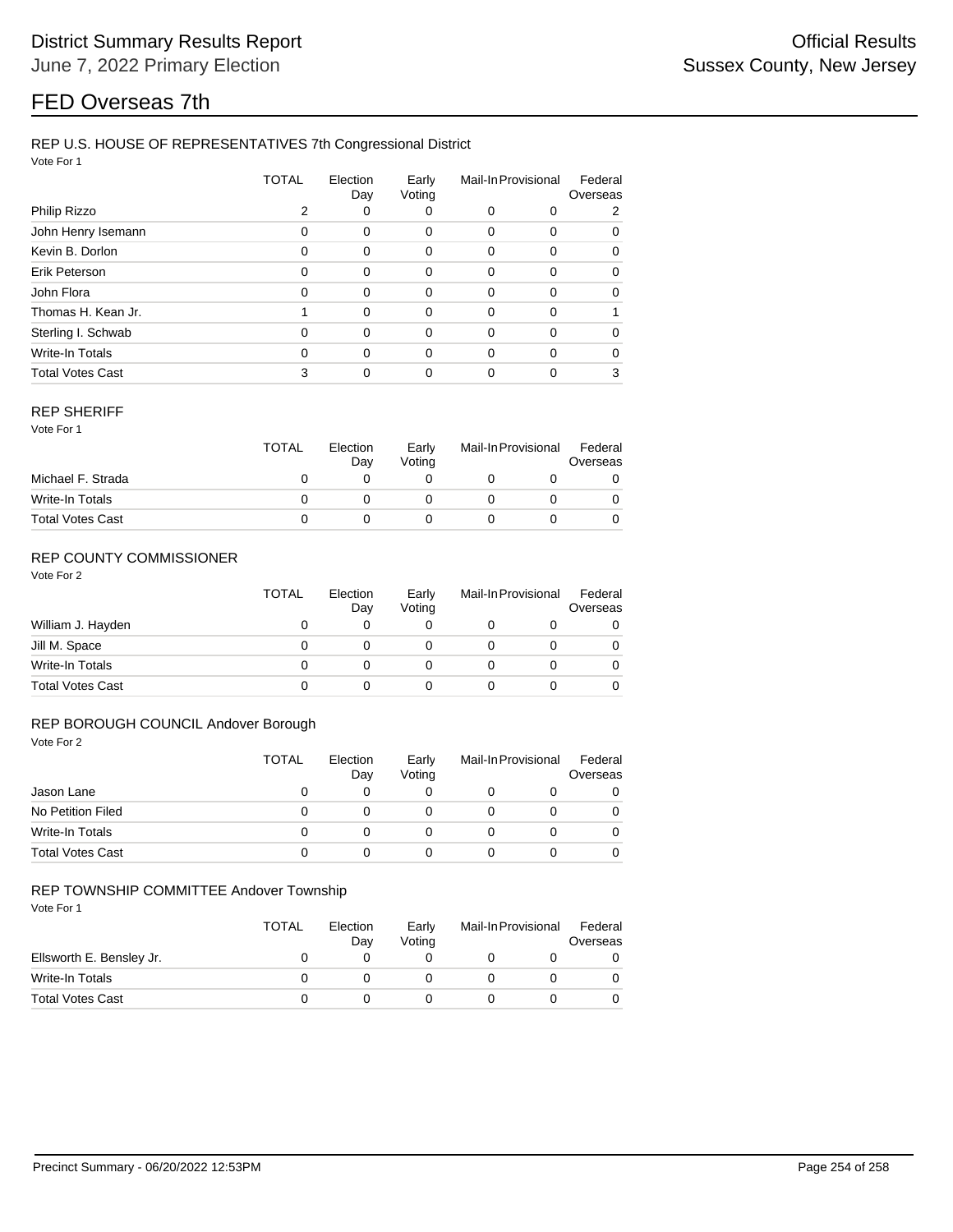## REP BOROUGH COUNCIL Branchville Borough

|                         | TOTAL | Election<br>Day | Early<br>Voting | Mail-In Provisional |  | Federal<br>Overseas |
|-------------------------|-------|-----------------|-----------------|---------------------|--|---------------------|
| H. Lee Doremus          | O     |                 |                 |                     |  | 0                   |
| Richard N. Van Stone    | 0     |                 |                 |                     |  | 0                   |
| Write-In Totals         | O     | O               |                 |                     |  | 0                   |
| <b>Total Votes Cast</b> |       |                 |                 |                     |  | 0                   |

## REP TOWNSHIP COMMITTEE Frankford Township

Vote For 2

|                         | <b>TOTAL</b> | Election<br>Day | Early<br>Voting | Mail-In Provisional | Federal<br>Overseas |
|-------------------------|--------------|-----------------|-----------------|---------------------|---------------------|
| Nicholas Civitan        | O            |                 |                 |                     | 0                   |
| Emery Castimore, Jr.    | 0            |                 |                 |                     | 0                   |
| Write-In Totals         | 0            |                 |                 |                     | 0                   |
| <b>Total Votes Cast</b> | O            |                 |                 |                     |                     |

#### REP COMMON COUNCIL Franklin Borough

Vote For 2

|                         | <b>TOTAL</b> | Election<br>Day | Early<br>Votina | Mail-In Provisional | Federal<br>Overseas |
|-------------------------|--------------|-----------------|-----------------|---------------------|---------------------|
| Concetto Formica        |              |                 |                 |                     | 0                   |
| Stephen M. Skellenger   |              |                 |                 |                     | 0                   |
| Write-In Totals         |              |                 |                 |                     | 0                   |
| <b>Total Votes Cast</b> |              |                 |                 |                     | 0                   |

#### REP TOWNSHIP COMMITTEE Fredon Township 3-yr

Vote For 1

|                         | <b>TOTAL</b> | Election<br>Day | Early<br>Votina | Mail-In Provisional |  | Federal<br>Overseas |  |
|-------------------------|--------------|-----------------|-----------------|---------------------|--|---------------------|--|
| Carl Lazzaro            |              |                 |                 |                     |  |                     |  |
| Write-In Totals         |              |                 |                 |                     |  |                     |  |
| <b>Total Votes Cast</b> |              |                 |                 |                     |  |                     |  |

## REP TOWNSHIP COMMITTEE Fredon Township 1-yr

Vote For 1

|                         | <b>TOTAL</b> | Election<br>Dav | Early<br>Voting | Mail-In Provisional |  | Federal<br>Overseas |  |
|-------------------------|--------------|-----------------|-----------------|---------------------|--|---------------------|--|
| Christopher E. Nichols  |              |                 |                 |                     |  |                     |  |
| Write-In Totals         |              |                 |                 |                     |  |                     |  |
| <b>Total Votes Cast</b> |              |                 |                 |                     |  |                     |  |

## REP TOWNSHIP COMMITTEE Green Township 3-yr

|                         | <b>TOTAL</b> | Election<br>Day | Early<br>Voting | Mail-In Provisional |  | Federal<br>Overseas |  |
|-------------------------|--------------|-----------------|-----------------|---------------------|--|---------------------|--|
| Bader G. Qarmout        | 0            | 0               |                 |                     |  | 0                   |  |
| Michael P. Rose         | 0            | 0               | 0               | 0                   |  | 0                   |  |
| Fausto Moyano           | 0            | 0               | 0               | 0                   |  | 0                   |  |
| Write-In Totals         | 0            | 0               | 0               | 0                   |  | 0                   |  |
| <b>Total Votes Cast</b> | 0            | 0               |                 | 0                   |  | 0                   |  |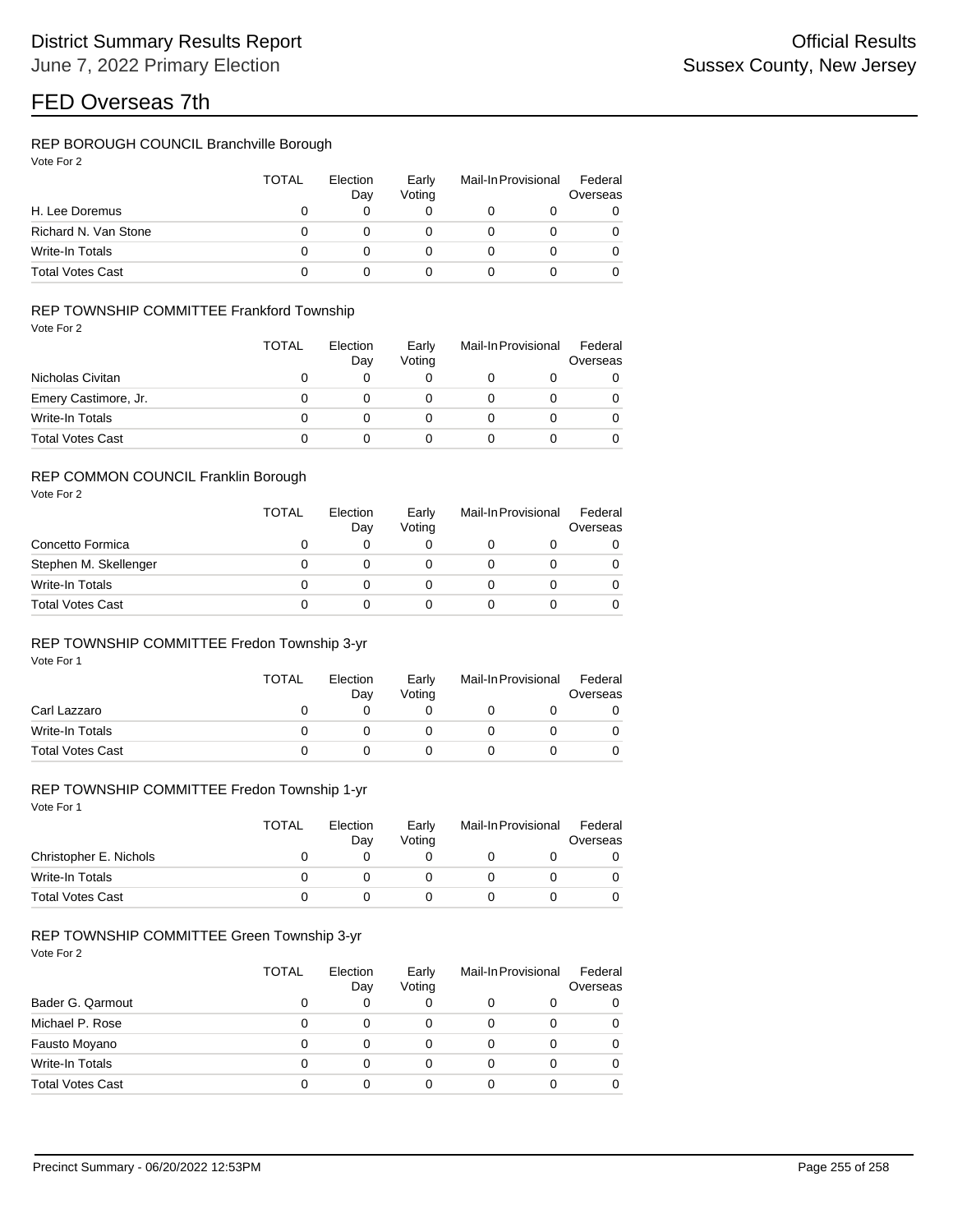## REP TOWNSHIP COMMITTEE Green Township 2-yr

| Vote For 1 |  |
|------------|--|
|            |  |

|                         | <b>TOTAL</b> | Election<br>Day | Early<br>Votina | Mail-In Provisional |  | Federal<br>Overseas |
|-------------------------|--------------|-----------------|-----------------|---------------------|--|---------------------|
| James DeYoung           |              |                 | 0               |                     |  | 0                   |
| Joseph R. DelBagno      |              |                 |                 |                     |  | 0                   |
| Write-In Totals         | 0            |                 |                 |                     |  | 0                   |
| <b>Total Votes Cast</b> |              |                 |                 |                     |  |                     |

## REP MAYOR Hamburg Borough

|                             | <b>TOTAL</b> | Election<br>Dav | Early<br>Votina | Mail-In Provisional |  | Federal<br>Overseas |  |
|-----------------------------|--------------|-----------------|-----------------|---------------------|--|---------------------|--|
| <b>Richard Krasnomowitz</b> |              |                 |                 |                     |  |                     |  |
| Write-In Totals             |              |                 |                 |                     |  |                     |  |
| <b>Total Votes Cast</b>     |              |                 |                 |                     |  |                     |  |

#### REP BOROUGH COUNCIL Hamburg Borough

Vote For 2

|                         | <b>TOTAL</b> | Election<br>Day | Early<br>Votina | Mail-In Provisional |  | Federal<br>Overseas |
|-------------------------|--------------|-----------------|-----------------|---------------------|--|---------------------|
| John Burd               |              |                 |                 |                     |  |                     |
| Russell F. Law          |              |                 |                 |                     |  |                     |
| Write-In Totals         |              |                 |                 |                     |  |                     |
| <b>Total Votes Cast</b> |              |                 |                 |                     |  |                     |

## REP TOWNSHIP COMMITTEE Hampton Township

Vote For 1

|                         | <b>TOTAL</b> | Election<br>Day | Early<br>Votina | Mail-In Provisional | Federal<br>Overseas |
|-------------------------|--------------|-----------------|-----------------|---------------------|---------------------|
| Eileen Klose            |              |                 |                 |                     |                     |
| Write-In Totals         |              |                 |                 |                     |                     |
| <b>Total Votes Cast</b> |              |                 |                 |                     |                     |

## REP TOWNSHIP COUNCIL Hardyston Township

Vote For 2

|                         | TOTAL | Election<br>Day | Early<br>Votina | Mail-In Provisional | Federal<br>Overseas |
|-------------------------|-------|-----------------|-----------------|---------------------|---------------------|
| Stanley J. Kula         |       | 0               |                 |                     |                     |
| Santo Verrilli          |       | O               |                 |                     |                     |
| Write-In Totals         |       | 0               |                 |                     |                     |
| <b>Total Votes Cast</b> |       |                 |                 |                     |                     |

## REP BOROUGH COUNCIL Hopatcong Borough

|                          | <b>TOTAL</b> | Election<br>Day | Early<br>Voting | Mail-In Provisional |   | Federal<br>Overseas |
|--------------------------|--------------|-----------------|-----------------|---------------------|---|---------------------|
| Jennifer Johnson         | O            | 0               |                 | 0                   |   | 0                   |
| <b>Bradley Hoferkamp</b> |              | 0               | 0               | 0                   |   | 0                   |
| <b>Christine Smith</b>   | 0            | 0               |                 | 0                   | 0 | 0                   |
| Write-In Totals          | 0            | 0               | 0               | 0                   | 0 | 0                   |
| <b>Total Votes Cast</b>  | 0            | 0               |                 | 0                   |   | 0                   |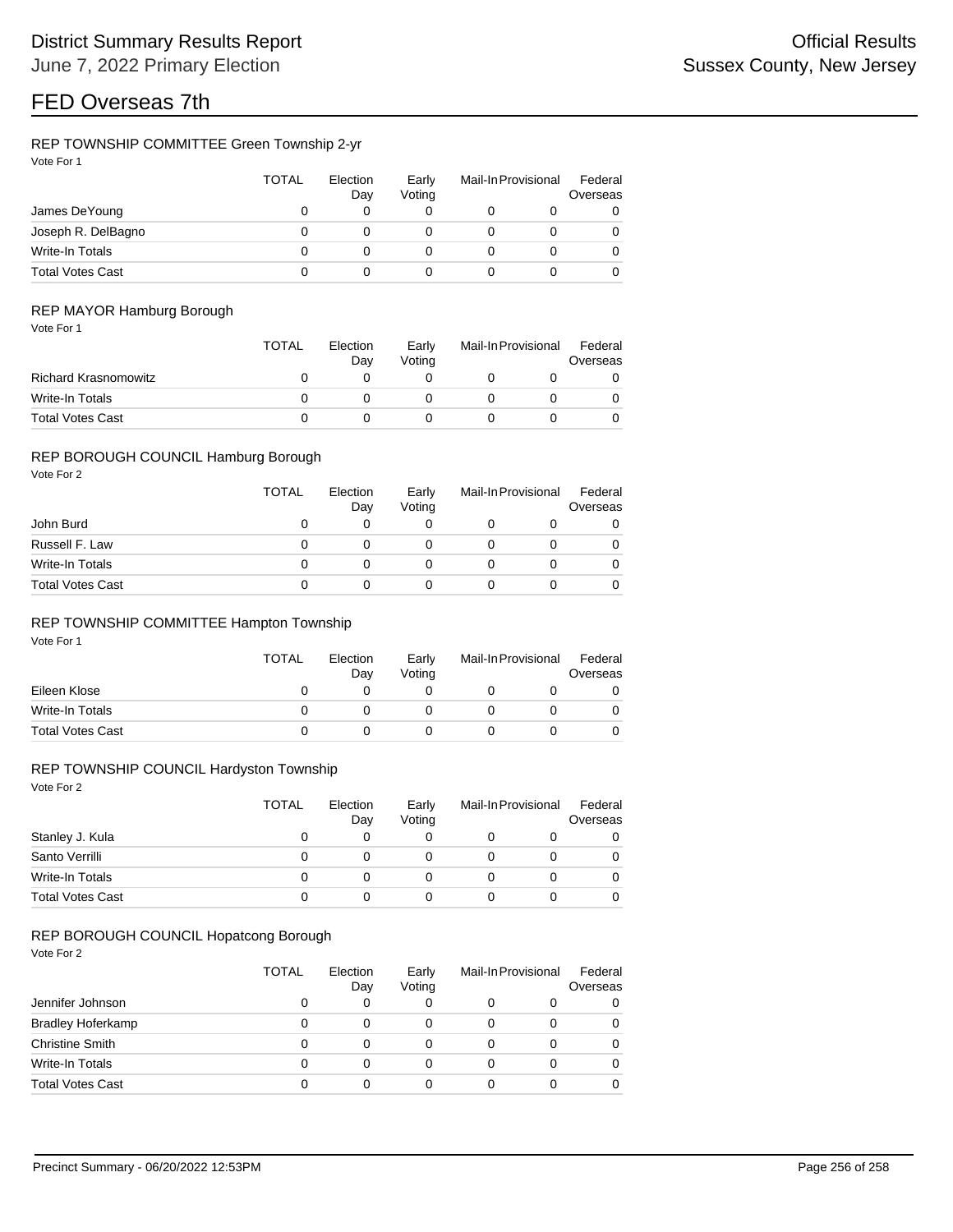## REP TOWNSHIP COMMITTEE Lafayette Township

| Vote For |  |
|----------|--|
|          |  |

|                         | <b>TOTAL</b> | Election<br>Day | Early<br>Votina | Mail-In Provisional | Federal<br>Overseas |
|-------------------------|--------------|-----------------|-----------------|---------------------|---------------------|
| <b>Richard Hughes</b>   |              |                 |                 |                     | 0                   |
| <b>Patrick Geaney</b>   |              |                 |                 |                     | 0                   |
| Write-In Totals         |              |                 |                 |                     | 0                   |
| <b>Total Votes Cast</b> |              |                 |                 |                     | 0                   |

## REP TOWNSHIP COMMITTEE Montague Township

Vote For 1

|                         | <b>TOTAL</b> | Election<br>Dav | Early<br>Votina | Mail-In Provisional | Federal<br>Overseas |
|-------------------------|--------------|-----------------|-----------------|---------------------|---------------------|
| Richard E. Innella      |              |                 |                 |                     |                     |
| Write-In Totals         |              |                 |                 |                     |                     |
| <b>Total Votes Cast</b> |              |                 |                 |                     |                     |

#### REP MAYOR Ogdensburg Borough

Vote For 1

|                         | <b>TOTAL</b> | Election<br>Day | Early<br>Votina | Mail-In Provisional | Federal<br>Overseas |
|-------------------------|--------------|-----------------|-----------------|---------------------|---------------------|
| George P. Hutnick       |              |                 |                 |                     |                     |
| Write-In Totals         |              |                 |                 |                     |                     |
| <b>Total Votes Cast</b> |              |                 |                 |                     |                     |

## REP COMMON COUNCIL Ogdensburg Borough

Vote For 2

|                         | <b>TOTAL</b> | Election<br>Day | Early<br>Voting | Mail-In Provisional | Federal<br>Overseas |
|-------------------------|--------------|-----------------|-----------------|---------------------|---------------------|
| Brenda J. Cowdrick      | O            |                 |                 |                     |                     |
| No Petition Filed       |              |                 |                 |                     |                     |
| Write-In Totals         |              |                 |                 |                     |                     |
| <b>Total Votes Cast</b> |              |                 |                 |                     |                     |

## REP TOWNSHIP COMMITTEE Sandyston Township

Vote For 1

|                         | <b>TOTAL</b> | Election<br>Dav | Early<br>Votina | Mail-In Provisional | Federal<br>Overseas |
|-------------------------|--------------|-----------------|-----------------|---------------------|---------------------|
| Kamala Hull             |              |                 |                 |                     |                     |
| Write-In Totals         |              |                 |                 |                     |                     |
| <b>Total Votes Cast</b> |              |                 |                 |                     |                     |

#### REP BOROUGH COUNCIL Stanhope Borough

|                         | TOTAL | Election<br>Day | Early<br>Voting | Mail-In Provisional | Federal<br>Overseas |
|-------------------------|-------|-----------------|-----------------|---------------------|---------------------|
| Michael Vance           |       |                 |                 |                     | 0                   |
| Diana M. Kuncken        | Ω     | O               |                 |                     | 0                   |
| Write-In Totals         | Ω     | $\Omega$        |                 |                     |                     |
| <b>Total Votes Cast</b> |       |                 |                 |                     |                     |